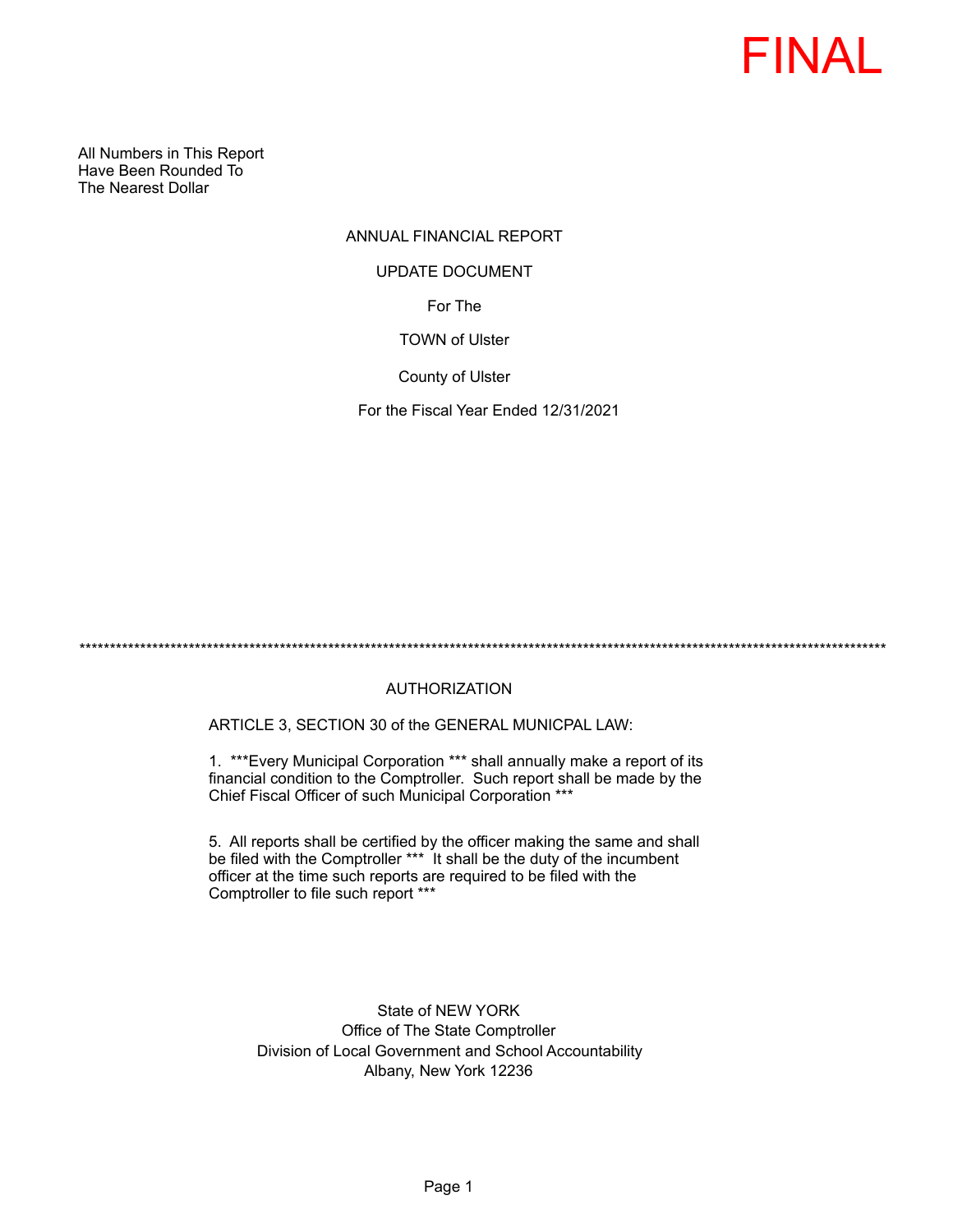

### TOWN OF Ulster

## \*\*\* FINANCIAL SECTION \*\*\*

Financial Information for the following funds and account groups are included in the Annual Financial Report filed by your government for the fiscal year ended 2020 and has been used by the OSC as the basis for preparing this update document for the fiscal year ended 2021:

> (A) GENERAL (DA) HIGHWAY-TOWN-WIDE (H) CAPITAL PROJECTS HKS - KATRINE LN SEWER CAP. HH2-SPRING LK.SEWER CAP.PROJ. HH1 HHP **HSS** HH<sub>3</sub> HH5 (SF) FIRE PROTECTION EAST KINGSTON FIRE PROTECTION (SL) LIGHTING (SS) SEWER 1 WHITTIER SEWER DISTRICT 2 ULSTER SEWER DISTRICT WASHINGTON AVE. SEWER DISTRICT (SS4) SPRING LAKE SEWER (SW) WATER 1 ULSTER WATER DISTRICT 2 HALCYON PARK WATER DISTRICT 3 SPRING LAKE WATER DISTRICT 4 BRIGHT ACRES WATER DISTRICT 5 CHERRY HILL WATER DISTRICT GLENERIE WATER DISTRICT EAST KINGSTON WATER DISTRICT (TC) CUSTODIAL (TE) PRIVATE PURPOSE TRUST (W) GENERAL LONG-TERM DEBT

All amounts included in this update document for 2020 represent data filed by your government with OSC as reviewed and adjusted where necessary.

#### \*\*\* SUPPLEMENTAL SECTION \*\*\*

The Supplemental Section includes the following sections:

- 1) Statement of Indebtedness
- 2) Schedule of Time Deposits and Investments
- 3) Bank Reconciliation
- 4) Local Government Questionnaire
- 5) Schedule of Employee and Retiree Benefits
- 6) Schedule of Energy Costs and Consumption

All numbers in this report will be rounded to the nearest dollar.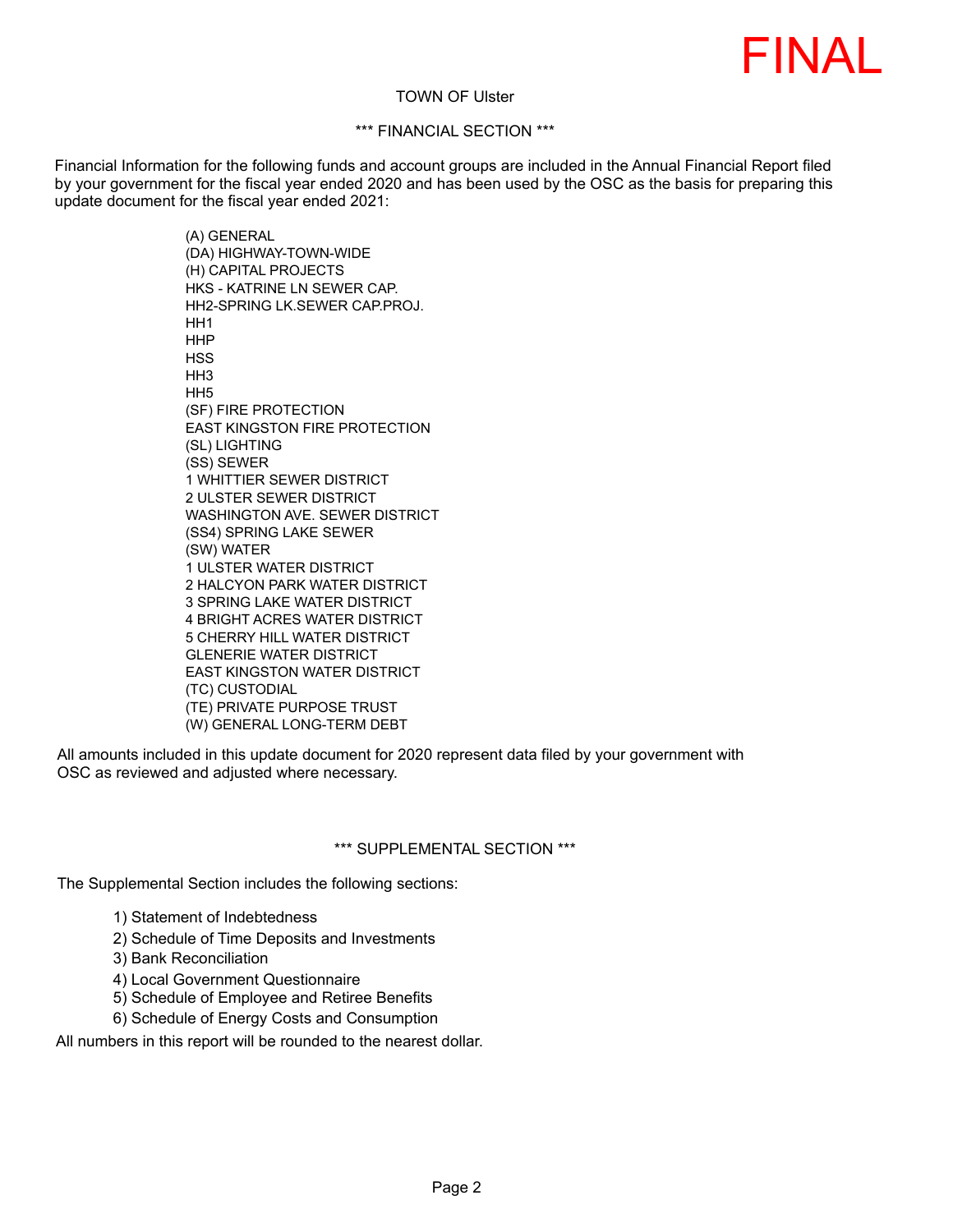

(A) GENERAL

Balance Sheet

| <b>Code Description</b>                                | 2020      | EdpCode | 2021      |
|--------------------------------------------------------|-----------|---------|-----------|
| <b>Assets</b>                                          |           |         |           |
| Cash                                                   | 3,963,950 | A200    | 8,416,362 |
| Petty Cash                                             | 700       | A210    | 750       |
| <b>TOTAL Cash</b>                                      | 3,964,650 |         | 8,417,112 |
| <b>Accounts Receivable</b>                             | 151,814   | A380    | 66,514    |
| <b>TOTAL Other Receivables (net)</b>                   | 151,814   |         | 66,514    |
| Due From Other Funds                                   |           | A391    | 40,753    |
| <b>TOTAL Due From Other Funds</b>                      | $\bf{0}$  |         | 40,753    |
| Due From Other Governments                             | 230,979   | A440    | 80,407    |
| <b>TOTAL Due From Other Governments</b>                | 230,979   |         | 80,407    |
| <b>Prepaid Expenses</b>                                | 145,588   | A480    | 198,858   |
| <b>TOTAL Prepaid Expenses</b>                          | 145,588   |         | 198,858   |
| <b>Cash Special Reserves</b>                           | 3,383,486 | A230    | 289,031   |
| Investments In Securities Special Reserves             | 442,000   | A452    | 442,000   |
| <b>TOTAL Restricted Assets</b>                         | 3,825,486 |         | 731,031   |
| <b>TOTAL Assets and Deferred Outflows of Resources</b> | 8,318,518 |         | 9,534,675 |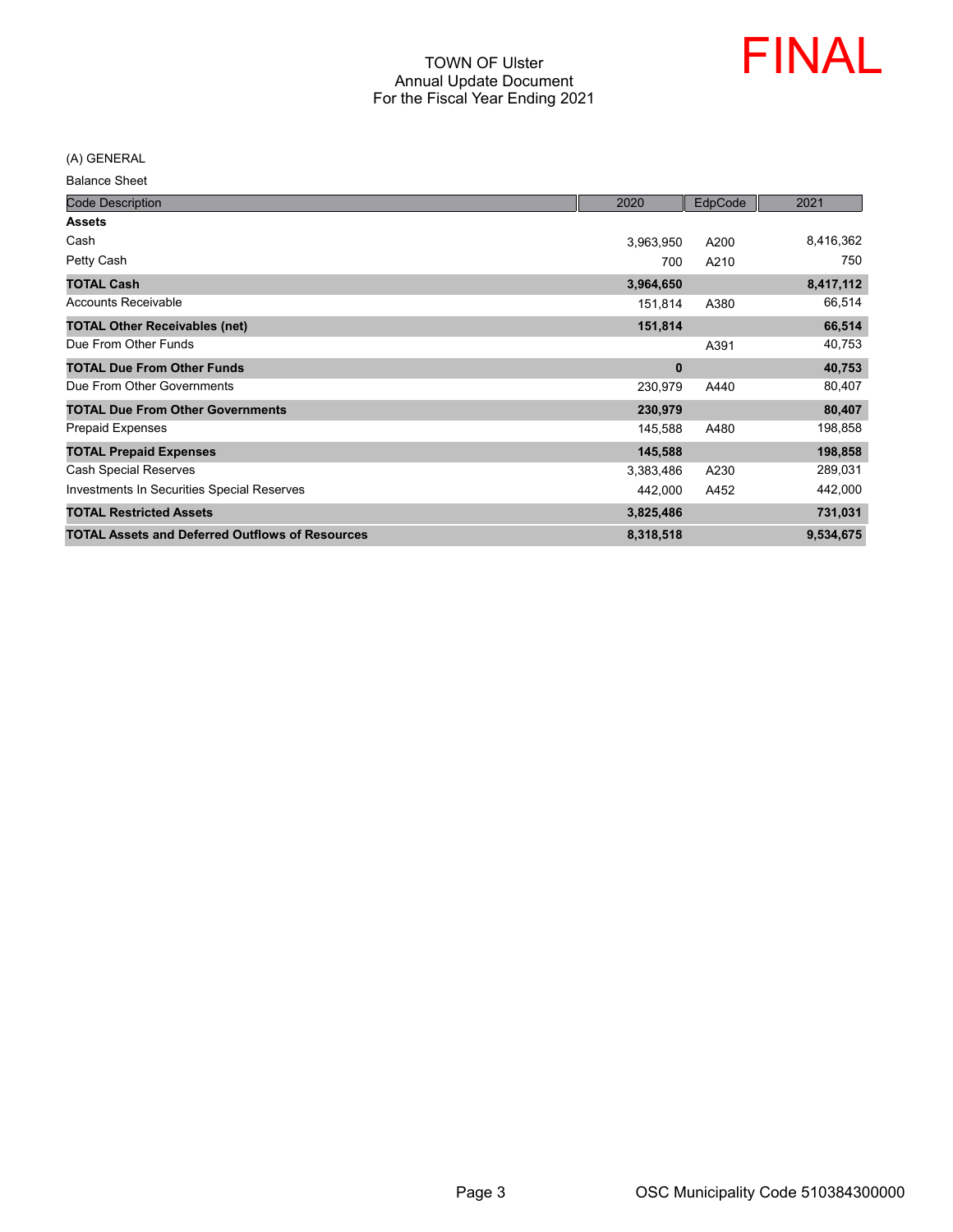

#### (A) GENERAL

Balance Sheet

| <b>Code Description</b>                                     | 2020         | EdpCode | 2021         |
|-------------------------------------------------------------|--------------|---------|--------------|
| <b>Accounts Payable</b>                                     | 283,419      | A600    | 374,812      |
| <b>TOTAL Accounts Payable</b>                               | 283,419      |         | 374,812      |
| <b>Accrued Liabilities</b>                                  |              | A601    |              |
| <b>TOTAL Accrued Liabilities</b>                            | $\mathbf{0}$ |         | $\mathbf 0$  |
| <b>Guaranty &amp; Bid Deposits</b>                          | 146,339      | A730    | 150,205      |
| <b>TOTAL Other Deposits</b>                                 | 146,339      |         | 150,205      |
| <b>Other Liabilities</b>                                    | 10.880       | A688    | 537,123      |
| <b>TOTAL Other Liabilities</b>                              | 10,880       |         | 537,123      |
| Due To Other Funds                                          | 10,212       | A630    |              |
| <b>TOTAL Due To Other Funds</b>                             | 10,212       |         | $\mathbf{0}$ |
| Due To Other Governments                                    | 157.015      | A631    | 157,015      |
| <b>State Retirement</b>                                     | $-50$        | A718    | $-89$        |
| <b>TOTAL Due To Other Governments</b>                       | 156,965      |         | 156,926      |
| <b>TOTAL Liabilities</b>                                    | 607,815      |         | 1,219,066    |
| <b>Fund Balance</b>                                         |              |         |              |
| Not in Spendable Form                                       | 145,588      | A806    | 198,858      |
| <b>TOTAL Nonspendable Fund Balance</b>                      | 145,588      |         | 198,858      |
| <b>Retirement Contribution Reserve</b>                      | 533,325      | A827    | 534,047      |
| Reserve for Emp Benefits & Acc Liabilities                  | 879,566      | A867    | 1,002,622    |
| <b>Capital Reserve</b>                                      | 2,412,596    | A878    | 2,460,712    |
| <b>TOTAL Restricted Fund Balance</b>                        | 3,825,486    |         | 3,997,381    |
| Assigned Appropriated Fund Balance                          | 500,000      | A914    | 500,000      |
| <b>TOTAL Assigned Fund Balance</b>                          | 500,000      |         | 500,000      |
| <b>Unassigned Fund Balance</b>                              | 3,239,629    | A917    | 3,619,370    |
| <b>TOTAL Unassigned Fund Balance</b>                        | 3,239,629    |         | 3,619,370    |
| <b>TOTAL Fund Balance</b>                                   | 7,710,703    |         | 8,315,609    |
| <b>TOTAL Liabilities, Deferred Inflows And Fund Balance</b> | 8,318,518    |         | 9,534,675    |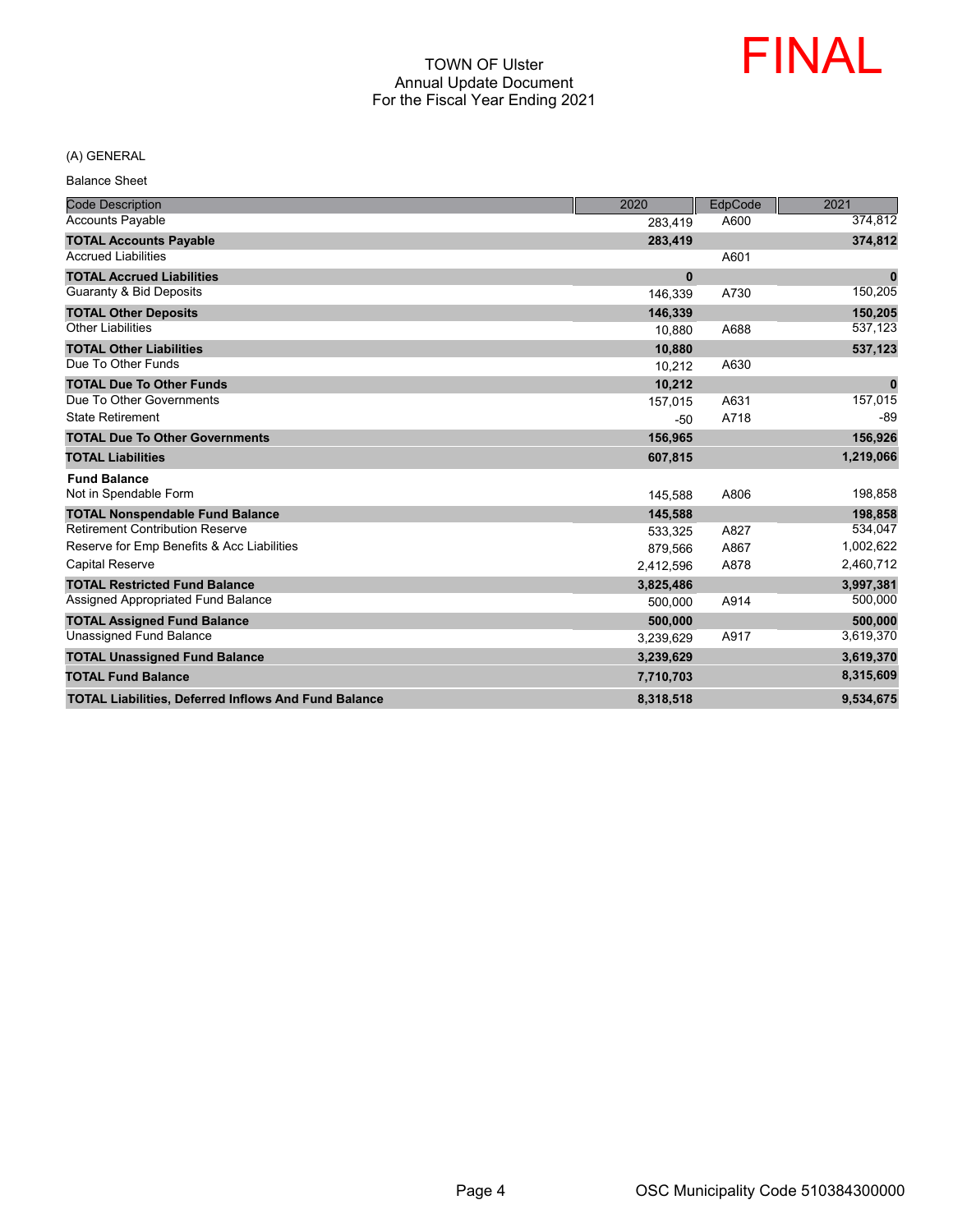

| <b>Code Description</b>                                 | 2020      | EdpCode | 2021      |
|---------------------------------------------------------|-----------|---------|-----------|
| <b>Revenues</b>                                         |           |         |           |
| Real Property Taxes                                     | 6,100,411 | A1001   | 6,160,937 |
| <b>TOTAL Real Property Taxes</b>                        | 6,100,411 |         | 6,160,937 |
| Other Payments In Lieu of Taxes                         | 290.699   | A1081   | 343,025   |
| <b>TOTAL Real Property Tax Items</b>                    | 290,699   |         | 343,025   |
| Non Prop Tax Dist By County                             | 287,843   | A1120   | 351,167   |
| Franchises                                              | 228,112   | A1170   | 244,762   |
| <b>TOTAL Non Property Tax Items</b>                     | 515,955   |         | 595,929   |
| <b>Tax Collector Fees</b>                               | 57,534    | A1232   | 46,605    |
| <b>Clerk Fees</b>                                       | 4,787     | A1255   | 5,569     |
| Other General Departmental Income                       | 114,482   | A1289   | 57,704    |
| <b>Police Fees</b>                                      | 8,236     | A1520   | 33,123    |
| <b>Vital Statistics Fees</b>                            | 10,440    | A1603   | 9,620     |
| Park And Recreational Charges                           | 22,001    | A2001   | 26,150    |
| Other Culture & Recreation Income                       | 635       | A2089   | 250       |
| <b>Zoning Fees</b>                                      | 3,050     | A2110   | 3,850     |
| <b>Planning Board Fees</b>                              | 44,378    | A2115   | 62,036    |
| Refuse & Garbage Charges                                | 197,883   | A2130   | 210,587   |
| <b>TOTAL Departmental Income</b>                        | 463,426   |         | 455,494   |
| Interest And Earnings                                   | 61,966    | A2401   | 13,922    |
| Rental of Real Property                                 |           | A2410   | 23,500    |
| <b>TOTAL Use of Money And Property</b>                  | 61,966    |         | 37,422    |
| <b>Business &amp; Occupational License</b>              | 381,259   | A2501   | 253,498   |
| <b>Bingo Licenses</b>                                   | 20        | A2540   | 10        |
| Dog Licenses                                            | 3,073     | A2544   | 2,881     |
| Permits, Other                                          | 3,365     | A2590   | 11,510    |
| <b>TOTAL Licenses And Permits</b>                       | 387,717   |         | 267,899   |
| <b>Fines And Forfeited Bail</b>                         | 435,070   | A2610   | 491,518   |
| <b>TOTAL Fines And Forfeitures</b>                      | 435,070   |         | 491,518   |
| Sales of Scrap & Excess Materials                       | 4,487     | A2650   | 6,384     |
| Sales of Real Property                                  |           | A2660   | 5,000     |
| Sales of Equipment                                      | 5,100     | A2665   | 17,950    |
| <b>Insurance Recoveries</b>                             |           | A2680   | 12,511    |
| Self Insurance Recoveries                               | 14,216    | A2683   | 25,072    |
| <b>TOTAL Sale of Property And Compensation For Loss</b> | 23,803    |         | 66,917    |
| Refunds of Prior Year's Expenditures                    | 43,008    | A2701   | 82,194    |
| <b>Gifts And Donations</b>                              |           | A2705   | 6,474     |
| <b>AIM Related Payments</b>                             | 66,814    | A2750   | 66,814    |
| Unclassified (specify)                                  | 3,255     | A2770   | 6,941     |
| <b>TOTAL Miscellaneous Local Sources</b>                | 113,076   |         | 162,423   |
| St Aid, Mortgage Tax                                    | 262,026   | A3005   | 505,029   |
| St Aid - Other (specify)                                | 18,709    | A3089   | 6,970     |
| St Aid, Youth Programs                                  | 24,185    | A3820   |           |
| St Aid - Other Home And Community Service               |           | A3989   |           |
| <b>TOTAL State Aid</b>                                  | 304,919   |         | 511,999   |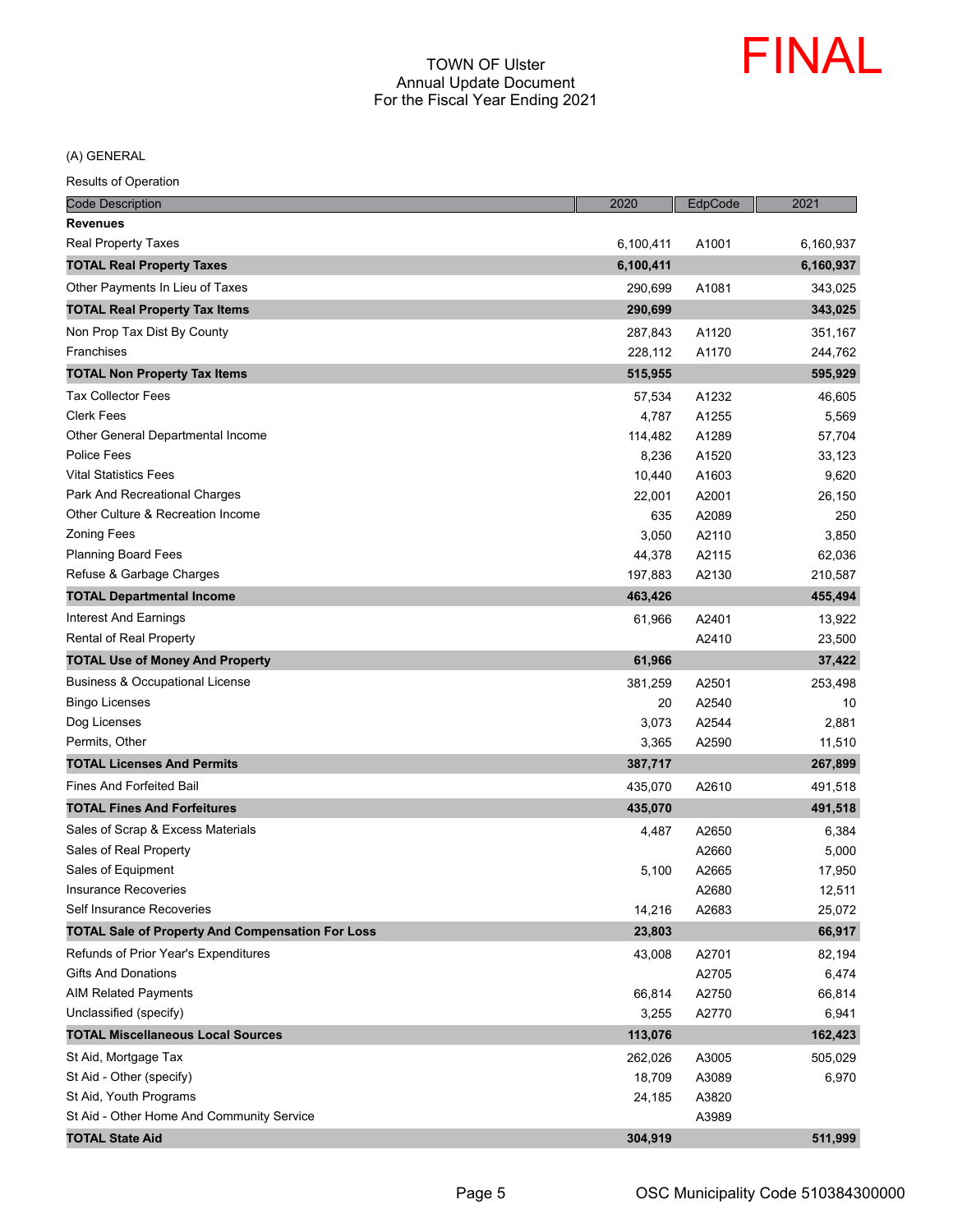

| <b>Code Description</b>                        | 2020      | EdpCode | 2021      |
|------------------------------------------------|-----------|---------|-----------|
| <b>Revenues</b>                                |           |         |           |
| Fed Aid Other Public Safety                    | 5.278     | A4389   | 122,881   |
| <b>TOTAL Federal Aid</b>                       | 5.278     |         | 122,881   |
| <b>TOTAL Revenues</b>                          | 8,702,320 |         | 9,216,444 |
| <b>TOTAL Detail Revenues And Other Sources</b> | 8,702,320 |         | 9,216,444 |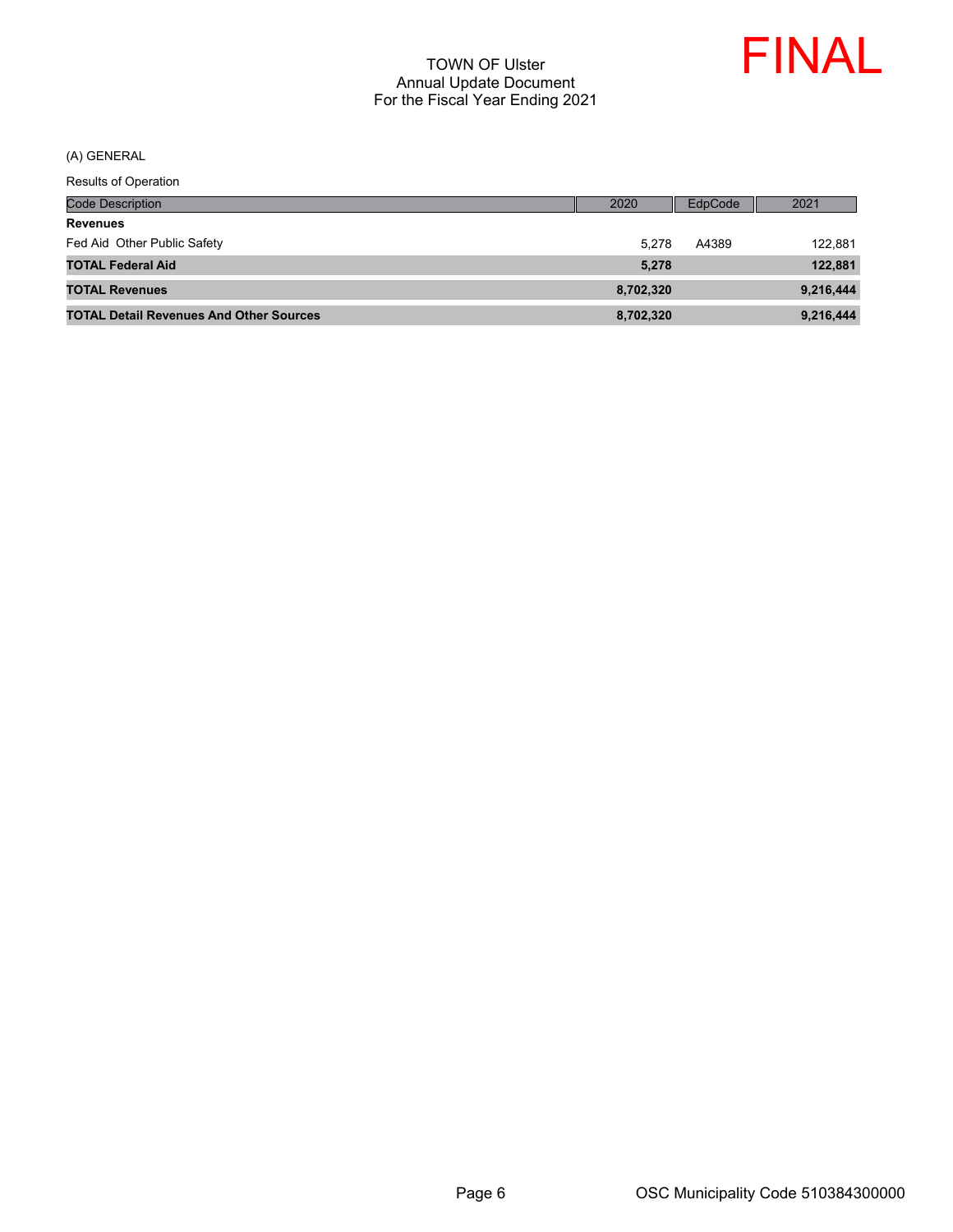

| <b>Code Description</b>                            | 2020    | EdpCode | 2021    |
|----------------------------------------------------|---------|---------|---------|
| <b>Expenditures</b>                                |         |         |         |
| Legislative Board, Pers Serv                       | 41,600  | A10101  | 41,600  |
| <b>TOTAL Legislative Board</b>                     | 41,600  |         | 41,600  |
| Municipal Court, Pers Serv                         | 330,437 | A11101  | 305,142 |
| Municipal Court, Equip & Cap Outlay                | 41,401  | A11102  | 19,757  |
| Municipal Court, Contr Expend                      | 8,242   | A11104  | 10,335  |
| <b>TOTAL Municipal Court</b>                       | 380,079 |         | 335,234 |
| Supervisor, pers Serv                              | 112,312 | A12201  | 85,528  |
| Supervisor, equip & Cap Outlay                     | 3,482   | A12202  | 27,004  |
| Supervisor, contr Expend                           | 17,974  | A12204  | 18,532  |
| <b>TOTAL Supervisor</b>                            | 133,767 |         | 131,064 |
| Auditor, Pers Serv                                 |         | A13201  |         |
| Auditor, Contr Expend                              | 31,448  | A13204  | 35,500  |
| <b>TOTAL Auditor</b>                               | 31,448  |         | 35,500  |
| Purchasing, Pers Serv                              | 51,039  | A13451  | 50,946  |
| Purchasing, Contr Expend                           | 4,100   | A13454  | 2,011   |
| <b>TOTAL Purchasing</b>                            | 55,139  |         | 52,957  |
| Assessment, Pers Serv                              | 130,020 | A13551  | 122,652 |
| Assessment, Equip & Cap Outlay                     | 1,116   | A13552  |         |
| Assessment, Contr Expend                           | 76,677  | A13554  | 63,953  |
| <b>TOTAL Assessment</b>                            | 207,813 |         | 186,605 |
| Fiscal Agents Fees, Contr Expend                   | 2,500   | A13804  | 2,500   |
| <b>TOTAL Fiscal Agents Fees</b>                    | 2,500   |         | 2,500   |
| Clerk, pers Serv                                   | 98,758  | A14101  | 105,061 |
| Clerk, contr Expend                                | 7,237   | A14104  | 6,837   |
| <b>TOTAL Clerk</b>                                 | 105,995 |         | 111,898 |
| Law, Contr Expend                                  | 178,137 | A14204  | 208,956 |
| <b>TOTAL Law</b>                                   | 178,137 |         | 208,956 |
| Engineer, Contr Expend                             | 21,140  | A14404  | 34,621  |
| <b>TOTAL Engineer</b>                              | 21,140  |         | 34,621  |
| Records Mgmt, Contr Expend                         | 3,603   | A14604  | 3,549   |
| <b>TOTAL Records Mgmt</b>                          | 3,603   |         | 3,549   |
| Operation of Plant Pers Serv                       | 91,535  | A16201  | 91,905  |
| Operation of Plant Equip & Cap Outlay              | 4,220   | A16202  | 163,047 |
| Operation of Plant Contr Expend                    | 129,489 | A16204  | 288,459 |
| <b>TOTAL Operation of Plant Contr Expend</b>       | 225,244 |         | 543,411 |
| Central Print & Mail Contr Expend                  | 21,350  | A16704  | 23,072  |
| <b>TOTAL Central Print &amp; Mail Contr Expend</b> | 21,350  |         | 23,072  |
| Unallocated Insurance, Contr Expend                | 197,815 | A19104  | 205,651 |
| <b>TOTAL Unallocated Insurance</b>                 | 197,815 |         | 205,651 |
| Municipal Assn Dues, Contr Expend                  | 4,261   | A19204  | 4,509   |
| <b>TOTAL Municipal Assn Dues</b>                   | 4,261   |         | 4,509   |
| Judgements And Claims, Contr Expend                | 11,251  | A19304  | 104,553 |
| <b>TOTAL Judgements And Claims</b>                 | 11,251  |         | 104,553 |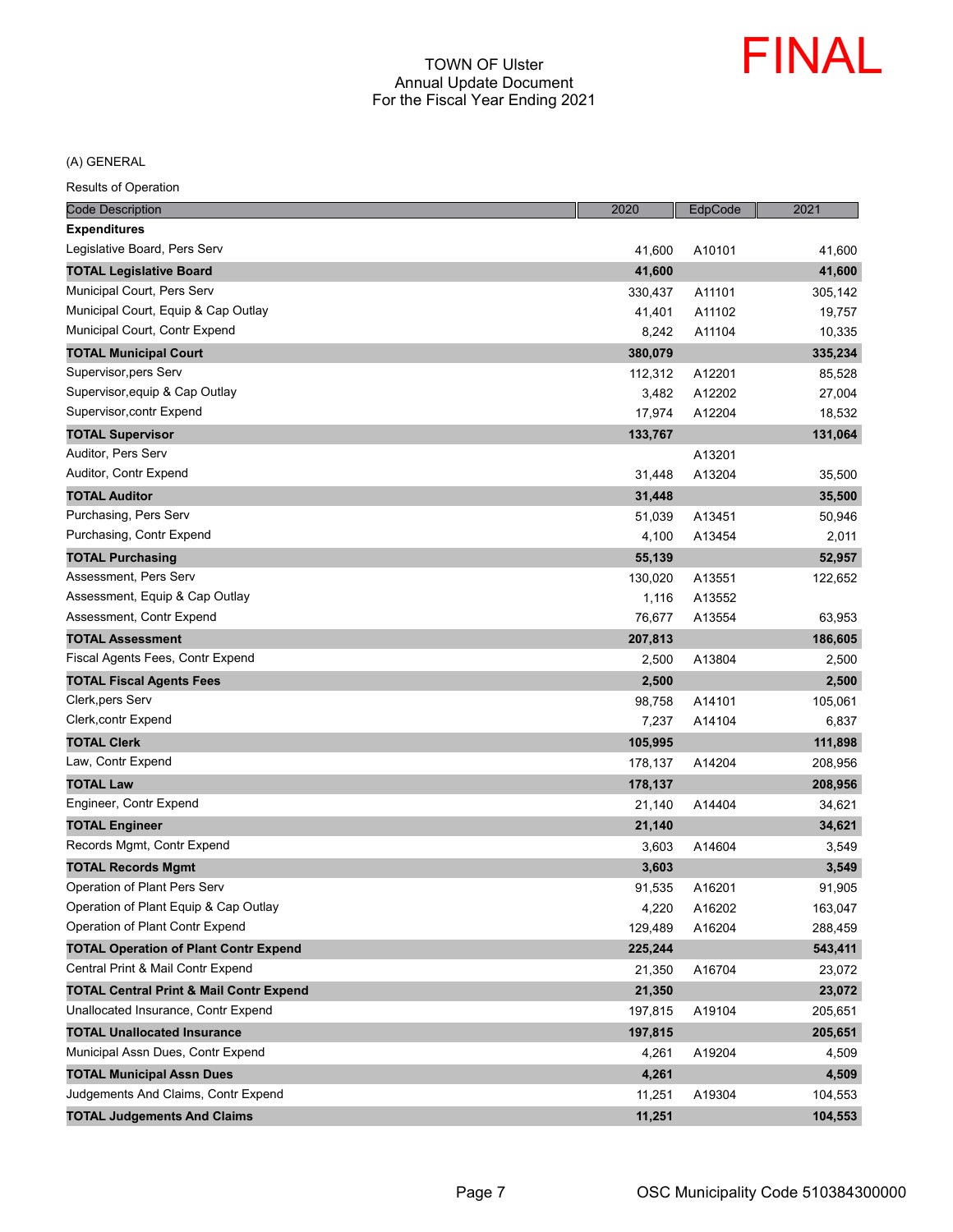

| <b>Code Description</b>                           | 2020        | EdpCode | 2021      |
|---------------------------------------------------|-------------|---------|-----------|
| <b>Expenditures</b>                               |             |         |           |
| Other General Govt Support, Contract Exp          |             | A19894  | 9,497     |
| <b>TOTAL Other General Govt Support</b>           | $\mathbf 0$ |         | 9,497     |
| <b>TOTAL General Government Support</b>           | 1,621,144   |         | 2,035,177 |
| Other Education, Contr Expend                     |             | A29894  | 527       |
| <b>TOTAL Other Education</b>                      | $\bf{0}$    |         | 527       |
| <b>TOTAL Education</b>                            | $\bf{0}$    |         | 527       |
| Police, Pers Serv                                 | 2,498,122   | A31201  | 2,714,421 |
| Police, Equip & Cap Outlay                        | 183,245     | A31202  | 264,402   |
| Police, Contr Expend                              | 260,276     | A31204  | 243,701   |
| <b>TOTAL Police</b>                               | 2,941,643   |         | 3,222,524 |
| Traffic Control, Contr Expen                      | 19,842      | A33104  | 13,202    |
| <b>TOTAL Traffic Control</b>                      | 19,842      |         | 13,202    |
| Control of Animals, Pers Serv                     |             | A35101  | 175       |
| Control of Animals, Contr Expend                  | 739         | A35104  | 2,126     |
| <b>TOTAL Control of Animals</b>                   | 739         |         | 2,301     |
| Safety Inspection, Pers Serv                      | 111,839     | A36201  | 168,177   |
| Safety Inspection, Equip & Cap Outlay             | 467         | A36202  | 871       |
| Safety Inspection, Contr Expend                   | 13,763      | A36204  | 19,919    |
| <b>TOTAL Safety Inspection</b>                    | 126,069     |         | 188,967   |
| <b>TOTAL Public Safety</b>                        | 3,088,293   |         | 3,426,994 |
| Registrar of Vital Stat Contr Expend              | 10,010      | A40204  | 10,010    |
| <b>TOTAL Registrar of Vital Stat Contr Expend</b> | 10,010      |         | 10,010    |
| <b>TOTAL Health</b>                               | 10,010      |         | 10,010    |
| Street Admin, Pers Serv                           | 78,795      | A50101  | 83,047    |
| Street Admin, Contr Expend                        | 1,338       | A50104  | 1,737     |
| <b>TOTAL Street Admin</b>                         | 80,133      |         | 84,784    |
| Garage, Equip & Cap Outlay                        | 6,330       | A51322  |           |
| Garage, Contr Expend                              | 51,854      | A51324  | 74,439    |
| <b>TOTAL Garage</b>                               | 58,184      |         | 74,439    |
| Street Lighting, Contr Expend                     | 45,402      | A51824  | 61,717    |
| <b>TOTAL Street Lighting</b>                      | 45,402      |         | 61,717    |
| <b>TOTAL Transportation</b>                       | 183,719     |         | 220,940   |
| Publicity, Contr Expend                           | 184         | A64104  | 797       |
| <b>TOTAL Publicity</b>                            | 184         |         | 797       |
| Veterans Service, Contr Expend                    | 111         | A65104  | 331       |
| <b>TOTAL Veterans Service</b>                     | 111         |         | 331       |
| Programs For Aging, Contr Expend                  | 684         | A67724  | 2,271     |
| <b>TOTAL Programs For Aging</b>                   | 684         |         | 2,271     |
| <b>TOTAL Economic Assistance And Opportunity</b>  | 980         |         | 3,399     |
| Parks, Pers Serv                                  | 43,868      | A71101  | 66,588    |
| Parks, Equip & Cap Outlay                         | 48,369      | A71102  | 18,549    |
| Parks, Contr Expend                               | 21,961      | A71104  | 54,868    |
| <b>TOTAL Parks</b>                                | 114,198     |         | 140,005   |
| Playgr & Rec Centers, Pers Serv                   | 3,000       | A71401  |           |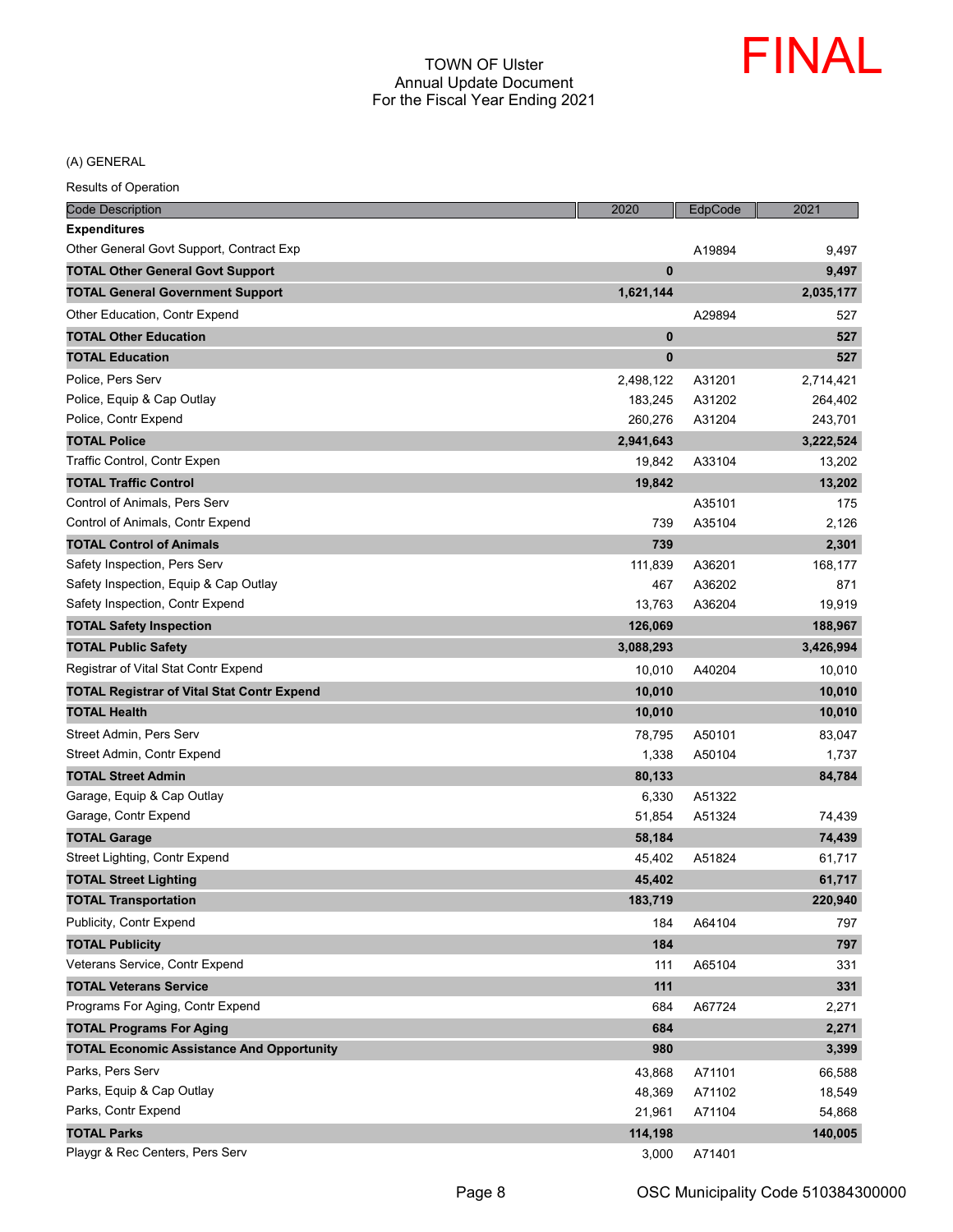

| <b>Code Description</b>                         | 2020      | EdpCode | 2021      |
|-------------------------------------------------|-----------|---------|-----------|
| <b>Expenditures</b>                             |           |         |           |
| Playgr & Rec Centers, Contr Expend              | 17,353    | A71404  | 9,894     |
| <b>TOTAL Playgr &amp; Rec Centers</b>           | 20,353    |         | 9,894     |
| <b>TOTAL Culture And Recreation</b>             | 134,550   |         | 149,899   |
| Zoning, Pers Serv                               | 45,674    | A80101  | 37,335    |
| Zoning, Contr Expend                            | 3,481     | A80104  | 4,001     |
| <b>TOTAL Zoning</b>                             | 49,155    |         | 41,336    |
| Planning, Contr Expend                          | 27,243    | A80204  | 15,443    |
| <b>TOTAL Planning</b>                           | 27,243    |         | 15,443    |
| Refuse & Garbage, Pers Serv                     | 48,343    | A81601  | 48,088    |
| Refuse & Garbage, Contr Expend                  | 66,252    | A81604  | 70,488    |
| <b>TOTAL Refuse &amp; Garbage</b>               | 114,595   |         | 118,576   |
| Emergency Disaster Work, Contr Expend           | 16,801    | A87604  | 1,873     |
| <b>TOTAL Emergency Disaster Work</b>            | 16,801    |         | 1,873     |
| <b>TOTAL Home And Community Services</b>        | 207,794   |         | 177,228   |
| <b>State Retirement System</b>                  | 585,121   | A90108  | 719,853   |
| Social Security, Employer Cont                  | 268,842   | A90308  | 285,776   |
| Worker's Compensation, Empl Bnfts               | 199,630   | A90408  | 176,783   |
| Unemployment Insurance, Empl Bnfts              | 15,328    | A90508  |           |
| Disability Insurance, Empl Bnfts                | 8,789     | A90558  | 10,754    |
| Hospital & Medical (dental) Ins, Empl Bnft      | 1,340,923 | A90608  | 1,394,197 |
|                                                 |           |         |           |
| <b>TOTAL Employee Benefits</b>                  | 2,418,633 |         | 2,587,363 |
| <b>TOTAL Expenditures</b>                       | 7,665,123 |         | 8,611,537 |
| Transfers, Other Funds                          |           | A99019  |           |
| Transfers, Capital Projects Fund                | 178,000   | A99509  |           |
| <b>TOTAL Operating Transfers</b>                | 178,000   |         | $\pmb{0}$ |
| <b>TOTAL Other Uses</b>                         | 178,000   |         | $\pmb{0}$ |
| <b>TOTAL Detail Expenditures And Other Uses</b> | 7,843,123 |         | 8,611,537 |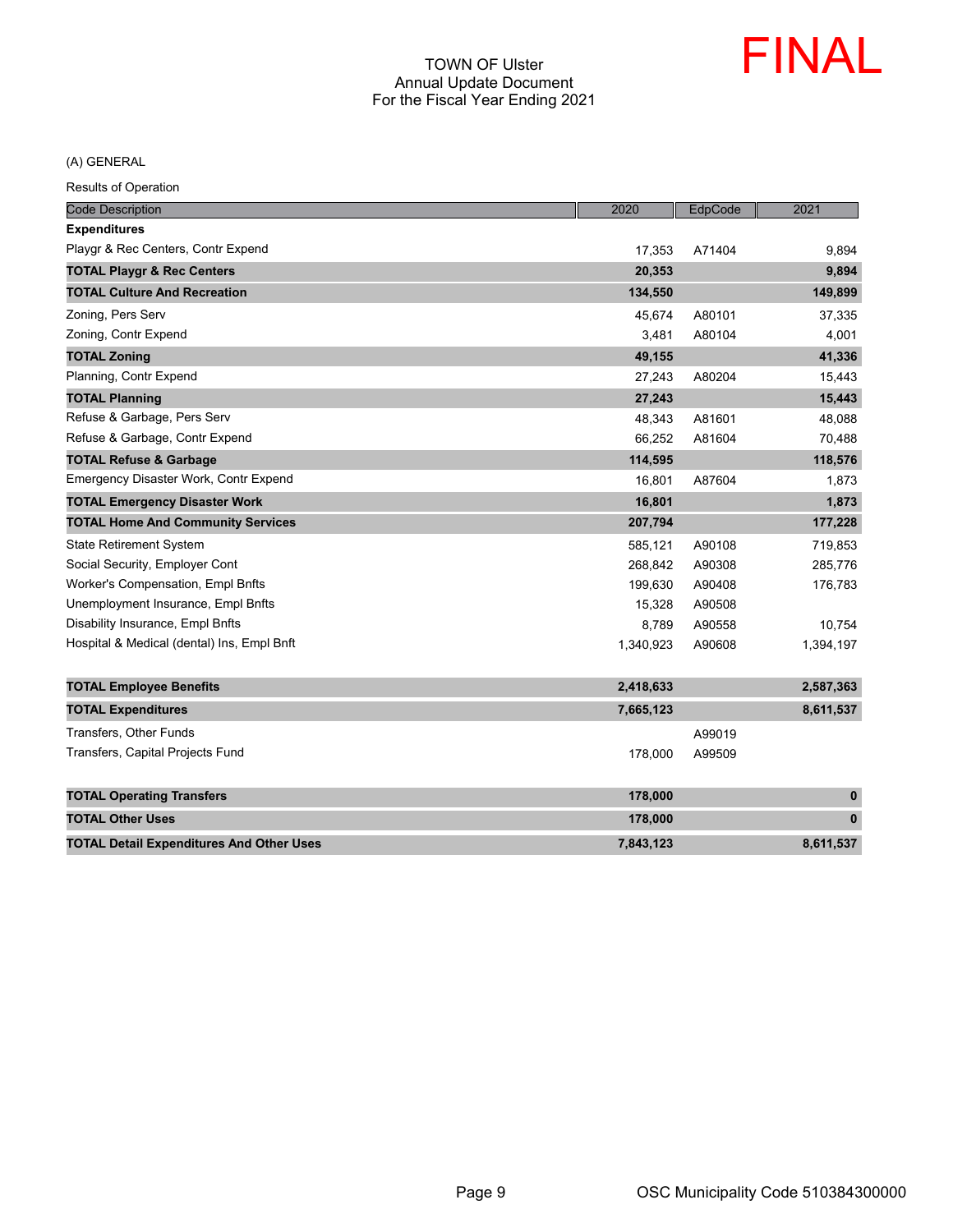

(A) GENERAL

**Analysis of Changes in Fund Balance**

| <b>Code Description</b>                    | 2020      | EdpCode | 2021      |
|--------------------------------------------|-----------|---------|-----------|
| Analysis of Changes in Fund Balance        |           |         |           |
| <b>Fund Balance - Beginning of Year</b>    | 6.851.505 | A8021   | 7,710,703 |
| <b>Restated Fund Balance - Beg of Year</b> | 6.851.505 | A8022   | 7,710,703 |
| ADD - REVENUES AND OTHER SOURCES           | 8,702,320 |         | 9,216,444 |
| DEDUCT - EXPENDITURES AND OTHER USES       | 7.843.123 |         | 8,611,537 |
| <b>Fund Balance - End of Year</b>          | 7.710.703 | A8029   | 8,315,610 |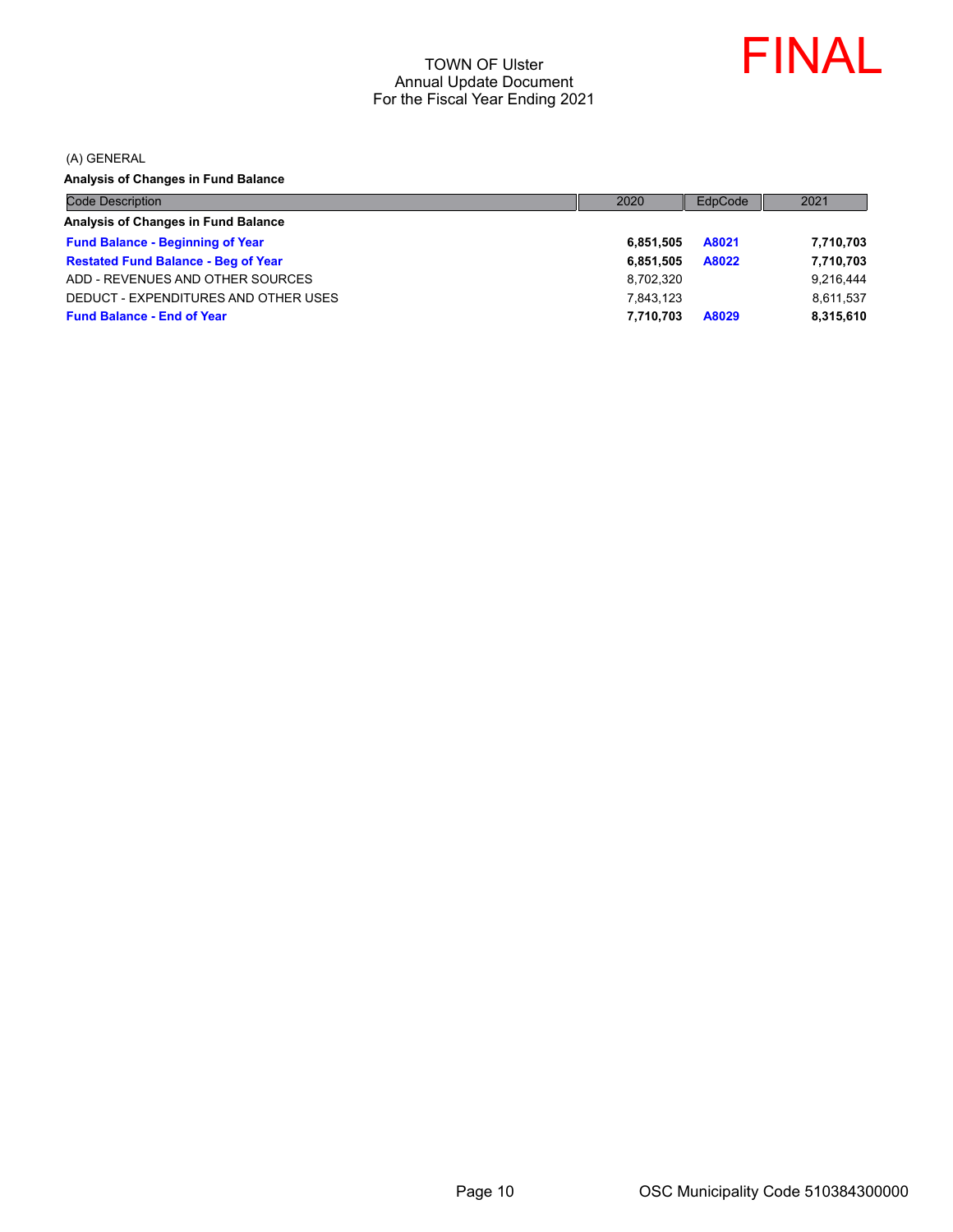

## (A) GENERAL

Budget Summary

| <b>Code Description</b>                           | 2021      | EdpCode | 2022      |
|---------------------------------------------------|-----------|---------|-----------|
| <b>Estimated Revenues</b>                         |           |         |           |
| Est Rev - Real Property Taxes                     | 6,160,937 | A1049N  | 6,374,680 |
| Est Rev - Real Property Tax Items                 | 302,000   | A1099N  | 333,729   |
| Est Rev - Non Property Tax Items                  | 507,380   | A1199N  | 556,778   |
| Est Rev - Departmental Income                     | 472,000   | A1299N  | 545,200   |
| Est Rev - Use of Money And Property               | 58,000    | A2499N  | 39,000    |
| Est Rev - Licenses And Permits                    | 214,800   | A2599N  | 233,800   |
| Est Rev - Fines And Forfeitures                   | 475,000   | A2649N  | 525,000   |
| Est Rev - Sale of Prop And Comp For Loss          | 11,257    | A2699N  | 46,000    |
| Est Rev - Miscellaneous Local Sources             | 53,451    | A2799N  | 83,071    |
| Est Rev - State Aid                               | 250,000   | A3099N  | 290,000   |
| Est Rev - Federal Aid                             |           | A4099N  | 3,000     |
| <b>TOTAL Estimated Revenues</b>                   | 8,504,825 |         | 9,030,258 |
| Estimated - Interfund Transfer                    | 55,000    | A5031N  | 55,000    |
| Appropriated Fund Balance                         | 500,000   | A599N   | 500,000   |
| <b>TOTAL Estimated Other Sources</b>              | 555,000   |         | 555,000   |
| <b>TOTAL Estimated Revenues And Other Sources</b> | 9,059,825 |         | 9,585,258 |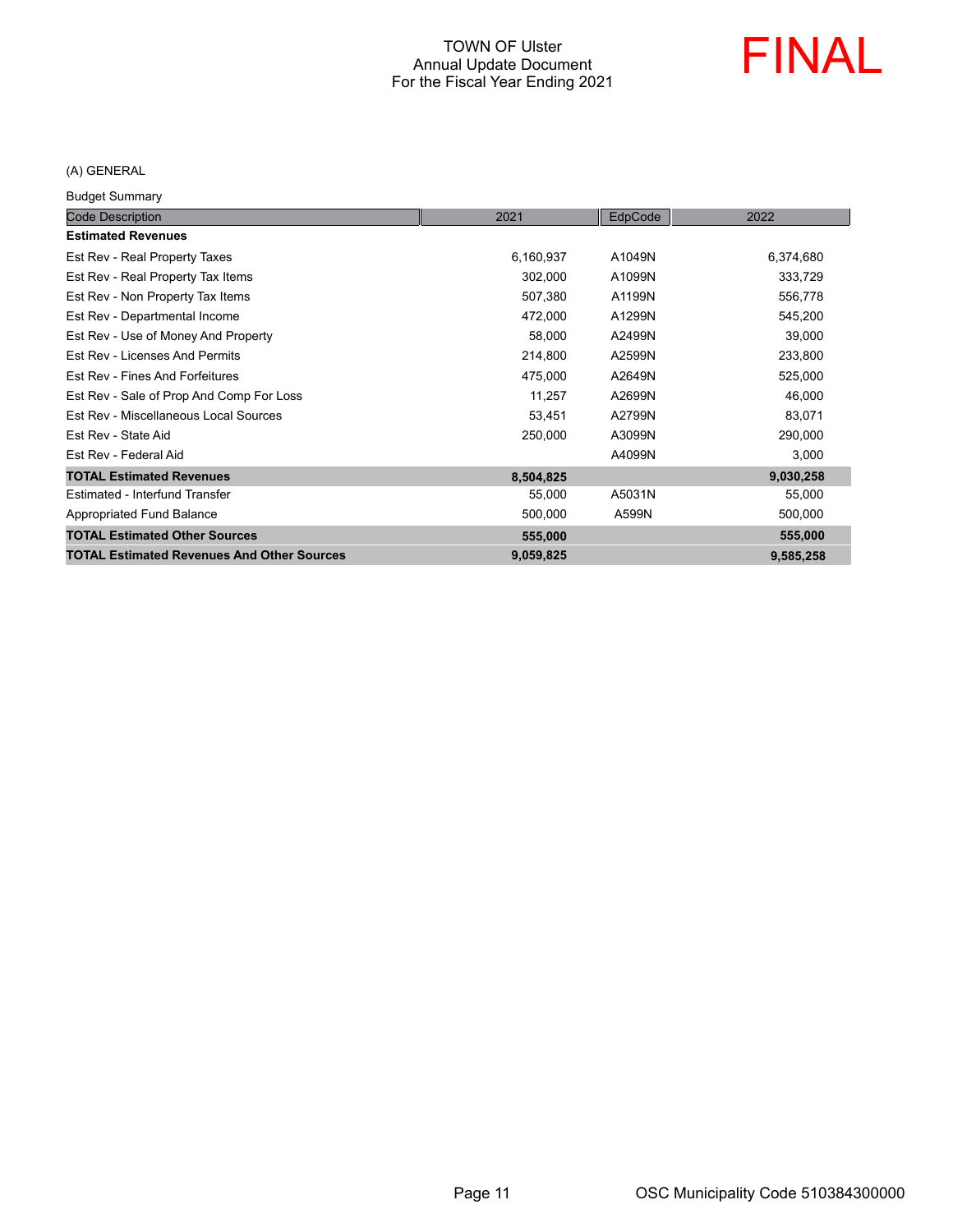

## (A) GENERAL

Budget Summary

| <b>Code Description</b>                    | 2021      | EdpCode | 2022      |
|--------------------------------------------|-----------|---------|-----------|
| <b>Appropriations</b>                      |           |         |           |
| App - General Government Support           | 1,893,285 | A1999N  | 1,948,078 |
| App - Education                            |           | A2999N  | 6.000     |
| App - Public Safety                        | 3.166.024 | A3999N  | 3,479,776 |
| App - Health                               |           | A4999N  | 7.000     |
| App - Transportation                       | 204,318   | A5999N  | 202,034   |
| App - Economic Assistance And Opportunity  | 7.500     | A6999N  | 7.500     |
| App - Culture And Recreation               | 189.604   | A7999N  | 222,727   |
| App - Home And Community Services          | 308.349   | A8999N  | 290,957   |
| App - Employee Benefits                    | 3.290.745 | A9199N  | 3,421,186 |
| <b>TOTAL Appropriations</b>                | 9,059,825 |         | 9,585,258 |
| <b>TOTAL Appropriations And Other Uses</b> | 9,059,825 |         | 9,585,258 |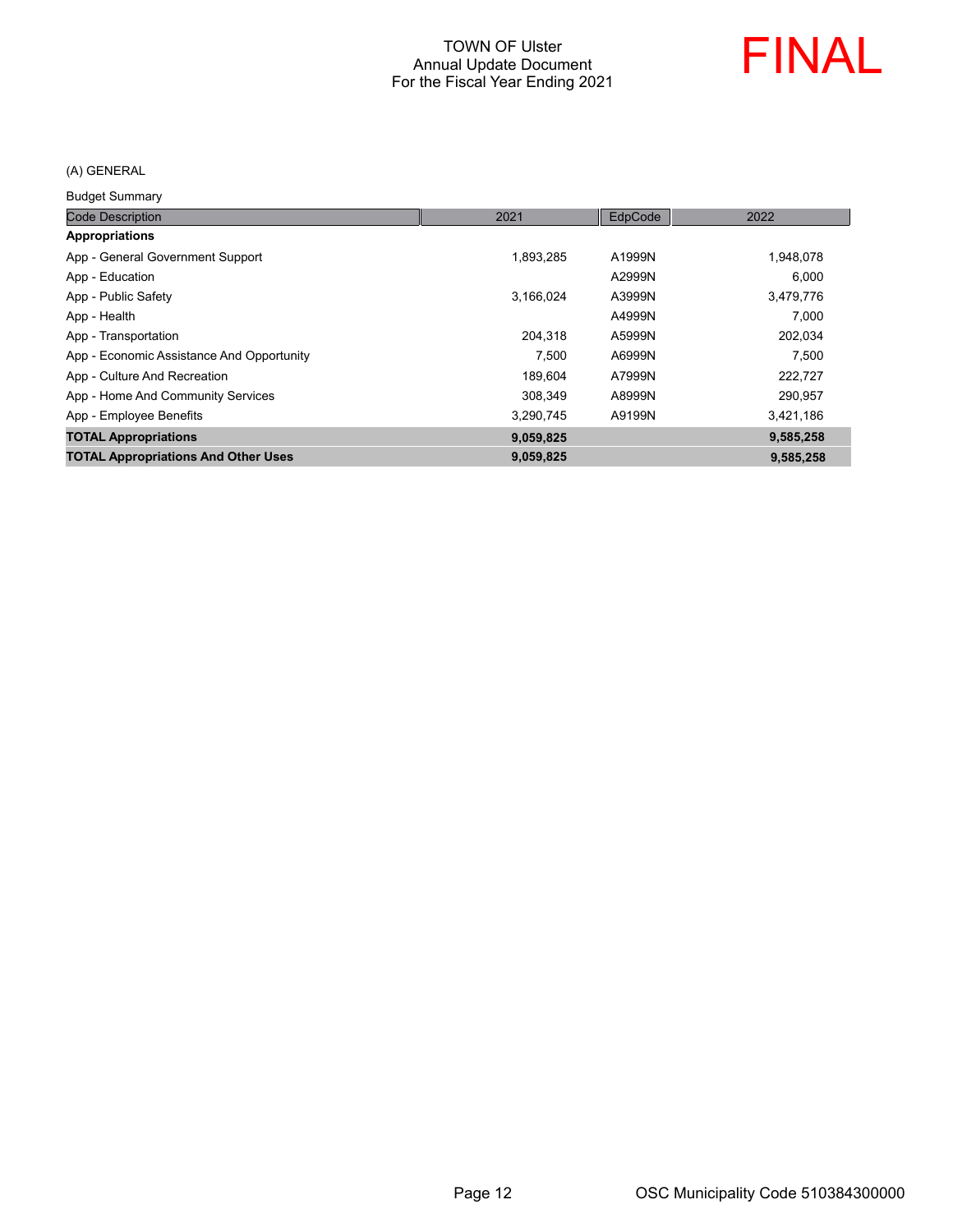

#### (DA) HIGHWAY-TOWN-WIDE

| <b>Code Description</b>                                | 2020      | EdpCode      | 2021      |
|--------------------------------------------------------|-----------|--------------|-----------|
| <b>Assets</b>                                          |           |              |           |
| Cash                                                   | 826.440   | DA200        | 1,714,350 |
| Petty Cash                                             | 100       | DA210        |           |
| <b>TOTAL Cash</b>                                      | 826,540   |              | 1,714,350 |
| <b>Accounts Receivable</b>                             | 56,734    | <b>DA380</b> | 96,877    |
| <b>TOTAL Other Receivables (net)</b>                   | 56,734    |              | 96,877    |
| Due From Other Funds                                   | 5,204     | <b>DA391</b> |           |
| <b>TOTAL Due From Other Funds</b>                      | 5,204     |              | $\bf{0}$  |
| <b>Prepaid Expenses</b>                                | 32,383    | DA480        | 38,923    |
| <b>TOTAL Prepaid Expenses</b>                          | 32,383    |              | 38,923    |
| <b>Cash Special Reserves</b>                           | 635,090   | DA230        | 24,094    |
| <b>TOTAL Restricted Assets</b>                         | 635,090   |              | 24,094    |
| <b>TOTAL Assets and Deferred Outflows of Resources</b> | 1,555,950 |              | 1,874,244 |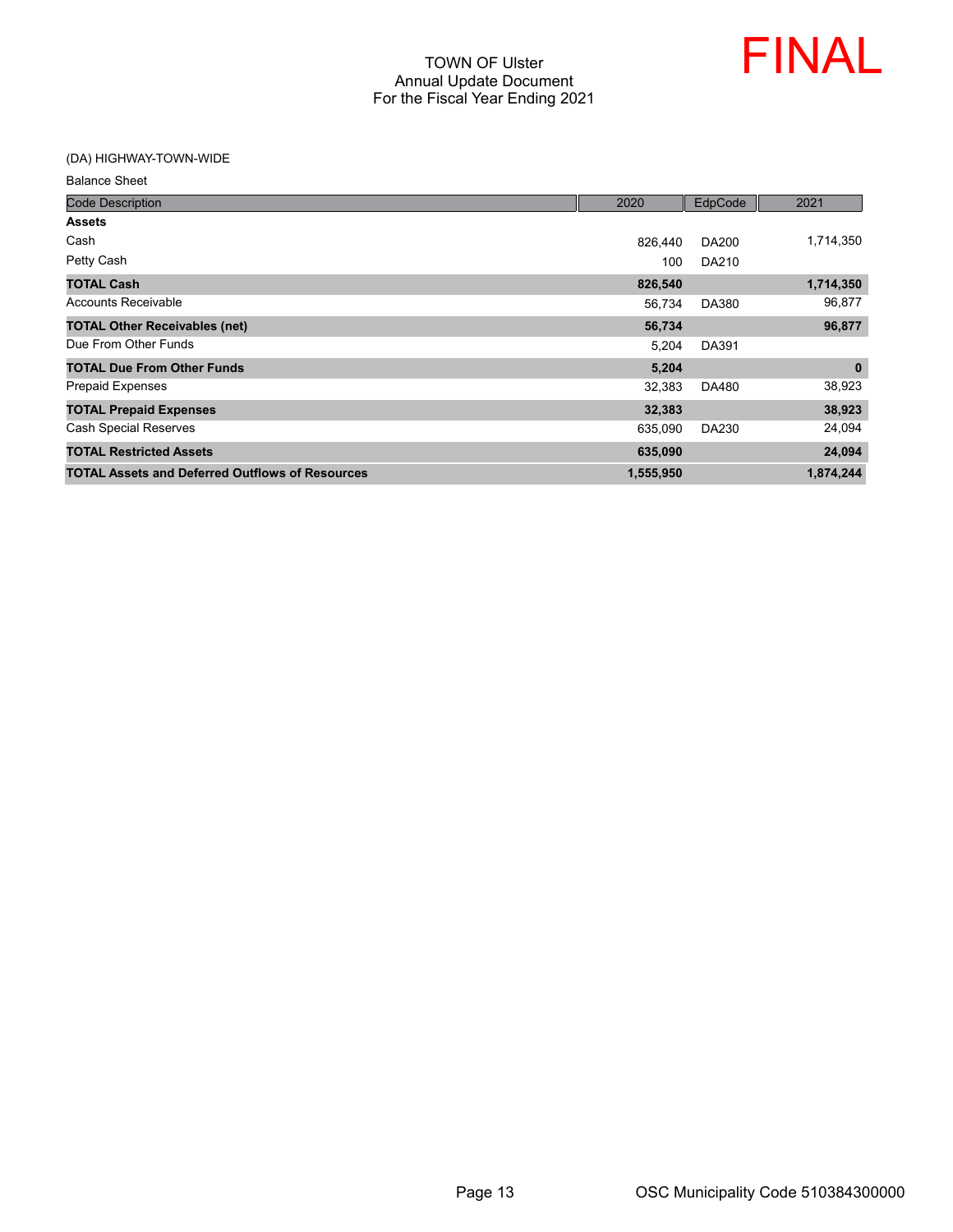

## (DA) HIGHWAY-TOWN-WIDE

| <b>Balance Sheet</b>                                        |           |              |             |
|-------------------------------------------------------------|-----------|--------------|-------------|
| <b>Code Description</b>                                     | 2020      | EdpCode      | 2021        |
| <b>Accounts Payable</b>                                     | 164,925   | DA600        | 82,063      |
| <b>TOTAL Accounts Payable</b>                               | 164,925   |              | 82,063      |
| <b>Accrued Liabilities</b>                                  |           | DA601        |             |
| <b>TOTAL Accrued Liabilities</b>                            | $\bf{0}$  |              | $\mathbf 0$ |
| Due To Other Governments                                    | 74,140    | DA631        | 74,140      |
| <b>TOTAL Due To Other Governments</b>                       | 74,140    |              | 74,140      |
| <b>TOTAL Liabilities</b>                                    | 239,065   |              | 156,203     |
| <b>Fund Balance</b><br>Not in Spendable Form                | 32,383    | DA806        | 38,923      |
| <b>TOTAL Nonspendable Fund Balance</b>                      | 32,383    |              | 38,923      |
| Reserve for Emp Benefits & Acc Liabilities                  | 245,841   | <b>DA867</b> | 240,796     |
| <b>Capital Reserve</b>                                      | 389,249   | DA878        | 390,066     |
| <b>TOTAL Restricted Fund Balance</b>                        | 635,090   |              | 630,862     |
| Assigned Appropriated Fund Balance                          | 50.000    | <b>DA914</b> | 64,167      |
| Assigned Unappropriated Fund Balance                        | 599,412   | DA915        | 984,089     |
| <b>TOTAL Assigned Fund Balance</b>                          | 649,412   |              | 1,048,256   |
| <b>TOTAL Fund Balance</b>                                   | 1,316,885 |              | 1,718,041   |
| <b>TOTAL Liabilities, Deferred Inflows And Fund Balance</b> | 1,555,950 |              | 1,874,244   |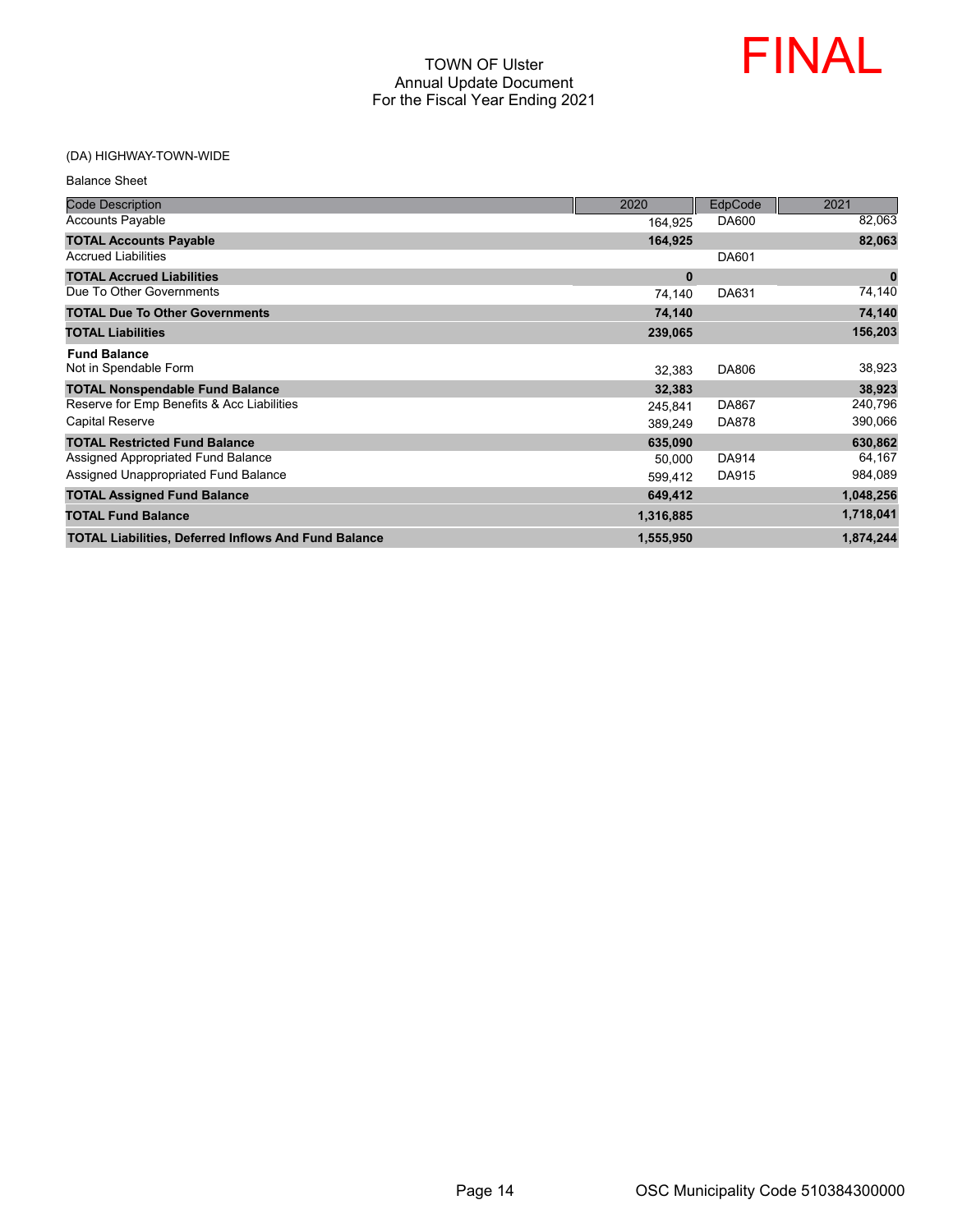

#### (DA) HIGHWAY-TOWN-WIDE

| <b>Code Description</b>                                 | 2020         | EdpCode | 2021         |
|---------------------------------------------------------|--------------|---------|--------------|
| <b>Revenues</b>                                         |              |         |              |
| <b>Real Property Taxes</b>                              | 2,767,743    | DA1001  | 2,764,008    |
| <b>TOTAL Real Property Taxes</b>                        | 2,767,743    |         | 2,764,008    |
| Other Payments In Lieu of Taxes                         | 65,406       | DA1081  | 66,051       |
| <b>TOTAL Real Property Tax Items</b>                    | 65,406       |         | 66,051       |
| Other General Departmental Income                       | 470.998      | DA1289  | 227,642      |
| <b>TOTAL Departmental Income</b>                        | 470,998      |         | 227,642      |
| <b>Interest And Earnings</b>                            | 14,301       | DA2401  | 3,564        |
| <b>TOTAL Use of Money And Property</b>                  | 14,301       |         | 3,564        |
| Permits, Other                                          |              | DA2590  | 150          |
| <b>TOTAL Licenses And Permits</b>                       | $\bf{0}$     |         | 150          |
| Sales of Scrap & Excess Materials                       |              | DA2650  |              |
| <b>Insurance Recoveries</b>                             |              | DA2680  | 3,836        |
| <b>TOTAL Sale of Property And Compensation For Loss</b> | $\bf{0}$     |         | 3,836        |
| Unclassified (specify)                                  | 11,201       | DA2770  | 9,320        |
| <b>TOTAL Miscellaneous Local Sources</b>                | 11,201       |         | 9,320        |
| St Aid, Consolidated Highway Aid                        | 168,986      | DA3501  | 343,478      |
| <b>TOTAL State Aid</b>                                  | 168,986      |         | 343,478      |
| <b>TOTAL Revenues</b>                                   | 3,498,635    |         | 3,418,049    |
| <b>Interfund Transfers</b>                              |              | DA5031  |              |
| <b>TOTAL Interfund Transfers</b>                        | $\bf{0}$     |         | $\pmb{0}$    |
| <b>TOTAL Other Sources</b>                              | $\mathbf{0}$ |         | $\mathbf{0}$ |
| <b>TOTAL Detail Revenues And Other Sources</b>          | 3,498,635    |         | 3,418,049    |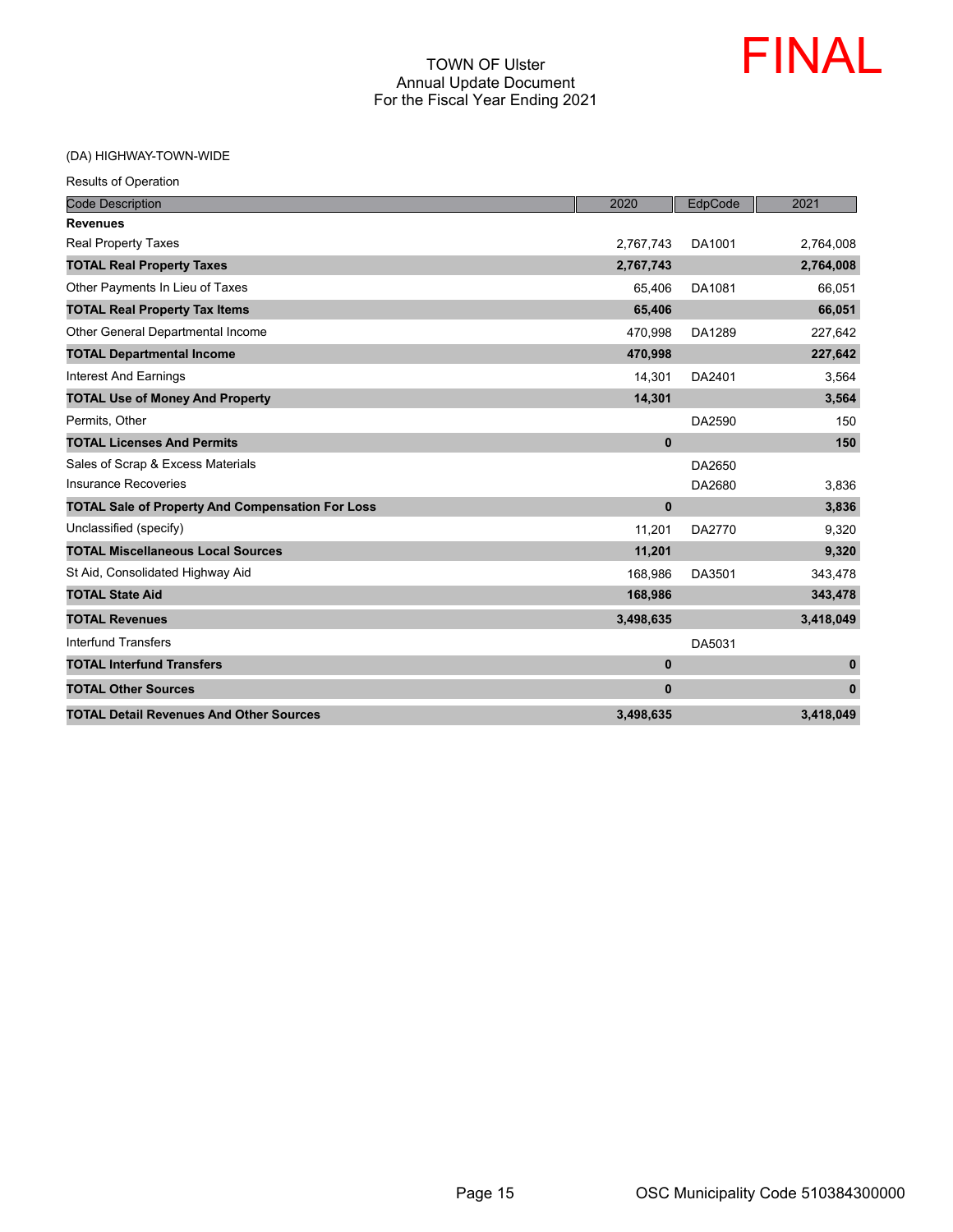

(DA) HIGHWAY-TOWN-WIDE

| <b>Results of Operation</b> |  |  |
|-----------------------------|--|--|
|                             |  |  |

| <b>Code Description</b>                         | 2020      | EdpCode | 2021      |
|-------------------------------------------------|-----------|---------|-----------|
| <b>Expenditures</b>                             |           |         |           |
| Maint of Streets, Pers Serv                     | 440,333   | DA51101 | 436,415   |
| Maint of Streets, Equip & Cap Outlay            |           | DA51102 |           |
| Maint of Streets, Contr Expend                  | 418,072   | DA51104 | 275,012   |
| <b>TOTAL Maint of Streets</b>                   | 858,405   |         | 711,427   |
| Perm Improve Highway, Equip & Cap Outlay        | 168,986   | DA51122 | 311,793   |
| <b>TOTAL Perm Improve Highway</b>               | 168,986   |         | 311,793   |
| Machinery, Pers Serv                            | 167.915   | DA51301 | 172,189   |
| Machinery, Equip & Cap Outlay                   | 571,040   | DA51302 | 271,545   |
| Machinery, Contr Expend                         | 200,679   | DA51304 | 172,053   |
| <b>TOTAL Machinery</b>                          | 939,634   |         | 615,787   |
| Brush And Weeds, Pers Serv                      | 41,108    | DA51401 | 63,525    |
| <b>TOTAL Brush And Weeds</b>                    | 41,108    |         | 63,525    |
| Snow Removal, Pers Serv                         | 379,969   | DA51421 | 403,878   |
| Snow Removal, Contr Expend                      | 140,687   | DA51424 | 171,524   |
| <b>TOTAL Snow Removal</b>                       | 520,656   |         | 575,402   |
| <b>TOTAL Transportation</b>                     | 2,528,789 |         | 2,277,934 |
| <b>State Retirement, Empl Bnfts</b>             | 135,738   | DA90108 | 149,150   |
| Social Security, Empl Bnfts                     | 76,942    | DA90308 | 80,301    |
| <b>Worker's Compensation, Empl Bnfts</b>        | 56.523    | DA90408 | 52,474    |
| Hospital & Medical (dental) Ins, Empl Bnft      | 478,688   | DA90608 | 457,035   |
|                                                 |           |         |           |
| <b>TOTAL Employee Benefits</b>                  | 747,891   |         | 738,960   |
| <b>TOTAL Expenditures</b>                       | 3,276,680 |         | 3,016,894 |
| <b>TOTAL Detail Expenditures And Other Uses</b> | 3,276,680 |         | 3,016,894 |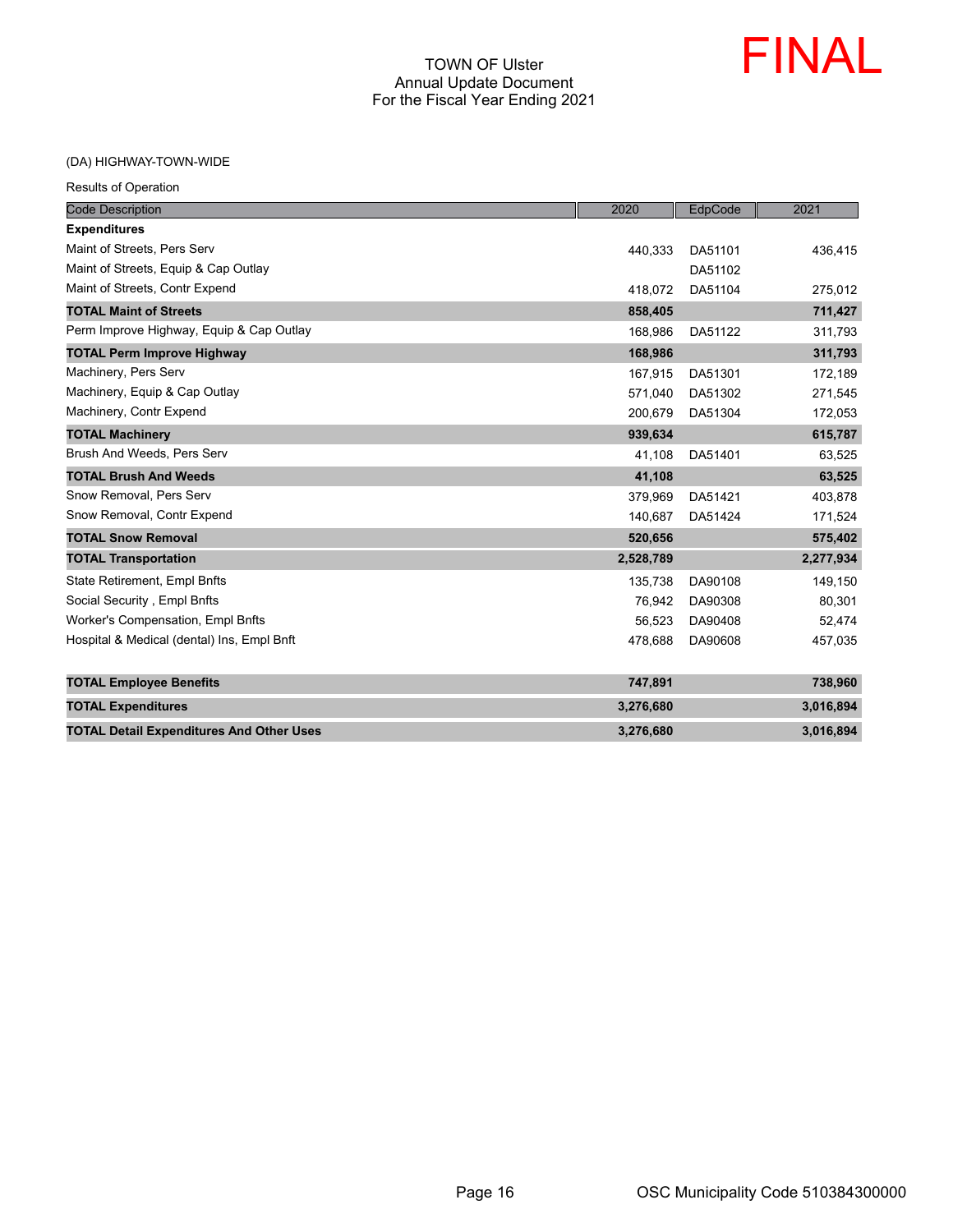

#### (DA) HIGHWAY-TOWN-WIDE

#### **Analysis of Changes in Fund Balance**

| <b>Code Description</b>                    | 2020      | EdpCode       | 2021      |
|--------------------------------------------|-----------|---------------|-----------|
| Analysis of Changes in Fund Balance        |           |               |           |
| <b>Fund Balance - Beginning of Year</b>    | 1.094.935 | <b>DA8021</b> | 1,316,885 |
| Prior Period Adj -Decrease In Fund Balance | 5.        | DA8015        |           |
| <b>Restated Fund Balance - Beg of Year</b> | 1.094.930 | <b>DA8022</b> | 1,316,885 |
| ADD - REVENUES AND OTHER SOURCES           | 3,498,635 |               | 3,418,049 |
| DEDUCT - EXPENDITURES AND OTHER USES       | 3.276.680 |               | 3,016,894 |
| <b>Fund Balance - End of Year</b>          | 1.316.885 | <b>DA8029</b> | 1,718,040 |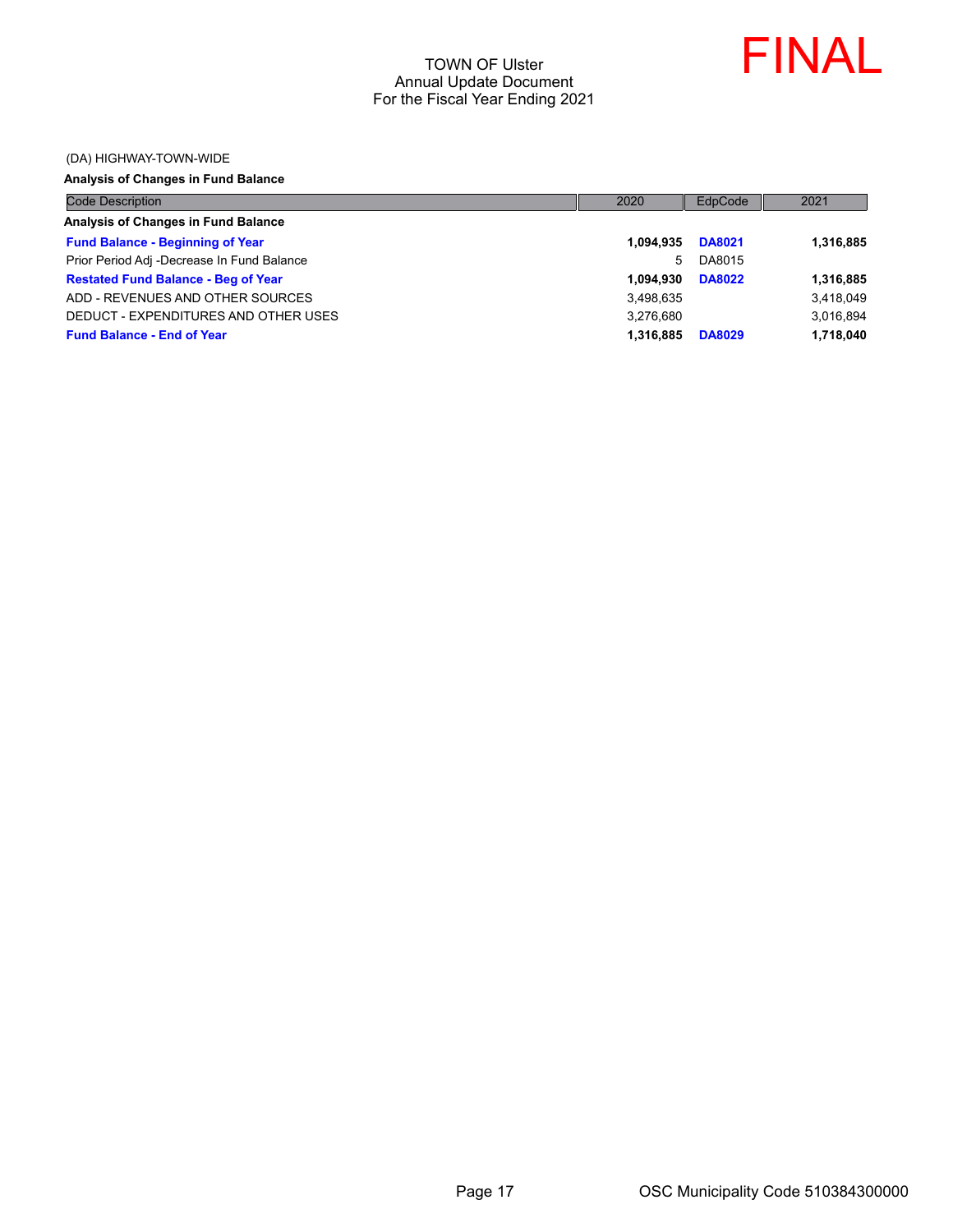

(DA) HIGHWAY-TOWN-WIDE

| <b>Budget Summary</b>                             |           |               |           |
|---------------------------------------------------|-----------|---------------|-----------|
| <b>Code Description</b>                           | 2021      | EdpCode       | 2022      |
| <b>Estimated Revenues</b>                         |           |               |           |
| Est Rev - Real Property Taxes                     | 2,764,008 | DA1049N       | 2,774,440 |
| Est Rev - Real Property Tax Items                 | 64,800    | DA1099N       | 66,500    |
| Est Rev - Departmental Income                     | 50,000    | DA1299N       | 65,000    |
| Est Rev - Use of Money And Property               | 7,000     | DA2499N       | 4,000     |
| Est Rev - Licenses And Permits                    | 200       | DA2599N       | 200       |
| Est Rev - Sale of Prop And Comp For Loss          | 31,000    | DA2699N       | 31,000    |
| Est Rev - Interfund Revenues                      | 86,190    | DA2801N       | 86,135    |
| Est Rev - State Aid                               | 149,580   | DA3099N       | 149,580   |
| <b>TOTAL Estimated Revenues</b>                   | 3,152,778 |               | 3,176,855 |
| Appropriated Fund Balance                         | 50,000    | <b>DA599N</b> | 64,167    |
| <b>TOTAL Estimated Other Sources</b>              | 50,000    |               | 64,167    |
| <b>TOTAL Estimated Revenues And Other Sources</b> | 3,202,778 |               | 3,241,022 |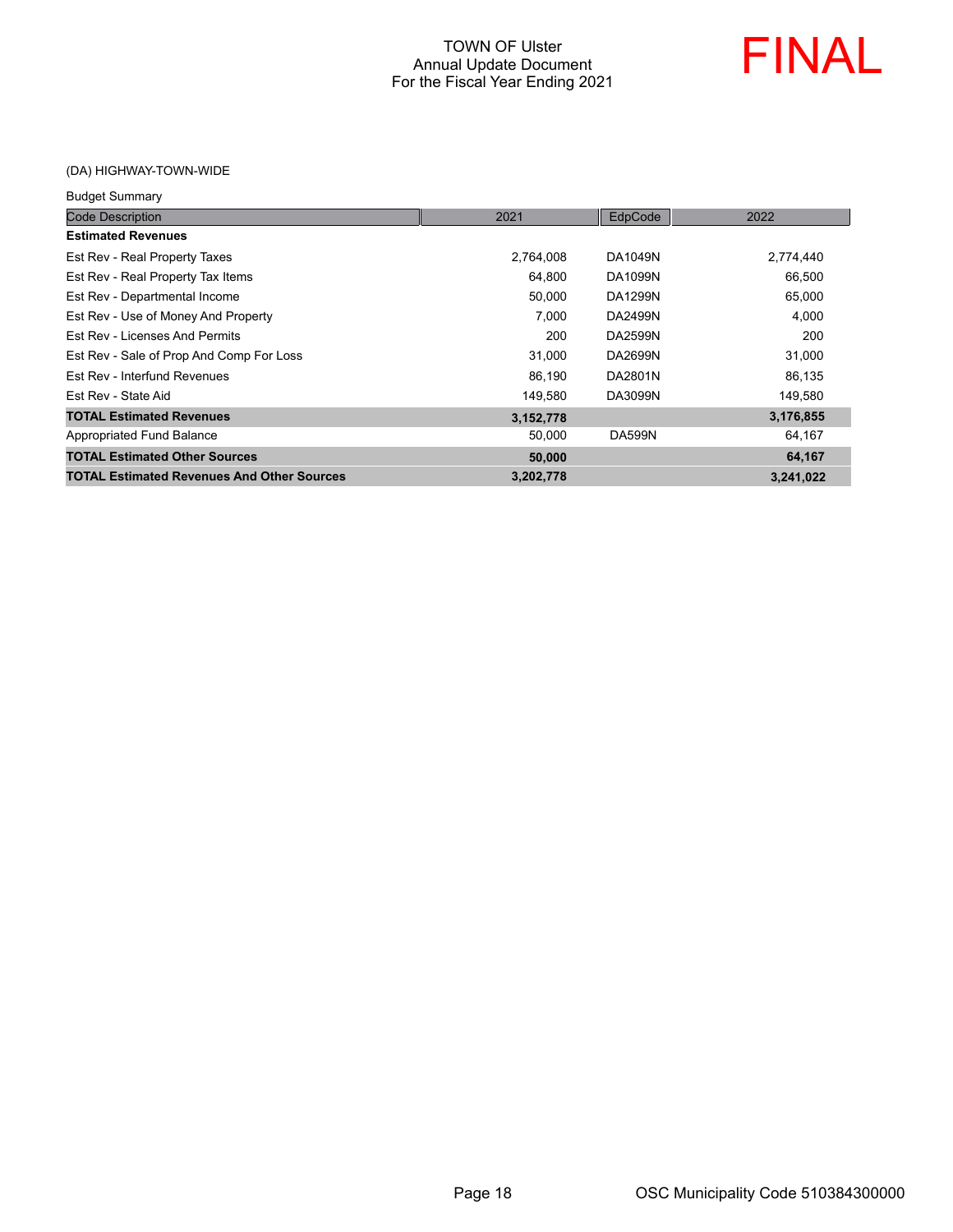

(DA) HIGHWAY-TOWN-WIDE

| <b>Budget Summary</b>                      |           |         |           |
|--------------------------------------------|-----------|---------|-----------|
| Code Description                           | 2021      | EdpCode | 2022      |
| <b>Appropriations</b>                      |           |         |           |
| App - Transportation                       | 2,301,421 | DA5999N | 2,348,144 |
| App - Employee Benefits                    | 901.357   | DA9199N | 892.878   |
| <b>TOTAL Appropriations</b>                | 3,202,778 |         | 3,241,022 |
| <b>TOTAL Appropriations And Other Uses</b> | 3,202,778 |         | 3,241,022 |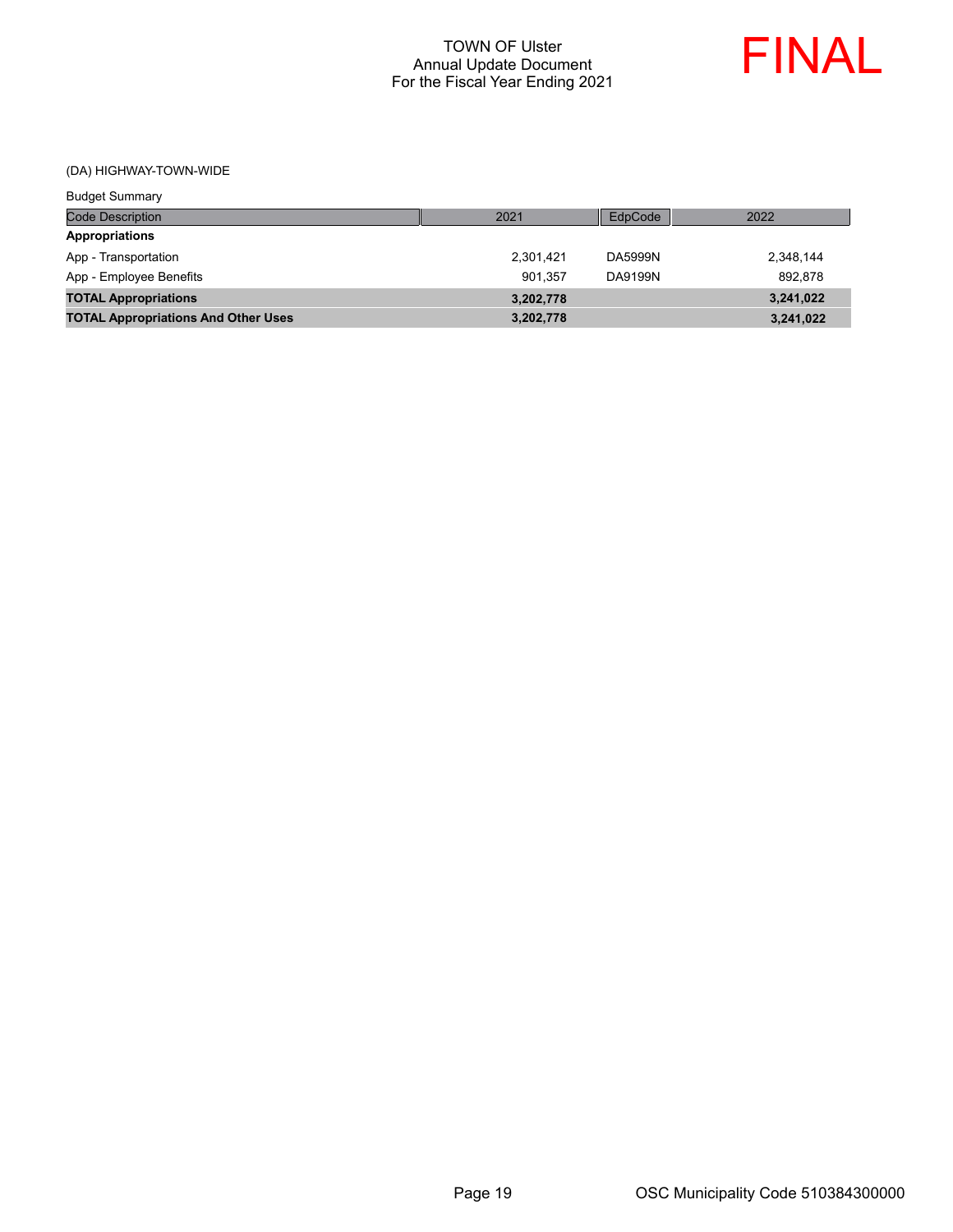

#### (H) CAPITAL PROJECTS

| <b>Balance Sheet</b>                                   |         |                  |          |
|--------------------------------------------------------|---------|------------------|----------|
| <b>Code Description</b>                                | 2020    | EdpCode          | 2021     |
| <b>Assets</b>                                          |         |                  |          |
| Cash                                                   | 182.584 | H <sub>200</sub> | 512,093  |
| <b>TOTAL Cash</b>                                      | 182,584 |                  | 512,093  |
| Due From State And Federal Government                  | 441.307 | H410             |          |
| <b>TOTAL State And Federal Aid Receivables</b>         | 441,307 |                  | $\bf{0}$ |
| <b>TOTAL Assets and Deferred Outflows of Resources</b> | 623,891 |                  | 512,093  |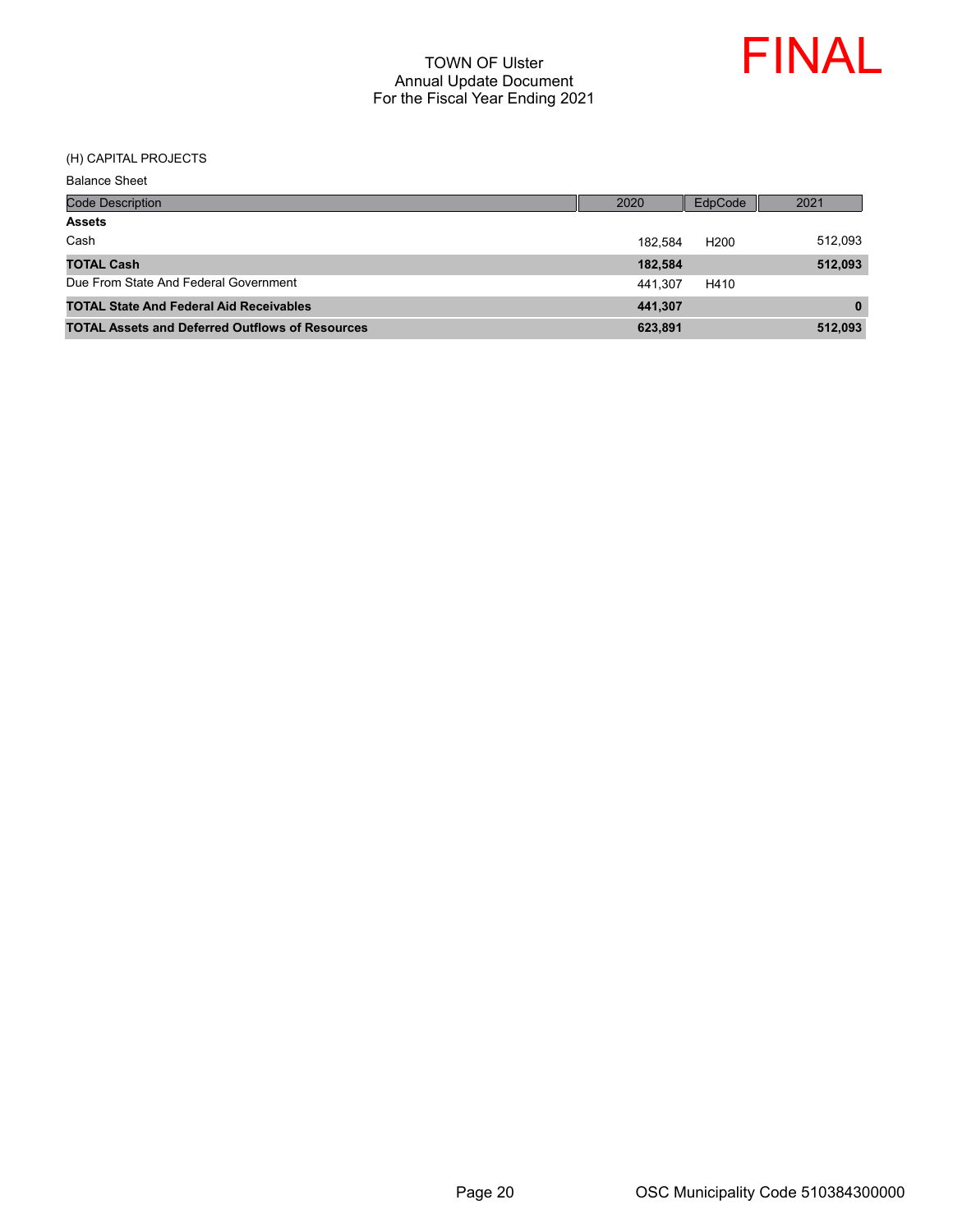

#### (H) CAPITAL PROJECTS

Balance Sheet

| <b>Code Description</b>                                     | 2020        | EdpCode | 2021         |
|-------------------------------------------------------------|-------------|---------|--------------|
| <b>Accounts Payable</b>                                     | 323.041     | H600    | 245,356      |
| <b>TOTAL Accounts Payable</b>                               | 323,041     |         | 245,356      |
| <b>Other Liabilities</b>                                    |             | H688    | 55,000       |
| <b>TOTAL Other Liabilities</b>                              | $\bf{0}$    |         | 55,000       |
| Due To Other Funds                                          | 462,000     | H630    | 682,000      |
| <b>TOTAL Due To Other Funds</b>                             | 462.000     |         | 682,000      |
| <b>TOTAL Liabilities</b>                                    | 785,041     |         | 982,356      |
| <b>Fund Balance</b>                                         |             |         |              |
| Assigned Unappropriated Fund Balance                        | 149.399     | H915    | $\mathbf{0}$ |
| <b>TOTAL Assigned Fund Balance</b>                          | 149,399     |         | $\bf{0}$     |
| Unassigned Fund Balance                                     | $-310.549$  | H917    | -470,263     |
| <b>TOTAL Unassigned Fund Balance</b>                        | $-310,549$  |         | $-470,263$   |
| <b>TOTAL Fund Balance</b>                                   | $-161, 150$ |         | $-470,263$   |
| <b>TOTAL Liabilities, Deferred Inflows And Fund Balance</b> | 623,891     |         | 512.093      |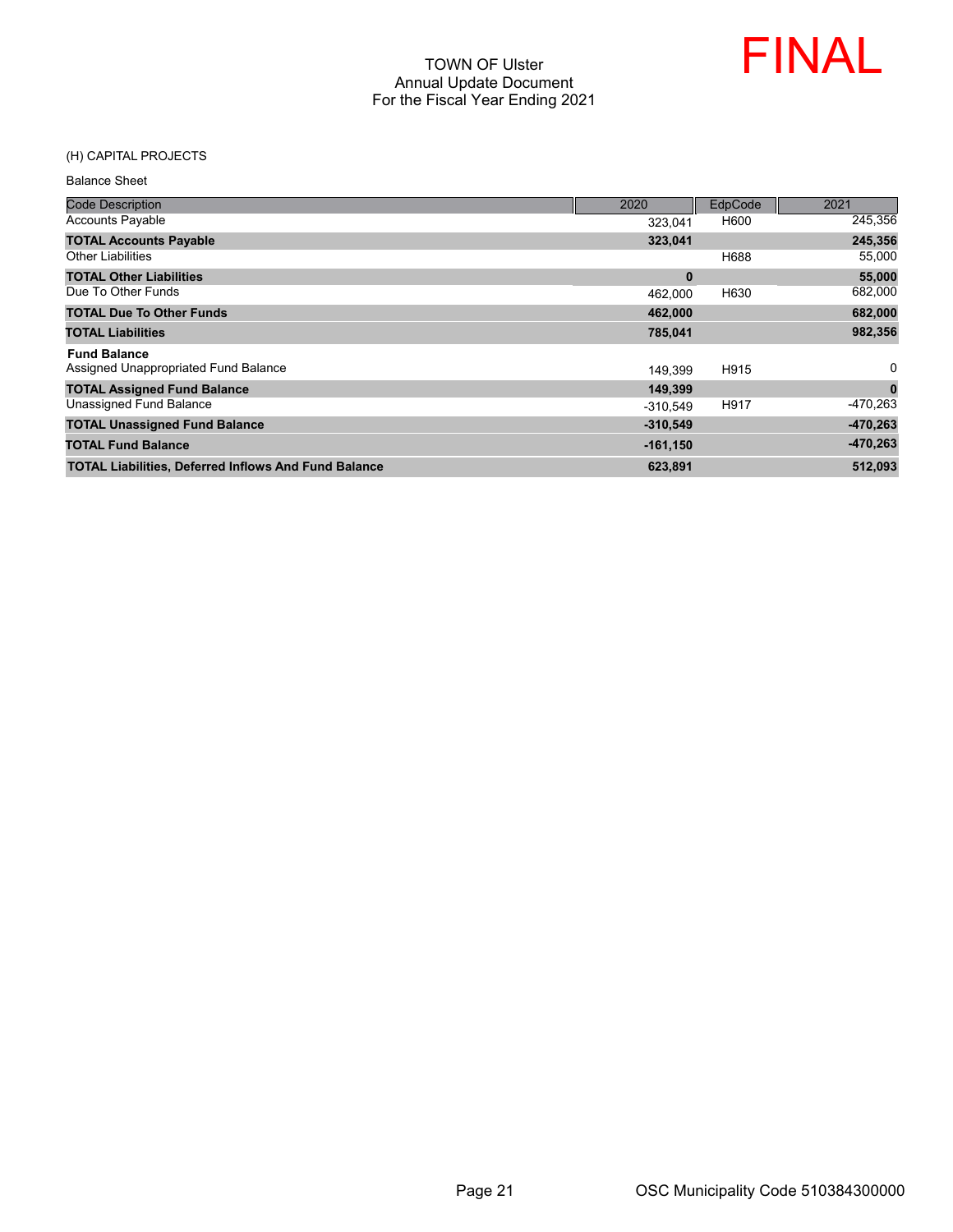

#### (H) CAPITAL PROJECTS

| <b>Code Description</b>                        | 2020      | EdpCode           | 2021         |
|------------------------------------------------|-----------|-------------------|--------------|
| <b>Revenues</b>                                |           |                   |              |
| Interest And Earnings                          | 0         | H <sub>2401</sub> | $\mathbf{1}$ |
| <b>TOTAL Use of Money And Property</b>         | $\bf{0}$  |                   | 1            |
| St Aid-Water Cap Proj                          |           | H3991             | 19,000       |
| <b>TOTAL State Aid</b>                         | $\bf{0}$  |                   | 19,000       |
| Fed Aid, Sewer Cap Proj                        | 1,079,141 | H4990             | 238,232      |
| <b>TOTAL Federal Aid</b>                       | 1,079,141 |                   | 238,232      |
| <b>TOTAL Revenues</b>                          | 1,079,141 |                   | 257,233      |
| Interfund Transfers                            | 194.050   | H5031             | 0            |
| <b>TOTAL Interfund Transfers</b>               | 194,050   |                   | 0            |
| <b>TOTAL Other Sources</b>                     | 194,050   |                   | $\bf{0}$     |
| <b>TOTAL Detail Revenues And Other Sources</b> | 1,273,191 |                   | 257.233      |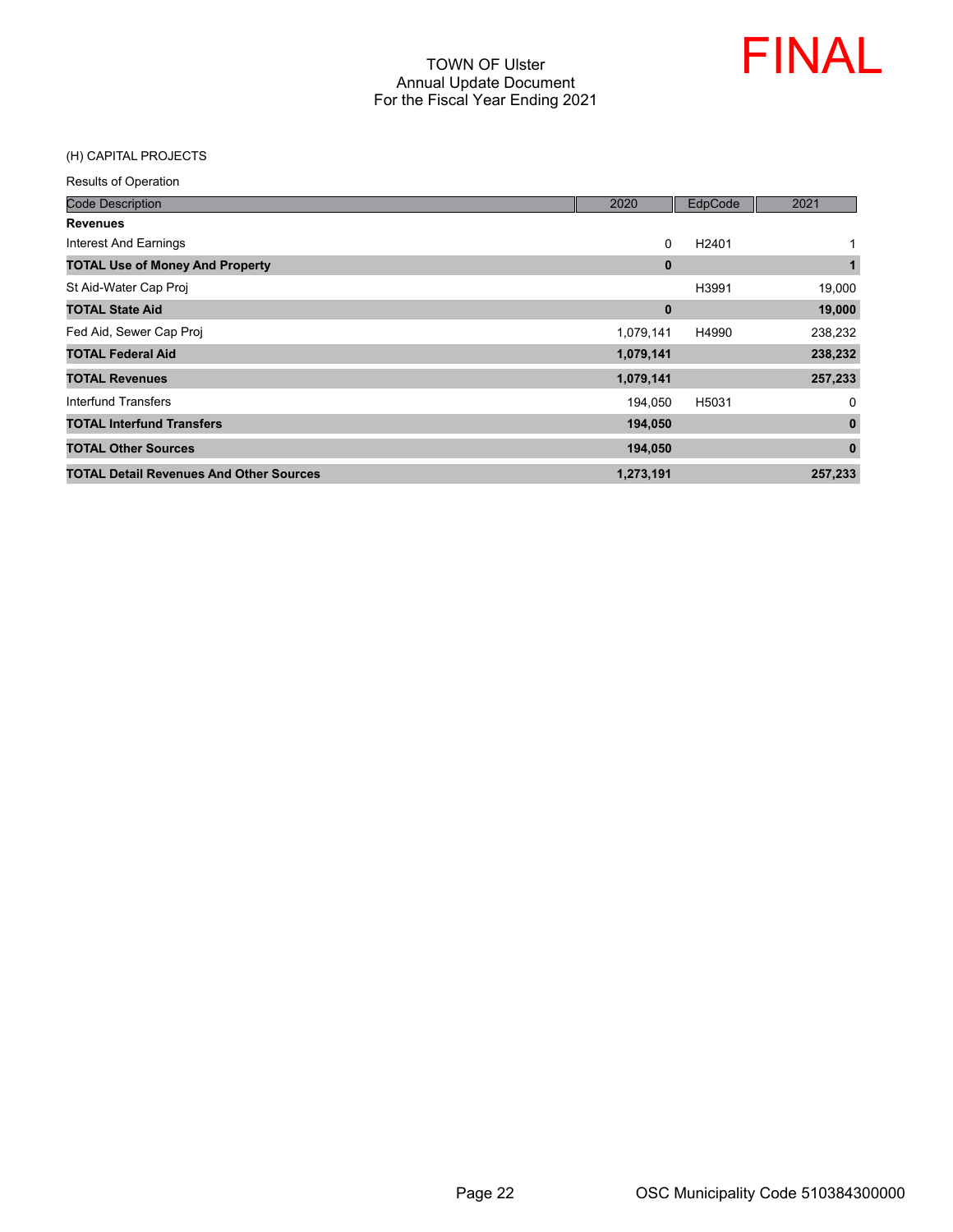

## (H) CAPITAL PROJECTS

| <b>Code Description</b>                         | 2020      | EdpCode | 2021         |
|-------------------------------------------------|-----------|---------|--------------|
| <b>Expenditures</b>                             |           |         |              |
| Traffic Viol Bureau, Equip & Cap Outlay         | $\Omega$  | H11302  |              |
| <b>TOTAL Traffic Viol Bureau</b>                | $\bf{0}$  |         | $\mathbf{0}$ |
| <b>TOTAL General Government Support</b>         | $\bf{0}$  |         | $\bf{0}$     |
| Sewer Administration, Equip & Cap Outlay        | 745,731   | H81102  | 97,206       |
| <b>TOTAL Sewer Administration</b>               | 745,731   |         | 97,206       |
| Sewage Treat Disp, Equip & Cap Outlay           | 80,865    | H81302  | 184,839      |
| <b>TOTAL Sewage Treat Disp</b>                  | 80,865    |         | 184,839      |
| Storm Sewers, Equip & Cap Outlay                | 573,213   | H81402  |              |
| <b>TOTAL Storm Sewers</b>                       | 573,213   |         | $\mathbf{0}$ |
| Water Administration, Equip & Cap Outlay        | 28,602    | H83102  | 284,302      |
| <b>TOTAL Water Administration</b>               | 28,602    |         | 284,302      |
| <b>TOTAL Home And Community Services</b>        | 1,428,411 |         | 566,347      |
| <b>TOTAL Expenditures</b>                       | 1,428,411 |         | 566,347      |
| <b>TOTAL Detail Expenditures And Other Uses</b> | 1,428,411 |         | 566,347      |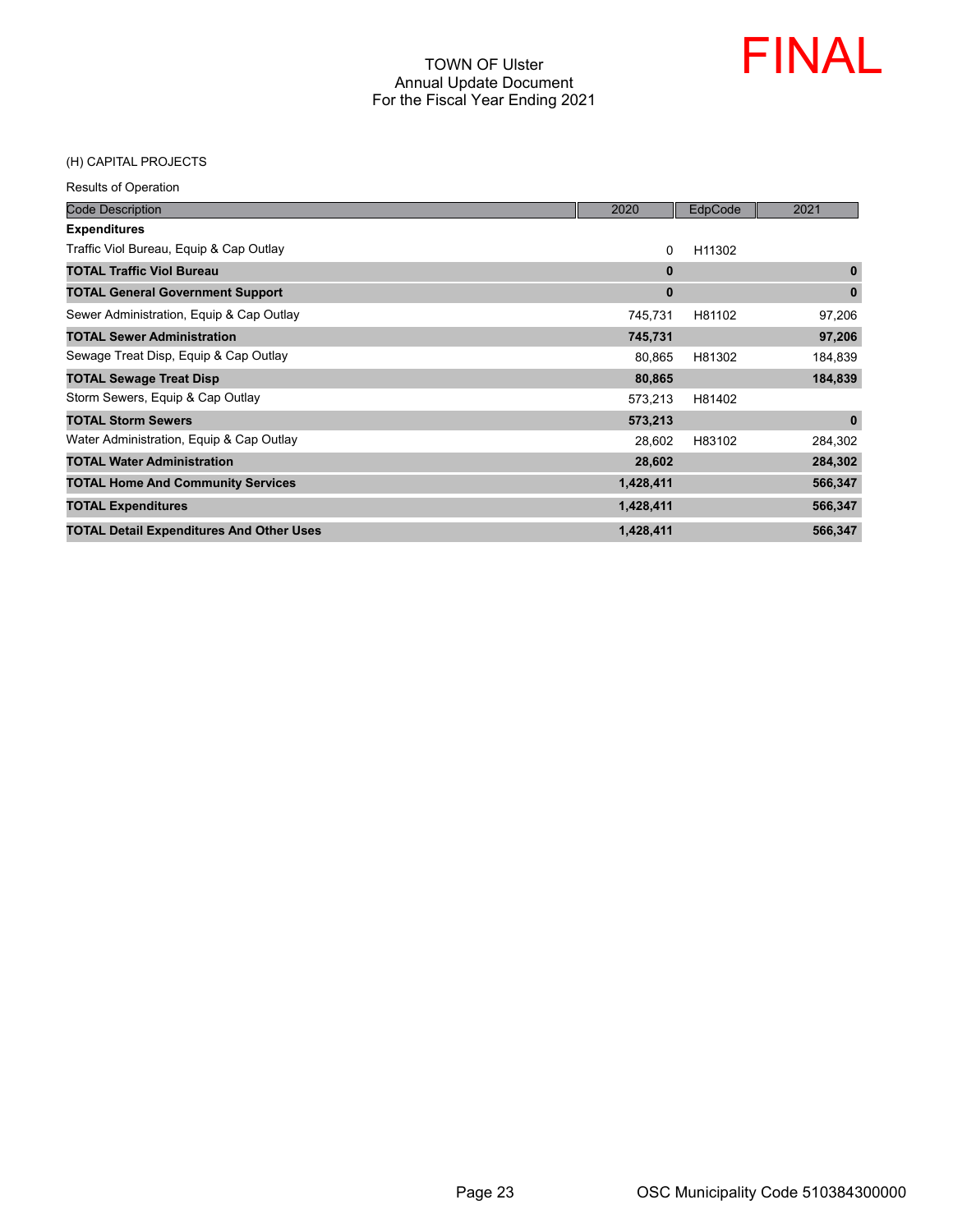

(H) CAPITAL PROJECTS

## **Analysis of Changes in Fund Balance**

| <b>Code Description</b>                    | 2020       | EdpCode | 2021        |
|--------------------------------------------|------------|---------|-------------|
| Analysis of Changes in Fund Balance        |            |         |             |
| <b>Fund Balance - Beginning of Year</b>    | -5.931     | H8021   | $-161,150$  |
| <b>Restated Fund Balance - Beg of Year</b> | -5.931     | H8022   | $-161, 150$ |
| ADD - REVENUES AND OTHER SOURCES           | 1,273,191  |         | 257,233     |
| DEDUCT - EXPENDITURES AND OTHER USES       | 1.428.411  |         | 566.347     |
| <b>Fund Balance - End of Year</b>          | $-161.150$ | H8029   | $-470,264$  |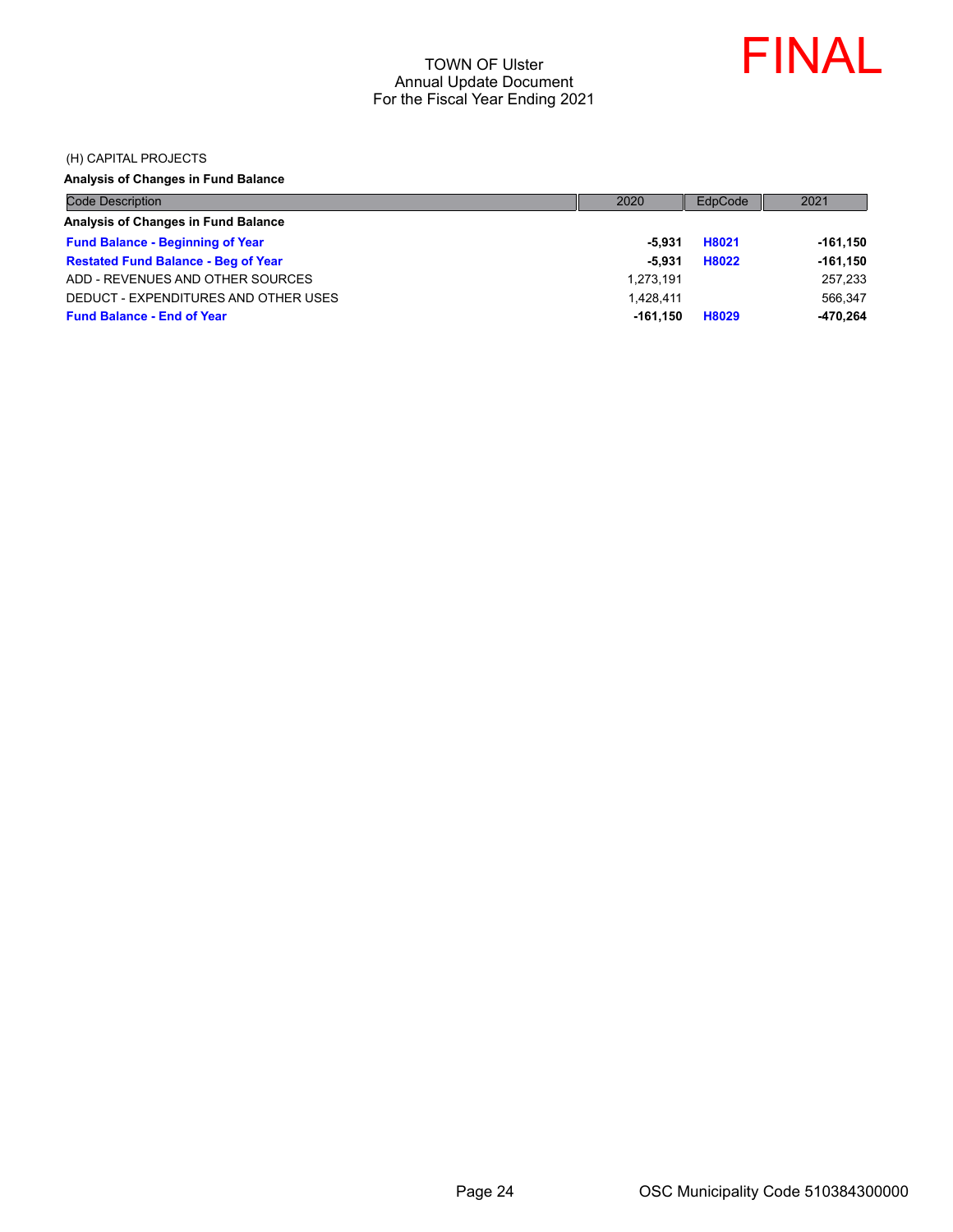

HH1

| <b>Code Description</b>                                | 2020  | EdpCode          | 2021   |
|--------------------------------------------------------|-------|------------------|--------|
| <b>Assets</b>                                          |       |                  |        |
| Cash                                                   | 2.730 | H <sub>200</sub> | 43,905 |
| <b>TOTAL Cash</b>                                      | 2,730 |                  | 43,905 |
| <b>TOTAL Assets and Deferred Outflows of Resources</b> | 2,730 |                  | 43,905 |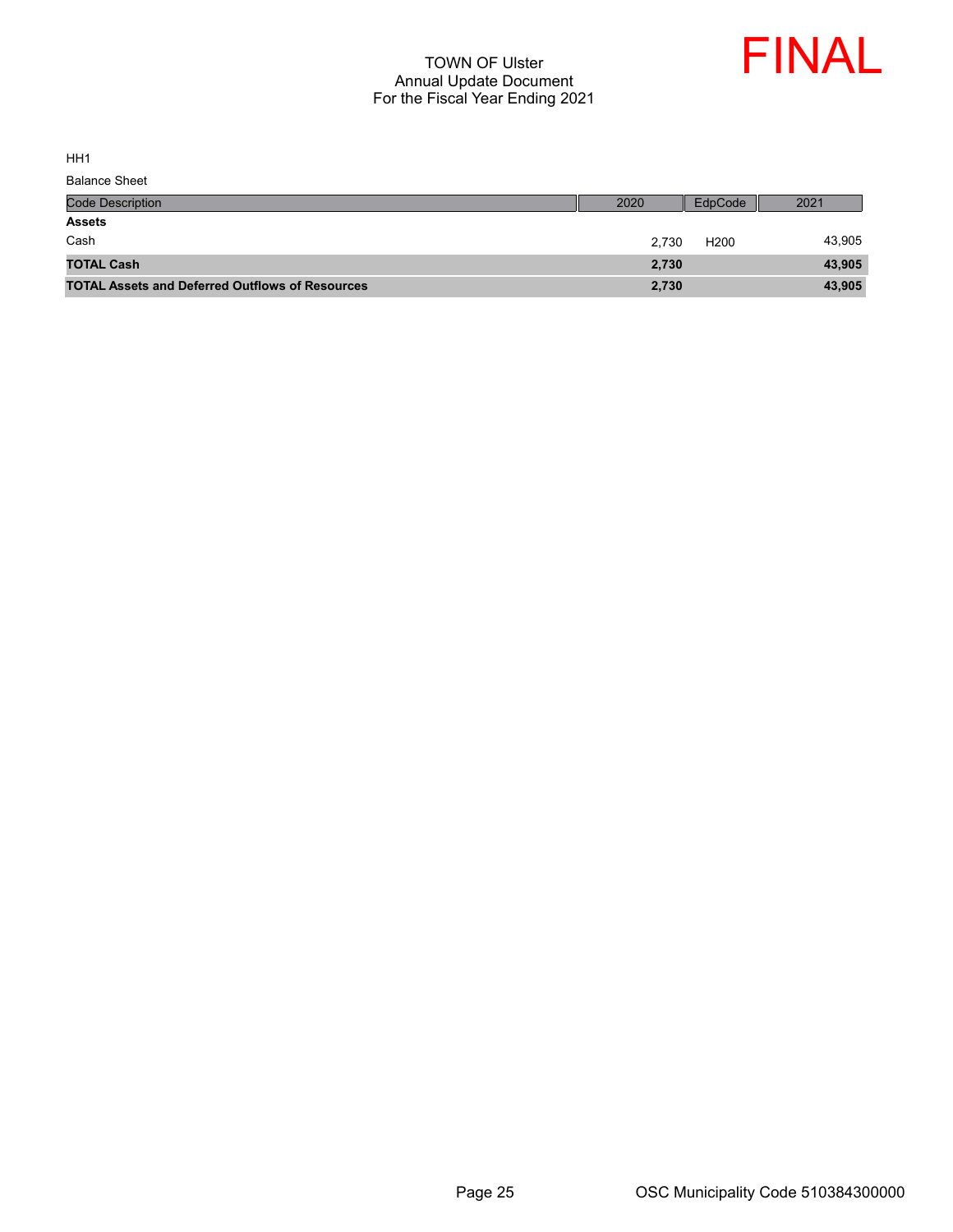

HH1

Balance Sheet

| Code Description                                            | 2020     | EdpCode | 2021       |
|-------------------------------------------------------------|----------|---------|------------|
| Due To Other Funds                                          | 10.000   | H630    | 210,000    |
| <b>TOTAL Due To Other Funds</b>                             | 10,000   |         | 210,000    |
| <b>TOTAL Liabilities</b>                                    | 10,000   |         | 210,000    |
| <b>Fund Balance</b><br>Unassigned Fund Balance              | $-7.270$ | H917    | $-166,095$ |
| <b>TOTAL Unassigned Fund Balance</b>                        | $-7.270$ |         | $-166.095$ |
| <b>TOTAL Fund Balance</b>                                   | $-7,270$ |         | $-166,095$ |
| <b>TOTAL Liabilities, Deferred Inflows And Fund Balance</b> | 2,730    |         | 43,905     |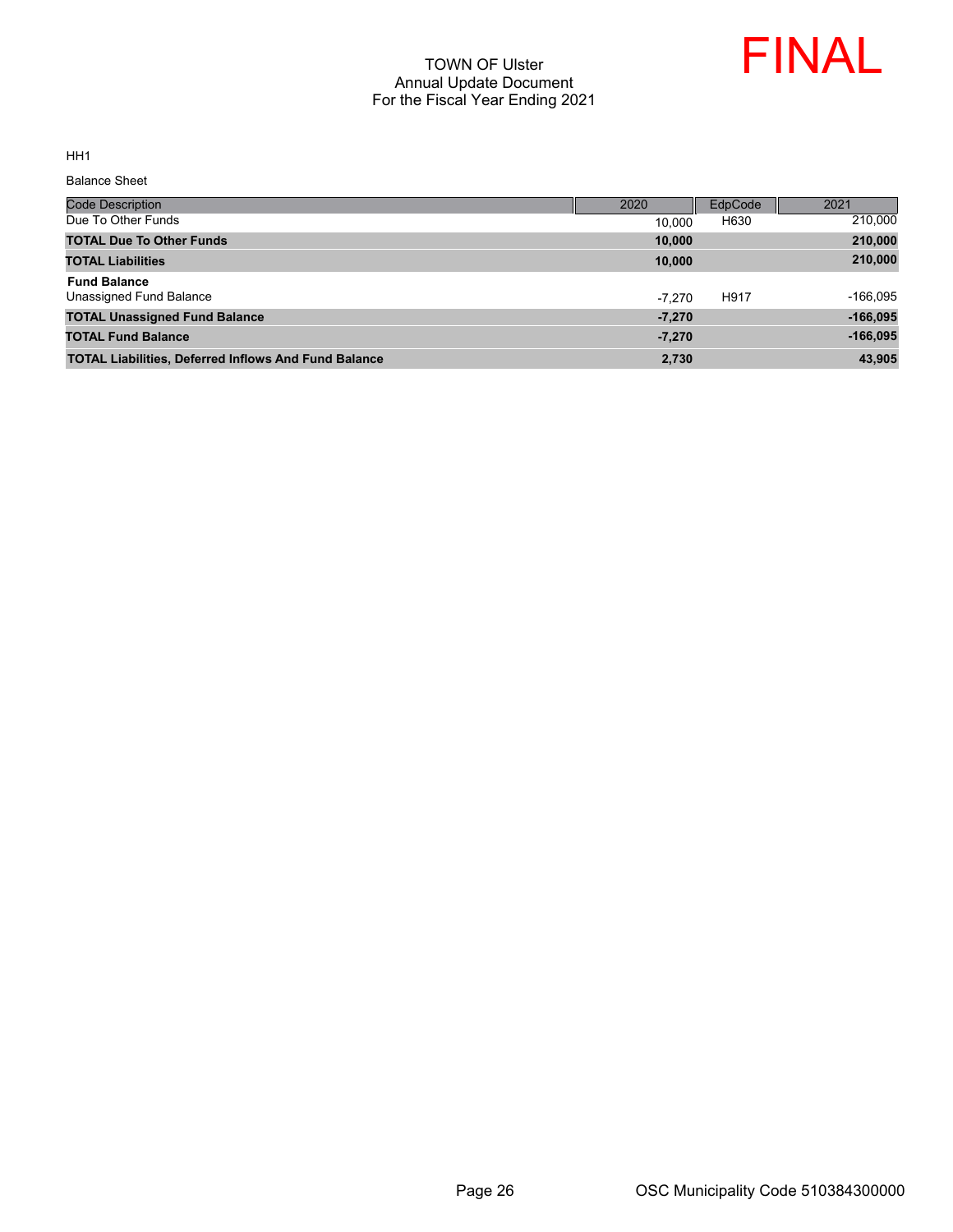

Results of Operation

Code Description 2021 2021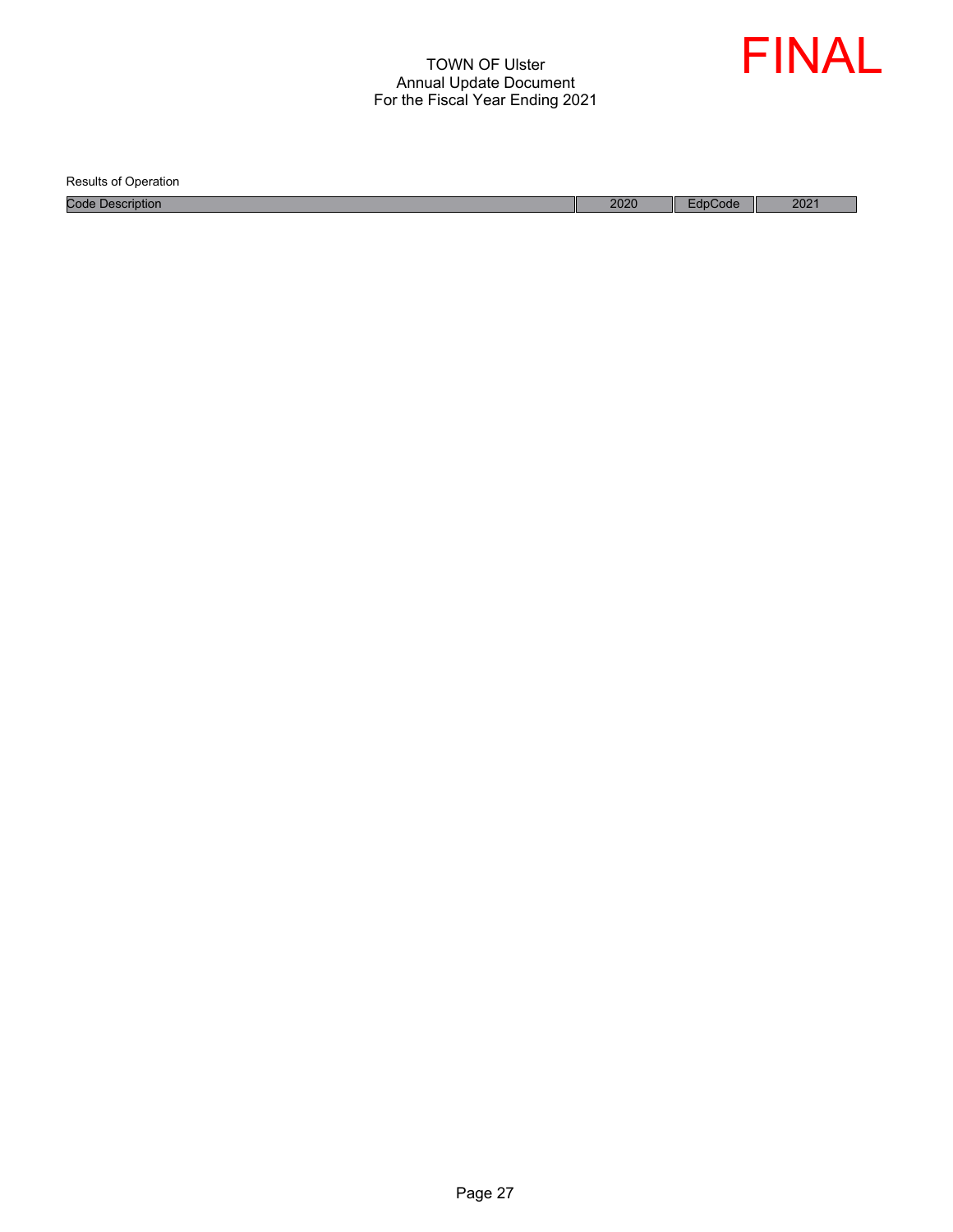

HH1

| <b>Code Description</b>                         | 2020     | <b>EdpCode</b> | 2021    |
|-------------------------------------------------|----------|----------------|---------|
| <b>Expenditures</b>                             |          |                |         |
| Sewage Treat Disp, Equip & Cap Outlay           | 7.270    | H81302         | 158,825 |
| <b>TOTAL Sewage Treat Disp</b>                  | 7,270    |                | 158,825 |
| Water Administration, Equip & Cap Outlay        |          | H83102         |         |
| <b>TOTAL Water Administration</b>               | $\bf{0}$ |                | 0       |
| <b>TOTAL Home And Community Services</b>        | 7,270    |                | 158,825 |
| <b>TOTAL Expenditures</b>                       | 7,270    |                | 158,825 |
| <b>TOTAL Detail Expenditures And Other Uses</b> | 7.270    |                | 158,825 |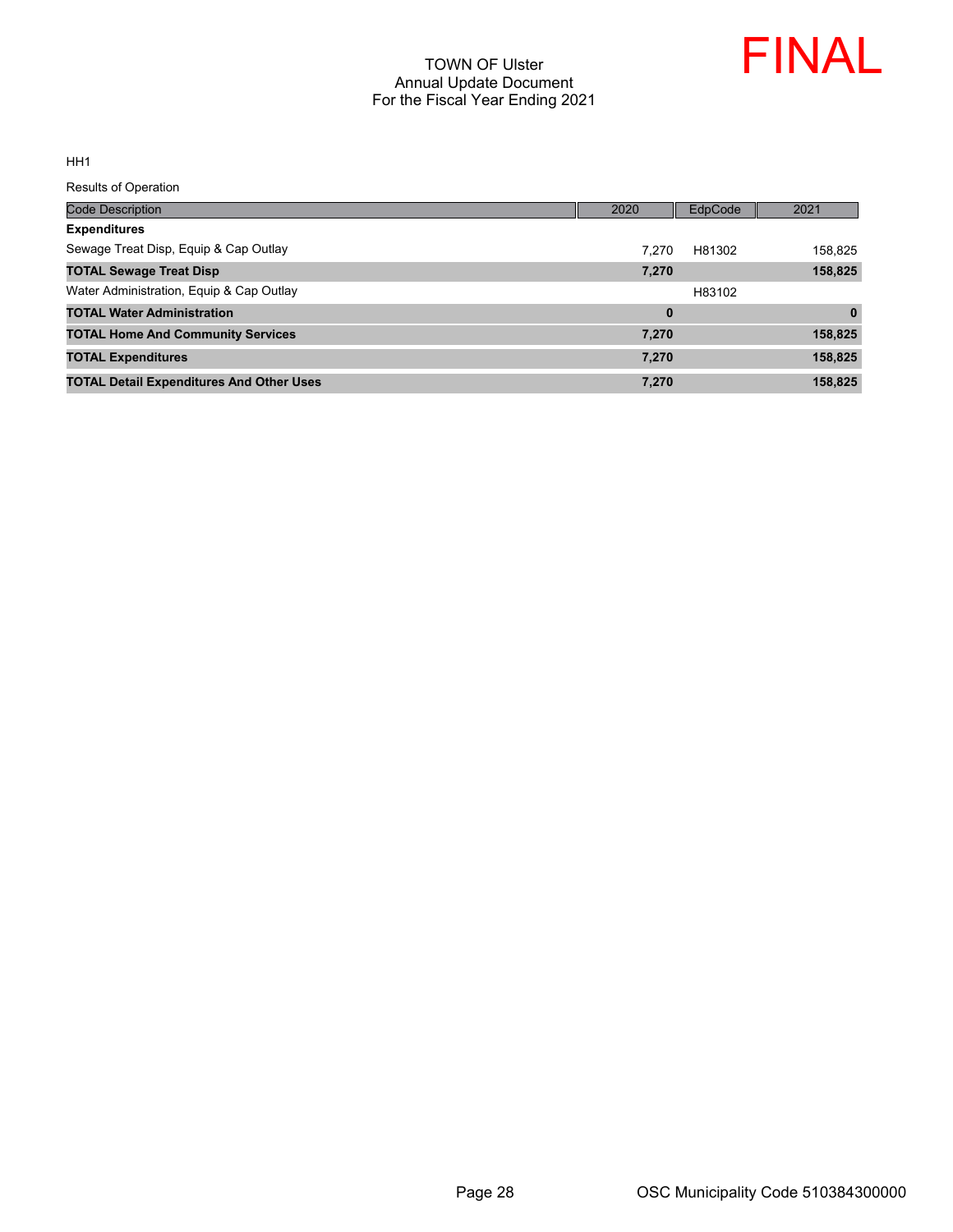

HH1

**Analysis of Changes in Fund Balance**

| <b>Code Description</b>                    | 2020   | EdpCode | 2021       |
|--------------------------------------------|--------|---------|------------|
| Analysis of Changes in Fund Balance        |        |         |            |
| <b>Fund Balance - Beginning of Year</b>    |        | H8021   | $-7,270$   |
| <b>Restated Fund Balance - Beg of Year</b> |        | H8022   | $-7.270$   |
| DEDUCT - EXPENDITURES AND OTHER USES       | 7.270  |         | 158.825    |
| <b>Fund Balance - End of Year</b>          | -7.270 | H8029   | $-166.095$ |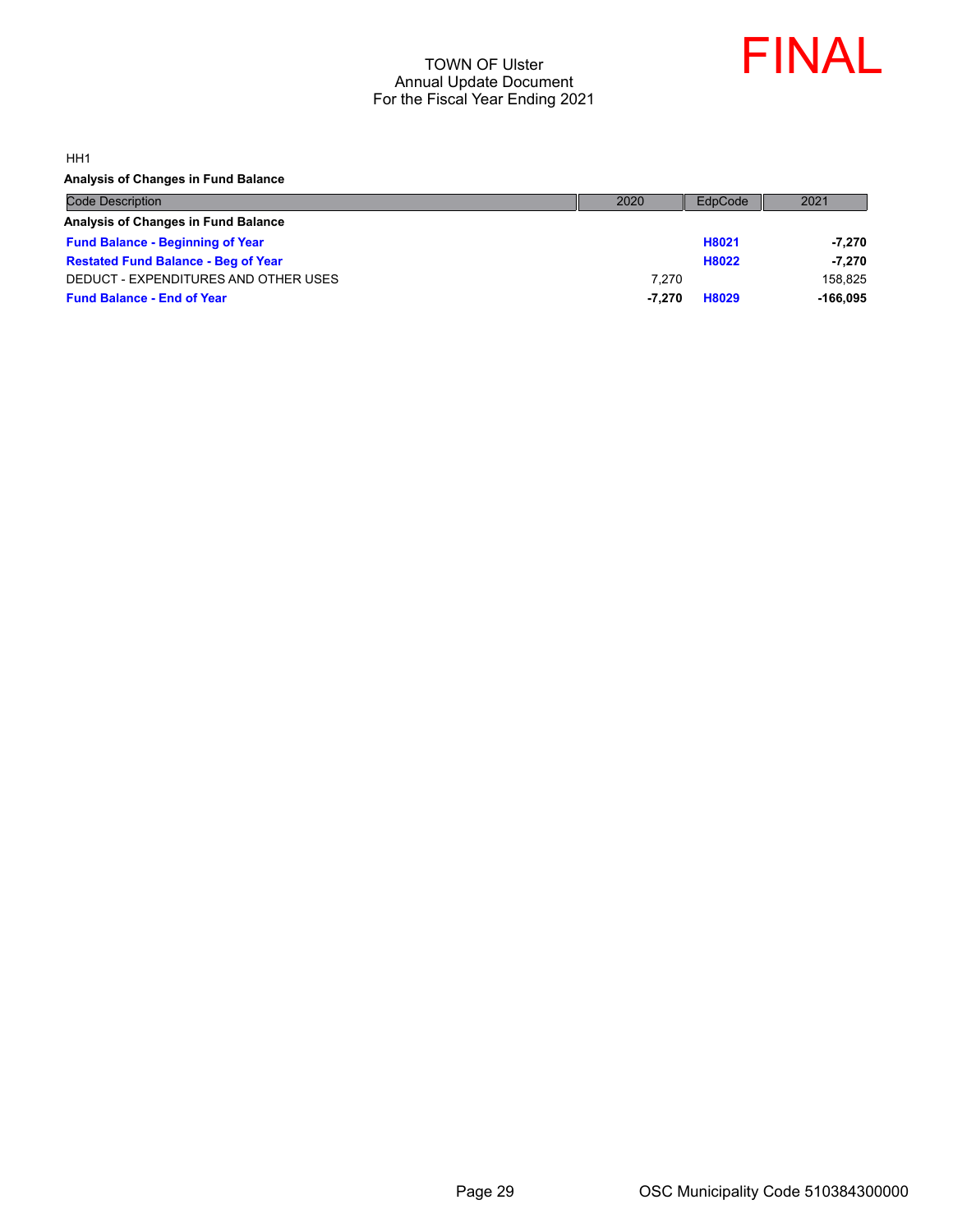

#### HH2-SPRING LK.SEWER CAP.PROJ.

Balance Sheet

| <b>Code Description</b>                                | 2020    | EdpCode          | 2021     |
|--------------------------------------------------------|---------|------------------|----------|
| <b>Assets</b>                                          |         |                  |          |
| Cash                                                   | 2.031   | H <sub>200</sub> | 357,335  |
| <b>TOTAL Cash</b>                                      | 2.031   |                  | 357,335  |
| Due From State And Federal Government                  | 441.307 | H410             |          |
| <b>TOTAL State And Federal Aid Receivables</b>         | 441.307 |                  | $\bf{0}$ |
| <b>TOTAL Assets and Deferred Outflows of Resources</b> | 443,338 |                  | 357,335  |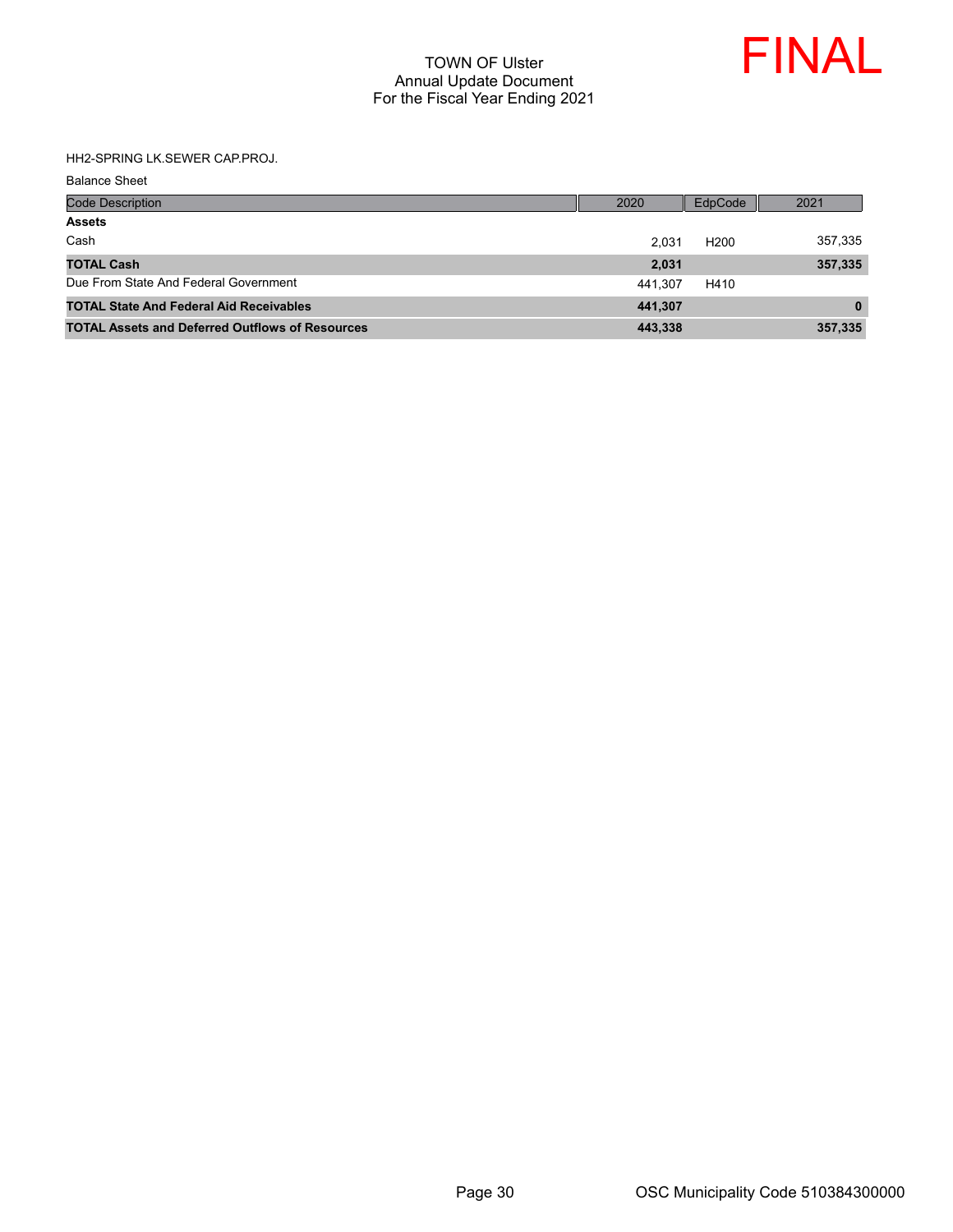

## HH2-SPRING LK.SEWER CAP.PROJ.

Balance Sheet

| <b>Code Description</b>                                     | 2020       | EdpCode | 2021      |
|-------------------------------------------------------------|------------|---------|-----------|
| <b>Accounts Payable</b>                                     | 246.022    | H600    |           |
| <b>TOTAL Accounts Payable</b>                               | 246,022    |         | $\bf{0}$  |
| Due To Other Funds                                          | 442.000    | H630    | 442,000   |
| <b>TOTAL Due To Other Funds</b>                             | 442.000    |         | 442,000   |
| <b>TOTAL Liabilities</b>                                    | 688,022    |         | 442,000   |
| <b>Fund Balance</b>                                         |            |         |           |
| Unassigned Fund Balance                                     | $-244.685$ | H917    | $-84,665$ |
| <b>TOTAL Unassigned Fund Balance</b>                        | $-244,685$ |         | $-84,665$ |
| <b>TOTAL Fund Balance</b>                                   | $-244,685$ |         | $-84,665$ |
| <b>TOTAL Liabilities, Deferred Inflows And Fund Balance</b> | 443.338    |         | 357,335   |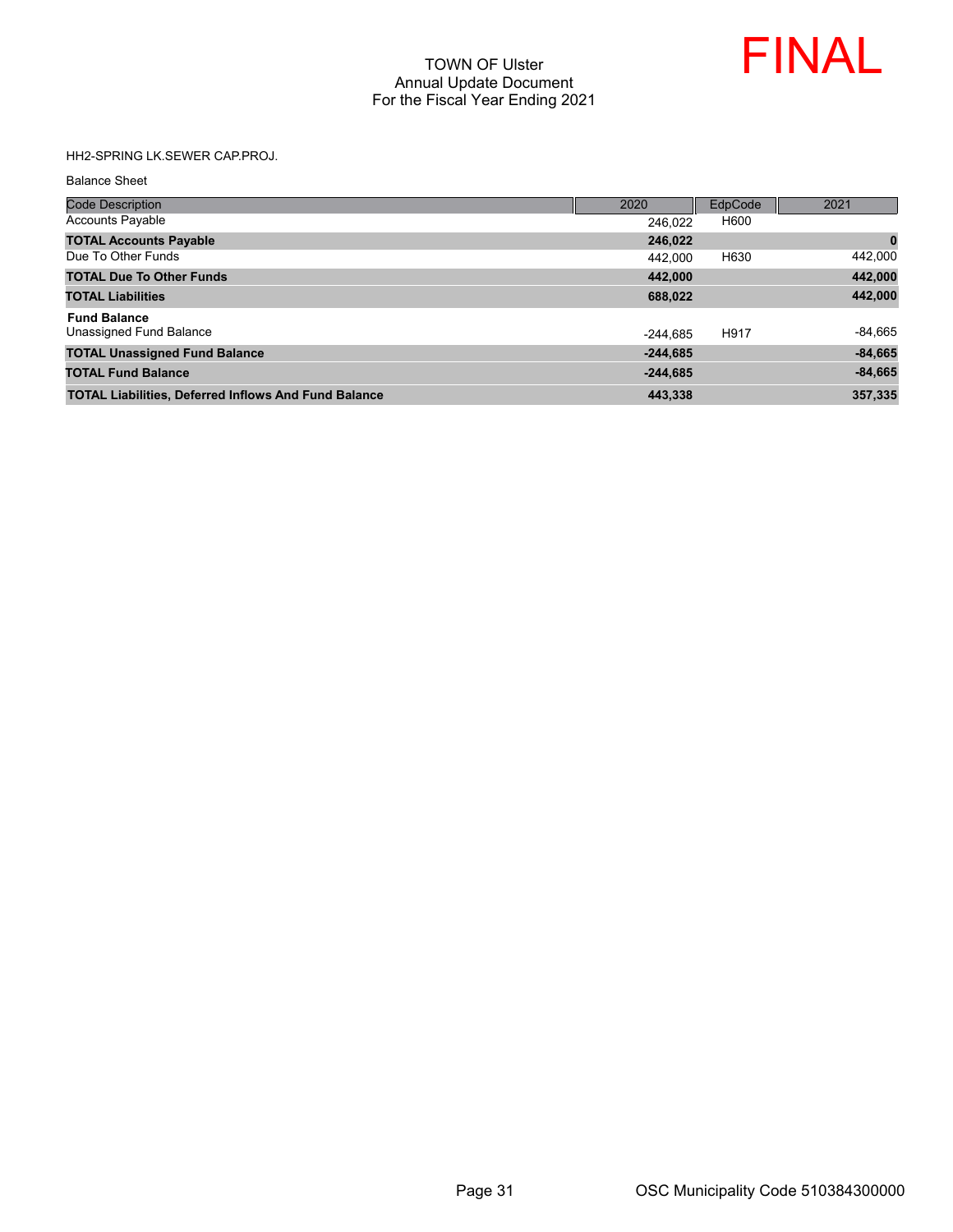

## HH2-SPRING LK.SEWER CAP.PROJ.

| <b>Code Description</b>                        | 2020    | EdpCode | 2021    |
|------------------------------------------------|---------|---------|---------|
| <b>Revenues</b>                                |         |         |         |
| Fed Aid, Sewer Cap Proj                        | 501.047 | H4990   | 238.232 |
| <b>TOTAL Federal Aid</b>                       | 501,047 |         | 238,232 |
| <b>TOTAL Revenues</b>                          | 501,047 |         | 238,232 |
| <b>TOTAL Detail Revenues And Other Sources</b> | 501,047 |         | 238,232 |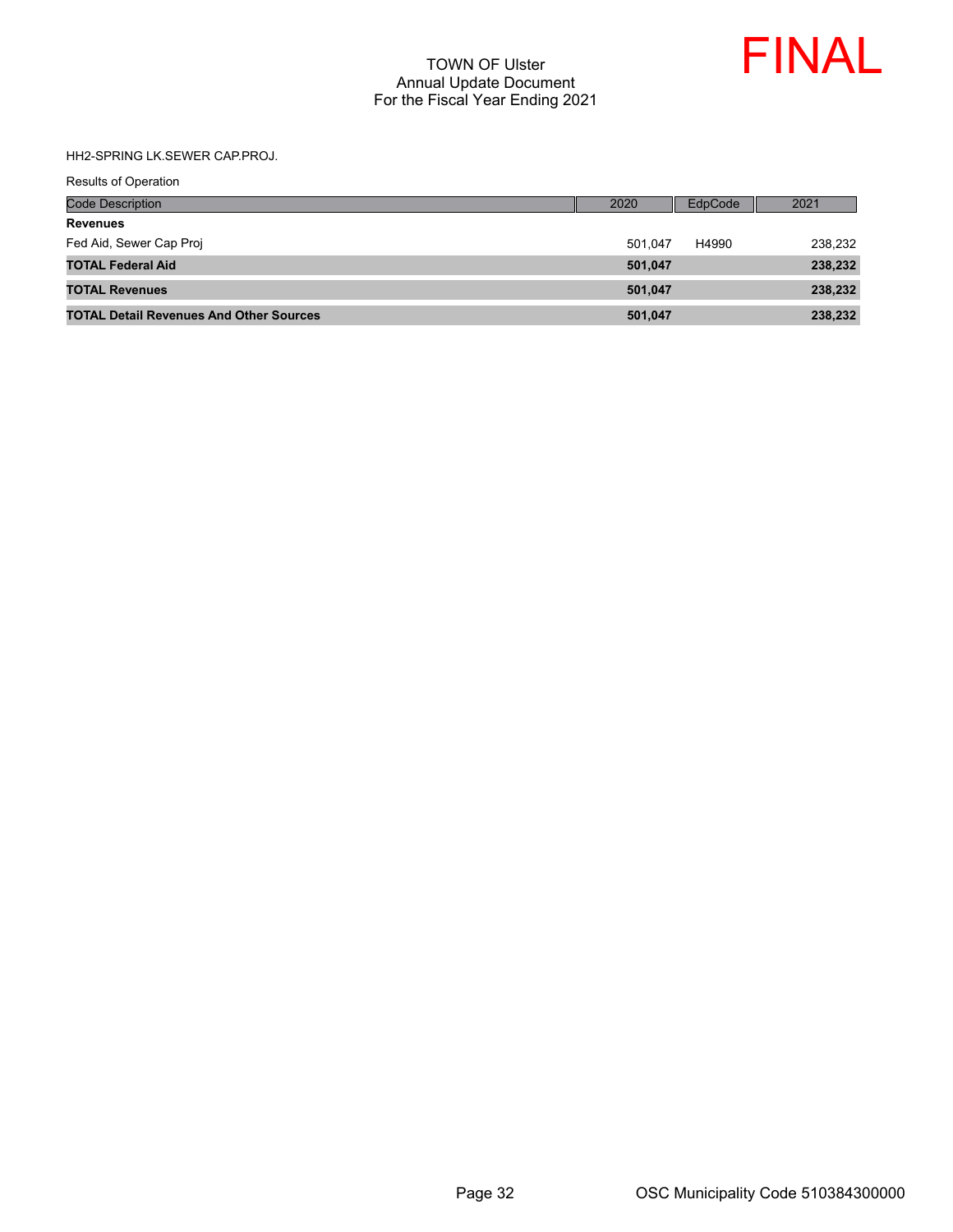

HH2-SPRING LK.SEWER CAP.PROJ.

| <b>Results of Operation</b>                     |      |         |         |        |
|-------------------------------------------------|------|---------|---------|--------|
| <b>Code Description</b>                         | 2020 |         | EdpCode | 2021   |
| <b>Expenditures</b>                             |      |         |         |        |
| Sewer Administration, Equip & Cap Outlay        |      | 745.731 | H81102  | 78,213 |
| <b>TOTAL Sewer Administration</b>               |      | 745,731 |         | 78,213 |
| <b>TOTAL Home And Community Services</b>        |      | 745,731 |         | 78,213 |
| <b>TOTAL Expenditures</b>                       |      | 745,731 |         | 78,213 |
| <b>TOTAL Detail Expenditures And Other Uses</b> |      | 745,731 |         | 78,213 |
|                                                 |      |         |         |        |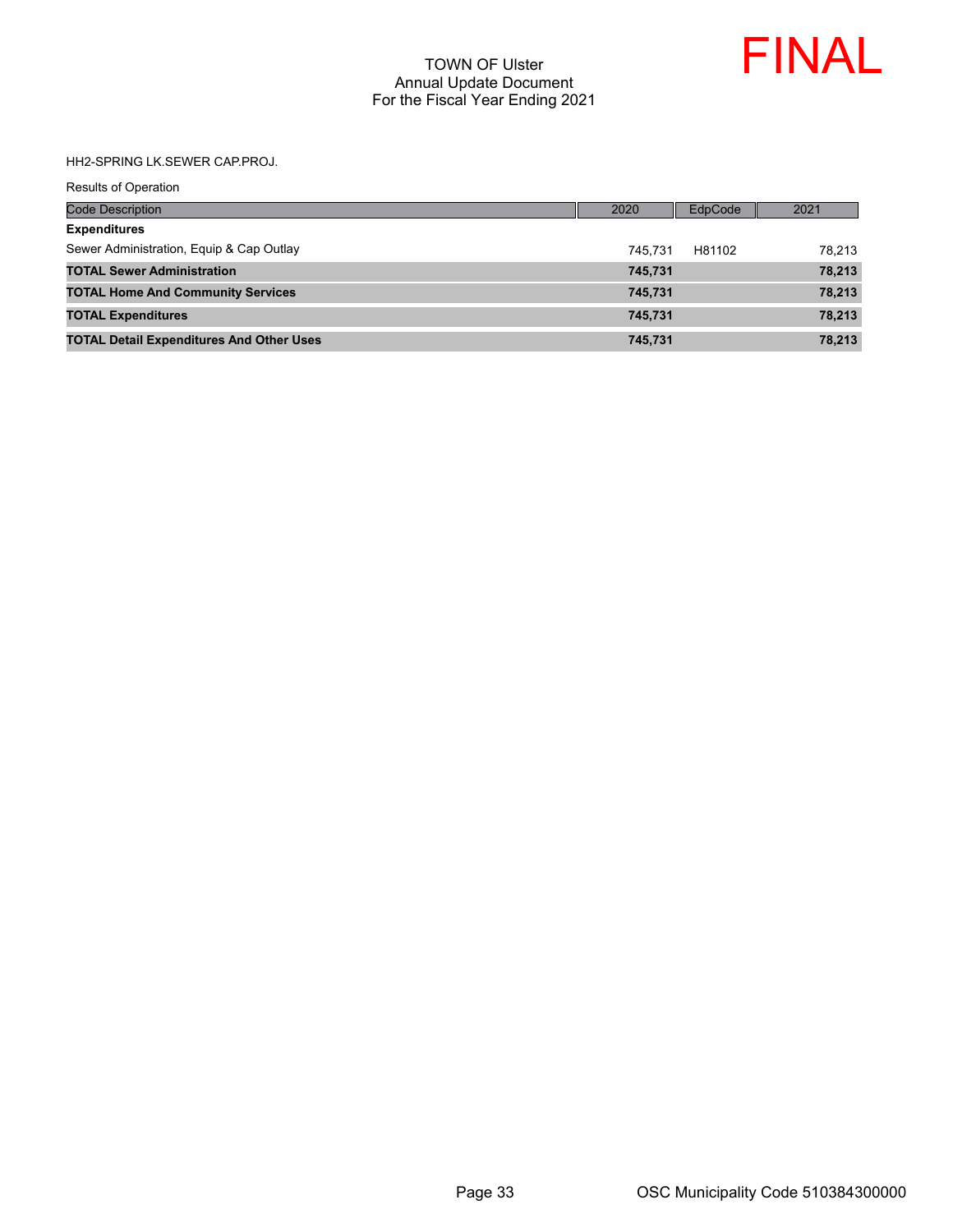

HH2-SPRING LK.SEWER CAP.PROJ.

### **Analysis of Changes in Fund Balance**

| <b>Code Description</b>                    | 2020       | EdpCode | 2021       |
|--------------------------------------------|------------|---------|------------|
| Analysis of Changes in Fund Balance        |            |         |            |
| <b>Fund Balance - Beginning of Year</b>    |            | H8021   | -244.685   |
| <b>Restated Fund Balance - Beg of Year</b> |            | H8022   | $-244.685$ |
| ADD - REVENUES AND OTHER SOURCES           | 501.047    |         | 238,232    |
| DEDUCT - EXPENDITURES AND OTHER USES       | 745.731    |         | 78.213     |
| <b>Fund Balance - End of Year</b>          | $-244.685$ | H8029   | $-84,666$  |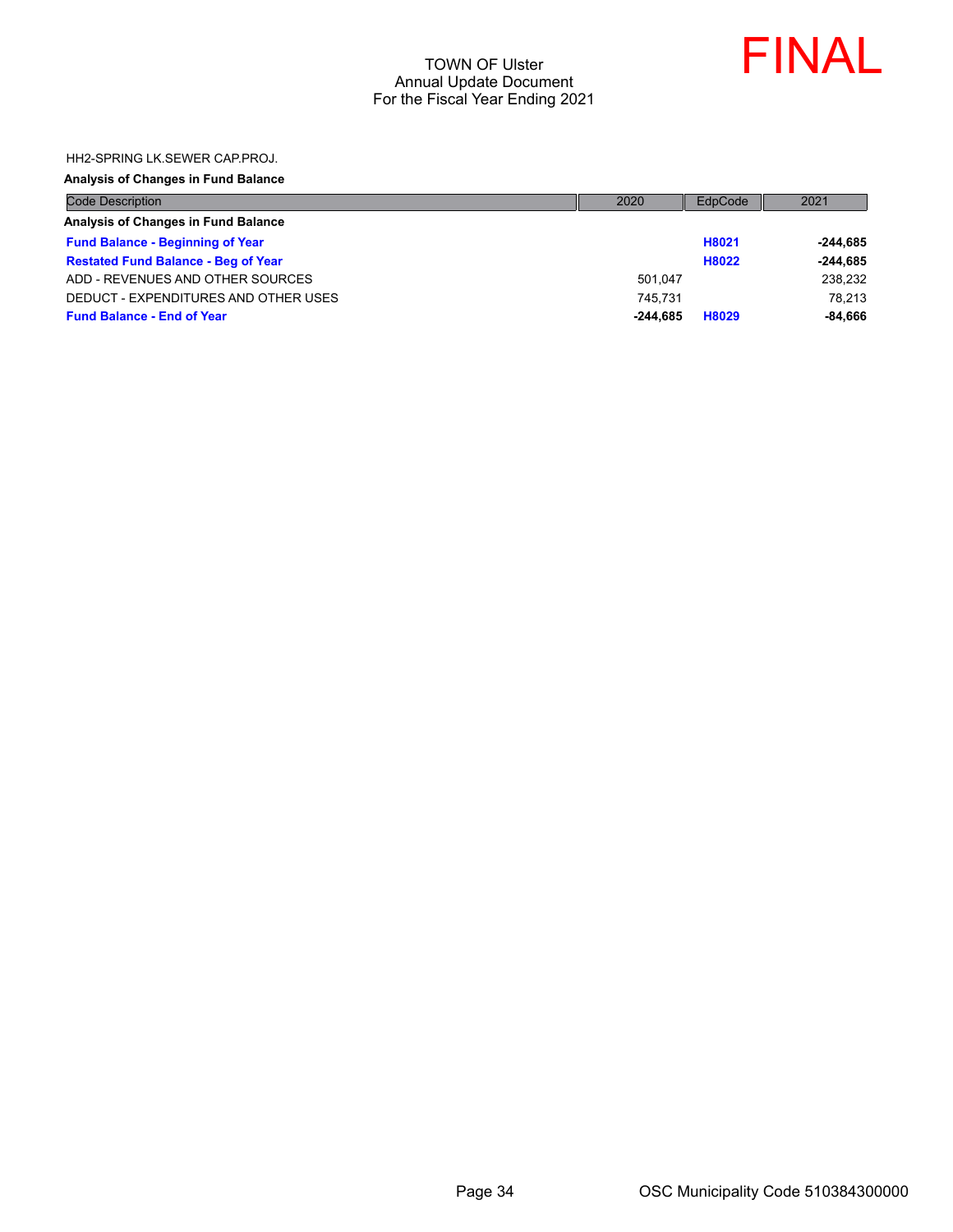

Balance Sheet

Code Description 2020 EdpCode 2021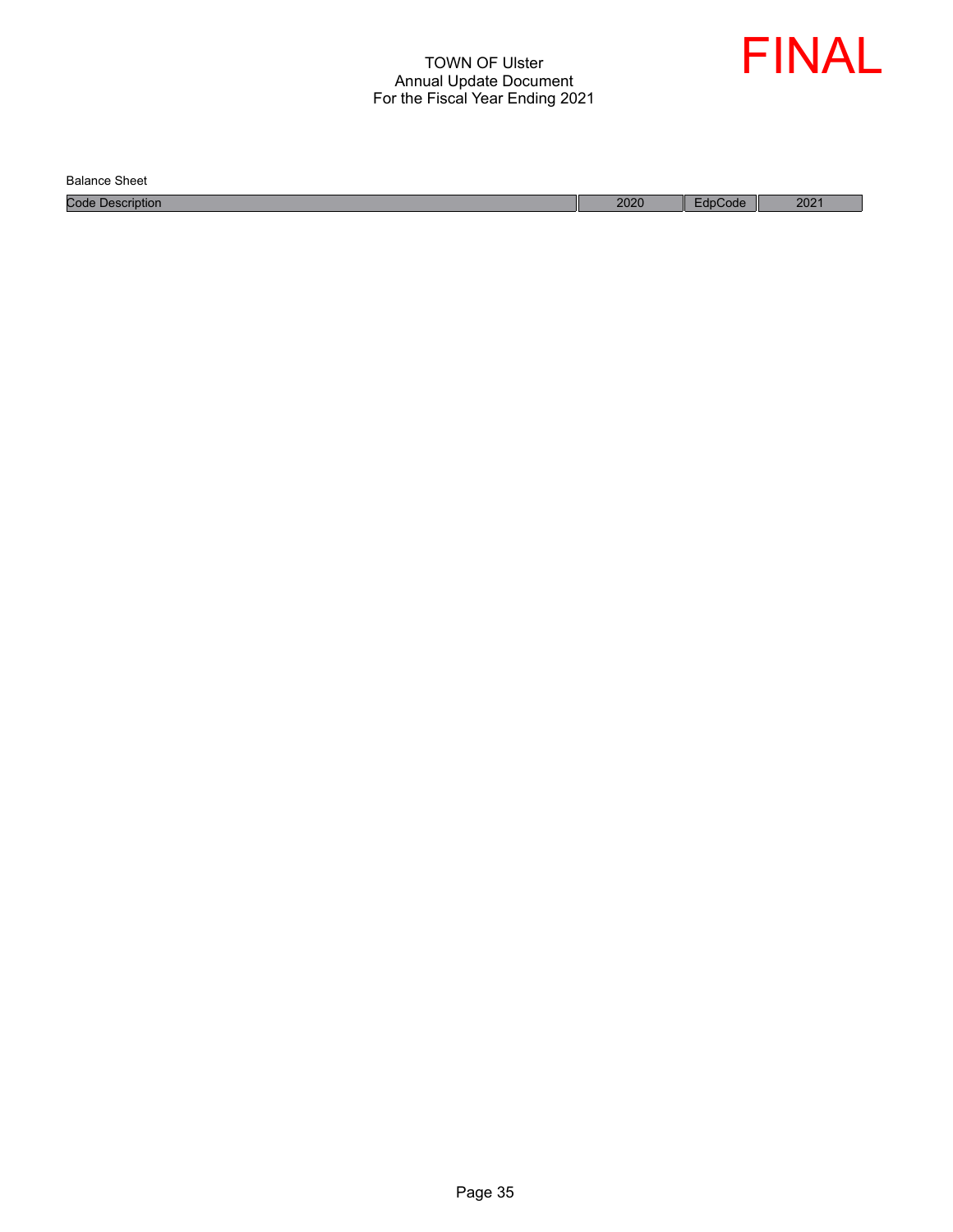

HH3

Balance Sheet

| Code Description                                            | 2020     | EdpCode | 2021      |
|-------------------------------------------------------------|----------|---------|-----------|
| <b>Accounts Payable</b>                                     |          | H600    | 18,993    |
| <b>TOTAL Accounts Payable</b>                               | 0        |         | 18,993    |
| <b>TOTAL Liabilities</b>                                    | $\bf{0}$ |         | 18,993    |
| <b>Fund Balance</b><br>Unassigned Fund Balance              |          | H917    | $-18,993$ |
| <b>TOTAL Unassigned Fund Balance</b>                        | $\bf{0}$ |         | $-18,993$ |
| <b>TOTAL Fund Balance</b>                                   | $\bf{0}$ |         | $-18,993$ |
| <b>TOTAL Liabilities, Deferred Inflows And Fund Balance</b> | 0        |         | $\bf{0}$  |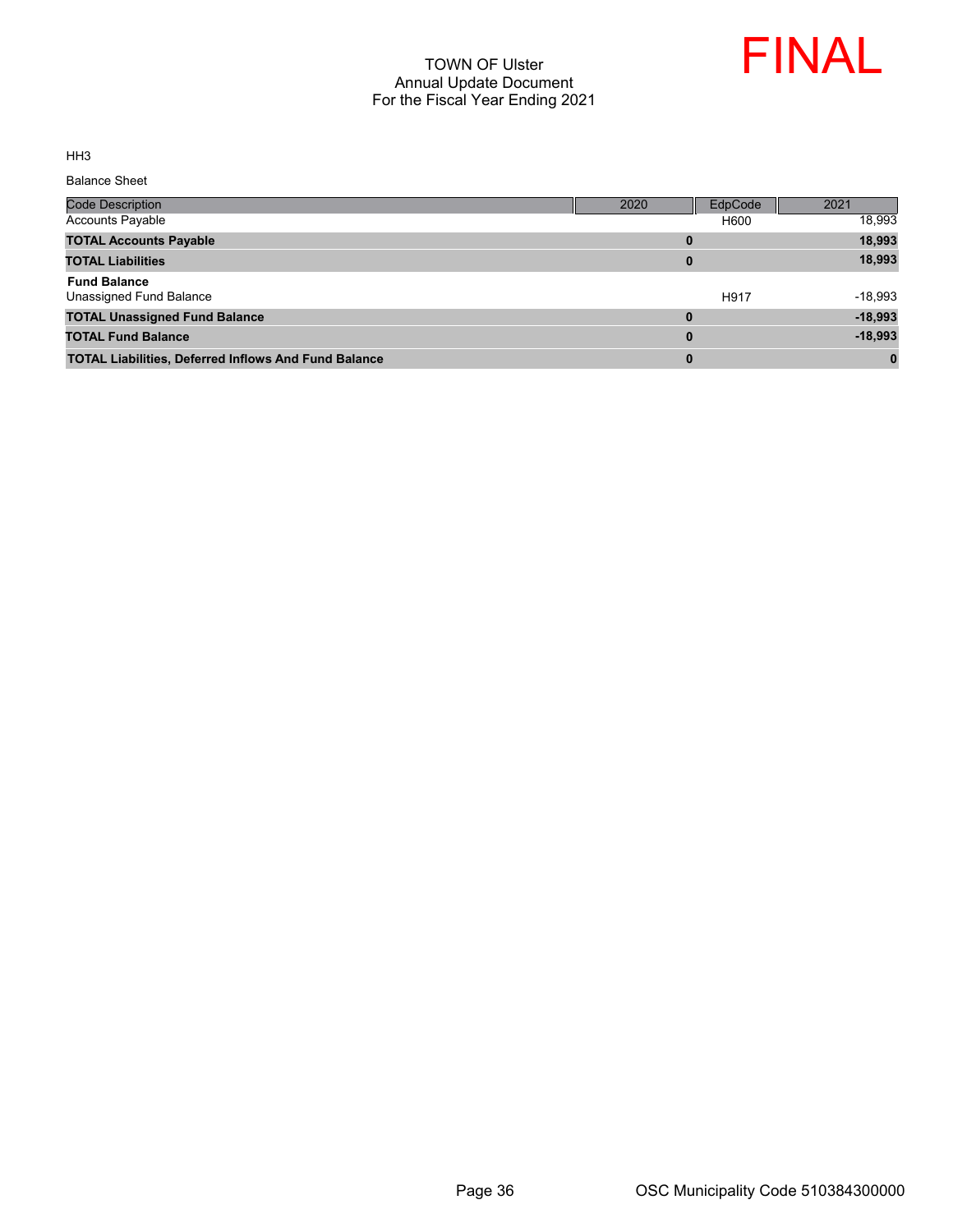

Results of Operation

Code Description 2021 2021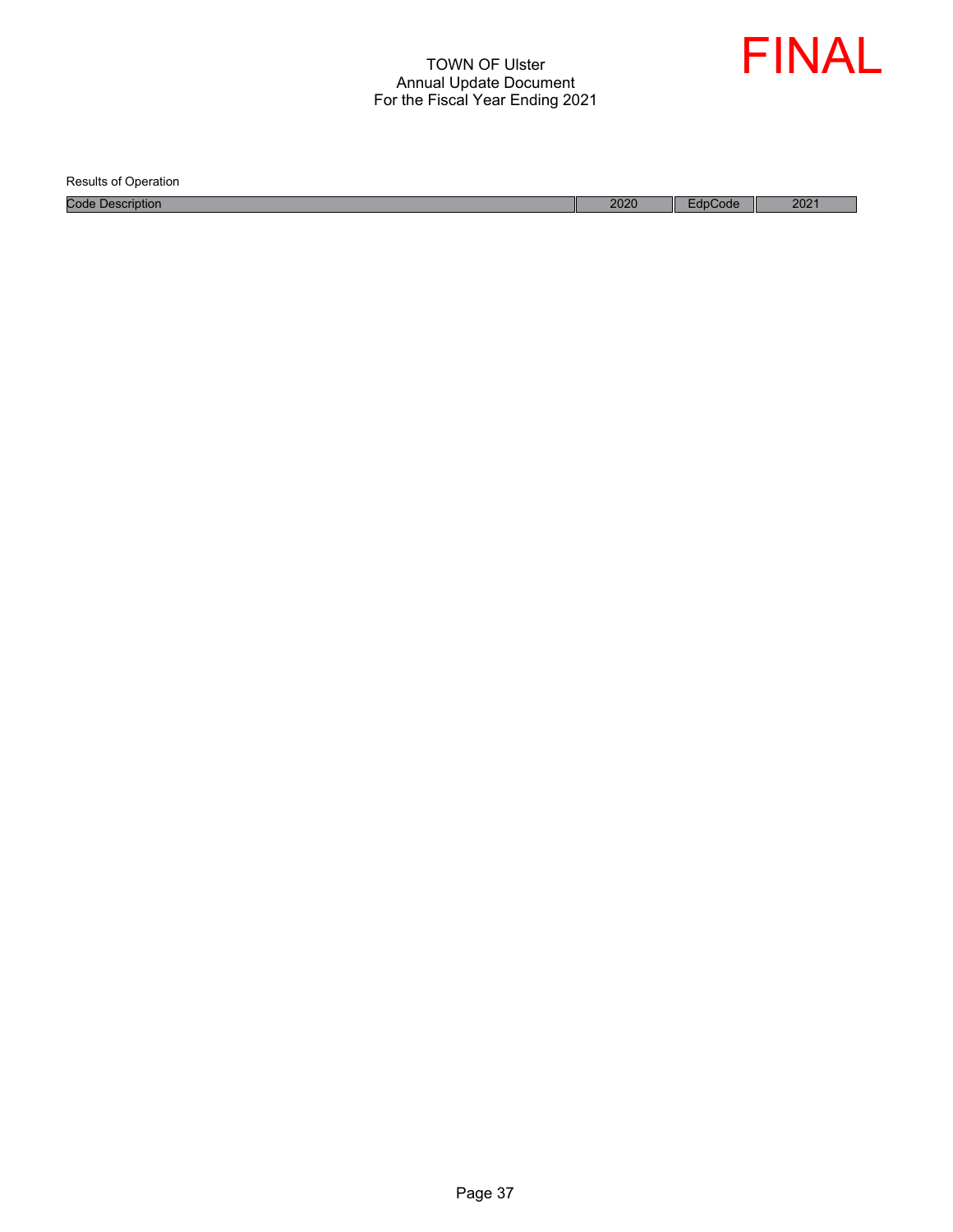

HH3

| <b>Code Description</b>                         | 2020     | <b>EdpCode</b> | 2021   |
|-------------------------------------------------|----------|----------------|--------|
| <b>Expenditures</b>                             |          |                |        |
| Sewer Administration, Equip & Cap Outlay        |          | H81102         | 18.993 |
| <b>TOTAL Sewer Administration</b>               | 0        |                | 18,993 |
| <b>TOTAL Home And Community Services</b>        | 0        |                | 18,993 |
| <b>TOTAL Expenditures</b>                       | $\bf{0}$ |                | 18,993 |
| <b>TOTAL Detail Expenditures And Other Uses</b> | 0        |                | 18,993 |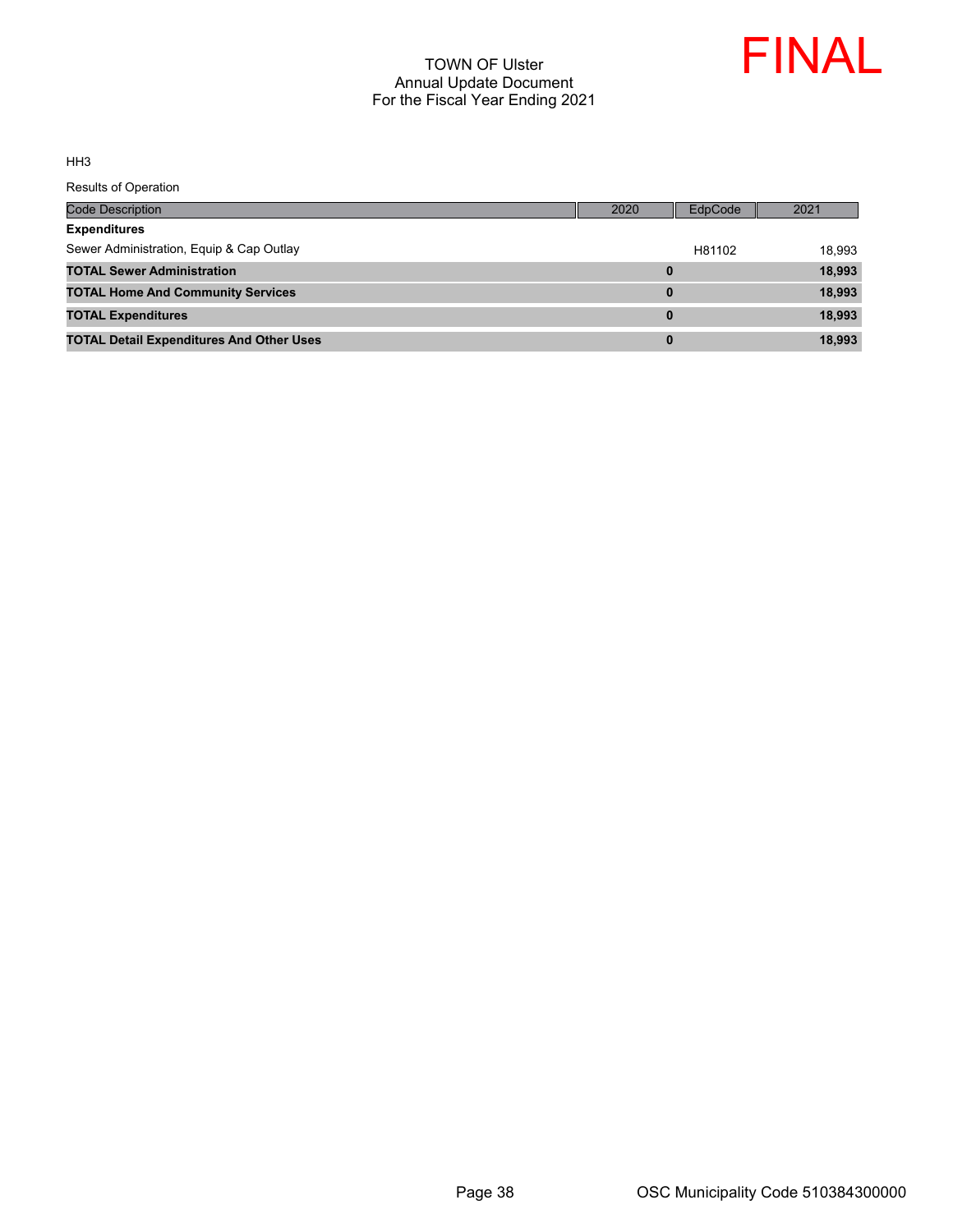

HH3

**Analysis of Changes in Fund Balance**

| <b>Code Description</b>                    | 2020 | EdpCode | 2021      |
|--------------------------------------------|------|---------|-----------|
| Analysis of Changes in Fund Balance        |      |         |           |
| <b>Fund Balance - Beginning of Year</b>    |      | H8021   |           |
| <b>Restated Fund Balance - Beg of Year</b> |      | H8022   |           |
| DEDUCT - EXPENDITURES AND OTHER USES       |      |         | 18.993    |
| <b>Fund Balance - End of Year</b>          |      | H8029   | $-18.993$ |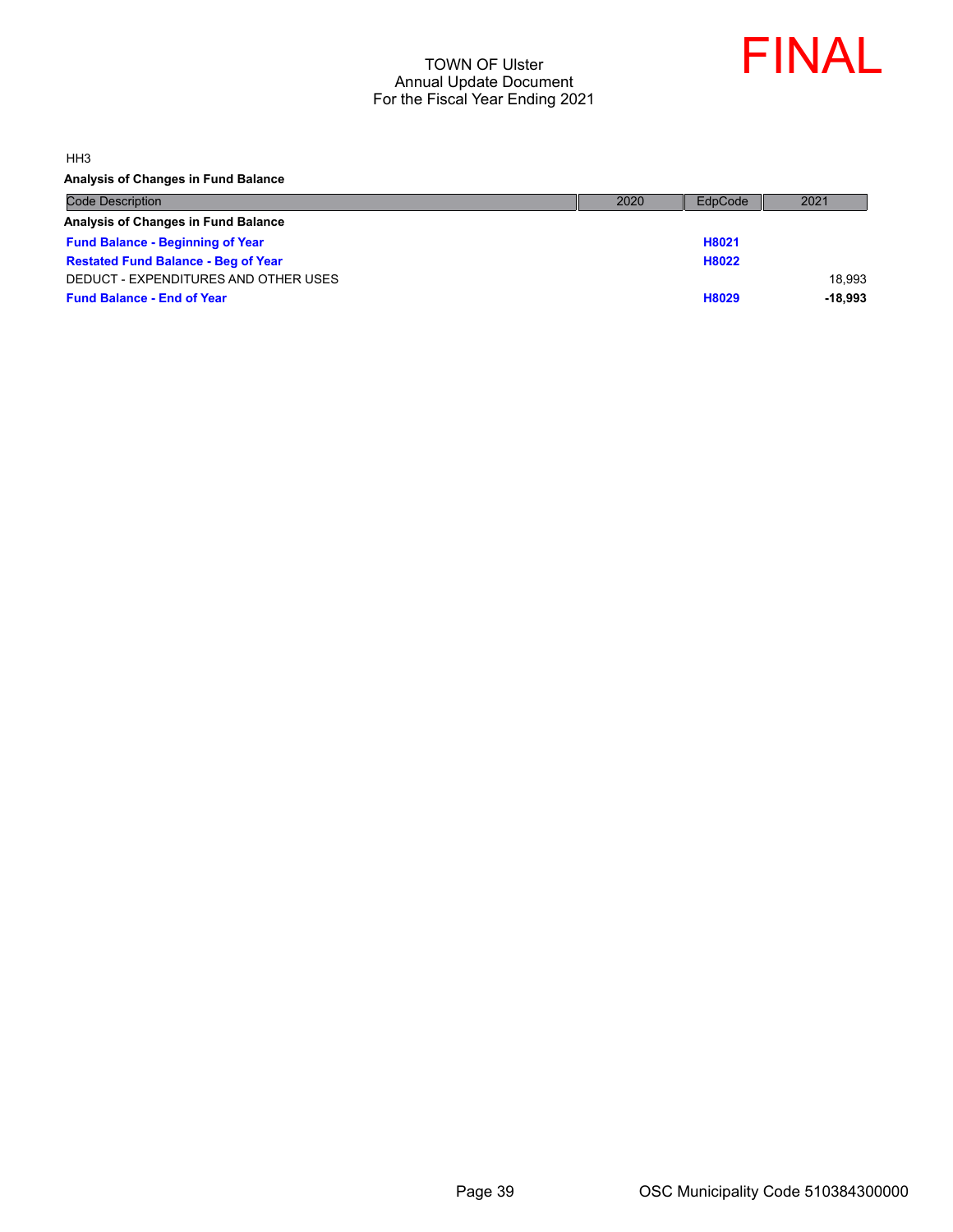

Balance Sheet

Code Description 2020 EdpCode 2021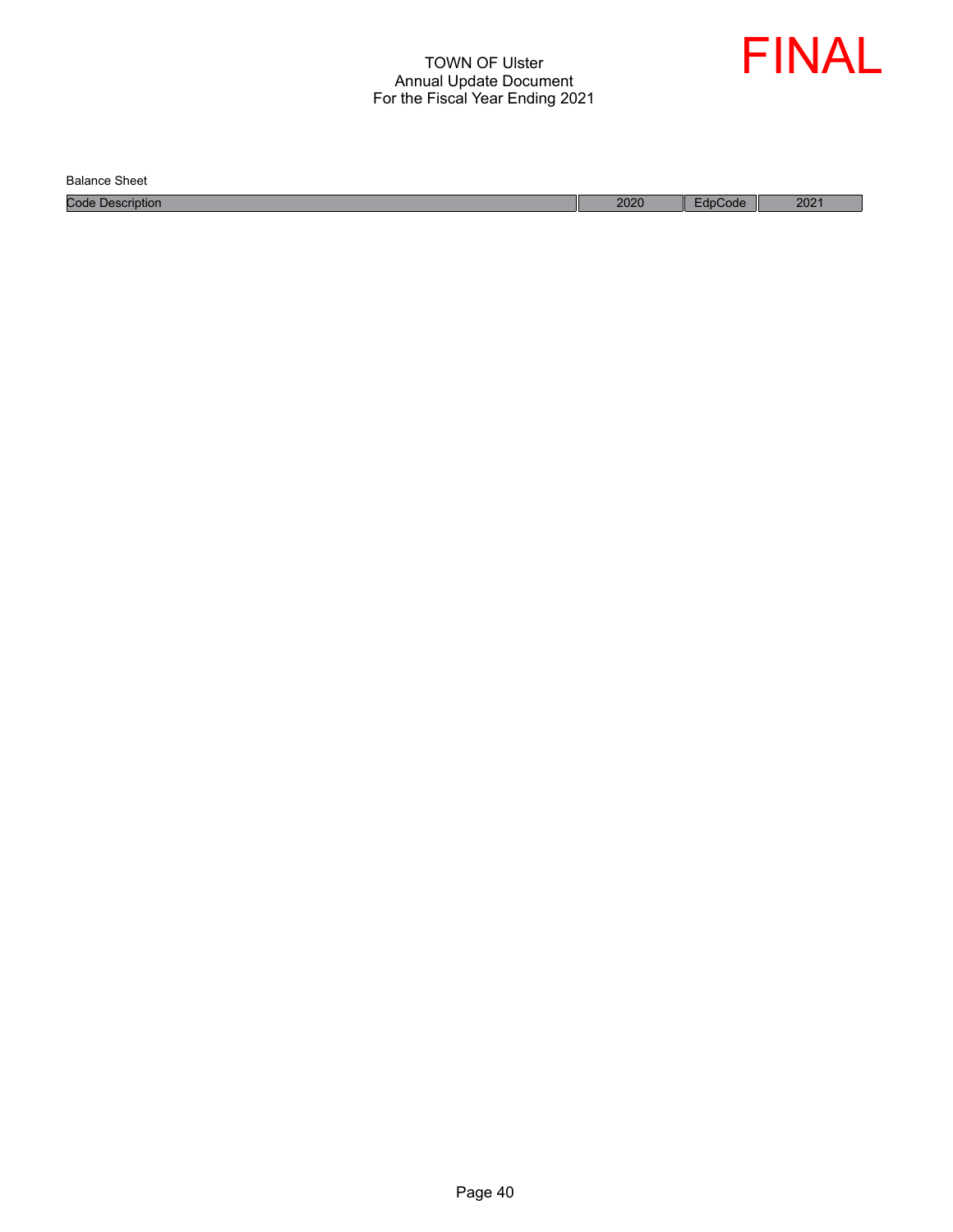

HH5

Balance Sheet

| <b>Code Description</b>                                     | 2020     | EdpCode | 2021     |
|-------------------------------------------------------------|----------|---------|----------|
| <b>Accounts Payable</b>                                     |          | H600    | 6,007    |
| <b>TOTAL Accounts Payable</b>                               | 0        |         | 6,007    |
| <b>TOTAL Liabilities</b>                                    | 0        |         | 6,007    |
| <b>Fund Balance</b><br>Unassigned Fund Balance              |          | H917    | $-6,007$ |
| <b>TOTAL Unassigned Fund Balance</b>                        | 0        |         | $-6,007$ |
| <b>TOTAL Fund Balance</b>                                   | $\bf{0}$ |         | $-6,007$ |
| <b>TOTAL Liabilities, Deferred Inflows And Fund Balance</b> | $\bf{0}$ |         |          |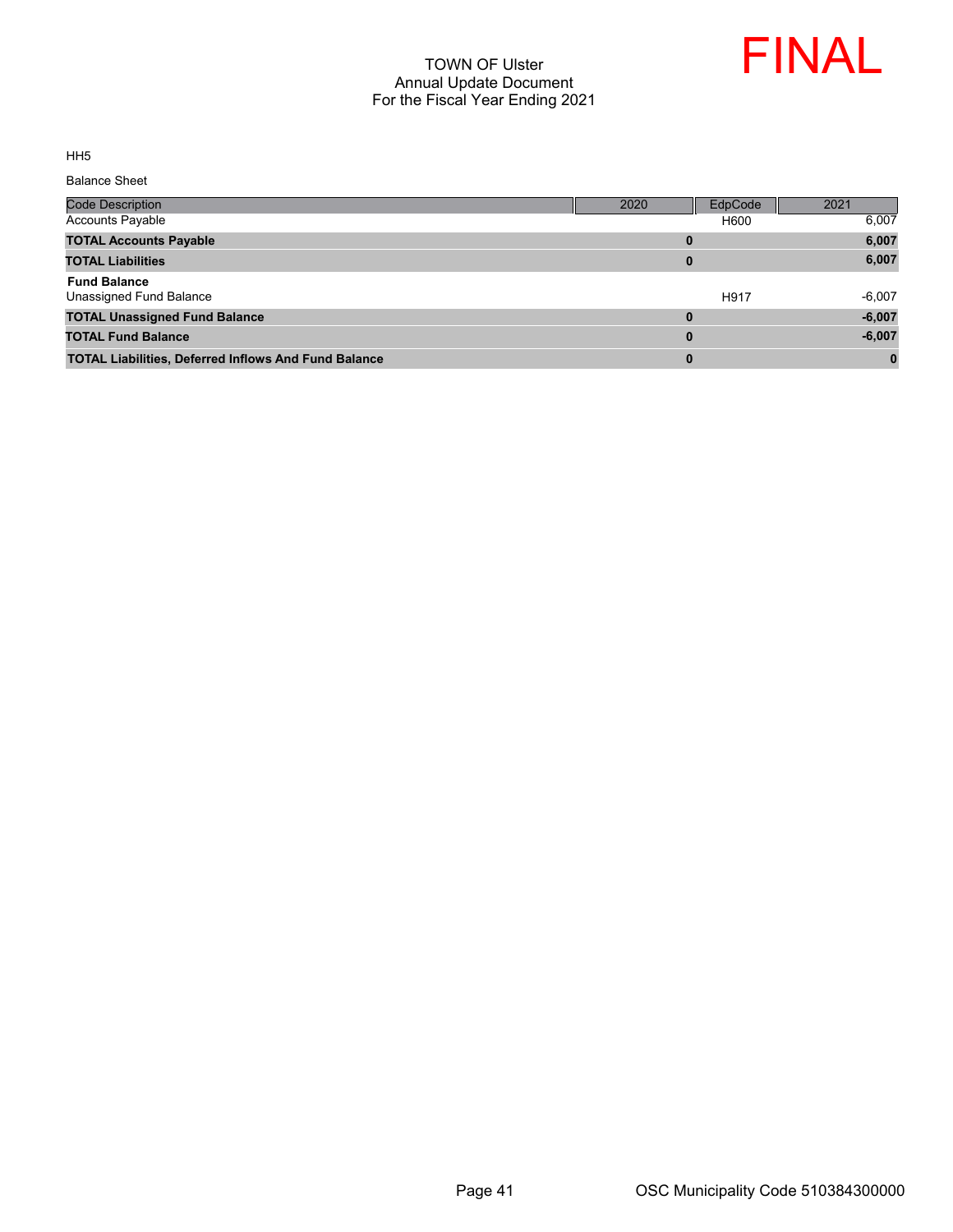

Results of Operation

Code Description 2021 2021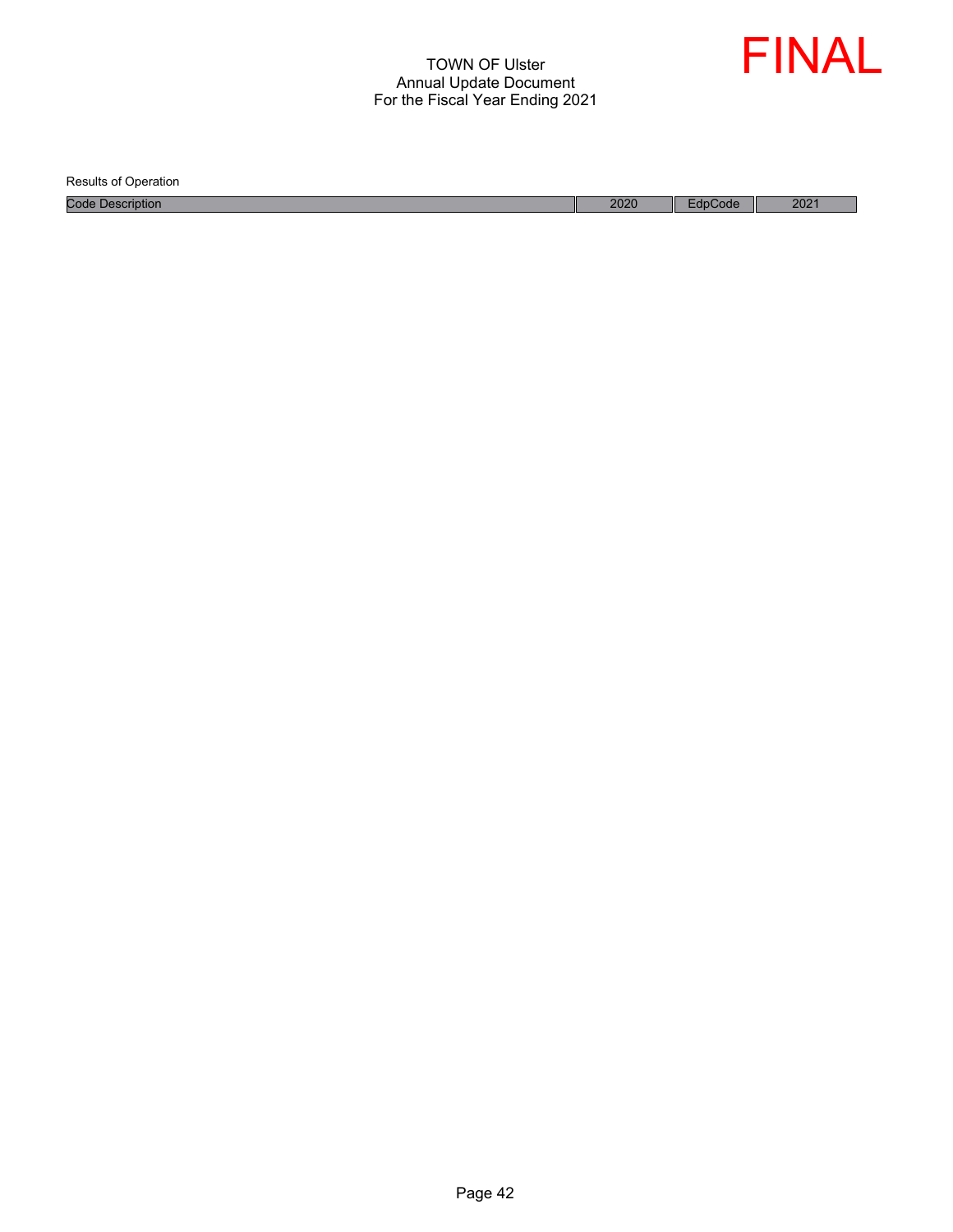

HH5

| <b>Code Description</b>                         | 2020     | EdpCode | 2021  |
|-------------------------------------------------|----------|---------|-------|
| <b>Expenditures</b>                             |          |         |       |
| Water Administration, Equip & Cap Outlay        |          | H83102  | 6.007 |
| <b>TOTAL Water Administration</b>               | 0        |         | 6,007 |
| <b>TOTAL Home And Community Services</b>        | $\bf{0}$ |         | 6,007 |
| <b>TOTAL Expenditures</b>                       | $\bf{0}$ |         | 6,007 |
| <b>TOTAL Detail Expenditures And Other Uses</b> | $\bf{0}$ |         | 6,007 |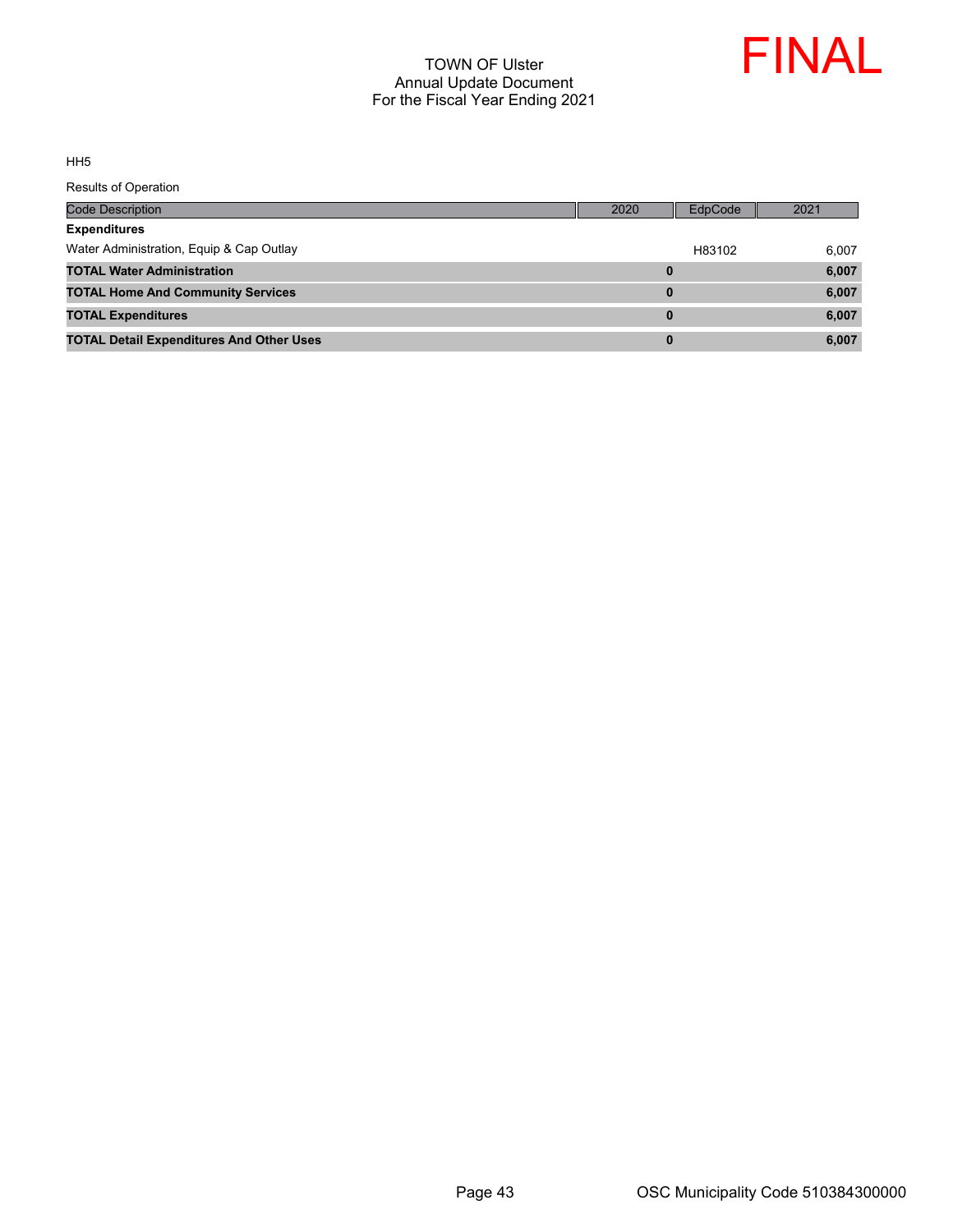

HH5

**Analysis of Changes in Fund Balance**

| <b>Code Description</b>                    | 2020 | EdpCode | 2021     |
|--------------------------------------------|------|---------|----------|
| Analysis of Changes in Fund Balance        |      |         |          |
| <b>Fund Balance - Beginning of Year</b>    |      | H8021   |          |
| <b>Restated Fund Balance - Beg of Year</b> |      | H8022   |          |
| DEDUCT - EXPENDITURES AND OTHER USES       |      |         | 6.007    |
| <b>Fund Balance - End of Year</b>          |      | H8029   | $-6.007$ |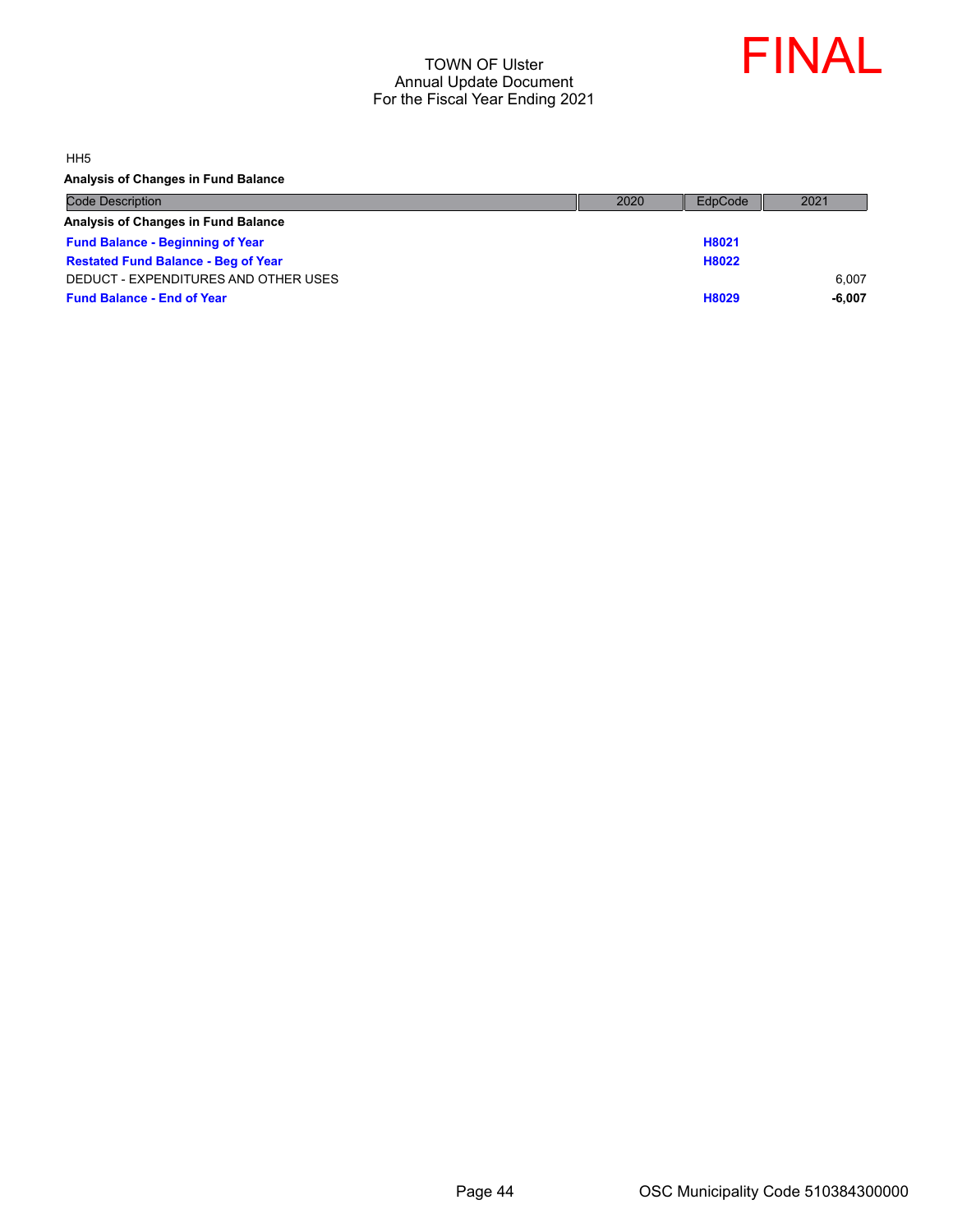

HHP

| <b>Balance Sheet</b>                                   |         |                  |         |
|--------------------------------------------------------|---------|------------------|---------|
| <b>Code Description</b>                                | 2020    | EdpCode          | 2021    |
| <b>Assets</b>                                          |         |                  |         |
| Cash                                                   | 158.094 | H <sub>200</sub> | 110,460 |
| <b>TOTAL Cash</b>                                      | 158,094 |                  | 110,460 |
| <b>TOTAL Assets and Deferred Outflows of Resources</b> | 158,094 |                  | 110,460 |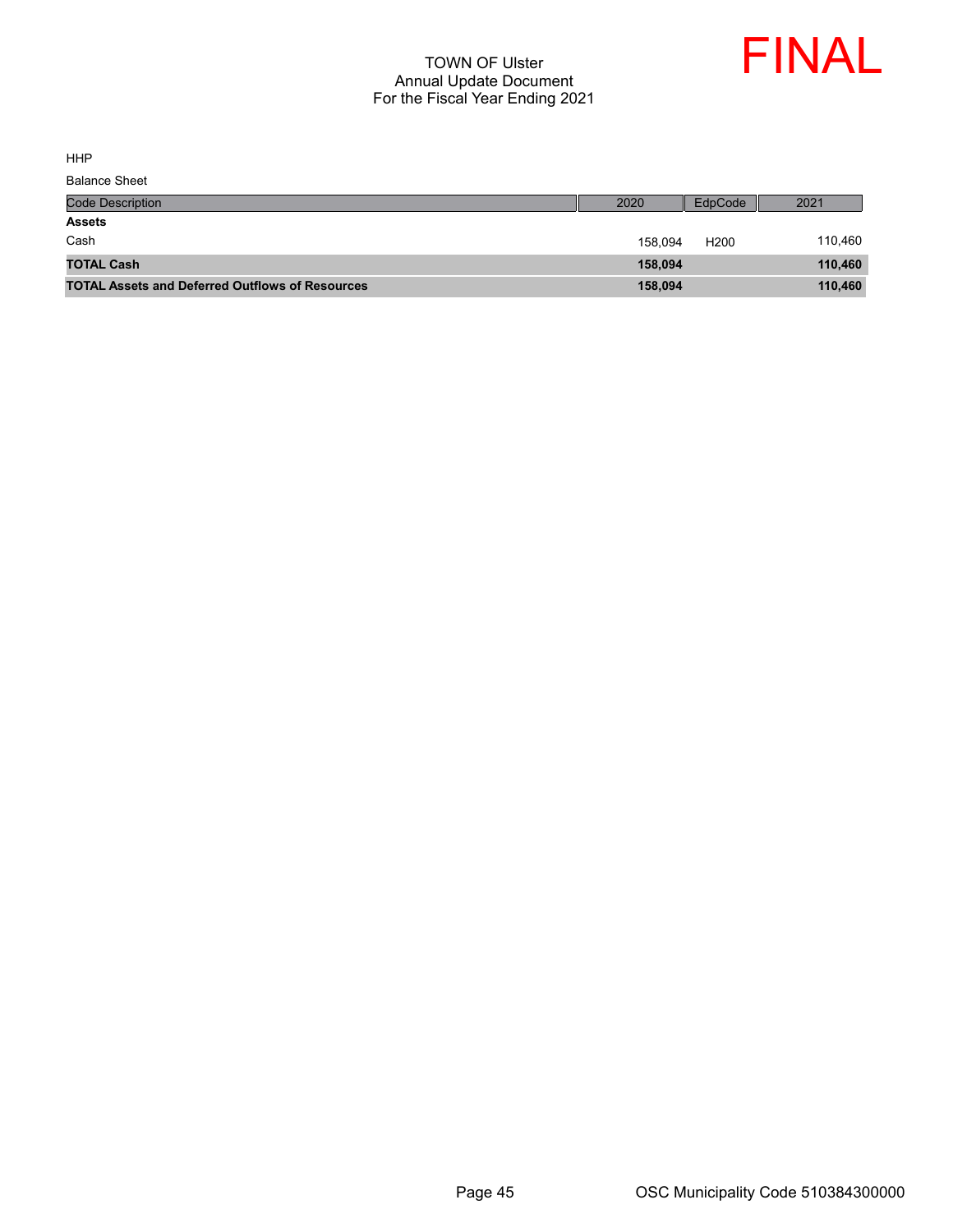

HHP

Balance Sheet

| <b>Code Description</b>                                     | 2020     | EdpCode | 2021       |
|-------------------------------------------------------------|----------|---------|------------|
| <b>Accounts Payable</b>                                     | 8.695    | H600    | 220,356    |
| <b>TOTAL Accounts Payable</b>                               | 8,695    |         | 220,356    |
| <b>TOTAL Liabilities</b>                                    | 8,695    |         | 220,356    |
| <b>Fund Balance</b><br>Assigned Unappropriated Fund Balance | 149.399  | H915    |            |
| <b>TOTAL Assigned Fund Balance</b>                          | 149,399  |         | $\bf{0}$   |
| Unassigned Fund Balance                                     |          | H917    | $-109,896$ |
| <b>TOTAL Unassigned Fund Balance</b>                        | $\bf{0}$ |         | $-109,896$ |
| <b>TOTAL Fund Balance</b>                                   | 149.399  |         | $-109,896$ |
| <b>TOTAL Liabilities, Deferred Inflows And Fund Balance</b> | 158.094  |         | 110,460    |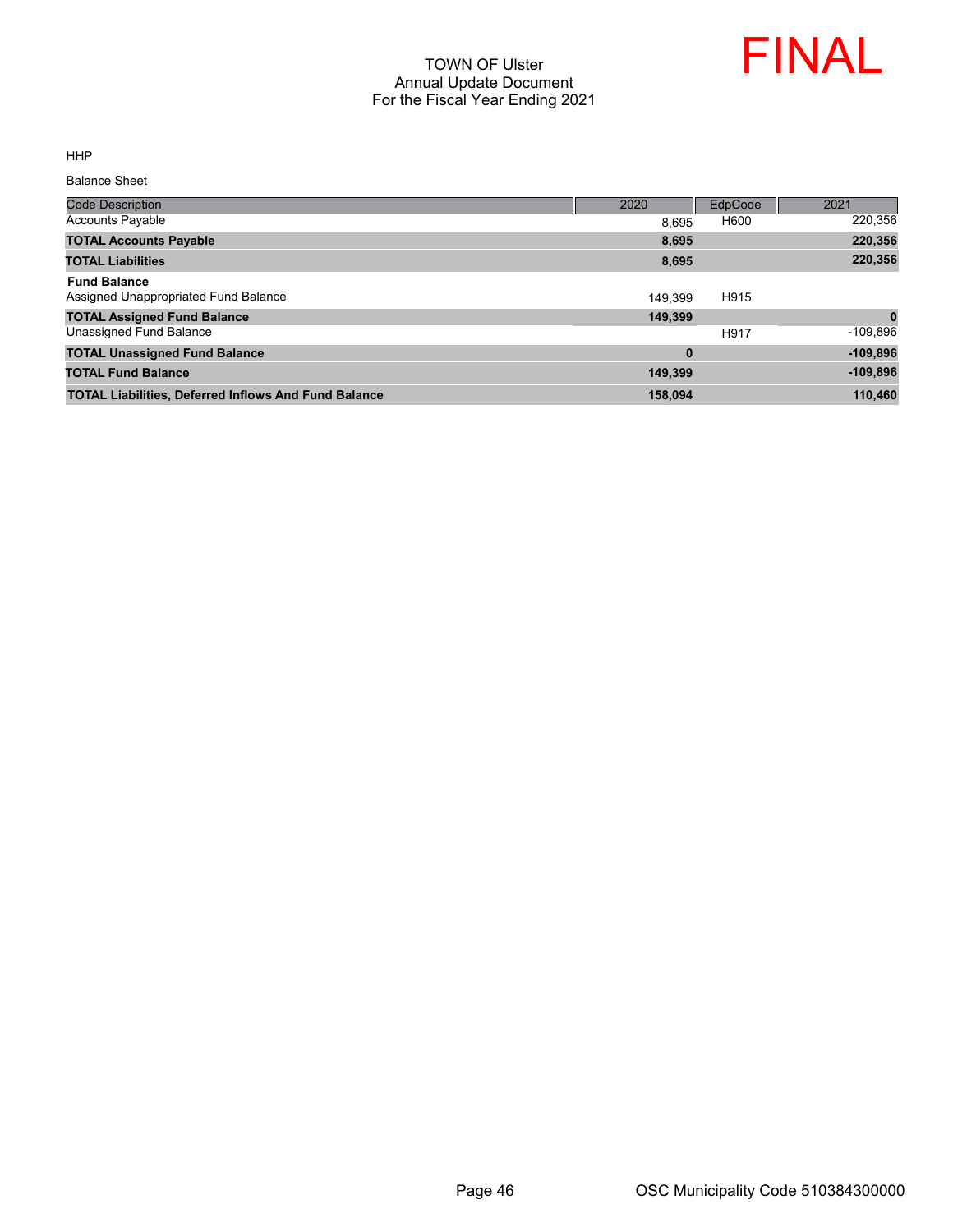

HHP

| <b>Code Description</b>                        | 2020     | EdpCode | 2021     |
|------------------------------------------------|----------|---------|----------|
| <b>Revenues</b>                                |          |         |          |
| St Aid-Water Cap Proj                          |          | H3991   | 19,000   |
| <b>TOTAL State Aid</b>                         | $\bf{0}$ |         | 19,000   |
| <b>TOTAL Revenues</b>                          | $\bf{0}$ |         | 19,000   |
| Interfund Transfers                            | 178.000  | H5031   |          |
| <b>TOTAL Interfund Transfers</b>               | 178,000  |         | $\bf{0}$ |
| <b>TOTAL Other Sources</b>                     | 178,000  |         | $\bf{0}$ |
| <b>TOTAL Detail Revenues And Other Sources</b> | 178,000  |         | 19,000   |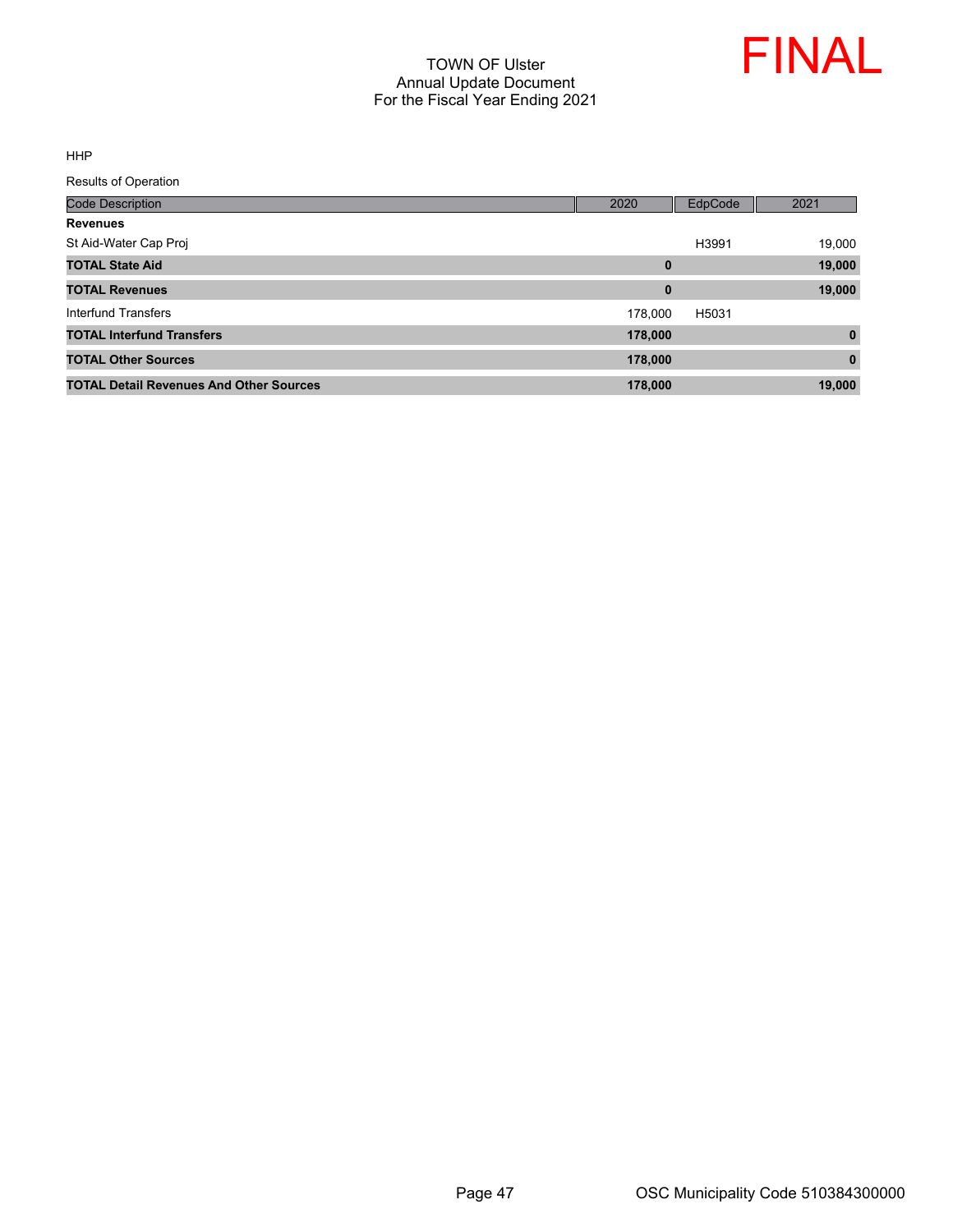

HHP

| Code Description                                | 2020   | EdpCode | 2021    |
|-------------------------------------------------|--------|---------|---------|
| <b>Expenditures</b>                             |        |         |         |
| Water Administration, Equip & Cap Outlay        | 28.602 | H83102  | 278.295 |
| <b>TOTAL Water Administration</b>               | 28,602 |         | 278,295 |
| <b>TOTAL Home And Community Services</b>        | 28,602 |         | 278,295 |
| <b>TOTAL Expenditures</b>                       | 28,602 |         | 278,295 |
| <b>TOTAL Detail Expenditures And Other Uses</b> | 28,602 |         | 278,295 |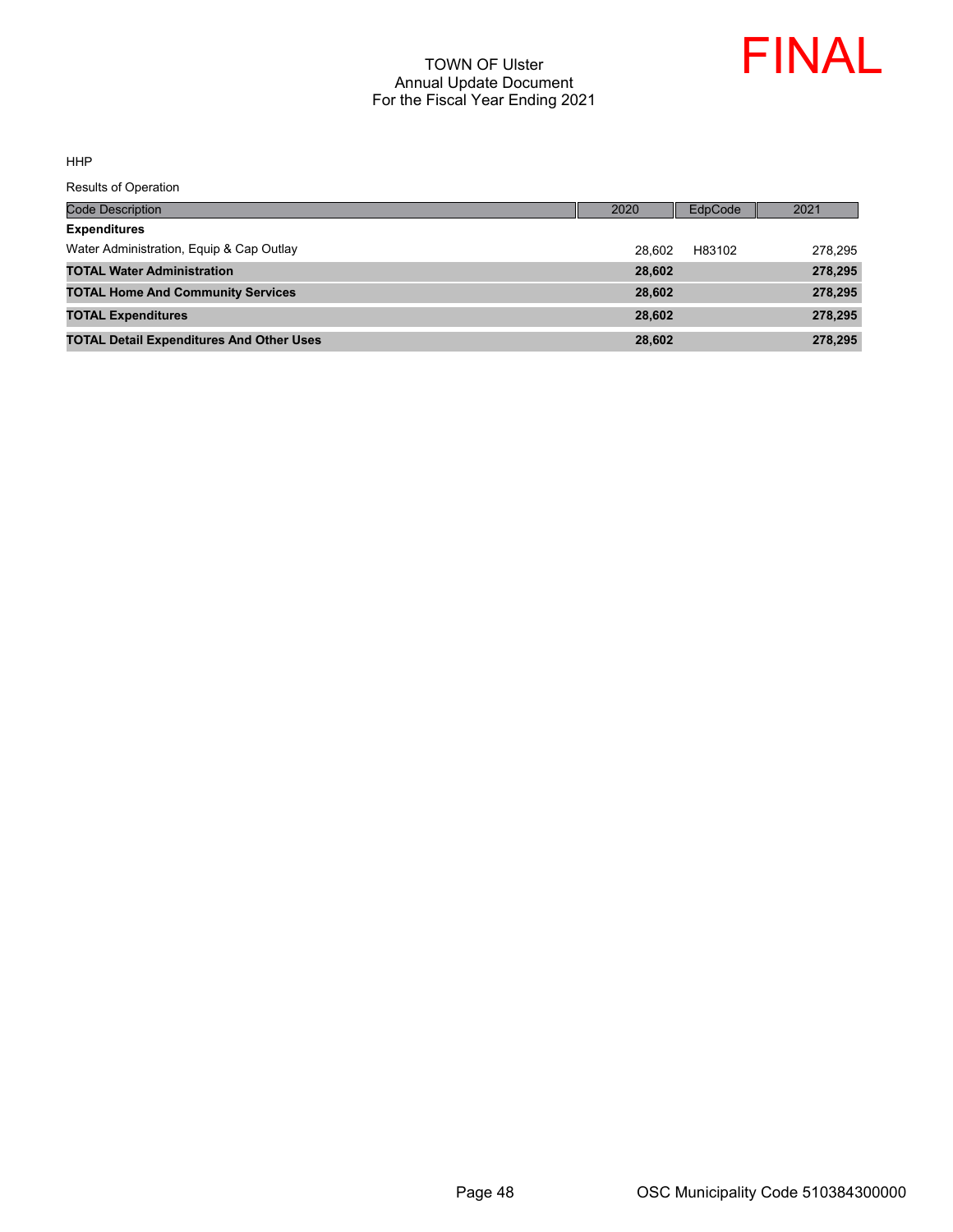

HHP

**Analysis of Changes in Fund Balance**

| <b>Code Description</b>                    | 2020    | EdpCode | 2021       |
|--------------------------------------------|---------|---------|------------|
| Analysis of Changes in Fund Balance        |         |         |            |
| <b>Fund Balance - Beginning of Year</b>    |         | H8021   | 149.399    |
| <b>Restated Fund Balance - Beg of Year</b> |         | H8022   | 149.399    |
| ADD - REVENUES AND OTHER SOURCES           | 178,000 |         | 19,000     |
| DEDUCT - EXPENDITURES AND OTHER USES       | 28.602  |         | 278.295    |
| <b>Fund Balance - End of Year</b>          | 149.399 | H8029   | $-109.897$ |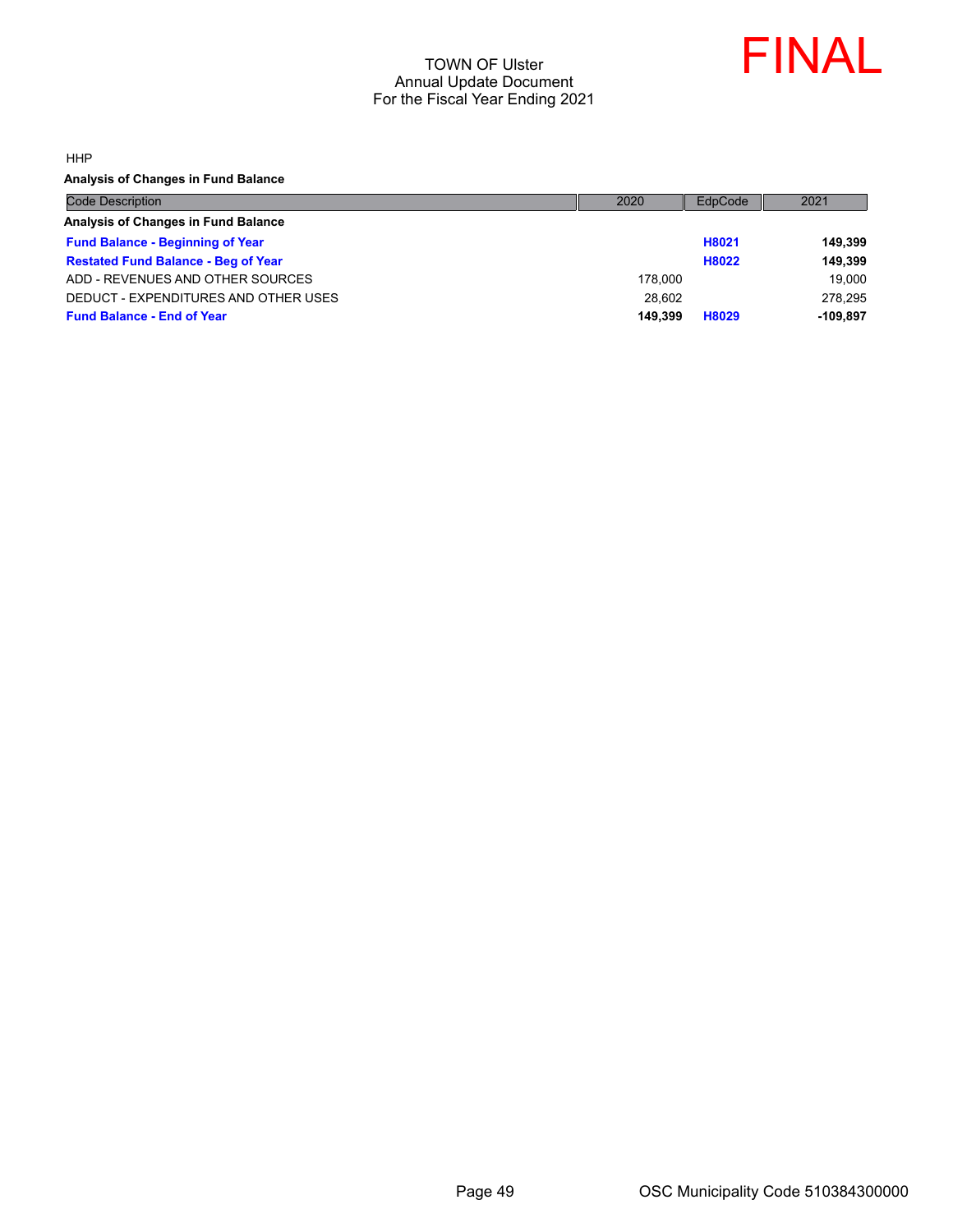

HKS - KATRINE LN SEWER CAP.

| <b>Balance Sheet</b>                                   |      |                  |      |
|--------------------------------------------------------|------|------------------|------|
| <b>Code Description</b>                                | 2020 | EdpCode          | 2021 |
| <b>Assets</b>                                          |      |                  |      |
| Cash                                                   | 840  | H <sub>200</sub> |      |
| <b>TOTAL Cash</b>                                      | 840  |                  | 0    |
| <b>TOTAL Assets and Deferred Outflows of Resources</b> | 840  |                  | 0    |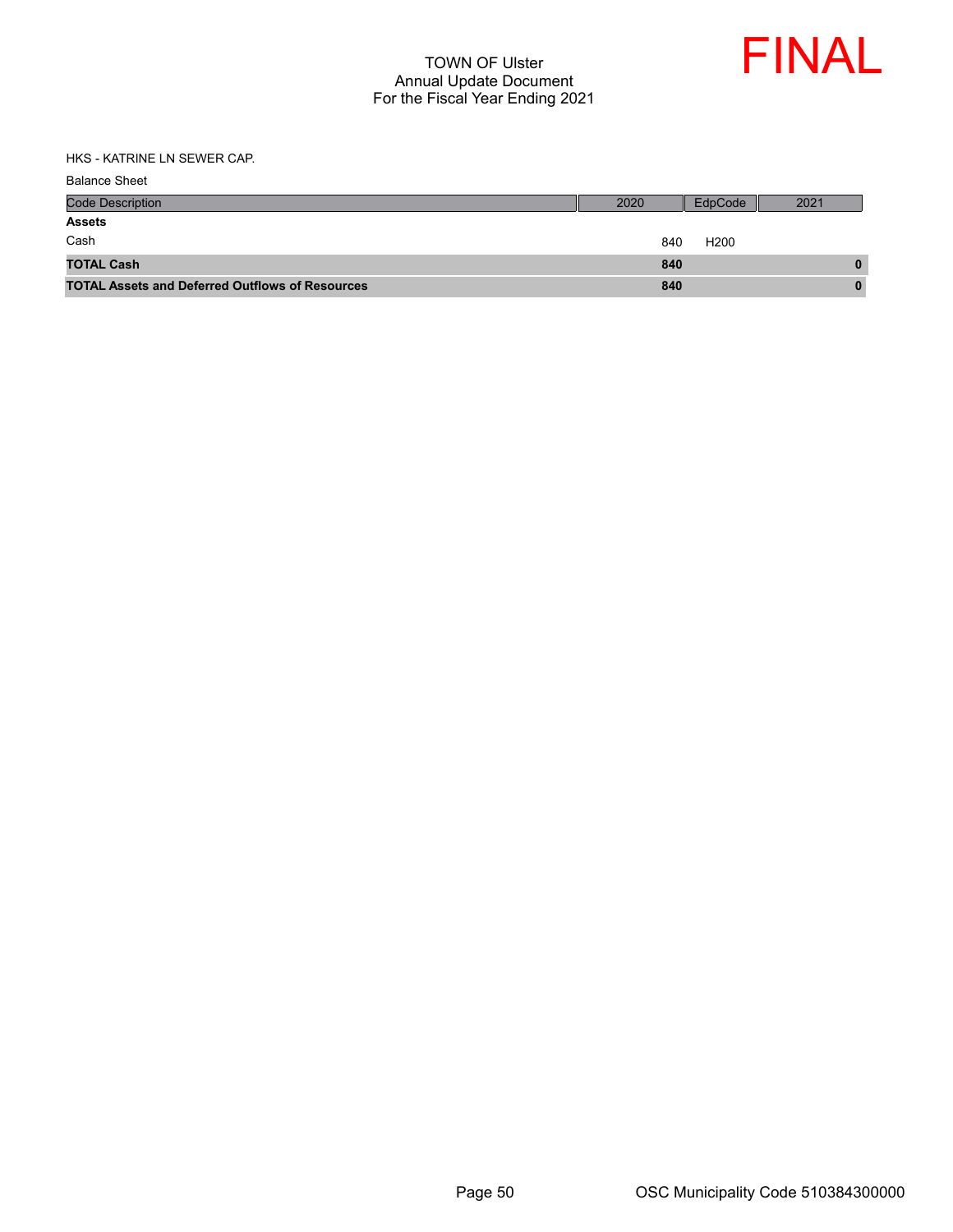

HKS - KATRINE LN SEWER CAP.

| <b>Balance Sheet</b>                                        |      |         |      |
|-------------------------------------------------------------|------|---------|------|
| <b>Code Description</b>                                     | 2020 | EdpCode | 2021 |
| <b>Accounts Payable</b>                                     | 840  | H600    |      |
| <b>TOTAL Accounts Payable</b>                               | 840  |         |      |
| <b>TOTAL Liabilities</b>                                    | 840  |         |      |
| <b>TOTAL Liabilities, Deferred Inflows And Fund Balance</b> | 840  |         |      |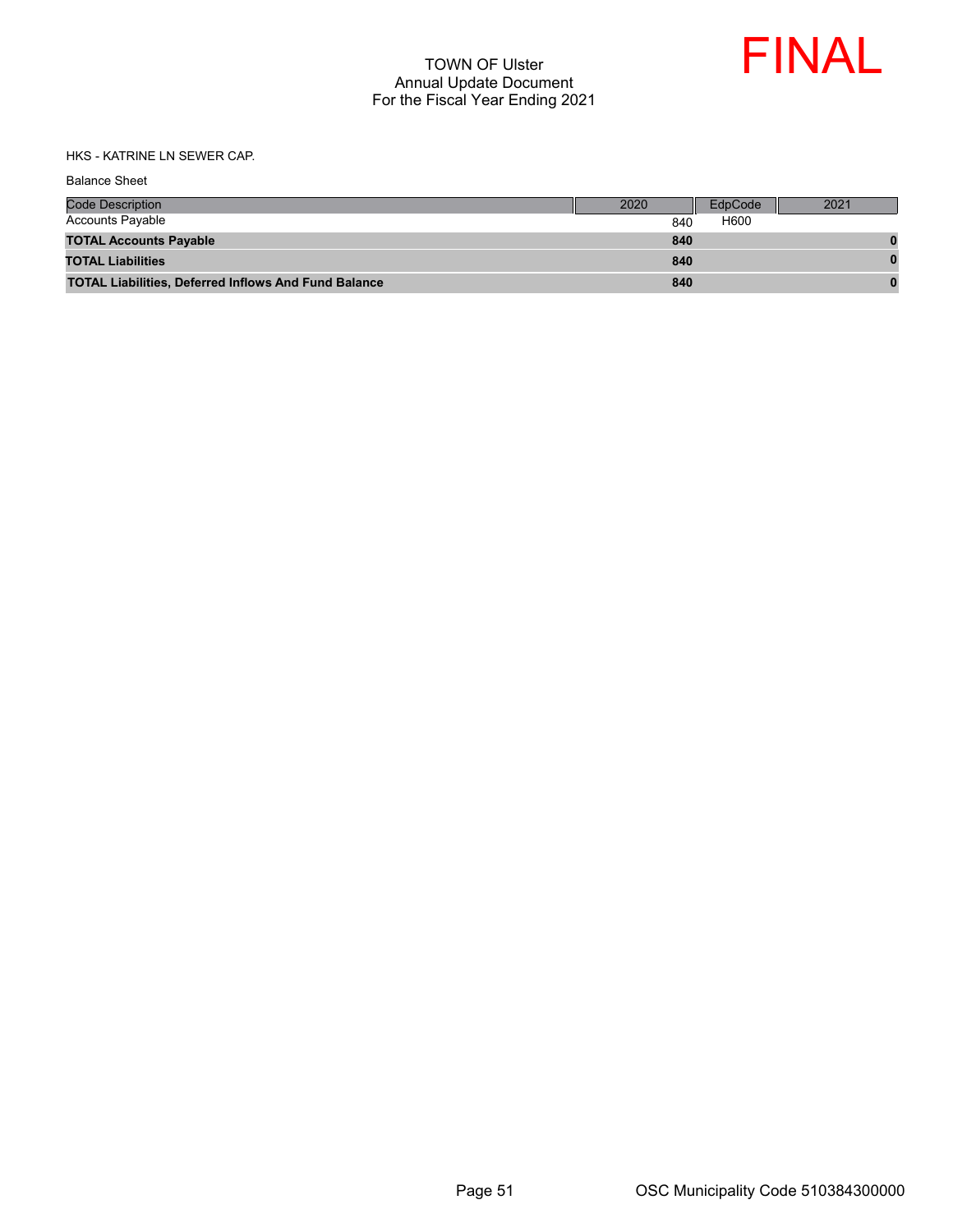

#### HKS - KATRINE LN SEWER CAP.

| <b>Code Description</b>                        | 2020    | EdpCode | 2021         |
|------------------------------------------------|---------|---------|--------------|
| <b>Revenues</b>                                |         |         |              |
| Fed Aid, Sewer Cap Proj                        | 578.094 | H4990   |              |
| <b>TOTAL Federal Aid</b>                       | 578,094 |         | $\bf{0}$     |
| <b>TOTAL Revenues</b>                          | 578,094 |         | $\mathbf{0}$ |
| <b>Interfund Transfers</b>                     | 1.050   | H5031   |              |
| <b>TOTAL Interfund Transfers</b>               | 1,050   |         | $\bf{0}$     |
| <b>TOTAL Other Sources</b>                     | 1,050   |         | $\bf{0}$     |
| <b>TOTAL Detail Revenues And Other Sources</b> | 579,144 |         | $\bf{0}$     |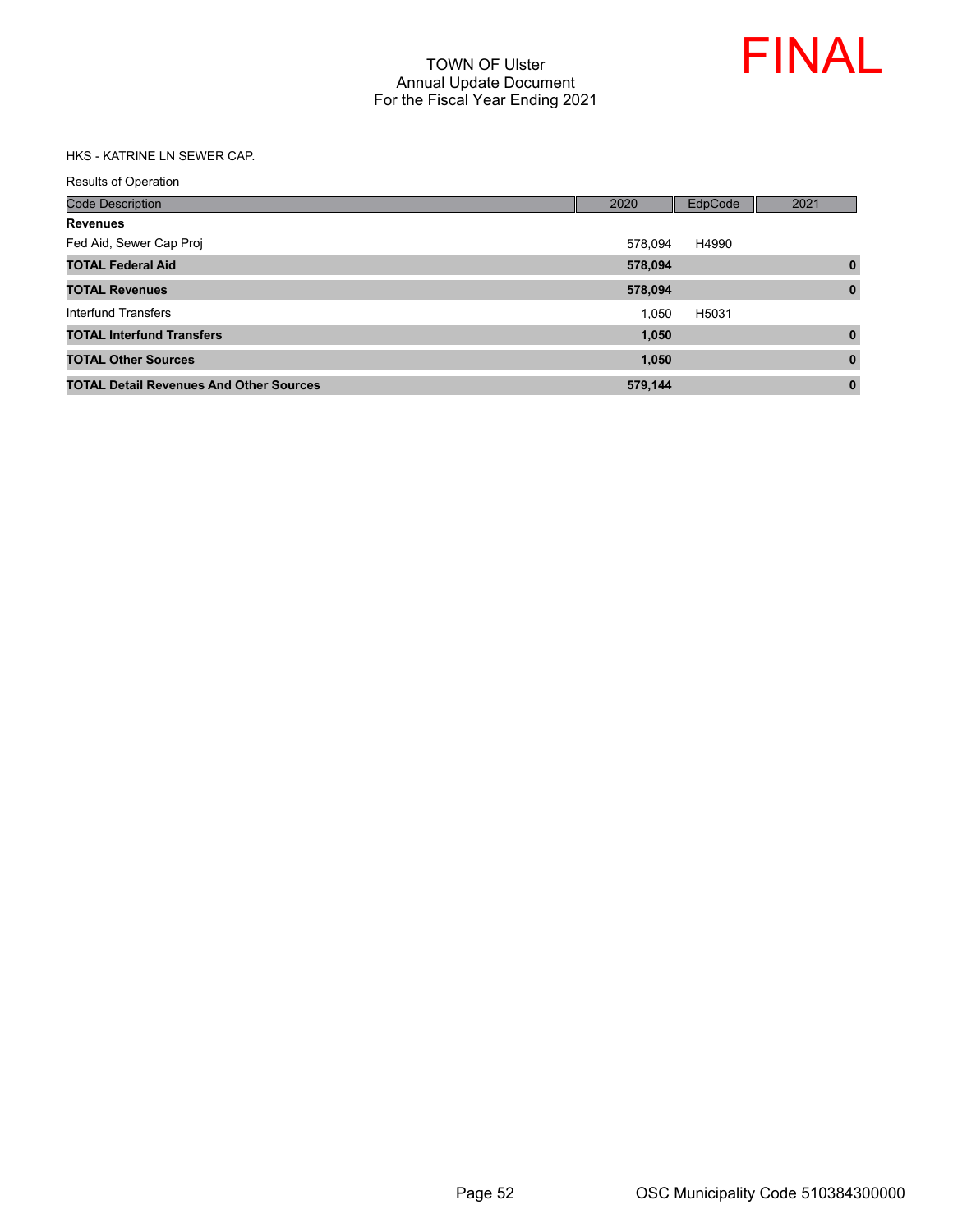

#### HKS - KATRINE LN SEWER CAP.

|  |  | Results of Operation |
|--|--|----------------------|
|--|--|----------------------|

| <b>Code Description</b>                         | 2020    | EdpCode | 2021         |
|-------------------------------------------------|---------|---------|--------------|
| <b>Expenditures</b>                             |         |         |              |
| Storm Sewers, Equip & Cap Outlay                | 573.213 | H81402  |              |
| <b>TOTAL Storm Sewers</b>                       | 573.213 |         | $\mathbf{0}$ |
| <b>TOTAL Home And Community Services</b>        | 573.213 |         | $\bf{0}$     |
| <b>TOTAL Expenditures</b>                       | 573,213 |         | $\bf{0}$     |
| <b>TOTAL Detail Expenditures And Other Uses</b> | 573,213 |         | $\bf{0}$     |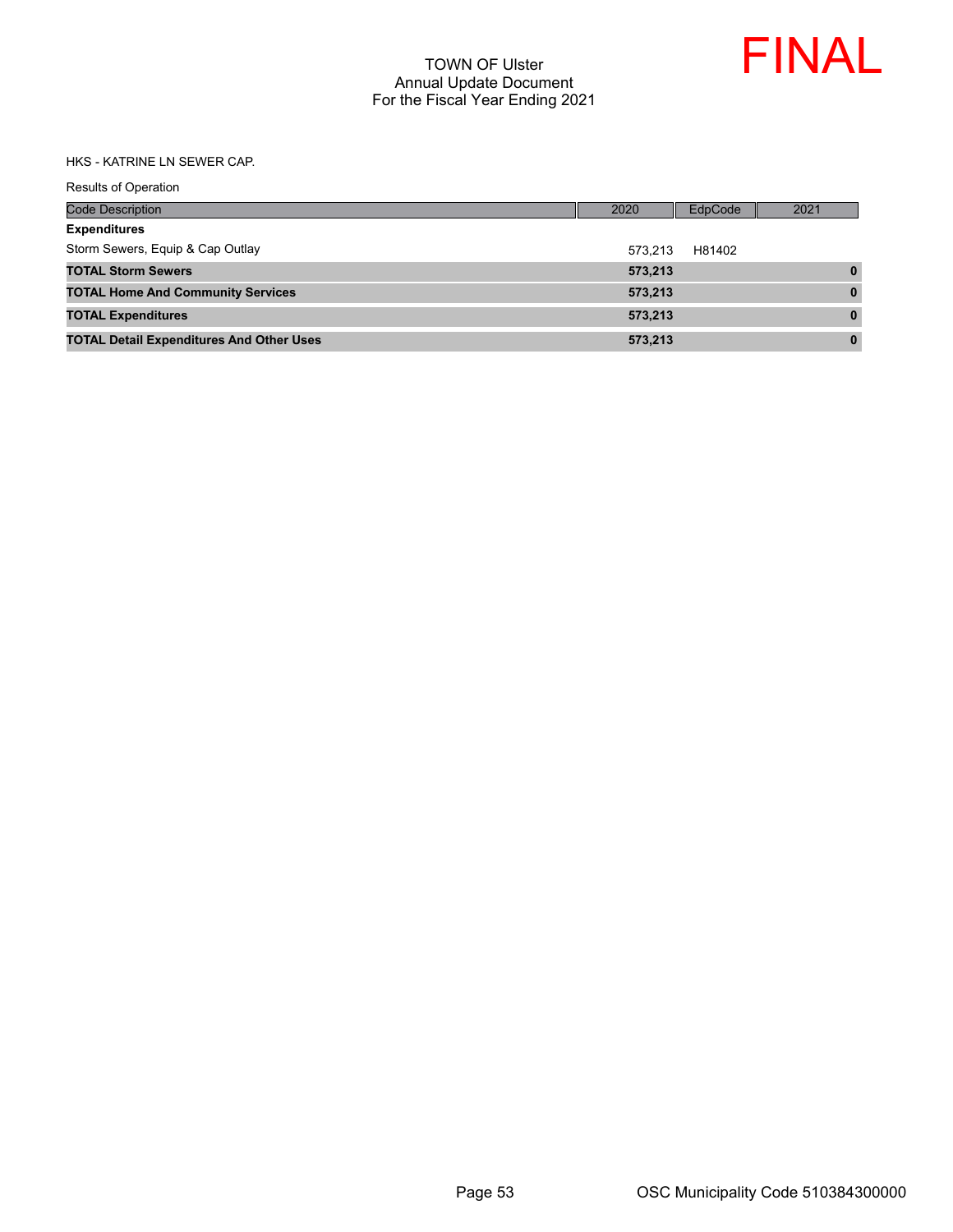

HKS - KATRINE LN SEWER CAP.

#### **Analysis of Changes in Fund Balance**

| <b>Code Description</b>                    | 2020    | EdpCode | 2021 |
|--------------------------------------------|---------|---------|------|
| <b>Analysis of Changes in Fund Balance</b> |         |         |      |
| <b>Fund Balance - Beginning of Year</b>    | -5.931  | H8021   |      |
| <b>Restated Fund Balance - Beg of Year</b> | -5.931  | H8022   |      |
| ADD - REVENUES AND OTHER SOURCES           | 579.144 |         |      |
| DEDUCT - EXPENDITURES AND OTHER USES       | 573.213 |         |      |
| <b>Fund Balance - End of Year</b>          |         | H8029   |      |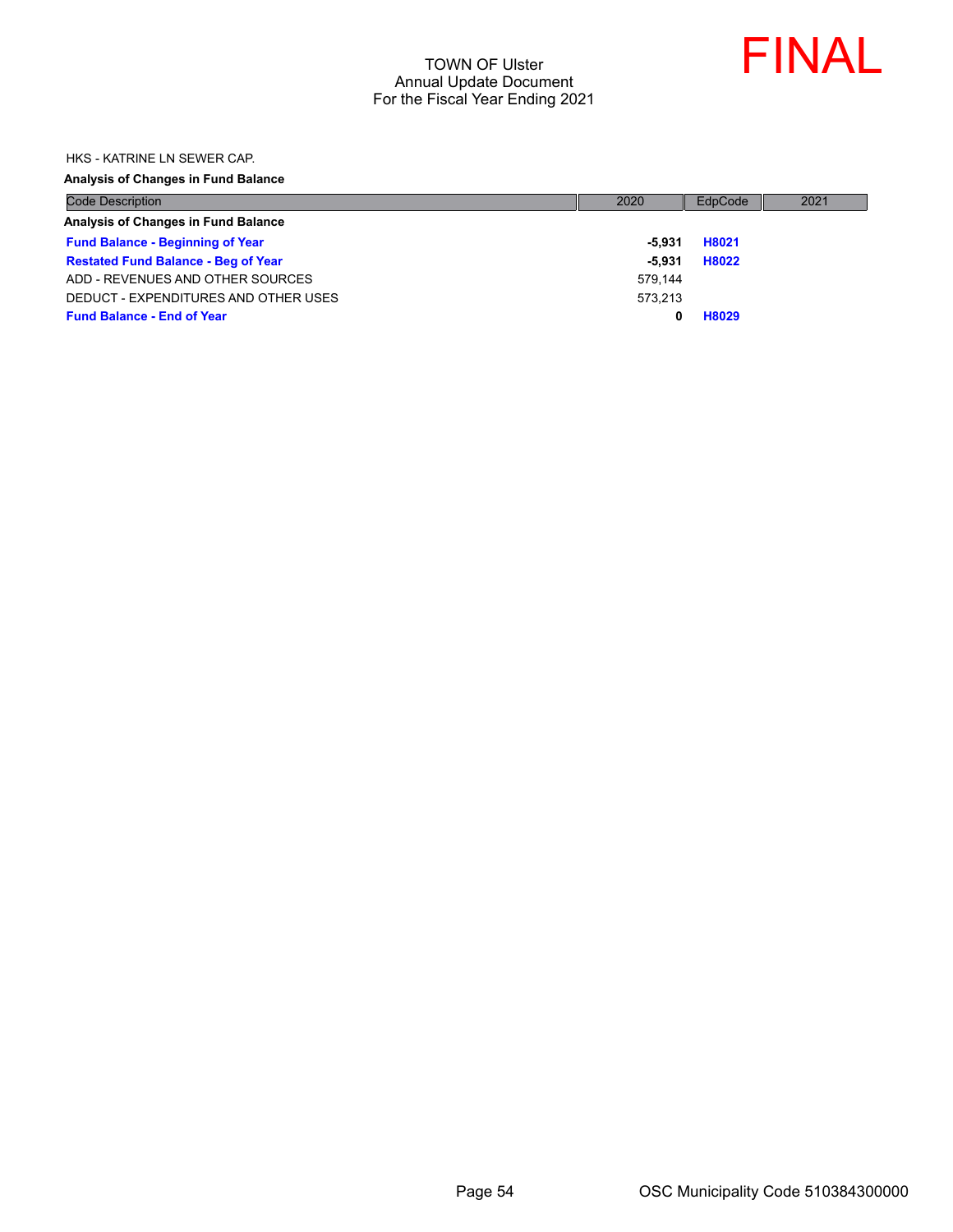

HSS

| <b>Balance Sheet</b>                                   |        |                  |      |
|--------------------------------------------------------|--------|------------------|------|
| <b>Code Description</b>                                | 2020   | EdpCode          | 2021 |
| <b>Assets</b>                                          |        |                  |      |
| Cash                                                   | 18.890 | H <sub>200</sub> | 393  |
| <b>TOTAL Cash</b>                                      | 18,890 |                  | 393  |
| <b>TOTAL Assets and Deferred Outflows of Resources</b> | 18,890 |                  | 393  |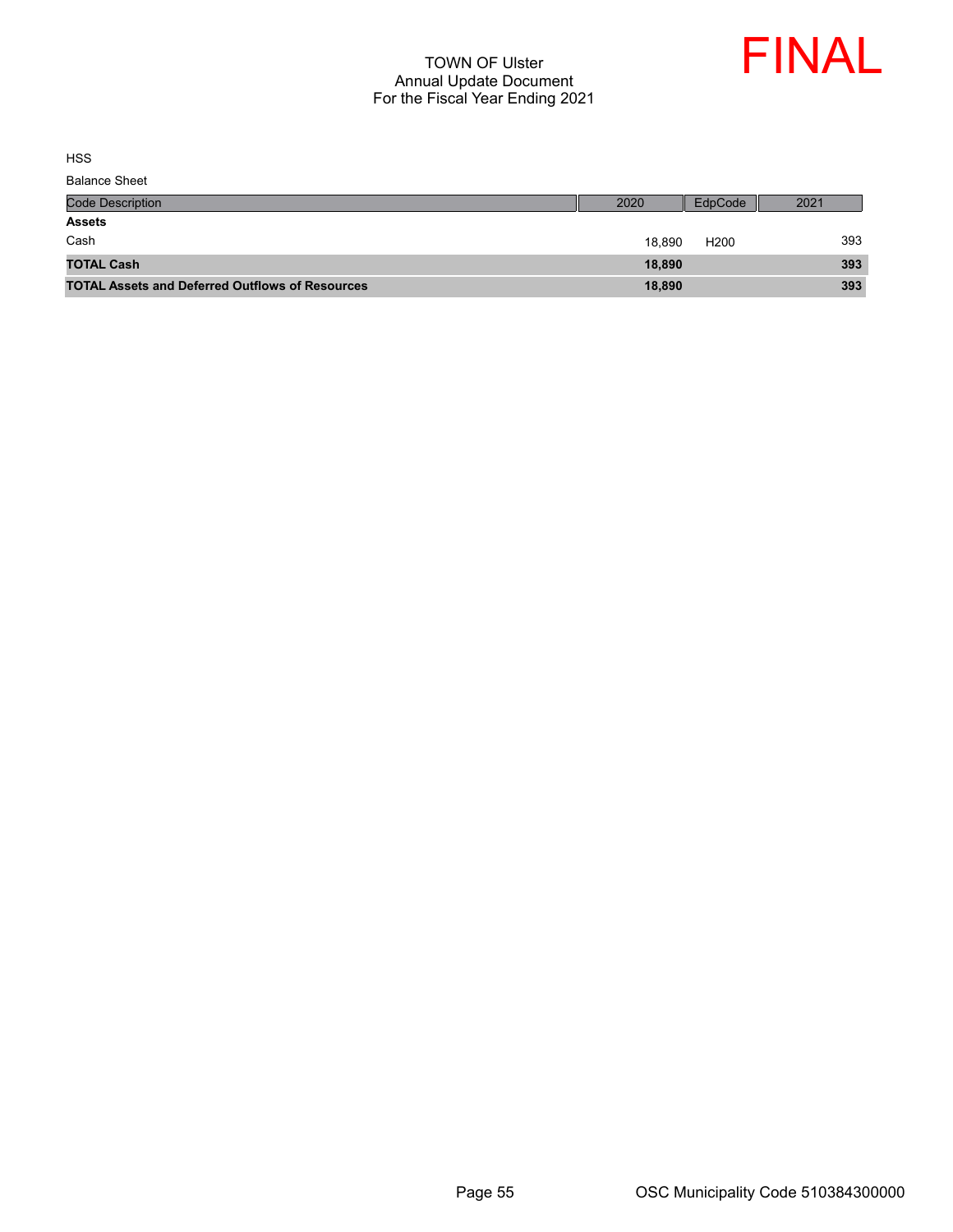

HSS

Balance Sheet

| <b>Code Description</b>                                     | 2020      | EdpCode | 2021      |
|-------------------------------------------------------------|-----------|---------|-----------|
| <b>Accounts Payable</b>                                     | 67.484    | H600    |           |
| <b>TOTAL Accounts Payable</b>                               | 67,484    |         | $\pmb{0}$ |
| <b>Other Liabilities</b>                                    |           | H688    | 55,000    |
| <b>TOTAL Other Liabilities</b>                              | $\bf{0}$  |         | 55,000    |
| Due To Other Funds                                          | 10.000    | H630    | 30,000    |
| <b>TOTAL Due To Other Funds</b>                             | 10.000    |         | 30,000    |
| <b>TOTAL Liabilities</b>                                    | 77,484    |         | 85,000    |
| <b>Fund Balance</b>                                         |           |         |           |
| Unassigned Fund Balance                                     | $-58.594$ | H917    | $-84,607$ |
| <b>TOTAL Unassigned Fund Balance</b>                        | $-58,594$ |         | $-84,607$ |
| <b>TOTAL Fund Balance</b>                                   | $-58,594$ |         | $-84,607$ |
| <b>TOTAL Liabilities, Deferred Inflows And Fund Balance</b> | 18,890    |         | 393       |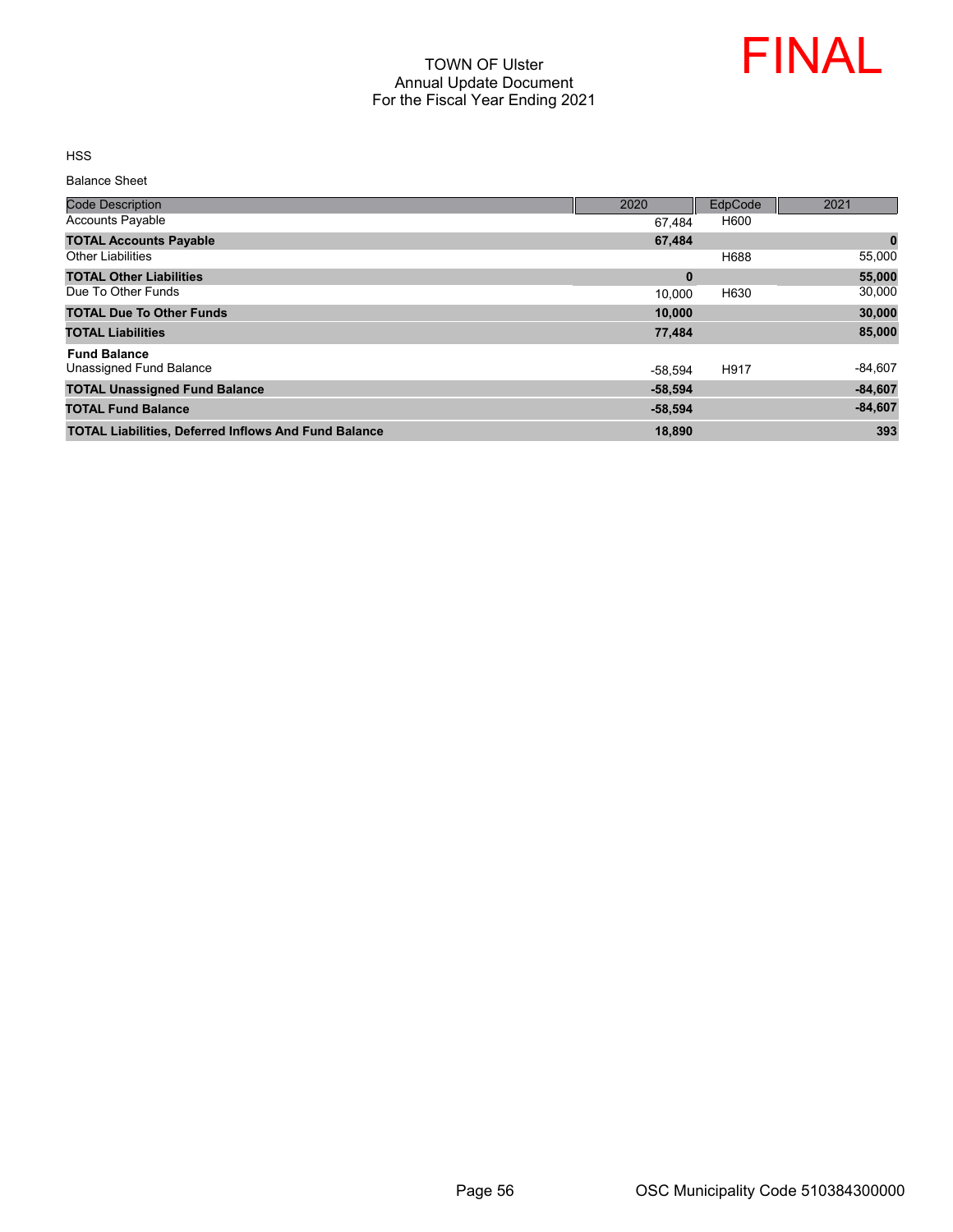

HSS

| <b>Code Description</b>                        | 2020        | EdpCode           | 2021     |
|------------------------------------------------|-------------|-------------------|----------|
| <b>Revenues</b>                                |             |                   |          |
| Interest And Earnings                          | $\Omega$    | H <sub>2401</sub> |          |
| <b>TOTAL Use of Money And Property</b>         | $\mathbf 0$ |                   |          |
| <b>TOTAL Revenues</b>                          | $\bf{0}$    |                   |          |
| <b>Interfund Transfers</b>                     | 15,000      | H5031             |          |
| <b>TOTAL Interfund Transfers</b>               | 15,000      |                   | $\bf{0}$ |
| <b>TOTAL Other Sources</b>                     | 15,000      |                   | $\bf{0}$ |
| <b>TOTAL Detail Revenues And Other Sources</b> | 15,000      |                   |          |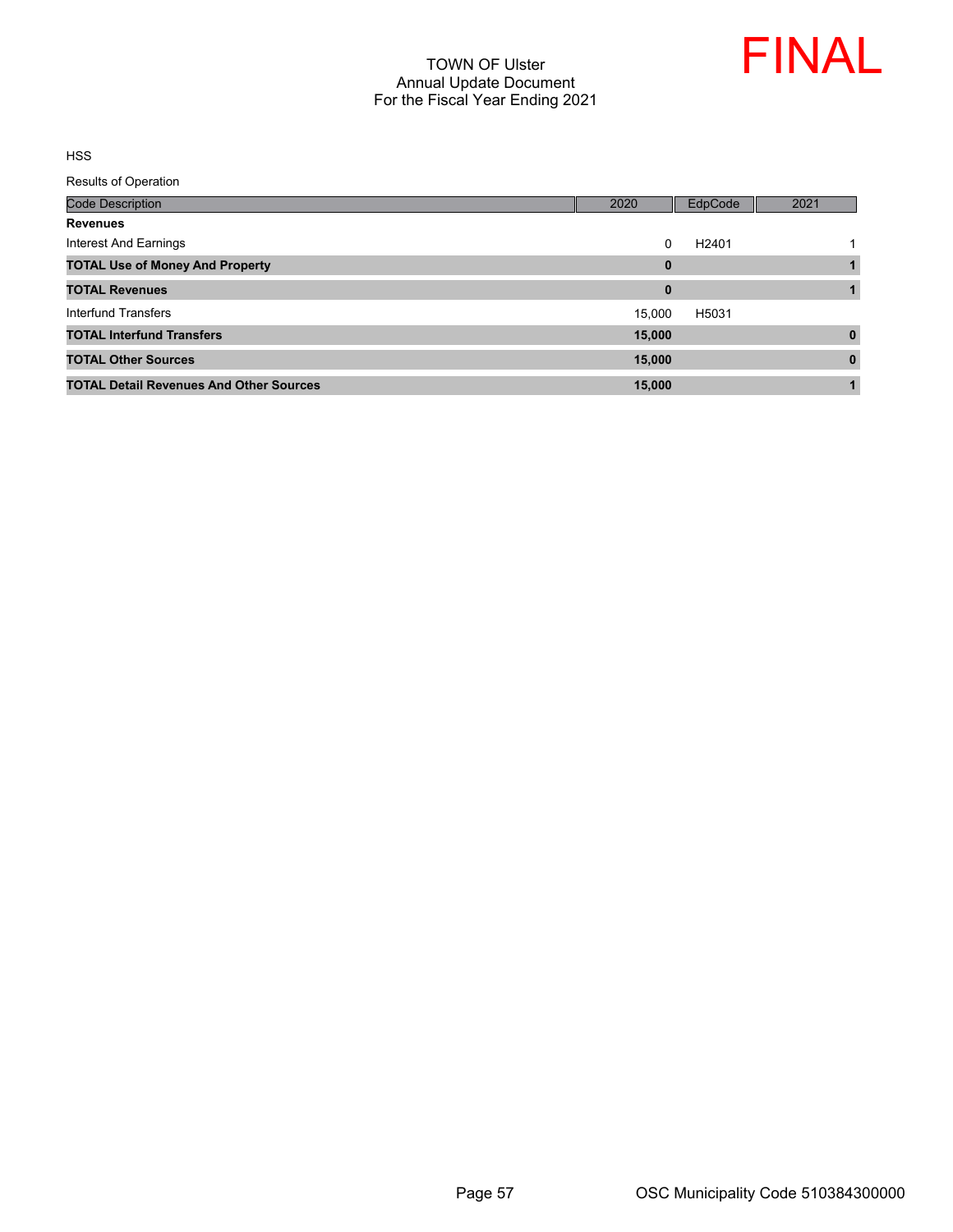

HSS

| Code Description                                | 2020   | <b>EdpCode</b> | 2021   |
|-------------------------------------------------|--------|----------------|--------|
| <b>Expenditures</b>                             |        |                |        |
| Sewage Treat Disp, Equip & Cap Outlay           | 73.595 | H81302         | 26.014 |
| <b>TOTAL Sewage Treat Disp</b>                  | 73.595 |                | 26,014 |
| <b>TOTAL Home And Community Services</b>        | 73,595 |                | 26,014 |
| <b>TOTAL Expenditures</b>                       | 73,595 |                | 26,014 |
| <b>TOTAL Detail Expenditures And Other Uses</b> | 73,595 |                | 26,014 |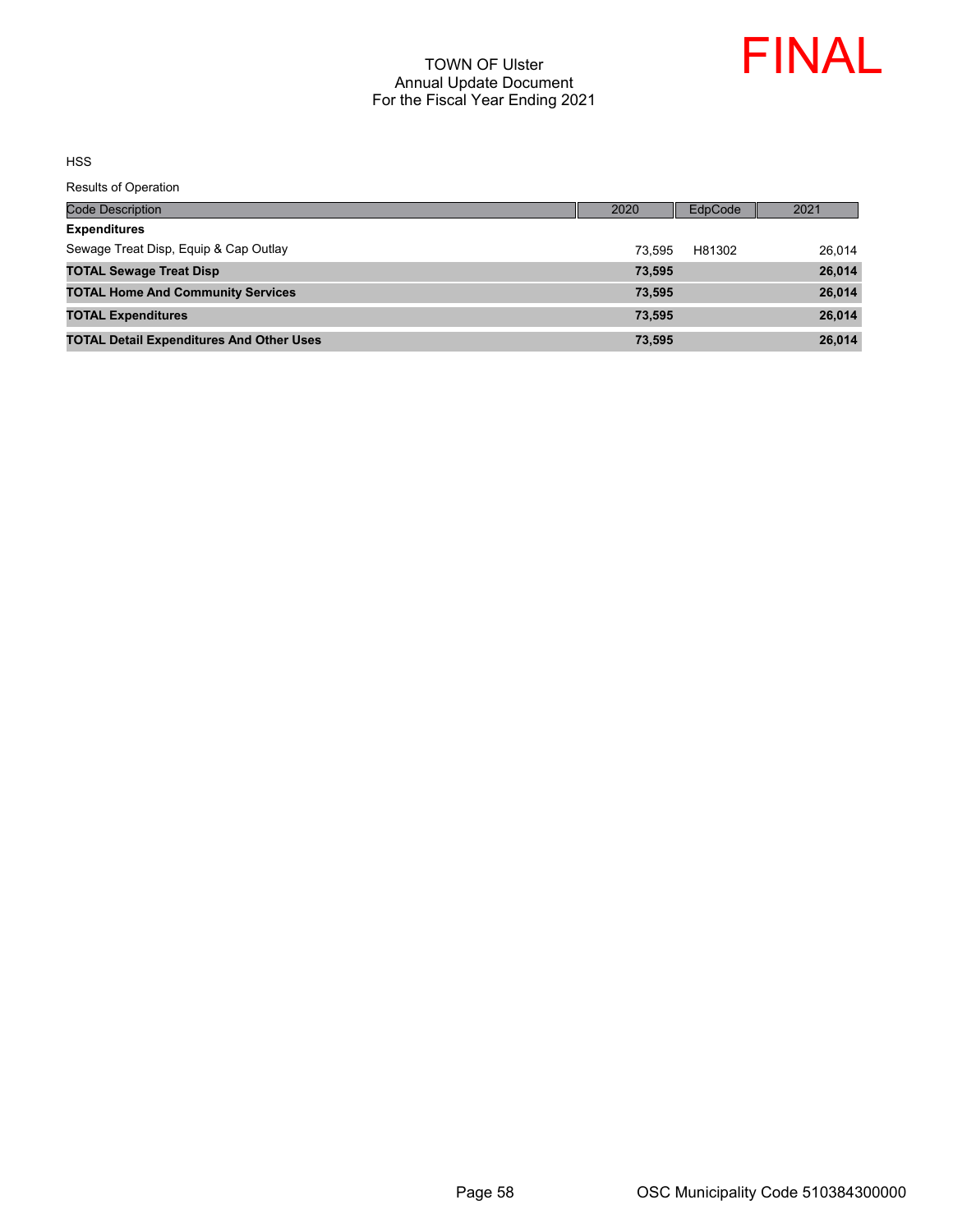

HSS

**Analysis of Changes in Fund Balance**

| <b>Code Description</b>                    | 2020    | EdpCode | 2021      |
|--------------------------------------------|---------|---------|-----------|
| Analysis of Changes in Fund Balance        |         |         |           |
| <b>Fund Balance - Beginning of Year</b>    |         | H8021   | $-58.594$ |
| <b>Restated Fund Balance - Beg of Year</b> |         | H8022   | $-58.594$ |
| ADD - REVENUES AND OTHER SOURCES           | 15.000  |         |           |
| DEDUCT - EXPENDITURES AND OTHER USES       | 73.595  |         | 26.014    |
| <b>Fund Balance - End of Year</b>          | -58.594 | H8029   | $-84.607$ |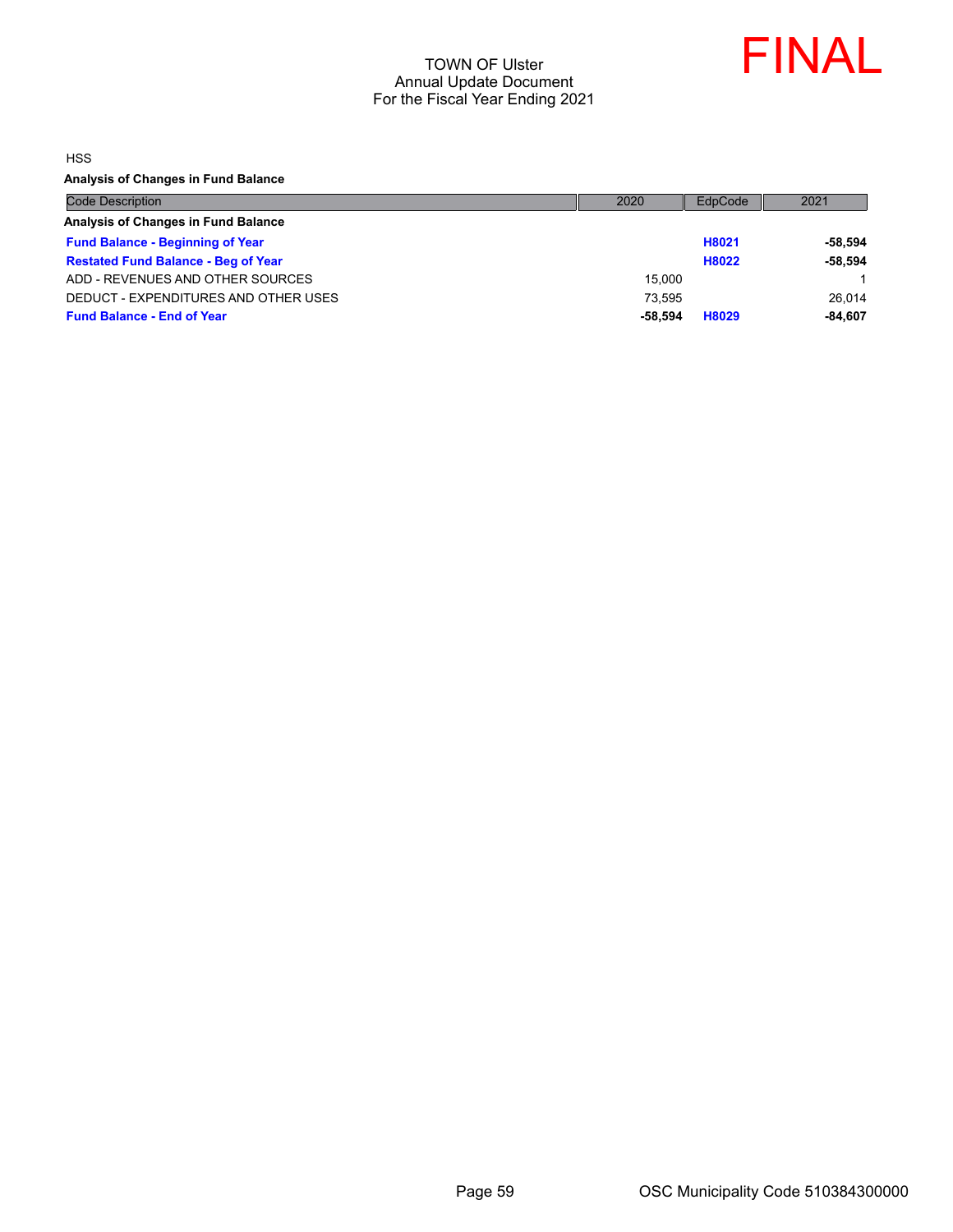

(SF) FIRE PROTECTION

| <b>Balance Sheet</b>                                   |      |         |       |
|--------------------------------------------------------|------|---------|-------|
| <b>Code Description</b>                                | 2020 | EdpCode | 2021  |
| <b>Assets</b>                                          |      |         |       |
| Cash                                                   | 0    | SF200   | 2,000 |
| <b>TOTAL Cash</b>                                      |      |         | 2,000 |
| <b>TOTAL Assets and Deferred Outflows of Resources</b> |      |         | 2,000 |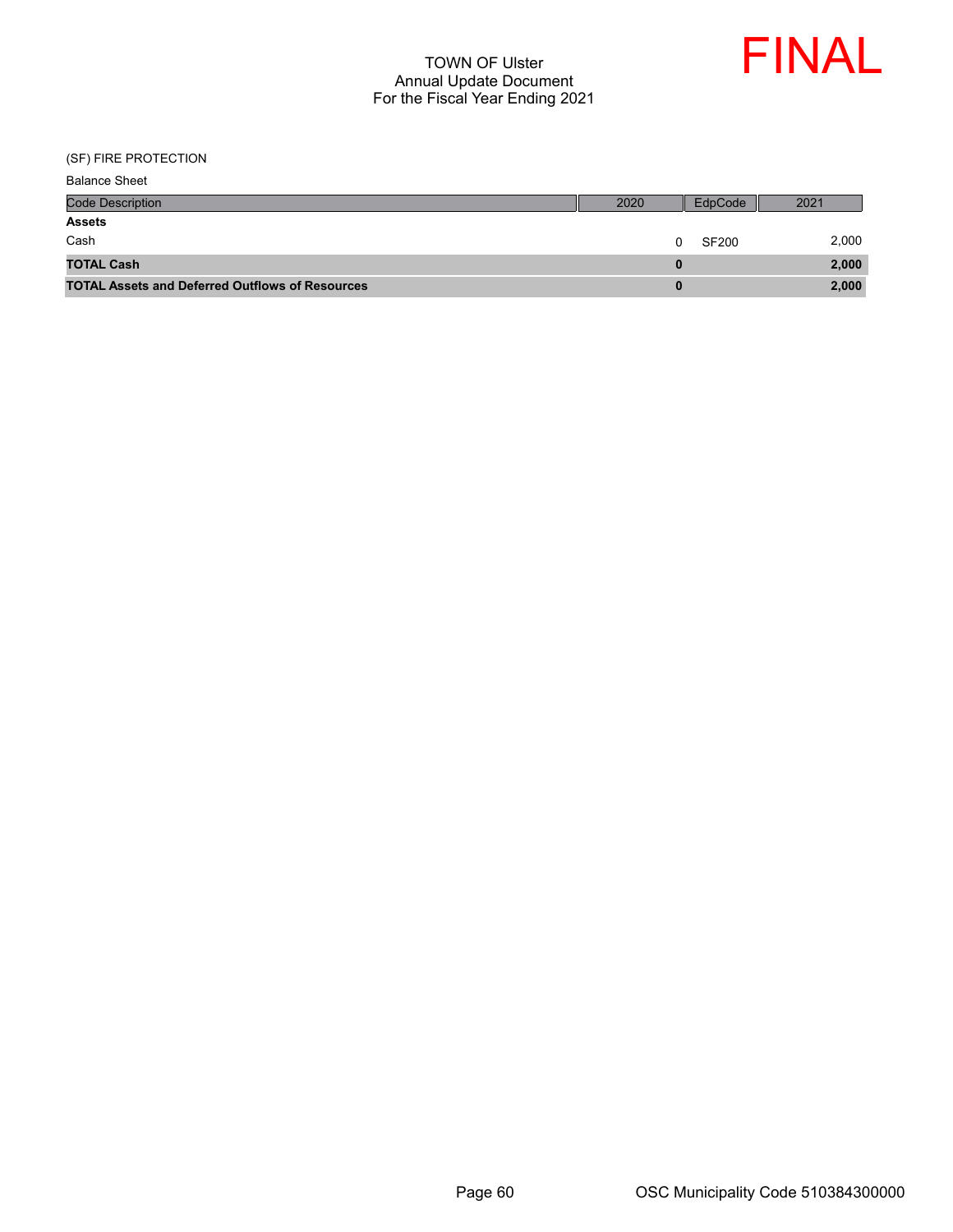

#### (SF) FIRE PROTECTION

| <b>Balance Sheet</b>                                        |              |         |       |
|-------------------------------------------------------------|--------------|---------|-------|
| <b>Code Description</b>                                     | 2020         | EdpCode | 2021  |
| <b>Fund Balance</b><br>Assigned Unappropriated Fund Balance |              | SF915   | 2,000 |
| <b>TOTAL Assigned Fund Balance</b>                          | <sup>0</sup> |         | 2,000 |
| <b>TOTAL Fund Balance</b>                                   | $\bf{0}$     |         | 2,000 |
| <b>TOTAL Liabilities, Deferred Inflows And Fund Balance</b> | 0            |         | 2,000 |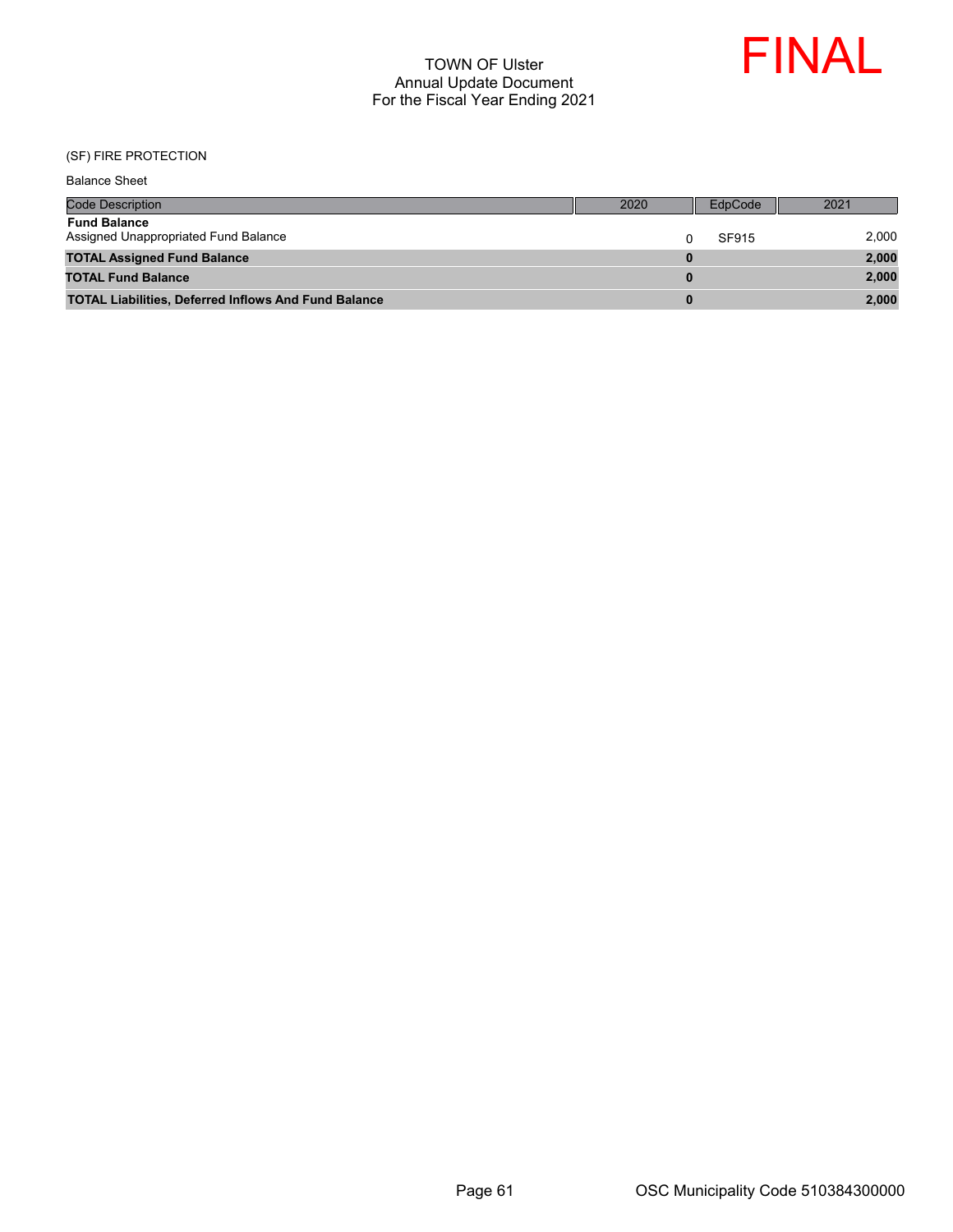

#### (SF) FIRE PROTECTION

| Code Description                               | 2020     | EdpCode | 2021    |
|------------------------------------------------|----------|---------|---------|
| <b>Revenues</b>                                |          |         |         |
| <b>Real Property Taxes</b>                     | 198.255  | SF1001  | 198,255 |
| <b>TOTAL Real Property Taxes</b>               | 198,255  |         | 198,255 |
| Unclassified (specify)                         | 0        | SF2770  | 2,000   |
| <b>TOTAL Miscellaneous Local Sources</b>       | $\bf{0}$ |         | 2,000   |
| <b>TOTAL Revenues</b>                          | 198.255  |         | 200,255 |
| <b>TOTAL Detail Revenues And Other Sources</b> | 198.255  |         | 200.255 |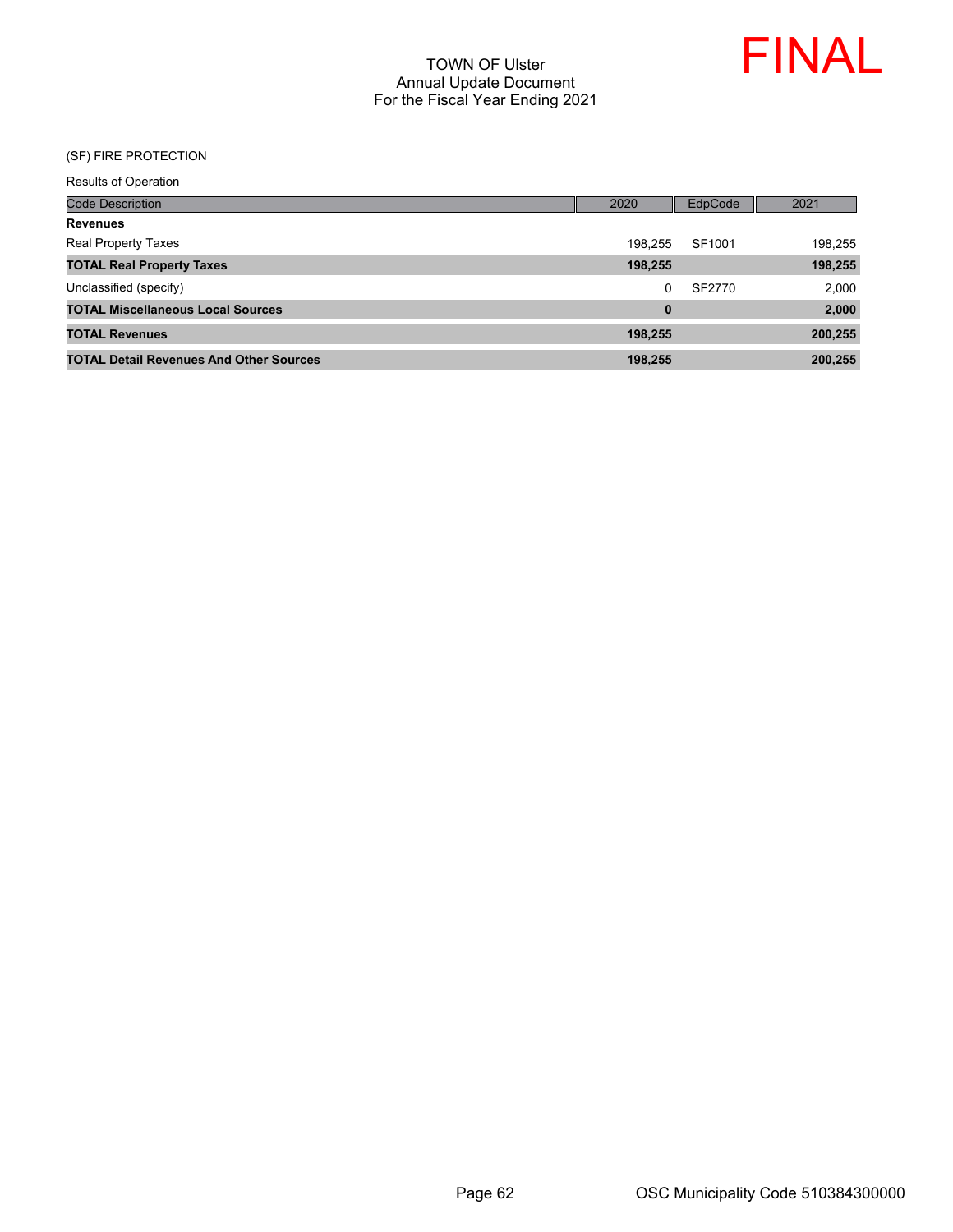

## (SF) FIRE PROTECTION

| <b>Results of Operation</b> |
|-----------------------------|
|-----------------------------|

| Code Description                                | 2020    | EdpCode | 2021    |
|-------------------------------------------------|---------|---------|---------|
| <b>Expenditures</b>                             |         |         |         |
| Fire Protection, Contr Expend                   | 198.255 | SF34104 | 198,255 |
| <b>TOTAL Fire Protection</b>                    | 198.255 |         | 198,255 |
| <b>TOTAL Public Safety</b>                      | 198,255 |         | 198,255 |
| <b>TOTAL Expenditures</b>                       | 198.255 |         | 198,255 |
| <b>TOTAL Detail Expenditures And Other Uses</b> | 198,255 |         | 198,255 |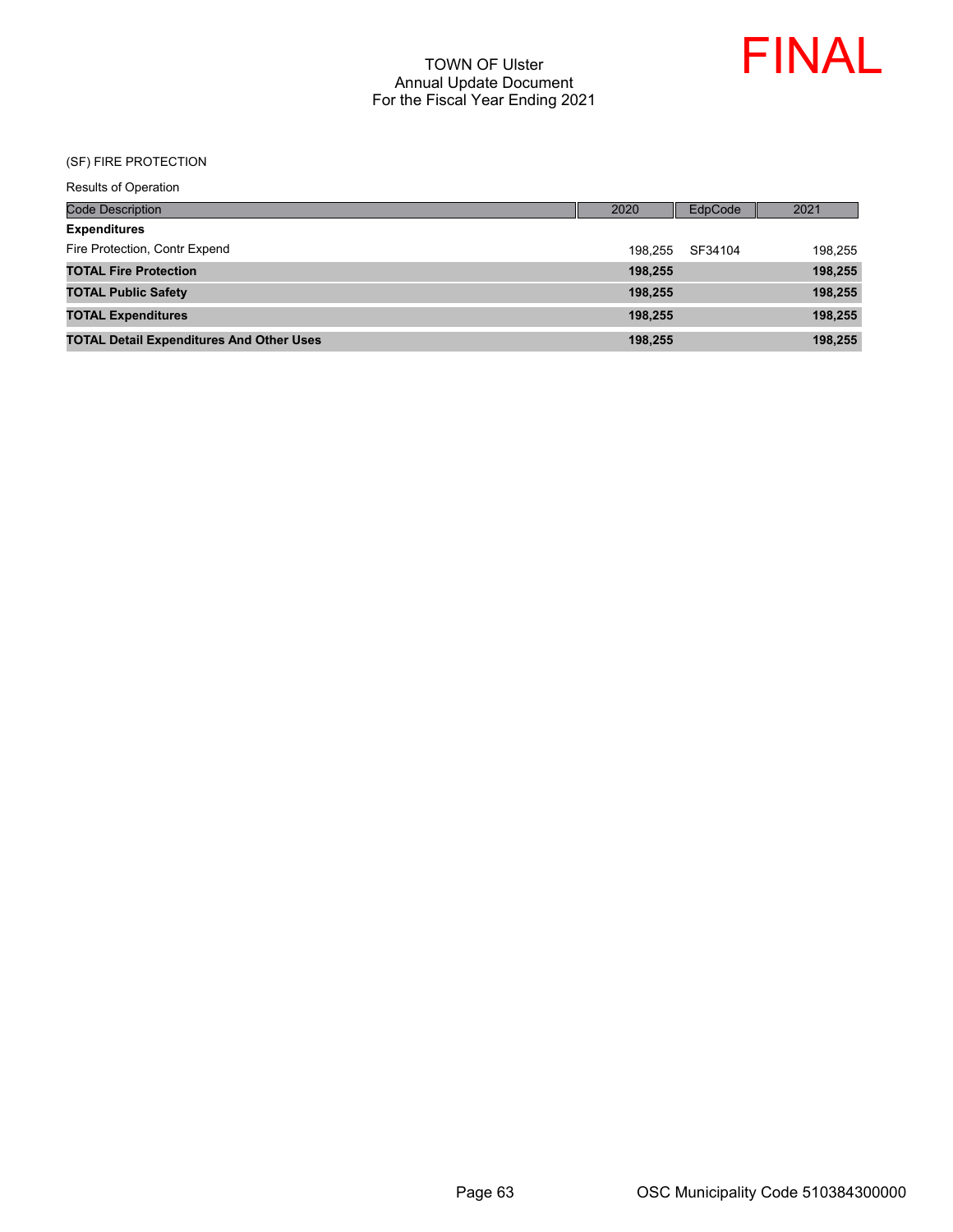

(SF) FIRE PROTECTION

# **Analysis of Changes in Fund Balance**

| <b>Code Description</b>              | 2020    | EdpCode       | 2021    |
|--------------------------------------|---------|---------------|---------|
| Analysis of Changes in Fund Balance  |         |               |         |
| ADD - REVENUES AND OTHER SOURCES     | 198.255 | 200,255       |         |
| DEDUCT - EXPENDITURES AND OTHER USES | 198.255 |               | 198.255 |
| <b>Fund Balance - End of Year</b>    |         | <b>SF8029</b> | 2.000   |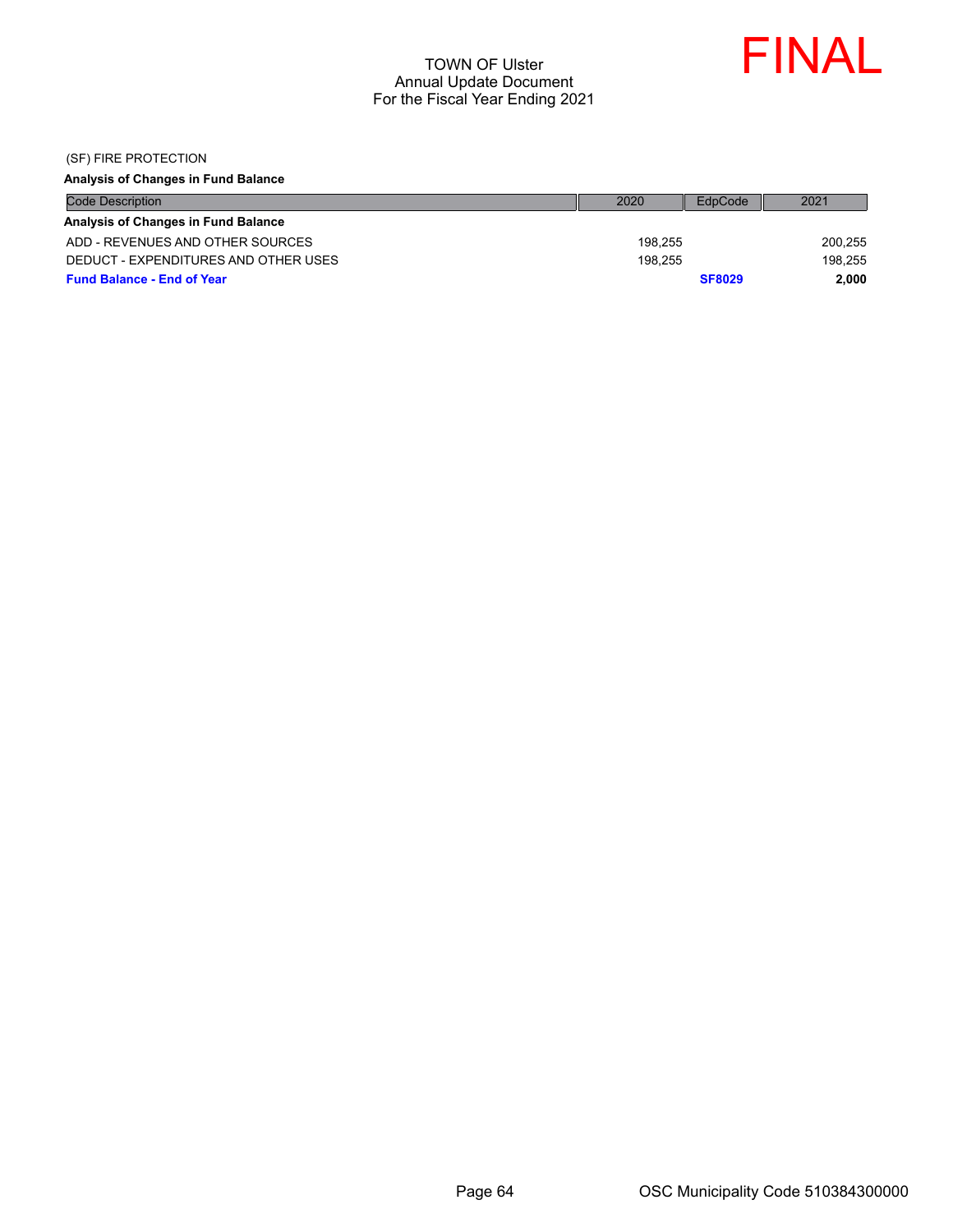

#### EAST KINGSTON FIRE PROTECTION

| <b>Balance Sheet</b>                                   |      |              |       |
|--------------------------------------------------------|------|--------------|-------|
| <b>Code Description</b>                                | 2020 | EdpCode      | 2021  |
| <b>Assets</b>                                          |      |              |       |
| Cash                                                   |      | <b>SF200</b> | 2,000 |
| <b>TOTAL Cash</b>                                      |      |              | 2,000 |
| <b>TOTAL Assets and Deferred Outflows of Resources</b> |      |              | 2,000 |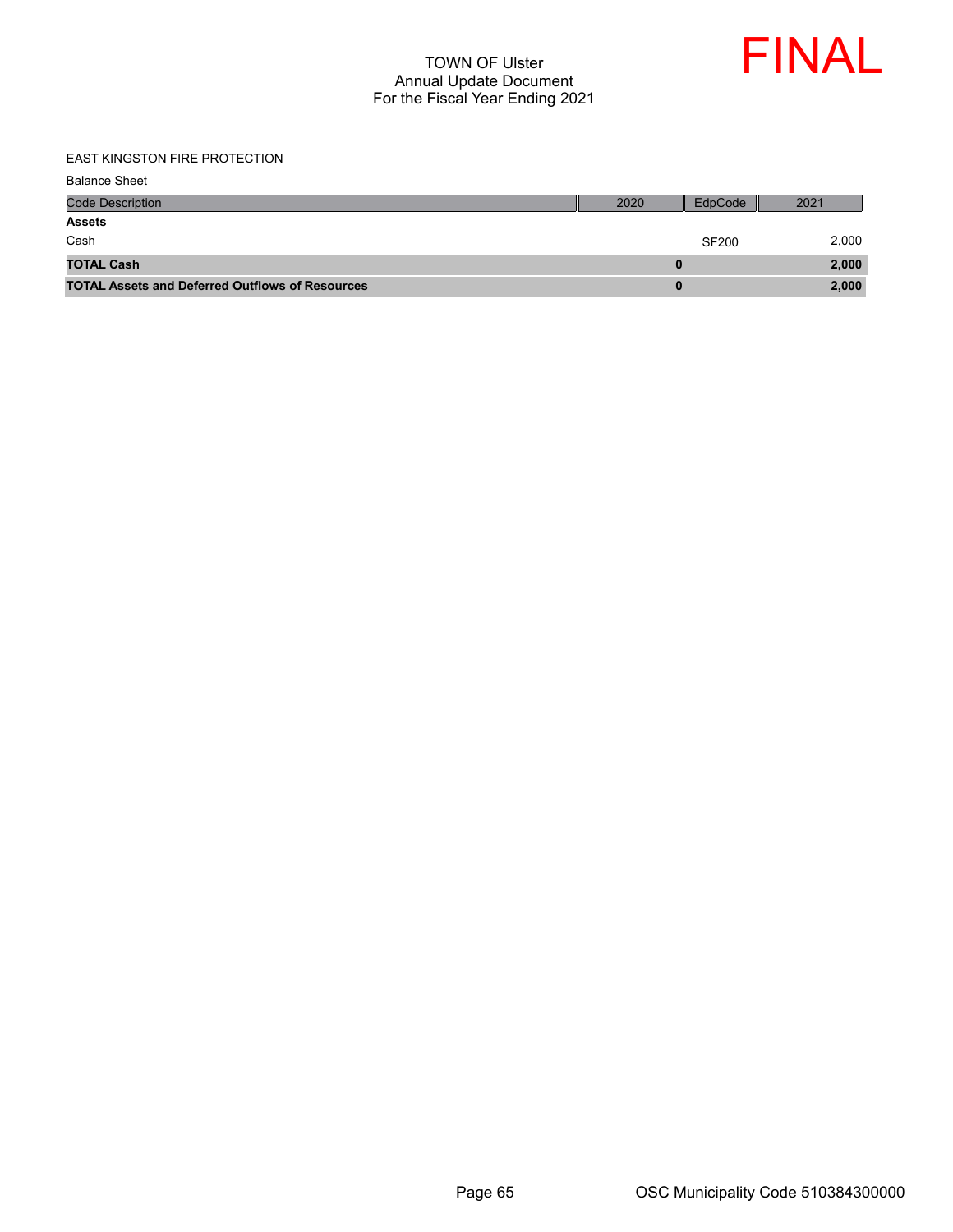

## EAST KINGSTON FIRE PROTECTION

| <b>Code Description</b>                                     | 2020 | EdpCode | 2021  |
|-------------------------------------------------------------|------|---------|-------|
| <b>Fund Balance</b><br>Assigned Unappropriated Fund Balance |      | SF915   | 2.000 |
| <b>TOTAL Assigned Fund Balance</b>                          | 0    |         | 2,000 |
| <b>TOTAL Fund Balance</b>                                   | 0    |         | 2,000 |
| <b>TOTAL Liabilities, Deferred Inflows And Fund Balance</b> | 0    |         | 2,000 |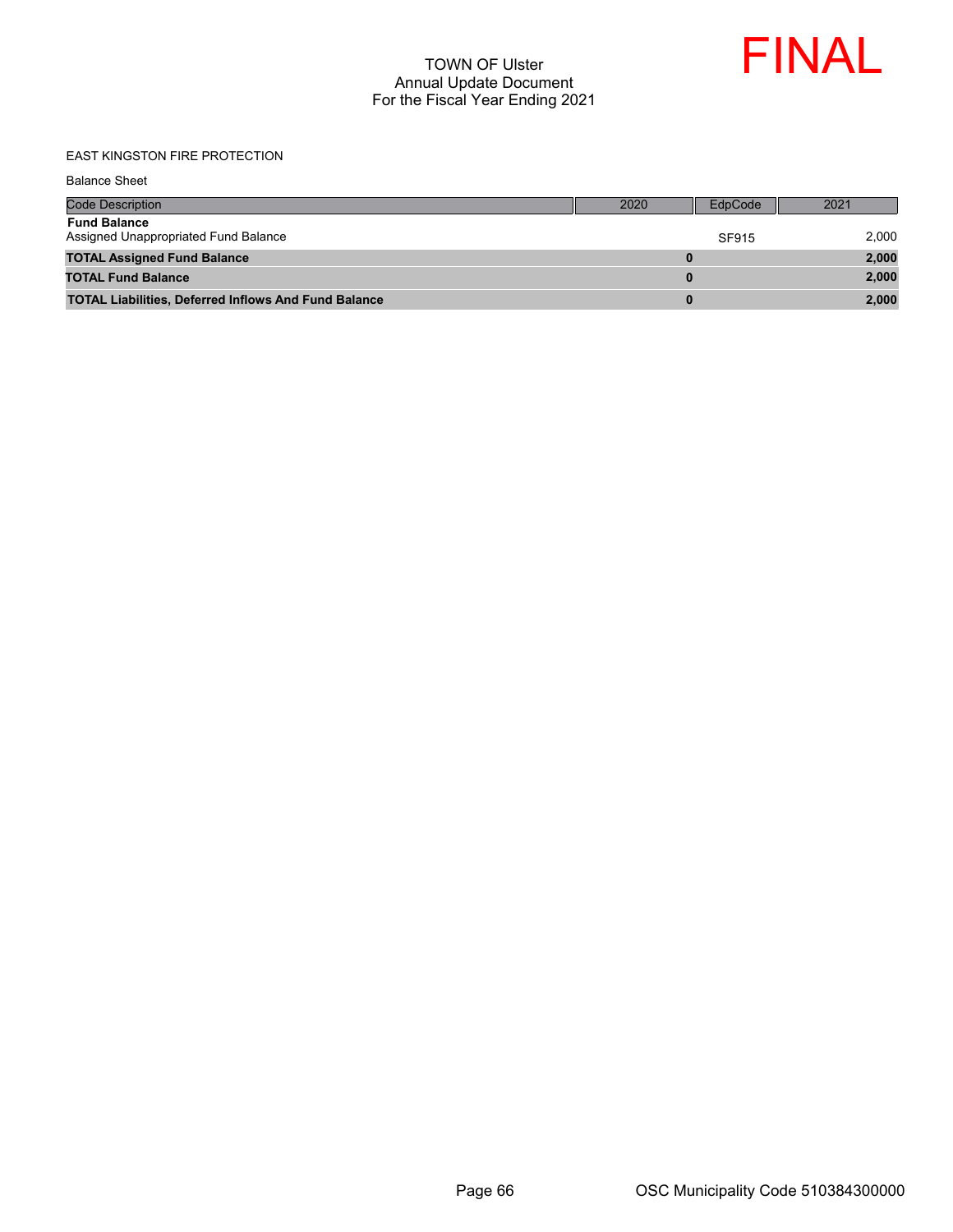

#### EAST KINGSTON FIRE PROTECTION

| Code Description                               | 2020     | <b>EdpCode</b> | 2021    |
|------------------------------------------------|----------|----------------|---------|
| <b>Revenues</b>                                |          |                |         |
| <b>Real Property Taxes</b>                     | 198.255  | SF1001         | 198,255 |
| <b>TOTAL Real Property Taxes</b>               | 198,255  |                | 198,255 |
| Unclassified (specify)                         |          | SF2770         | 2,000   |
| <b>TOTAL Miscellaneous Local Sources</b>       | $\bf{0}$ |                | 2,000   |
| <b>TOTAL Revenues</b>                          | 198,255  |                | 200,255 |
| <b>TOTAL Detail Revenues And Other Sources</b> | 198.255  |                | 200,255 |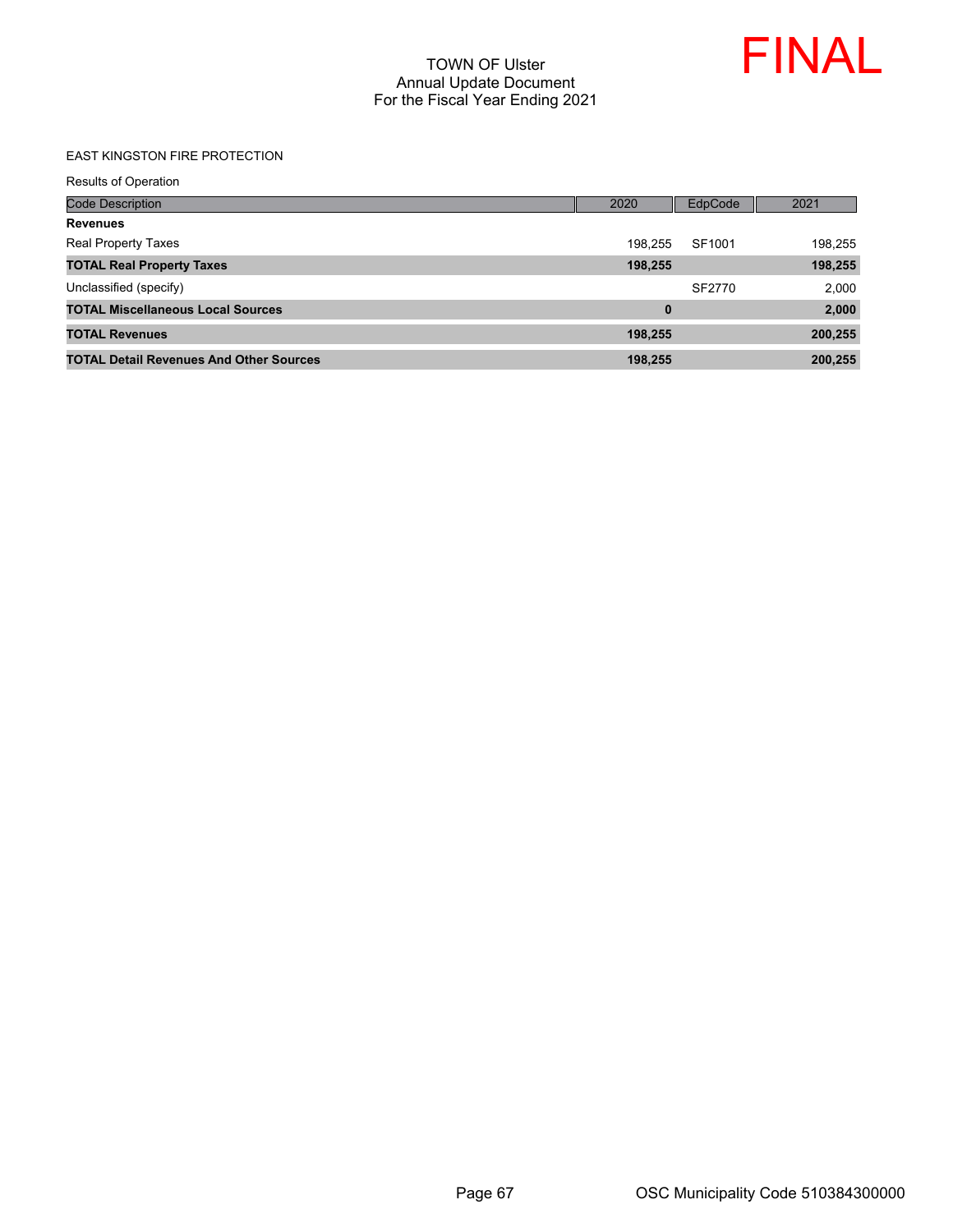

#### EAST KINGSTON FIRE PROTECTION

|  | <b>Results of Operation</b> |
|--|-----------------------------|
|  |                             |

| <b>Code Description</b>                         | 2020    | EdpCode | 2021    |
|-------------------------------------------------|---------|---------|---------|
| <b>Expenditures</b>                             |         |         |         |
| Fire Protection, Contr Expend                   | 198.255 | SF34104 | 198,255 |
| <b>TOTAL Fire Protection</b>                    | 198.255 |         | 198,255 |
| <b>TOTAL Public Safety</b>                      | 198.255 |         | 198,255 |
| <b>TOTAL Expenditures</b>                       | 198,255 |         | 198,255 |
| <b>TOTAL Detail Expenditures And Other Uses</b> | 198,255 |         | 198,255 |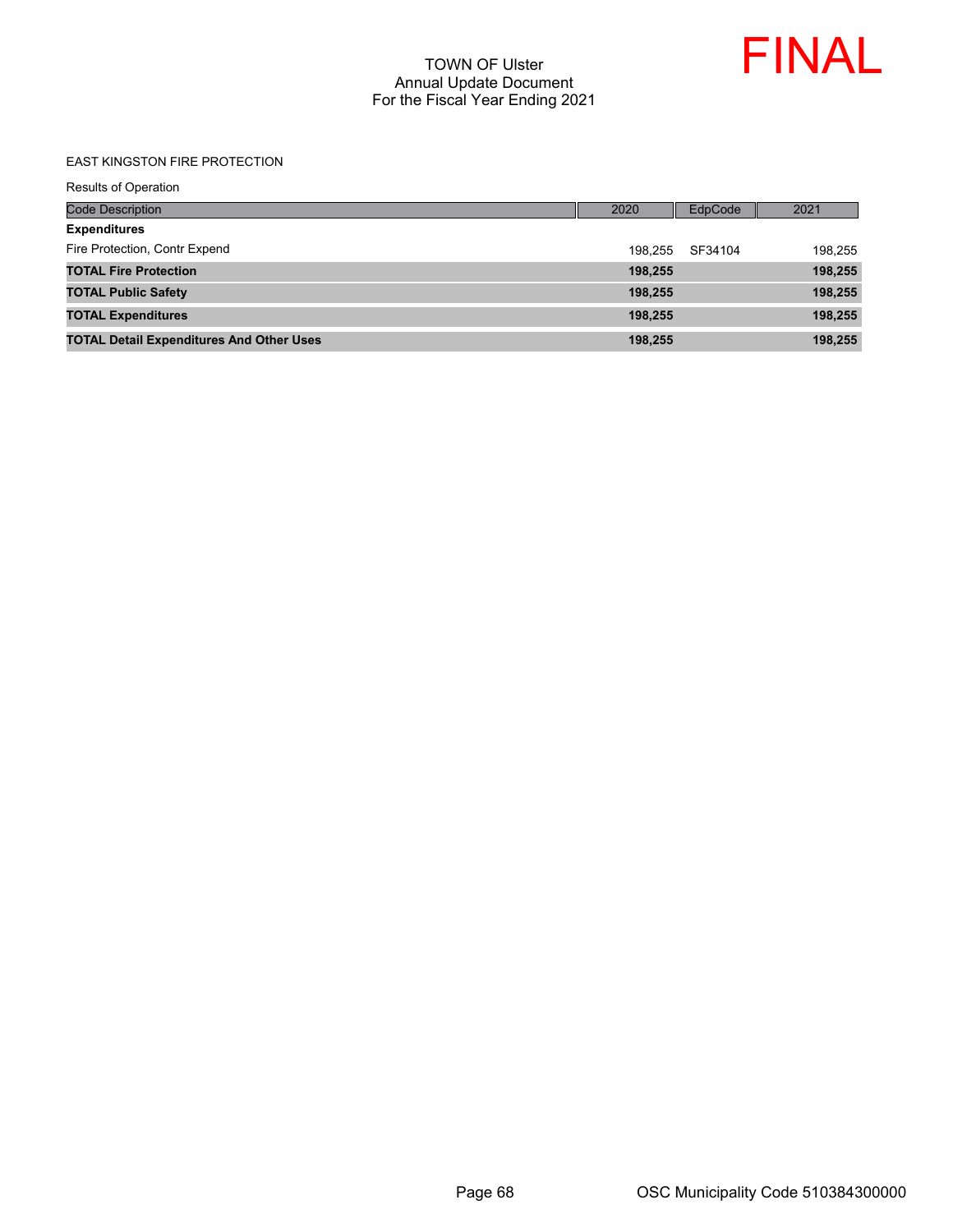

#### EAST KINGSTON FIRE PROTECTION

#### **Analysis of Changes in Fund Balance**

| <b>Code Description</b>              | 2020    | EdpCode       | 2021    |
|--------------------------------------|---------|---------------|---------|
| Analysis of Changes in Fund Balance  |         |               |         |
| ADD - REVENUES AND OTHER SOURCES     | 198.255 |               | 200,255 |
| DEDUCT - EXPENDITURES AND OTHER USES | 198.255 |               | 198.255 |
| <b>Fund Balance - End of Year</b>    |         | <b>SF8029</b> | 2.000   |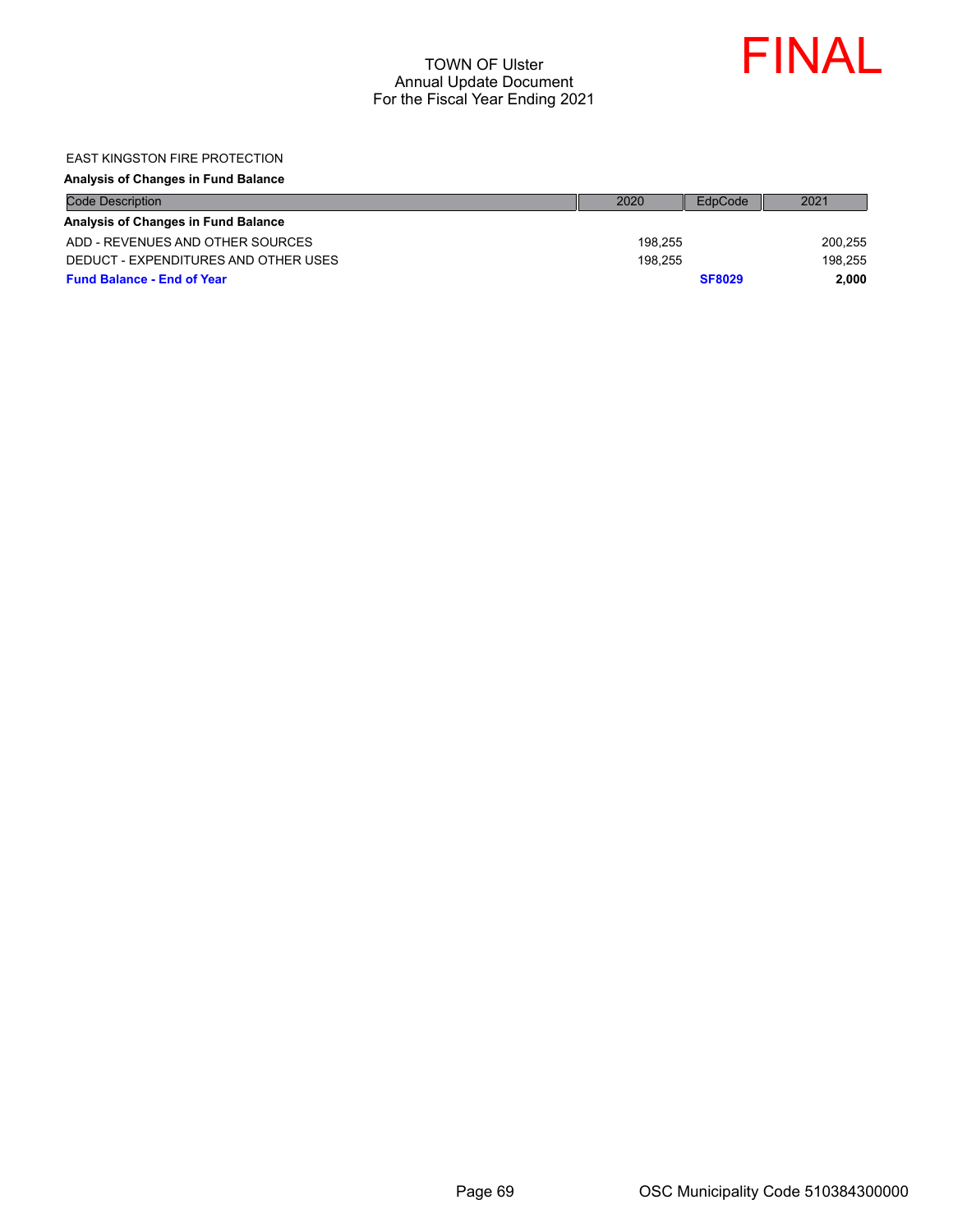

(SL) LIGHTING

| <b>Code Description</b>                                | 2020    | EdpCode | 2021    |
|--------------------------------------------------------|---------|---------|---------|
| <b>Assets</b>                                          |         |         |         |
| Cash                                                   | 131.818 | SL200   | 146,548 |
| <b>TOTAL Cash</b>                                      | 131.818 |         | 146,548 |
| <b>TOTAL Assets and Deferred Outflows of Resources</b> | 131,818 |         | 146,548 |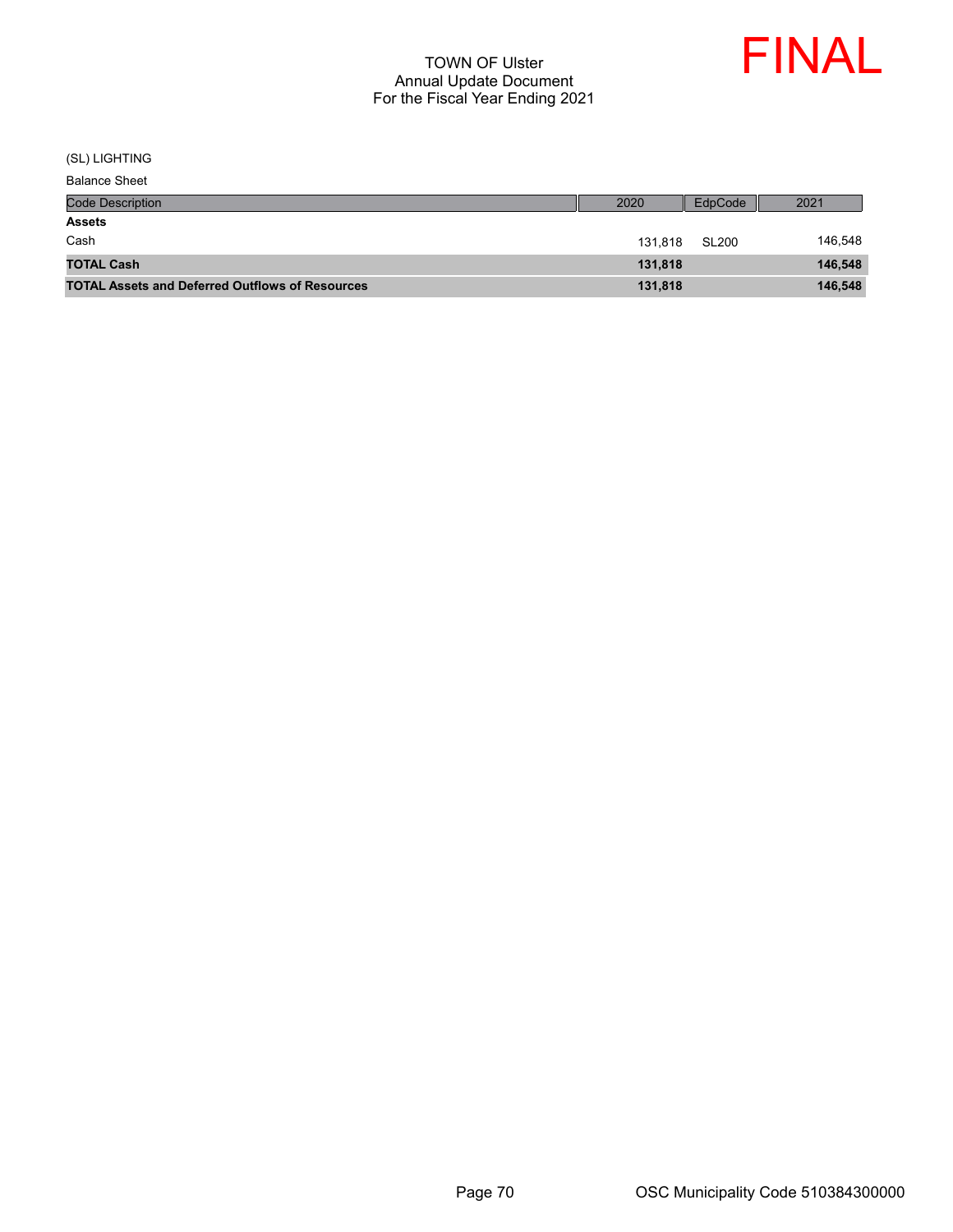

#### (SL) LIGHTING

Balance Sheet

| <b>Code Description</b>                                     | 2020    | EdpCode      | 2021    |
|-------------------------------------------------------------|---------|--------------|---------|
| <b>Accounts Payable</b>                                     | 4.815   | <b>SL600</b> | 26,733  |
| <b>TOTAL Accounts Payable</b>                               | 4,815   |              | 26,733  |
| Due To Other Governments                                    | 3.971   | SL631        | 3,971   |
| <b>TOTAL Due To Other Governments</b>                       | 3.971   |              | 3,971   |
| <b>TOTAL Liabilities</b>                                    | 8,786   |              | 30,704  |
| <b>Fund Balance</b>                                         |         |              |         |
| Assigned Unappropriated Fund Balance                        | 123.032 | SL915        | 115,844 |
| <b>TOTAL Assigned Fund Balance</b>                          | 123,032 |              | 115,844 |
| <b>TOTAL Fund Balance</b>                                   | 123,032 |              | 115,844 |
| <b>TOTAL Liabilities, Deferred Inflows And Fund Balance</b> | 131,818 |              | 146.548 |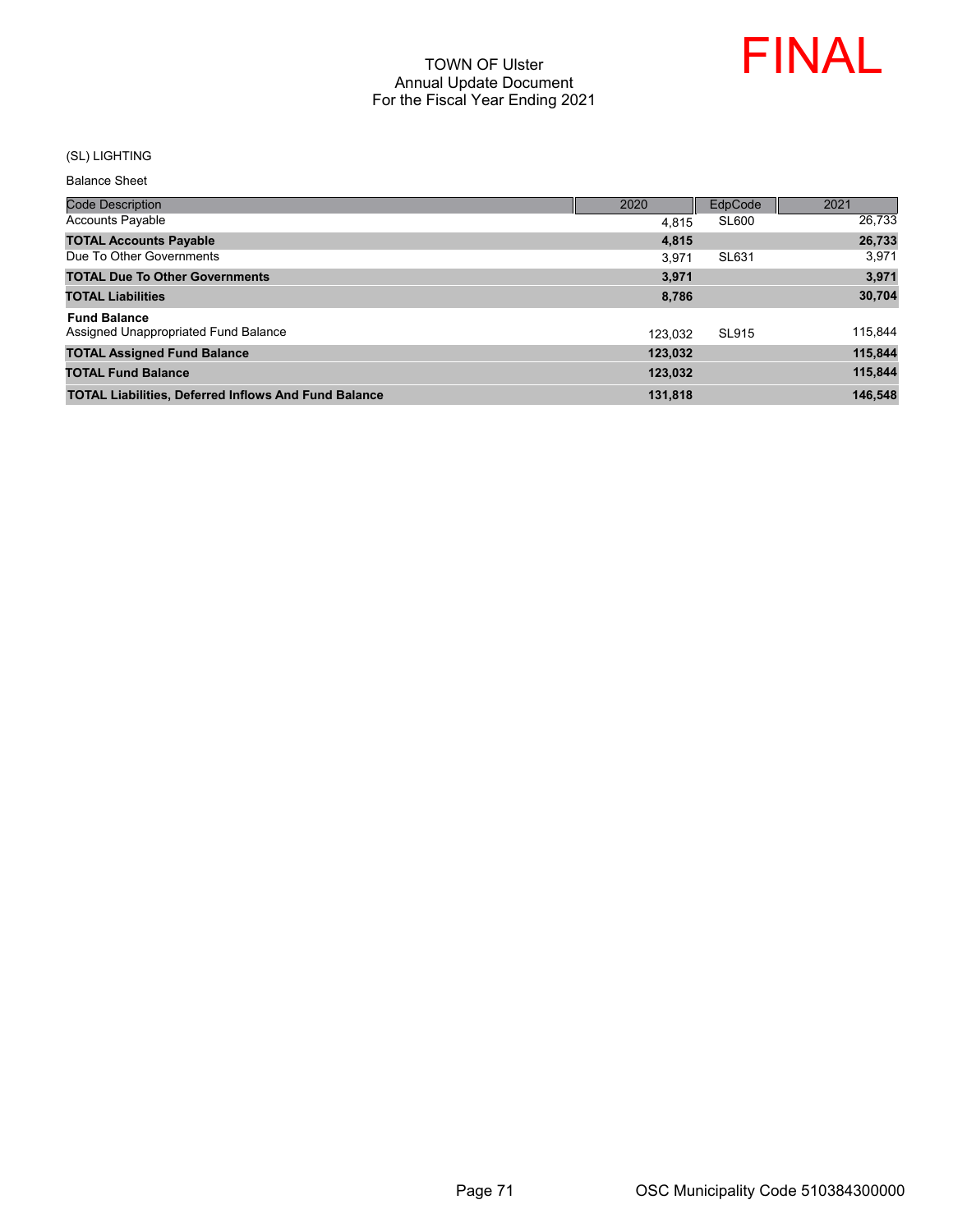

#### (SL) LIGHTING

| Code Description                               | 2020   | EdpCode | 2021   |
|------------------------------------------------|--------|---------|--------|
| <b>Revenues</b>                                |        |         |        |
| <b>Real Property Taxes</b>                     | 67.913 | SL1001  | 67,913 |
| <b>TOTAL Real Property Taxes</b>               | 67,913 |         | 67,913 |
| Interest And Earnings                          | 710    | SL2401  | 174    |
| <b>TOTAL Use of Money And Property</b>         | 710    |         | 174    |
| <b>TOTAL Revenues</b>                          | 68,623 |         | 68,087 |
| <b>TOTAL Detail Revenues And Other Sources</b> | 68.623 |         | 68.087 |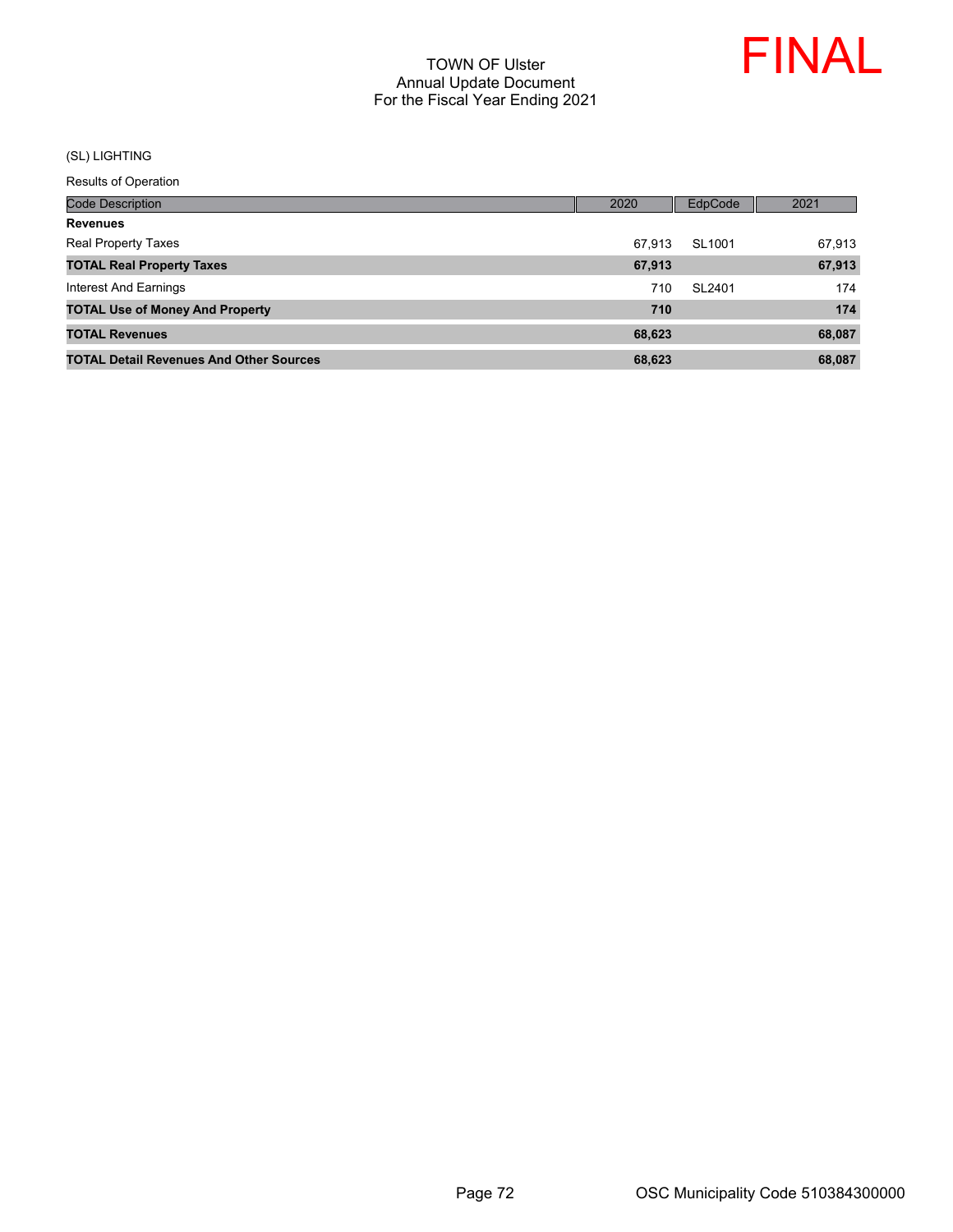

# (SL) LIGHTING

| Code Description                                | 2020   | EdpCode | 2021   |
|-------------------------------------------------|--------|---------|--------|
| <b>Expenditures</b>                             |        |         |        |
| Street Lighting, Contr Expend                   | 54.298 | SL51824 | 75.275 |
| <b>TOTAL Street Lighting</b>                    | 54,298 |         | 75,275 |
| <b>TOTAL Transportation</b>                     | 54,298 |         | 75,275 |
| <b>TOTAL Expenditures</b>                       | 54.298 |         | 75,275 |
| <b>TOTAL Detail Expenditures And Other Uses</b> | 54,298 |         | 75,275 |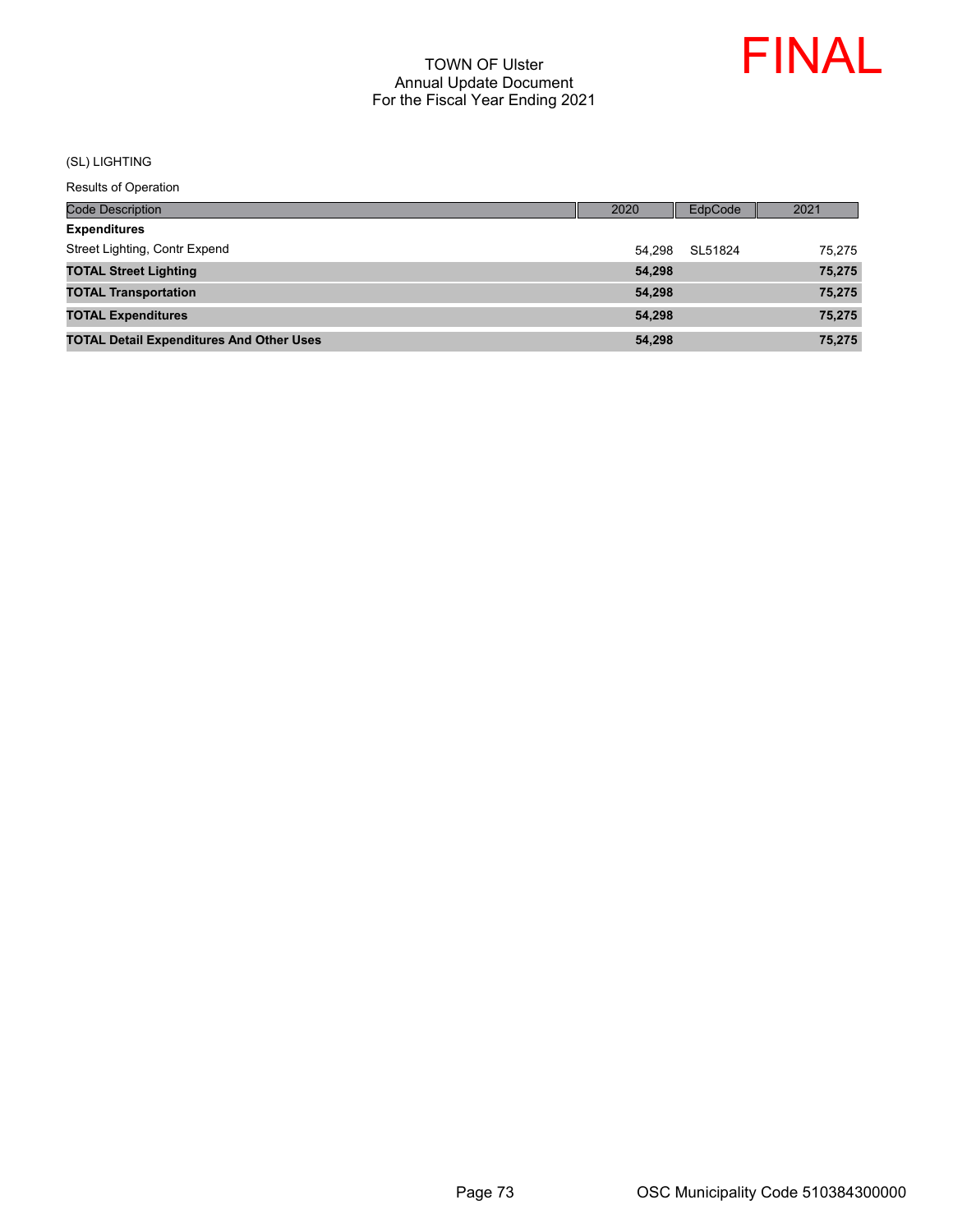

(SL) LIGHTING

**Analysis of Changes in Fund Balance**

| <b>Code Description</b>                    | 2020    | EdpCode       | 2021    |
|--------------------------------------------|---------|---------------|---------|
| Analysis of Changes in Fund Balance        |         |               |         |
| <b>Fund Balance - Beginning of Year</b>    | 108.707 | <b>SL8021</b> | 123.032 |
| <b>Restated Fund Balance - Beg of Year</b> | 108.707 | <b>SL8022</b> | 123,032 |
| ADD - REVENUES AND OTHER SOURCES           | 68,623  |               | 68.087  |
| DEDUCT - EXPENDITURES AND OTHER USES       | 54.298  |               | 75.275  |
| <b>Fund Balance - End of Year</b>          | 123.032 | <b>SL8029</b> | 115.844 |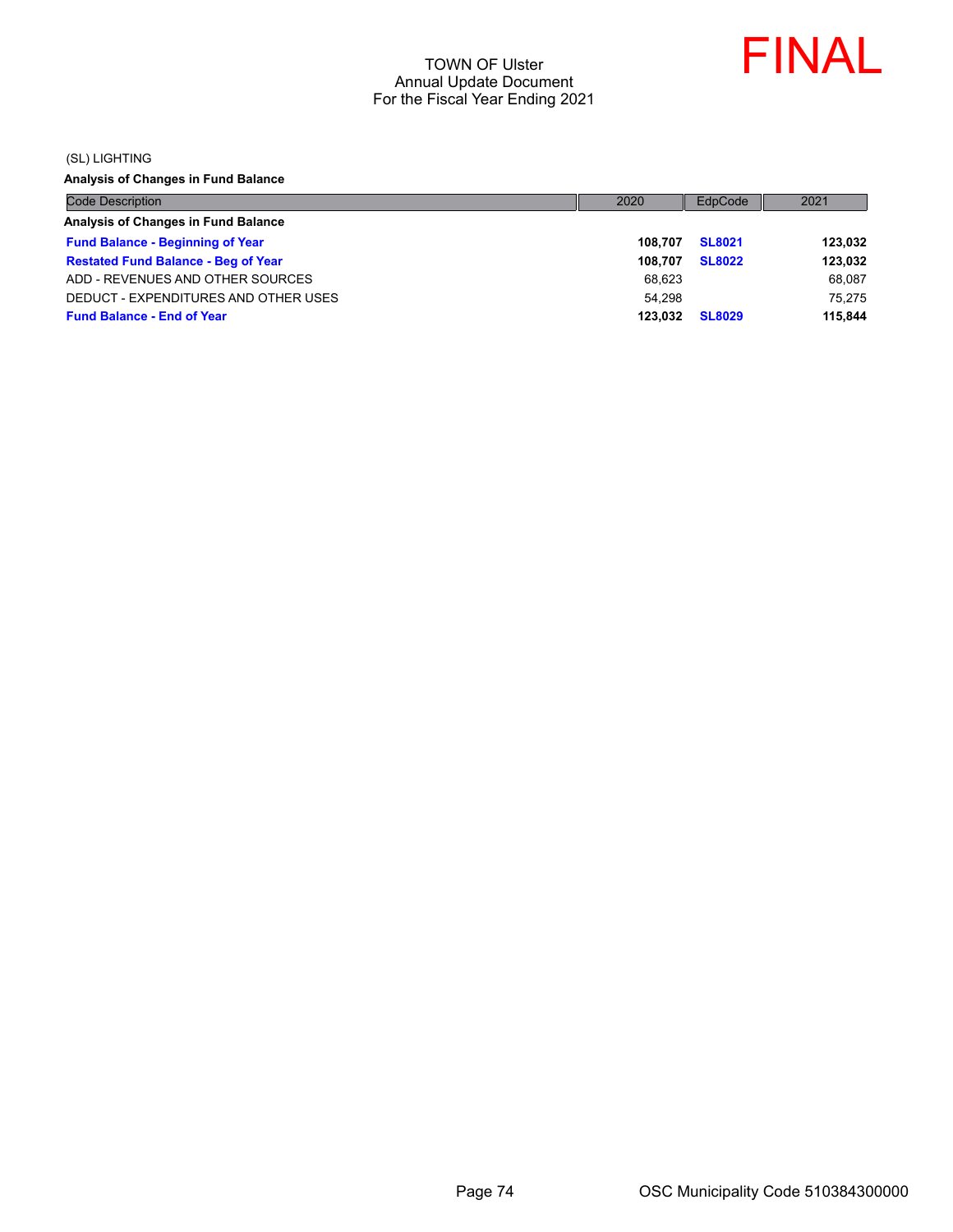

(SS) SEWER

Balance Sheet

| <b>Code Description</b>                                | 2020      | EdpCode      | 2021      |
|--------------------------------------------------------|-----------|--------------|-----------|
| <b>Assets</b>                                          |           |              |           |
| Cash                                                   | 538,286   | <b>SS200</b> | 3,795,673 |
| Petty Cash                                             | 75        | SS210        | 75        |
| <b>TOTAL Cash</b>                                      | 538,361   |              | 3,795,748 |
| <b>Water Rents Receivable</b>                          | 0         | <b>SS350</b> |           |
| Sewer Rents Receivable                                 | 311,184   | SS360        | 190,492   |
| <b>TOTAL Other Receivables (net)</b>                   | 311,184   |              | 190,492   |
| Due From Other Funds                                   | 445,193   | SS391        | 442,000   |
| <b>TOTAL Due From Other Funds</b>                      | 445,193   |              | 442,000   |
| <b>Prepaid Expenses</b>                                | 17,299    | SS480        | 20,043    |
| <b>TOTAL Prepaid Expenses</b>                          | 17,299    |              | 20,043    |
| <b>Cash Special Reserves</b>                           | 3,115,129 | SS230        | 23,768    |
| <b>TOTAL Restricted Assets</b>                         | 3,115,129 |              | 23,768    |
| <b>TOTAL Assets and Deferred Outflows of Resources</b> | 4,427,165 |              | 4,472,051 |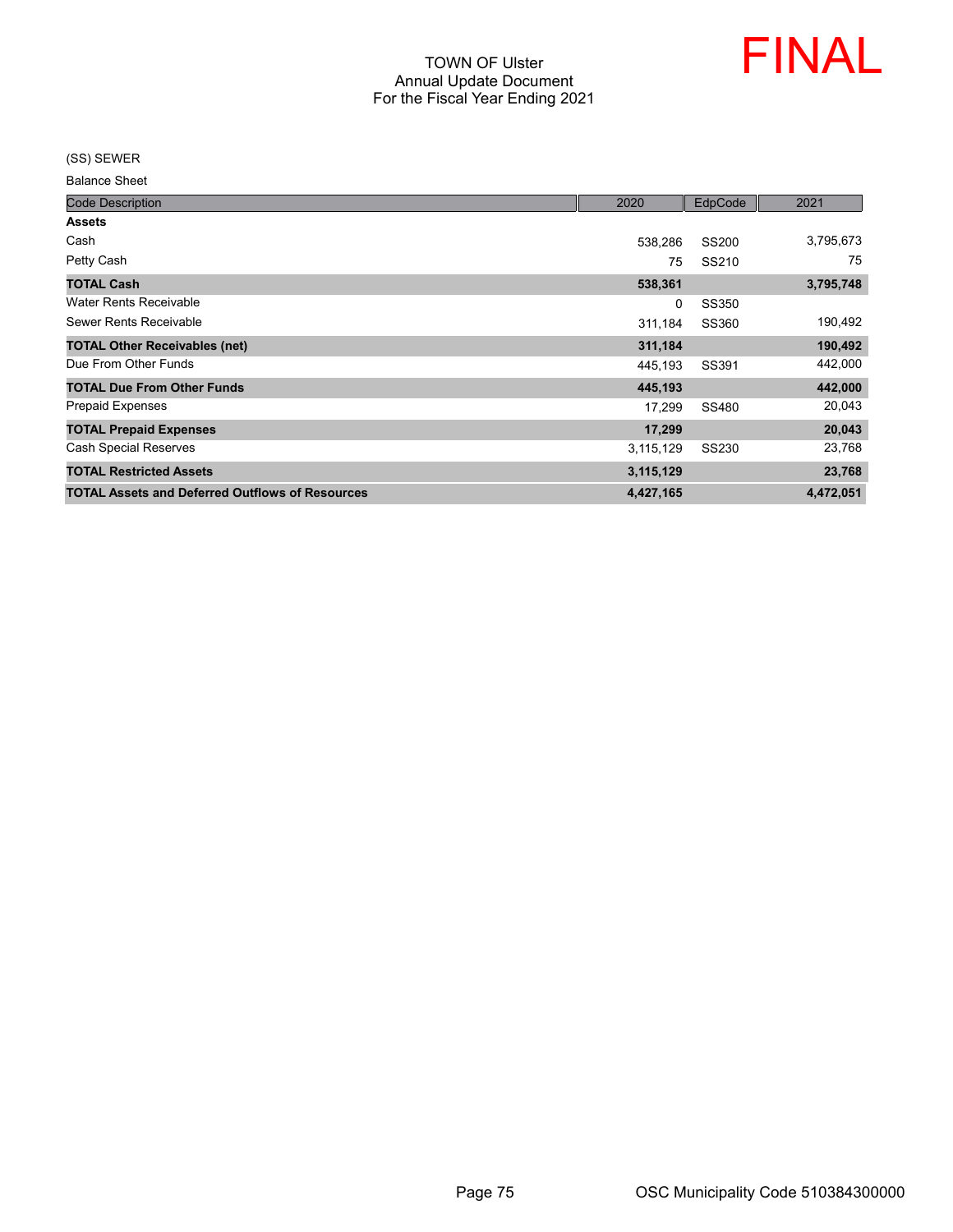

#### (SS) SEWER

Balance Sheet

| <b>Code Description</b>                                     | 2020      | EdpCode      | 2021      |
|-------------------------------------------------------------|-----------|--------------|-----------|
| <b>Accounts Payable</b>                                     | 41,448    | SS600        | 72,205    |
| <b>TOTAL Accounts Payable</b>                               | 41,448    |              | 72,205    |
| <b>Accrued Liabilities</b>                                  | 0         | SS601        |           |
| <b>TOTAL Accrued Liabilities</b>                            | $\bf{0}$  |              | $\bf{0}$  |
| <b>Other Liabilities</b>                                    | 442,000   | <b>SS688</b> | 442,000   |
| Overpayments & Clearing Account                             | $\Omega$  | SS690        |           |
| <b>TOTAL Other Liabilities</b>                              | 442,000   |              | 442,000   |
| Due To Other Funds                                          | 0         | SS630        | 14,073    |
| <b>TOTAL Due To Other Funds</b>                             | $\bf{0}$  |              | 14,073    |
| Due To Other Governments                                    | 48,107    | SS631        | 48,107    |
| <b>TOTAL Due To Other Governments</b>                       | 48.107    |              | 48,107    |
| <b>TOTAL Liabilities</b>                                    | 531,554   |              | 576,385   |
| <b>Fund Balance</b>                                         |           |              |           |
| Not in Spendable Form                                       | 17.299    | SS806        | 20,043    |
| <b>TOTAL Nonspendable Fund Balance</b>                      | 17,299    |              | 20,043    |
| Reserve for Emp Benefits & Acc Liabilities                  | 120,824   | SS867        | 118,858   |
| <b>Capital Reserve</b>                                      | 2,994,305 | <b>SS878</b> | 2,998,361 |
| <b>TOTAL Restricted Fund Balance</b>                        | 3,115,129 |              | 3,117,219 |
| Assigned Appropriated Fund Balance                          | 72.073    | SS914        | 9,737     |
| Assigned Unappropriated Fund Balance                        | 691,110   | SS915        | 748,667   |
| <b>TOTAL Assigned Fund Balance</b>                          | 763,183   |              | 758,404   |
| <b>Unassigned Fund Balance</b>                              | 0         | SS917        |           |
| <b>TOTAL Unassigned Fund Balance</b>                        | $\bf{0}$  |              | $\bf{0}$  |
| <b>TOTAL Fund Balance</b>                                   | 3,895,611 |              | 3,895,666 |
| <b>TOTAL Liabilities, Deferred Inflows And Fund Balance</b> | 4,427,165 |              | 4,472,051 |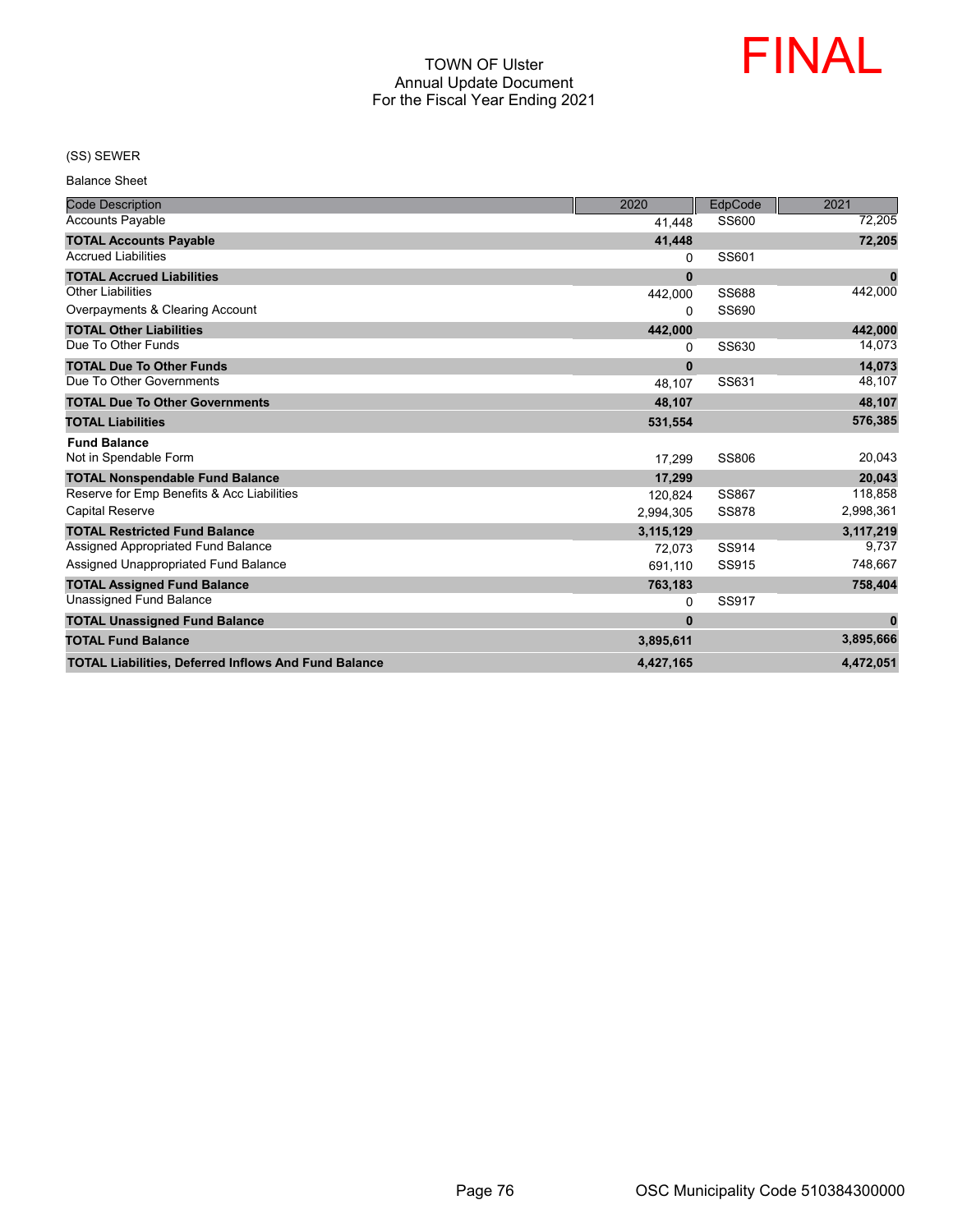

(SS) SEWER

| <b>Code Description</b>                                 | 2020         | EdpCode | 2021         |
|---------------------------------------------------------|--------------|---------|--------------|
| <b>Revenues</b>                                         |              |         |              |
| Real Property Taxes                                     | 1,192,334    | SS1001  | 1,176,354    |
| <b>TOTAL Real Property Taxes</b>                        | 1,192,334    |         | 1,176,354    |
| <b>Sewer Rents</b>                                      | 614,749      | SS2120  | 641,659      |
| Sewer Charges                                           | 6.797        | SS2122  | 3,136        |
| Interest & Penalties On Sewer Accts                     | 23,491       | SS2128  | 22,355       |
| <b>TOTAL Departmental Income</b>                        | 645,038      |         | 667,150      |
| <b>Interest And Earnings</b>                            | 22,124       | SS2401  | 5,415        |
| <b>TOTAL Use of Money And Property</b>                  | 22,124       |         | 5,415        |
| Sales of Equipment                                      | 60,000       | SS2665  |              |
| <b>TOTAL Sale of Property And Compensation For Loss</b> | 60,000       |         | $\mathbf{0}$ |
| Refunds of Prior Year's Expenditures                    | 350          | SS2701  |              |
| Unclassified (specify)                                  | 137,130      | SS2770  | 1,350        |
| <b>TOTAL Miscellaneous Local Sources</b>                | 137,480      |         | 1,350        |
| <b>TOTAL Revenues</b>                                   | 2,056,976    |         | 1,850,269    |
| Other Debt                                              | 0            | SS5789  |              |
| <b>TOTAL Proceeds of Obligations</b>                    | $\mathbf{0}$ |         | $\mathbf{0}$ |
| <b>TOTAL Other Sources</b>                              | $\mathbf{0}$ |         | $\mathbf{0}$ |
| <b>TOTAL Detail Revenues And Other Sources</b>          | 2,056,976    |         | 1,850,269    |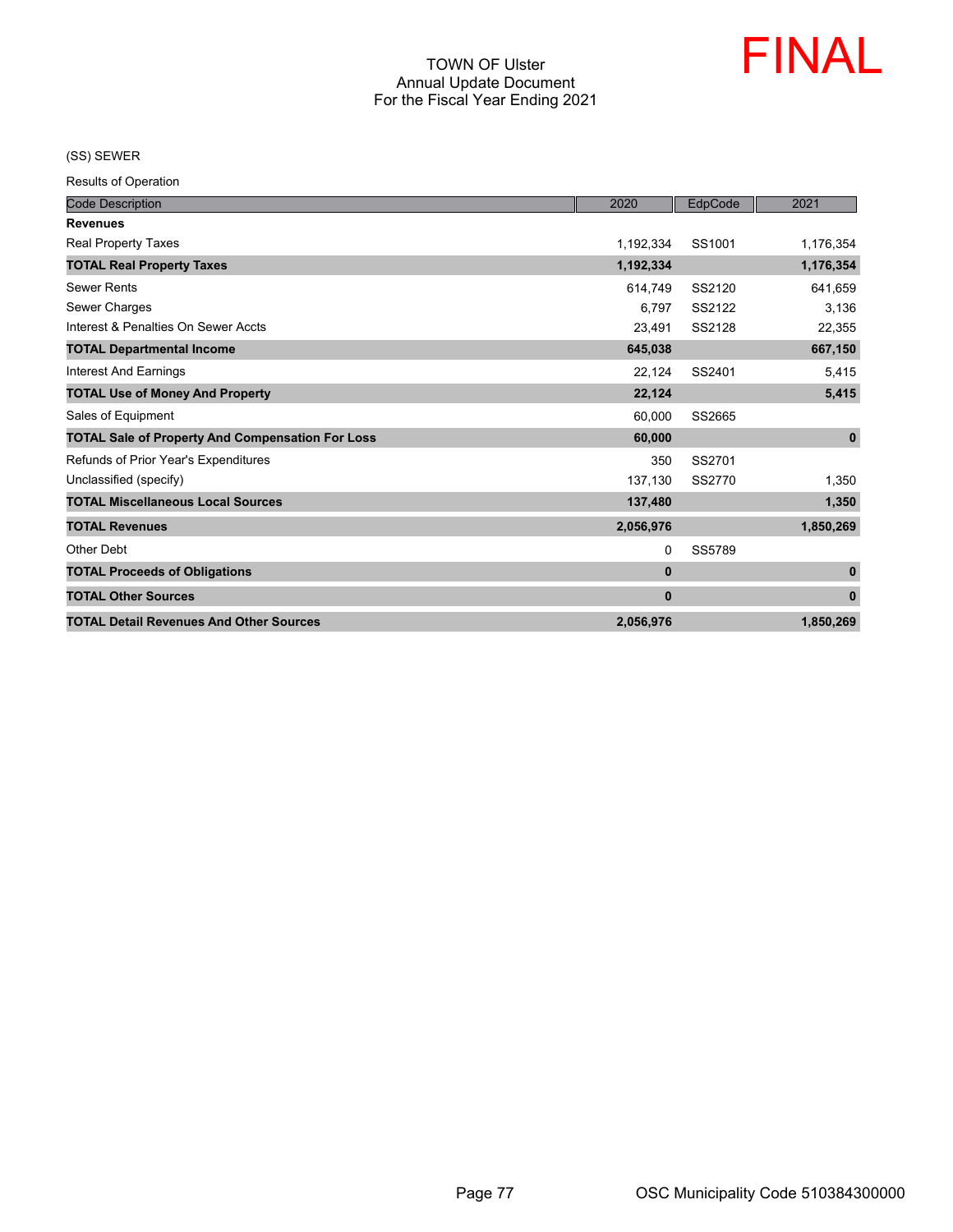

(SS) SEWER

| <b>Code Description</b>                         | 2020      | EdpCode | 2021         |
|-------------------------------------------------|-----------|---------|--------------|
| <b>Expenditures</b>                             |           |         |              |
| Unallocated Insurance, Contr Expend             | 53,708    | SS19104 | 55,914       |
| <b>TOTAL Unallocated Insurance</b>              | 53,708    |         | 55,914       |
| Other General Govt Support, Contract Exp        |           | SS19894 | 2,135        |
| <b>TOTAL Other General Govt Support</b>         | $\bf{0}$  |         | 2,135        |
| <b>TOTAL General Government Support</b>         | 53,708    |         | 58,049       |
| Sewer Administration, Pers Serv                 | 582,094   | SS81101 | 574,363      |
| Sewer Administration, Equip & Cap Outlay        | 3,699     | SS81102 | 2,409        |
| Sewer Administration, Contr Expend              | 53,199    | SS81104 | 83,174       |
| <b>TOTAL Sewer Administration</b>               | 638,992   |         | 659,946      |
| Sewage Treat Disp, Equip & Cap Outlay           | 399,381   | SS81302 | 254,134      |
| Sewage Treat Disp, Contr Expend                 | 300,512   | SS81304 | 442,018      |
| <b>TOTAL Sewage Treat Disp</b>                  | 699,893   |         | 696,152      |
| <b>TOTAL Home And Community Services</b>        | 1,338,885 |         | 1,356,098    |
| State Retirement, Empl Bnfts                    | 67,347    | SS90108 | 77,426       |
| Social Security, Empl Bnfts                     | 43,145    | SS90308 | 42,734       |
| Worker's Compensation, Empl Bnfts               | 29,511    | SS90408 | 27,525       |
| Disability Insurance, Empl Bnfts                | 964       | SS90558 | 828          |
| Hospital & Medical (dental) Ins, Empl Bnft      | 188,857   | SS90608 | 203,582      |
| <b>TOTAL Employee Benefits</b>                  | 329,824   |         | 352,095      |
| Debt Principal, Serial Bonds                    | 151,000   | SS97106 | 74,000       |
| <b>TOTAL Debt Principal</b>                     | 151,000   |         | 74,000       |
| Debt Interest, Serial Bonds                     | 12,421    | SS97107 | 9,970        |
| <b>TOTAL Debt Interest</b>                      | 12,421    |         | 9,970        |
| <b>TOTAL Expenditures</b>                       | 1,885,838 |         | 1,850,212    |
| Transfers, Capital Projects Fund                | 1,050     | SS99509 |              |
| <b>TOTAL Operating Transfers</b>                | 1,050     |         | $\bf{0}$     |
| <b>TOTAL Other Uses</b>                         | 1,050     |         | $\mathbf{0}$ |
| <b>TOTAL Detail Expenditures And Other Uses</b> | 1.886.888 |         | 1.850.212    |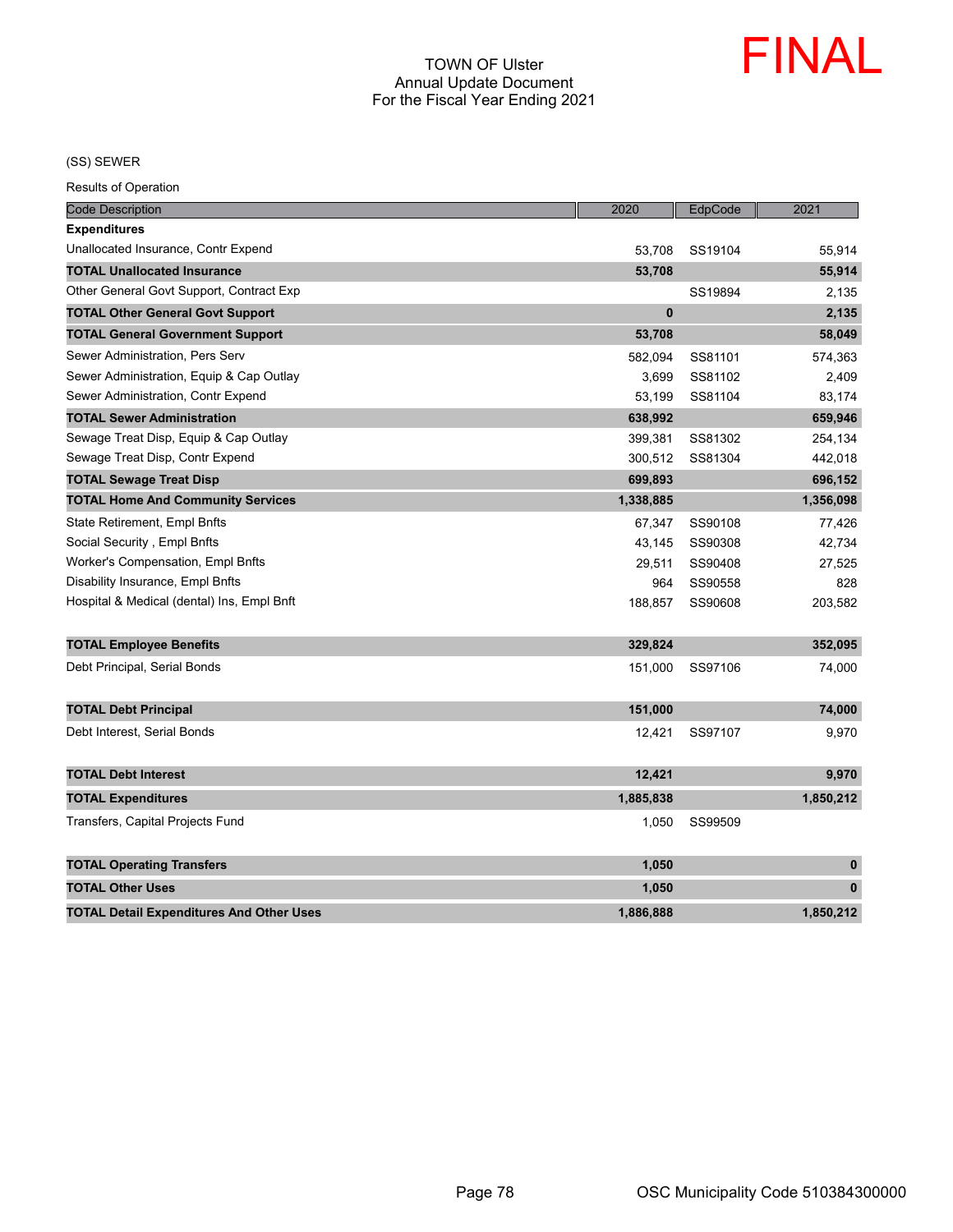

(SS) SEWER

**Analysis of Changes in Fund Balance**

| <b>Code Description</b>                    | 2020      | EdpCode       | 2021      |
|--------------------------------------------|-----------|---------------|-----------|
| Analysis of Changes in Fund Balance        |           |               |           |
| <b>Fund Balance - Beginning of Year</b>    | 3.725.529 | <b>SS8021</b> | 3,895,617 |
| <b>Restated Fund Balance - Beg of Year</b> | 3.725.529 | <b>SS8022</b> | 3,895,617 |
| ADD - REVENUES AND OTHER SOURCES           | 2.056.976 |               | 1,850,269 |
| DEDUCT - EXPENDITURES AND OTHER USES       | 1.886.888 |               | 1,850,212 |
| <b>Fund Balance - End of Year</b>          | 3.895.617 | <b>SS8029</b> | 3,895,674 |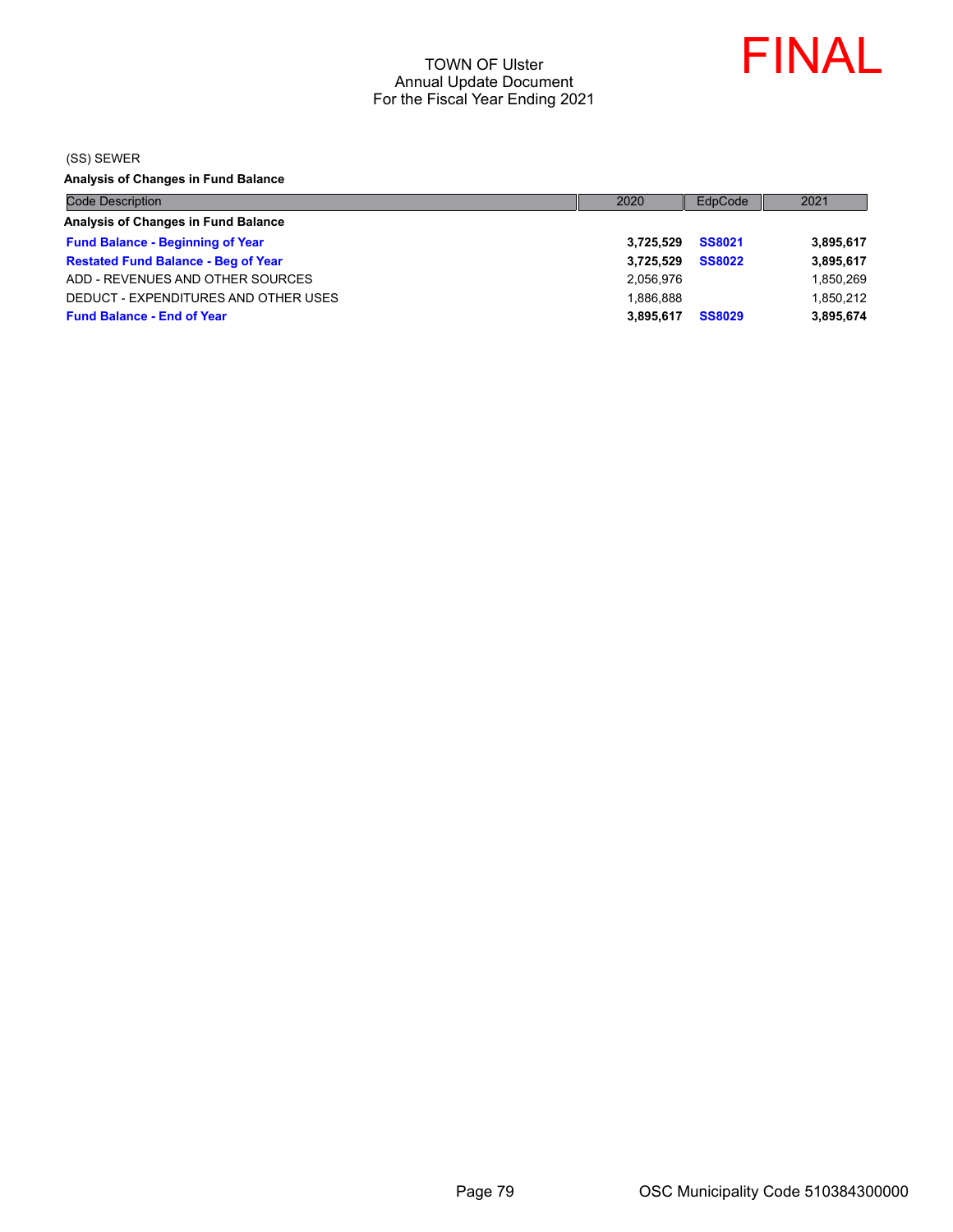

#### (SS) SEWER

Budget Summary

| <b>Code Description</b>                           | 2021      | EdpCode        | 2022      |
|---------------------------------------------------|-----------|----------------|-----------|
| <b>Estimated Revenues</b>                         |           |                |           |
| Est Rev - Real Property Taxes                     | 1,176,354 | SS1049N        | 1,165,644 |
| Est Rev - Departmental Income                     | 627.150   | <b>SS1299N</b> | 650,370   |
| Est Rev - Use of Money And Property               | 27.508    | <b>SS2499N</b> | 26,300    |
| <b>TOTAL Estimated Revenues</b>                   | 1,831,012 |                | 1,842,314 |
| Appropriated Fund Balance                         | 72.073    | <b>SS599N</b>  | 9.737     |
| <b>TOTAL Estimated Other Sources</b>              | 72.073    |                | 9,737     |
| <b>TOTAL Estimated Revenues And Other Sources</b> | 1,903,085 |                | 1,852,051 |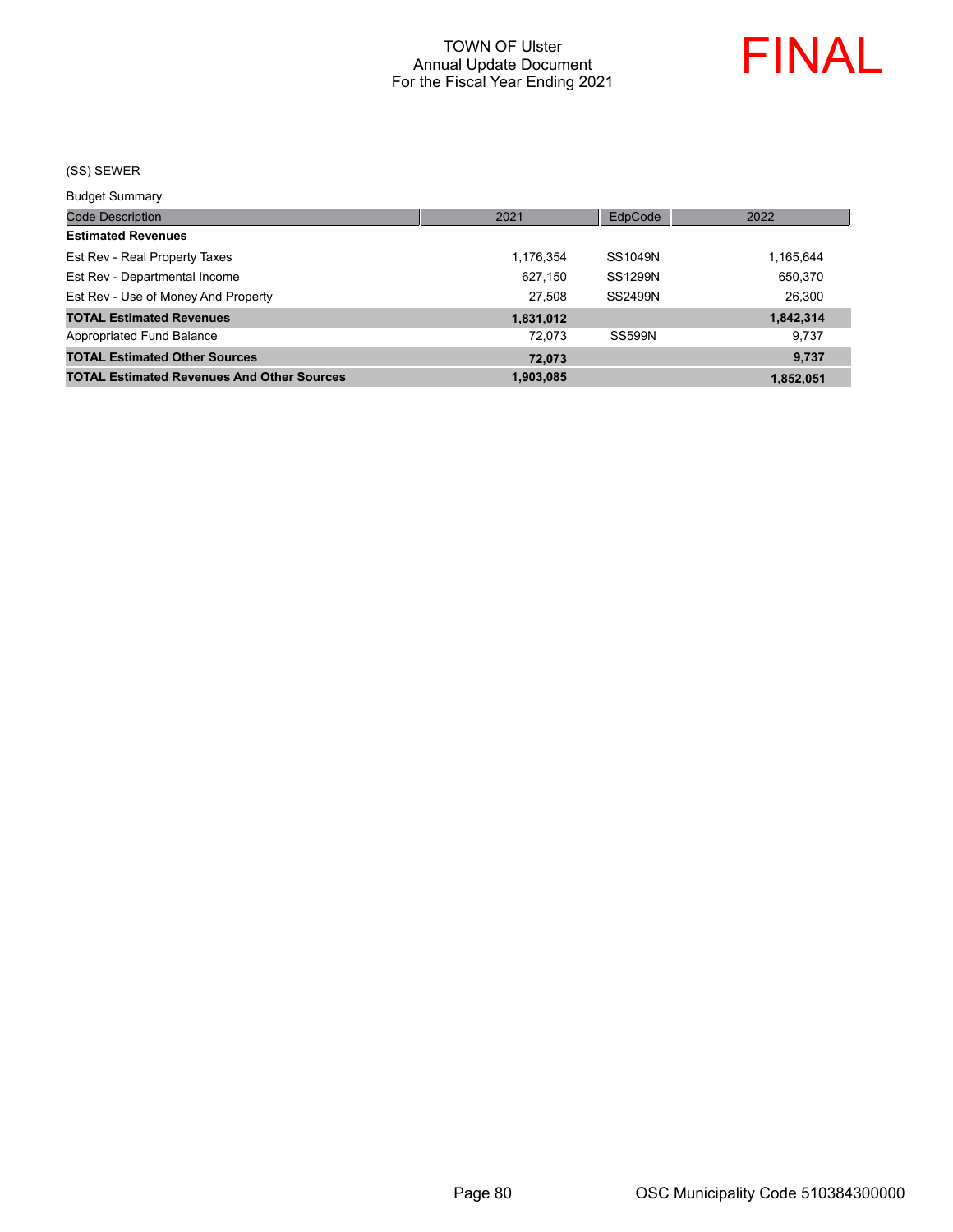

#### (SS) SEWER

Budget Summary

| ___________                                |           |                |           |
|--------------------------------------------|-----------|----------------|-----------|
| <b>Code Description</b>                    | 2021      | EdpCode        | 2022      |
| <b>Appropriations</b>                      |           |                |           |
| App - General Government Support           | 86.200    | SS1999N        | 88.150    |
| App - Home And Community Services          | 1,291,308 | <b>SS8999N</b> | 1,271,770 |
| App - Employee Benefits                    | 441.606   | SS9199N        | 410.768   |
| App - Debt Service                         | 83.971    | <b>SS9899N</b> | 81,363    |
| <b>TOTAL Appropriations</b>                | 1,903,085 |                | 1,852,051 |
| <b>TOTAL Appropriations And Other Uses</b> | 1,903,085 |                | 1,852,051 |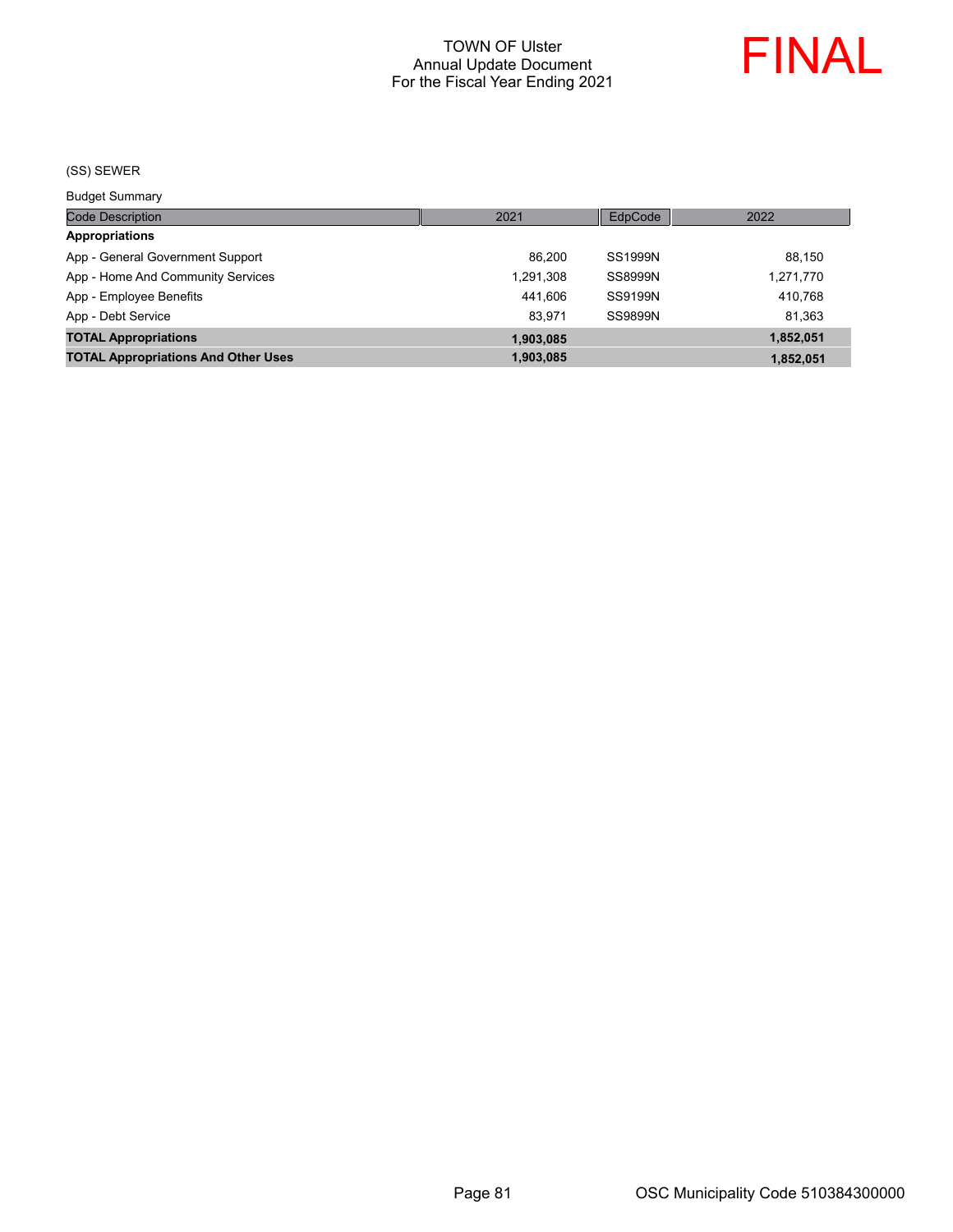

| <b>Balance Sheet</b>                                   |          |         |         |
|--------------------------------------------------------|----------|---------|---------|
| <b>Code Description</b>                                | 2020     | EdpCode | 2021    |
| <b>Assets</b>                                          |          |         |         |
| Sewer Rents Receivable                                 |          | SS360   | 3,146   |
| <b>TOTAL Other Receivables (net)</b>                   | $\bf{0}$ |         | 3,146   |
| Due From Other Funds                                   | 442.000  | SS391   | 442,000 |
| <b>TOTAL Due From Other Funds</b>                      | 442,000  |         | 442,000 |
| <b>TOTAL Assets and Deferred Outflows of Resources</b> | 442,000  |         | 445,146 |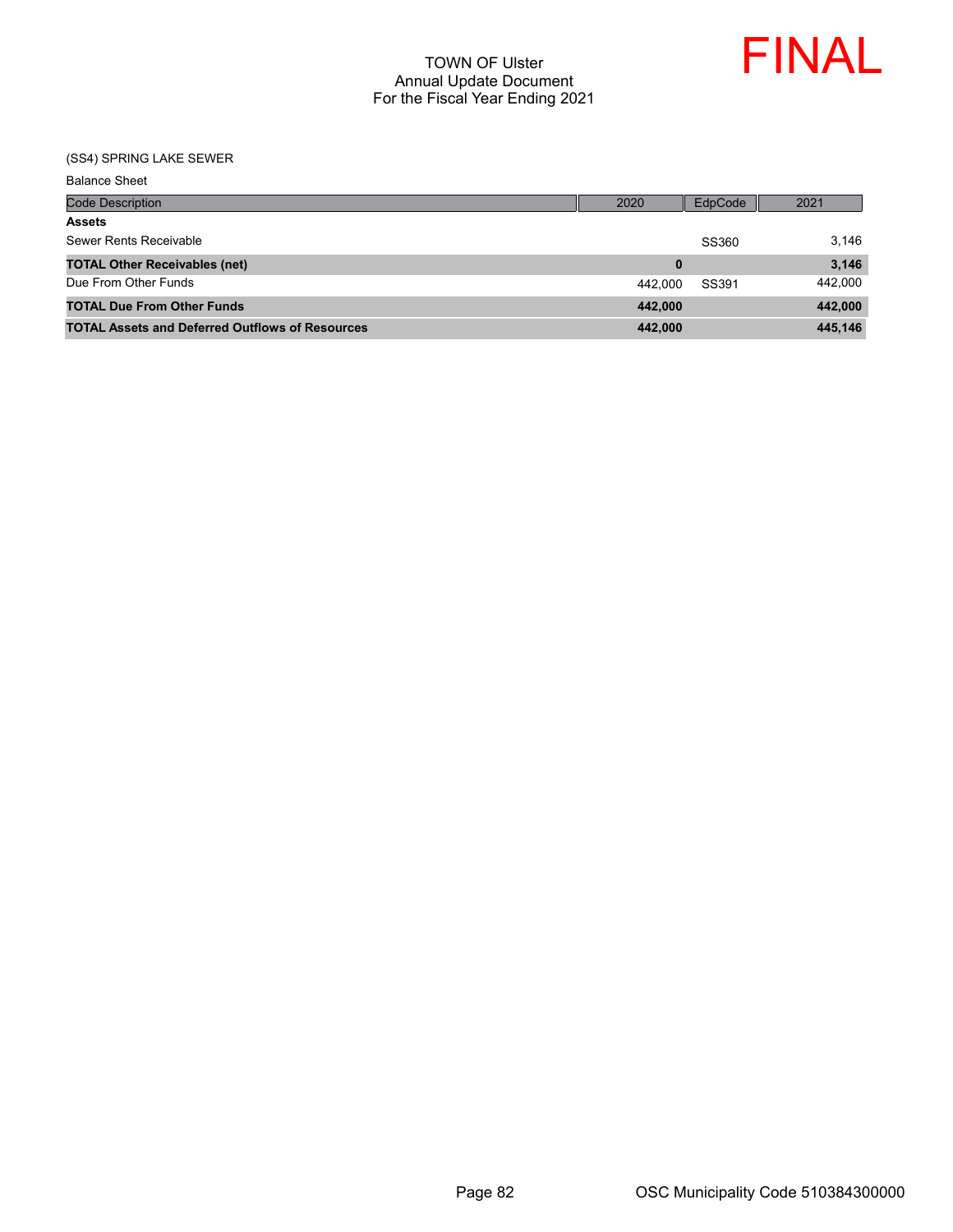

| <b>Balance Sheet</b>                                        |              |              |          |
|-------------------------------------------------------------|--------------|--------------|----------|
| <b>Code Description</b>                                     | 2020         | EdpCode      | 2021     |
| <b>Accounts Payable</b>                                     |              | SS600        | 2,743    |
| <b>TOTAL Accounts Payable</b>                               | $\bf{0}$     |              | 2,743    |
| <b>Other Liabilities</b>                                    | 442,000      | <b>SS688</b> | 442,000  |
| Overpayments & Clearing Account                             |              | SS690        |          |
| <b>TOTAL Other Liabilities</b>                              | 442,000      |              | 442,000  |
| Due To Other Funds                                          |              | SS630        |          |
| <b>TOTAL Due To Other Funds</b>                             | 0            |              | $\bf{0}$ |
| <b>TOTAL Liabilities</b>                                    | 442,000      |              | 444,743  |
| <b>Fund Balance</b><br>Assigned Unappropriated Fund Balance |              | SS915        | 403      |
| <b>TOTAL Assigned Fund Balance</b>                          | $\mathbf{0}$ |              | 403      |
|                                                             |              |              |          |
| <b>TOTAL Fund Balance</b>                                   | 0            |              | 403      |
| <b>TOTAL Liabilities, Deferred Inflows And Fund Balance</b> | 442.000      |              | 445,146  |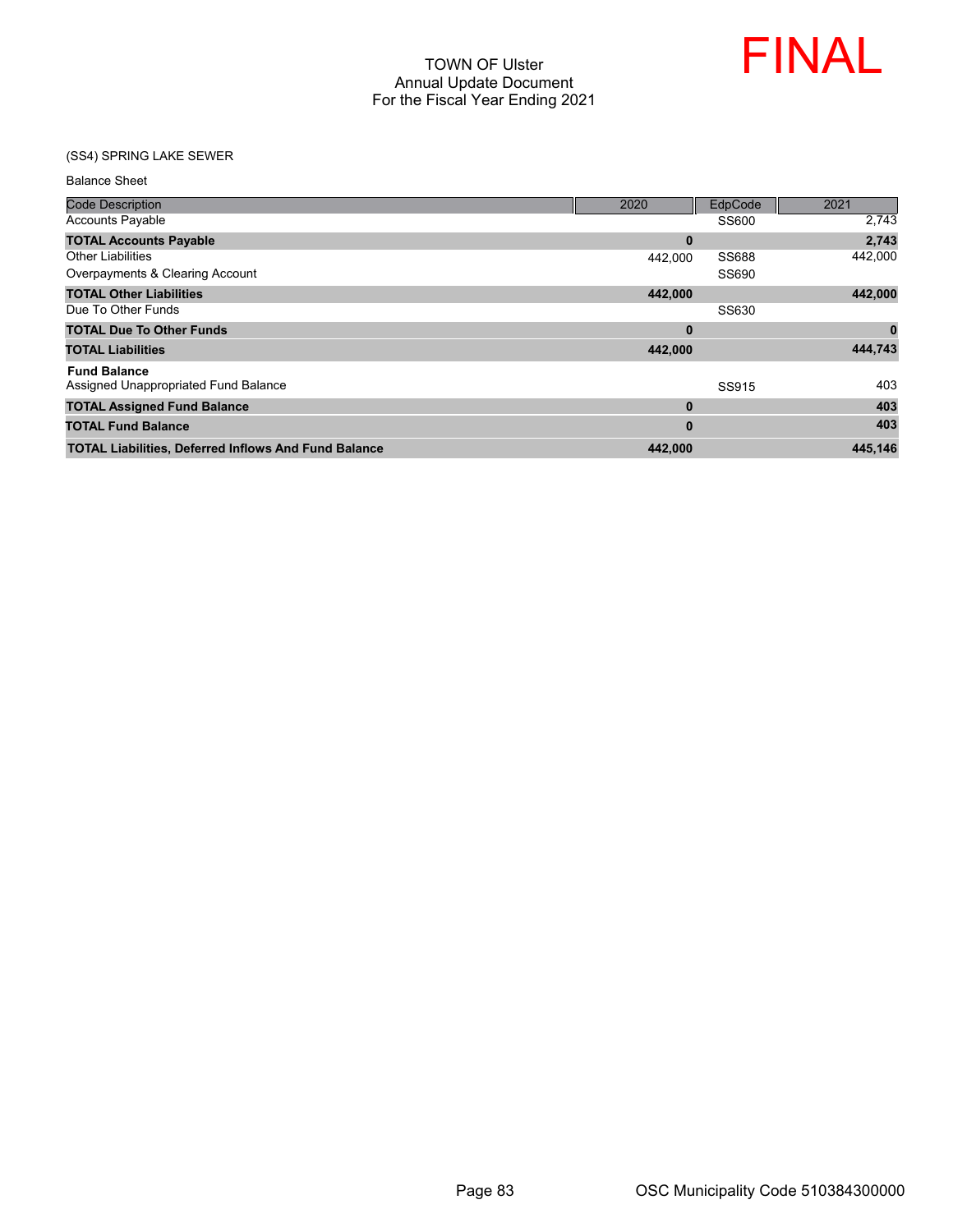

| <b>Results of Operation</b>                    |      |          |          |
|------------------------------------------------|------|----------|----------|
| <b>Code Description</b>                        | 2020 | EdpCode  | 2021     |
| <b>Revenues</b>                                |      |          |          |
| <b>Sewer Rents</b>                             |      | SS2120   | 3,146    |
| <b>TOTAL Departmental Income</b>               |      | $\bf{0}$ | 3,146    |
| <b>TOTAL Revenues</b>                          |      | $\bf{0}$ | 3,146    |
| Other Debt                                     |      | SS5789   |          |
| <b>TOTAL Proceeds of Obligations</b>           |      | $\bf{0}$ | $\bf{0}$ |
| <b>TOTAL Other Sources</b>                     |      | $\bf{0}$ | $\bf{0}$ |
| <b>TOTAL Detail Revenues And Other Sources</b> |      | $\bf{0}$ | 3,146    |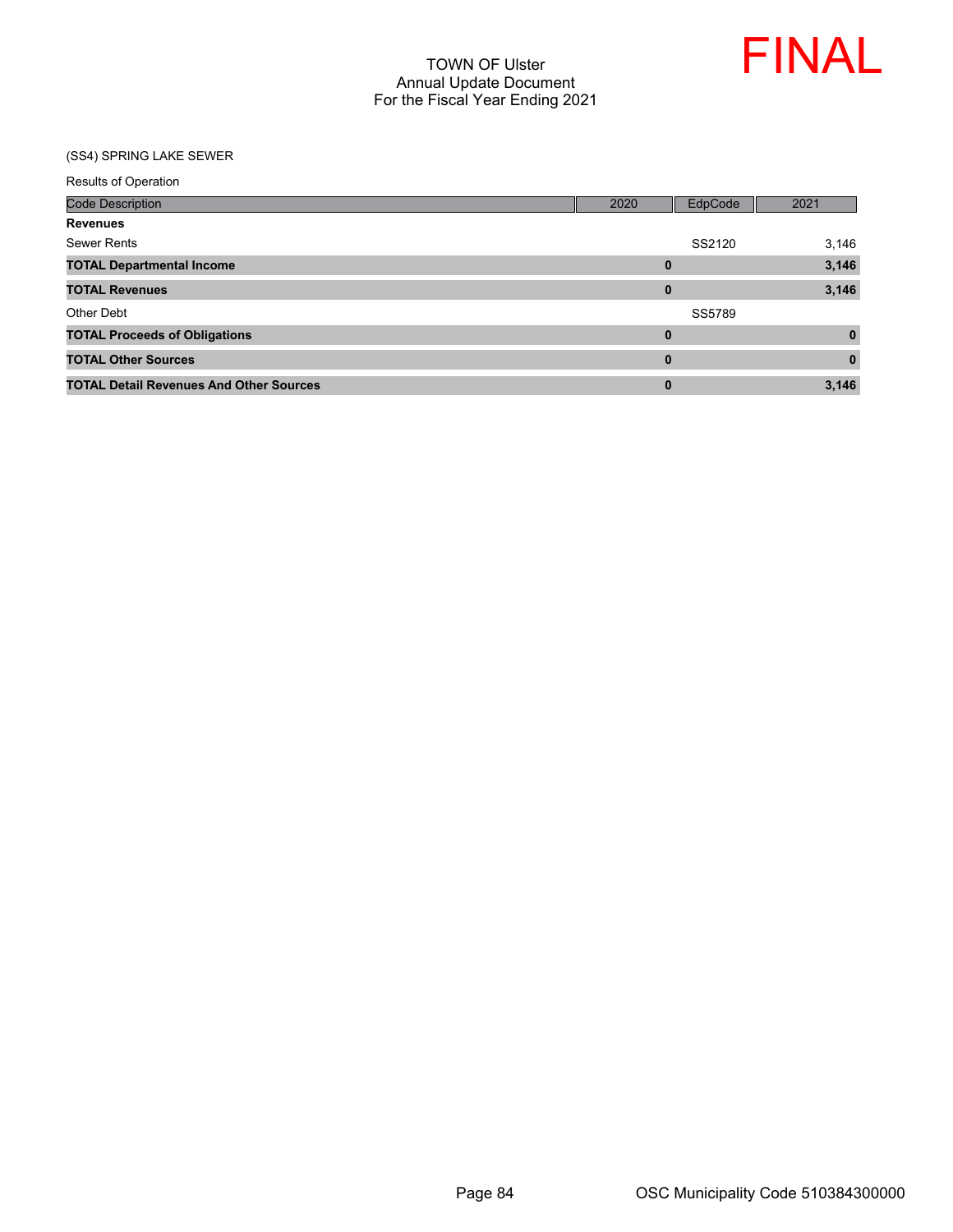

| <b>Results of Operation</b>                     |          |         |       |
|-------------------------------------------------|----------|---------|-------|
| <b>Code Description</b>                         | 2020     | EdpCode | 2021  |
| <b>Expenditures</b>                             |          |         |       |
| Sewage Treat Disp, Contr Expend                 |          | SS81304 | 2,743 |
| <b>TOTAL Sewage Treat Disp</b>                  | 0        |         | 2,743 |
| <b>TOTAL Home And Community Services</b>        | 0        |         | 2,743 |
| <b>TOTAL Expenditures</b>                       | $\bf{0}$ |         | 2,743 |
| <b>TOTAL Detail Expenditures And Other Uses</b> | 0        |         | 2,743 |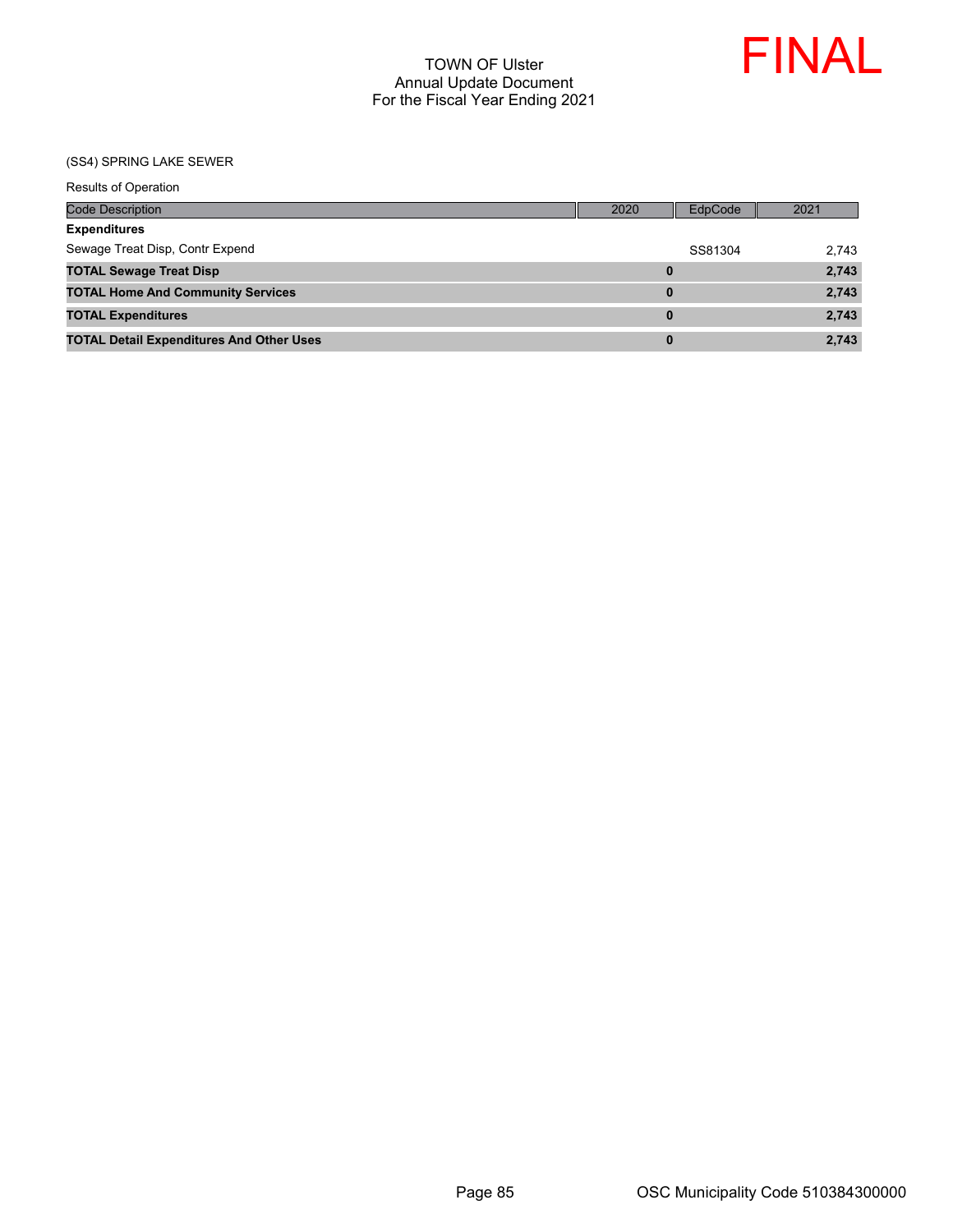

(SS4) SPRING LAKE SEWER

## **Analysis of Changes in Fund Balance**

| <b>Code Description</b>                    | 2020 | EdpCode       | 2021  |
|--------------------------------------------|------|---------------|-------|
| Analysis of Changes in Fund Balance        |      |               |       |
| <b>Fund Balance - Beginning of Year</b>    |      | <b>SS8021</b> |       |
| <b>Restated Fund Balance - Beg of Year</b> |      | <b>SS8022</b> |       |
| ADD - REVENUES AND OTHER SOURCES           |      |               | 3.146 |
| DEDUCT - EXPENDITURES AND OTHER USES       |      |               | 2.743 |
| <b>Fund Balance - End of Year</b>          |      | <b>SS8029</b> | 403   |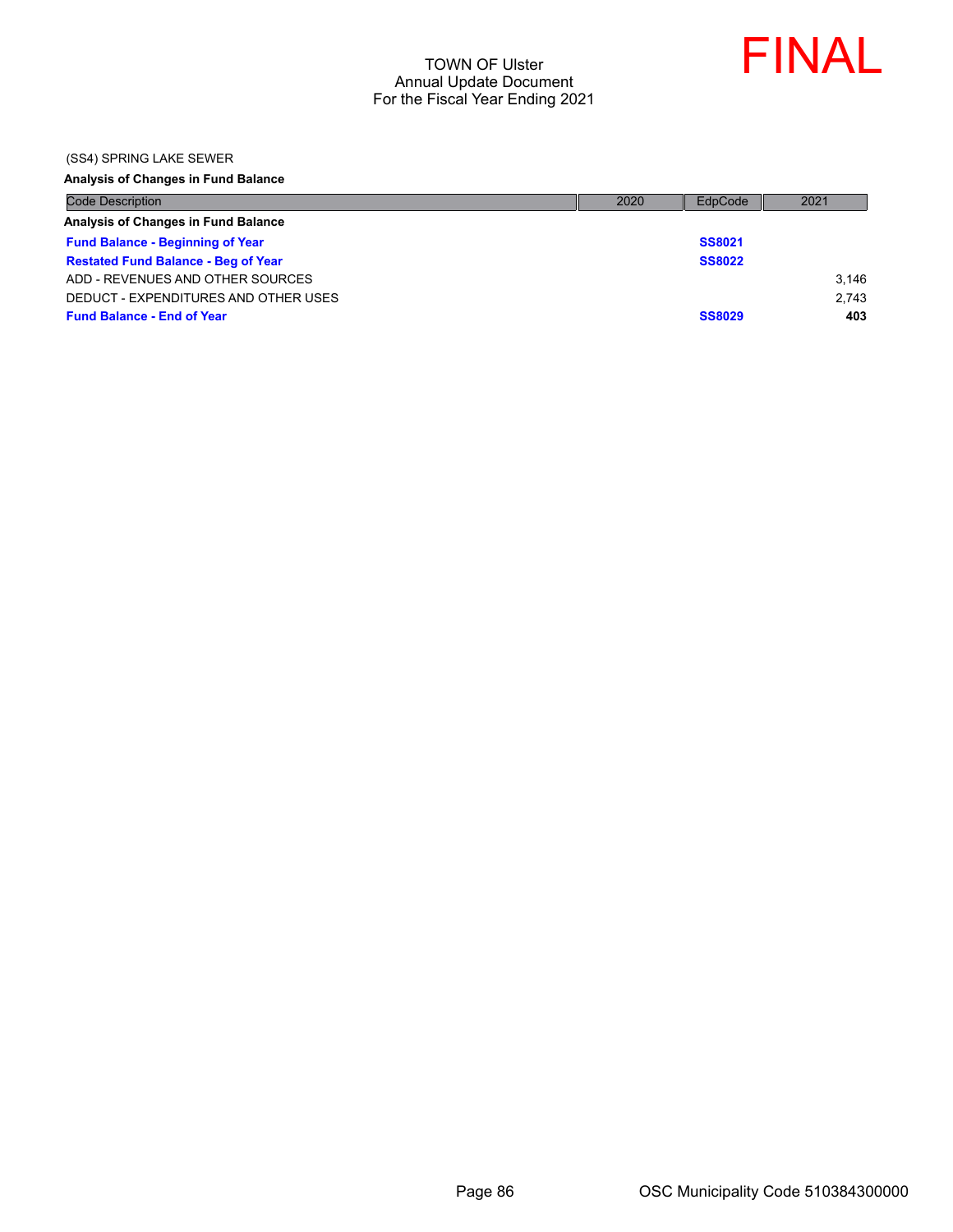

| <b>Budget Summary</b>                             |      |                |        |
|---------------------------------------------------|------|----------------|--------|
| <b>Code Description</b>                           | 2021 | EdpCode        | 2022   |
| <b>Estimated Revenues</b>                         |      |                |        |
| Est Rev - Real Property Taxes                     |      | SS1049N        | 9.150  |
| Est Rev - Departmental Income                     |      | <b>SS1299N</b> | 17.350 |
| <b>TOTAL Estimated Revenues</b>                   | 0    |                | 26,500 |
| <b>TOTAL Estimated Revenues And Other Sources</b> | 0    |                | 26,500 |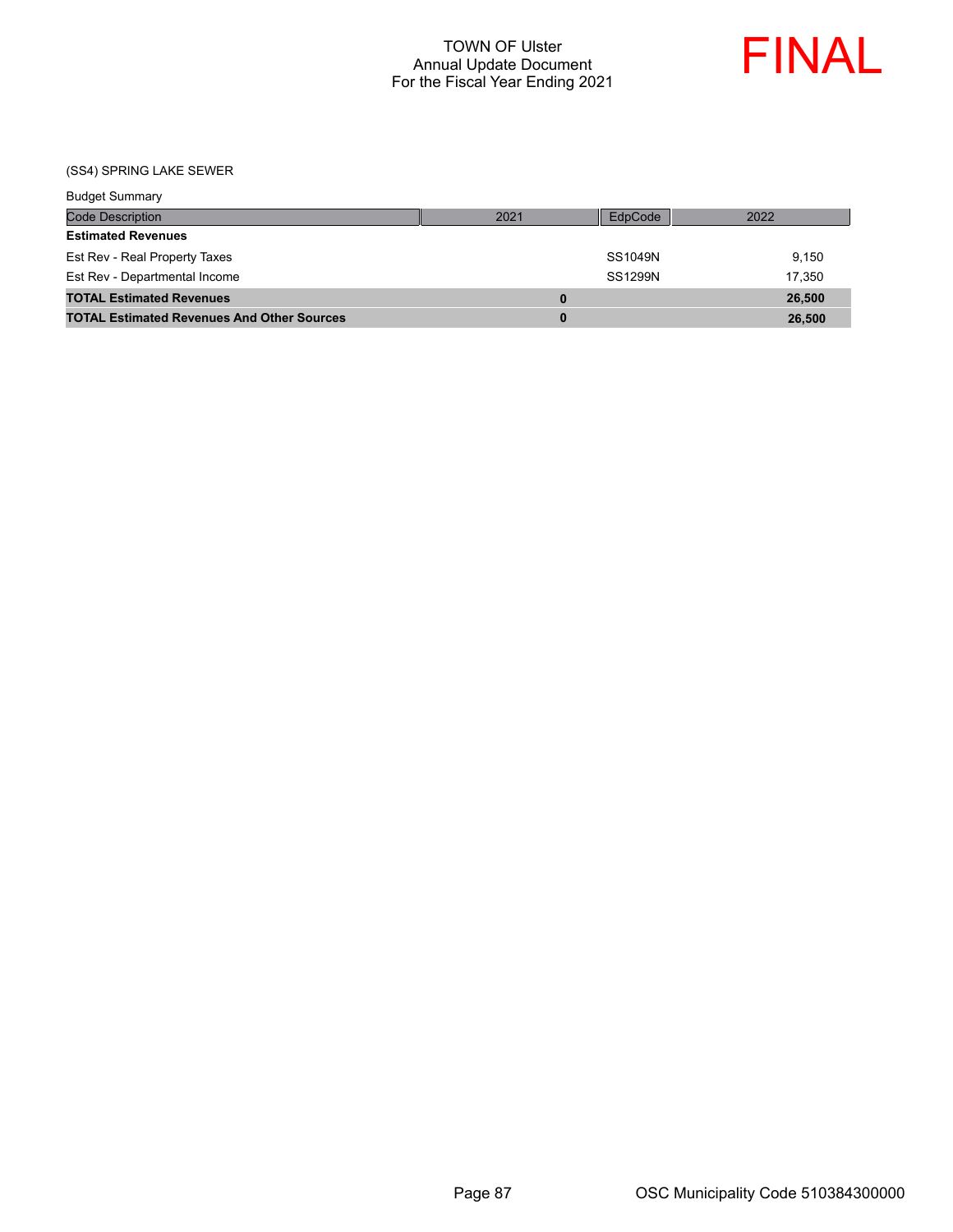

| <b>Budget Summary</b>                      |      |         |        |
|--------------------------------------------|------|---------|--------|
| <b>Code Description</b>                    | 2021 | EdpCode | 2022   |
| Appropriations                             |      |         |        |
| App - Home And Community Services          |      | SS8999N | 26.500 |
| <b>TOTAL Appropriations</b>                |      |         | 26,500 |
| <b>TOTAL Appropriations And Other Uses</b> |      |         | 26,500 |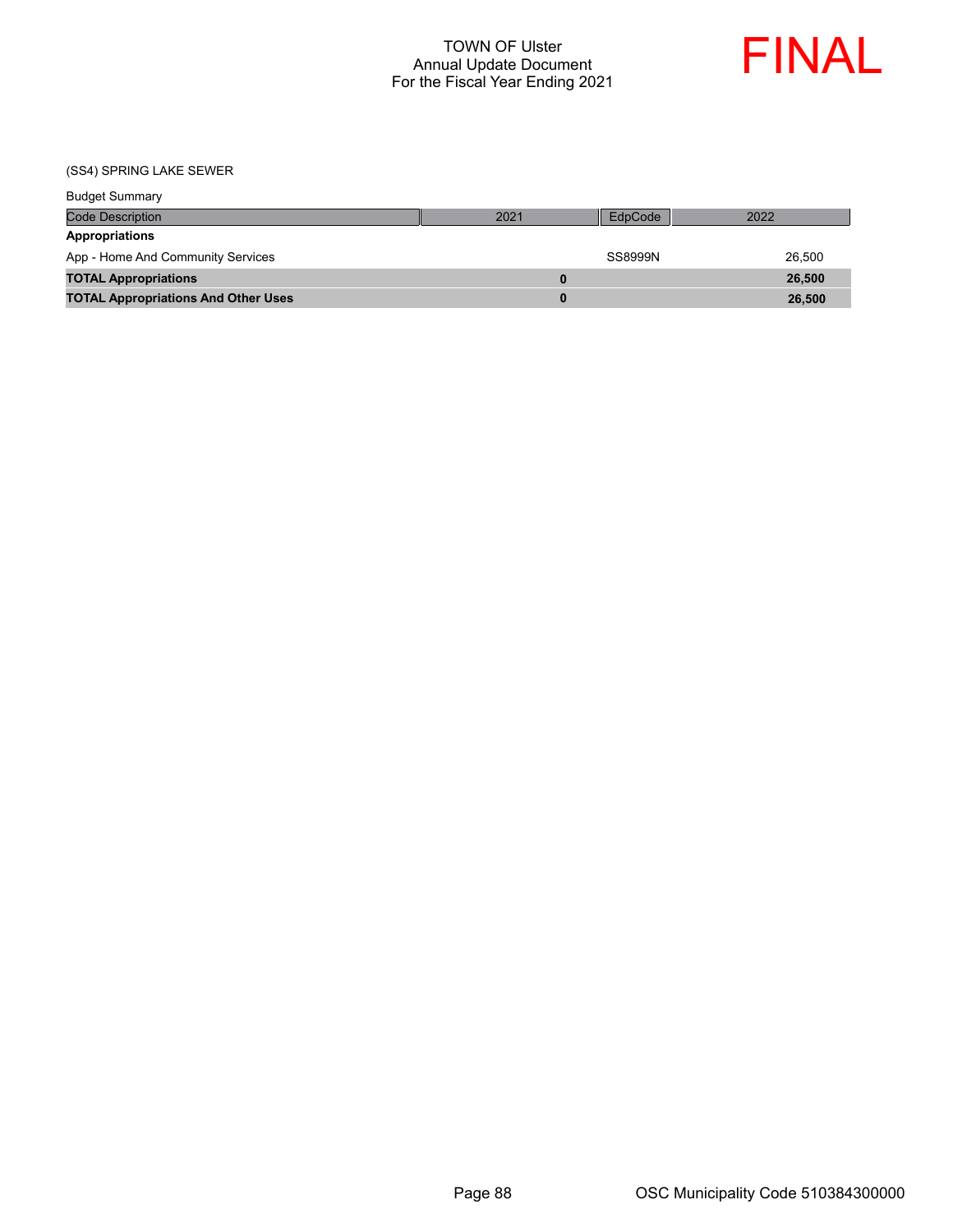

## 1 WHITTIER SEWER DISTRICT

| <b>Balance Sheet</b> |  |
|----------------------|--|
|----------------------|--|

| <b>Code Description</b>                                | 2020     | EdpCode      | 2021         |
|--------------------------------------------------------|----------|--------------|--------------|
| <b>Assets</b>                                          |          |              |              |
| Cash                                                   | 101,419  | <b>SS200</b> | 147,718      |
| Petty Cash                                             | 25       | SS210        | 25           |
| <b>TOTAL Cash</b>                                      | 101,444  |              | 147,743      |
| Water Rents Receivable                                 |          | SS350        |              |
| <b>TOTAL Other Receivables (net)</b>                   | $\bf{0}$ |              | $\mathbf{0}$ |
| <b>Prepaid Expenses</b>                                | 1,557    | SS480        | 1,804        |
| <b>TOTAL Prepaid Expenses</b>                          | 1,557    |              | 1,804        |
| <b>TOTAL Assets and Deferred Outflows of Resources</b> | 103,001  |              | 149,547      |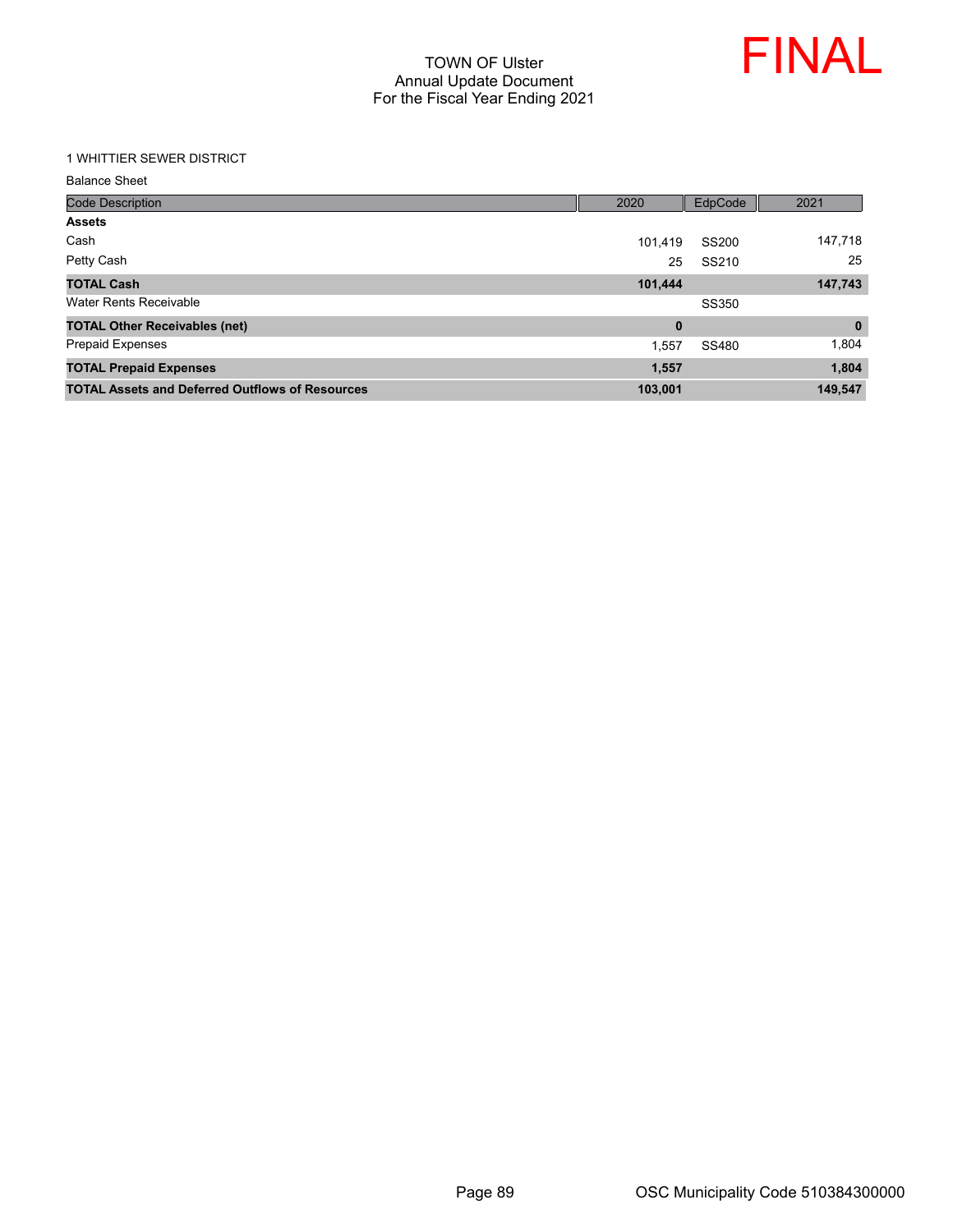

### 1 WHITTIER SEWER DISTRICT

| <b>Balance Sheet</b> |  |
|----------------------|--|
|                      |  |

| <b>Code Description</b>                                     | 2020    | EdpCode | 2021    |
|-------------------------------------------------------------|---------|---------|---------|
| <b>Accounts Payable</b>                                     | 6.574   | SS600   | 4,831   |
| <b>TOTAL Accounts Payable</b>                               | 6.574   |         | 4,831   |
| <b>TOTAL Liabilities</b>                                    | 6,574   |         | 4,831   |
| <b>Fund Balance</b><br>Not in Spendable Form                | 1.557   | SS806   | 1,804   |
| <b>TOTAL Nonspendable Fund Balance</b>                      | 1,557   |         | 1,804   |
| Assigned Appropriated Fund Balance                          | 10.355  | SS914   | 1,968   |
| Assigned Unappropriated Fund Balance                        | 84.514  | SS915   | 140,944 |
| <b>TOTAL Assigned Fund Balance</b>                          | 94.869  |         | 142,912 |
| <b>TOTAL Fund Balance</b>                                   | 96,426  |         | 144,716 |
| <b>TOTAL Liabilities, Deferred Inflows And Fund Balance</b> | 103,001 |         | 149,547 |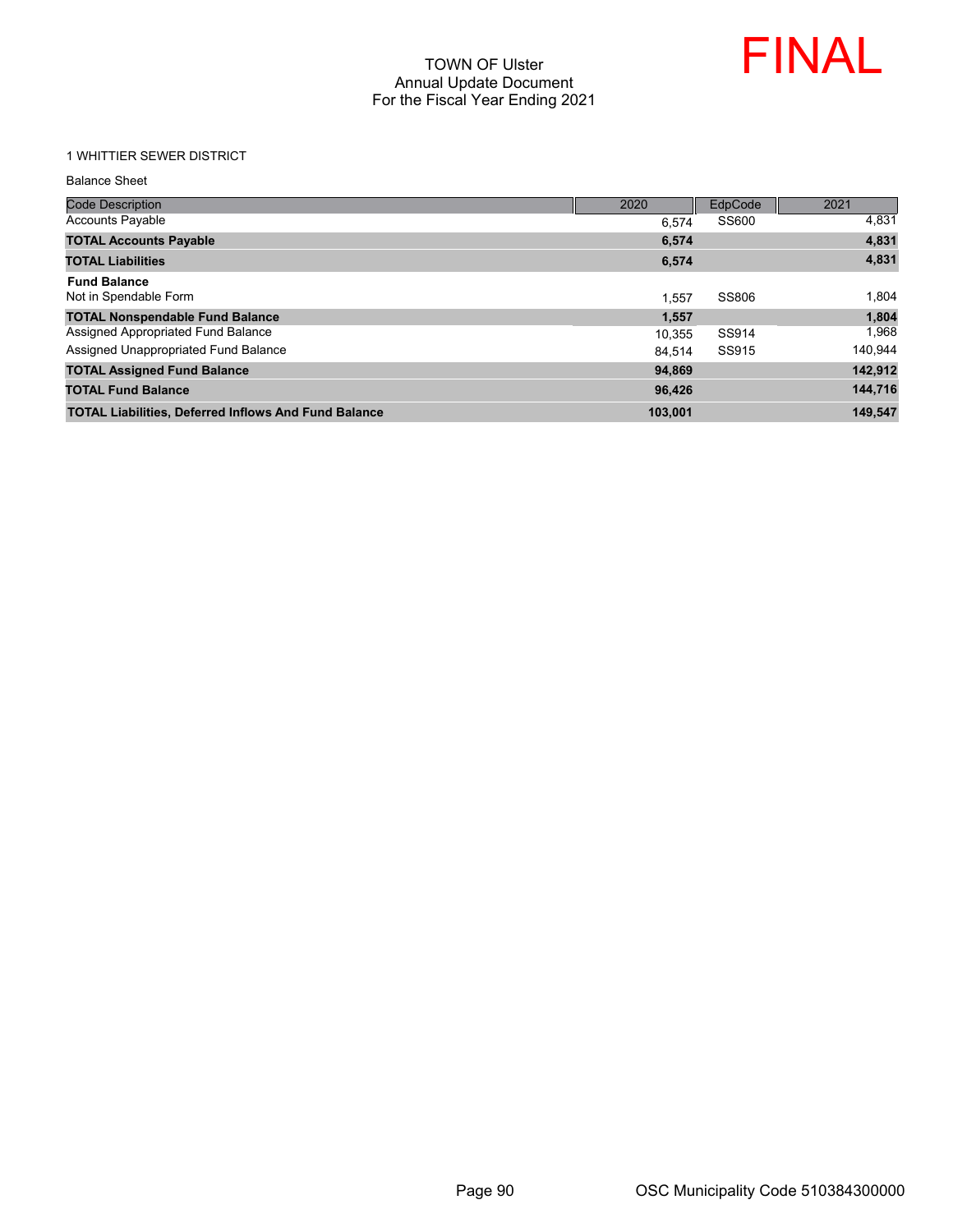

#### 1 WHITTIER SEWER DISTRICT

| <b>Code Description</b>                        | 2020    | EdpCode | 2021    |
|------------------------------------------------|---------|---------|---------|
| <b>Revenues</b>                                |         |         |         |
| Real Property Taxes                            | 161,373 | SS1001  | 161,370 |
| <b>TOTAL Real Property Taxes</b>               | 161,373 |         | 161,370 |
| Sewer Charges                                  | 1.622   | SS2122  | 2,586   |
| <b>TOTAL Departmental Income</b>               | 1,622   |         | 2,586   |
| Interest And Earnings                          | 794     | SS2401  | 146     |
| <b>TOTAL Use of Money And Property</b>         | 794     |         | 146     |
| <b>TOTAL Revenues</b>                          | 163,789 |         | 164,102 |
| <b>TOTAL Detail Revenues And Other Sources</b> | 163.789 |         | 164,102 |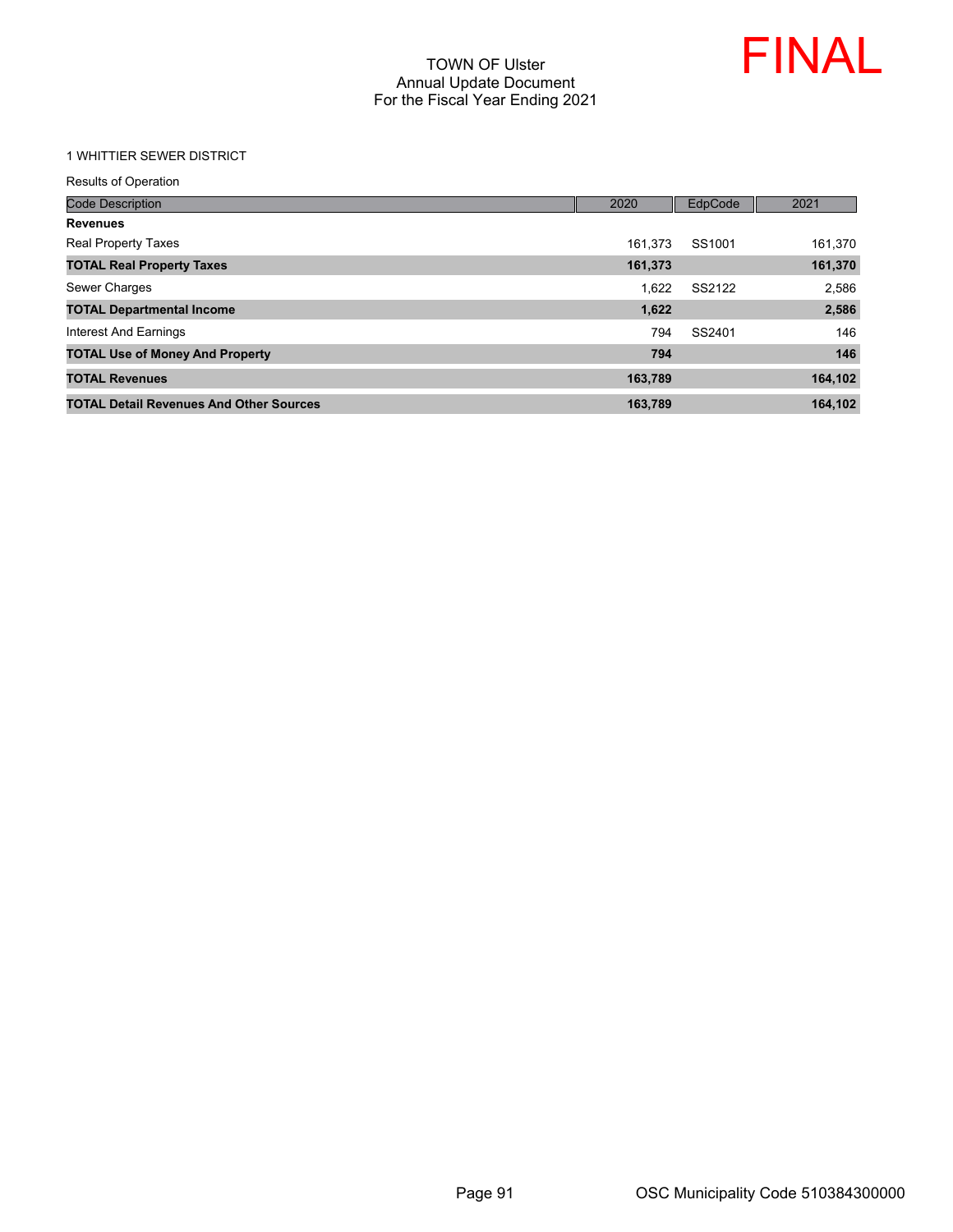

#### 1 WHITTIER SEWER DISTRICT

| <b>Code Description</b>                         | 2020    | EdpCode | 2021         |
|-------------------------------------------------|---------|---------|--------------|
| <b>Expenditures</b>                             |         |         |              |
| Unallocated Insurance, Contr Expend             | 1,190   | SS19104 | 1,248        |
| <b>TOTAL Unallocated Insurance</b>              | 1,190   |         | 1,248        |
| <b>TOTAL General Government Support</b>         | 1,190   |         | 1,248        |
| Sewer Administration, Pers Serv                 | 54,807  | SS81101 | 56,432       |
| Sewer Administration, Equip & Cap Outlay        | 45      | SS81102 | 57           |
| Sewer Administration, Contr Expend              | 4,120   | SS81104 | 27,520       |
| <b>TOTAL Sewer Administration</b>               | 58,972  |         | 84,009       |
| Sewage Treat Disp, Contr Expend                 | 24.816  | SS81304 |              |
| <b>TOTAL Sewage Treat Disp</b>                  | 24,816  |         | $\mathbf{0}$ |
| <b>TOTAL Home And Community Services</b>        | 83,788  |         | 84,009       |
| State Retirement, Empl Bnfts                    | 6,061   | SS90108 | 6,968        |
| Social Security, Empl Bnfts                     | 4.193   | SS90308 | 4,317        |
| Worker's Compensation, Empl Bnfts               | 2.656   | SS90408 | 2,477        |
| Disability Insurance, Empl Bnfts                |         | SS90558 |              |
| Hospital & Medical (dental) Ins, Empl Bnft      | 16,497  | SS90608 | 16,792       |
| <b>TOTAL Employee Benefits</b>                  | 29,407  |         | 30,554       |
| <b>TOTAL Expenditures</b>                       | 114,385 |         | 115,811      |
| <b>TOTAL Detail Expenditures And Other Uses</b> | 114,385 |         | 115,811      |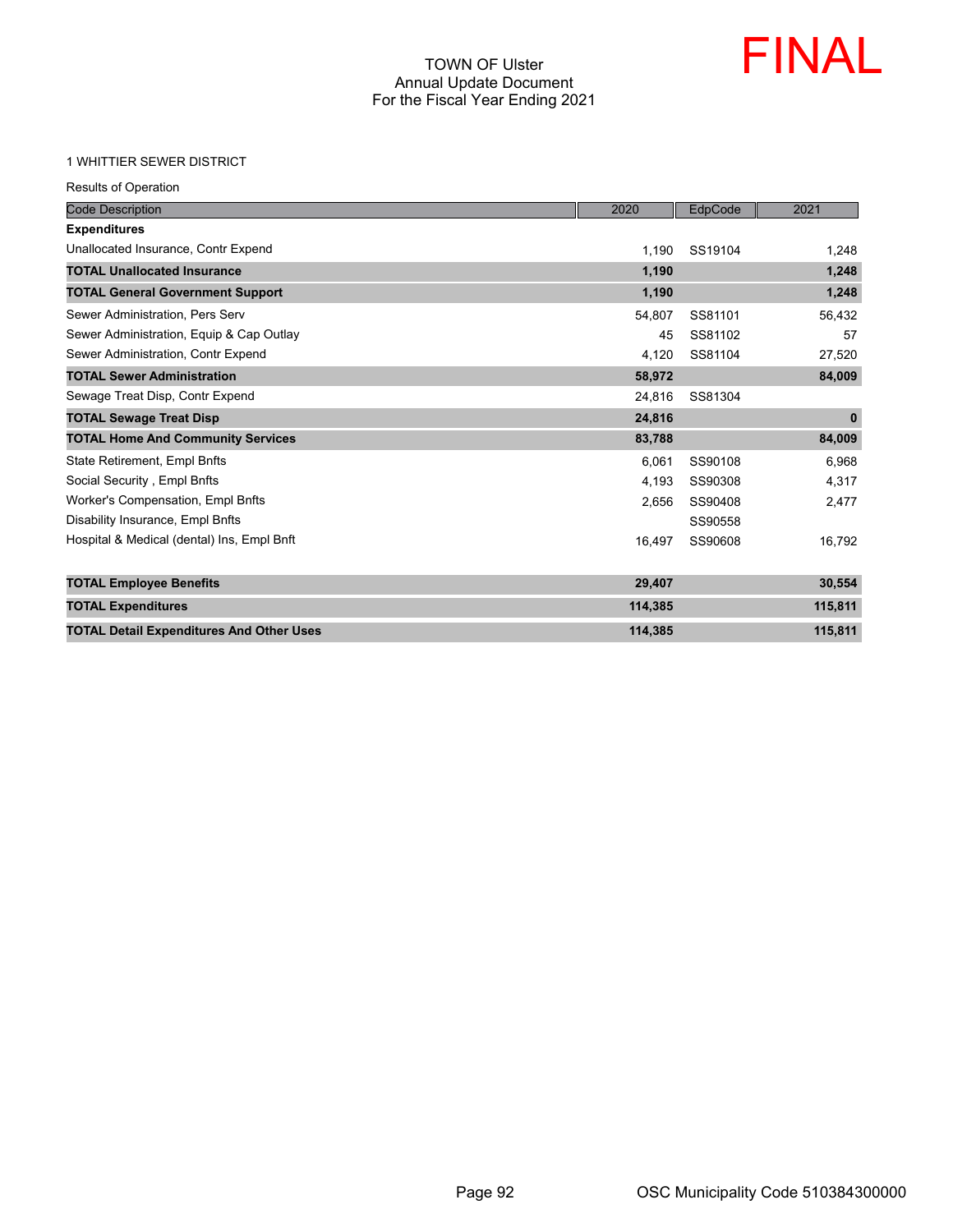

#### 1 WHITTIER SEWER DISTRICT

## **Analysis of Changes in Fund Balance**

| <b>Code Description</b>                    | 2020    | EdpCode       | 2021    |
|--------------------------------------------|---------|---------------|---------|
| Analysis of Changes in Fund Balance        |         |               |         |
| <b>Fund Balance - Beginning of Year</b>    | 47.025  | <b>SS8021</b> | 96,429  |
| <b>Restated Fund Balance - Beg of Year</b> | 47.025  | <b>SS8022</b> | 96,429  |
| ADD - REVENUES AND OTHER SOURCES           | 163.789 |               | 164,102 |
| DEDUCT - EXPENDITURES AND OTHER USES       | 114.385 |               | 115.811 |
| <b>Fund Balance - End of Year</b>          | 96.429  | <b>SS8029</b> | 144,720 |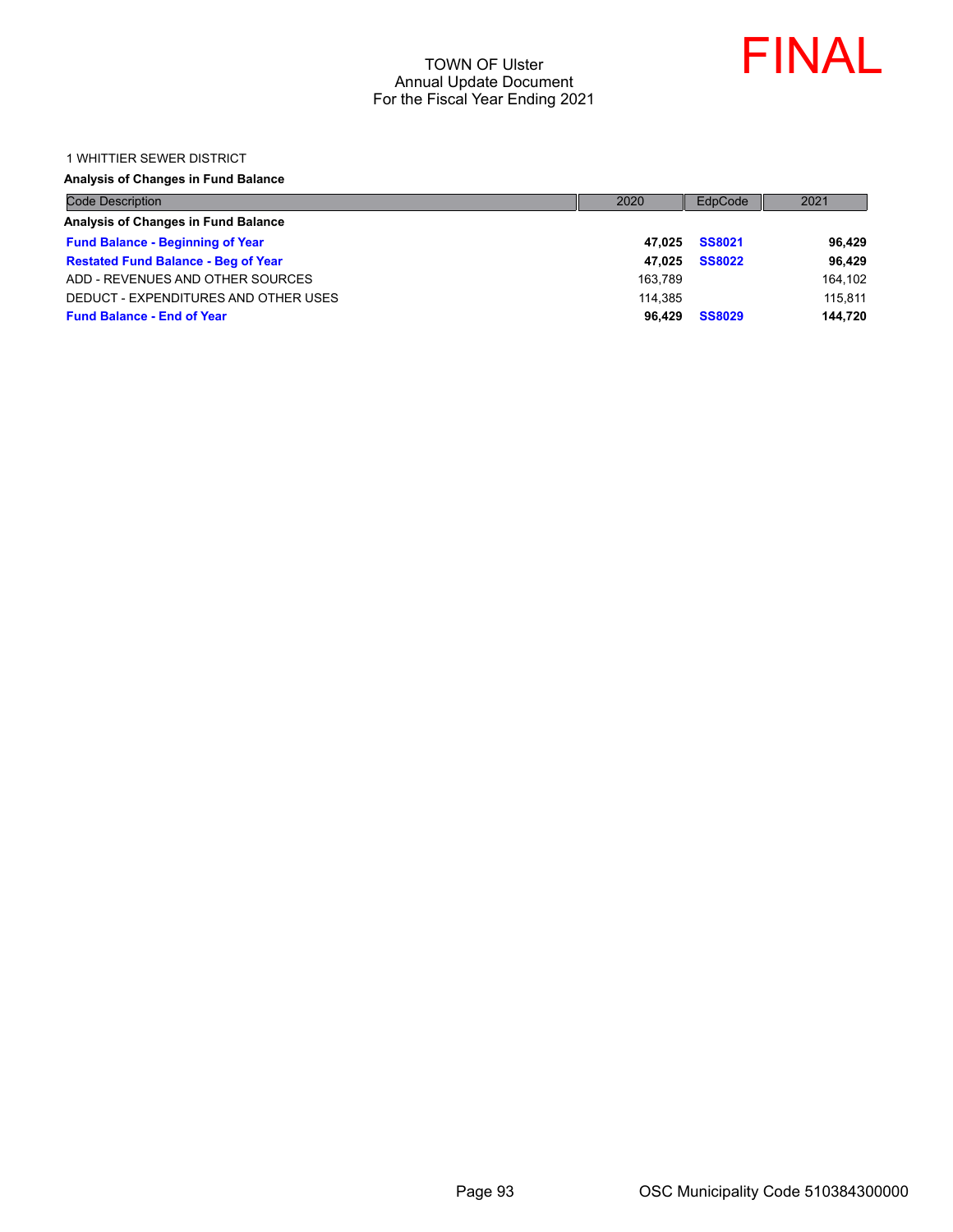

1 WHITTIER SEWER DISTRICT

| <b>Budget Summary</b>                             |         |                |         |
|---------------------------------------------------|---------|----------------|---------|
| Code Description                                  | 2021    | EdpCode        | 2022    |
| <b>Estimated Revenues</b>                         |         |                |         |
| Est Rev - Real Property Taxes                     | 161,370 | SS1049N        | 161,122 |
| Est Rev - Departmental Income                     | 1.650   | <b>SS1299N</b> | 1.683   |
| Est Rev - Use of Money And Property               | 300     | SS2499N        | 200     |
| <b>TOTAL Estimated Revenues</b>                   | 163,320 |                | 163,005 |
| Appropriated Fund Balance                         | 10,355  | <b>SS599N</b>  | 1.968   |
| <b>TOTAL Estimated Other Sources</b>              | 10,355  |                | 1,968   |
| <b>TOTAL Estimated Revenues And Other Sources</b> | 173,675 |                | 164,973 |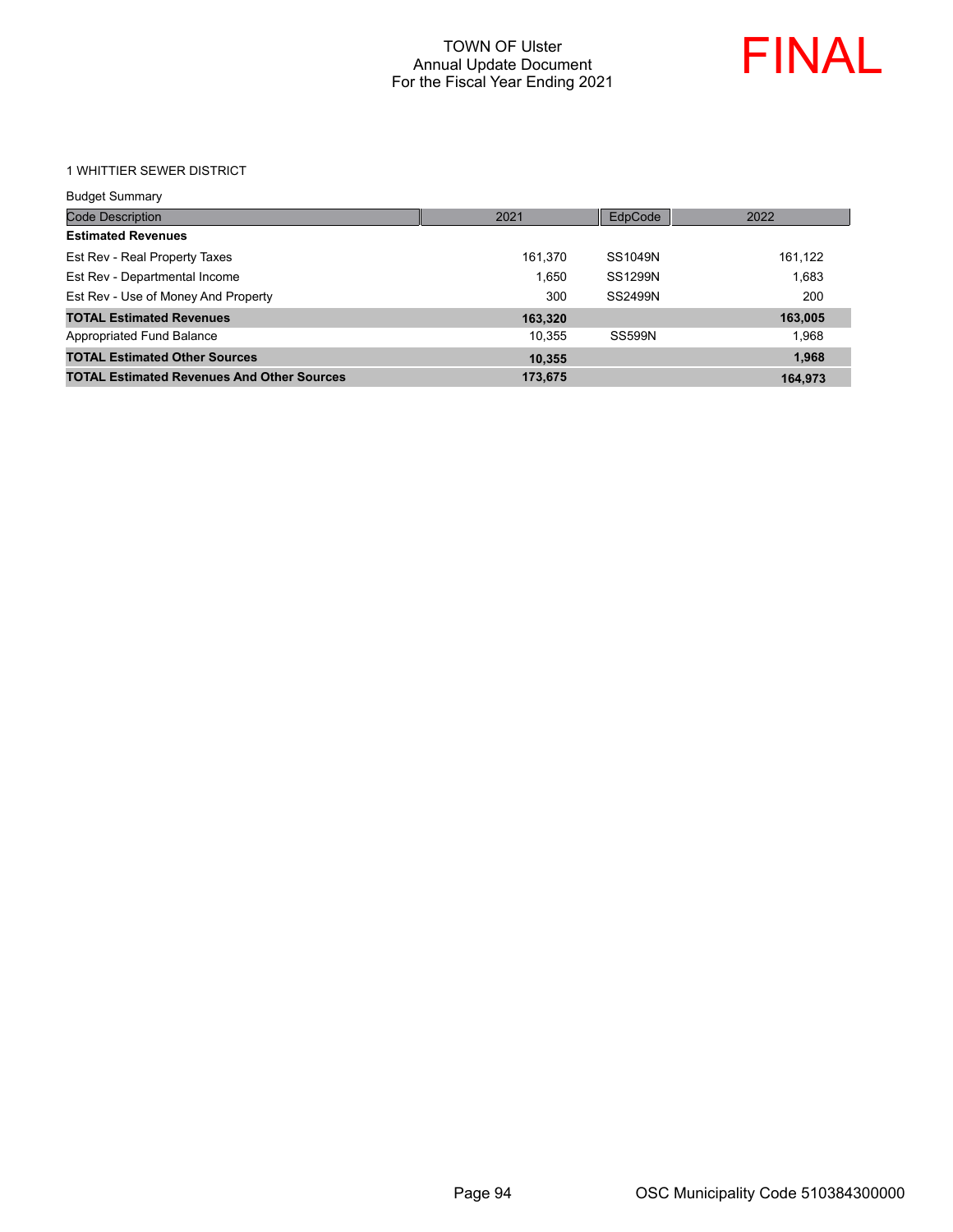

1 WHITTIER SEWER DISTRICT

| <b>Budget Summary</b>                      |         |                |         |
|--------------------------------------------|---------|----------------|---------|
| Code Description                           | 2021    | EdpCode        | 2022    |
| <b>Appropriations</b>                      |         |                |         |
| App - General Government Support           | 1.600   | <b>SS1999N</b> | 1.600   |
| App - Home And Community Services          | 139.307 | SS8999N        | 134,984 |
| App - Employee Benefits                    | 32.768  | SS9199N        | 28.389  |
| <b>TOTAL Appropriations</b>                | 173,675 |                | 164,973 |
| <b>TOTAL Appropriations And Other Uses</b> | 173,675 |                | 164,973 |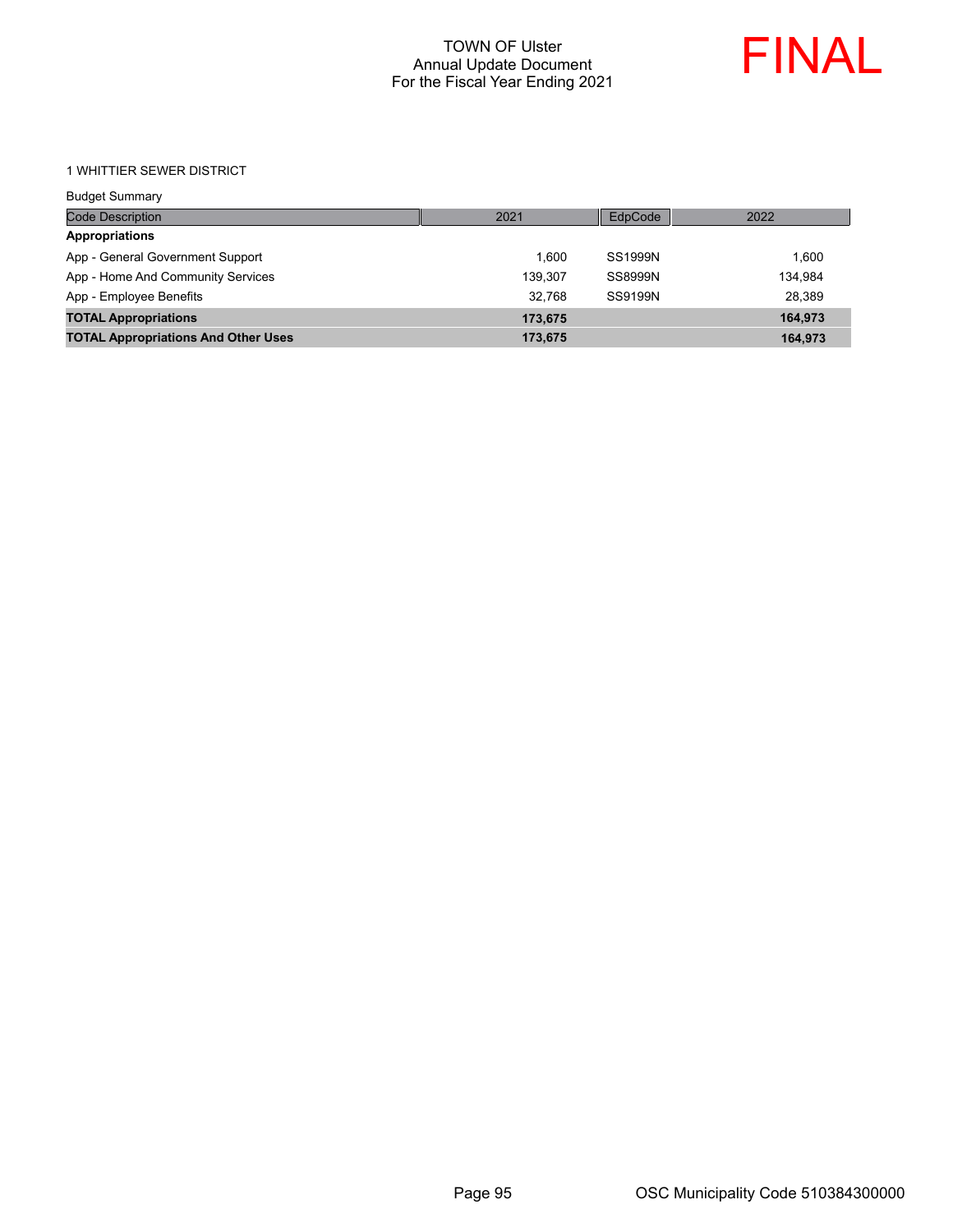

## 2 ULSTER SEWER DISTRICT

| <b>Balance Sheet</b> |  |
|----------------------|--|
|----------------------|--|

| <b>Code Description</b>                                | 2020      | EdpCode      | 2021      |
|--------------------------------------------------------|-----------|--------------|-----------|
| <b>Assets</b>                                          |           |              |           |
| Cash                                                   | 383,097   | SS200        | 3,590,604 |
| Petty Cash                                             | 50        | SS210        | 50        |
| <b>TOTAL Cash</b>                                      | 383,147   |              | 3,590,654 |
| Sewer Rents Receivable                                 | 307,816   | SS360        | 183,372   |
| <b>TOTAL Other Receivables (net)</b>                   | 307,816   |              | 183,372   |
| Due From Other Funds                                   | 3,193     | SS391        |           |
| <b>TOTAL Due From Other Funds</b>                      | 3,193     |              | $\bf{0}$  |
| Prepaid Expenses                                       | 15,482    | SS480        | 17,938    |
| <b>TOTAL Prepaid Expenses</b>                          | 15,482    |              | 17,938    |
| <b>Cash Special Reserves</b>                           | 3,115,129 | <b>SS230</b> | 23,768    |
| <b>TOTAL Restricted Assets</b>                         | 3,115,129 |              | 23,768    |
| <b>TOTAL Assets and Deferred Outflows of Resources</b> | 3,824,765 |              | 3,815,732 |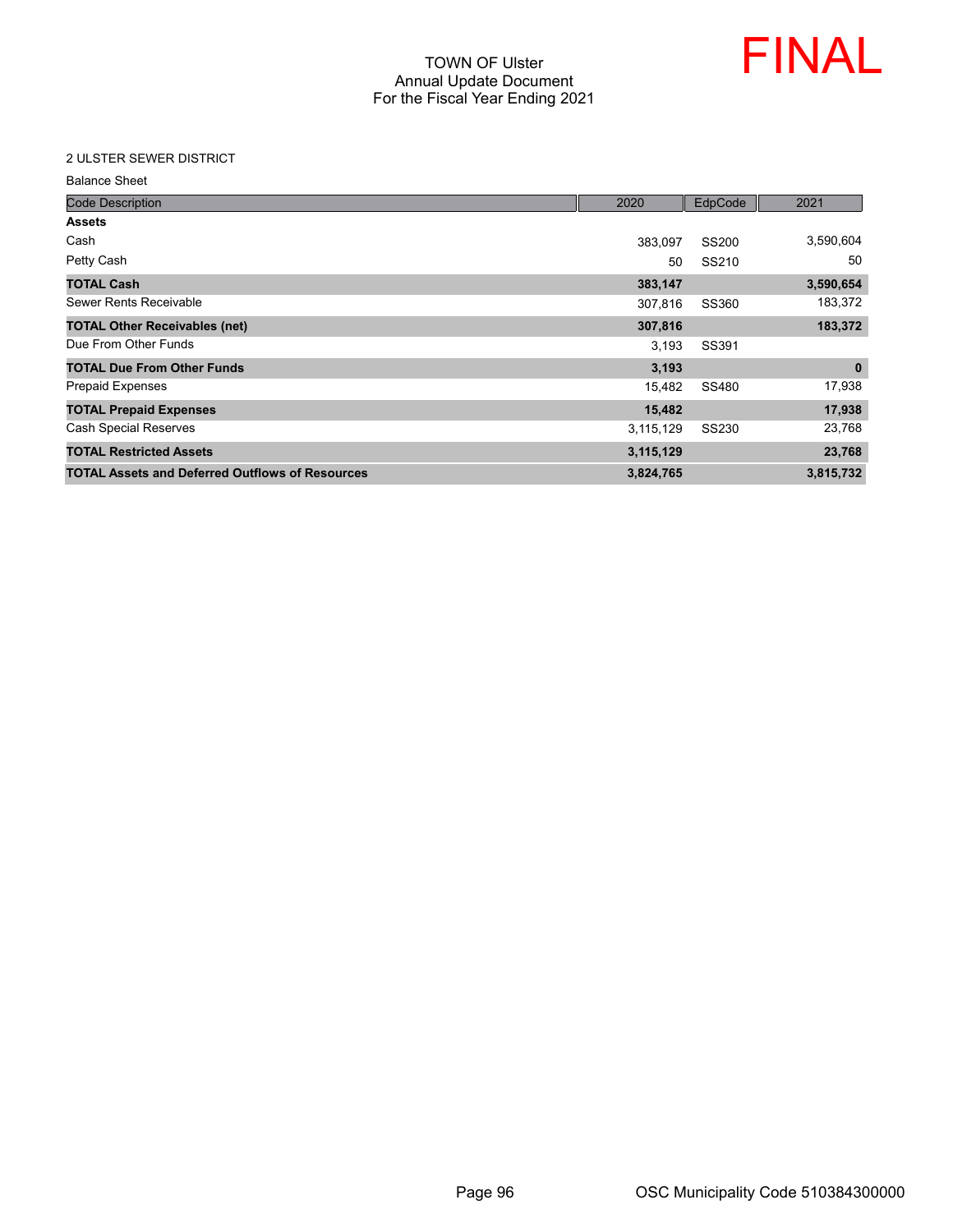

## 2 ULSTER SEWER DISTRICT

| <b>Balance Sheet</b>                                        |              |              |           |
|-------------------------------------------------------------|--------------|--------------|-----------|
| <b>Code Description</b>                                     | 2020         | EdpCode      | 2021      |
| <b>Accounts Payable</b>                                     | 34,794       | SS600        | 64,557    |
| <b>TOTAL Accounts Payable</b>                               | 34,794       |              | 64,557    |
| <b>Accrued Liabilities</b>                                  |              | SS601        |           |
| <b>TOTAL Accrued Liabilities</b>                            | $\mathbf{0}$ |              | $\bf{0}$  |
| Due To Other Funds                                          |              | SS630        | 14,073    |
| <b>TOTAL Due To Other Funds</b>                             | $\mathbf{0}$ |              | 14,073    |
| Due To Other Governments                                    | 48,107       | SS631        | 48,107    |
| <b>TOTAL Due To Other Governments</b>                       | 48,107       |              | 48,107    |
| <b>TOTAL Liabilities</b>                                    | 82,901       |              | 126.737   |
| <b>Fund Balance</b>                                         |              |              |           |
| Not in Spendable Form                                       | 15,482       | SS806        | 17,938    |
| <b>TOTAL Nonspendable Fund Balance</b>                      | 15.482       |              | 17,938    |
| Reserve for Emp Benefits & Acc Liabilities                  | 120.824      | <b>SS867</b> | 118,858   |
| <b>Capital Reserve</b>                                      | 2,994,305    | <b>SS878</b> | 2,998,361 |
| <b>TOTAL Restricted Fund Balance</b>                        | 3,115,129    |              | 3,117,219 |
| Assigned Appropriated Fund Balance                          | 50.000       | SS914        |           |
| Assigned Unappropriated Fund Balance                        | 561,254      | SS915        | 553,838   |
| <b>TOTAL Assigned Fund Balance</b>                          | 611,254      |              | 553,838   |
| Unassigned Fund Balance                                     |              | SS917        |           |
| <b>TOTAL Unassigned Fund Balance</b>                        | $\bf{0}$     |              | $\bf{0}$  |
| <b>TOTAL Fund Balance</b>                                   | 3,741,864    |              | 3,688,995 |
| <b>TOTAL Liabilities, Deferred Inflows And Fund Balance</b> | 3,824,765    |              | 3,815,732 |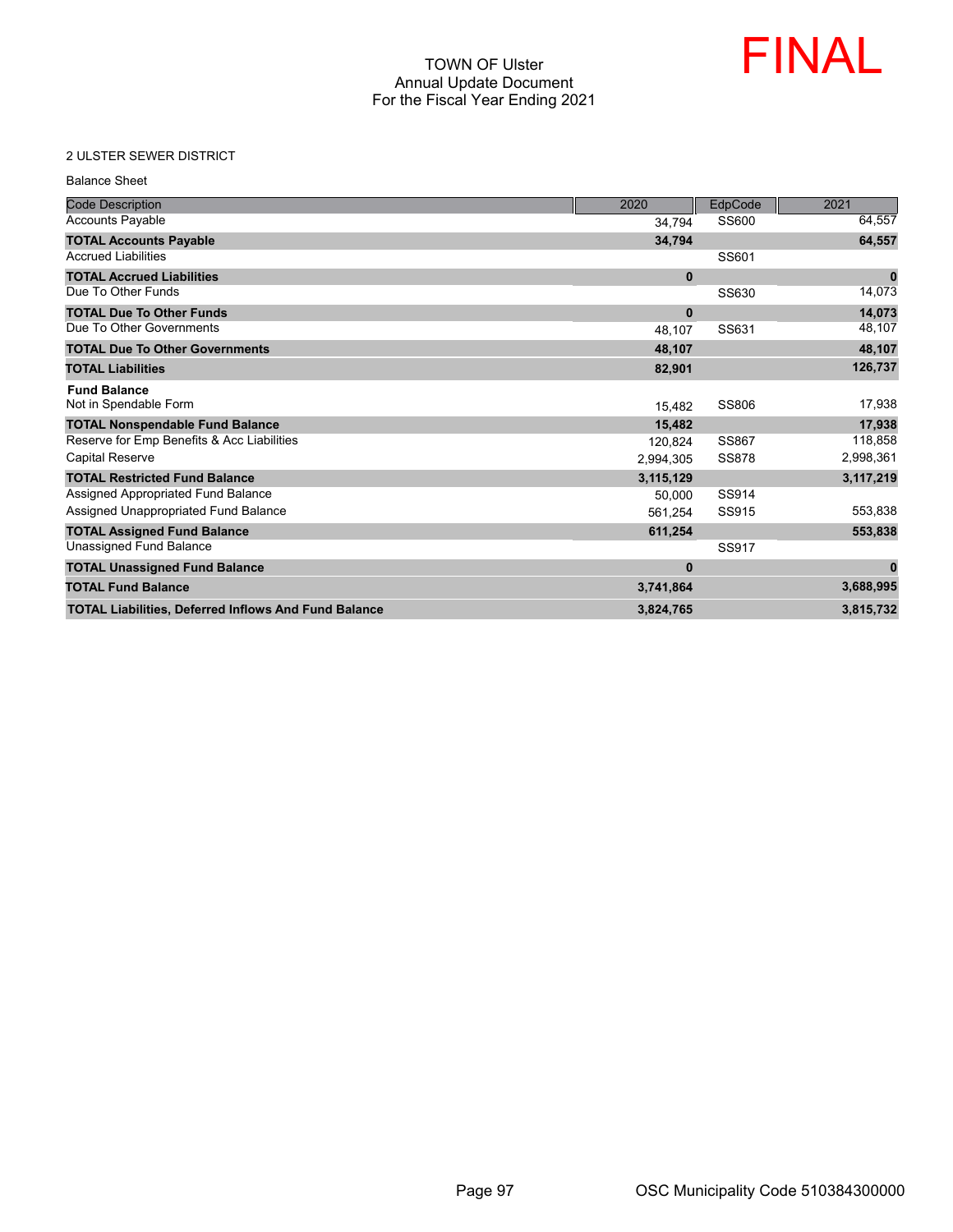

## 2 ULSTER SEWER DISTRICT

| <b>Code Description</b>                                 | 2020      | EdpCode | 2021         |
|---------------------------------------------------------|-----------|---------|--------------|
| <b>Revenues</b>                                         |           |         |              |
| Real Property Taxes                                     | 921,325   | SS1001  | 905,619      |
| <b>TOTAL Real Property Taxes</b>                        | 921,325   |         | 905,619      |
| <b>Sewer Rents</b>                                      | 601,750   | SS2120  | 623,326      |
| Sewer Charges                                           | 5,175     | SS2122  | 550          |
| Interest & Penalties On Sewer Accts                     | 22,741    | SS2128  | 22,355       |
| <b>TOTAL Departmental Income</b>                        | 629,666   |         | 646,231      |
| Interest And Earnings                                   | 20,986    | SS2401  | 5,199        |
| <b>TOTAL Use of Money And Property</b>                  | 20,986    |         | 5,199        |
| Sales of Equipment                                      | 60,000    | SS2665  |              |
| <b>TOTAL Sale of Property And Compensation For Loss</b> | 60,000    |         | $\mathbf{0}$ |
| Refunds of Prior Year's Expenditures                    | 350       | SS2701  |              |
| Unclassified (specify)                                  | 137,130   | SS2770  | 1,020        |
| <b>TOTAL Miscellaneous Local Sources</b>                | 137,480   |         | 1,020        |
| <b>TOTAL Revenues</b>                                   | 1,769,457 |         | 1,558,069    |
| <b>TOTAL Detail Revenues And Other Sources</b>          | 1,769,457 |         | 1,558,069    |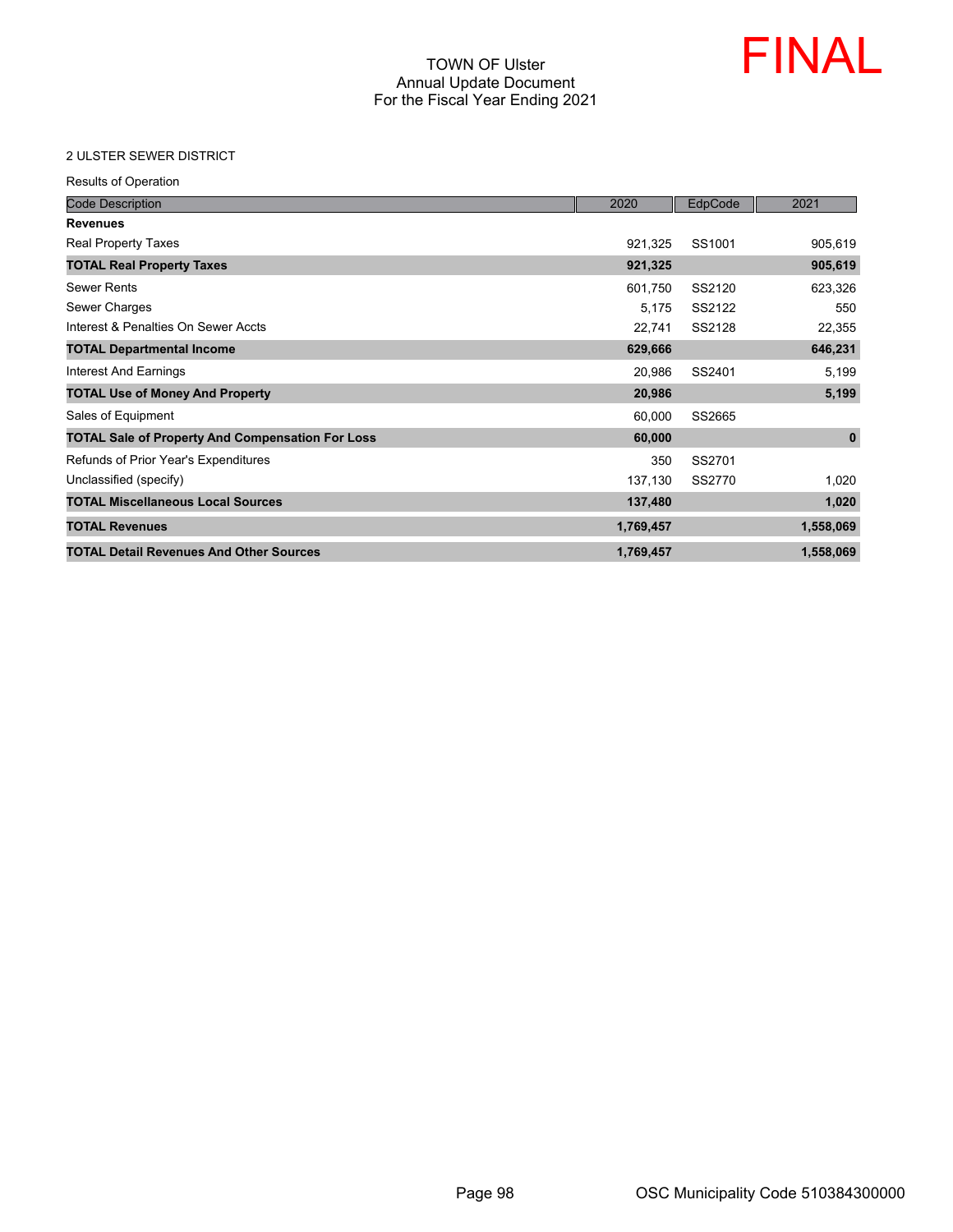

#### 2 ULSTER SEWER DISTRICT

| <b>Results of Operation</b>                     |              |         |              |
|-------------------------------------------------|--------------|---------|--------------|
| <b>Code Description</b>                         | 2020         | EdpCode | 2021         |
| <b>Expenditures</b>                             |              |         |              |
| Unallocated Insurance, Contr Expend             | 51,327       | SS19104 | 53,418       |
| <b>TOTAL Unallocated Insurance</b>              | 51,327       |         | 53,418       |
| Other General Govt Support, Contract Exp        |              | SS19894 | 2,135        |
| <b>TOTAL Other General Govt Support</b>         | $\mathbf{0}$ |         | 2,135        |
| <b>TOTAL General Government Support</b>         | 51,327       |         | 55,553       |
| Sewer Administration, Pers Serv                 | 516,594      | SS81101 | 506,967      |
| Sewer Administration, Equip & Cap Outlay        | 3,654        | SS81102 | 2,352        |
| Sewer Administration, Contr Expend              | 47,349       | SS81104 | 53,932       |
| <b>TOTAL Sewer Administration</b>               | 567,597      |         | 563,251      |
| Sewage Treat Disp, Equip & Cap Outlay           | 399,381      | SS81302 | 254,134      |
| Sewage Treat Disp, Contr Expend                 | 261,796      | SS81304 | 421,672      |
| <b>TOTAL Sewage Treat Disp</b>                  | 661,177      |         | 675,806      |
| <b>TOTAL Home And Community Services</b>        | 1,228,774    |         | 1,239,057    |
| State Retirement, Empl Bnfts                    | 60,276       | SS90108 | 69,296       |
| Social Security, Empl Bnfts                     | 38,133       | SS90308 | 37,578       |
| <b>Worker's Compensation, Empl Bnfts</b>        | 26,412       | SS90408 | 24,636       |
| Disability Insurance, Empl Bnfts                | 964          | SS90558 | 828          |
| Hospital & Medical (dental) Ins, Empl Bnft      | 169,610      | SS90608 | 183,991      |
| <b>TOTAL Employee Benefits</b>                  | 295,396      |         | 316,329      |
| Debt Principal, Serial Bonds                    | 75,000       | SS97106 |              |
| <b>TOTAL Debt Principal</b>                     | 75,000       |         | $\pmb{0}$    |
| Debt Interest, Serial Bonds                     | 905          | SS97107 |              |
| <b>TOTAL Debt Interest</b>                      | 905          |         | $\mathbf{0}$ |
| <b>TOTAL Expenditures</b>                       | 1,651,402    |         | 1,610,939    |
| Transfers, Capital Projects Fund                | 1,050        | SS99509 |              |
| <b>TOTAL Operating Transfers</b>                | 1,050        |         | $\bf{0}$     |
| <b>TOTAL Other Uses</b>                         | 1,050        |         | $\mathbf{0}$ |
| <b>TOTAL Detail Expenditures And Other Uses</b> | 1.652.452    |         | 1.610.939    |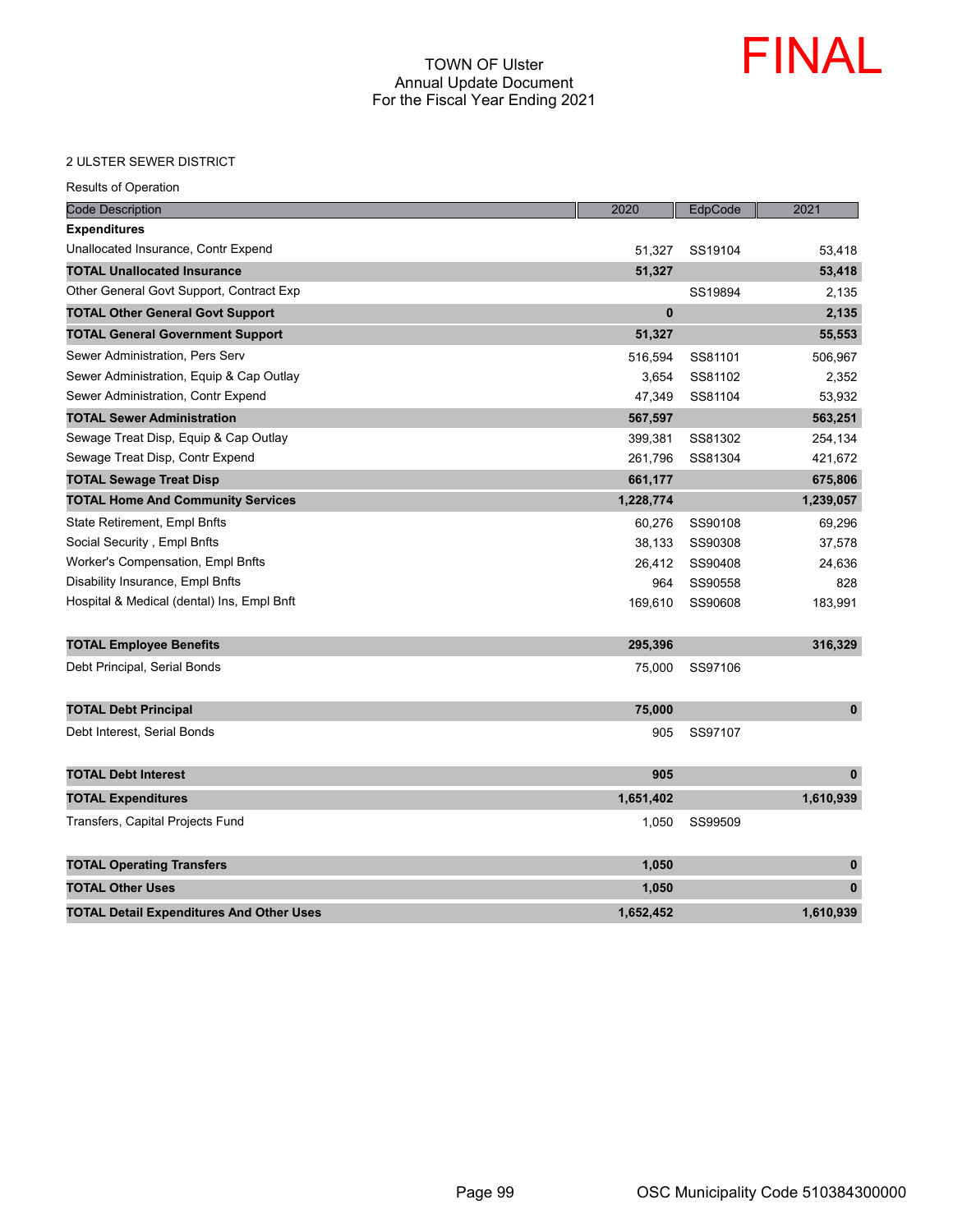

#### 2 ULSTER SEWER DISTRICT

## **Analysis of Changes in Fund Balance**

| <b>Code Description</b>                    | 2020      | EdpCode       | 2021      |
|--------------------------------------------|-----------|---------------|-----------|
| Analysis of Changes in Fund Balance        |           |               |           |
| <b>Fund Balance - Beginning of Year</b>    | 3.624.861 | <b>SS8021</b> | 3,741,866 |
| <b>Restated Fund Balance - Beg of Year</b> | 3.624.861 | <b>SS8022</b> | 3,741,866 |
| ADD - REVENUES AND OTHER SOURCES           | 1.769.457 |               | 1,558,069 |
| DEDUCT - EXPENDITURES AND OTHER USES       | 1.652.452 |               | 1,610,939 |
| <b>Fund Balance - End of Year</b>          | 3.741.866 | <b>SS8029</b> | 3,688,996 |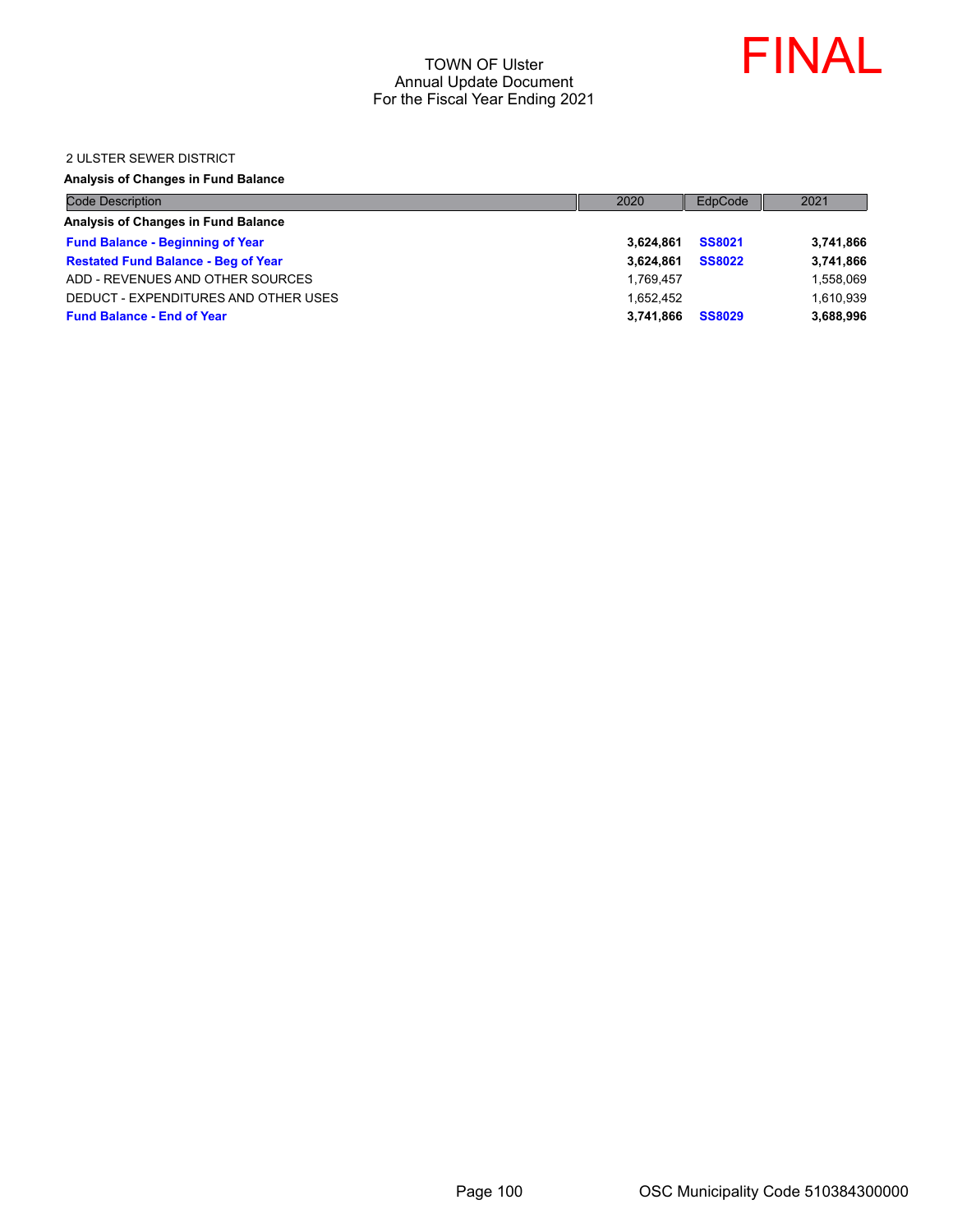

#### 2 ULSTER SEWER DISTRICT

| <b>Budget Summary</b>                             |           |                |           |
|---------------------------------------------------|-----------|----------------|-----------|
| <b>Code Description</b>                           | 2021      | EdpCode        | 2022      |
| <b>Estimated Revenues</b>                         |           |                |           |
| Est Rev - Real Property Taxes                     | 905,619   | SS1049N        | 887,007   |
| Est Rev - Departmental Income                     | 605,500   | <b>SS1299N</b> | 608,337   |
| Est Rev - Use of Money And Property               | 27,000    | <b>SS2499N</b> | 26,000    |
| <b>TOTAL Estimated Revenues</b>                   | 1,538,119 |                | 1,521,344 |
| Appropriated Fund Balance                         | 50.000    | <b>SS599N</b>  |           |
| <b>TOTAL Estimated Other Sources</b>              | 50,000    |                | 0         |
| <b>TOTAL Estimated Revenues And Other Sources</b> | 1,588,119 |                | 1,521,344 |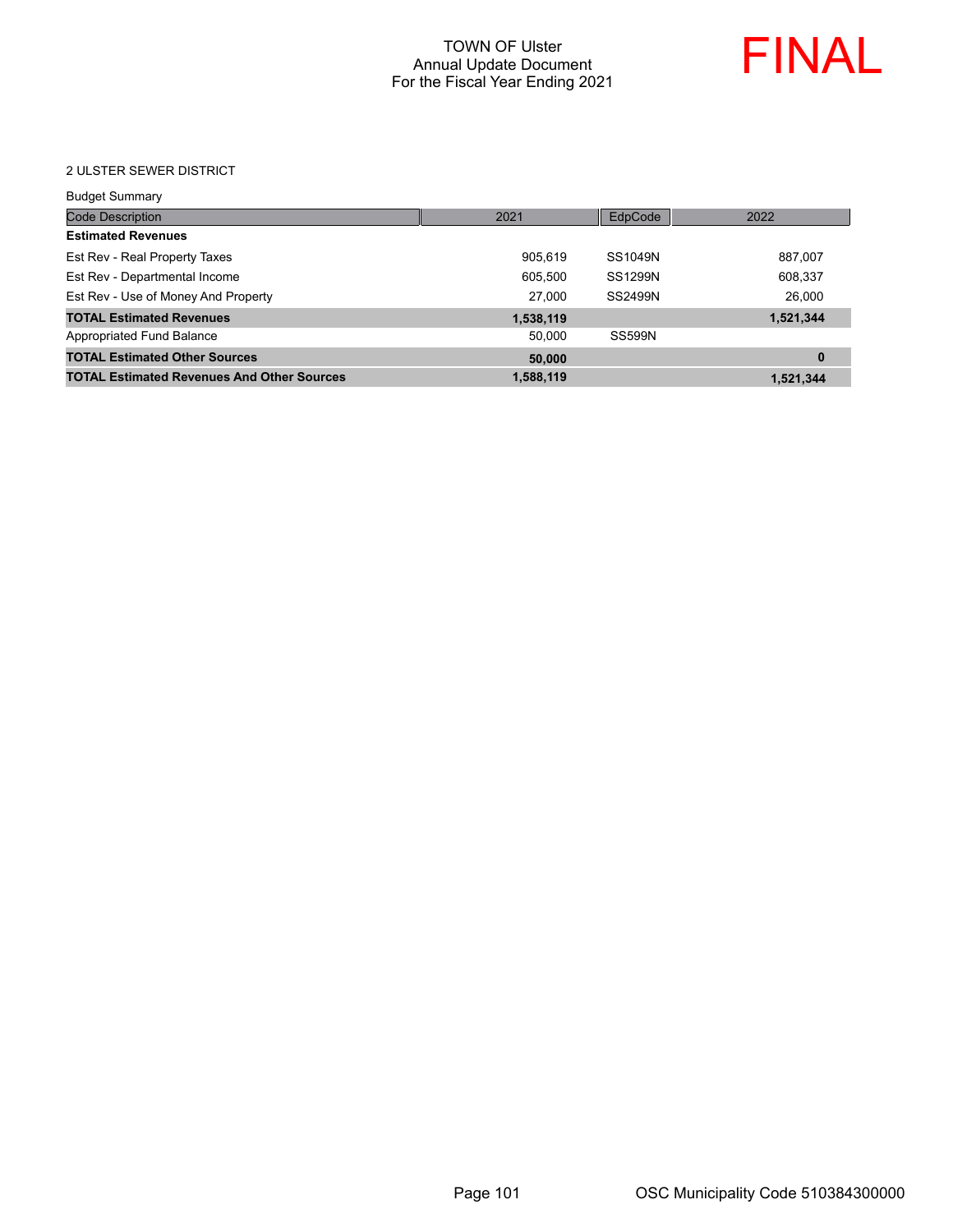

#### 2 ULSTER SEWER DISTRICT

| <b>Budget Summary</b>                      |           |         |           |
|--------------------------------------------|-----------|---------|-----------|
| <b>Code Description</b>                    | 2021      | EdpCode | 2022      |
| <b>Appropriations</b>                      |           |         |           |
| App - General Government Support           | 83.000    | SS1999N | 84.950    |
| App - Home And Community Services          | 1,101,892 | SS8999N | 1,058,898 |
| App - Employee Benefits                    | 403.227   | SS9199N | 377.496   |
| <b>TOTAL Appropriations</b>                | 1,588,119 |         | 1,521,344 |
| <b>TOTAL Appropriations And Other Uses</b> | 1,588,119 |         | 1,521,344 |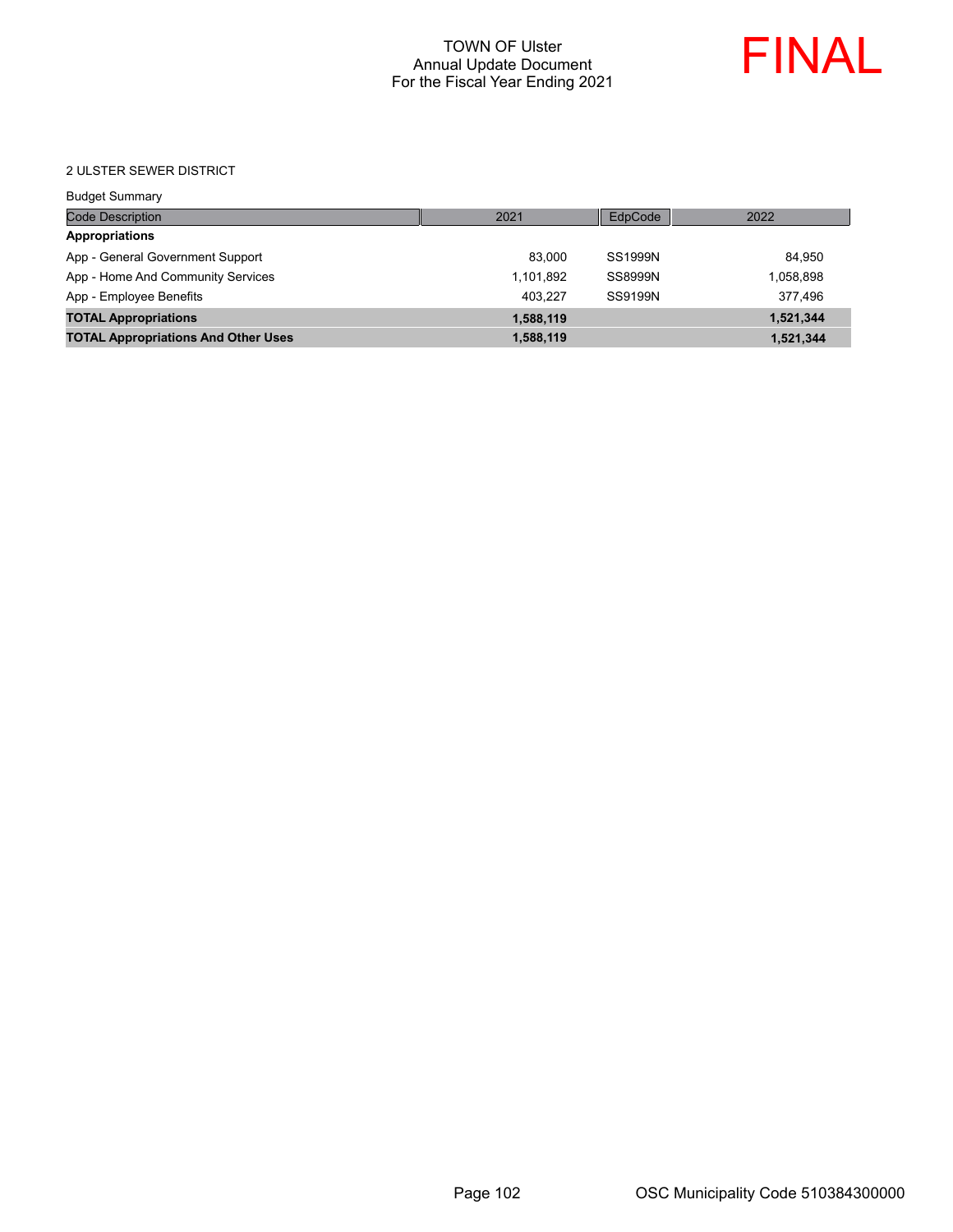

#### WASHINGTON AVE. SEWER DISTRICT

Balance Sheet

| <b>Code Description</b>                                | 2020   | EdpCode | 2021   |
|--------------------------------------------------------|--------|---------|--------|
| <b>Assets</b>                                          |        |         |        |
| Cash                                                   | 53.771 | SS200   | 57,351 |
| <b>TOTAL Cash</b>                                      | 53,771 |         | 57,351 |
| Sewer Rents Receivable                                 | 3.368  | SS360   | 3,974  |
| <b>TOTAL Other Receivables (net)</b>                   | 3,368  |         | 3,974  |
| <b>Prepaid Expenses</b>                                | 260    | SS480   | 301    |
| <b>TOTAL Prepaid Expenses</b>                          | 260    |         | 301    |
| <b>TOTAL Assets and Deferred Outflows of Resources</b> | 57,399 |         | 61,626 |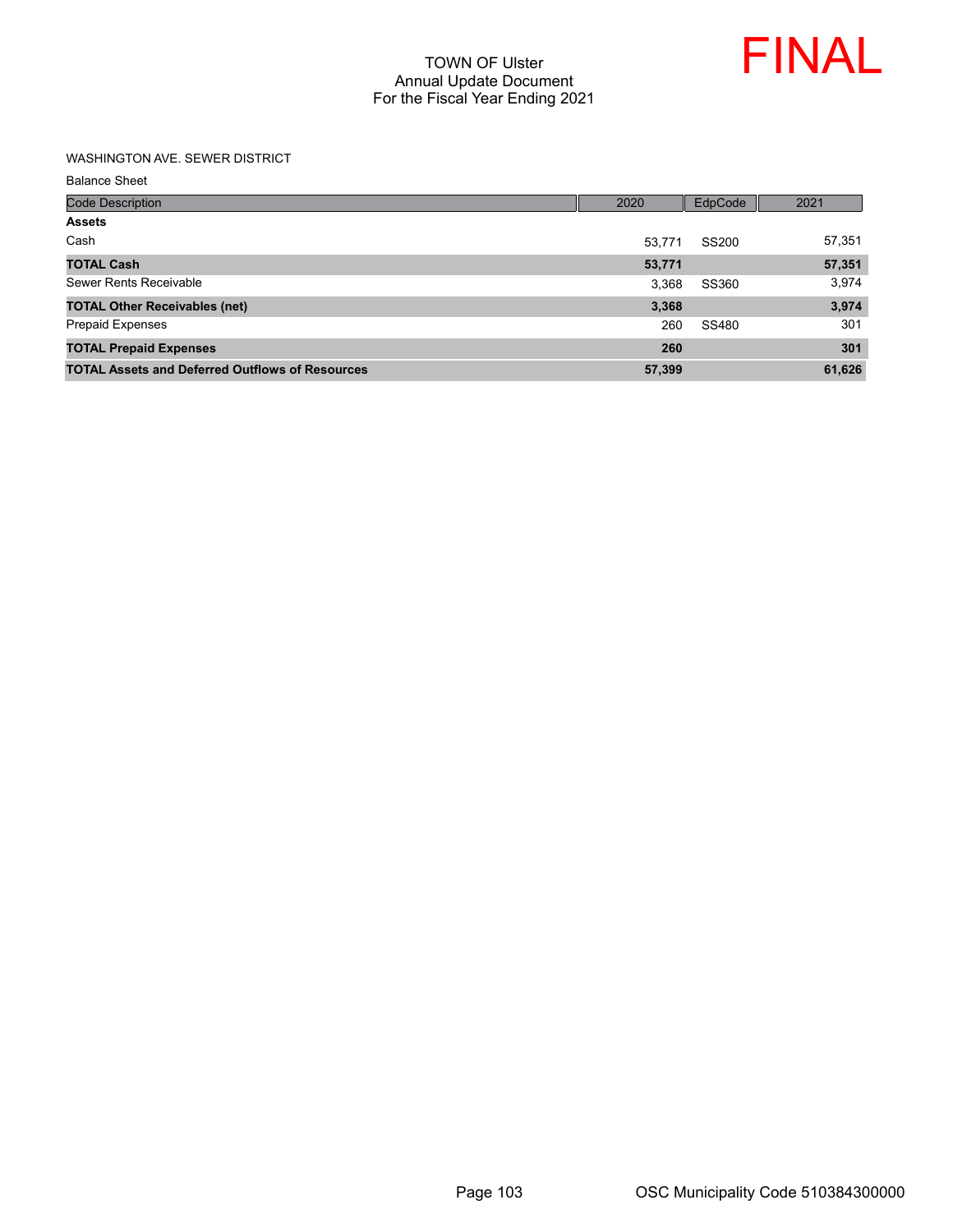

# WASHINGTON AVE. SEWER DISTRICT

Balance Sheet

| <b>Code Description</b>                                     | 2020   | EdpCode | 2021   |
|-------------------------------------------------------------|--------|---------|--------|
| <b>Accounts Payable</b>                                     | 79     | SS600   | 74     |
| <b>TOTAL Accounts Payable</b>                               | 79     |         | 74     |
| <b>TOTAL Liabilities</b>                                    | 79     |         | 74     |
| <b>Fund Balance</b><br>Not in Spendable Form                | 260    | SS806   | 301    |
| <b>TOTAL Nonspendable Fund Balance</b>                      | 260    |         | 301    |
| Assigned Appropriated Fund Balance                          | 11.718 | SS914   | 7,769  |
| Assigned Unappropriated Fund Balance                        | 45.342 | SS915   | 53,482 |
| <b>TOTAL Assigned Fund Balance</b>                          | 57,060 |         | 61,251 |
| <b>TOTAL Fund Balance</b>                                   | 57,320 |         | 61,552 |
| <b>TOTAL Liabilities, Deferred Inflows And Fund Balance</b> | 57,399 |         | 61,626 |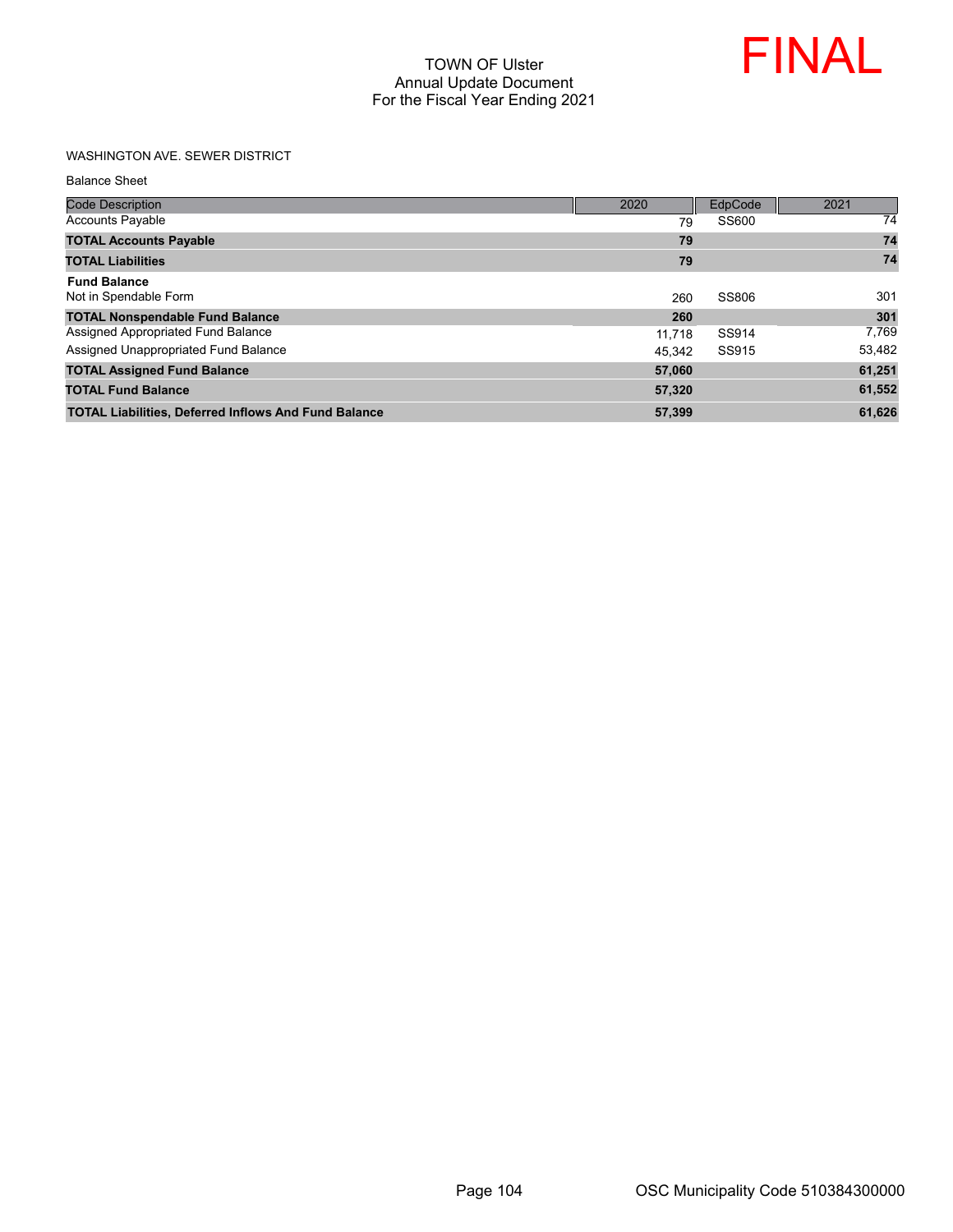

## WASHINGTON AVE. SEWER DISTRICT

| <b>Code Description</b>                        | 2020     | EdpCode | 2021    |
|------------------------------------------------|----------|---------|---------|
| <b>Revenues</b>                                |          |         |         |
| <b>Real Property Taxes</b>                     | 109.636  | SS1001  | 109,365 |
| <b>TOTAL Real Property Taxes</b>               | 109,636  |         | 109,365 |
| Sewer Rents                                    | 12,999   | SS2120  | 15,187  |
| Interest & Penalties On Sewer Accts            | 750      | SS2128  |         |
| <b>TOTAL Departmental Income</b>               | 13,749   |         | 15,187  |
| Interest And Earnings                          | 344      | SS2401  | 70      |
| <b>TOTAL Use of Money And Property</b>         | 344      |         | 70      |
| Unclassified (specify)                         |          | SS2770  | 330     |
| <b>TOTAL Miscellaneous Local Sources</b>       | $\bf{0}$ |         | 330     |
| <b>TOTAL Revenues</b>                          | 123,730  |         | 124,952 |
| <b>TOTAL Detail Revenues And Other Sources</b> | 123,730  |         | 124,952 |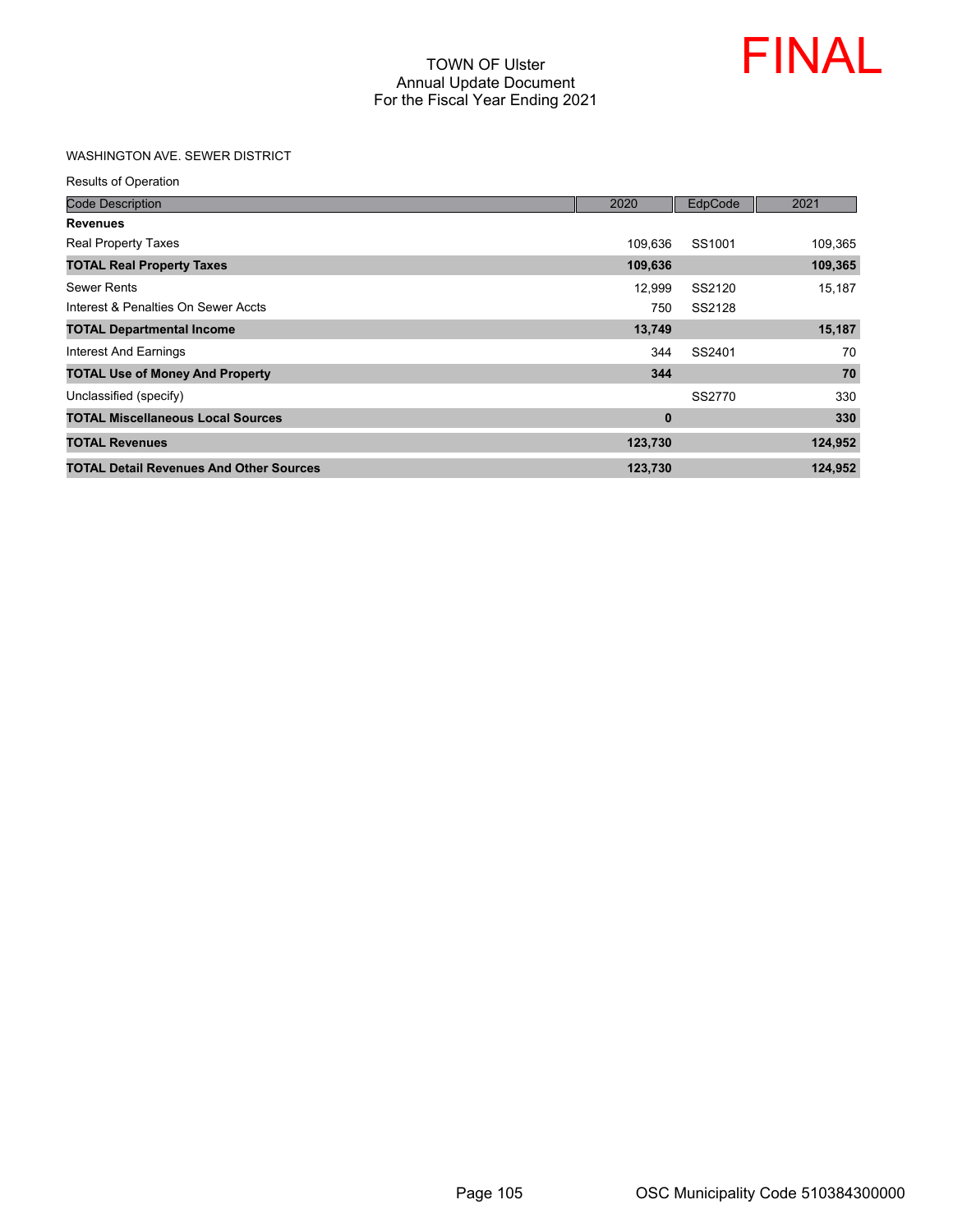

#### WASHINGTON AVE. SEWER DISTRICT

| <b>Code Description</b>                         | 2020    | EdpCode | 2021    |
|-------------------------------------------------|---------|---------|---------|
| <b>Expenditures</b>                             |         |         |         |
| Unallocated Insurance, Contr Expend             | 1,190   | SS19104 | 1,248   |
| <b>TOTAL Unallocated Insurance</b>              | 1,190   |         | 1,248   |
| <b>TOTAL General Government Support</b>         | 1,190   |         | 1,248   |
| Sewer Administration, Pers Serv                 | 10,693  | SS81101 | 10,964  |
| Sewer Administration, Contr Expend              | 1,730   | SS81104 | 1.722   |
| <b>TOTAL Sewer Administration</b>               | 12,423  |         | 12,686  |
| Sewage Treat Disp, Equip & Cap Outlay           |         | SS81302 |         |
| Sewage Treat Disp, Contr Expend                 | 13,901  | SS81304 | 17,603  |
| <b>TOTAL Sewage Treat Disp</b>                  | 13,901  |         | 17,603  |
| <b>TOTAL Home And Community Services</b>        | 26,323  |         | 30,289  |
| <b>State Retirement, Empl Bnfts</b>             | 1.010   | SS90108 | 1,162   |
| Social Security, Empl Bnfts                     | 819     | SS90308 | 839     |
| Worker's Compensation, Empl Bnfts               | 443     | SS90408 | 412     |
| Disability Insurance, Empl Bnfts                |         | SS90558 |         |
| Hospital & Medical (dental) Ins, Empl Bnft      | 2,750   | SS90608 | 2,799   |
| <b>TOTAL Employee Benefits</b>                  | 5,022   |         | 5,212   |
| Debt Principal, Serial Bonds                    | 76,000  | SS97106 | 74,000  |
| <b>TOTAL Debt Principal</b>                     | 76,000  |         | 74,000  |
| Debt Interest, Serial Bonds                     | 11,516  | SS97107 | 9,970   |
| <b>TOTAL Debt Interest</b>                      | 11,516  |         | 9,970   |
| <b>TOTAL Expenditures</b>                       | 120,051 |         | 120,719 |
| <b>TOTAL Detail Expenditures And Other Uses</b> | 120,051 |         | 120,719 |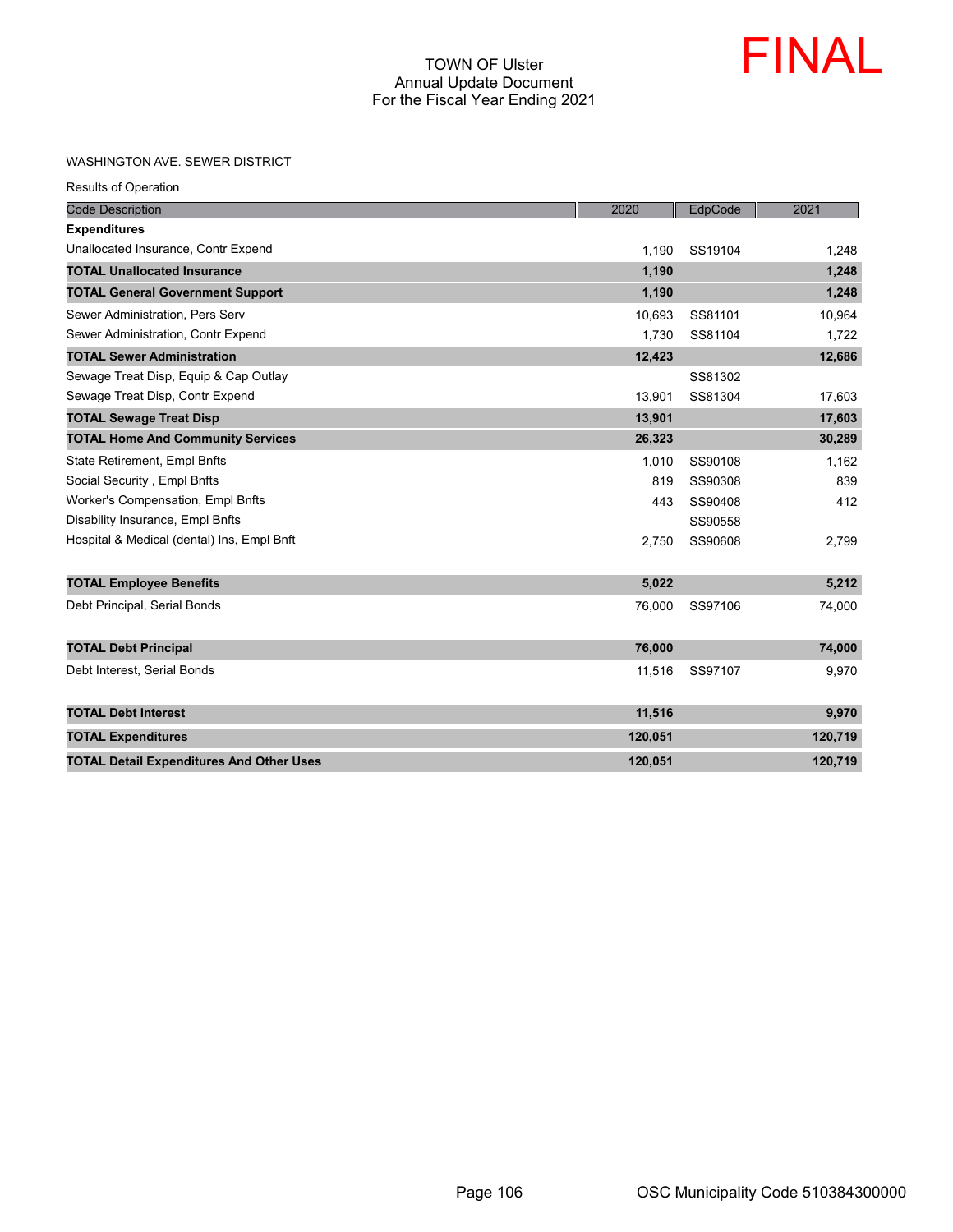

#### WASHINGTON AVE. SEWER DISTRICT

#### **Analysis of Changes in Fund Balance**

| <b>Code Description</b>                    | 2020    | EdpCode       | 2021    |
|--------------------------------------------|---------|---------------|---------|
| Analysis of Changes in Fund Balance        |         |               |         |
| <b>Fund Balance - Beginning of Year</b>    | 53.643  | <b>SS8021</b> | 57,322  |
| <b>Restated Fund Balance - Beg of Year</b> | 53.643  | <b>SS8022</b> | 57,322  |
| ADD - REVENUES AND OTHER SOURCES           | 123.730 |               | 124,952 |
| DEDUCT - EXPENDITURES AND OTHER USES       | 120.051 |               | 120,719 |
| <b>Fund Balance - End of Year</b>          | 57.322  | <b>SS8029</b> | 61,555  |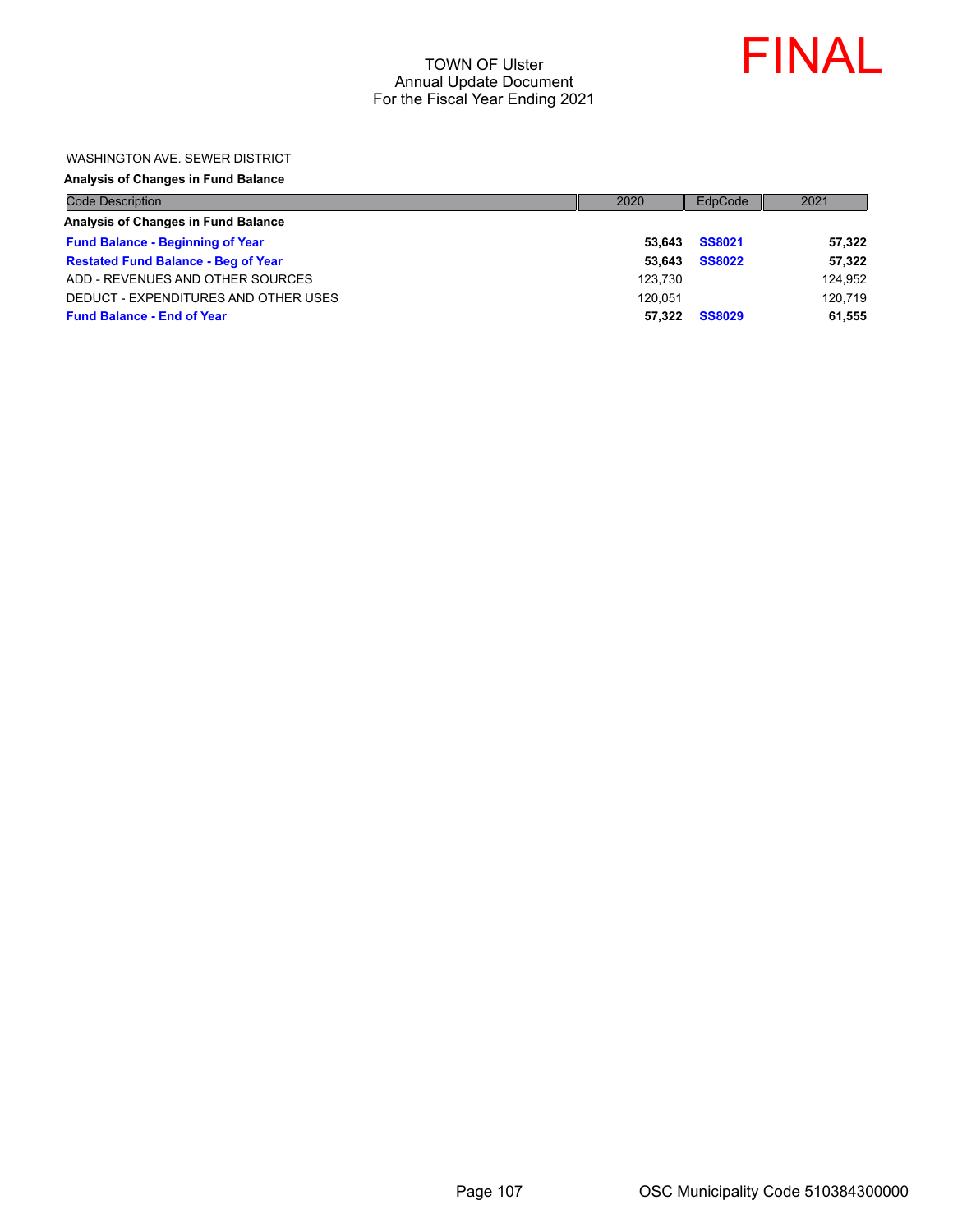

#### WASHINGTON AVE. SEWER DISTRICT

| Budget Summary |  |
|----------------|--|
|                |  |

| <b>Code Description</b>                           | 2021    | EdpCode       | 2022    |
|---------------------------------------------------|---------|---------------|---------|
| <b>Estimated Revenues</b>                         |         |               |         |
| Est Rev - Real Property Taxes                     | 109.365 | SS1049N       | 108,365 |
| Est Rev - Departmental Income                     | 20,000  | SS1299N       | 23,000  |
| Est Rev - Use of Money And Property               | 208     | SS2499N       | 100     |
| <b>TOTAL Estimated Revenues</b>                   | 129,573 |               | 131,465 |
| Appropriated Fund Balance                         | 11.718  | <b>SS599N</b> | 7.769   |
| <b>TOTAL Estimated Other Sources</b>              | 11,718  |               | 7,769   |
| <b>TOTAL Estimated Revenues And Other Sources</b> | 141.291 |               | 139.234 |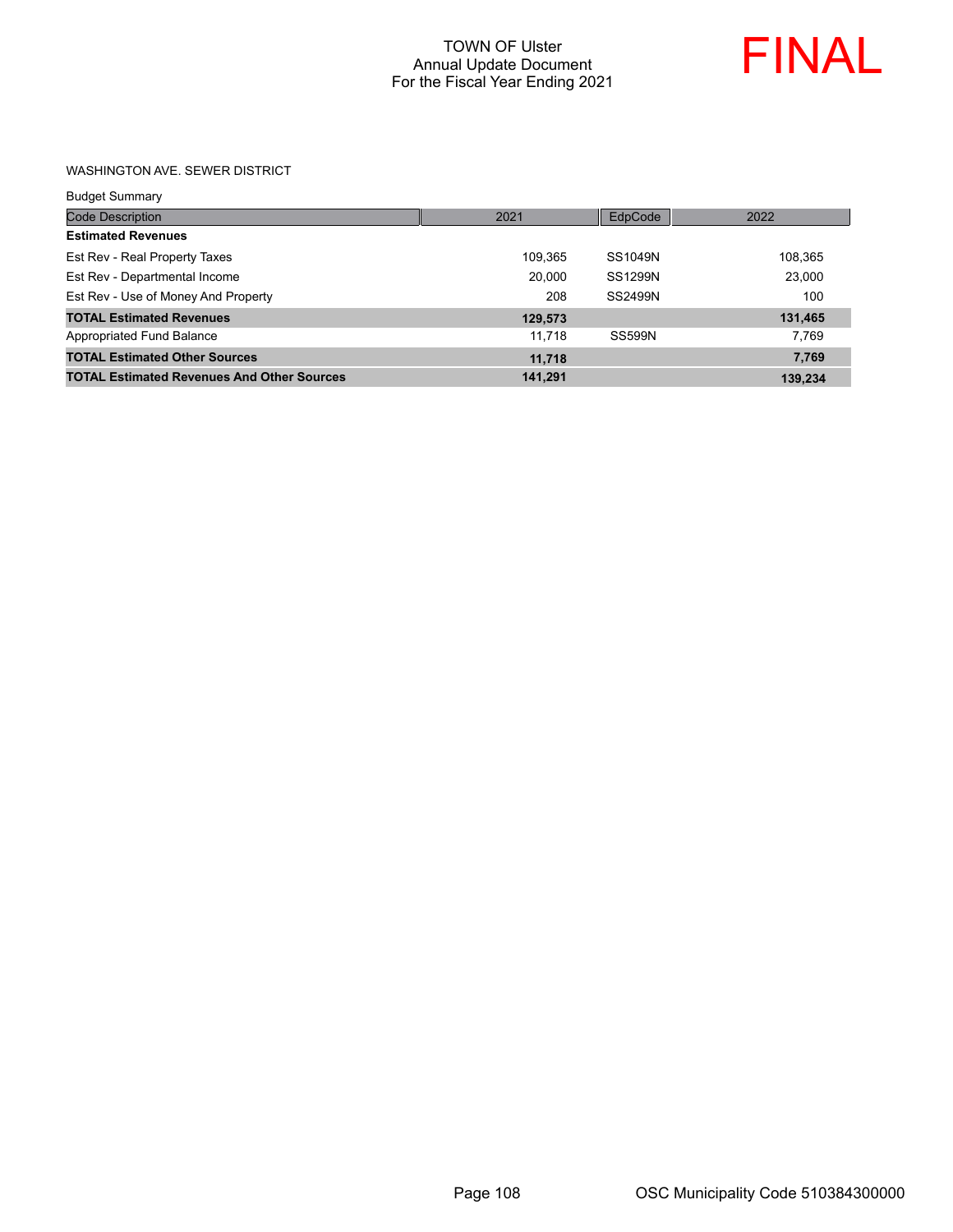

#### WASHINGTON AVE. SEWER DISTRICT

| <b>Budget Summary</b>                      |         |                |         |
|--------------------------------------------|---------|----------------|---------|
| <b>Code Description</b>                    | 2021    | EdpCode        | 2022    |
| <b>Appropriations</b>                      |         |                |         |
| App - General Government Support           | 1.600   | <b>SS1999N</b> | 1.600   |
| App - Home And Community Services          | 50.109  | SS8999N        | 51,388  |
| App - Employee Benefits                    | 5.611   | SS9199N        | 4.883   |
| App - Debt Service                         | 83.971  | SS9899N        | 81,363  |
| <b>TOTAL Appropriations</b>                | 141.291 |                | 139,234 |
| <b>TOTAL Appropriations And Other Uses</b> | 141,291 |                | 139,234 |
|                                            |         |                |         |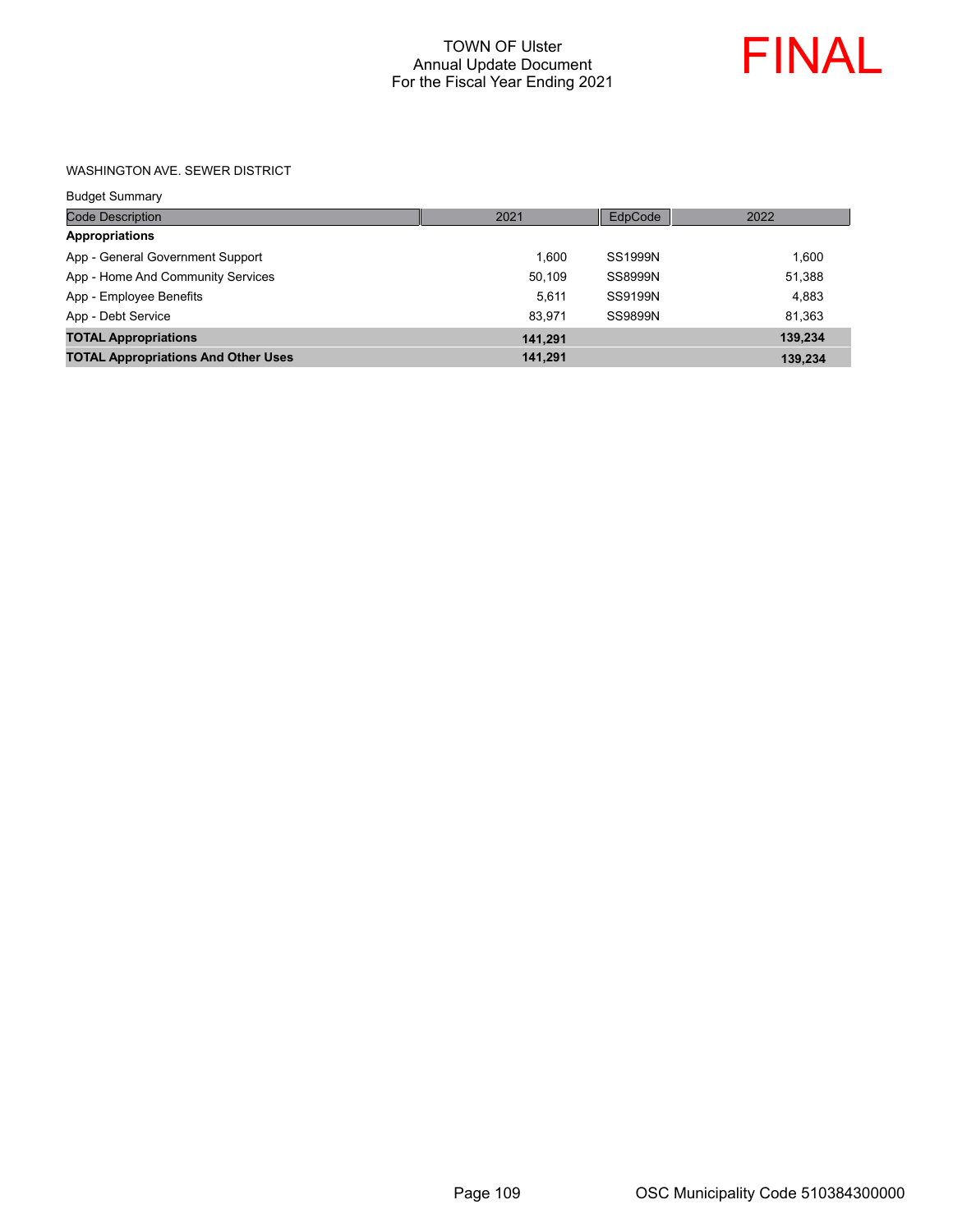

(SW) WATER

| <b>Balance Sheet</b> |  |
|----------------------|--|
|----------------------|--|

| <b>Code Description</b>                                | 2020      | EdpCode | 2021      |
|--------------------------------------------------------|-----------|---------|-----------|
| <b>Assets</b>                                          |           |         |           |
| Cash                                                   | 981,375   | SW200   | 1,957,770 |
| Petty Cash                                             | 75        | SW210   | 75        |
| <b>TOTAL Cash</b>                                      | 981,450   |         | 1,957,845 |
| <b>Investments In Securities</b>                       |           | SW450   | 55,000    |
| <b>TOTAL Investments</b>                               | $\bf{0}$  |         | 55,000    |
| <b>Water Rents Receivable</b>                          | 440,648   | SW350   | 398,732   |
| <b>TOTAL Other Receivables (net)</b>                   | 440,648   |         | 398,732   |
| Due From Other Funds                                   | 21,815    | SW391   | 240,000   |
| <b>TOTAL Due From Other Funds</b>                      | 21,815    |         | 240,000   |
| <b>Inventory Of Materials And Supplies</b>             |           | SW445   | 0         |
| <b>TOTAL Inventories</b>                               | $\bf{0}$  |         | $\bf{0}$  |
| <b>Prepaid Expenses</b>                                | 15,985    | SW480   | 17,628    |
| <b>TOTAL Prepaid Expenses</b>                          | 15,985    |         | 17,628    |
| <b>Cash Special Reserves</b>                           | 884,197   | SW230   | 20,381    |
| <b>TOTAL Restricted Assets</b>                         | 884,197   |         | 20,381    |
| <b>TOTAL Assets and Deferred Outflows of Resources</b> | 2,344,095 |         | 2,689,586 |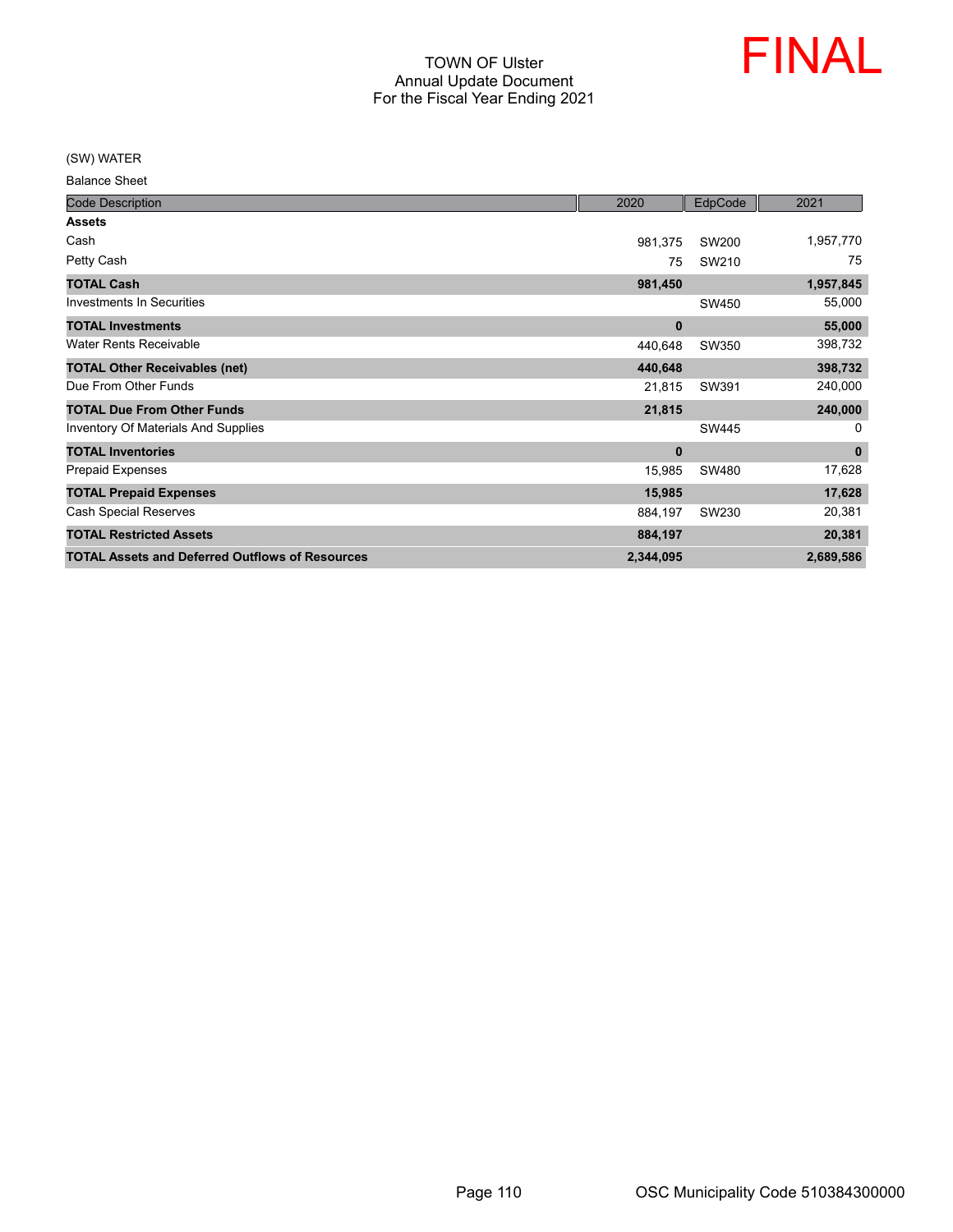

## (SW) WATER

Balance Sheet

| <b>Code Description</b>                                     | 2020      | EdpCode      | 2021      |
|-------------------------------------------------------------|-----------|--------------|-----------|
| <b>Accounts Payable</b>                                     | 281,759   | SW600        | 291,227   |
| <b>TOTAL Accounts Payable</b>                               | 281,759   |              | 291,227   |
| Due To Other Funds                                          |           | SW630        | 26,680    |
| <b>TOTAL Due To Other Funds</b>                             | $\bf{0}$  |              | 26,680    |
| Due To Other Governments                                    | 32,712    | SW631        | 32,712    |
| <b>TOTAL Due To Other Governments</b>                       | 32,712    |              | 32,712    |
| <b>TOTAL Liabilities</b>                                    | 314,471   |              | 350,619   |
| <b>Fund Balance</b>                                         |           |              |           |
| Not in Spendable Form                                       | 15,985    | SW806        | 17,628    |
| <b>TOTAL Nonspendable Fund Balance</b>                      | 15,985    |              | 17,628    |
| Reserve for Emp Benefits & Acc Liabilities                  | 97,891    | SW867        | 112,200   |
| <b>Capital Reserve</b>                                      | 786,305   | <b>SW878</b> | 787,368   |
| <b>TOTAL Restricted Fund Balance</b>                        | 884,197   |              | 899,568   |
| Assigned Appropriated Fund Balance                          | 126,752   | SW914        | 135,996   |
| Assigned Unappropriated Fund Balance                        | 1,002,691 | SW915        | 1,285,775 |
| <b>TOTAL Assigned Fund Balance</b>                          | 1,129,443 |              | 1,421,771 |
| <b>TOTAL Fund Balance</b>                                   | 2,029,624 |              | 2,338,967 |
| <b>TOTAL Liabilities, Deferred Inflows And Fund Balance</b> | 2,344,095 |              | 2,689,586 |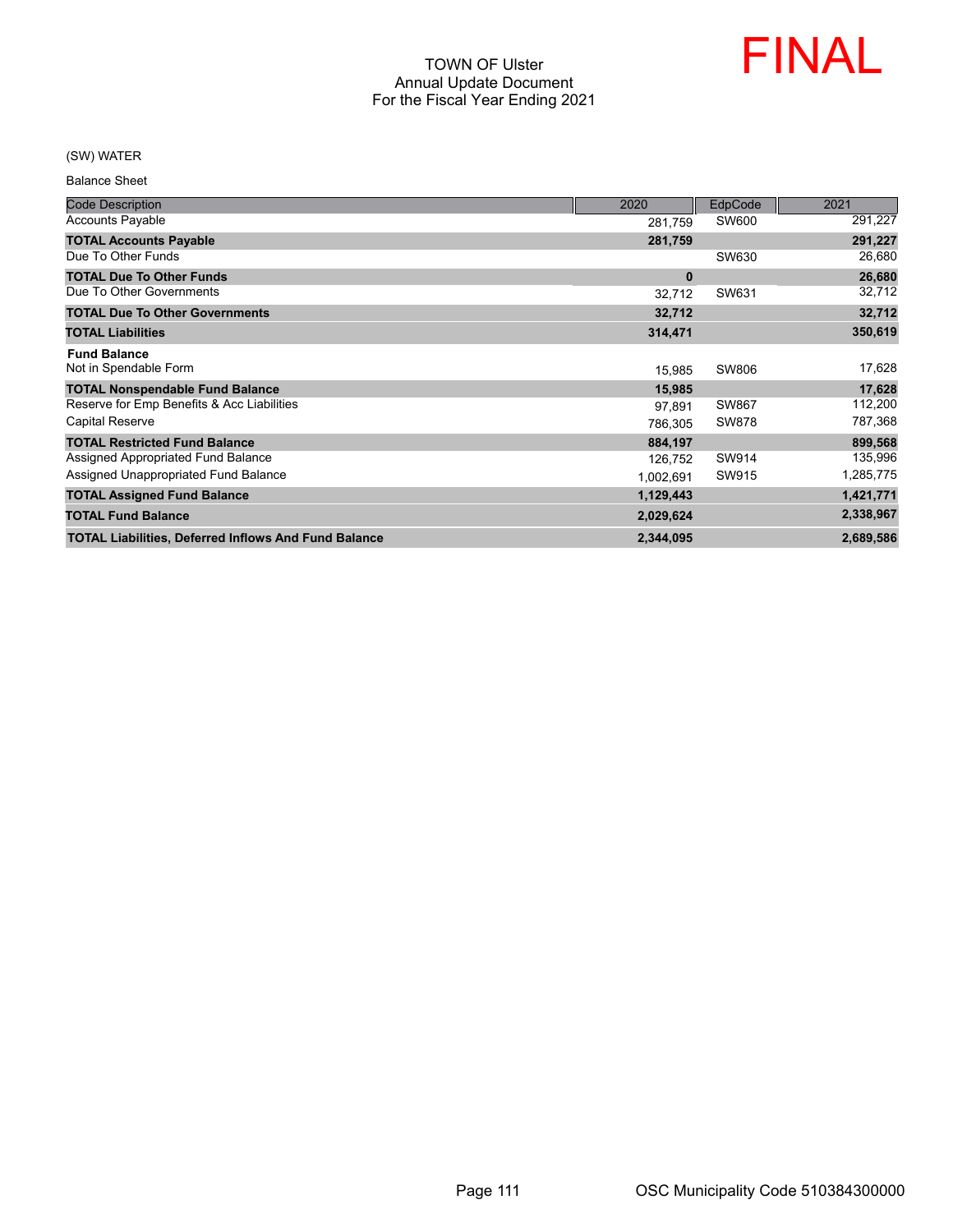

(SW) WATER

| <b>Code Description</b>                                 | 2020      | EdpCode | 2021      |
|---------------------------------------------------------|-----------|---------|-----------|
| <b>Revenues</b>                                         |           |         |           |
| <b>Real Property Taxes</b>                              | 1,185,384 | SW1001  | 1,175,656 |
| <b>TOTAL Real Property Taxes</b>                        | 1,185,384 |         | 1,175,656 |
| <b>Metered Water Sales</b>                              | 1,342,897 | SW2140  | 1,454,378 |
| <b>Water Service Charges</b>                            | 6,105     | SW2144  | 9,016     |
| Interest & Penalties On Water Rents                     | 31,957    | SW2148  | 32,071    |
| <b>TOTAL Departmental Income</b>                        | 1,380,959 |         | 1,495,465 |
| <b>Interest And Earnings</b>                            | 11,423    | SW2401  | 2,618     |
| Rental of Real Property, Other Govts                    |           | SW2410  | 18,188    |
| Rental of Equipment                                     | 2,400     | SW2414  | 2,400     |
| Rental, Other (specify)                                 | 2,400     | SW2440  |           |
| <b>TOTAL Use of Money And Property</b>                  | 16,223    |         | 23,206    |
| Sales of Scrap & Excess Materials                       | 326       | SW2650  | 1,851     |
| Sales of Equipment                                      | 6,900     | SW2665  | 7,306     |
| <b>TOTAL Sale of Property And Compensation For Loss</b> | 7,226     |         | 9,157     |
| Unclassified (specify)                                  | 23,171    | SW2770  | 1,388     |
| <b>TOTAL Miscellaneous Local Sources</b>                | 23,171    |         | 1,388     |
| <b>TOTAL Revenues</b>                                   | 2,612,963 |         | 2,704,872 |
| <b>TOTAL Detail Revenues And Other Sources</b>          | 2,612,963 |         | 2,704,872 |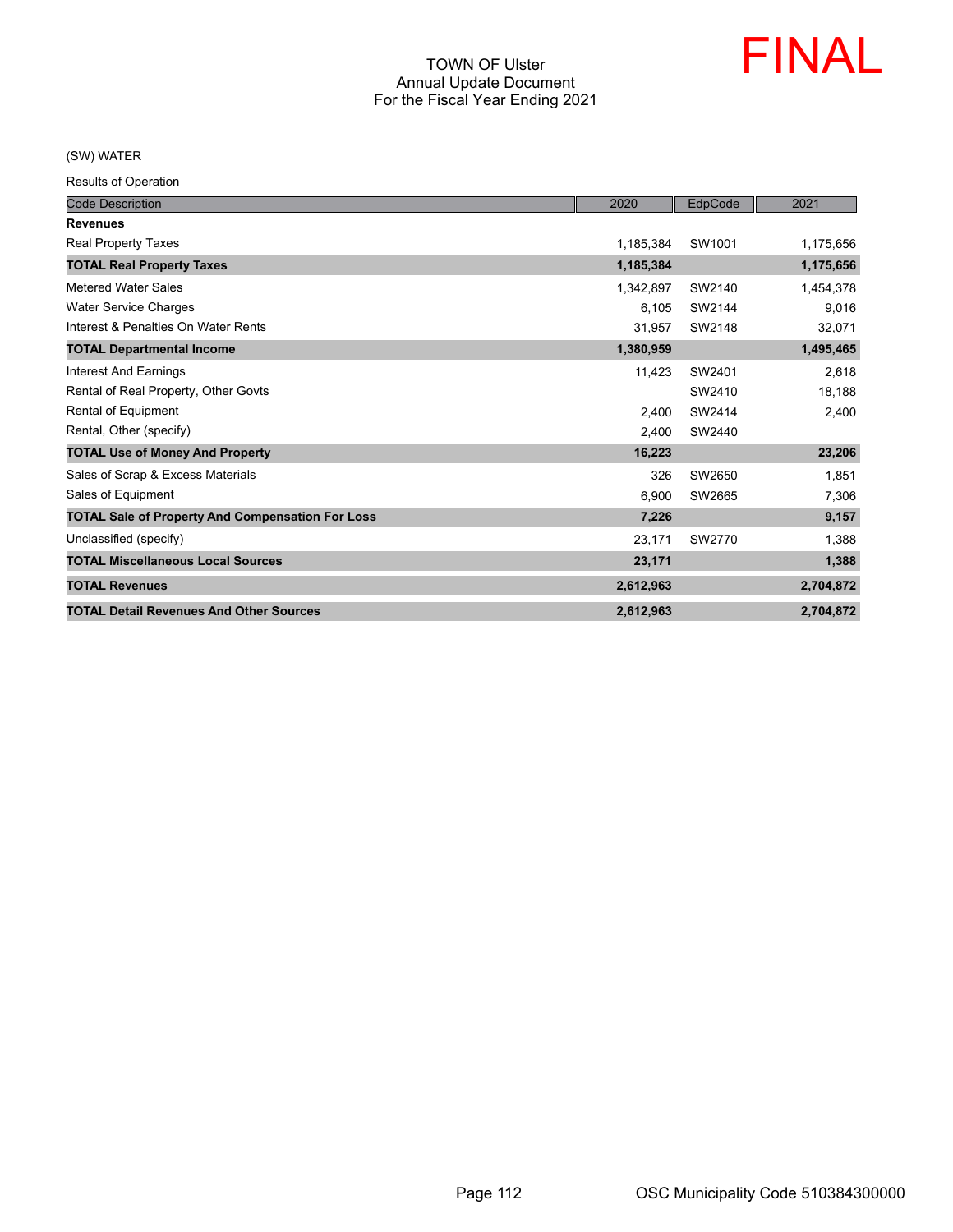

(SW) WATER

| <b>Code Description</b>                         | 2020      | EdpCode | 2021        |
|-------------------------------------------------|-----------|---------|-------------|
| <b>Expenditures</b>                             |           |         |             |
| Unallocated Insurance, Contr Expend             | 38.445    | SW19104 | 40,313      |
| <b>TOTAL Unallocated Insurance</b>              | 38,445    |         | 40,313      |
| Judgements And Claims, Contr Expend             | 219       | SW19304 | 5           |
| <b>TOTAL Judgements And Claims</b>              | 219       |         | 5           |
| <b>TOTAL General Government Support</b>         | 38,664    |         | 40,318      |
| Water Administration, Pers Serv                 | 451,386   | SW83101 | 447,972     |
| Water Administration, Equip & Cap Outlay        | 3,110     | SW83102 | 4,349       |
| Water Administration, Contr Expend              | 22.507    | SW83104 | 19,235      |
| <b>TOTAL Water Administration</b>               | 477,002   |         | 471,556     |
| Source Supply Pwr & Pump, Equp& Cap Outlay      | 96,714    | SW83202 | 16,345      |
| Source Supply Pwr & Pump, Contr Expend          | 1,043,926 | SW83204 | 1,241,584   |
| <b>TOTAL Source Supply Pwr &amp; Pump</b>       | 1,140,640 |         | 1,257,929   |
| Water Purification, Equip & Cap Outlay          | 20,398    | SW83302 | 17,434      |
| Water Purification, Contr Expend                | 117,660   | SW83304 | 67,910      |
| <b>TOTAL Water Purification</b>                 | 138,058   |         | 85,344      |
| Water Trans & Distrib, Equip & Cap Outlay       | 30.000    | SW83402 | 0           |
| Water Trans & Distrib, Contr Expend             | 21,085    | SW83404 | 21,025      |
| <b>TOTAL Water Trans &amp; Distrib</b>          | 51,085    |         | 21,025      |
| <b>TOTAL Home And Community Services</b>        | 1,806,785 |         | 1,835,854   |
| State Retirement, Empl Bnfts                    | 64,773    | SW90108 | 68,870      |
| Social Security, Empl Bnfts                     | 33,932    | SW90308 | 33,627      |
| Worker's Compensation, Empl Bnfts               | 21,612    | SW90408 | 19,998      |
| Disability Insurance, Empl Bnfts                | 14,642    | SW90558 | 620         |
| Hospital & Medical (dental) Ins, Empl Bnft      | 159,863   | SW90608 | 184,344     |
|                                                 |           |         |             |
| <b>TOTAL Employee Benefits</b>                  | 294,822   |         | 307,459     |
| Debt Principal, Serial Bonds                    | 119,000   | SW97106 | 116,000     |
|                                                 |           |         |             |
| <b>TOTAL Debt Principal</b>                     | 119,000   |         | 116,000     |
| Debt Interest, Serial Bonds                     | 98,328    | SW97107 | 95,905      |
|                                                 |           |         |             |
| <b>TOTAL Debt Interest</b>                      | 98,328    |         | 95,905      |
| <b>TOTAL Expenditures</b>                       | 2,357,599 |         | 2,395,536   |
| Transfers, Capital Projects Fund                | 15,000    | SW99509 | 0           |
|                                                 |           |         |             |
| <b>TOTAL Operating Transfers</b>                | 15,000    |         | $\pmb{0}$   |
| <b>TOTAL Other Uses</b>                         | 15,000    |         | $\mathbf 0$ |
| <b>TOTAL Detail Expenditures And Other Uses</b> | 2,372,599 |         | 2,395,536   |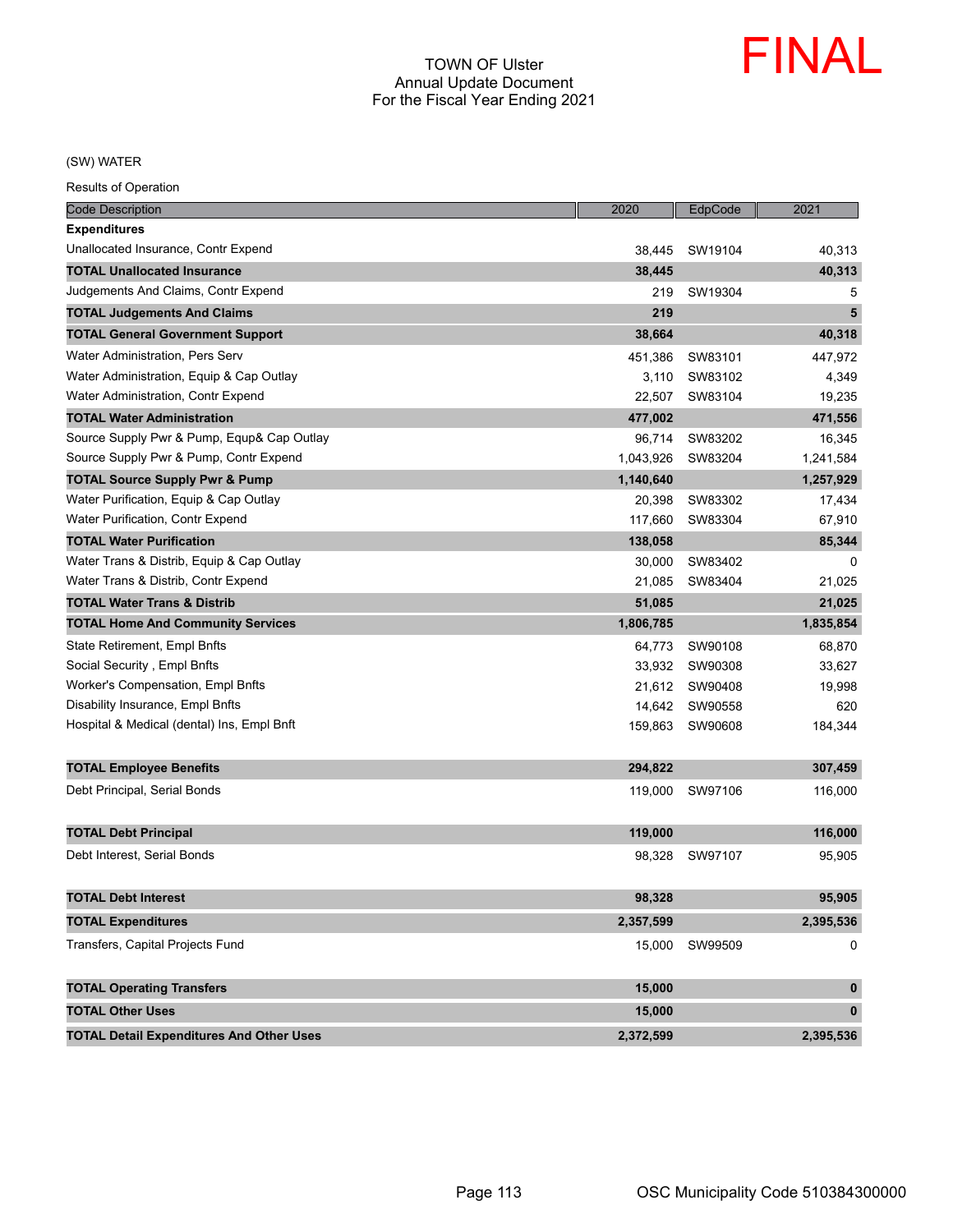

(SW) WATER

**Analysis of Changes in Fund Balance**

| <b>Code Description</b>                    | 2020      | EdpCode       | 2021      |
|--------------------------------------------|-----------|---------------|-----------|
| Analysis of Changes in Fund Balance        |           |               |           |
| <b>Fund Balance - Beginning of Year</b>    | 1.789.275 | <b>SW8021</b> | 2,029,639 |
| <b>Restated Fund Balance - Beg of Year</b> | 1.789.275 | <b>SW8022</b> | 2,029,639 |
| ADD - REVENUES AND OTHER SOURCES           | 2,612,963 |               | 2,704,872 |
| DEDUCT - EXPENDITURES AND OTHER USES       | 2.372.599 |               | 2,395,536 |
| <b>Fund Balance - End of Year</b>          | 2.029.639 | <b>SW8029</b> | 2,338,975 |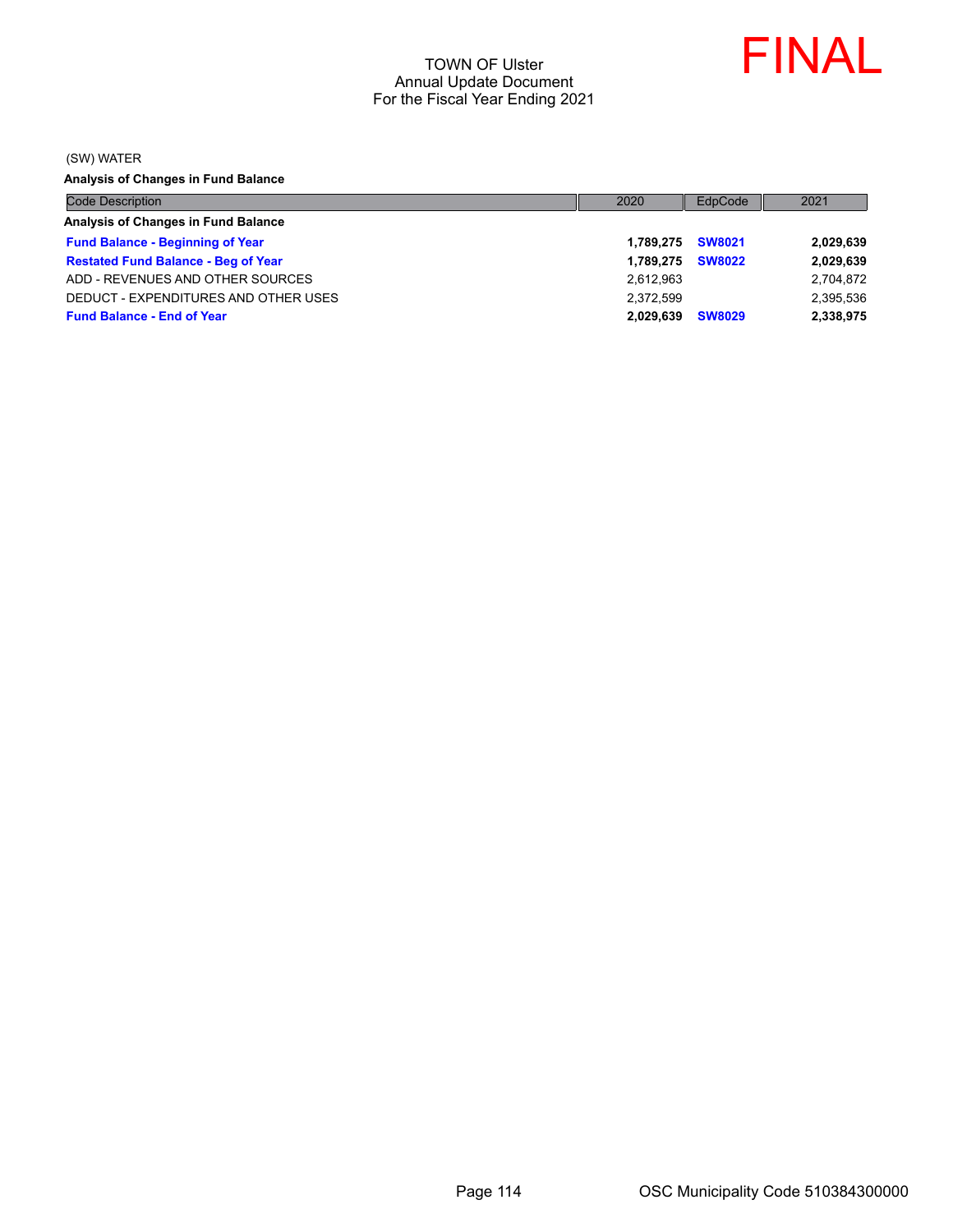

#### (SW) WATER

Budget Summary

| 2021      | EdpCode       | 2022      |
|-----------|---------------|-----------|
|           |               |           |
| 1,175,656 | SW1049N       | 1,155,195 |
| 1,445,924 | SW1299N       | 1,493,728 |
| 25,550    | SW2499N       | 23,535    |
| 3.000     | SW2699N       | 3,000     |
| 2,650,130 |               | 2,675,458 |
| 126,661   | <b>SW599N</b> | 135,976   |
| 126,661   |               | 135,976   |
| 2,776,791 |               | 2,811,434 |
|           |               |           |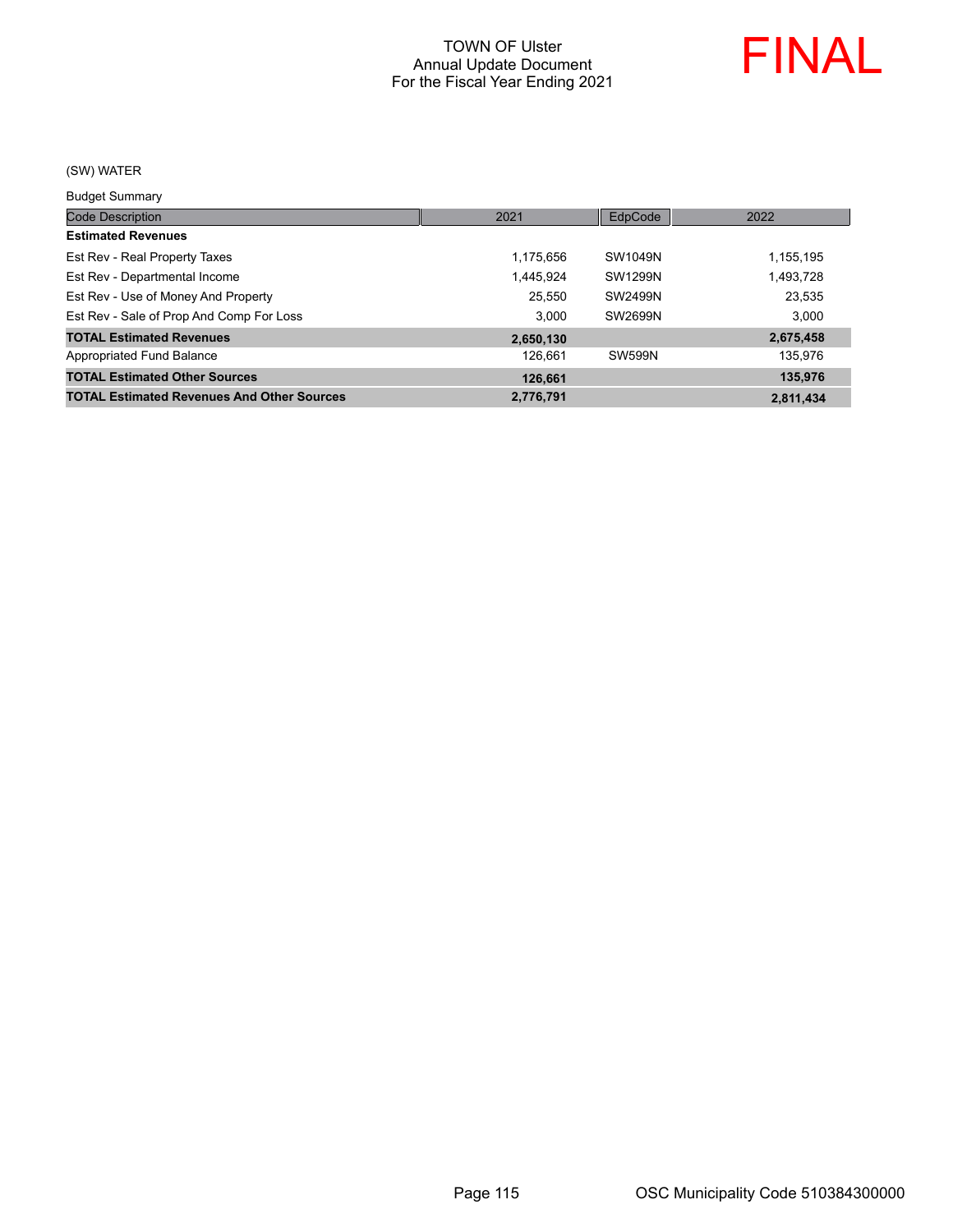

## (SW) WATER

Budget Summary

| ___________                                |           |                |           |
|--------------------------------------------|-----------|----------------|-----------|
| <b>Code Description</b>                    | 2021      | EdpCode        | 2022      |
| <b>Appropriations</b>                      |           |                |           |
| App - General Government Support           | 73.088    | SW1999N        | 73,088    |
| App - Home And Community Services          | 2,105,481 | SW8999N        | 2,162,383 |
| App - Employee Benefits                    | 385.264   | SW9199N        | 360.681   |
| App - Debt Service                         | 212.958   | <b>SW9899N</b> | 215,302   |
| <b>TOTAL Appropriations</b>                | 2,776,791 |                | 2,811,454 |
| <b>TOTAL Appropriations And Other Uses</b> | 2,776,791 |                | 2,811,454 |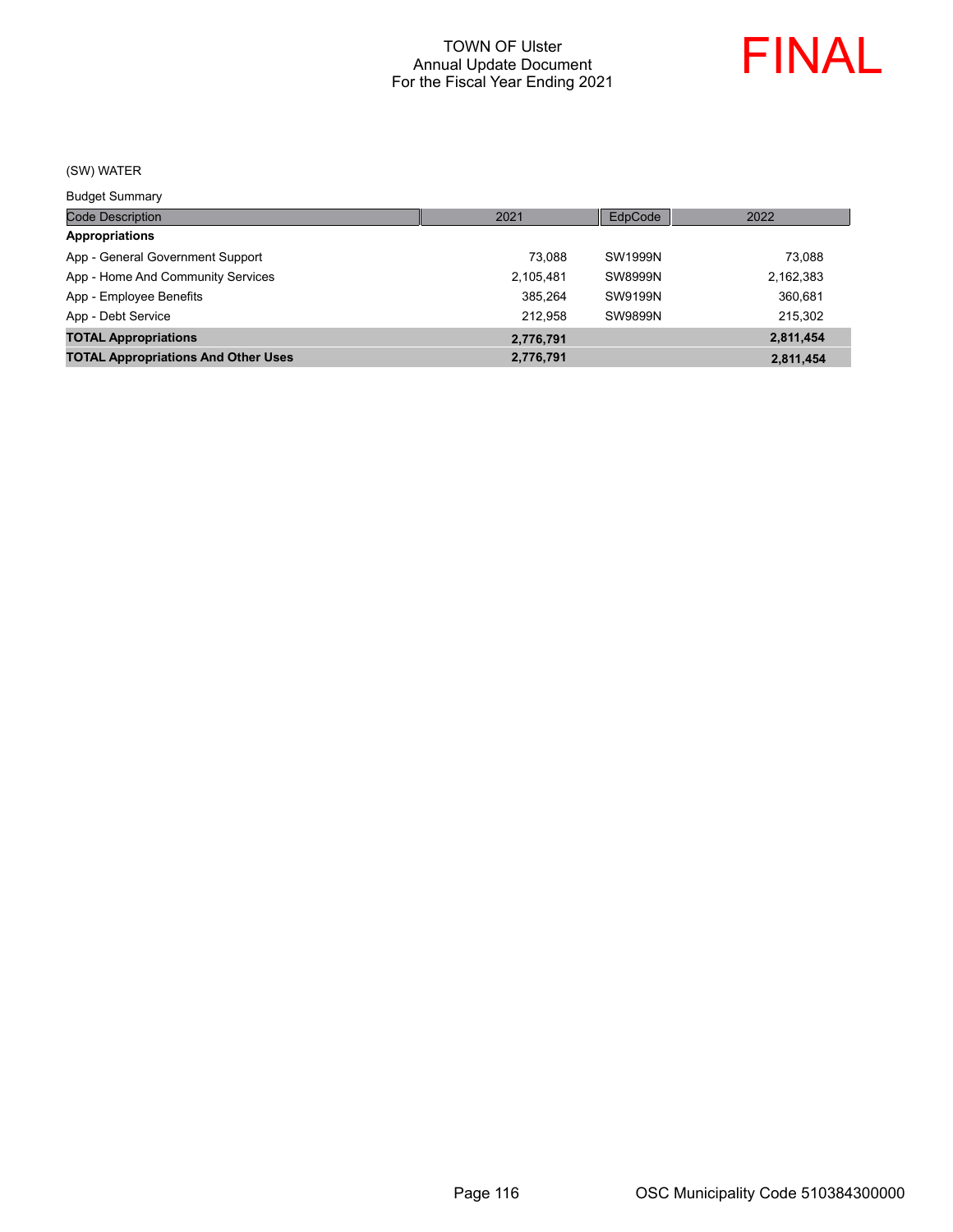

#### 1 ULSTER WATER DISTRICT

| <b>Balance Sheet</b>                                   |              |         |           |
|--------------------------------------------------------|--------------|---------|-----------|
| <b>Code Description</b>                                | 2020         | EdpCode | 2021      |
| <b>Assets</b>                                          |              |         |           |
| Cash                                                   | 592,145      | SW200   | 1,469,571 |
| Petty Cash                                             | 75           | SW210   | 75        |
| <b>TOTAL Cash</b>                                      | 592,220      |         | 1,469,646 |
| <b>Investments In Securities</b>                       |              | SW450   | 55,000    |
| <b>TOTAL Investments</b>                               | $\mathbf{0}$ |         | 55,000    |
| <b>Water Rents Receivable</b>                          | 355,828      | SW350   | 318,455   |
| <b>TOTAL Other Receivables (net)</b>                   | 355,828      |         | 318,455   |
| Due From Other Funds                                   | 21,815       | SW391   | 240,000   |
| <b>TOTAL Due From Other Funds</b>                      | 21,815       |         | 240,000   |
| <b>Prepaid Expenses</b>                                | 11,908       | SW480   | 13,133    |
| <b>TOTAL Prepaid Expenses</b>                          | 11,908       |         | 13,133    |
| <b>Cash Special Reserves</b>                           | 881,797      | SW230   | 13,180    |
| <b>TOTAL Restricted Assets</b>                         | 881,797      |         | 13,180    |
| <b>TOTAL Assets and Deferred Outflows of Resources</b> | 1,863,567    |         | 2,109,414 |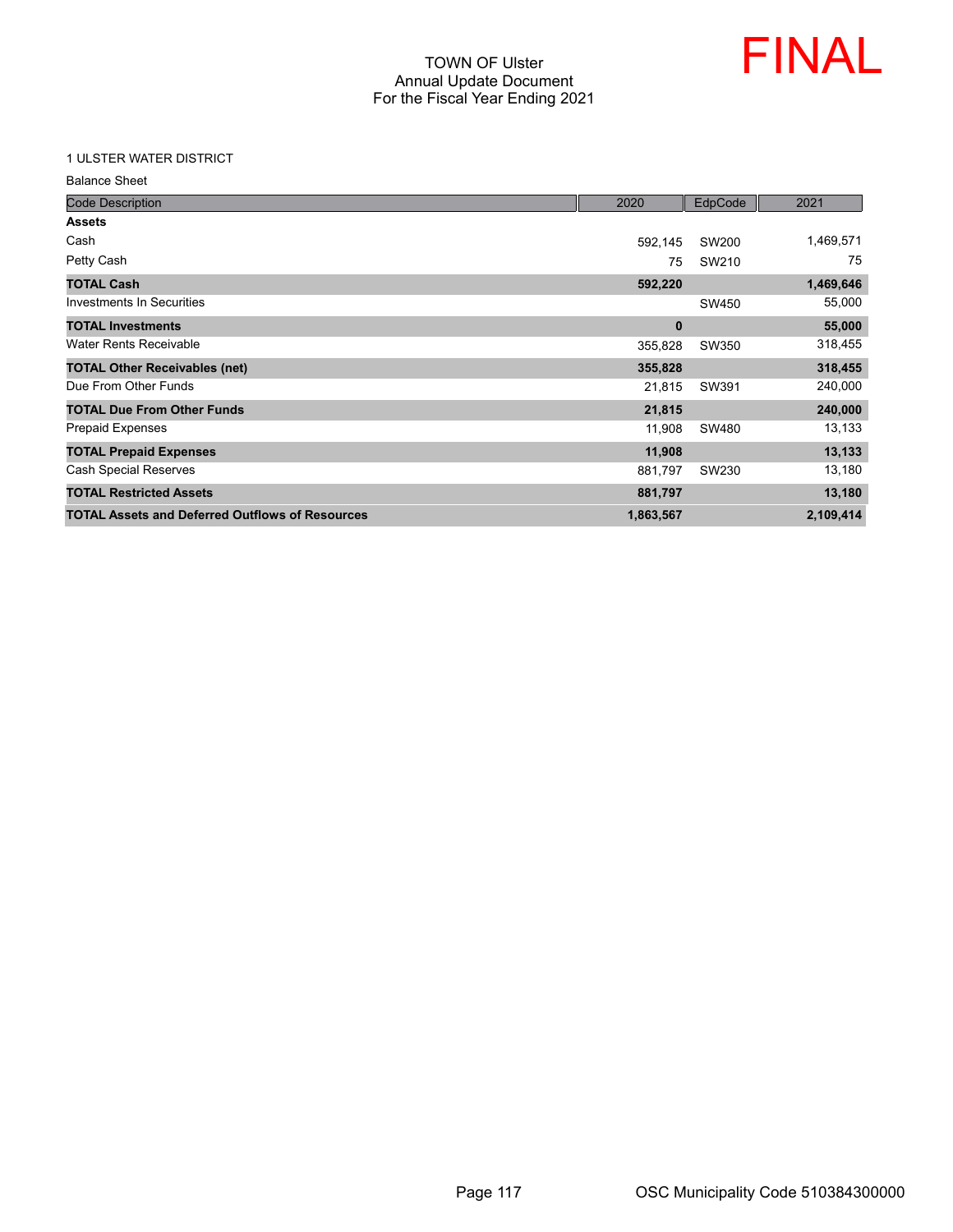

## 1 ULSTER WATER DISTRICT

| <b>Balance Sheet</b>                                        |           |              |           |
|-------------------------------------------------------------|-----------|--------------|-----------|
| <b>Code Description</b>                                     | 2020      | EdpCode      | 2021      |
| <b>Accounts Payable</b>                                     | 242,885   | SW600        | 250,940   |
| <b>TOTAL Accounts Payable</b>                               | 242,885   |              | 250,940   |
| Due To Other Funds                                          |           | SW630        | 26,680    |
| <b>TOTAL Due To Other Funds</b>                             | $\bf{0}$  |              | 26,680    |
| Due To Other Governments                                    | 32,712    | SW631        | 32,712    |
| <b>TOTAL Due To Other Governments</b>                       | 32,712    |              | 32,712    |
| <b>TOTAL Liabilities</b>                                    | 275,597   |              | 310,332   |
| <b>Fund Balance</b><br>Not in Spendable Form                | 11,908    | <b>SW806</b> | 13,133    |
| <b>TOTAL Nonspendable Fund Balance</b>                      | 11,908    |              | 13,133    |
| Reserve for Emp Benefits & Acc Liabilities                  | 95,491    | SW867        | 104,999   |
| <b>Capital Reserve</b>                                      | 786,305   | <b>SW878</b> | 787,368   |
| <b>TOTAL Restricted Fund Balance</b>                        | 881.797   |              | 892,367   |
| Assigned Appropriated Fund Balance                          | 66,094    | SW914        | 70,659    |
| Assigned Unappropriated Fund Balance                        | 628,172   | SW915        | 822,923   |
| <b>TOTAL Assigned Fund Balance</b>                          | 694,266   |              | 893,582   |
| <b>TOTAL Fund Balance</b>                                   | 1,587,971 |              | 1,799,082 |
| <b>TOTAL Liabilities, Deferred Inflows And Fund Balance</b> | 1,863,567 |              | 2,109,414 |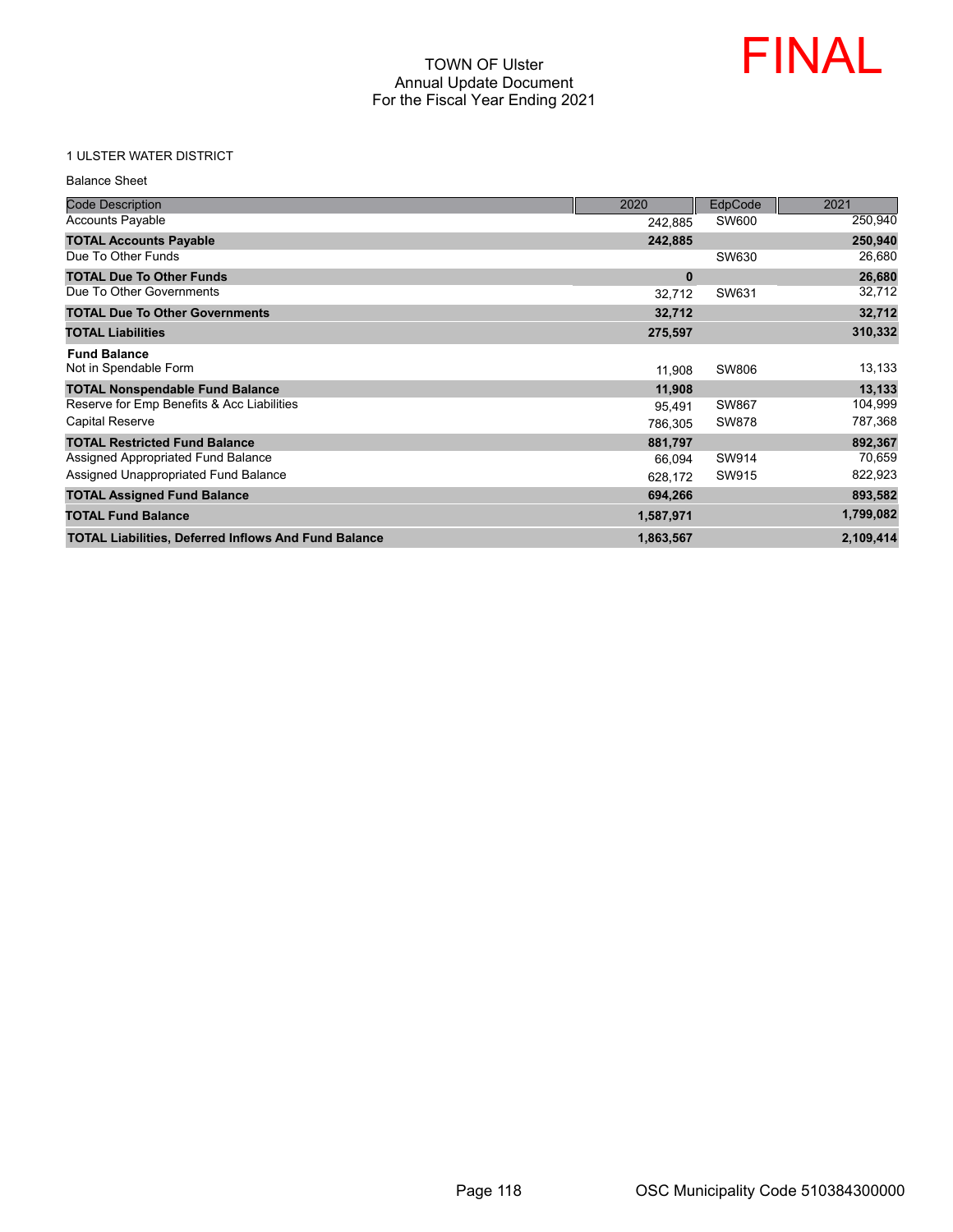

#### 1 ULSTER WATER DISTRICT

| <b>Code Description</b>                                 | 2020      | EdpCode | 2021      |
|---------------------------------------------------------|-----------|---------|-----------|
| <b>Revenues</b>                                         |           |         |           |
| Real Property Taxes                                     | 697,793   | SW1001  | 696,793   |
| <b>TOTAL Real Property Taxes</b>                        | 697,793   |         | 696,793   |
| <b>Metered Water Sales</b>                              | 1,116,534 | SW2140  | 1,217,977 |
| <b>Water Service Charges</b>                            | 4,305     | SW2144  | 5,766     |
| Interest & Penalties On Water Rents                     | 24,732    | SW2148  | 24,464    |
| <b>TOTAL Departmental Income</b>                        | 1,145,570 |         | 1,248,207 |
| Interest And Earnings                                   | 8,550     | SW2401  | 2,140     |
| Rental of Real Property, Other Govts                    |           | SW2410  | 18,188    |
| <b>TOTAL Use of Money And Property</b>                  | 8,550     |         | 20,328    |
| Sales of Scrap & Excess Materials                       | 326       | SW2650  |           |
| Sales of Equipment                                      | 6,900     | SW2665  | 4,170     |
| <b>TOTAL Sale of Property And Compensation For Loss</b> | 7,226     |         | 4,170     |
| Unclassified (specify)                                  | 23,171    | SW2770  | 1,388     |
| <b>TOTAL Miscellaneous Local Sources</b>                | 23,171    |         | 1,388     |
| <b>TOTAL Revenues</b>                                   | 1,882,310 |         | 1,970,886 |
| <b>TOTAL Detail Revenues And Other Sources</b>          | 1,882,310 |         | 1,970,886 |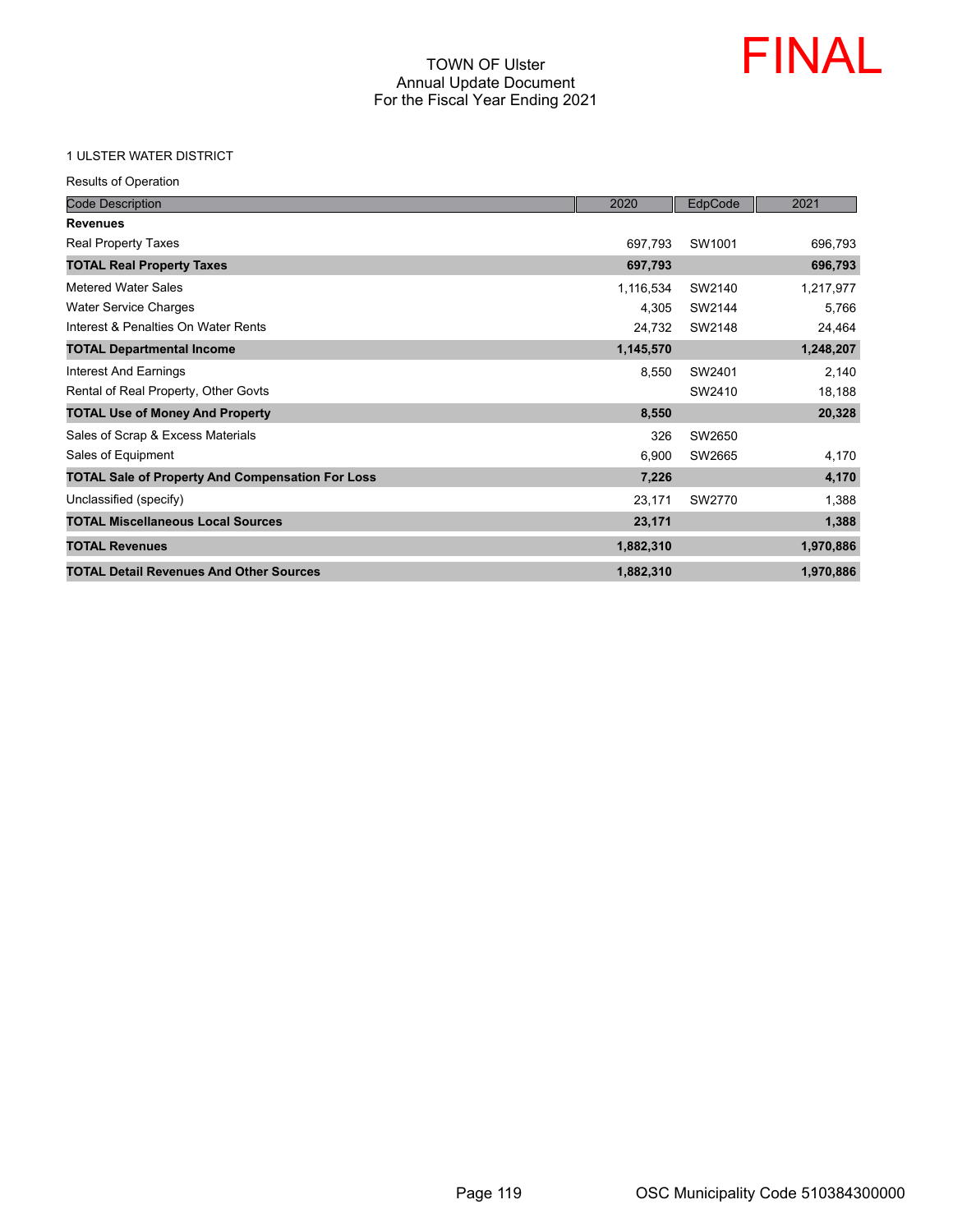

#### 1 ULSTER WATER DISTRICT

| 1 ULSTER WATER DISTRICT                         |           |         |             |
|-------------------------------------------------|-----------|---------|-------------|
| Results of Operation                            |           |         |             |
| <b>Code Description</b>                         | 2020      | EdpCode | 2021        |
| Expenditures                                    |           |         |             |
| Unallocated Insurance, Contr Expend             | 32,661    | SW19104 | 34,247      |
| <b>TOTAL Unallocated Insurance</b>              | 32,661    |         | 34,247      |
| Judgements And Claims, Contr Expend             | 219       | SW19304 |             |
| <b>TOTAL Judgements And Claims</b>              | 219       |         | $\mathbf 0$ |
| <b>TOTAL General Government Support</b>         | 32,880    |         | 34,247      |
| Water Administration, Pers Serv                 | 329,959   | SW83101 | 324,069     |
| Water Administration, Equip & Cap Outlay        | 1,400     | SW83102 | 2,611       |
| Water Administration, Contr Expend              | 13,585    | SW83104 | 11,715      |
| <b>TOTAL Water Administration</b>               | 344,944   |         | 338,395     |
| Source Supply Pwr & Pump, Equp& Cap Outlay      | 14,622    | SW83202 | 12,557      |
| Source Supply Pwr & Pump, Contr Expend          | 881,863   | SW83204 | 1,073,480   |
| <b>TOTAL Source Supply Pwr &amp; Pump</b>       | 896,485   |         | 1,086,037   |
| Water Purification, Equip & Cap Outlay          | 12,818    | SW83302 | 4,153       |
| Water Purification, Contr Expend                | 70,313    | SW83304 | 56,244      |
| <b>TOTAL Water Purification</b>                 | 83,132    |         | 60,397      |
| Water Trans & Distrib, Equip & Cap Outlay       | 30,000    | SW83402 |             |
| Water Trans & Distrib, Contr Expend             | 10,310    | SW83404 | 10,250      |
| <b>TOTAL Water Trans &amp; Distrib</b>          | 40,310    |         | 10,250      |
| <b>TOTAL Home And Community Services</b>        | 1,364,871 |         | 1,495,079   |
| State Retirement, Empl Bnfts                    | 48,257    | SW90108 | 51,308      |
| Social Security , Empl Bnfts                    | 24,638    | SW90308 | 24,138      |
| Worker's Compensation, Empl Bnfts               | 16,101    | SW90408 | 14,898      |
| Disability Insurance, Empl Bnfts                | 674       | SW90558 | 620         |
| Hospital & Medical (dental) Ins, Empl Bnft      | 129,307   | SW90608 | 139,488     |
| <b>TOTAL Employee Benefits</b>                  | 218,977   |         | 230,452     |
| <b>TOTAL Expenditures</b>                       | 1,616,728 |         | 1,759,778   |
| Transfers, Capital Projects Fund                | 7,500     | SW99509 |             |
| <b>TOTAL Operating Transfers</b>                | 7,500     |         | $\bf{0}$    |
| <b>TOTAL Other Uses</b>                         | 7,500     |         | 0           |
| <b>TOTAL Detail Expenditures And Other Uses</b> | 1,624,228 |         | 1,759,778   |
|                                                 |           |         |             |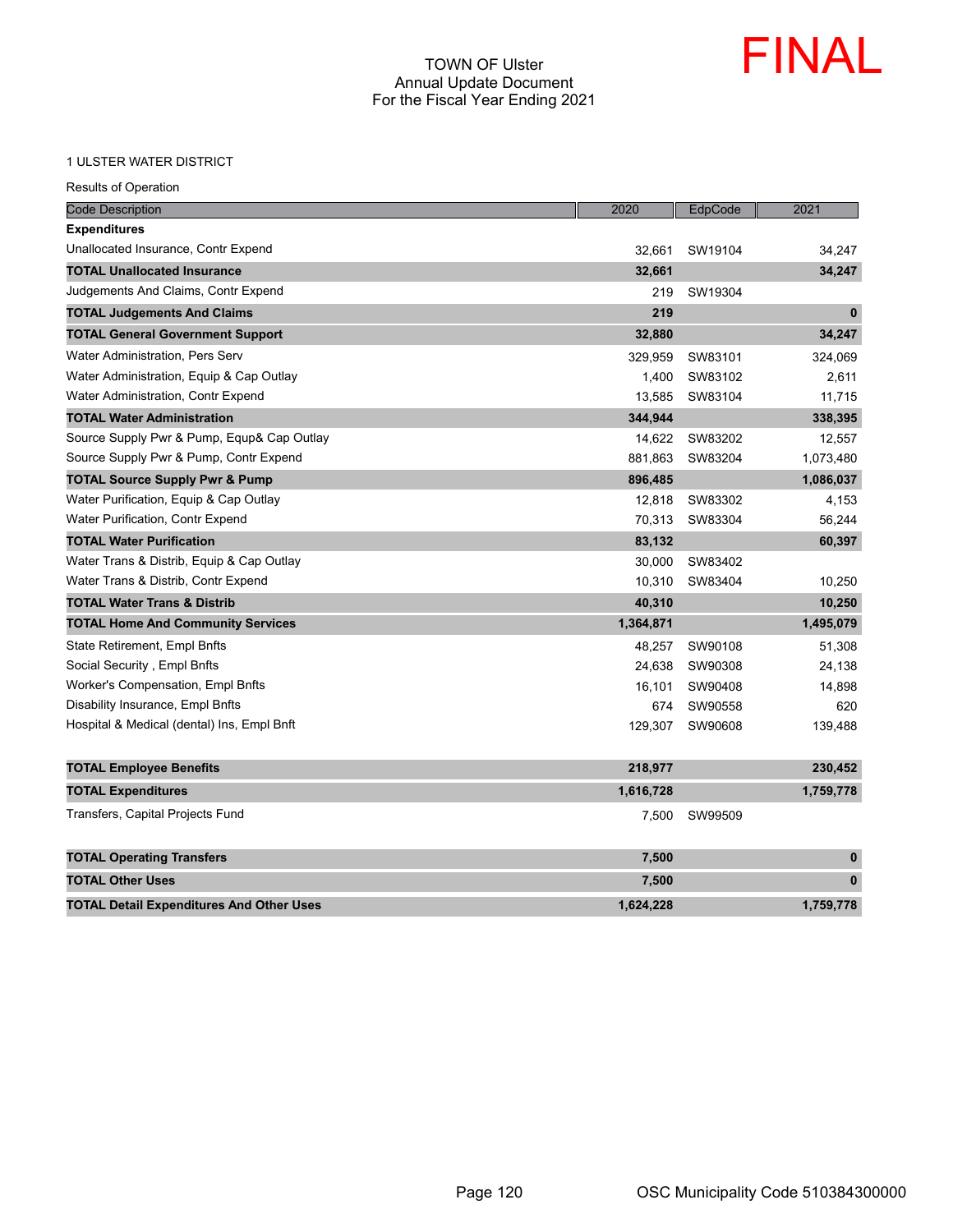

#### 1 ULSTER WATER DISTRICT

## **Analysis of Changes in Fund Balance**

| <b>Code Description</b>                    | 2020      | EdpCode       | 2021      |
|--------------------------------------------|-----------|---------------|-----------|
| Analysis of Changes in Fund Balance        |           |               |           |
| <b>Fund Balance - Beginning of Year</b>    | 1.329.893 | <b>SW8021</b> | 1,587,975 |
| <b>Restated Fund Balance - Beg of Year</b> | 1.329.893 | <b>SW8022</b> | 1,587,975 |
| ADD - REVENUES AND OTHER SOURCES           | 1.882.310 |               | 1,970,886 |
| DEDUCT - EXPENDITURES AND OTHER USES       | 1.624.228 |               | 1,759,778 |
| <b>Fund Balance - End of Year</b>          | 1.587.975 | <b>SW8029</b> | 1,799,083 |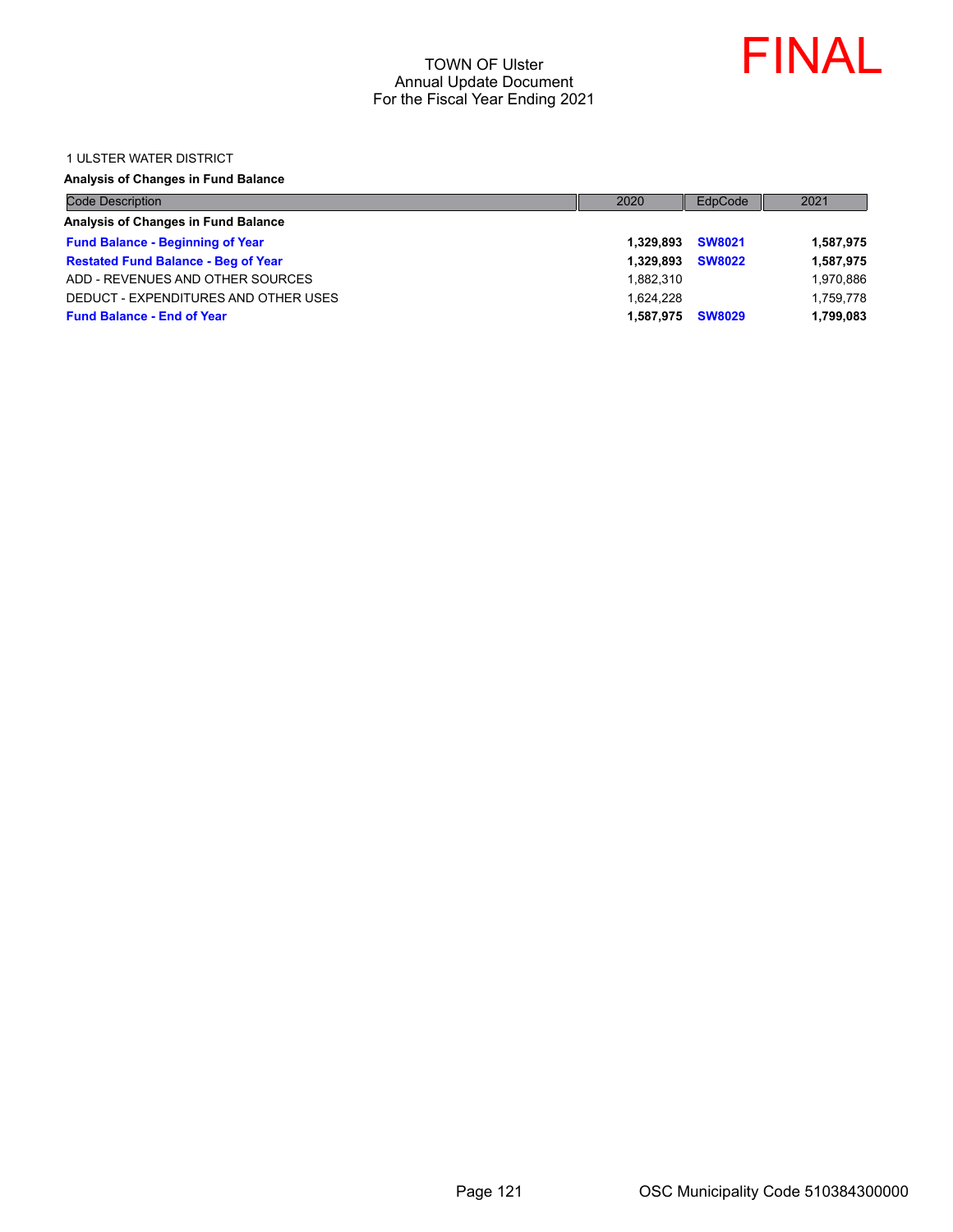

1 ULSTER WATER DISTRICT

| <b>Budget Summary</b>                             |           |               |           |
|---------------------------------------------------|-----------|---------------|-----------|
| <b>Code Description</b>                           | 2021      | EdpCode       | 2022      |
| <b>Estimated Revenues</b>                         |           |               |           |
| Est Rev - Real Property Taxes                     | 696.793   | SW1049N       | 680,000   |
| Est Rev - Departmental Income                     | 1,218,010 | SW1299N       | 1,253,891 |
| Est Rev - Use of Money And Property               | 22,000    | SW2499N       | 20.500    |
| Est Rev - Sale of Prop And Comp For Loss          | 3.000     | SW2699N       | 3.000     |
| <b>TOTAL Estimated Revenues</b>                   | 1,939,803 |               | 1,957,391 |
| Appropriated Fund Balance                         | 66.094    | <b>SW599N</b> | 70.659    |
| <b>TOTAL Estimated Other Sources</b>              | 66.094    |               | 70,659    |
| <b>TOTAL Estimated Revenues And Other Sources</b> | 2,005,897 |               | 2,028,050 |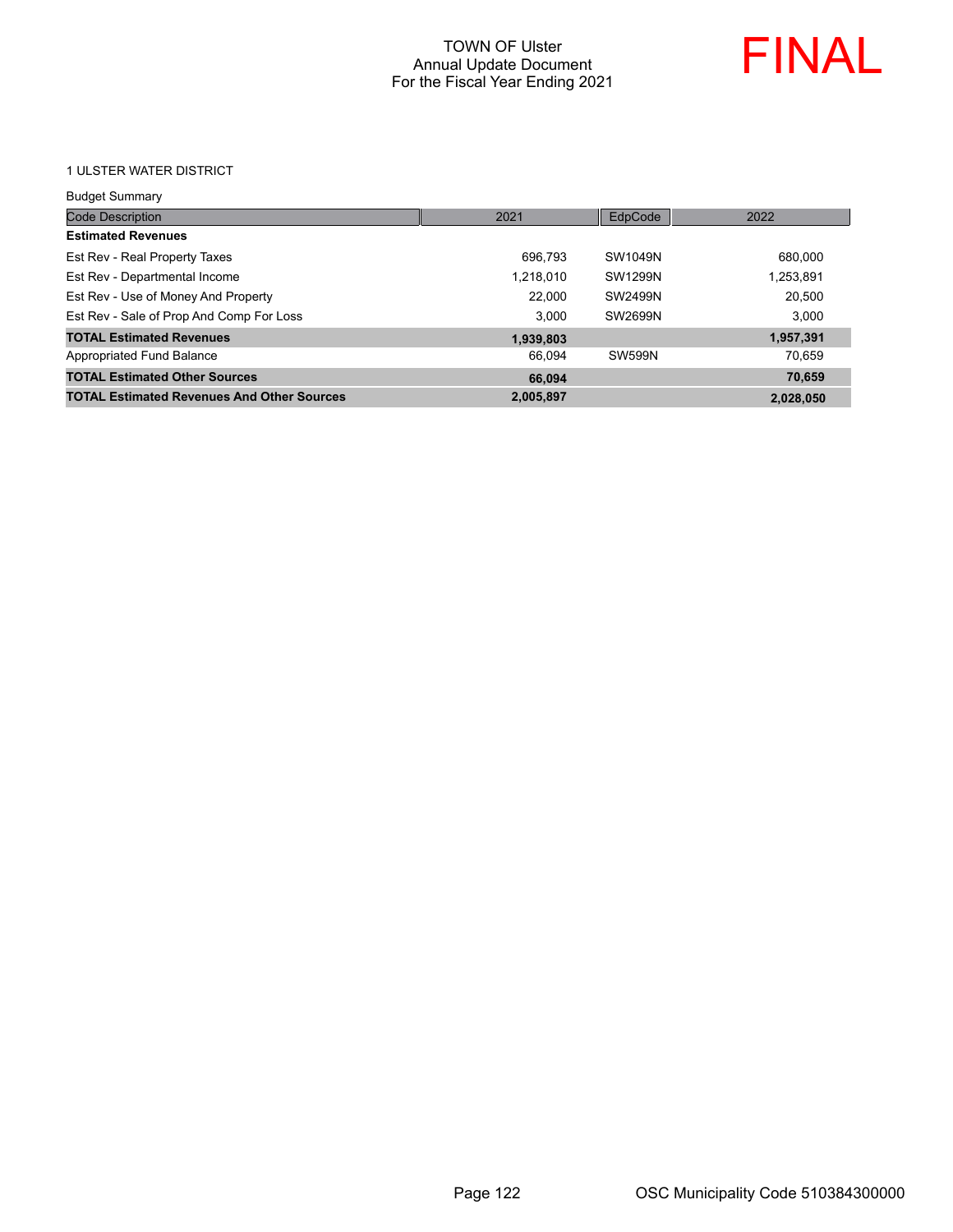

#### 1 ULSTER WATER DISTRICT

| <b>Budget Summary</b>                      |           |         |           |
|--------------------------------------------|-----------|---------|-----------|
| <b>Code Description</b>                    | 2021      | EdpCode | 2022      |
| <b>Appropriations</b>                      |           |         |           |
| App - General Government Support           | 62.100    | SW1999N | 62.100    |
| App - Home And Community Services          | 1.640.399 | SW8999N | 1,685,090 |
| App - Employee Benefits                    | 303.398   | SW9199N | 280.860   |
| <b>TOTAL Appropriations</b>                | 2,005,897 |         | 2,028,050 |
| <b>TOTAL Appropriations And Other Uses</b> | 2,005,897 |         | 2,028,050 |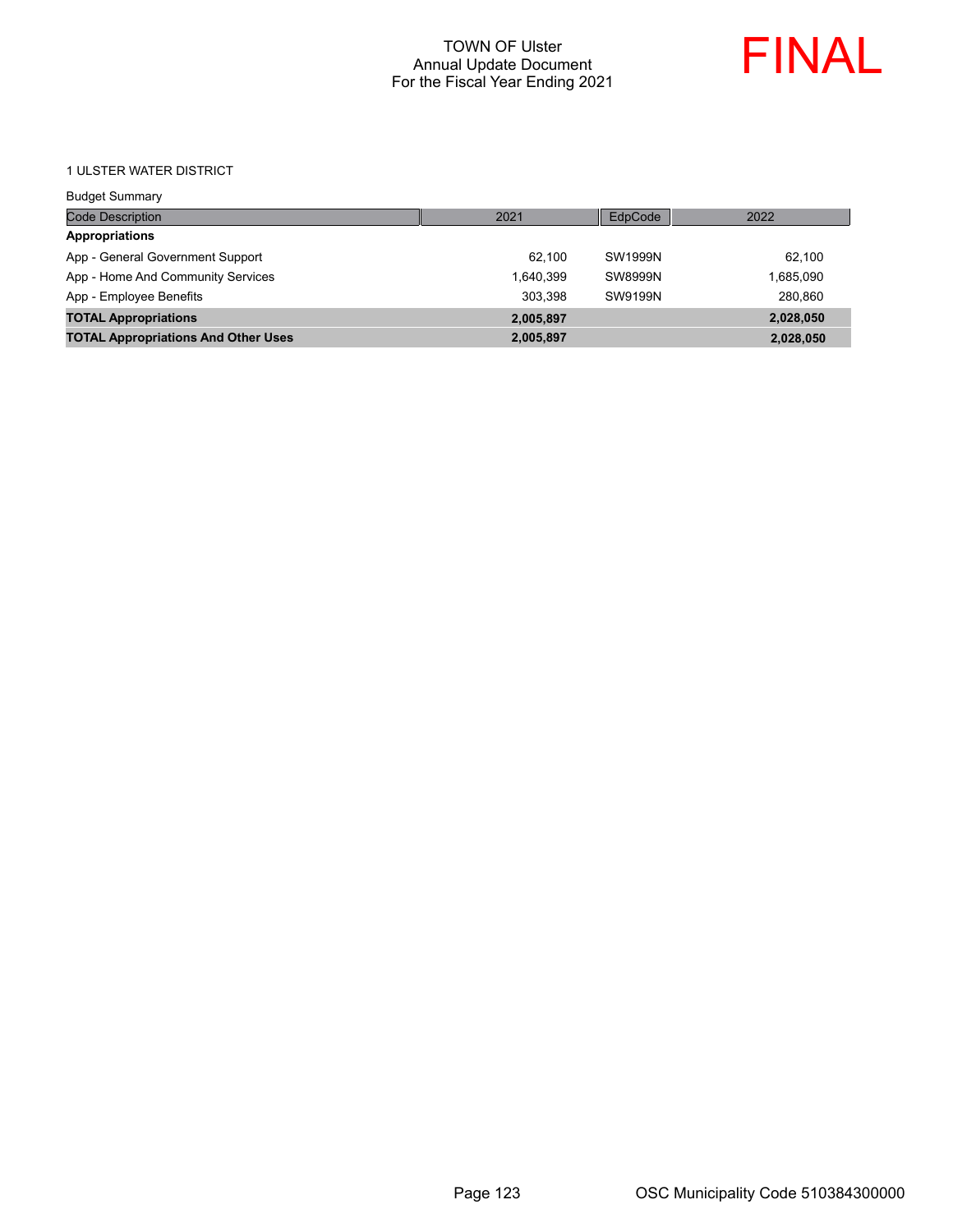

#### 2 HALCYON PARK WATER DISTRICT

Balance Sheet

| <b>Code Description</b>                                | 2020   | EdpCode | 2021   |
|--------------------------------------------------------|--------|---------|--------|
| <b>Assets</b>                                          |        |         |        |
| Cash                                                   | 25.563 | SW200   | 28,537 |
| <b>TOTAL Cash</b>                                      | 25,563 |         | 28,537 |
| Water Rents Receivable                                 | 13.368 | SW350   | 13,445 |
| <b>TOTAL Other Receivables (net)</b>                   | 13,368 |         | 13,445 |
| <b>Prepaid Expenses</b>                                | 1.279  | SW480   | 1,410  |
| <b>TOTAL Prepaid Expenses</b>                          | 1,279  |         | 1,410  |
| <b>Cash Special Reserves</b>                           | 2.401  | SW230   | 7,201  |
| <b>TOTAL Restricted Assets</b>                         | 2,401  |         | 7,201  |
| <b>TOTAL Assets and Deferred Outflows of Resources</b> | 42,611 |         | 50,593 |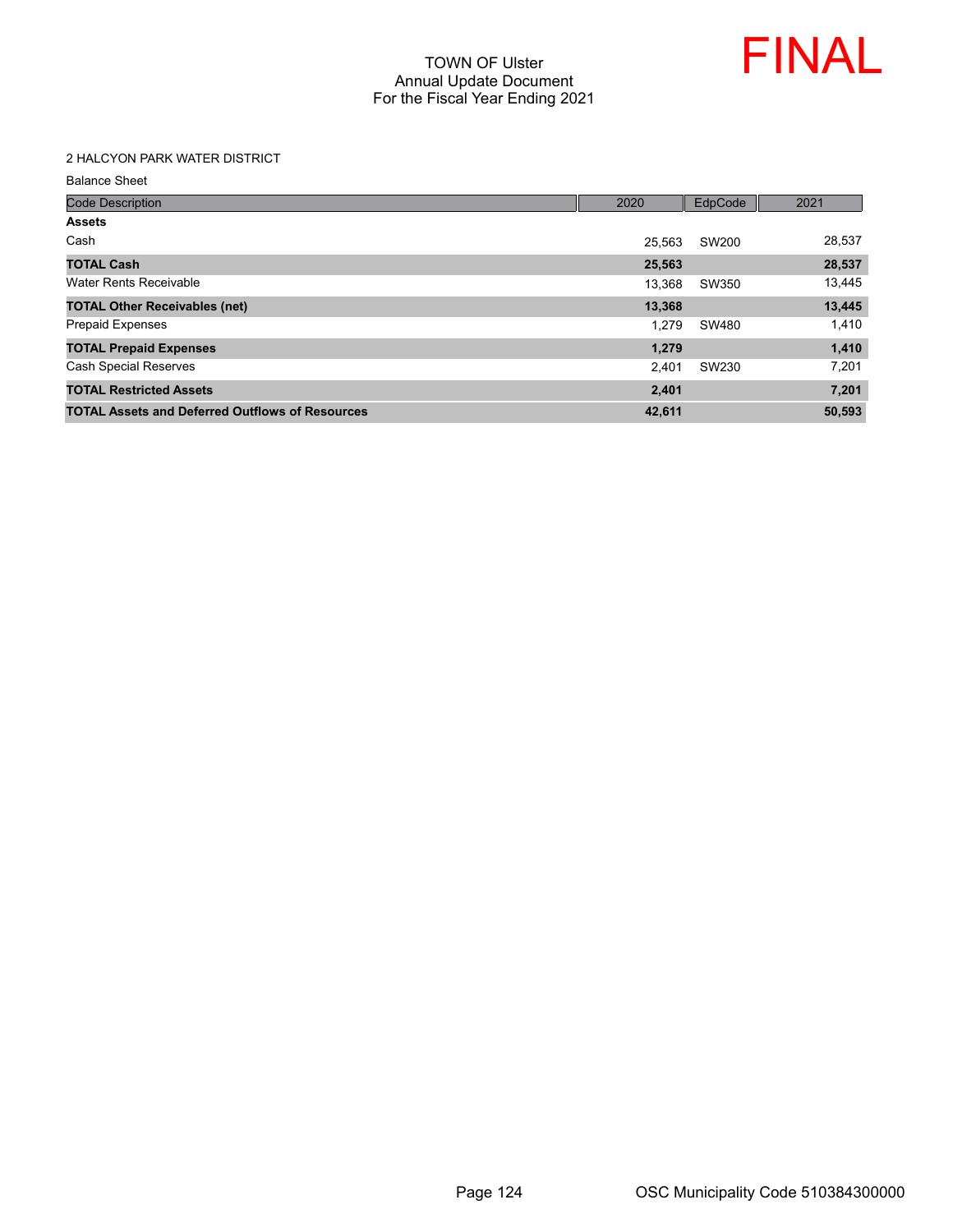

# 2 HALCYON PARK WATER DISTRICT

Balance Sheet

| <b>Code Description</b>                                     | 2020   | EdpCode | 2021   |
|-------------------------------------------------------------|--------|---------|--------|
| <b>Accounts Payable</b>                                     | 1,690  | SW600   | 1,729  |
| <b>TOTAL Accounts Payable</b>                               | 1,690  |         | 1,729  |
| <b>TOTAL Liabilities</b>                                    | 1,690  |         | 1,729  |
| <b>Fund Balance</b><br>Not in Spendable Form                | 1.279  | SW806   | 1,410  |
| <b>TOTAL Nonspendable Fund Balance</b>                      | 1,279  |         | 1,410  |
| Reserve for Emp Benefits & Acc Liabilities                  | 2,400  | SW867   | 7,201  |
| <b>TOTAL Restricted Fund Balance</b>                        | 2,400  |         | 7,201  |
| Assigned Appropriated Fund Balance                          | 14.123 | SW914   | 13,886 |
| Assigned Unappropriated Fund Balance                        | 23.119 | SW915   | 26,367 |
| <b>TOTAL Assigned Fund Balance</b>                          | 37,242 |         | 40,253 |
| <b>TOTAL Fund Balance</b>                                   | 40.921 |         | 48,864 |
| <b>TOTAL Liabilities, Deferred Inflows And Fund Balance</b> | 42,611 |         | 50,593 |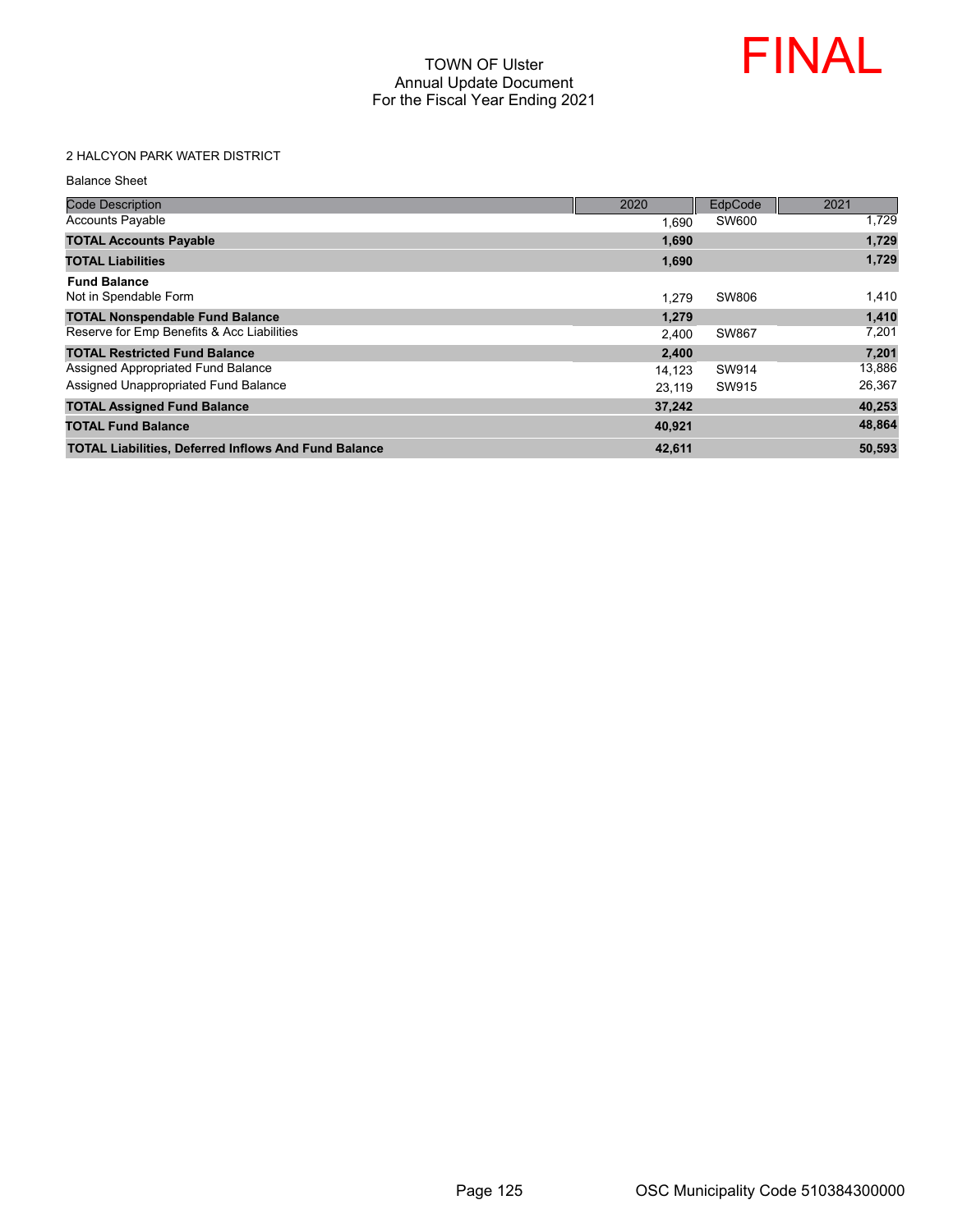

## 2 HALCYON PARK WATER DISTRICT

| <b>Code Description</b>                        | 2020   | EdpCode | 2021   |
|------------------------------------------------|--------|---------|--------|
| <b>Revenues</b>                                |        |         |        |
| <b>Real Property Taxes</b>                     | 57,195 | SW1001  | 56,995 |
| <b>TOTAL Real Property Taxes</b>               | 57,195 |         | 56,995 |
| Metered Water Sales                            | 31.537 | SW2140  | 31,154 |
| Interest & Penalties On Water Rents            | 1,534  | SW2148  | 1,292  |
| <b>TOTAL Departmental Income</b>               | 33,071 |         | 32,446 |
| Interest And Earnings                          | 428    | SW2401  | 29     |
| Rental of Equipment                            | 2,400  | SW2414  | 2,400  |
| Rental, Other (specify)                        | 2.400  | SW2440  |        |
| <b>TOTAL Use of Money And Property</b>         | 5,228  |         | 2,429  |
| <b>TOTAL Revenues</b>                          | 95,494 |         | 91,870 |
| <b>TOTAL Detail Revenues And Other Sources</b> | 95,494 |         | 91,870 |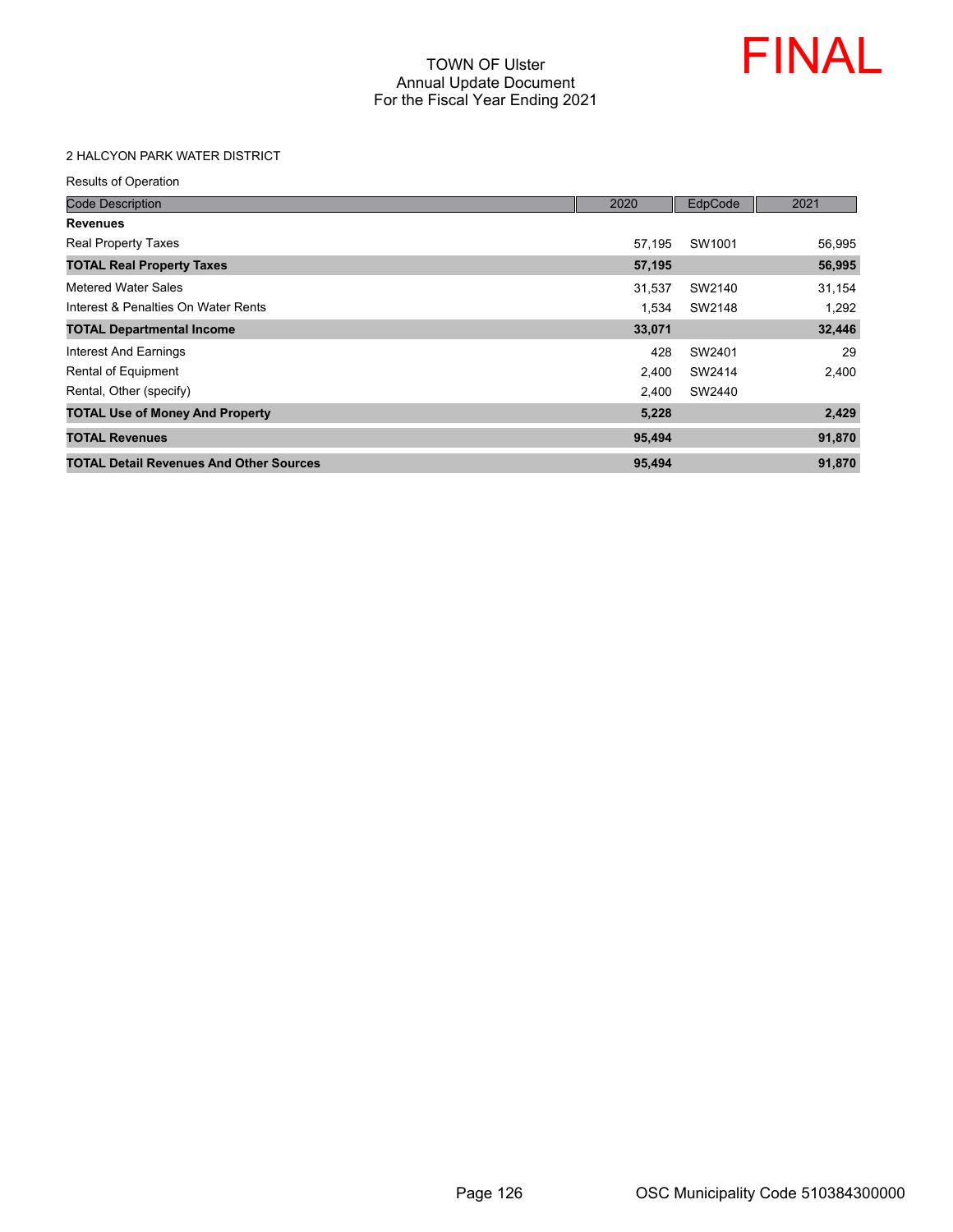

#### 2 HALCYON PARK WATER DISTRICT

| <b>Results of Operation</b> |
|-----------------------------|
|-----------------------------|

| <b>Code Description</b>                         | 2020     | EdpCode | 2021   |
|-------------------------------------------------|----------|---------|--------|
| <b>Expenditures</b>                             |          |         |        |
| Unallocated Insurance, Contr Expend             | 964      | SW19104 | 1,011  |
| <b>TOTAL Unallocated Insurance</b>              | 964      |         | 1,011  |
| Judgements And Claims, Contr Expend             |          | SW19304 | 5      |
| <b>TOTAL Judgements And Claims</b>              | $\bf{0}$ |         | 5      |
| <b>TOTAL General Government Support</b>         | 964      |         | 1,016  |
| <b>Water Administration. Pers Serv</b>          | 36,390   | SW83101 | 37,166 |
| Water Administration, Contr Expend              | 1.644    | SW83104 | 1,653  |
| <b>TOTAL Water Administration</b>               | 38,034   |         | 38,819 |
| Source Supply Pwr & Pump, Equp& Cap Outlay      | 6.580    | SW83202 |        |
| Source Supply Pwr & Pump, Contr Expend          | 11,875   | SW83204 | 8,116  |
| <b>TOTAL Source Supply Pwr &amp; Pump</b>       | 18,455   |         | 8,116  |
| Water Purification, Equip & Cap Outlay          | 4,220    | SW83302 | 2,661  |
| <b>Water Purification, Contr Expend</b>         | 41.748   | SW83304 | 5,588  |
| <b>TOTAL Water Purification</b>                 | 45,968   |         | 8,249  |
| Water Trans & Distrib, Contr Expend             | 3,700    | SW83404 | 3,700  |
| <b>TOTAL Water Trans &amp; Distrib</b>          | 3,700    |         | 3,700  |
| <b>TOTAL Home And Community Services</b>        | 106,158  |         | 58,884 |
| State Retirement, Empl Bnfts                    | 5.181    | SW90108 | 5,510  |
| Social Security, Empl Bnfts                     | 2.785    | SW90308 | 2,846  |
| Worker's Compensation, Empl Bnfts               | 1,729    | SW90408 | 1,600  |
| Disability Insurance, Empl Bnfts                | 13,968   | SW90558 |        |
| Hospital & Medical (dental) Ins, Empl Bnft      |          | SW90608 | 14,072 |
| <b>TOTAL Employee Benefits</b>                  | 23,663   |         | 24,028 |
| <b>TOTAL Expenditures</b>                       | 130,785  |         | 83,928 |
| <b>TOTAL Detail Expenditures And Other Uses</b> | 130,785  |         | 83,928 |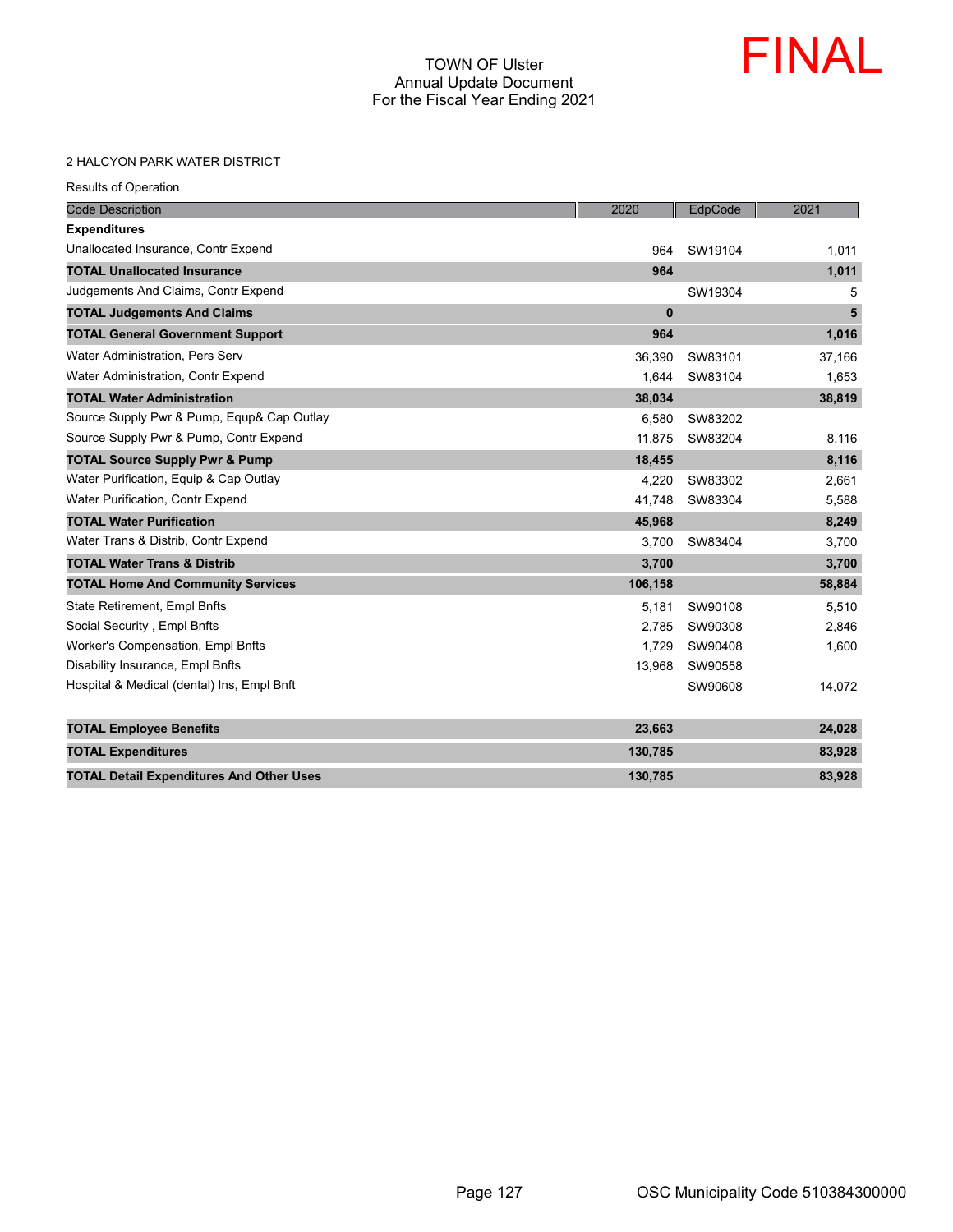

#### 2 HALCYON PARK WATER DISTRICT

#### **Analysis of Changes in Fund Balance**

| <b>Code Description</b>                    | 2020    | EdpCode       | 2021   |
|--------------------------------------------|---------|---------------|--------|
| Analysis of Changes in Fund Balance        |         |               |        |
| <b>Fund Balance - Beginning of Year</b>    |         | 76.212 SW8021 | 40,922 |
| <b>Restated Fund Balance - Beg of Year</b> | 76.212  | <b>SW8022</b> | 40,922 |
| ADD - REVENUES AND OTHER SOURCES           | 95.494  |               | 91,870 |
| DEDUCT - EXPENDITURES AND OTHER USES       | 130.785 |               | 83,928 |
| <b>Fund Balance - End of Year</b>          | 40.922  | <b>SW8029</b> | 48,864 |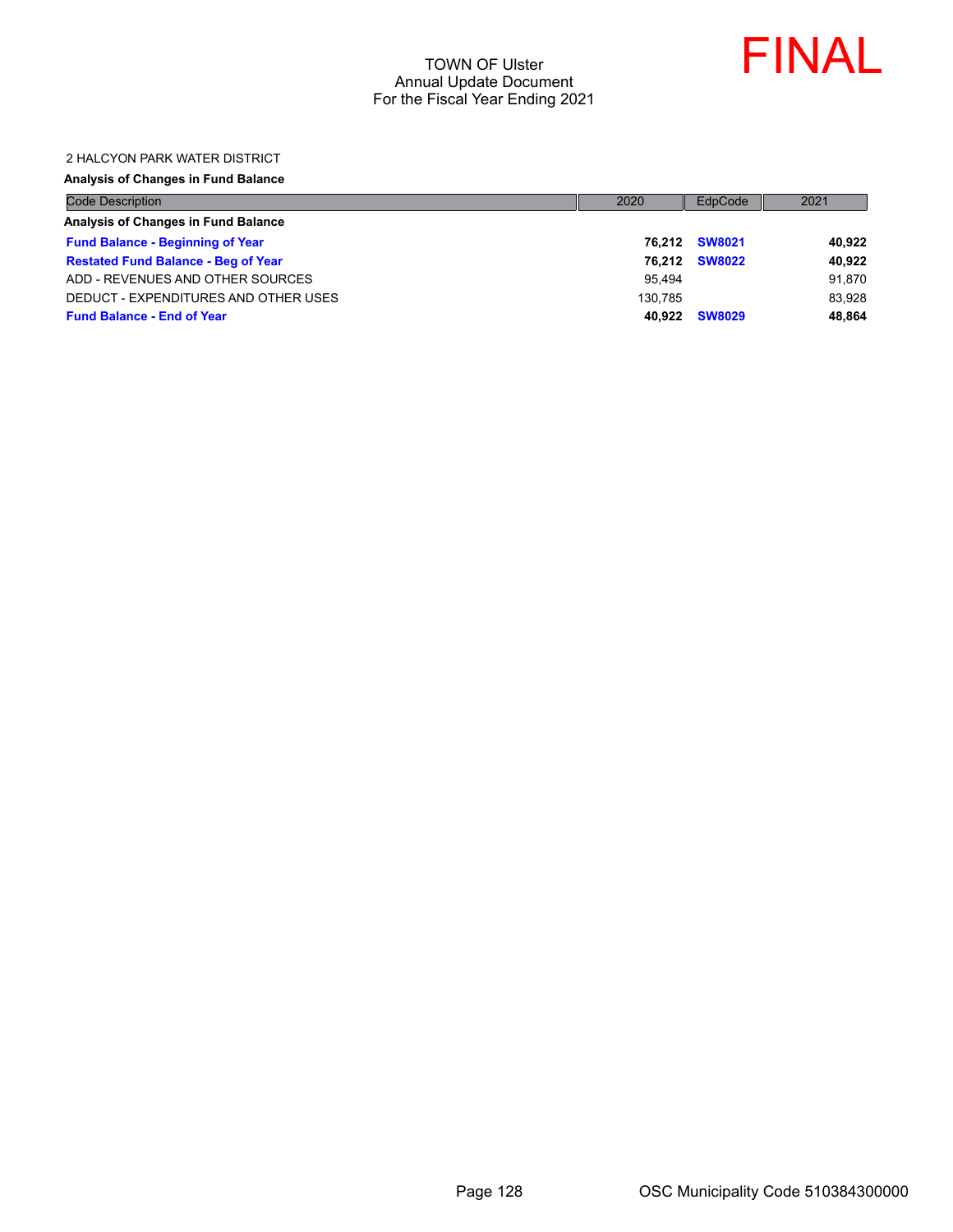

#### 2 HALCYON PARK WATER DISTRICT

| Budget Summary |  |
|----------------|--|
|                |  |

| <b>Code Description</b>                           | 2021    | EdpCode | 2022    |
|---------------------------------------------------|---------|---------|---------|
| <b>Estimated Revenues</b>                         |         |         |         |
| Est Rev - Real Property Taxes                     | 56,995  | SW1049N | 56,995  |
| Est Rev - Departmental Income                     | 31,800  | SW1299N | 32,800  |
| Est Rev - Use of Money And Property               | 2.700   | SW2499N | 2.475   |
| <b>TOTAL Estimated Revenues</b>                   | 91,495  |         | 92,270  |
| Appropriated Fund Balance                         | 14.132  | SW599N  | 13.866  |
| <b>TOTAL Estimated Other Sources</b>              | 14,132  |         | 13,866  |
| <b>TOTAL Estimated Revenues And Other Sources</b> | 105,627 |         | 106.136 |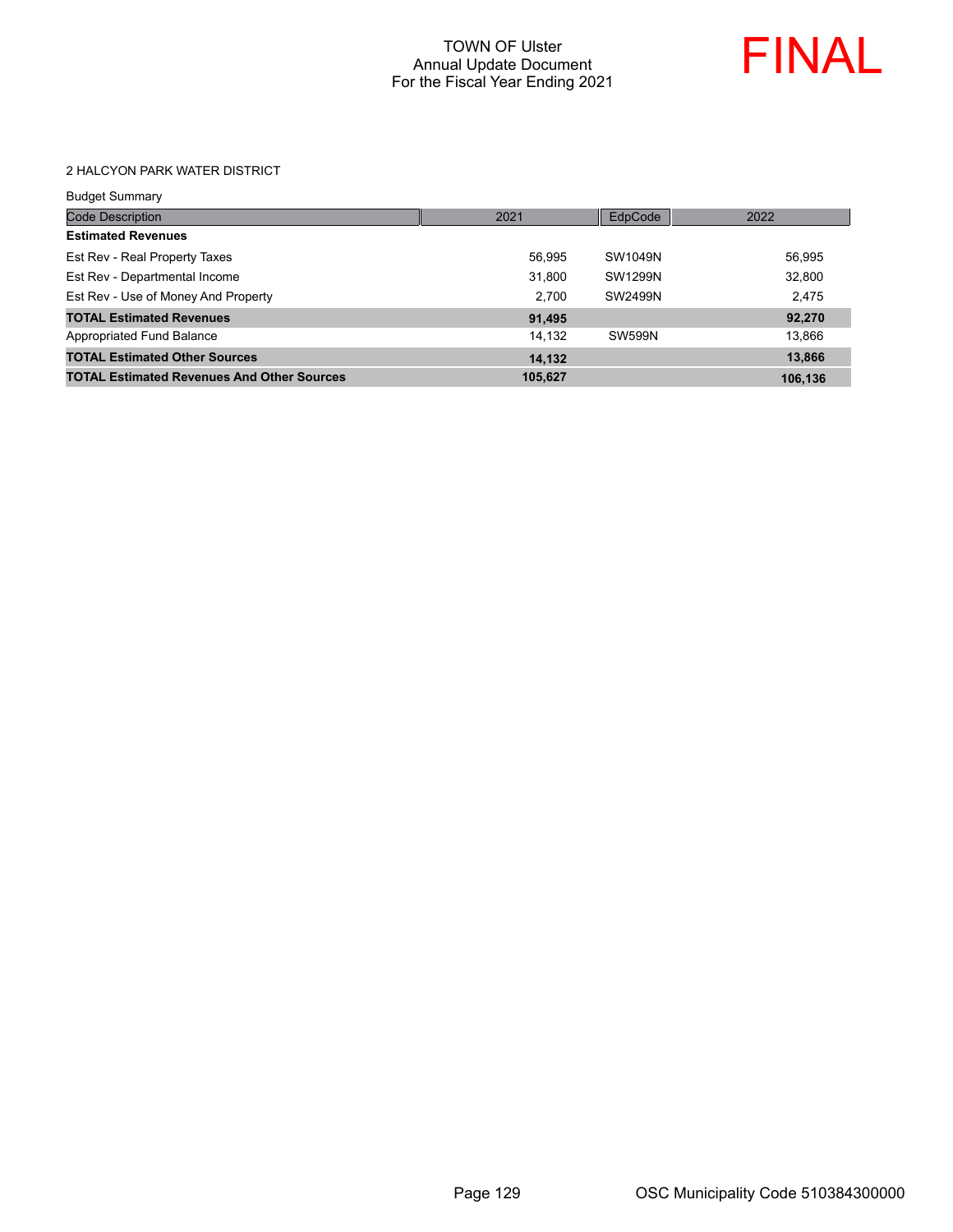

#### 2 HALCYON PARK WATER DISTRICT

| <b>Budget Summary</b>                      |         |                |         |
|--------------------------------------------|---------|----------------|---------|
| <b>Code Description</b>                    | 2021    | EdpCode        | 2022    |
| <b>Appropriations</b>                      |         |                |         |
| App - General Government Support           | 1.833   | SW1999N        | 1,833   |
| App - Home And Community Services          | 78.266  | <b>SW8999N</b> | 79.422  |
| App - Employee Benefits                    | 25.528  | SW9199N        | 24.901  |
| <b>TOTAL Appropriations</b>                | 105,627 |                | 106,156 |
| <b>TOTAL Appropriations And Other Uses</b> | 105,627 |                | 106,156 |
|                                            |         |                |         |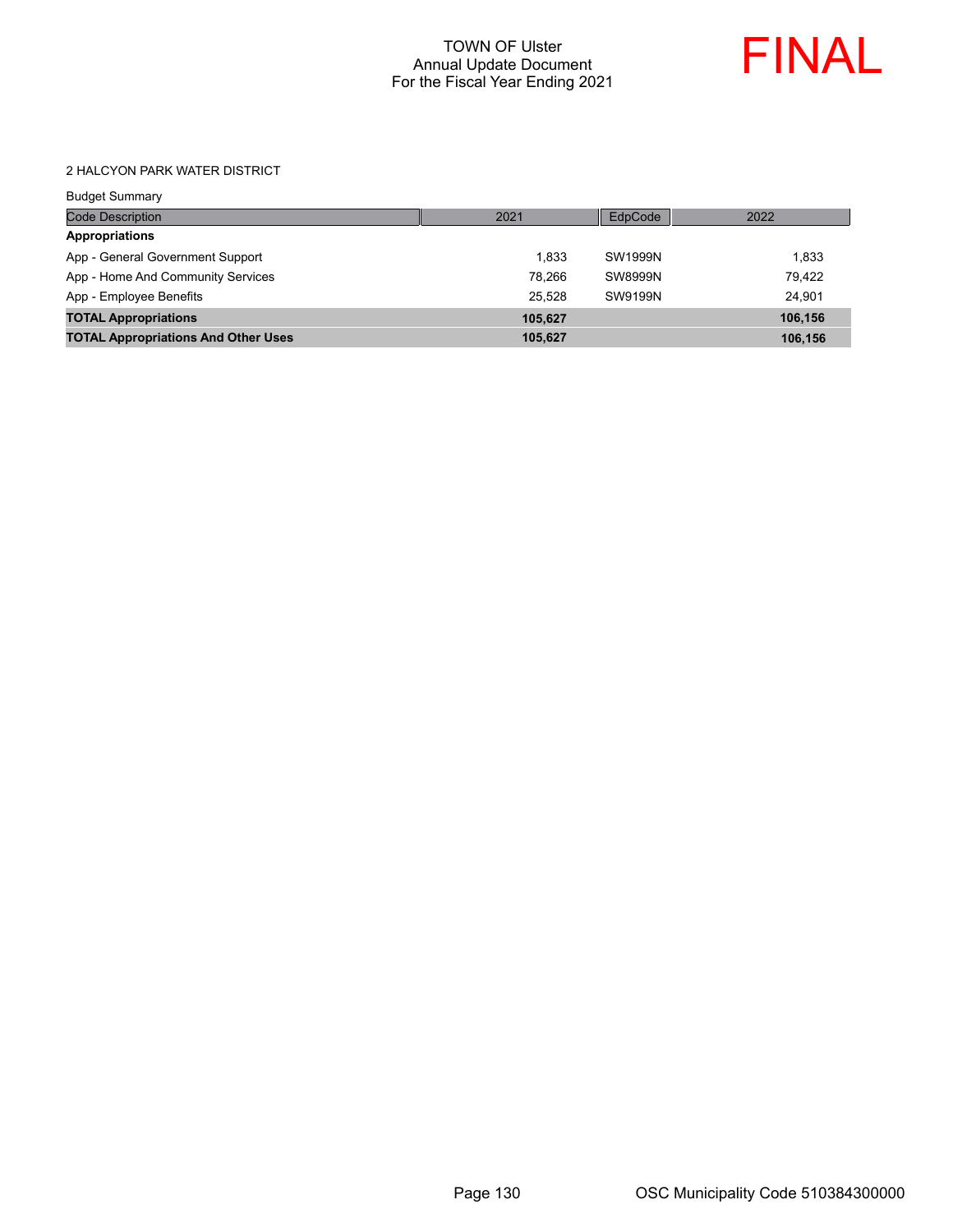

#### 3 SPRING LAKE WATER DISTRICT

Balance Sheet

| <b>Code Description</b>                                | 2020    | EdpCode | 2021    |
|--------------------------------------------------------|---------|---------|---------|
| <b>Assets</b>                                          |         |         |         |
| Cash                                                   | 104.060 | SW200   | 127,452 |
| <b>TOTAL Cash</b>                                      | 104,060 |         | 127,452 |
| Water Rents Receivable                                 | 22.300  | SW350   | 20,685  |
| <b>TOTAL Other Receivables (net)</b>                   | 22,300  |         | 20,685  |
| <b>Prepaid Expenses</b>                                | 799     | SW480   | 882     |
| <b>TOTAL Prepaid Expenses</b>                          | 799     |         | 882     |
| <b>TOTAL Assets and Deferred Outflows of Resources</b> | 127,160 |         | 149,019 |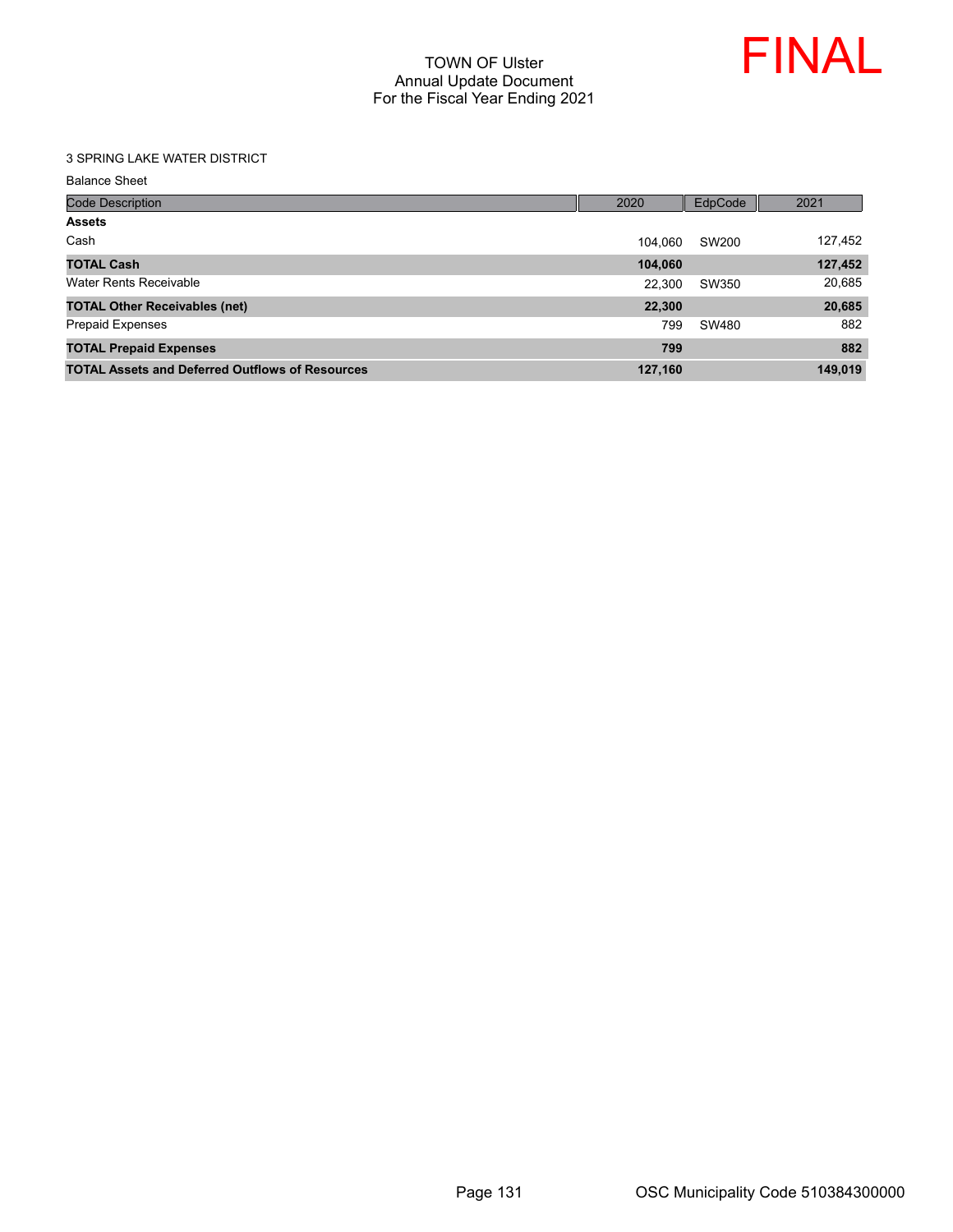

## 3 SPRING LAKE WATER DISTRICT

Balance Sheet

| <b>Code Description</b>                                     | 2020    | EdpCode | 2021    |
|-------------------------------------------------------------|---------|---------|---------|
| <b>Accounts Payable</b>                                     | 9,283   | SW600   | 8.210   |
| <b>TOTAL Accounts Payable</b>                               | 9.283   |         | 8,210   |
| <b>TOTAL Liabilities</b>                                    | 9,283   |         | 8,210   |
| <b>Fund Balance</b>                                         |         |         |         |
| Not in Spendable Form                                       | 799     | SW806   | 882     |
| <b>TOTAL Nonspendable Fund Balance</b>                      | 799     |         | 882     |
| Assigned Appropriated Fund Balance                          | 11.228  | SW914   | 10.155  |
| Assigned Unappropriated Fund Balance                        | 105.850 | SW915   | 129,772 |
| <b>TOTAL Assigned Fund Balance</b>                          | 117.078 |         | 139,927 |
| <b>TOTAL Fund Balance</b>                                   | 117,877 |         | 140,809 |
| <b>TOTAL Liabilities, Deferred Inflows And Fund Balance</b> | 127,160 |         | 149.019 |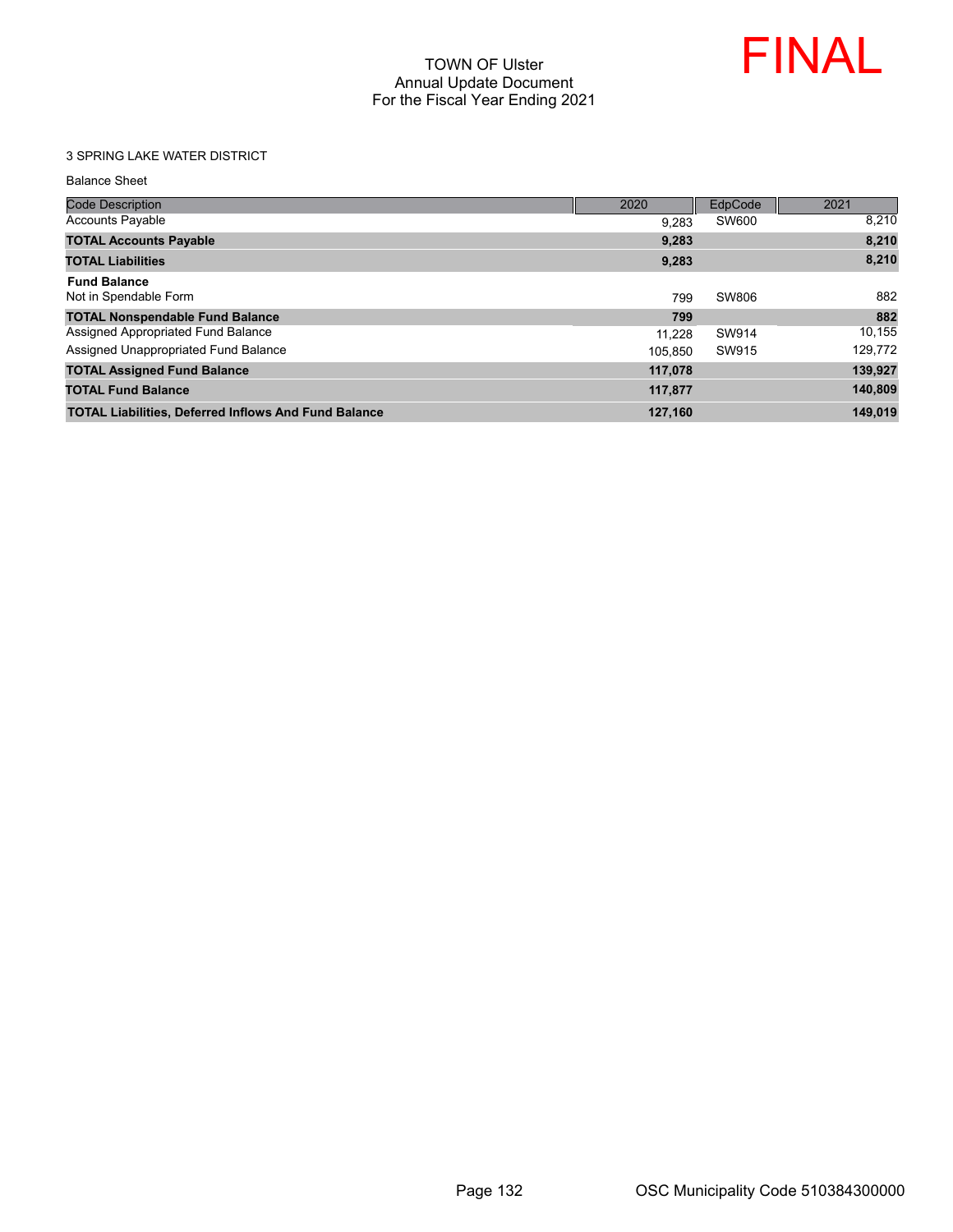

## 3 SPRING LAKE WATER DISTRICT

| <b>Code Description</b>                                 | 2020     | EdpCode | 2021    |
|---------------------------------------------------------|----------|---------|---------|
| <b>Revenues</b>                                         |          |         |         |
| <b>Real Property Taxes</b>                              | 42.374   | SW1001  | 41,033  |
| <b>TOTAL Real Property Taxes</b>                        | 42,374   |         | 41,033  |
| Metered Water Sales                                     | 64,178   | SW2140  | 60,875  |
| Interest & Penalties On Water Rents                     | 1,696    | SW2148  | 1,666   |
| <b>TOTAL Departmental Income</b>                        | 65,874   |         | 62,541  |
| <b>Interest And Earnings</b>                            | 730      | SW2401  | 130     |
| <b>TOTAL Use of Money And Property</b>                  | 730      |         | 130     |
| Sales of Equipment                                      |          | SW2665  | 2,166   |
| <b>TOTAL Sale of Property And Compensation For Loss</b> | $\bf{0}$ |         | 2,166   |
| <b>TOTAL Revenues</b>                                   | 108,978  |         | 105,870 |
| <b>TOTAL Detail Revenues And Other Sources</b>          | 108,978  |         | 105,870 |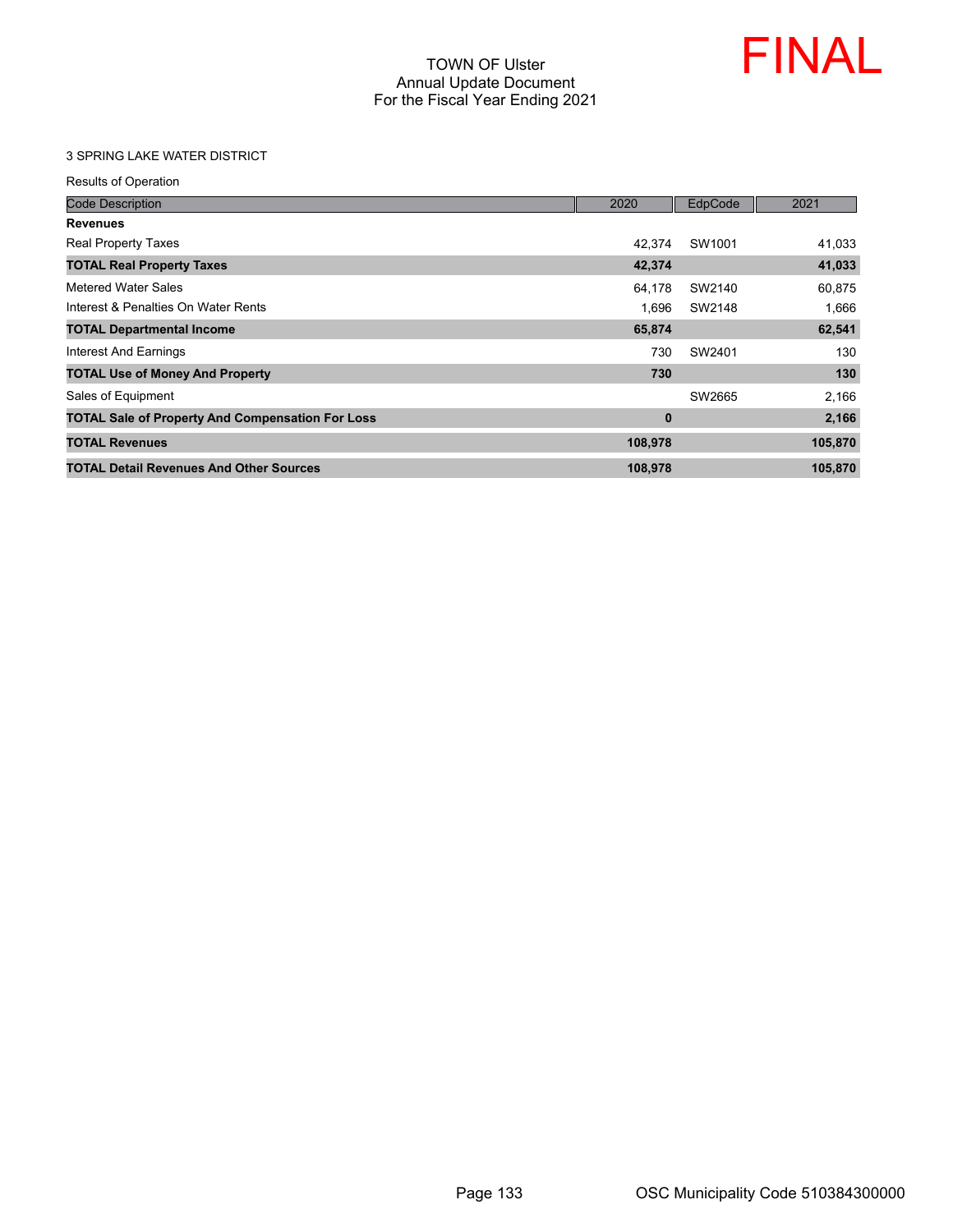

#### 3 SPRING LAKE WATER DISTRICT

| <b>Code Description</b>                         | 2020    | EdpCode | 2021         |
|-------------------------------------------------|---------|---------|--------------|
| <b>Expenditures</b>                             |         |         |              |
| Unallocated Insurance, Contr Expend             | 964     | SW19104 | 1,011        |
| <b>TOTAL Unallocated Insurance</b>              | 964     |         | 1,011        |
| <b>TOTAL General Government Support</b>         | 964     |         | 1,011        |
| Water Administration, Pers Serv                 | 23,476  | SW83101 | 23,961       |
| Water Administration, Contr Expend              | 2.745   | SW83104 | 2,753        |
| <b>TOTAL Water Administration</b>               | 26,221  |         | 26,714       |
| Source Supply Pwr & Pump, Equp& Cap Outlay      | 36,390  | SW83202 | 2,098        |
| Source Supply Pwr & Pump, Contr Expend          | 38,944  | SW83204 | 35,318       |
| <b>TOTAL Source Supply Pwr &amp; Pump</b>       | 75,334  |         | 37,416       |
| Water Purification, Equip & Cap Outlay          | 672     | SW83302 |              |
| Water Purification, Contr Expend                | 825     | SW83304 | 525          |
| <b>TOTAL Water Purification</b>                 | 1,497   |         | 525          |
| Water Trans & Distrib, Contr Expend             | 2,200   | SW83404 | 2,200        |
| <b>TOTAL Water Trans &amp; Distrib</b>          | 2,200   |         | 2,200        |
| <b>TOTAL Home And Community Services</b>        | 105,252 |         | 66,855       |
| State Retirement, Empl Bnfts                    | 3,239   | SW90108 | 3,443        |
| Social Security, Empl Bnfts                     | 1,797   | SW90308 | 1,835        |
| Worker's Compensation, Empl Bnfts               | 1,081   | SW90408 | 1,000        |
| Disability Insurance, Empl Bnfts                |         | SW90558 |              |
| Hospital & Medical (dental) Ins, Empl Bnft      | 8,730   | SW90608 | 8,795        |
| <b>TOTAL Employee Benefits</b>                  | 14,847  |         | 15,073       |
| <b>TOTAL Expenditures</b>                       | 121,062 |         | 82,939       |
|                                                 |         |         |              |
| Transfers, Capital Projects Fund                | 7,500   | SW99509 |              |
| <b>TOTAL Operating Transfers</b>                | 7,500   |         | $\mathbf{0}$ |
| <b>TOTAL Other Uses</b>                         | 7,500   |         | $\mathbf{0}$ |
| <b>TOTAL Detail Expenditures And Other Uses</b> | 128,562 |         | 82,939       |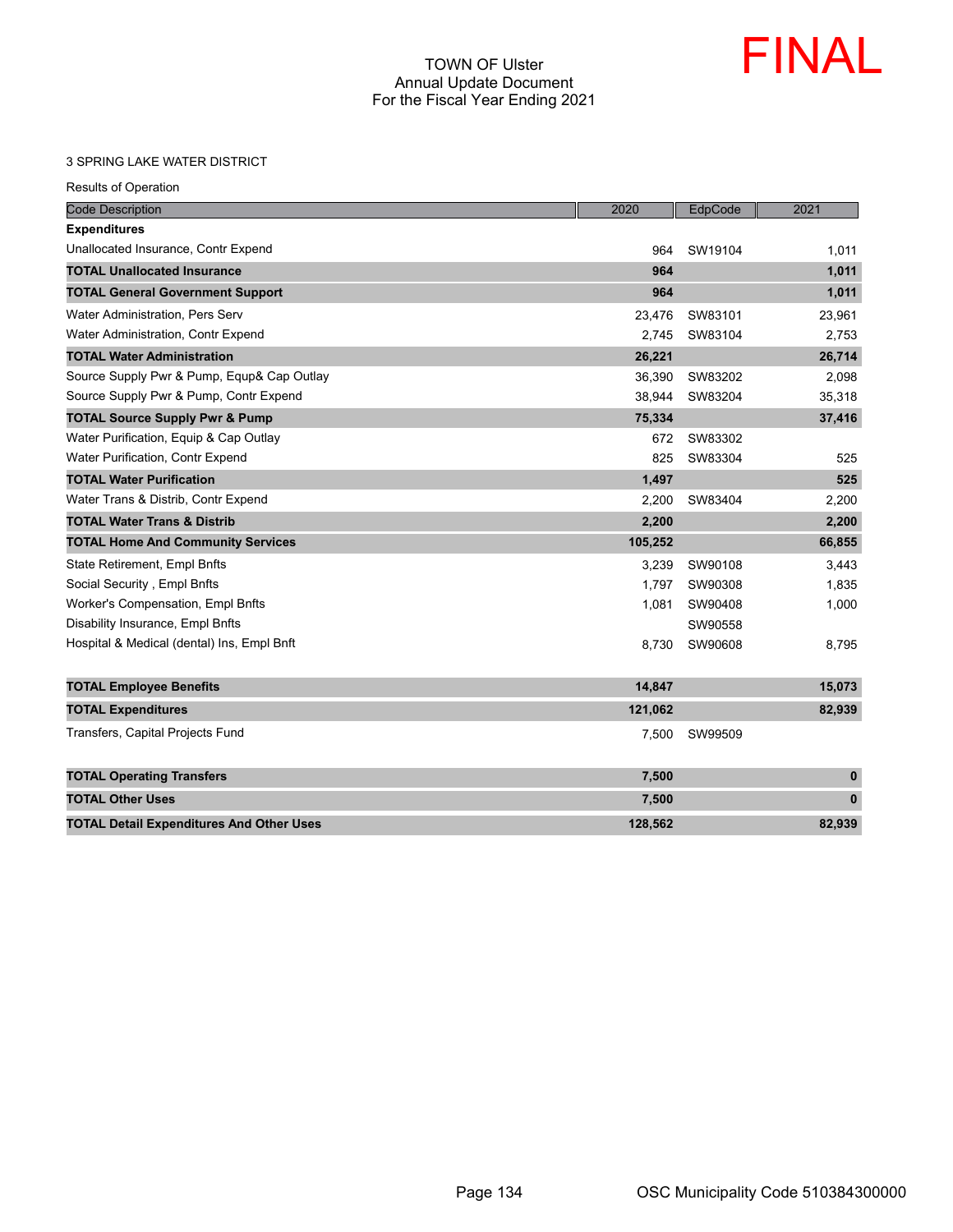

#### 3 SPRING LAKE WATER DISTRICT

#### **Analysis of Changes in Fund Balance**

| <b>Code Description</b>                    | 2020    | EdpCode        | 2021    |
|--------------------------------------------|---------|----------------|---------|
| Analysis of Changes in Fund Balance        |         |                |         |
| <b>Fund Balance - Beginning of Year</b>    |         | 137.462 SW8021 | 117,878 |
| <b>Restated Fund Balance - Beg of Year</b> | 137.462 | <b>SW8022</b>  | 117,878 |
| ADD - REVENUES AND OTHER SOURCES           | 108.978 |                | 105,870 |
| DEDUCT - EXPENDITURES AND OTHER USES       | 128.562 |                | 82,939  |
| <b>Fund Balance - End of Year</b>          | 117.878 | <b>SW8029</b>  | 140,809 |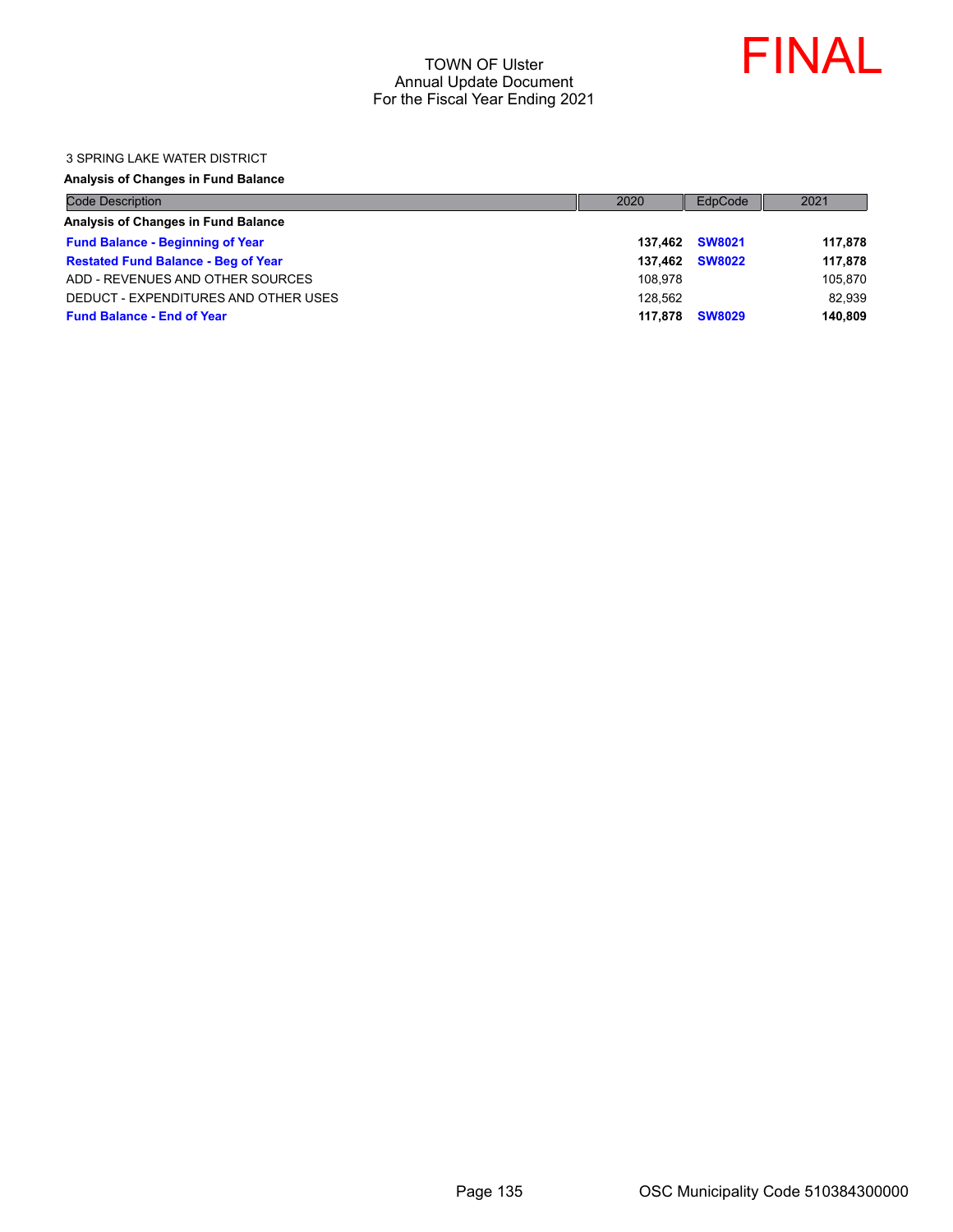

#### 3 SPRING LAKE WATER DISTRICT

| Budget Summary |  |
|----------------|--|

| <b>Code Description</b>                           | 2021    | EdpCode | 2022    |
|---------------------------------------------------|---------|---------|---------|
| <b>Estimated Revenues</b>                         |         |         |         |
| Est Rev - Real Property Taxes                     | 41,033  | SW1049N | 40.500  |
| Est Rev - Departmental Income                     | 61.600  | SW1299N | 68.600  |
| Est Rev - Use of Money And Property               | 200     | SW2499N | 125     |
| <b>TOTAL Estimated Revenues</b>                   | 102,833 |         | 109,225 |
| Appropriated Fund Balance                         | 11.228  | SW599N  | 10.155  |
| <b>TOTAL Estimated Other Sources</b>              | 11,228  |         | 10.155  |
| <b>TOTAL Estimated Revenues And Other Sources</b> | 114.061 |         | 119.380 |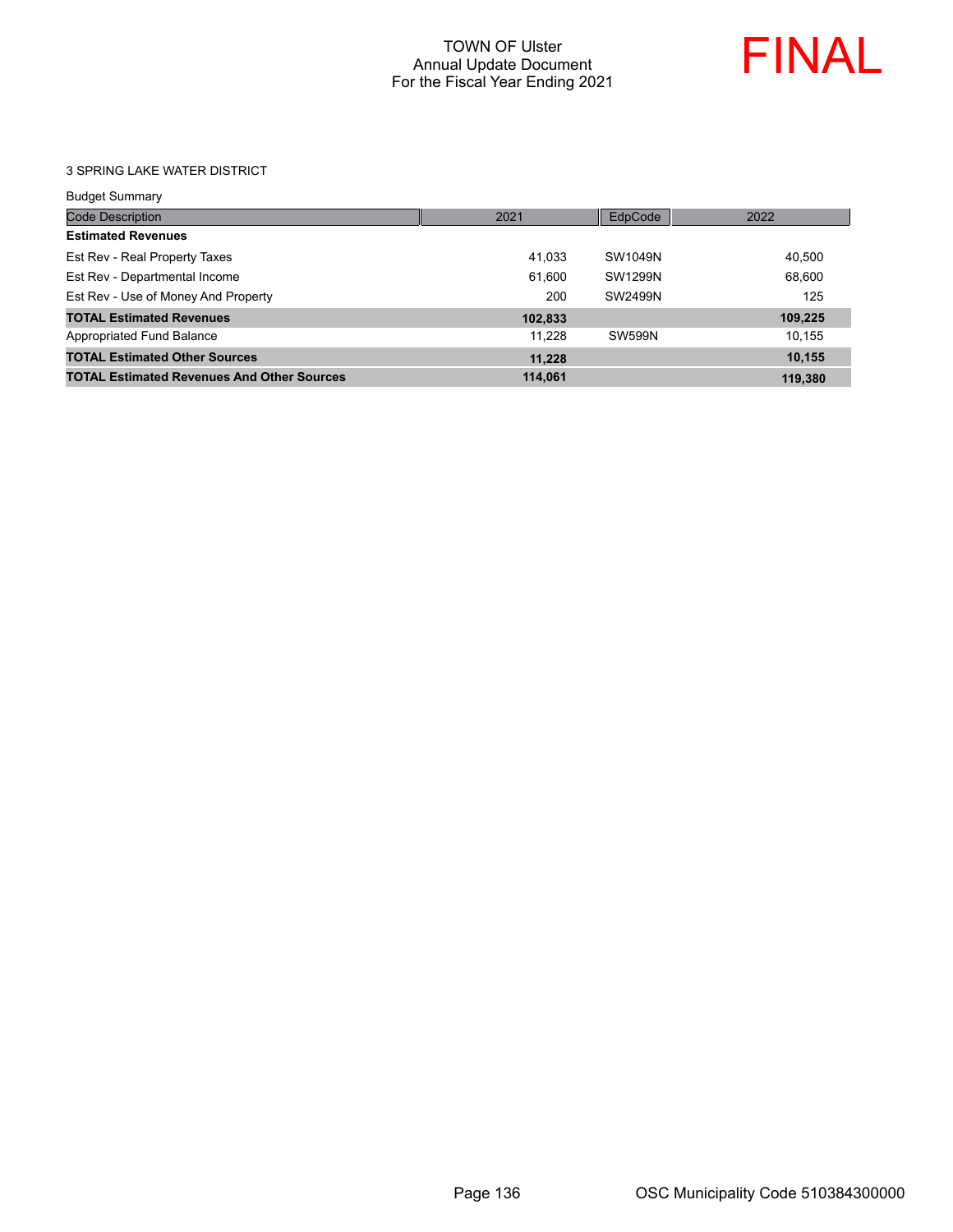

3 SPRING LAKE WATER DISTRICT

| <b>Budget Summary</b>                      |         |         |         |
|--------------------------------------------|---------|---------|---------|
| <b>Code Description</b>                    | 2021    | EdpCode | 2022    |
| <b>Appropriations</b>                      |         |         |         |
| App - General Government Support           | 1.833   | SW1999N | 1.833   |
| App - Home And Community Services          | 96.211  | SW8999N | 101.933 |
| App - Employee Benefits                    | 16.017  | SW9199N | 15.614  |
| <b>TOTAL Appropriations</b>                | 114.061 |         | 119.380 |
| <b>TOTAL Appropriations And Other Uses</b> | 114,061 |         | 119,380 |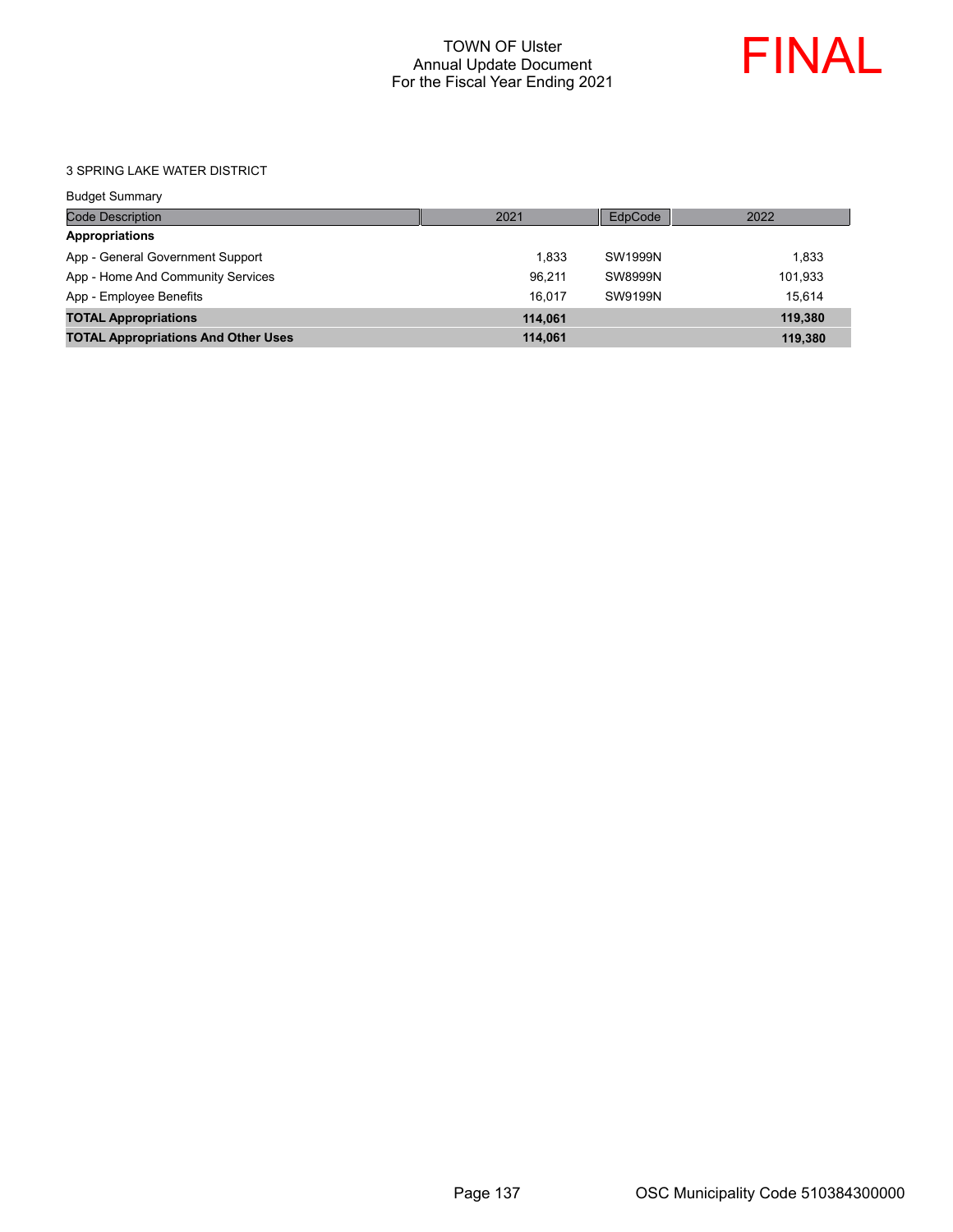

#### 4 BRIGHT ACRES WATER DISTRICT

Balance Sheet

| <b>Code Description</b>                                | 2020   | EdpCode | 2021   |
|--------------------------------------------------------|--------|---------|--------|
| <b>Assets</b>                                          |        |         |        |
| Cash                                                   | 70.180 | SW200   | 85.400 |
| <b>TOTAL Cash</b>                                      | 70,180 |         | 85,400 |
| Water Rents Receivable                                 | 5.323  | SW350   | 6,389  |
| <b>TOTAL Other Receivables (net)</b>                   | 5,323  |         | 6,389  |
| <b>Prepaid Expenses</b>                                | 999    | SW480   | 1,102  |
| <b>TOTAL Prepaid Expenses</b>                          | 999    |         | 1,102  |
| <b>TOTAL Assets and Deferred Outflows of Resources</b> | 76,502 |         | 92,891 |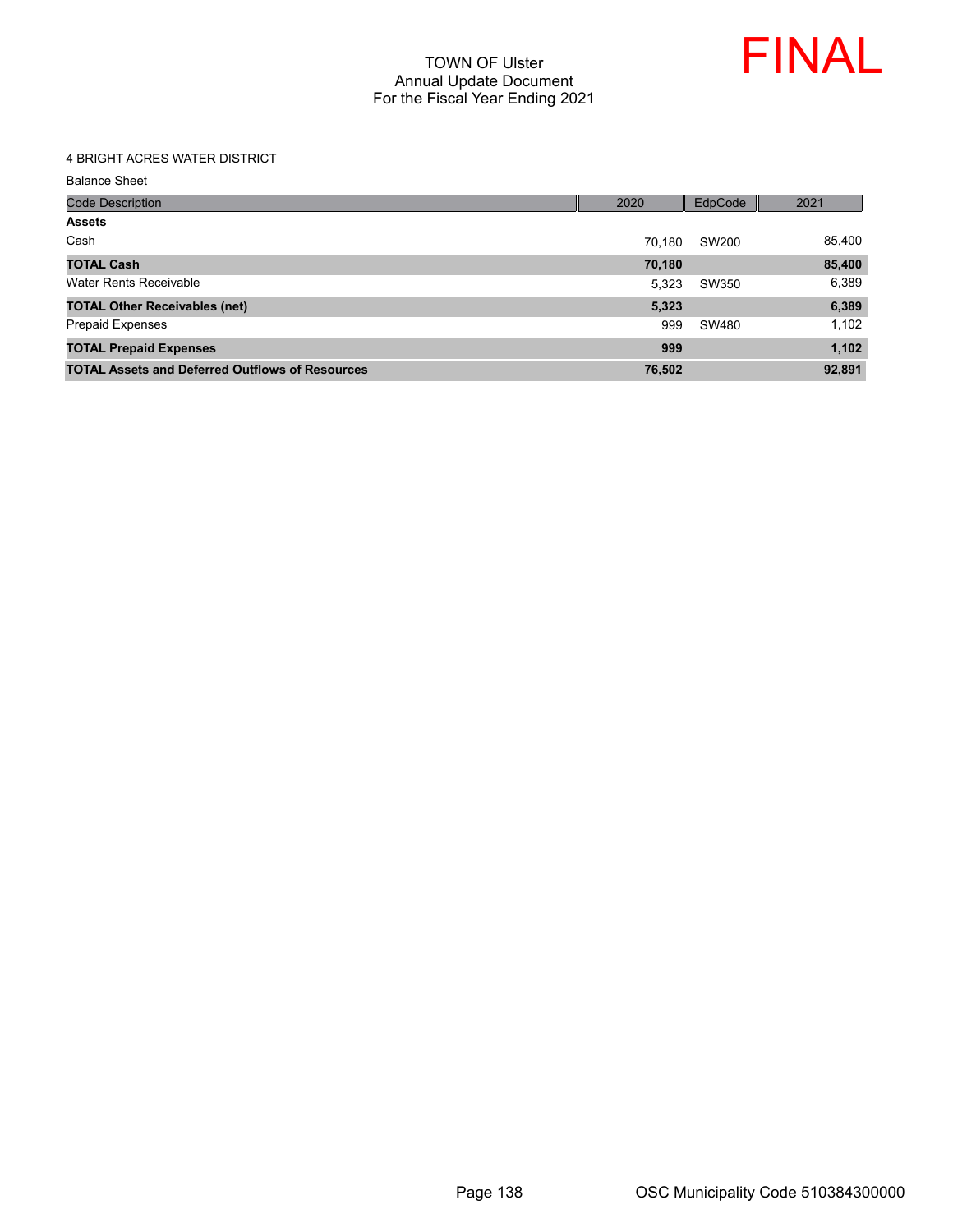

## 4 BRIGHT ACRES WATER DISTRICT

Balance Sheet

| <b>Code Description</b>                                     | 2020   | EdpCode | 2021   |
|-------------------------------------------------------------|--------|---------|--------|
| <b>Accounts Payable</b>                                     | 3.607  | SW600   | 3,914  |
| <b>TOTAL Accounts Payable</b>                               | 3,607  |         | 3,914  |
| <b>TOTAL Liabilities</b>                                    | 3,607  |         | 3,914  |
| <b>Fund Balance</b><br>Not in Spendable Form                | 999    | SW806   | 1,102  |
| <b>TOTAL Nonspendable Fund Balance</b>                      | 999    |         | 1,102  |
| Assigned Appropriated Fund Balance                          | 11.960 | SW914   | 13.013 |
| Assigned Unappropriated Fund Balance                        | 59.936 | SW915   | 74,862 |
| <b>TOTAL Assigned Fund Balance</b>                          | 71.896 |         | 87,875 |
| <b>TOTAL Fund Balance</b>                                   | 72.895 |         | 88,977 |
| <b>TOTAL Liabilities, Deferred Inflows And Fund Balance</b> | 76.502 |         | 92.891 |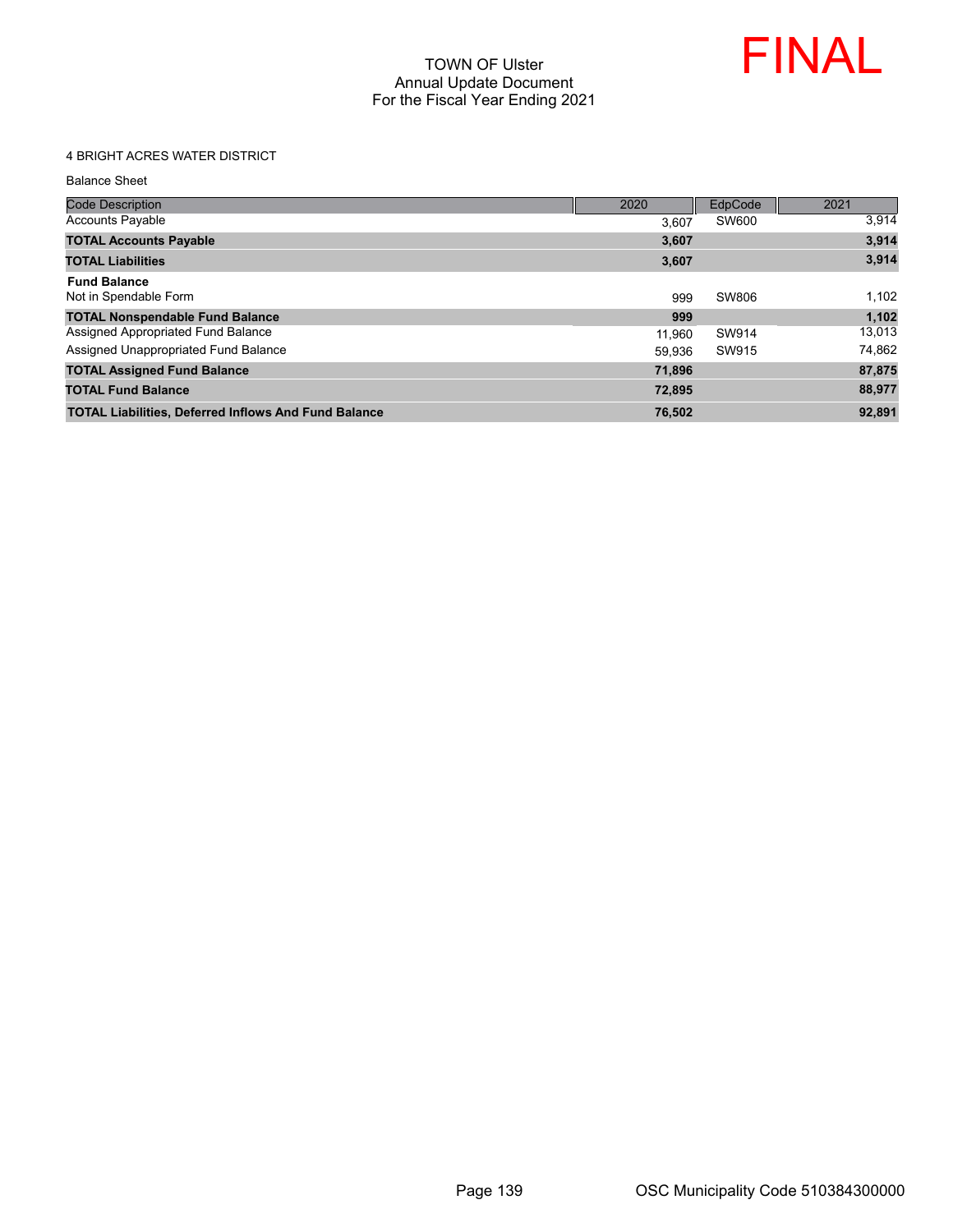

## 4 BRIGHT ACRES WATER DISTRICT

| <b>Code Description</b>                        | 2020   | EdpCode | 2021   |
|------------------------------------------------|--------|---------|--------|
| <b>Revenues</b>                                |        |         |        |
| <b>Real Property Taxes</b>                     | 68.633 | SW1001  | 67,900 |
| <b>TOTAL Real Property Taxes</b>               | 68,633 |         | 67,900 |
| Metered Water Sales                            | 21.243 | SW2140  | 22,626 |
| Interest & Penalties On Water Rents            |        | SW2148  | 432    |
| <b>TOTAL Departmental Income</b>               | 21,243 |         | 23,058 |
| Interest And Earnings                          | 487    | SW2401  | 91     |
| <b>TOTAL Use of Money And Property</b>         | 487    |         | 91     |
| <b>TOTAL Revenues</b>                          | 90,364 |         | 91,049 |
| <b>TOTAL Detail Revenues And Other Sources</b> | 90.364 |         | 91.049 |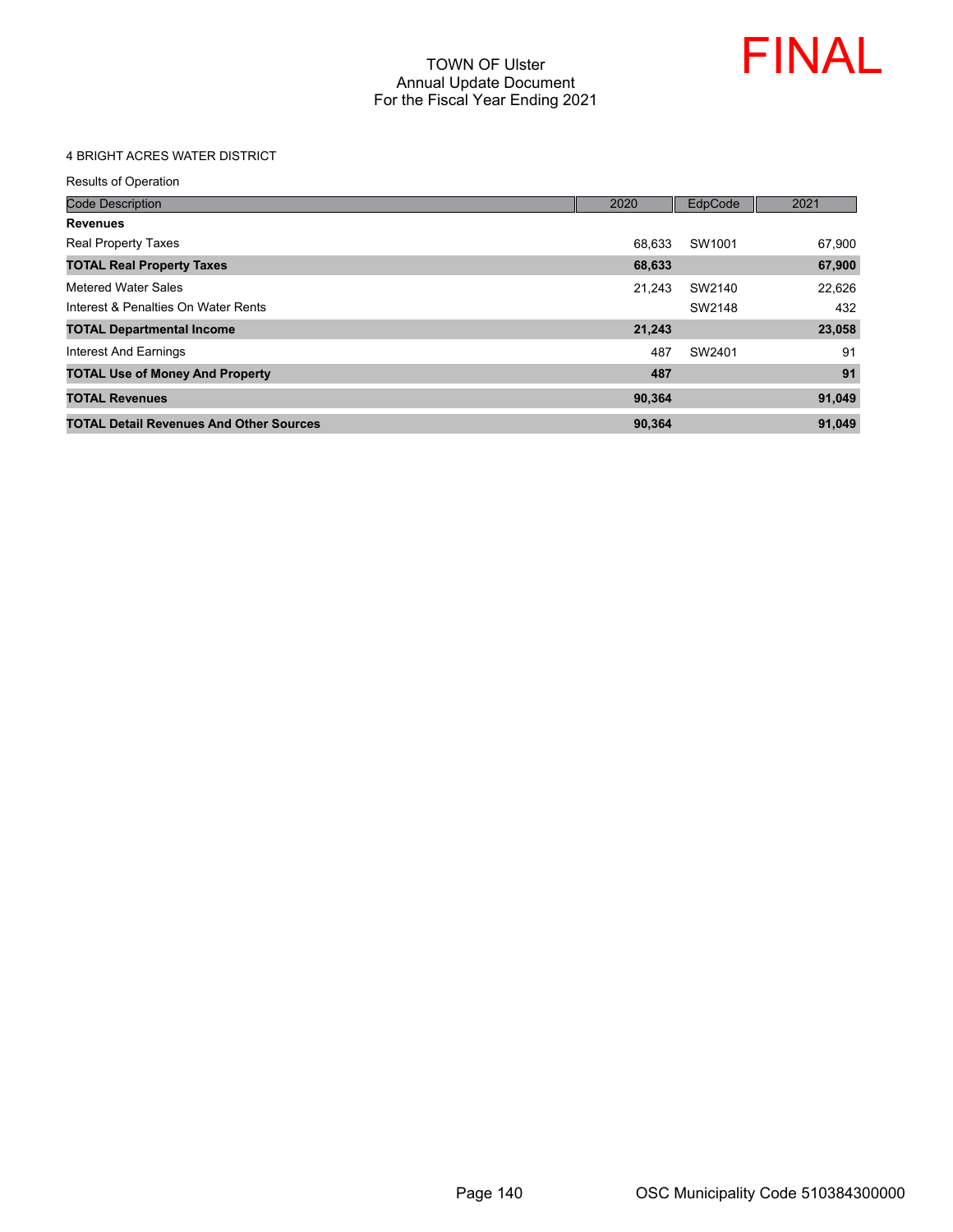

#### 4 BRIGHT ACRES WATER DISTRICT

| <b>Code Description</b>                         | 2020   | EdpCode | 2021   |
|-------------------------------------------------|--------|---------|--------|
| <b>Expenditures</b>                             |        |         |        |
| Unallocated Insurance, Contr Expend             | 964    | SW19104 | 1,011  |
| <b>TOTAL Unallocated Insurance</b>              | 964    |         | 1,011  |
| <b>TOTAL General Government Support</b>         | 964    |         | 1,011  |
| Water Administration, Pers Serv                 | 28,856 | SW83101 | 29,463 |
| Water Administration, Contr Expend              | 1.431  | SW83104 |        |
| <b>TOTAL Water Administration</b>               | 30,287 |         | 29,463 |
| Source Supply Pwr & Pump, Equp& Cap Outlay      | 196    | SW83202 |        |
| Source Supply Pwr & Pump, Contr Expend          | 17,695 | SW83204 | 21,229 |
| <b>TOTAL Source Supply Pwr &amp; Pump</b>       | 17,890 |         | 21,229 |
| Water Purification, Equip & Cap Outlay          | 672    | SW83302 |        |
| <b>Water Purification, Contr Expend</b>         | 1,457  | SW83304 | 2,662  |
| <b>TOTAL Water Purification</b>                 | 2,129  |         | 2,662  |
| Water Trans & Distrib, Equip & Cap Outlay       |        | SW83402 |        |
| Water Trans & Distrib, Contr Expend             | 1,800  | SW83404 | 1,800  |
| <b>TOTAL Water Trans &amp; Distrib</b>          | 1,800  |         | 1,800  |
| <b>TOTAL Home And Community Services</b>        | 52,107 |         | 55,154 |
| State Retirement, Empl Bnfts                    | 4.049  | SW90108 | 4,304  |
| Social Security, Empl Bnfts                     | 2,208  | SW90308 | 2,256  |
| <b>Worker's Compensation, Empl Bnfts</b>        | 1,351  | SW90408 | 1,250  |
| Disability Insurance, Empl Bnfts                |        | SW90558 |        |
| Hospital & Medical (dental) Ins, Empl Bnft      | 10,913 | SW90608 | 10,994 |
| <b>TOTAL Employee Benefits</b>                  | 18,521 |         | 18,804 |
| <b>TOTAL Expenditures</b>                       | 71,592 |         | 74,969 |
| <b>TOTAL Detail Expenditures And Other Uses</b> | 71.592 |         | 74.969 |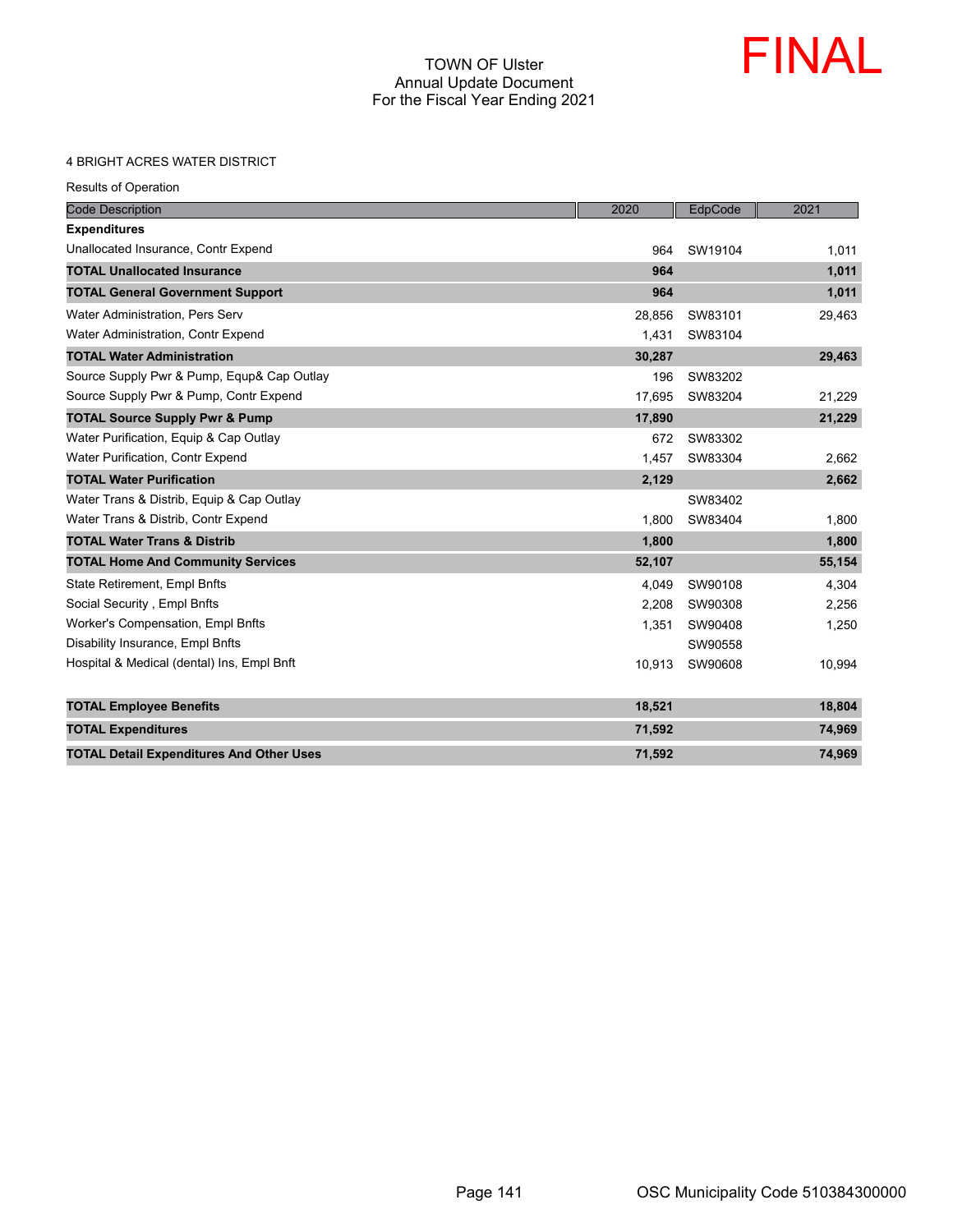

#### 4 BRIGHT ACRES WATER DISTRICT

#### **Analysis of Changes in Fund Balance**

| <b>Code Description</b>                    | 2020   | EdpCode       | 2021   |
|--------------------------------------------|--------|---------------|--------|
| Analysis of Changes in Fund Balance        |        |               |        |
| <b>Fund Balance - Beginning of Year</b>    |        | 54.126 SW8021 | 72,898 |
| <b>Restated Fund Balance - Beg of Year</b> | 54.126 | <b>SW8022</b> | 72,898 |
| ADD - REVENUES AND OTHER SOURCES           | 90.364 |               | 91.049 |
| DEDUCT - EXPENDITURES AND OTHER USES       | 71.592 |               | 74.969 |
| <b>Fund Balance - End of Year</b>          | 72.898 | <b>SW8029</b> | 88,978 |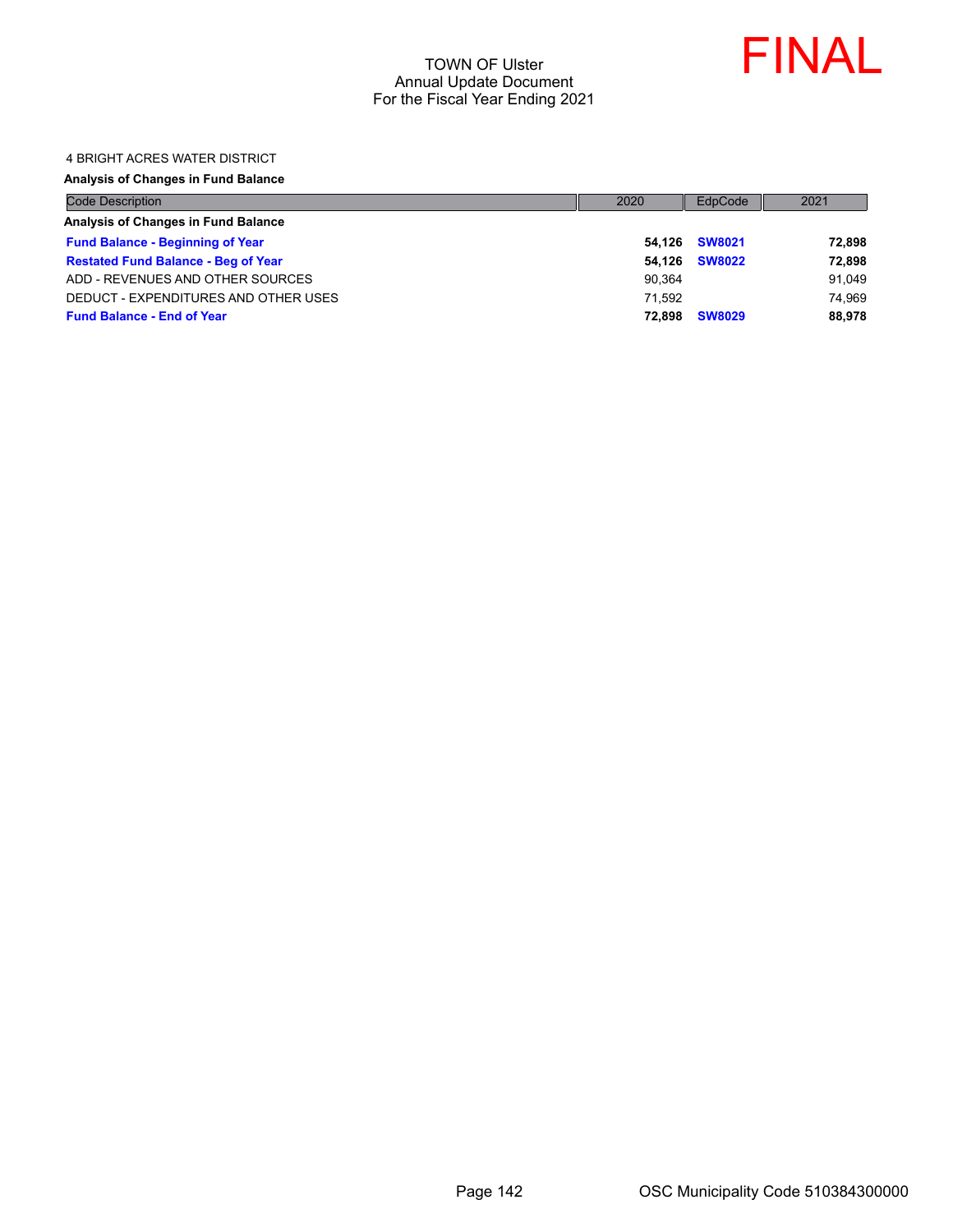

#### 4 BRIGHT ACRES WATER DISTRICT

| Budget Summary |  |
|----------------|--|
|                |  |

| <b>Code Description</b>                           | 2021   | EdpCode       | 2022    |
|---------------------------------------------------|--------|---------------|---------|
| <b>Estimated Revenues</b>                         |        |               |         |
| Est Rev - Real Property Taxes                     | 67.900 | SW1049N       | 67.000  |
| Est Rev - Departmental Income                     | 19,650 | SW1299N       | 20,235  |
| Est Rev - Use of Money And Property               | 150    | SW2499N       | 110     |
| <b>TOTAL Estimated Revenues</b>                   | 87,700 |               | 87,345  |
| Appropriated Fund Balance                         | 11.960 | <b>SW599N</b> | 13,013  |
| <b>TOTAL Estimated Other Sources</b>              | 11.960 |               | 13,013  |
| <b>TOTAL Estimated Revenues And Other Sources</b> | 99.660 |               | 100.358 |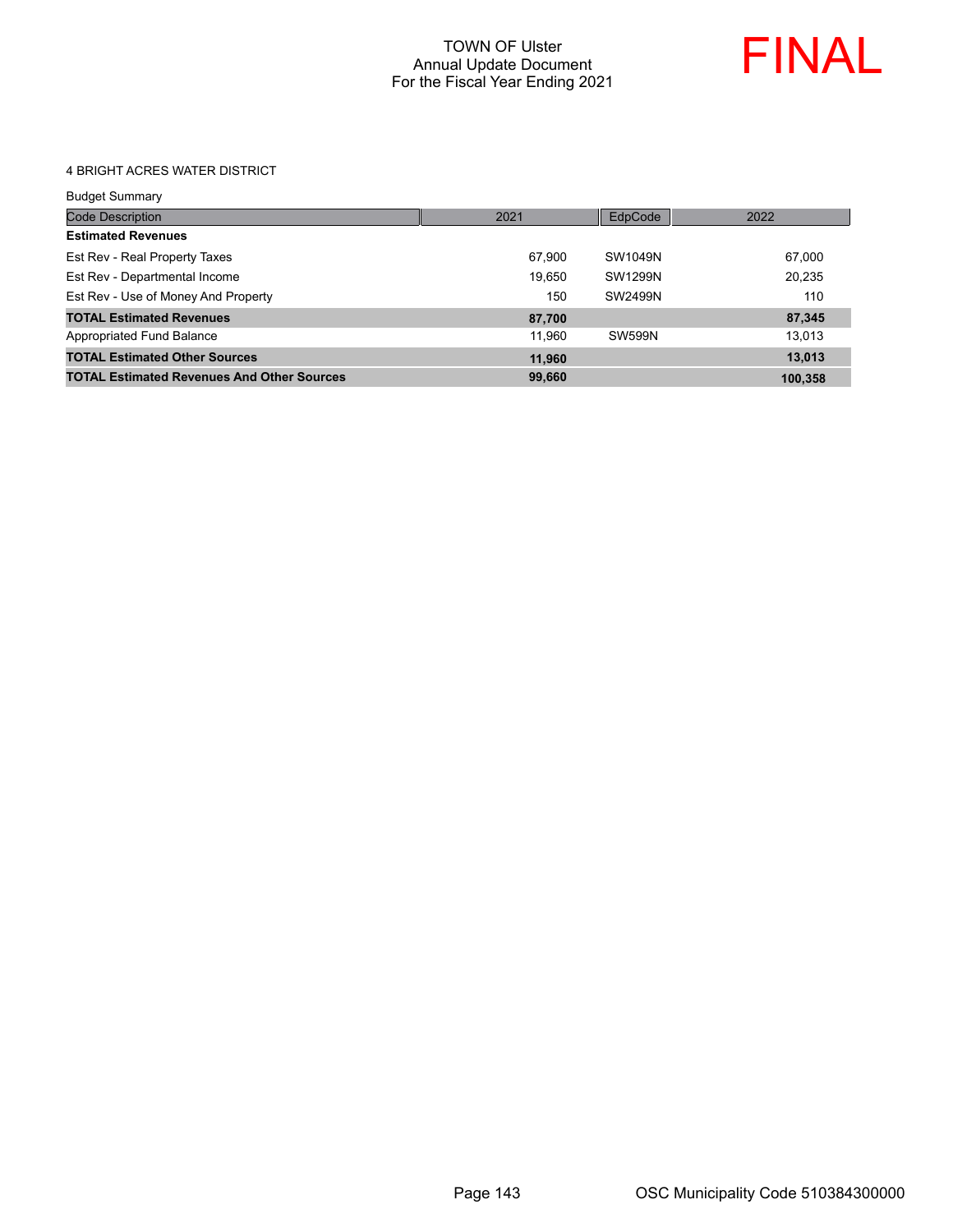

#### 4 BRIGHT ACRES WATER DISTRICT

| <b>Code Description</b>                    | 2021   | EdpCode | 2022    |
|--------------------------------------------|--------|---------|---------|
| <b>Appropriations</b>                      |        |         |         |
| App - General Government Support           | 1.833  | SW1999N | 1.833   |
| App - Home And Community Services          | 77.853 | SW8999N | 79.055  |
| App - Employee Benefits                    | 19.974 | SW9199N | 19.470  |
| <b>TOTAL Appropriations</b>                | 99,660 |         | 100.358 |
| <b>TOTAL Appropriations And Other Uses</b> | 99,660 |         | 100,358 |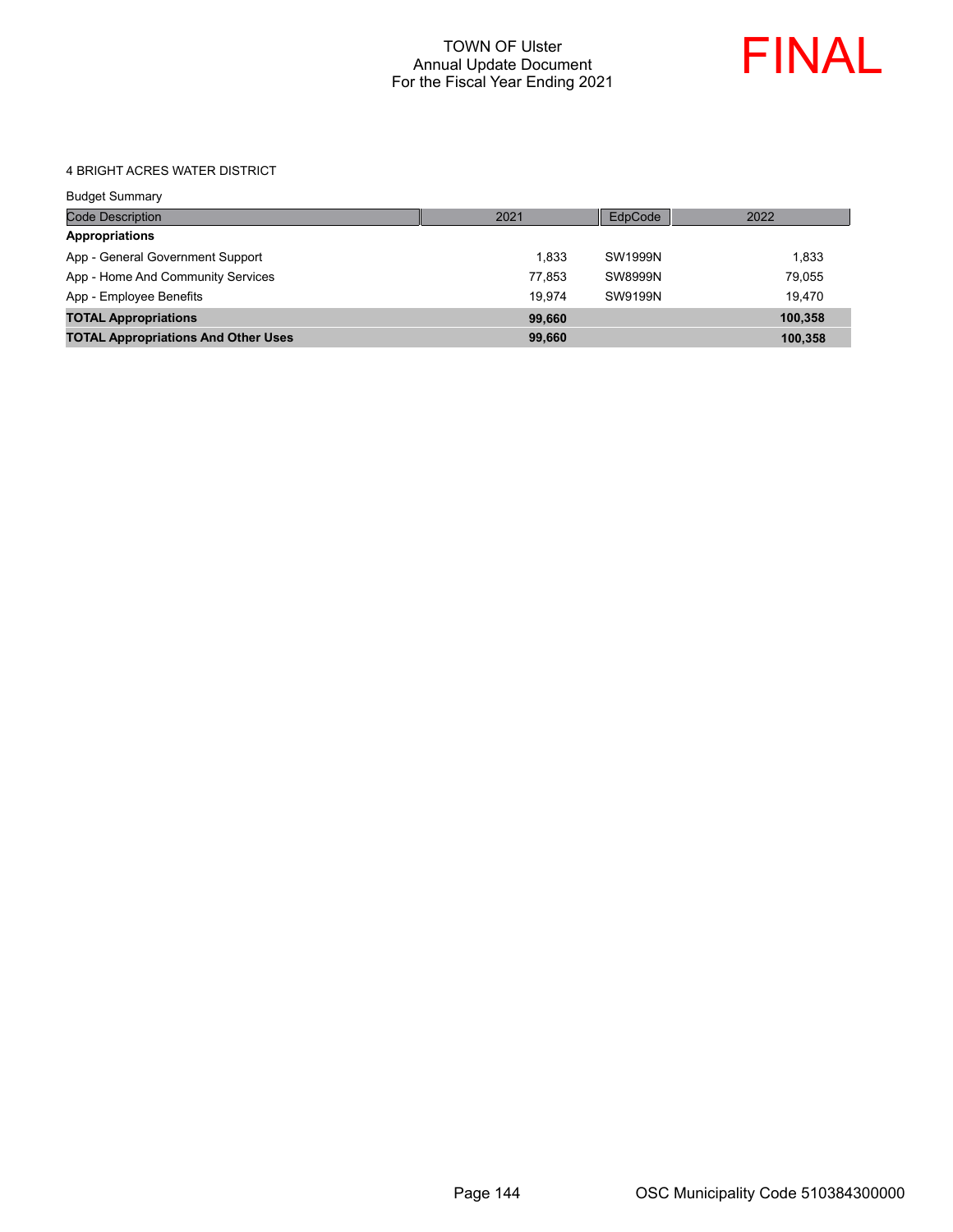

#### 5 CHERRY HILL WATER DISTRICT

| <b>Code Description</b>                                | 2020   | EdpCode | 2021    |
|--------------------------------------------------------|--------|---------|---------|
| <b>Assets</b>                                          |        |         |         |
| Cash                                                   | 72.987 | SW200   | 91,374  |
| <b>TOTAL Cash</b>                                      | 72,987 |         | 91,374  |
| Water Rents Receivable                                 | 15,237 | SW350   | 14,939  |
| <b>TOTAL Other Receivables (net)</b>                   | 15,237 |         | 14,939  |
| <b>Prepaid Expenses</b>                                | 520    | SW480   | 573     |
| <b>TOTAL Prepaid Expenses</b>                          | 520    |         | 573     |
| <b>TOTAL Assets and Deferred Outflows of Resources</b> | 88,744 |         | 106,886 |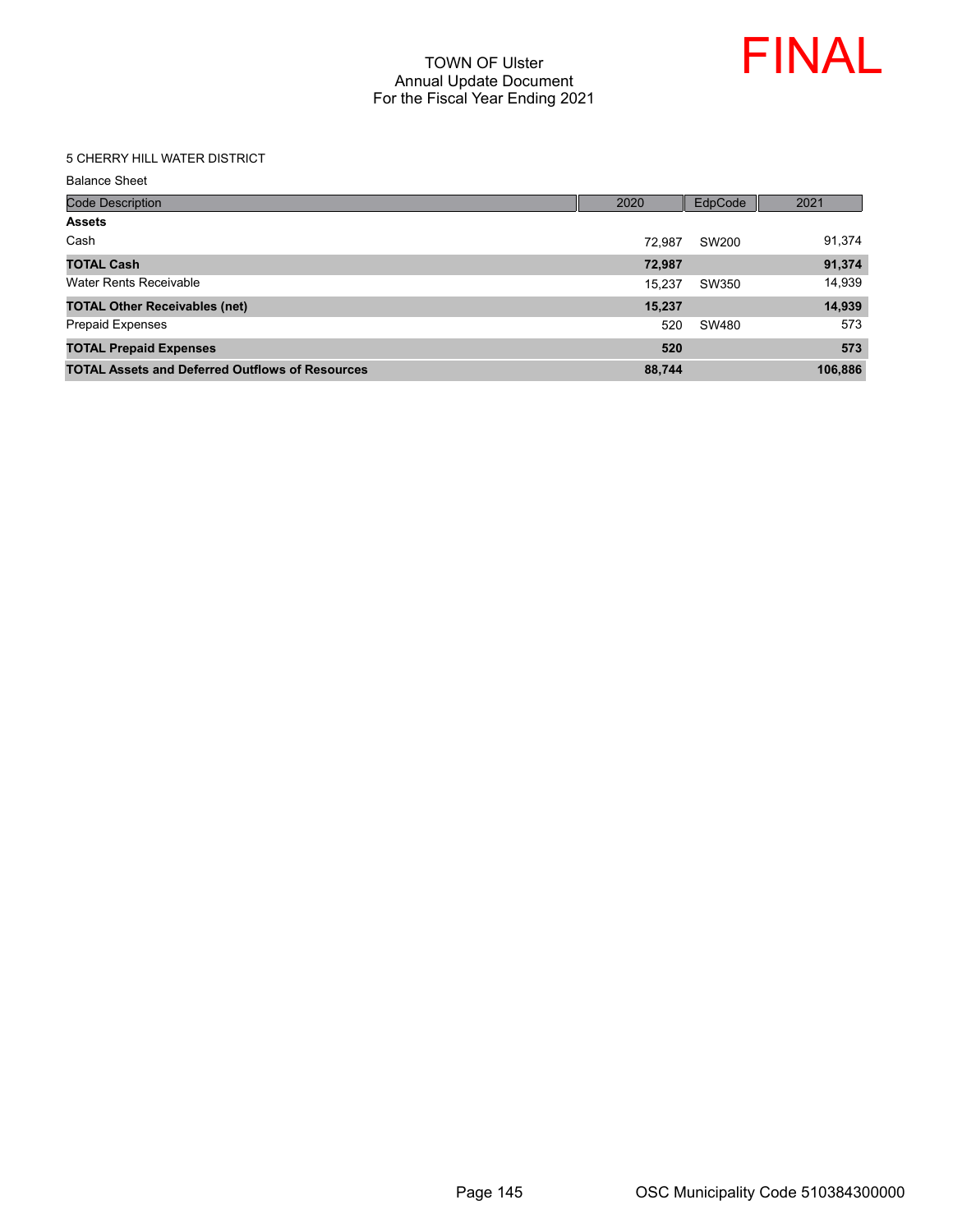

### 5 CHERRY HILL WATER DISTRICT

| <b>Code Description</b>                                     | 2020   | EdpCode | 2021    |
|-------------------------------------------------------------|--------|---------|---------|
| <b>Accounts Payable</b>                                     | 10.904 | SW600   | 13,203  |
| <b>TOTAL Accounts Payable</b>                               | 10.904 |         | 13,203  |
| <b>TOTAL Liabilities</b>                                    | 10.904 |         | 13,203  |
| <b>Fund Balance</b><br>Not in Spendable Form                | 520    | SW806   | 573     |
| <b>TOTAL Nonspendable Fund Balance</b>                      | 520    |         | 573     |
| Assigned Appropriated Fund Balance                          | 11.873 | SW914   | 13.637  |
| Assigned Unappropriated Fund Balance                        | 65.447 | SW915   | 79,473  |
| <b>TOTAL Assigned Fund Balance</b>                          | 77,320 |         | 93,110  |
| <b>TOTAL Fund Balance</b>                                   | 77.840 |         | 93,683  |
| <b>TOTAL Liabilities, Deferred Inflows And Fund Balance</b> | 88,744 |         | 106.886 |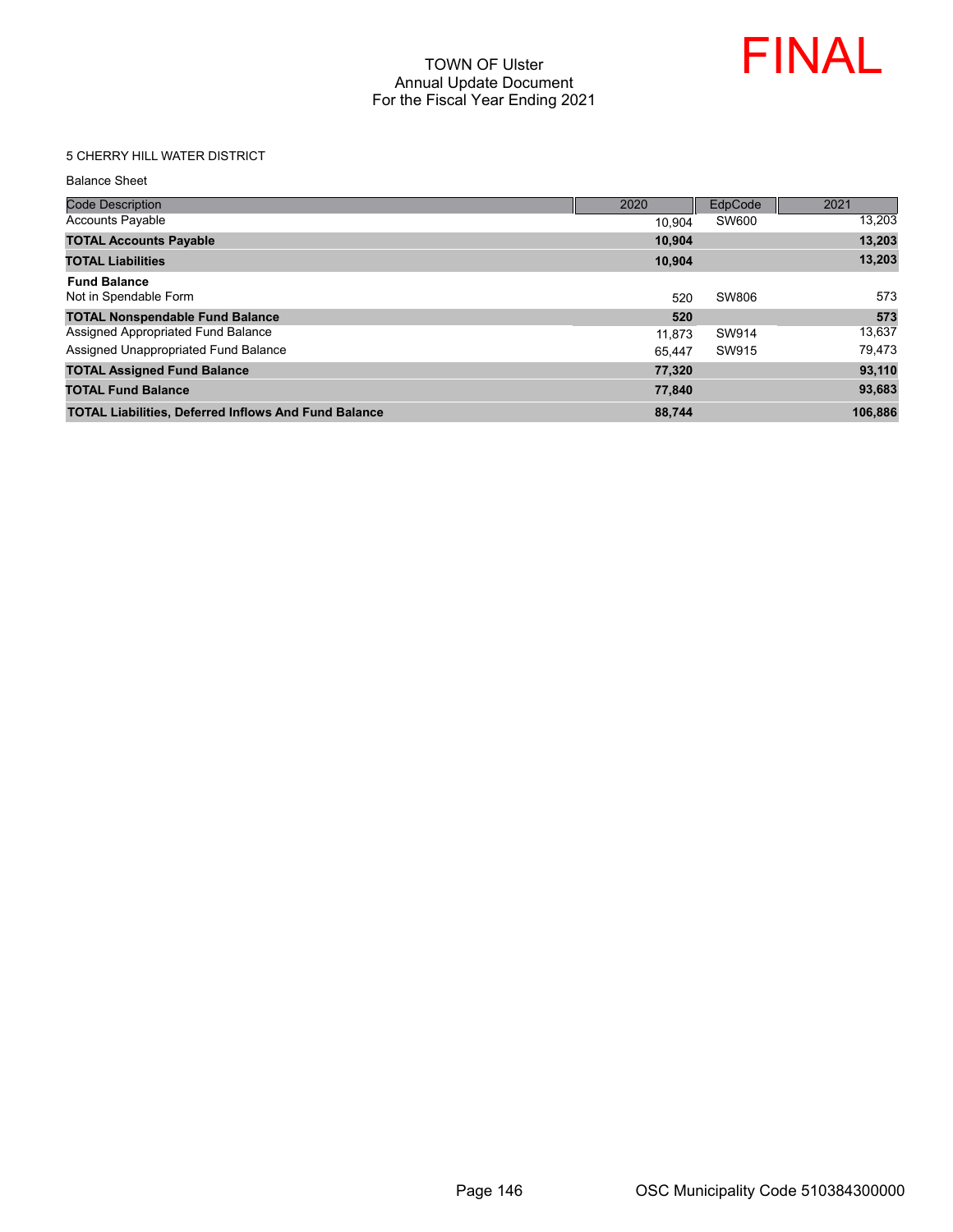

#### 5 CHERRY HILL WATER DISTRICT

Results of Operation

| <b>Code Description</b>                                 | 2020     | EdpCode | 2021    |
|---------------------------------------------------------|----------|---------|---------|
| <b>Revenues</b>                                         |          |         |         |
| <b>Real Property Taxes</b>                              | 101.825  | SW1001  | 101,100 |
| <b>TOTAL Real Property Taxes</b>                        | 101,825  |         | 101,100 |
| Metered Water Sales                                     | 50,077   | SW2140  | 59,049  |
| Water Service Charges                                   | 1.000    | SW2144  |         |
| Interest & Penalties On Water Rents                     | 915      | SW2148  | 1,030   |
| <b>TOTAL Departmental Income</b>                        | 51,992   |         | 60,079  |
| Interest And Earnings                                   | 475      | SW2401  | 83      |
| <b>TOTAL Use of Money And Property</b>                  | 475      |         | 83      |
| Sales of Scrap & Excess Materials                       |          | SW2650  | 1,171   |
| <b>TOTAL Sale of Property And Compensation For Loss</b> | $\bf{0}$ |         | 1,171   |
| <b>TOTAL Revenues</b>                                   | 154,292  |         | 162,433 |
| <b>TOTAL Detail Revenues And Other Sources</b>          | 154,292  |         | 162,433 |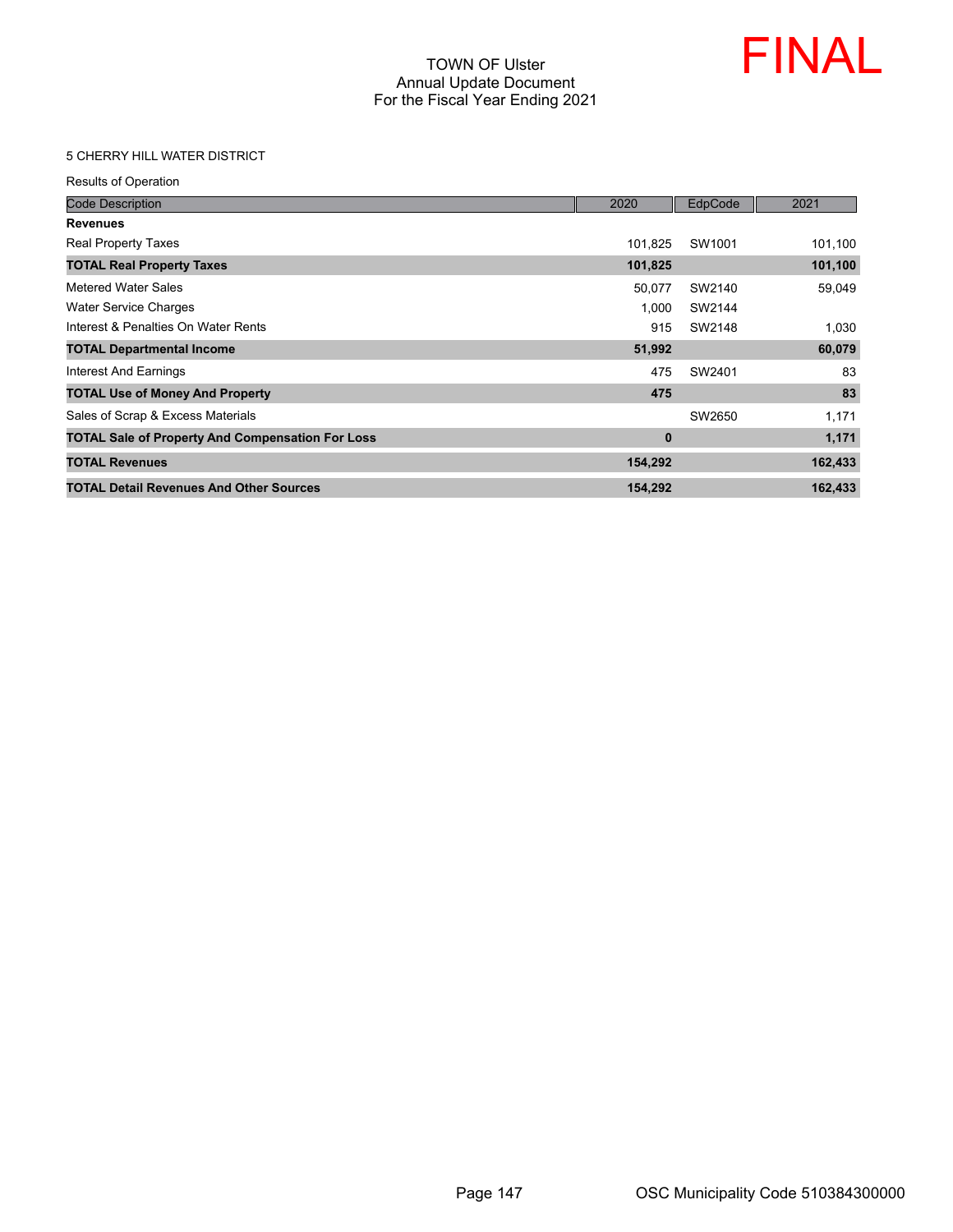

#### 5 CHERRY HILL WATER DISTRICT

|  | <b>Results of Operation</b> |
|--|-----------------------------|
|  |                             |

| <b>Code Description</b>                         | 2020    | EdpCode | 2021    |
|-------------------------------------------------|---------|---------|---------|
| <b>Expenditures</b>                             |         |         |         |
| Unallocated Insurance, Contr Expend             | 964     | SW19104 | 1,011   |
| <b>TOTAL Unallocated Insurance</b>              | 964     |         | 1,011   |
| <b>TOTAL General Government Support</b>         | 964     |         | 1,011   |
| Water Administration, Pers Serv                 | 15,941  | SW83101 | 16,257  |
| Water Administration, Contr Expend              | 1,572   | SW83104 | 1,570   |
| <b>TOTAL Water Administration</b>               | 17,513  |         | 17,827  |
| Source Supply Pwr & Pump, Equp& Cap Outlay      | 38,927  | SW83202 | 1,064   |
| Source Supply Pwr & Pump, Contr Expend          | 45.329  | SW83204 | 52,802  |
| <b>TOTAL Source Supply Pwr &amp; Pump</b>       | 84,256  |         | 53,866  |
| Water Purification, Equip & Cap Outlay          | 672     | SW83302 |         |
| Water Purification, Contr Expend                | 625     | SW83304 | 505     |
| <b>TOTAL Water Purification</b>                 | 1,297   |         | 505     |
| Water Trans & Distrib, Equip & Cap Outlay       |         | SW83402 |         |
| Water Trans & Distrib, Contr Expend             | 1,300   | SW83404 | 1,300   |
| <b>TOTAL Water Trans &amp; Distrib</b>          | 1,300   |         | 1,300   |
| <b>TOTAL Home And Community Services</b>        | 104,366 |         | 73,498  |
| State Retirement, Empl Bnfts                    | 2,105   | SW90108 | 2,239   |
| Social Security, Empl Bnfts                     | 1.220   | SW90308 | 1,245   |
| Worker's Compensation, Empl Bnfts               | 702     | SW90408 | 650     |
| Disability Insurance, Empl Bnfts                |         | SW90558 |         |
| Hospital & Medical (dental) Ins, Empl Bnft      | 5,675   | SW90608 | 5,717   |
| <b>TOTAL Employee Benefits</b>                  | 9,702   |         | 9,851   |
| Debt Principal, Serial Bonds                    | 37,000  | SW97106 | 38,000  |
| <b>TOTAL Debt Principal</b>                     | 37,000  |         | 38,000  |
| Debt Interest, Serial Bonds                     | 25,005  | SW97107 | 24,232  |
| <b>TOTAL Debt Interest</b>                      | 25,005  |         | 24,232  |
| <b>TOTAL Expenditures</b>                       | 177,037 |         | 146,592 |
| <b>TOTAL Detail Expenditures And Other Uses</b> | 177,037 |         | 146,592 |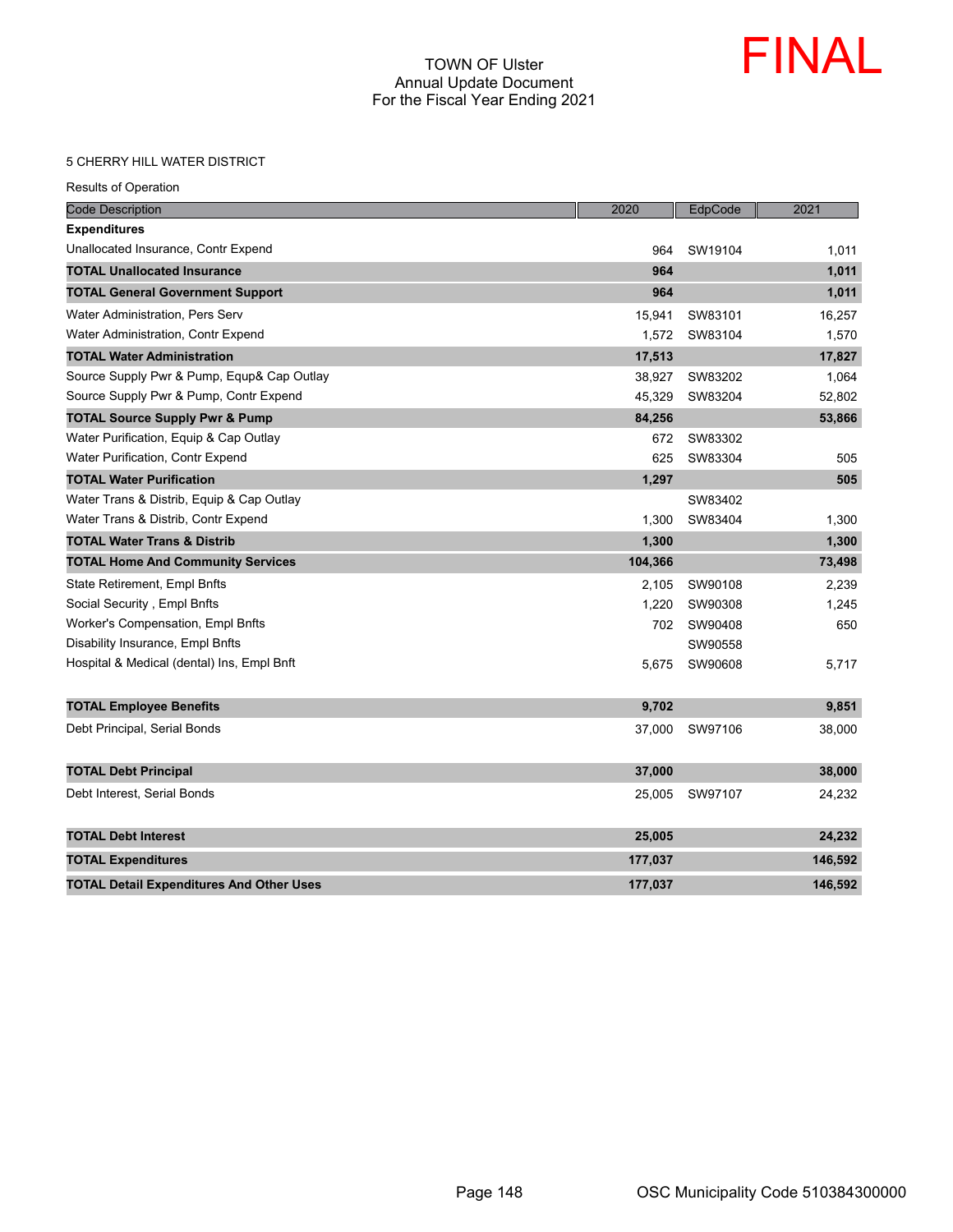

#### 5 CHERRY HILL WATER DISTRICT

#### **Analysis of Changes in Fund Balance**

| <b>Code Description</b>                    | 2020    | EdpCode       | 2021    |
|--------------------------------------------|---------|---------------|---------|
| Analysis of Changes in Fund Balance        |         |               |         |
| <b>Fund Balance - Beginning of Year</b>    | 100.588 | <b>SW8021</b> | 77,843  |
| <b>Restated Fund Balance - Beg of Year</b> | 100.588 | <b>SW8022</b> | 77,843  |
| ADD - REVENUES AND OTHER SOURCES           | 154.292 |               | 162,433 |
| DEDUCT - EXPENDITURES AND OTHER USES       | 177.037 |               | 146.592 |
| <b>Fund Balance - End of Year</b>          | 77.843  | <b>SW8029</b> | 93,684  |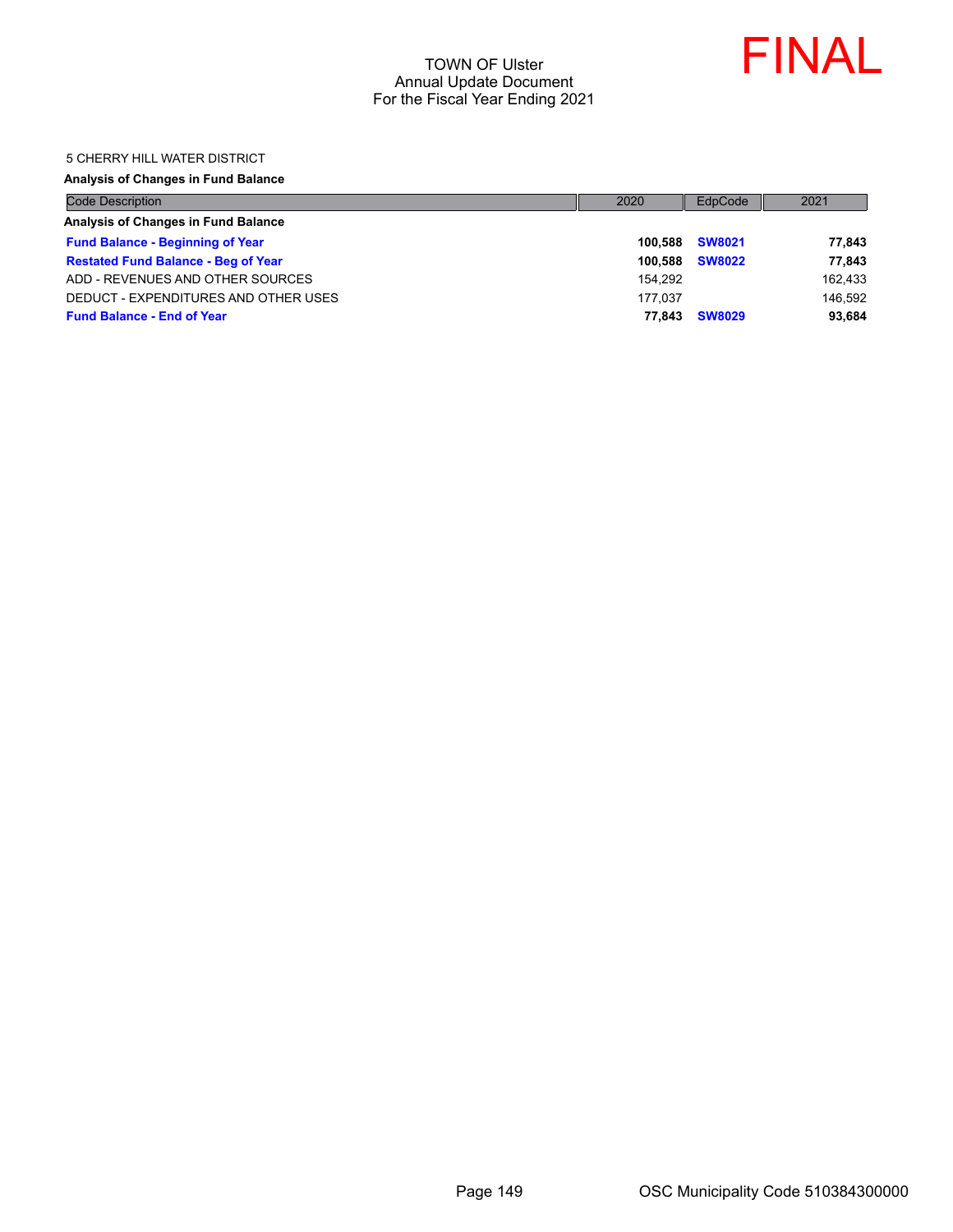

#### 5 CHERRY HILL WATER DISTRICT

| <b>Budget Summary</b>                             |         |               |         |
|---------------------------------------------------|---------|---------------|---------|
| <b>Code Description</b>                           | 2021    | EdpCode       | 2022    |
| <b>Estimated Revenues</b>                         |         |               |         |
| Est Rev - Real Property Taxes                     | 101.100 | SW1049N       | 99,800  |
| Est Rev - Departmental Income                     | 58.214  | SW1299N       | 59,932  |
| Est Rev - Use of Money And Property               | 200     | SW2499N       | 125     |
| <b>TOTAL Estimated Revenues</b>                   | 159,514 |               | 159,857 |
| Appropriated Fund Balance                         | 11.873  | <b>SW599N</b> | 13.637  |
| <b>TOTAL Estimated Other Sources</b>              | 11,873  |               | 13,637  |
| <b>TOTAL Estimated Revenues And Other Sources</b> | 171,387 |               | 173.494 |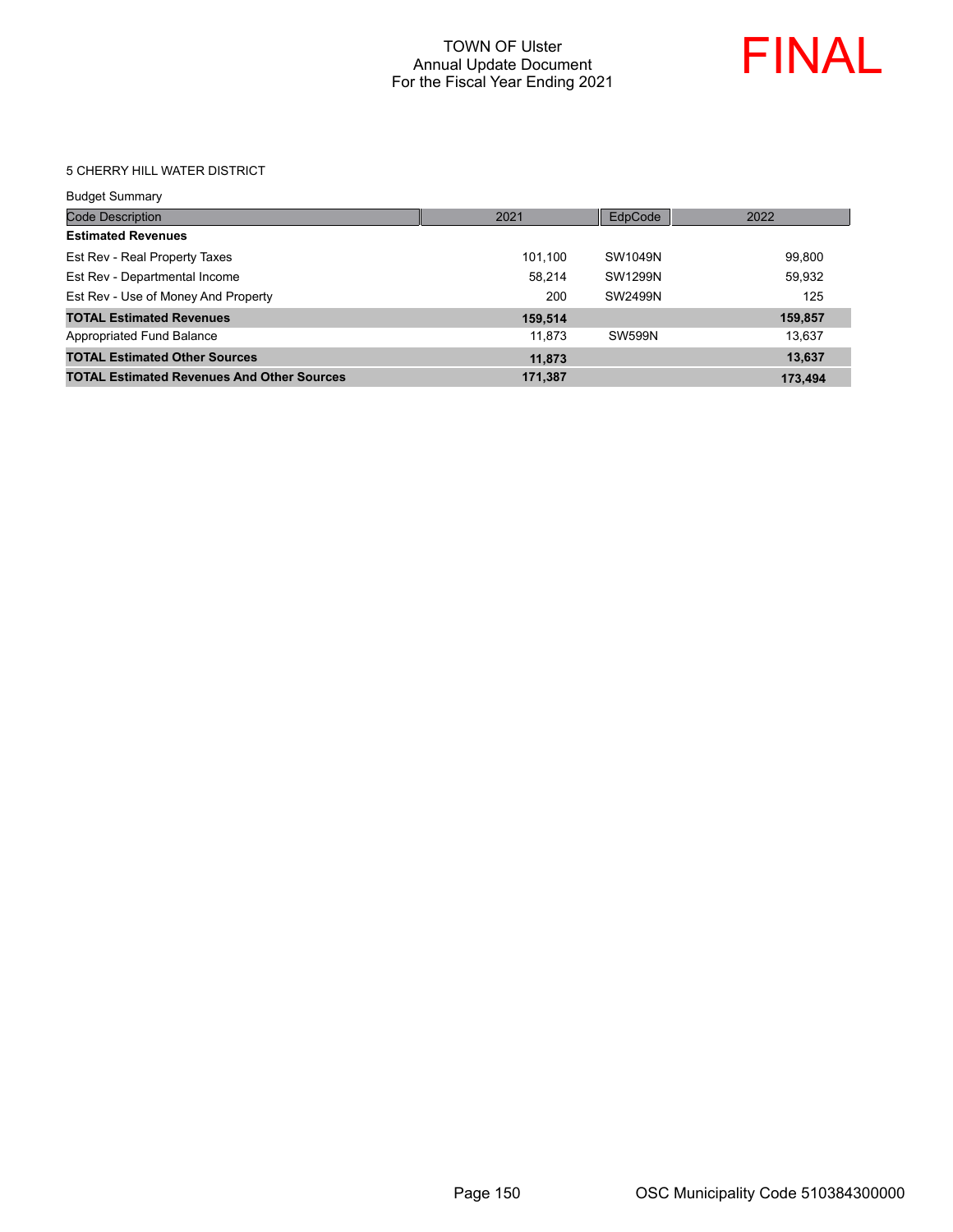

#### 5 CHERRY HILL WATER DISTRICT

| <b>Budget Summary</b>                      |         |         |         |
|--------------------------------------------|---------|---------|---------|
| <b>Code Description</b>                    | 2021    | EdpCode | 2022    |
| <b>Appropriations</b>                      |         |         |         |
| App - General Government Support           | 1.823   | SW1999N | 1,823   |
| App - Home And Community Services          | 96,856  | SW8999N | 99,069  |
| App - Employee Benefits                    | 10.476  | SW9199N | 10.213  |
| App - Debt Service                         | 62.232  | SW9899N | 62,389  |
| <b>TOTAL Appropriations</b>                | 171,387 |         | 173.494 |
| <b>TOTAL Appropriations And Other Uses</b> | 171,387 |         | 173,494 |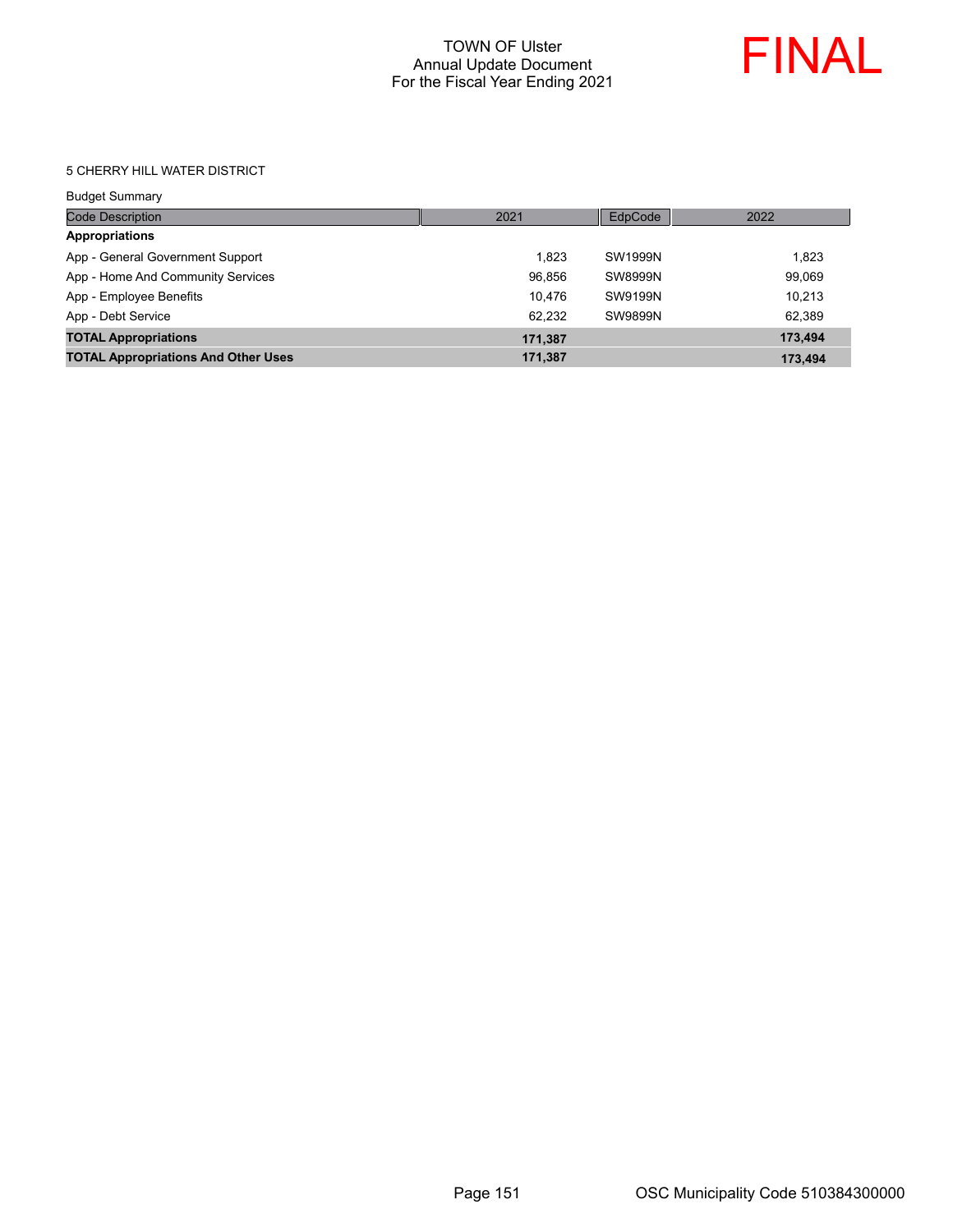

#### EAST KINGSTON WATER DISTRICT

| <b>Code Description</b>                                | 2020   | EdpCode | 2021   |
|--------------------------------------------------------|--------|---------|--------|
| <b>Assets</b>                                          |        |         |        |
| Cash                                                   | 49.619 | SW200   | 60,223 |
| <b>TOTAL Cash</b>                                      | 49,619 |         | 60,223 |
| Water Rents Receivable                                 | 9.271  | SW350   | 8,828  |
| <b>TOTAL Other Receivables (net)</b>                   | 9,271  |         | 8,828  |
| <b>Prepaid Expenses</b>                                | 240    | SW480   | 264    |
| <b>TOTAL Prepaid Expenses</b>                          | 240    |         | 264    |
| <b>TOTAL Assets and Deferred Outflows of Resources</b> | 59,130 |         | 69,315 |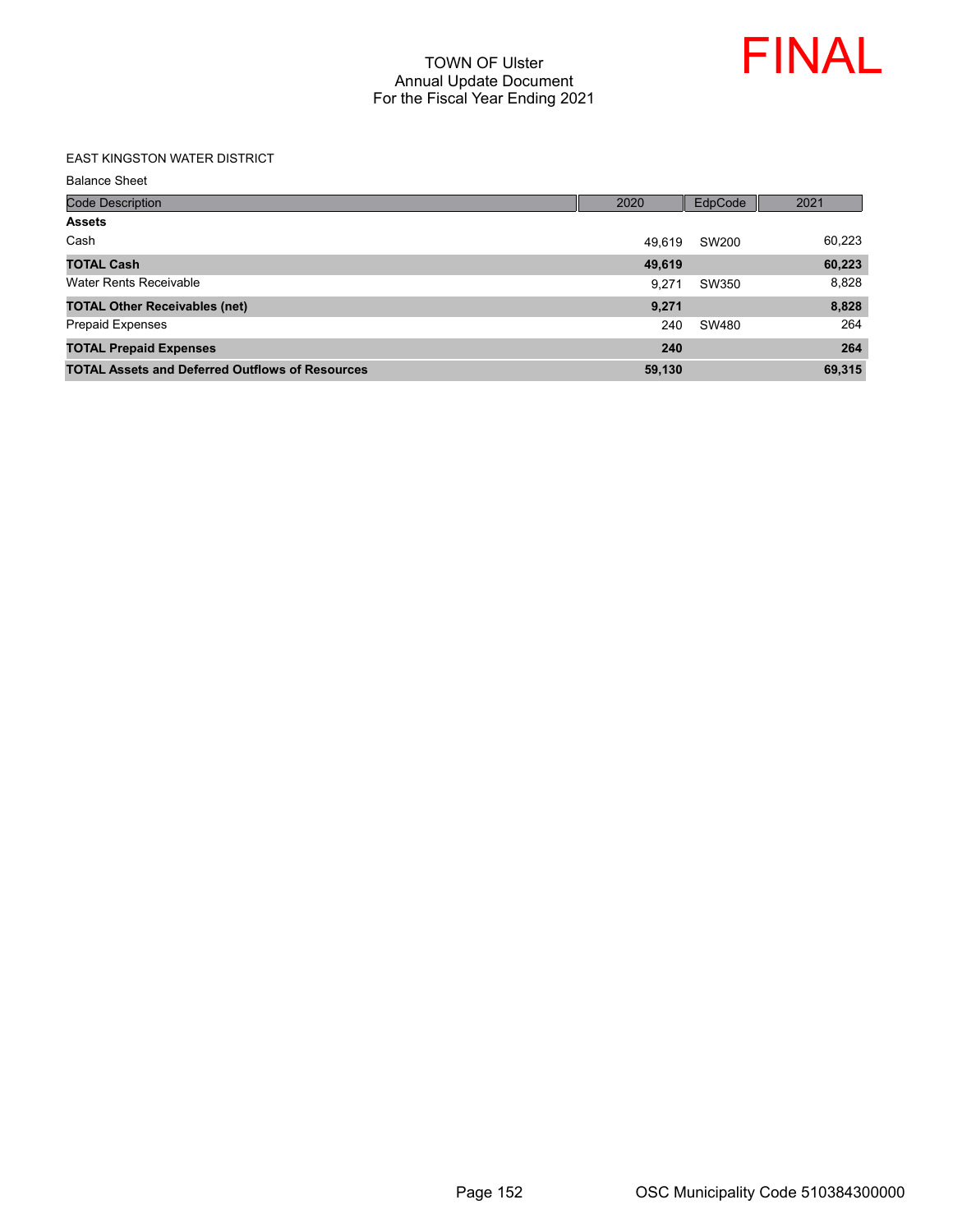

### EAST KINGSTON WATER DISTRICT

| <b>Code Description</b>                                     | 2020   | EdpCode | 2021   |
|-------------------------------------------------------------|--------|---------|--------|
| <b>Accounts Payable</b>                                     | 4.575  | SW600   | 4,478  |
| <b>TOTAL Accounts Payable</b>                               | 4,575  |         | 4,478  |
| <b>TOTAL Liabilities</b>                                    | 4,575  |         | 4,478  |
| <b>Fund Balance</b><br>Not in Spendable Form                | 240    | SW806   | 264    |
| <b>TOTAL Nonspendable Fund Balance</b>                      | 240    |         | 264    |
| Assigned Appropriated Fund Balance                          | 8.150  | SW914   | 9,399  |
| Assigned Unappropriated Fund Balance                        | 46.165 | SW915   | 55,174 |
| <b>TOTAL Assigned Fund Balance</b>                          | 54.315 |         | 64,573 |
| <b>TOTAL Fund Balance</b>                                   | 54,555 |         | 64,837 |
| <b>TOTAL Liabilities, Deferred Inflows And Fund Balance</b> | 59,130 |         | 69,315 |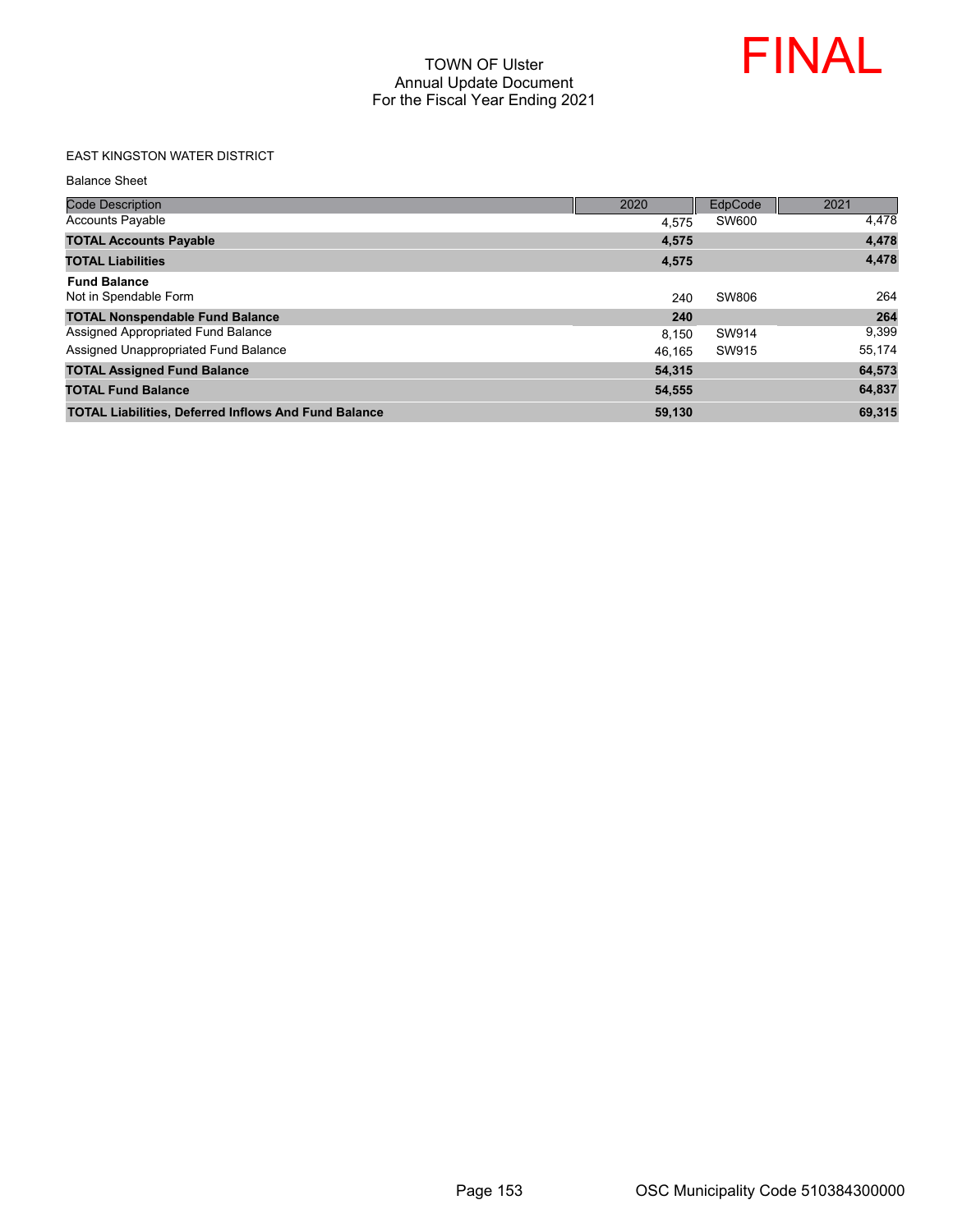

### EAST KINGSTON WATER DISTRICT

Results of Operation

| <b>Code Description</b>                                 | 2020     | EdpCode | 2021   |
|---------------------------------------------------------|----------|---------|--------|
| <b>Revenues</b>                                         |          |         |        |
| <b>Real Property Taxes</b>                              | 73.576   | SW1001  | 68,735 |
| <b>TOTAL Real Property Taxes</b>                        | 73,576   |         | 68,735 |
| Metered Water Sales                                     | 19,241   | SW2140  | 20,790 |
| Water Service Charges                                   | 150      | SW2144  |        |
| Interest & Penalties On Water Rents                     | 1.008    | SW2148  | 1,013  |
| <b>TOTAL Departmental Income</b>                        | 20,399   |         | 21,803 |
| Interest And Earnings                                   | 306      | SW2401  | 57     |
| <b>TOTAL Use of Money And Property</b>                  | 306      |         | 57     |
| Sales of Scrap & Excess Materials                       |          | SW2650  | 680    |
| <b>TOTAL Sale of Property And Compensation For Loss</b> | $\bf{0}$ |         | 680    |
| <b>TOTAL Revenues</b>                                   | 94,281   |         | 91,275 |
| <b>TOTAL Detail Revenues And Other Sources</b>          | 94,281   |         | 91,275 |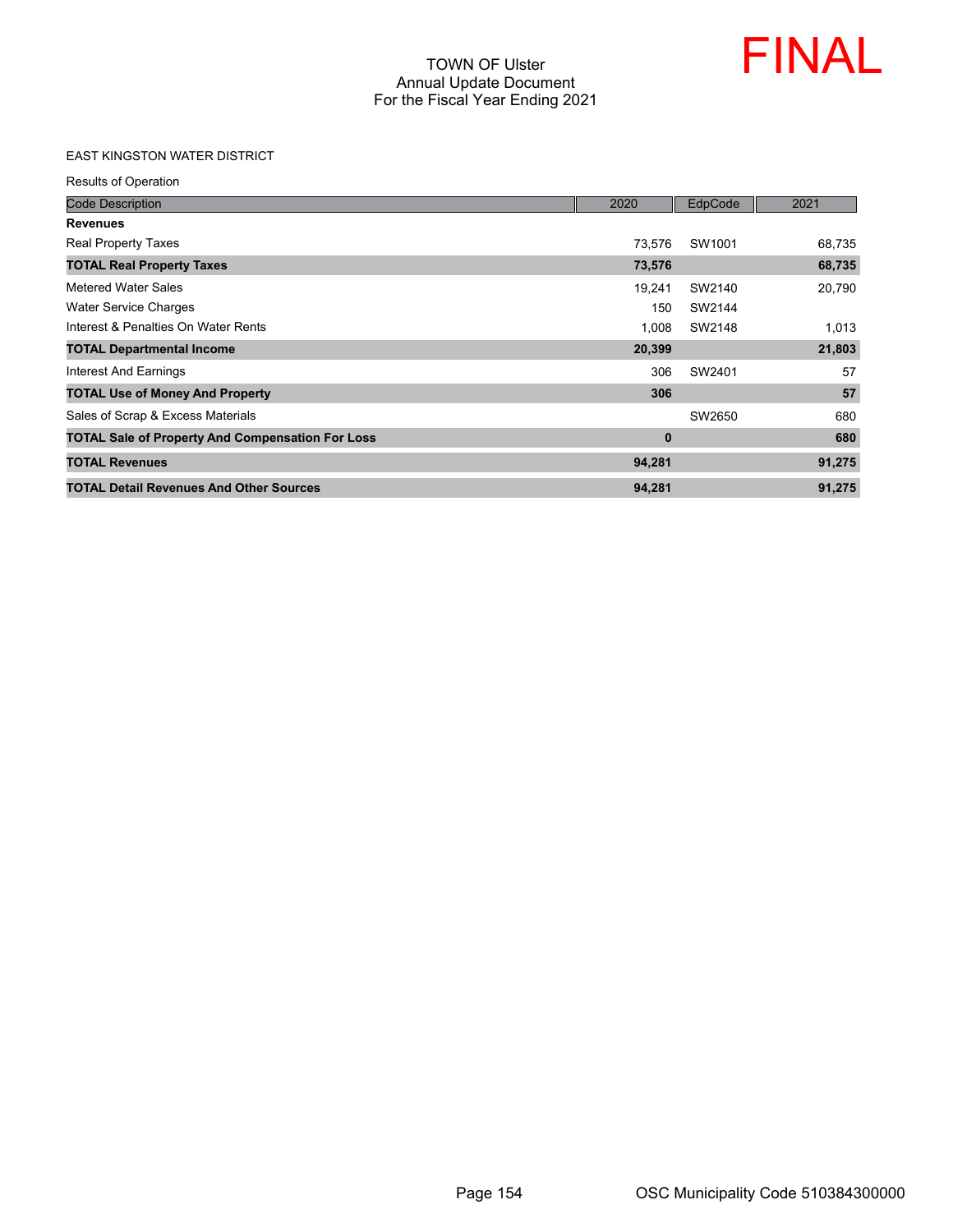

#### EAST KINGSTON WATER DISTRICT

| <b>Code Description</b>                         | 2020   | EdpCode | 2021   |
|-------------------------------------------------|--------|---------|--------|
| <b>Expenditures</b>                             |        |         |        |
| Unallocated Insurance, Contr Expend             | 964    | SW19104 | 1,011  |
| <b>TOTAL Unallocated Insurance</b>              | 964    |         | 1,011  |
| <b>TOTAL General Government Support</b>         | 964    |         | 1,011  |
| Water Administration, Pers Serv                 | 8,357  | SW83101 | 8,503  |
| Water Administration, Contr Expend              | 1,529  | SW83104 | 1,544  |
| <b>TOTAL Water Administration</b>               | 9,886  |         | 10,047 |
| Source Supply Pwr & Pump, Contr Expend          | 15,831 | SW83204 | 17,719 |
| <b>TOTAL Source Supply Pwr &amp; Pump</b>       | 15,831 |         | 17,719 |
| Water Purification, Equip & Cap Outlay          | 672    | SW83302 |        |
| Water Purification, Contr Expend                | 877    | SW83304 | 631    |
| <b>TOTAL Water Purification</b>                 | 1,549  |         | 631    |
| Water Trans & Distrib, Equip & Cap Outlay       |        | SW83402 |        |
| Water Trans & Distrib, Contr Expend             | 825    | SW83404 | 825    |
| <b>TOTAL Water Trans &amp; Distrib</b>          | 825    |         | 825    |
| <b>TOTAL Home And Community Services</b>        | 28,091 |         | 29,222 |
| State Retirement, Empl Bnfts                    | 971    | SW90108 | 1,033  |
| Social Security, Empl Bnfts                     | 640    | SW90308 | 651    |
| Worker's Compensation, Empl Bnfts               | 324    | SW90408 | 300    |
| Disability Insurance, Empl Bnfts                |        | SW90558 |        |
| Hospital & Medical (dental) Ins, Empl Bnft      | 2,619  | SW90608 | 2,639  |
| <b>TOTAL Employee Benefits</b>                  | 4,554  |         | 4,623  |
| Debt Principal, Serial Bonds                    | 27,000 | SW97106 | 23,000 |
| <b>TOTAL Debt Principal</b>                     | 27,000 |         | 23,000 |
| Debt Interest, Serial Bonds                     | 23,650 | SW97107 | 23,135 |
| <b>TOTAL Debt Interest</b>                      | 23,650 |         | 23,135 |
| <b>TOTAL Expenditures</b>                       | 84,259 |         | 80,991 |
| <b>TOTAL Detail Expenditures And Other Uses</b> | 84,259 |         | 80,991 |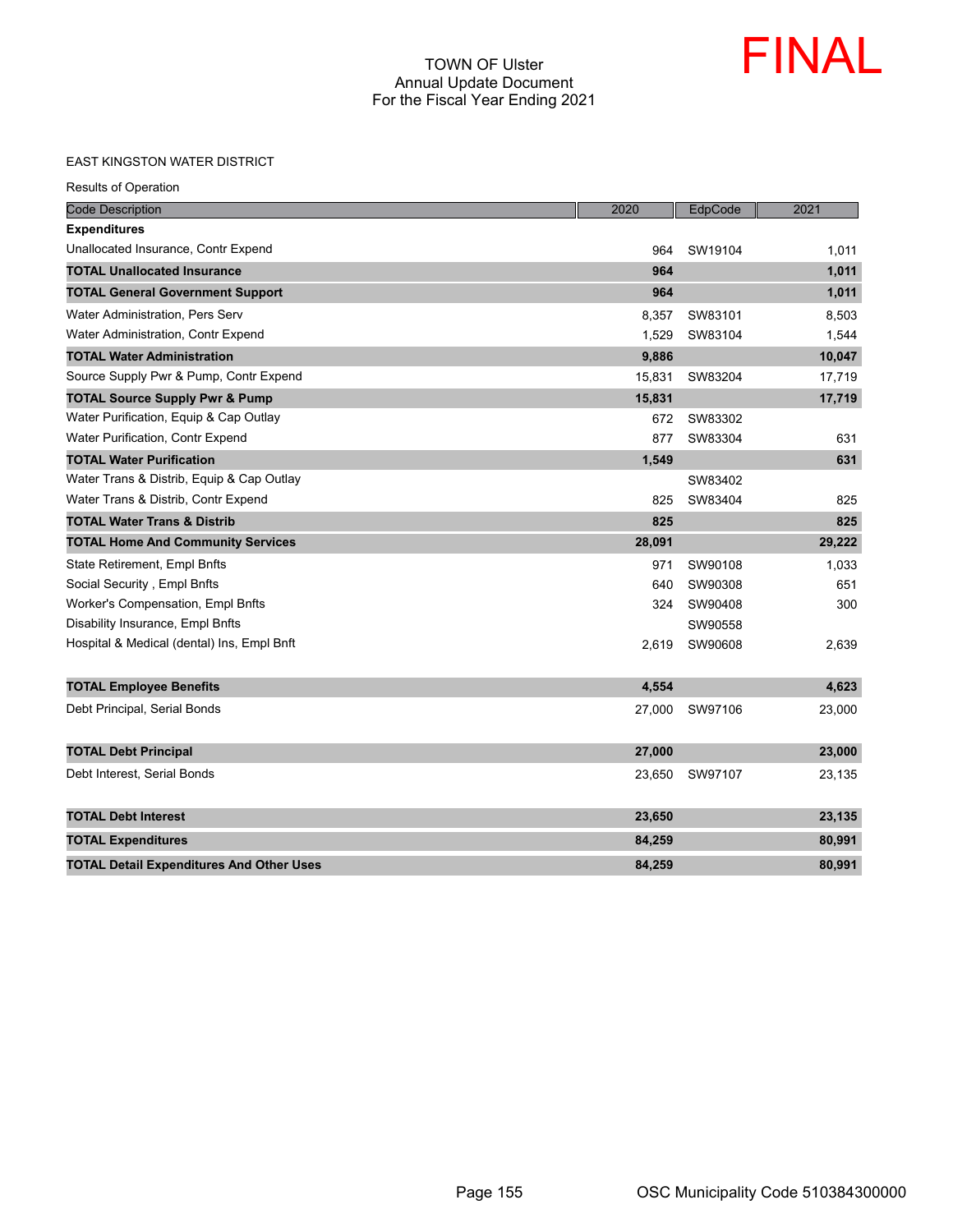

#### EAST KINGSTON WATER DISTRICT

#### **Analysis of Changes in Fund Balance**

| <b>Code Description</b>                    | 2020   | EdpCode       | 2021   |
|--------------------------------------------|--------|---------------|--------|
| Analysis of Changes in Fund Balance        |        |               |        |
| <b>Fund Balance - Beginning of Year</b>    | 44.537 | <b>SW8021</b> | 54,559 |
| <b>Restated Fund Balance - Beg of Year</b> | 44.537 | <b>SW8022</b> | 54,559 |
| ADD - REVENUES AND OTHER SOURCES           | 94.281 |               | 91,275 |
| DEDUCT - EXPENDITURES AND OTHER USES       | 84.259 |               | 80.991 |
| <b>Fund Balance - End of Year</b>          | 54.559 | <b>SW8029</b> | 64,843 |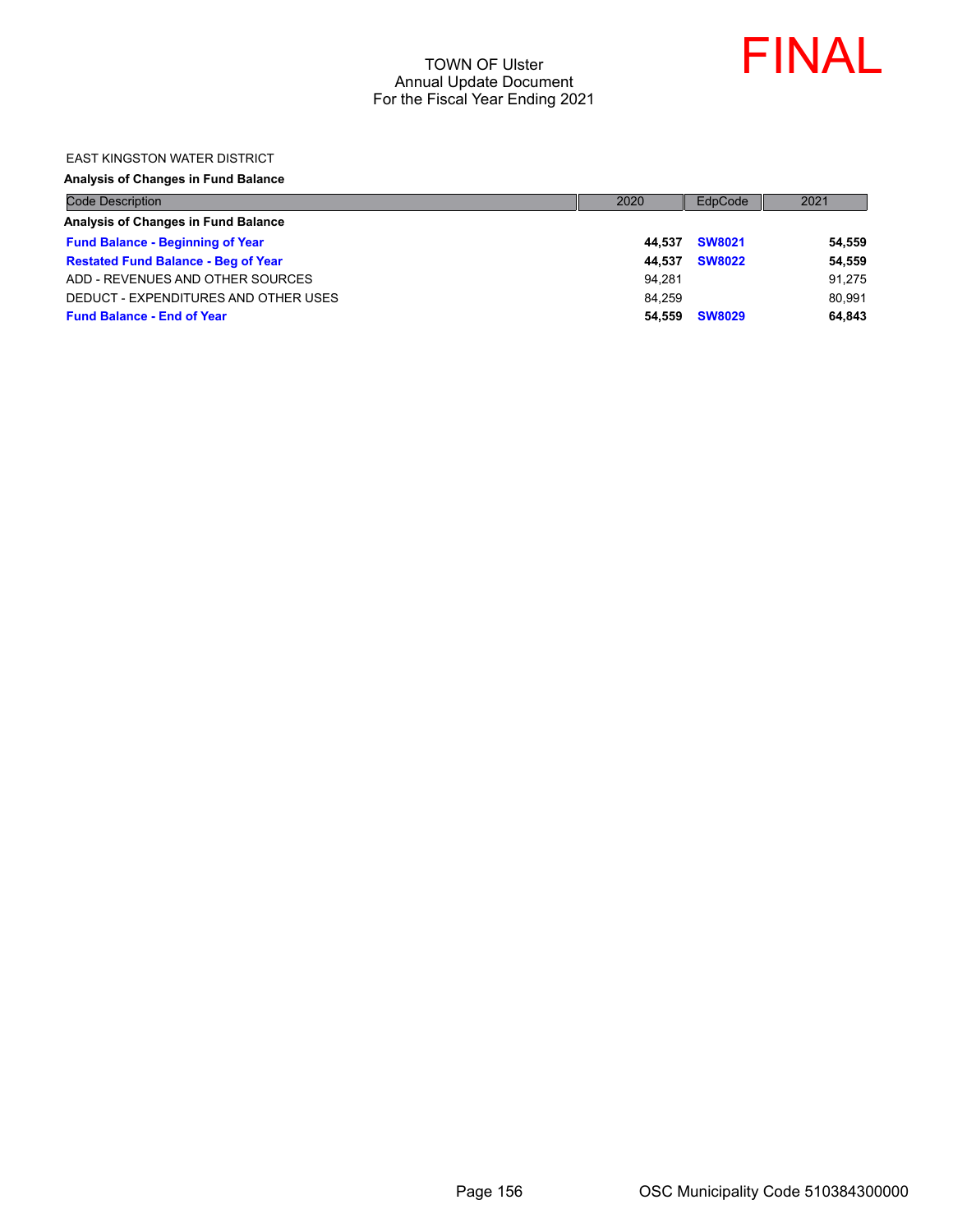

#### EAST KINGSTON WATER DISTRICT

| <b>Budget Summary</b>                             |        |                |        |
|---------------------------------------------------|--------|----------------|--------|
| <b>Code Description</b>                           | 2021   | EdpCode        | 2022   |
| <b>Estimated Revenues</b>                         |        |                |        |
| Est Rev - Real Property Taxes                     | 68,735 | SW1049N        | 68,000 |
| Est Rev - Departmental Income                     | 20,050 | <b>SW1299N</b> | 20,620 |
| Est Rev - Use of Money And Property               | 100    | SW2499N        | 75     |
| <b>TOTAL Estimated Revenues</b>                   | 88,885 |                | 88,695 |
| Appropriated Fund Balance                         | 8.150  | <b>SW599N</b>  | 9.399  |
| <b>TOTAL Estimated Other Sources</b>              | 8,150  |                | 9,399  |
| <b>TOTAL Estimated Revenues And Other Sources</b> | 97,035 |                | 98.094 |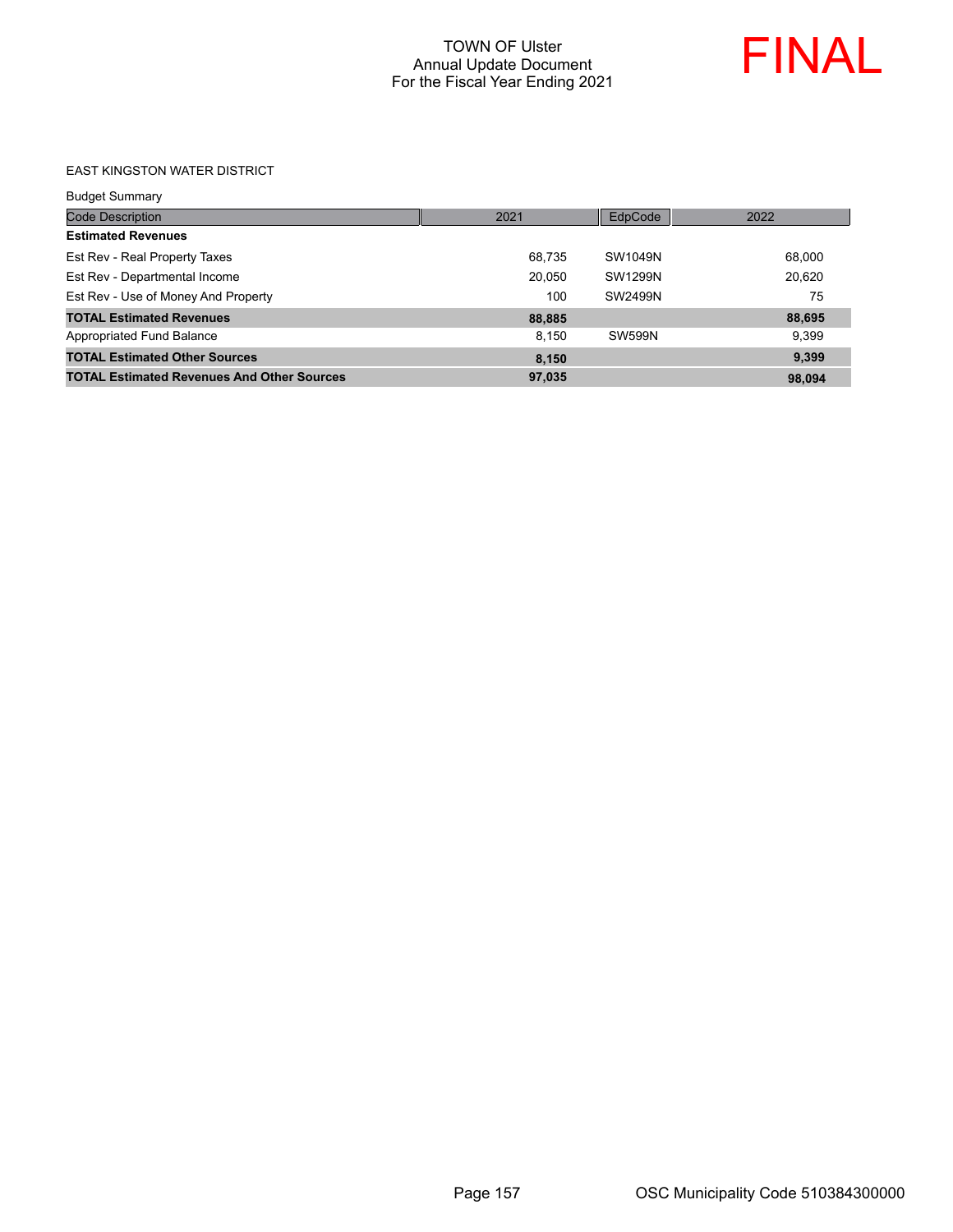

#### EAST KINGSTON WATER DISTRICT

| <b>Budget Summary</b>                      |        |         |        |
|--------------------------------------------|--------|---------|--------|
| <b>Code Description</b>                    | 2021   | EdpCode | 2022   |
| <b>Appropriations</b>                      |        |         |        |
| App - General Government Support           | 1.833  | SW1999N | 1,833  |
| App - Home And Community Services          | 44,133 | SW8999N | 44,830 |
| App - Employee Benefits                    | 4,933  | SW9199N | 4.809  |
| App - Debt Service                         | 46.136 | SW9899N | 46,622 |
| <b>TOTAL Appropriations</b>                | 97,035 |         | 98.094 |
| <b>TOTAL Appropriations And Other Uses</b> | 97,035 |         | 98,094 |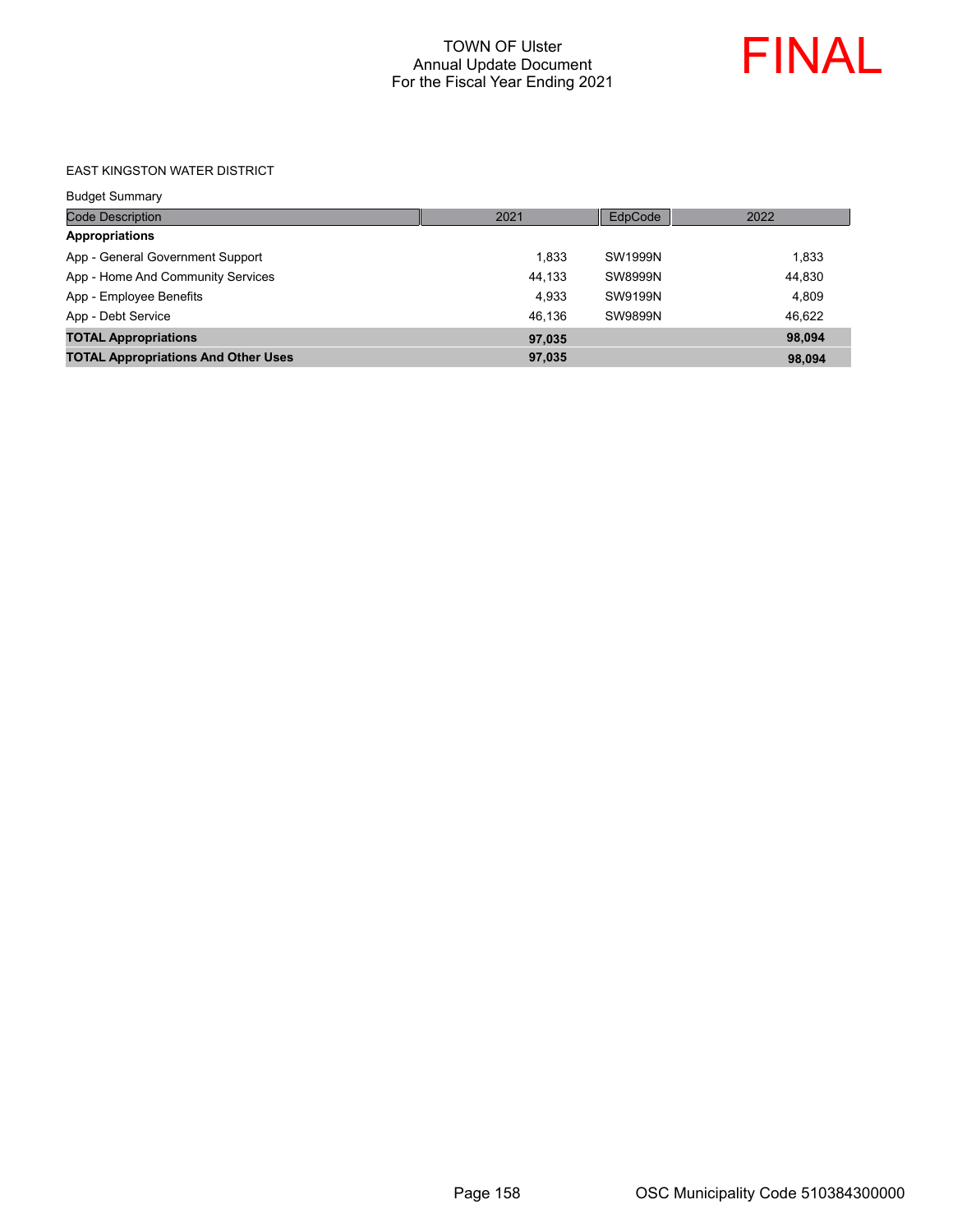

#### GLENERIE WATER DISTRICT

| <b>Code Description</b>                                | 2020   | EdpCode | 2021    |
|--------------------------------------------------------|--------|---------|---------|
| <b>Assets</b>                                          |        |         |         |
| Cash                                                   | 66.821 | SW200   | 95,213  |
| <b>TOTAL Cash</b>                                      | 66,821 |         | 95,213  |
| Water Rents Receivable                                 | 19.320 | SW350   | 15,991  |
| <b>TOTAL Other Receivables (net)</b>                   | 19,320 |         | 15,991  |
| <b>Prepaid Expenses</b>                                | 240    | SW480   | 264     |
| <b>TOTAL Prepaid Expenses</b>                          | 240    |         | 264     |
| <b>TOTAL Assets and Deferred Outflows of Resources</b> | 86,381 |         | 111,468 |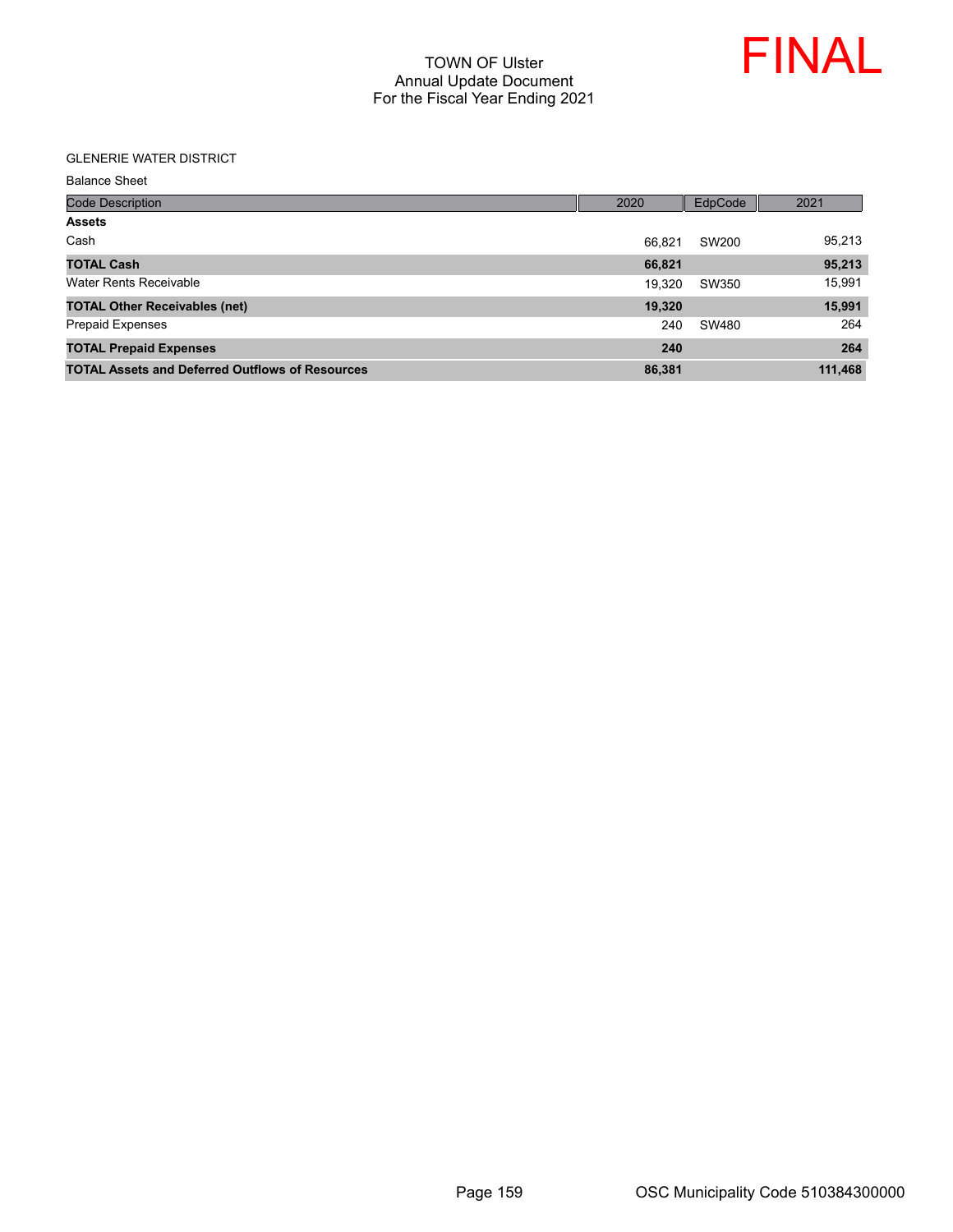

#### GLENERIE WATER DISTRICT

| <b>Code Description</b>                                     | 2020   | EdpCode | 2021    |
|-------------------------------------------------------------|--------|---------|---------|
| <b>Accounts Payable</b>                                     | 8.817  | SW600   | 8,753   |
| <b>TOTAL Accounts Payable</b>                               | 8,817  |         | 8,753   |
| <b>TOTAL Liabilities</b>                                    | 8,817  |         | 8,753   |
| <b>Fund Balance</b><br>Not in Spendable Form                | 240    | SW806   | 264     |
| <b>TOTAL Nonspendable Fund Balance</b>                      | 240    |         | 264     |
| Assigned Appropriated Fund Balance                          | 3.324  | SW914   | 5,247   |
| Assigned Unappropriated Fund Balance                        | 74.001 | SW915   | 97,204  |
| <b>TOTAL Assigned Fund Balance</b>                          | 77,325 |         | 102,451 |
| <b>TOTAL Fund Balance</b>                                   | 77,565 |         | 102,715 |
| <b>TOTAL Liabilities, Deferred Inflows And Fund Balance</b> | 86,381 |         | 111,468 |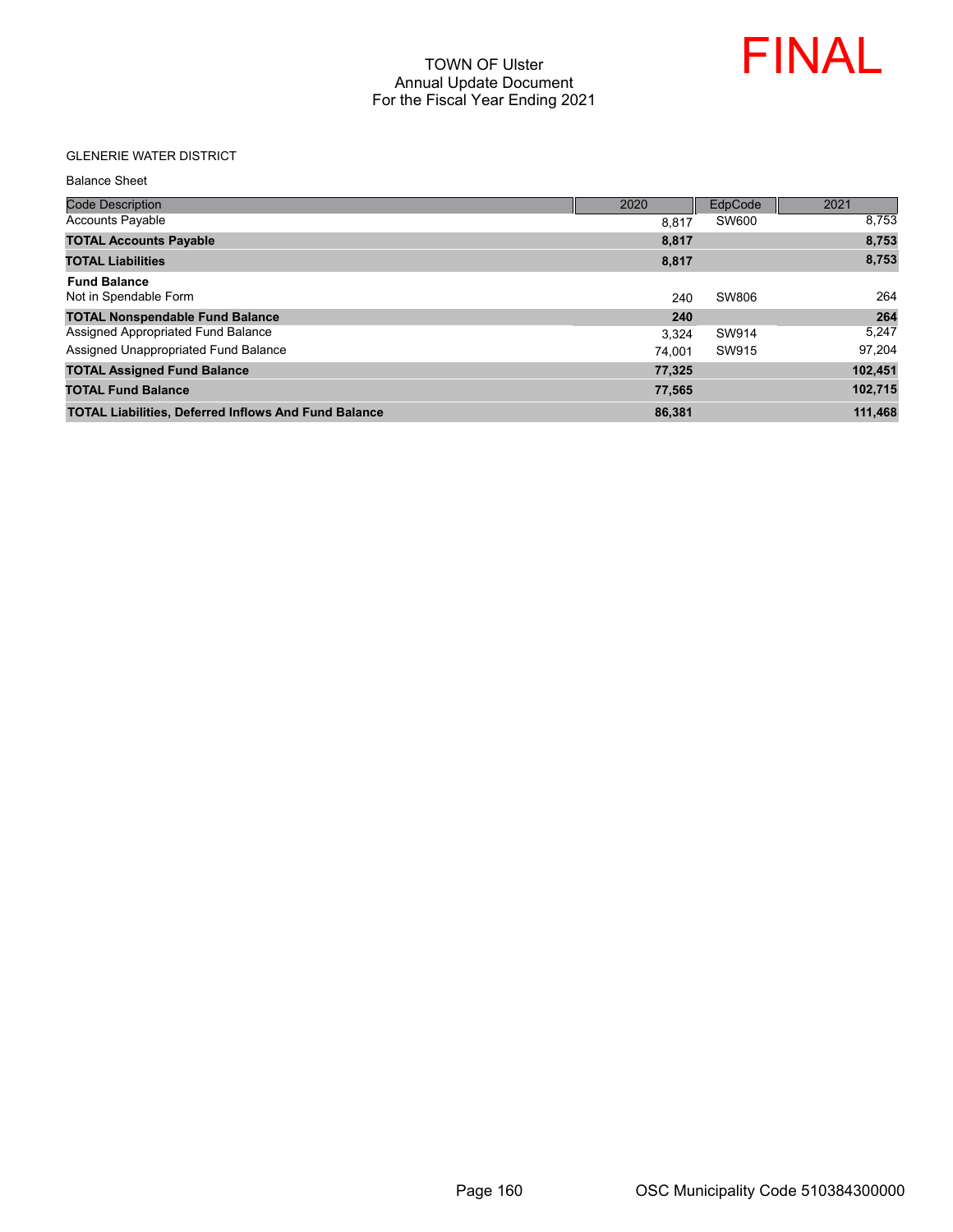

#### GLENERIE WATER DISTRICT

Results of Operation

| <b>Code Description</b>                                 | 2020     | EdpCode | 2021    |
|---------------------------------------------------------|----------|---------|---------|
| <b>Revenues</b>                                         |          |         |         |
| <b>Real Property Taxes</b>                              | 143,988  | SW1001  | 143,100 |
| <b>TOTAL Real Property Taxes</b>                        | 143,988  |         | 143,100 |
| Metered Water Sales                                     | 40,088   | SW2140  | 41,907  |
| <b>Water Service Charges</b>                            | 650      | SW2144  | 3,250   |
| Interest & Penalties On Water Rents                     | 2.072    | SW2148  | 2,174   |
| <b>TOTAL Departmental Income</b>                        | 42,809   |         | 47,331  |
| Interest And Earnings                                   | 447      | SW2401  | 88      |
| <b>TOTAL Use of Money And Property</b>                  | 447      |         | 88      |
| Sales of Equipment                                      |          | SW2665  | 970     |
| <b>TOTAL Sale of Property And Compensation For Loss</b> | $\bf{0}$ |         | 970     |
| <b>TOTAL Revenues</b>                                   | 187,244  |         | 191,489 |
| <b>TOTAL Detail Revenues And Other Sources</b>          | 187,244  |         | 191,489 |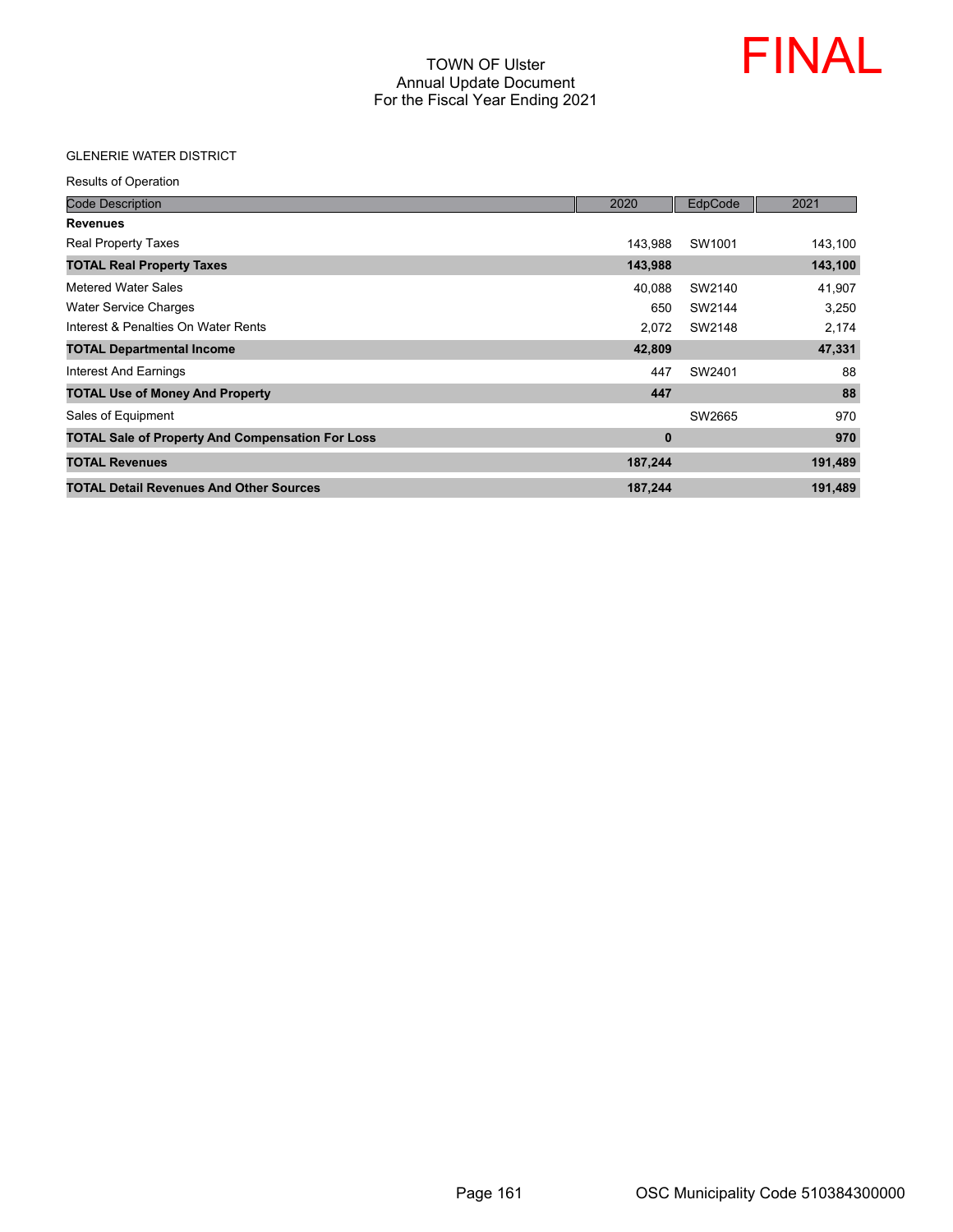

#### GLENERIE WATER DISTRICT

|  | <b>Results of Operation</b> |
|--|-----------------------------|
|  |                             |

| <b>Code Description</b>                         | 2020    | EdpCode | 2021    |
|-------------------------------------------------|---------|---------|---------|
| <b>Expenditures</b>                             |         |         |         |
| Unallocated Insurance, Contr Expend             | 964     | SW19104 | 1,011   |
| <b>TOTAL Unallocated Insurance</b>              | 964     |         | 1,011   |
| <b>TOTAL General Government Support</b>         | 964     |         | 1,011   |
| Water Administration, Pers Serv                 | 8,407   | SW83101 | 8,553   |
| Water Administration, Equip & Cap Outlay        | 1,710   | SW83102 | 1,738   |
| <b>TOTAL Water Administration</b>               | 10,117  |         | 10,291  |
| Source Supply Pwr & Pump, Equp& Cap Outlay      |         | SW83202 | 626     |
| Source Supply Pwr & Pump, Contr Expend          | 32,389  | SW83204 | 32,920  |
| <b>TOTAL Source Supply Pwr &amp; Pump</b>       | 32,389  |         | 33,546  |
| Water Purification, Equip & Cap Outlay          | 672     | SW83302 | 10,620  |
| Water Purification, Contr Expend                | 1,813   | SW83304 | 1,755   |
| <b>TOTAL Water Purification</b>                 | 2,485   |         | 12,375  |
| Water Trans & Distrib, Contr Expend             | 950     | SW83404 | 950     |
| <b>TOTAL Water Trans &amp; Distrib</b>          | 950     |         | 950     |
| <b>TOTAL Home And Community Services</b>        | 45,941  |         | 57,162  |
| <b>State Retirement, Empl Bnfts</b>             | 971     | SW90108 | 1,033   |
| Social Security, Empl Bnfts                     | 644     | SW90308 | 656     |
| Worker's Compensation, Empl Bnfts               | 324     | SW90408 | 300     |
| Hospital & Medical (dental) Ins, Empl Bnft      | 2,619   | SW90608 | 2,639   |
|                                                 |         |         |         |
| <b>TOTAL Employee Benefits</b>                  | 4,558   |         | 4,628   |
| Debt Principal, Serial Bonds                    | 55,000  | SW97106 | 55,000  |
|                                                 |         |         |         |
| <b>TOTAL Debt Principal</b>                     | 55,000  |         | 55,000  |
| Debt Interest, Serial Bonds                     | 49,673  | SW97107 | 48,538  |
|                                                 |         |         |         |
| <b>TOTAL Debt Interest</b>                      | 49,673  |         | 48,538  |
| <b>TOTAL Expenditures</b>                       | 156,136 |         | 166,339 |
| <b>TOTAL Detail Expenditures And Other Uses</b> | 156,136 |         | 166,339 |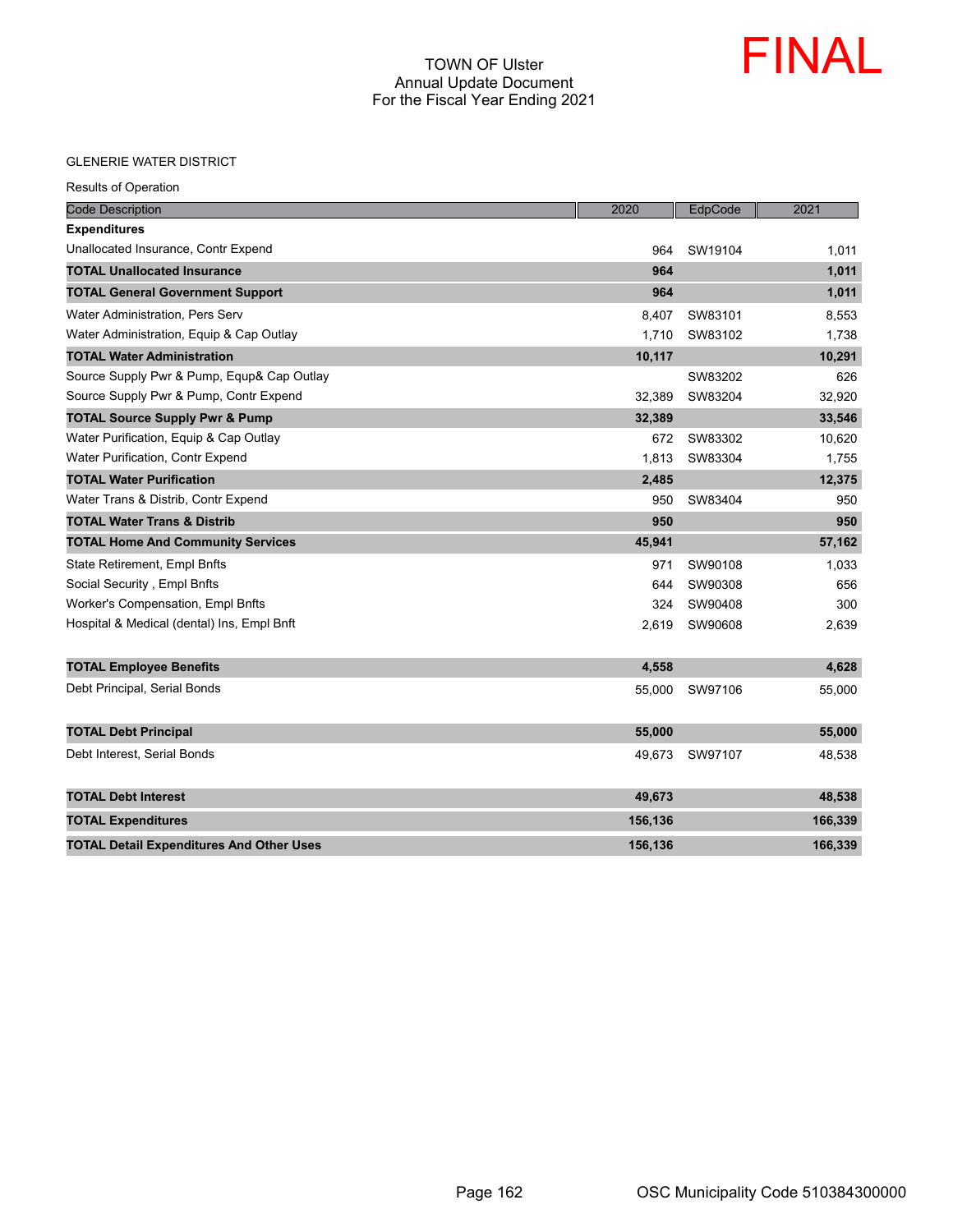

GLENERIE WATER DISTRICT

### **Analysis of Changes in Fund Balance**

| <b>Code Description</b>                    | 2020    | EdpCode       | 2021    |
|--------------------------------------------|---------|---------------|---------|
| Analysis of Changes in Fund Balance        |         |               |         |
| <b>Fund Balance - Beginning of Year</b>    | 46.457  | <b>SW8021</b> | 77,565  |
| <b>Restated Fund Balance - Beg of Year</b> | 46.457  | <b>SW8022</b> | 77,565  |
| ADD - REVENUES AND OTHER SOURCES           | 187.244 |               | 191.489 |
| DEDUCT - EXPENDITURES AND OTHER USES       | 156.136 |               | 166,339 |
| <b>Fund Balance - End of Year</b>          | 77.565  | <b>SW8029</b> | 102,715 |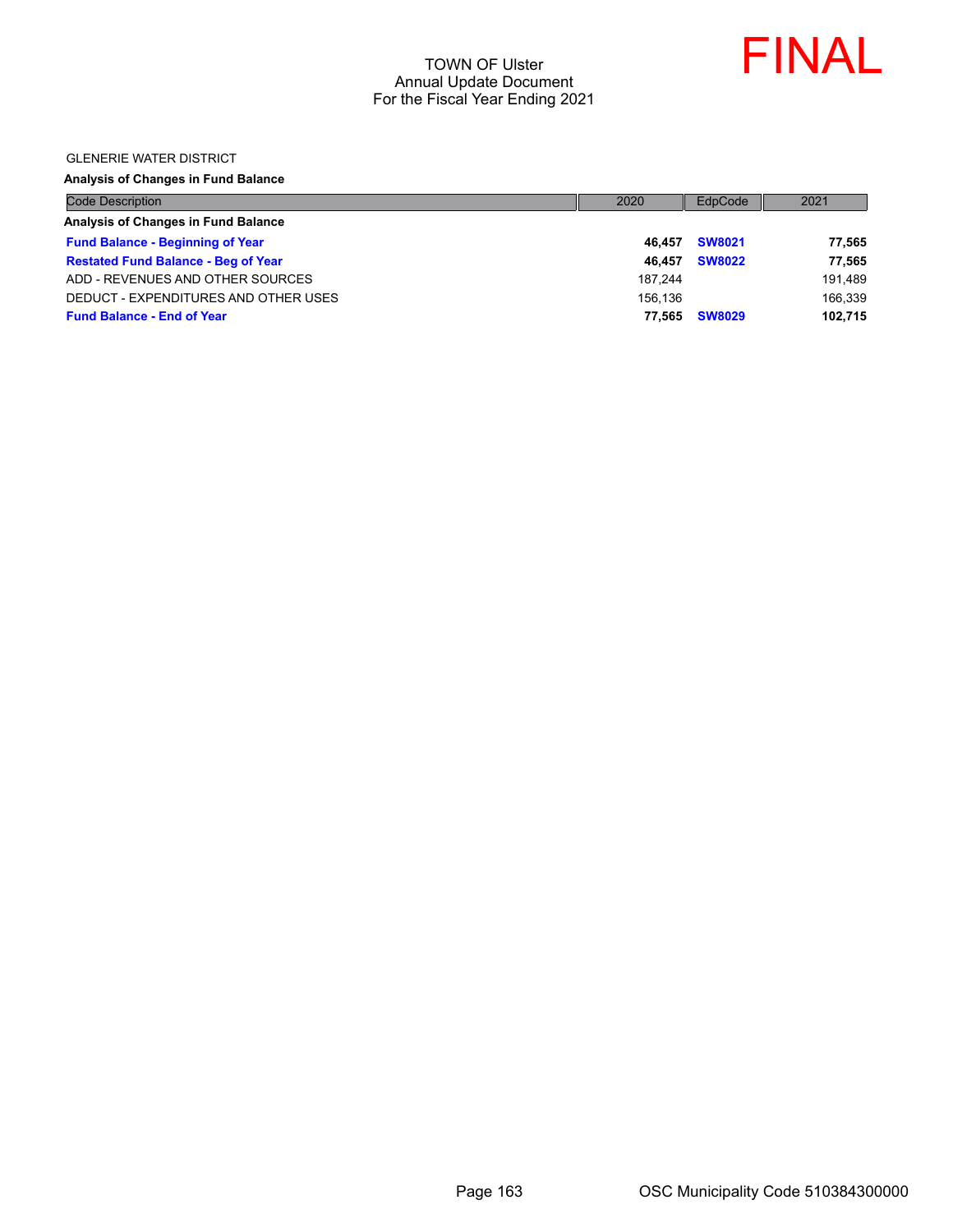

GLENERIE WATER DISTRICT

| <b>Budget Summary</b>                             |         |               |         |
|---------------------------------------------------|---------|---------------|---------|
| <b>Code Description</b>                           | 2021    | EdpCode       | 2022    |
| <b>Estimated Revenues</b>                         |         |               |         |
| Est Rev - Real Property Taxes                     | 143.100 | SW1049N       | 142.900 |
| Est Rev - Departmental Income                     | 36,600  | SW1299N       | 37.650  |
| Est Rev - Use of Money And Property               | 200     | SW2499N       | 125     |
| <b>TOTAL Estimated Revenues</b>                   | 179,900 |               | 180,675 |
| Appropriated Fund Balance                         | 3.224   | <b>SW599N</b> | 5.247   |
| <b>TOTAL Estimated Other Sources</b>              | 3.224   |               | 5.247   |
| <b>TOTAL Estimated Revenues And Other Sources</b> | 183,124 |               | 185,922 |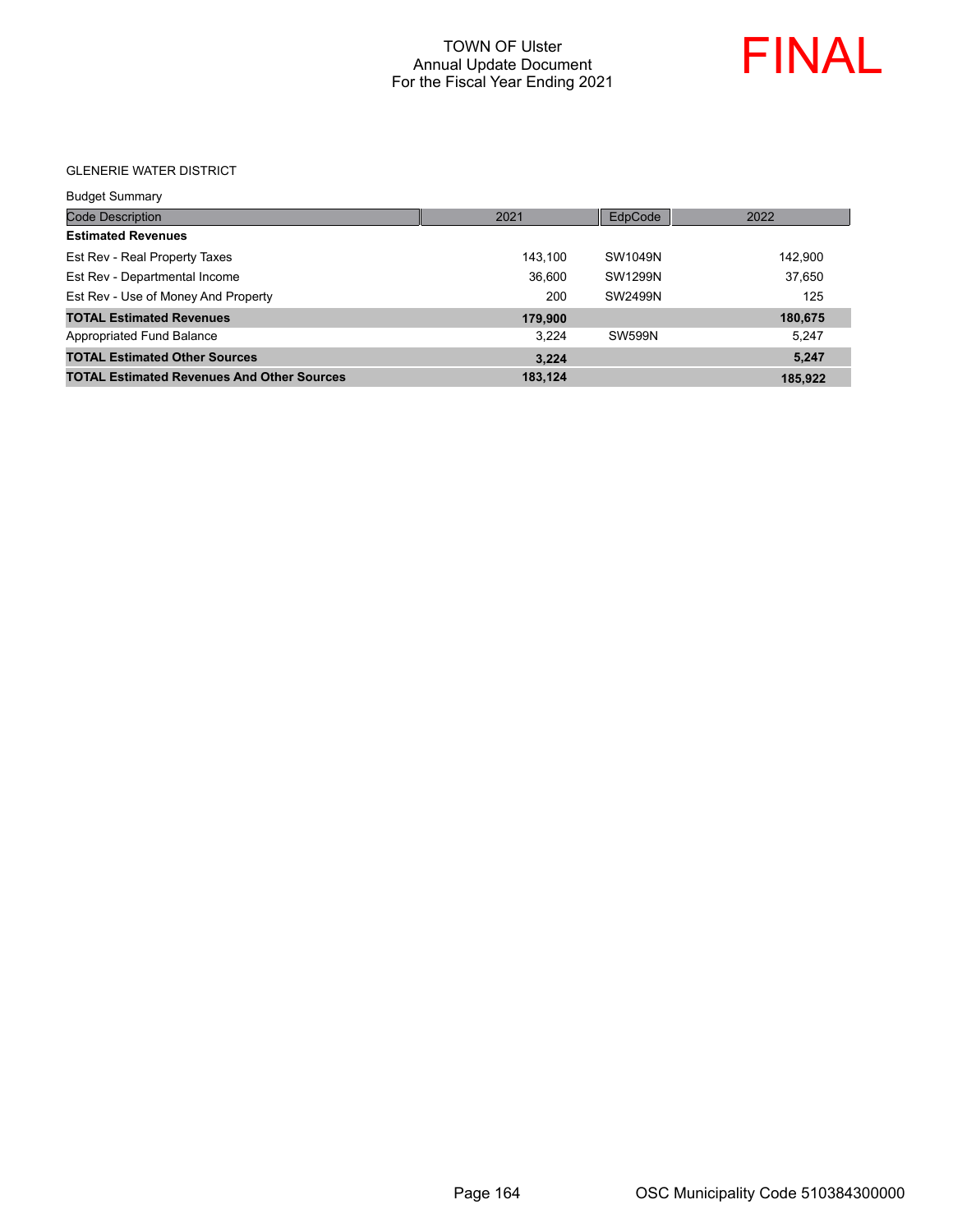

GLENERIE WATER DISTRICT

| <b>Budget Summary</b>                      |         |                |         |
|--------------------------------------------|---------|----------------|---------|
| <b>Code Description</b>                    | 2021    | EdpCode        | 2022    |
| <b>Appropriations</b>                      |         |                |         |
| App - General Government Support           | 1.833   | SW1999N        | 1.833   |
| App - Home And Community Services          | 71,763  | <b>SW8999N</b> | 72.984  |
| App - Employee Benefits                    | 4.938   | SW9199N        | 4.814   |
| App - Debt Service                         | 104.590 | <b>SW9899N</b> | 106.291 |
| <b>TOTAL Appropriations</b>                | 183,124 |                | 185,922 |
| <b>TOTAL Appropriations And Other Uses</b> | 183,124 |                | 185,922 |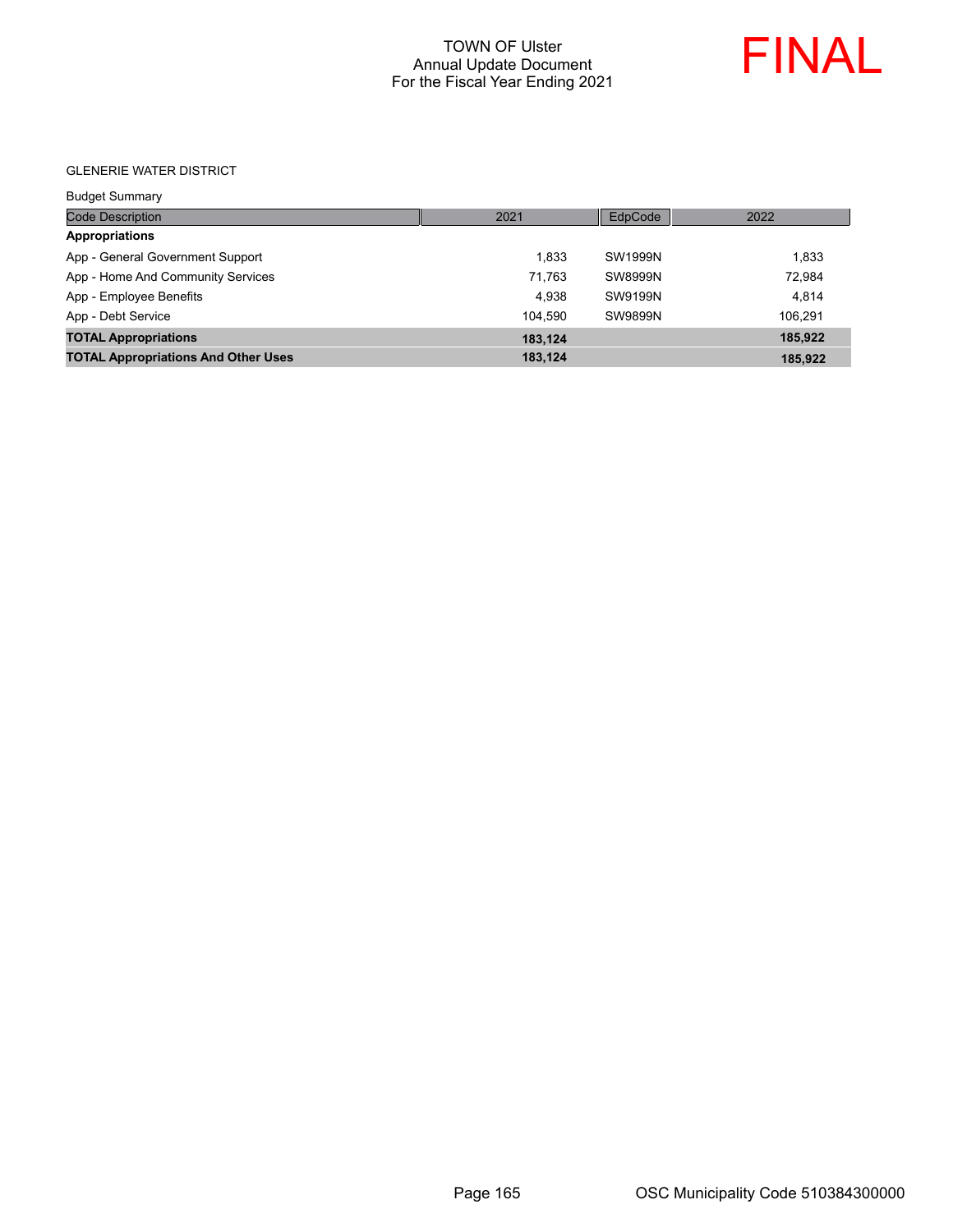

| <b>Code Description</b>                                | 2020  | EdpCode      | 2021     |
|--------------------------------------------------------|-------|--------------|----------|
| <b>Assets</b>                                          |       |              |          |
| Cash                                                   | 2.000 | <b>TC200</b> |          |
| <b>TOTAL Cash</b>                                      | 2,000 |              | $\bf{0}$ |
| Cash Restricted/Reserved                               |       | TC230        |          |
| <b>TOTAL Restricted Assets</b>                         | 0     |              | $\bf{0}$ |
| <b>TOTAL Assets and Deferred Outflows of Resources</b> | 2,000 |              | $\bf{0}$ |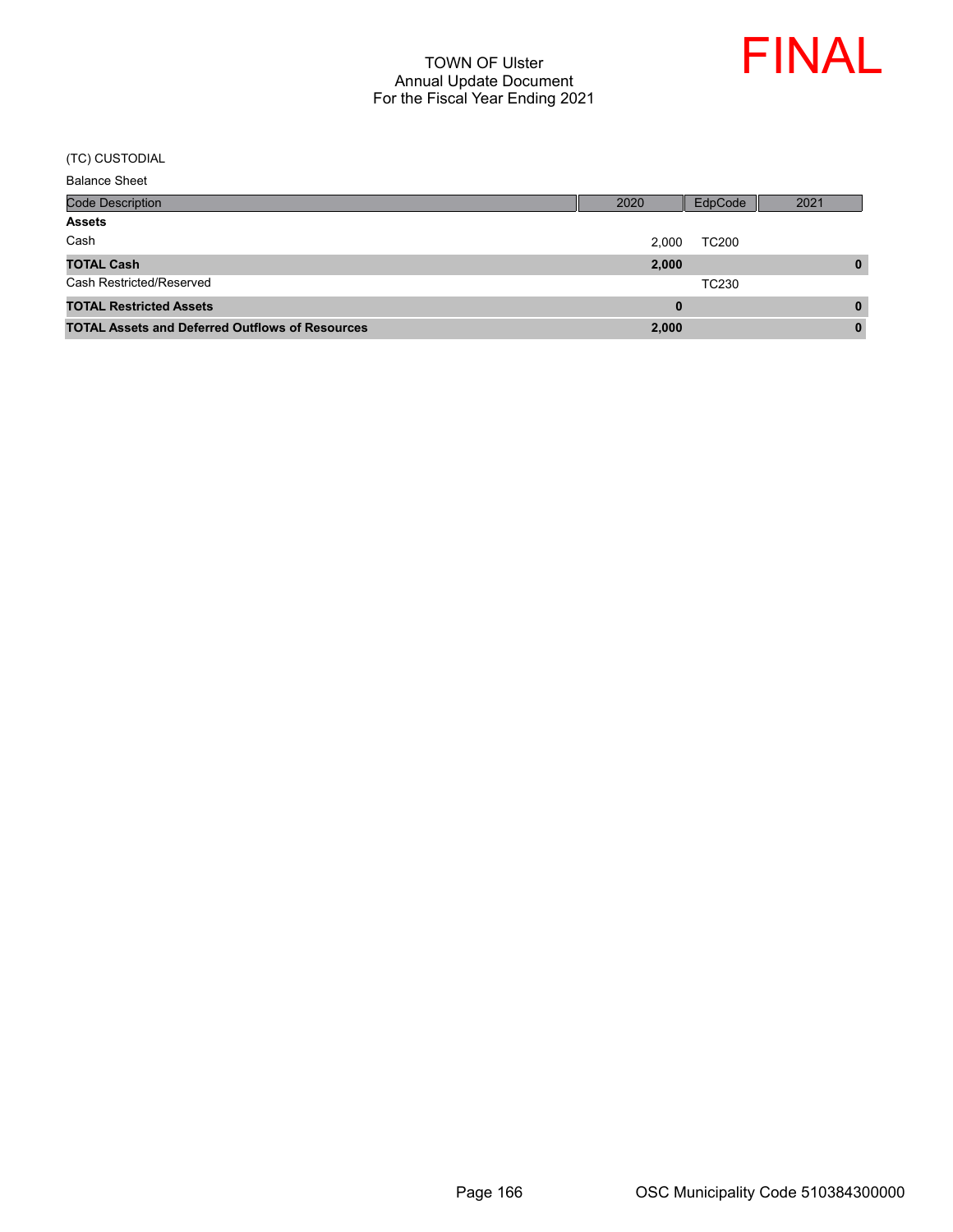

| <b>Code Description</b>                                         | 2020  | EdpCode      | 2021 |
|-----------------------------------------------------------------|-------|--------------|------|
| <b>Fund Balance</b><br>Net Assets-Restricted For Other Purposes |       | TC923        |      |
| Net Assets-Unrestricted (Deficit)                               | 2.000 | <b>TC924</b> |      |
| <b>TOTAL Net Position</b>                                       | 2.000 |              |      |
| <b>TOTAL Fund Balance</b>                                       | 2.000 |              | n    |
| <b>TOTAL Liabilities, Deferred Inflows And Fund Balance</b>     | 2,000 |              |      |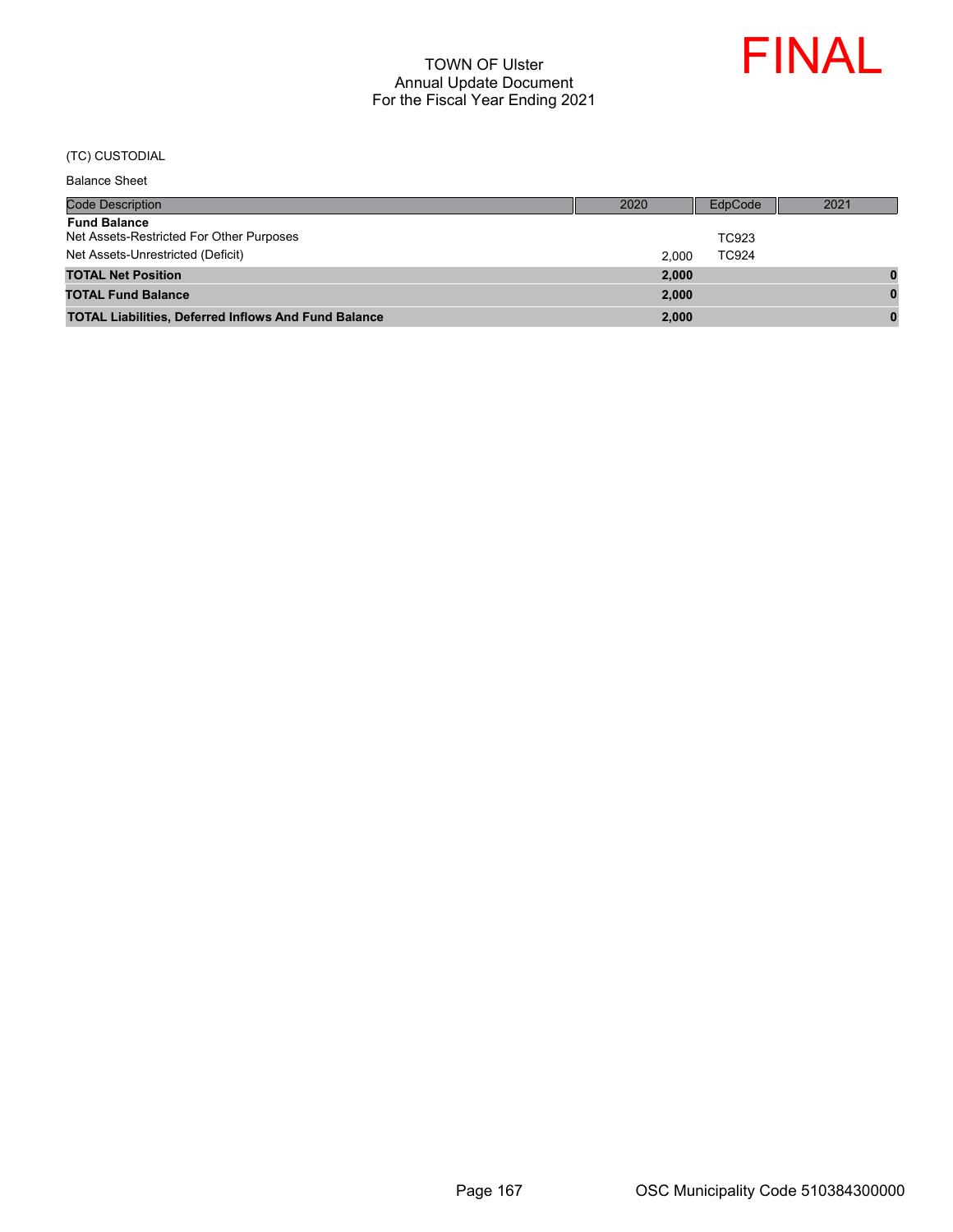

Results of Operation

| <b>Code Description</b>                        | 2020      | <b>EdpCode</b> | 2021      |
|------------------------------------------------|-----------|----------------|-----------|
| <b>Revenues</b>                                |           |                |           |
| Interest And Earnings                          |           | TC2401         |           |
| <b>TOTAL Use of Money And Property</b>         | 0         |                | $\bf{0}$  |
| Unclassified (specify)                         | 6,234,859 | TC2770         | 6,207,599 |
| <b>TOTAL Miscellaneous Local Sources</b>       | 6,234,859 |                | 6,207,599 |
| <b>TOTAL Revenues</b>                          | 6,234,859 |                | 6,207,599 |
| <b>TOTAL Detail Revenues And Other Sources</b> | 6,234,859 |                | 6,207,599 |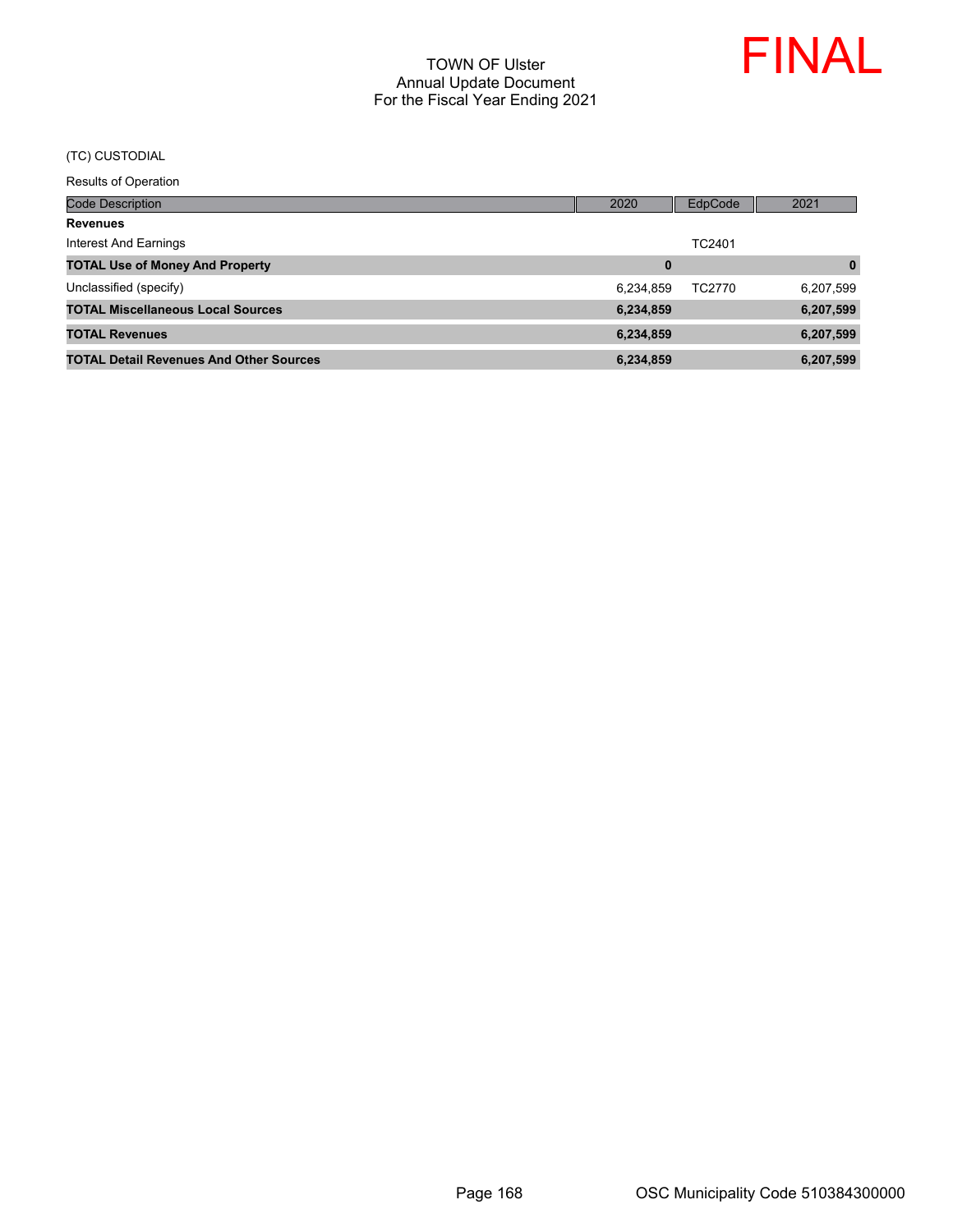

Results of Operation

| <b>Code Description</b>                             | 2020      | EdpCode | 2021      |
|-----------------------------------------------------|-----------|---------|-----------|
| <b>Expenditures</b>                                 |           |         |           |
| <b>Other Custodial Activities Contractual</b>       | 6.232.859 | TC19354 | 6,209,599 |
| <b>TOTAL Other Custodial Activities Contractual</b> | 6,232,859 |         | 6,209,599 |
| <b>TOTAL General Government Support</b>             | 6,232,859 |         | 6,209,599 |
| <b>TOTAL Expenditures</b>                           | 6,232,859 |         | 6,209,599 |
| <b>TOTAL Detail Expenditures And Other Uses</b>     | 6,232,859 |         | 6,209,599 |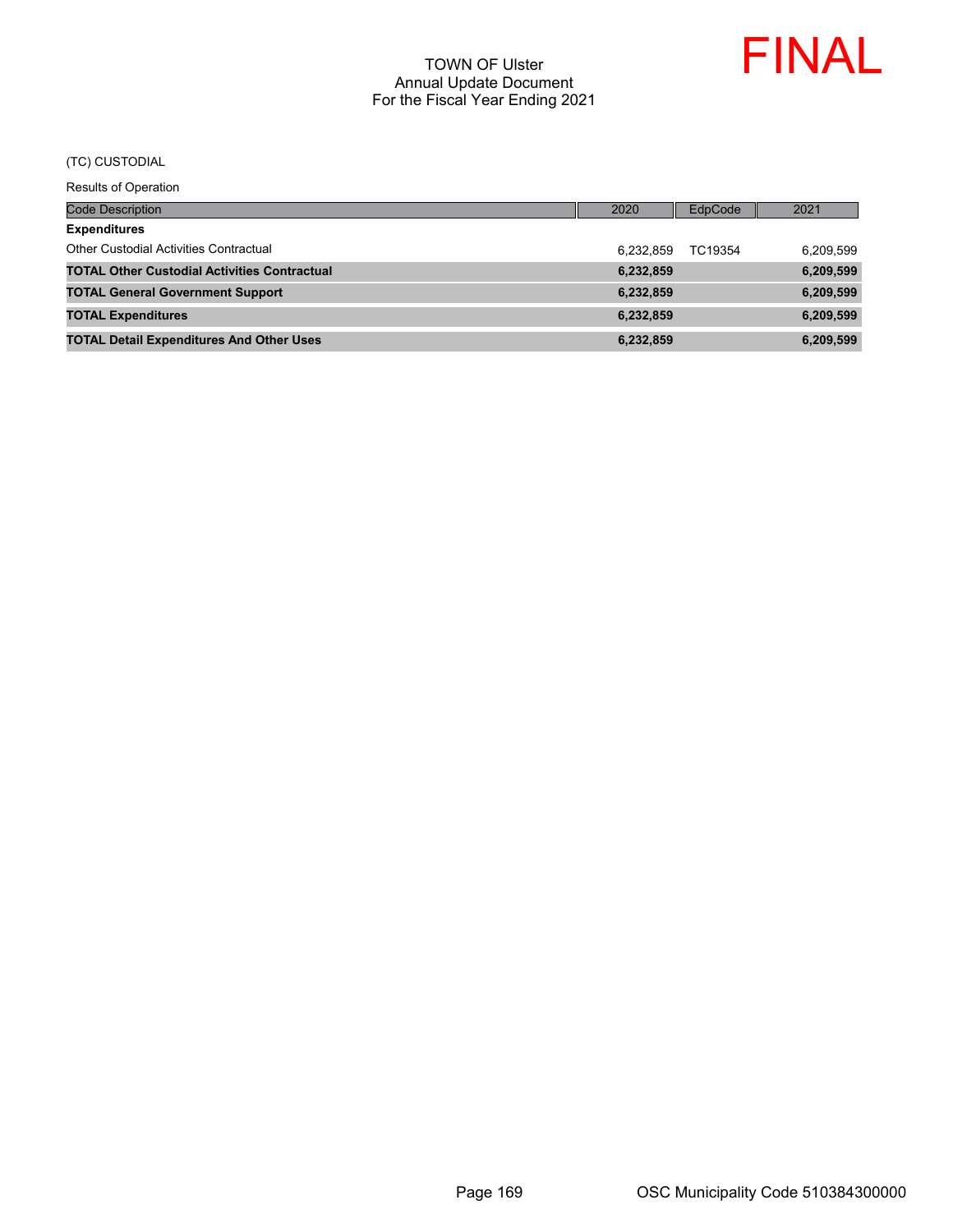

(TC) CUSTODIAL

**Analysis of Changes in Net Position**

| <b>Code Description</b>                    | 2020      | EdpCode       | 2021      |
|--------------------------------------------|-----------|---------------|-----------|
| Analysis of Changes in Net Position        |           |               |           |
| <b>Fund Balance - Beginning of Year</b>    |           | <b>TC8021</b> | 2,000     |
| <b>Restated Fund Balance - Beg of Year</b> |           | <b>TC8022</b> | 2,000     |
| ADD - REVENUES AND OTHER SOURCES           | 6,234,859 |               | 6,207,599 |
| DEDUCT - EXPENDITURES AND OTHER USES       | 6.232.859 |               | 6,209,599 |
| <b>Fund Balance - End of Year</b>          | 2.000     | <b>TC8029</b> |           |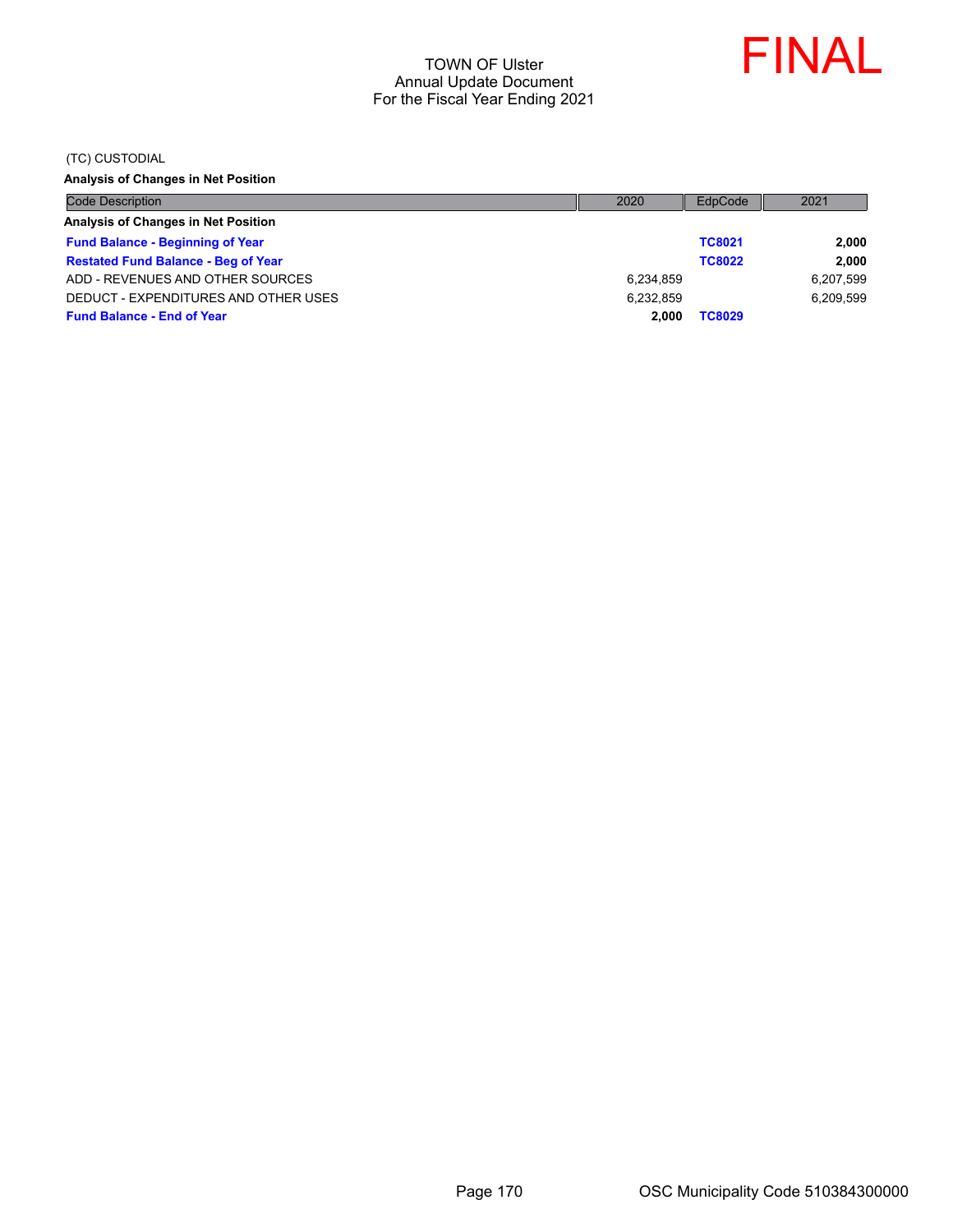

Balance Sheet

Code Description 2020 EdpCode 2021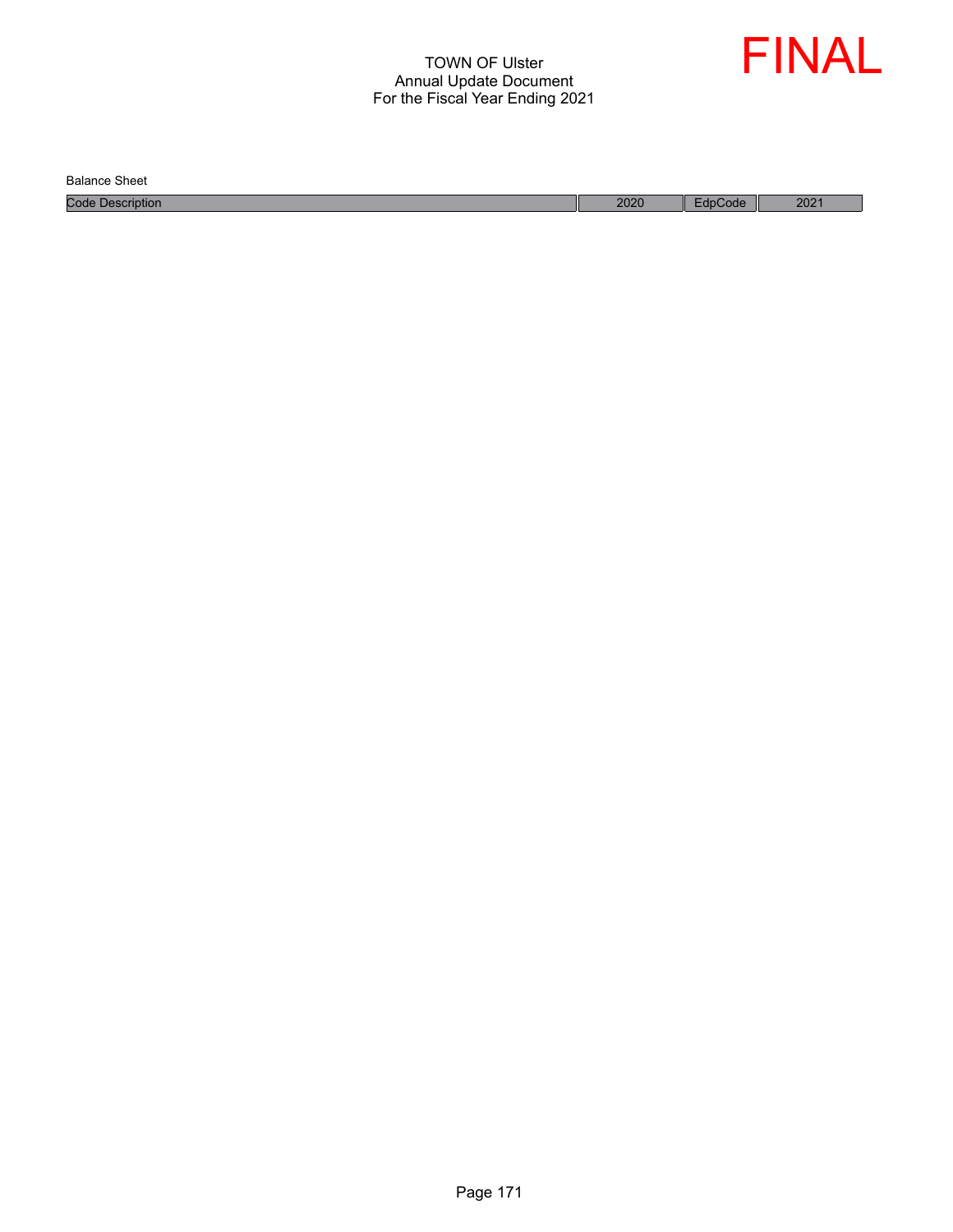

| <b>Balance Sheet</b>    |      |             |      |
|-------------------------|------|-------------|------|
| <b>Code Description</b> | 2020 | <b>Code</b> | 2021 |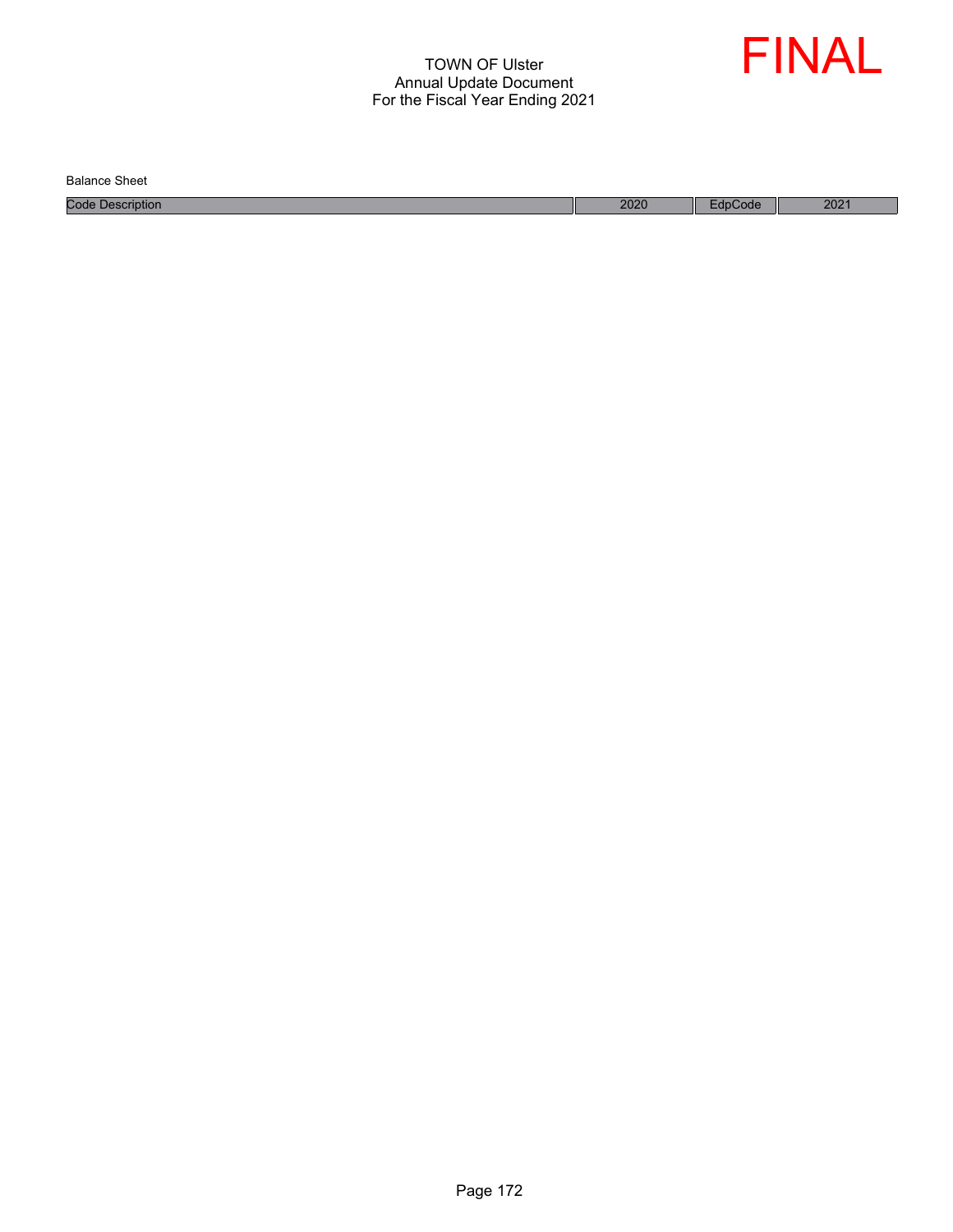

Results of Operation

Code Description 2021 2021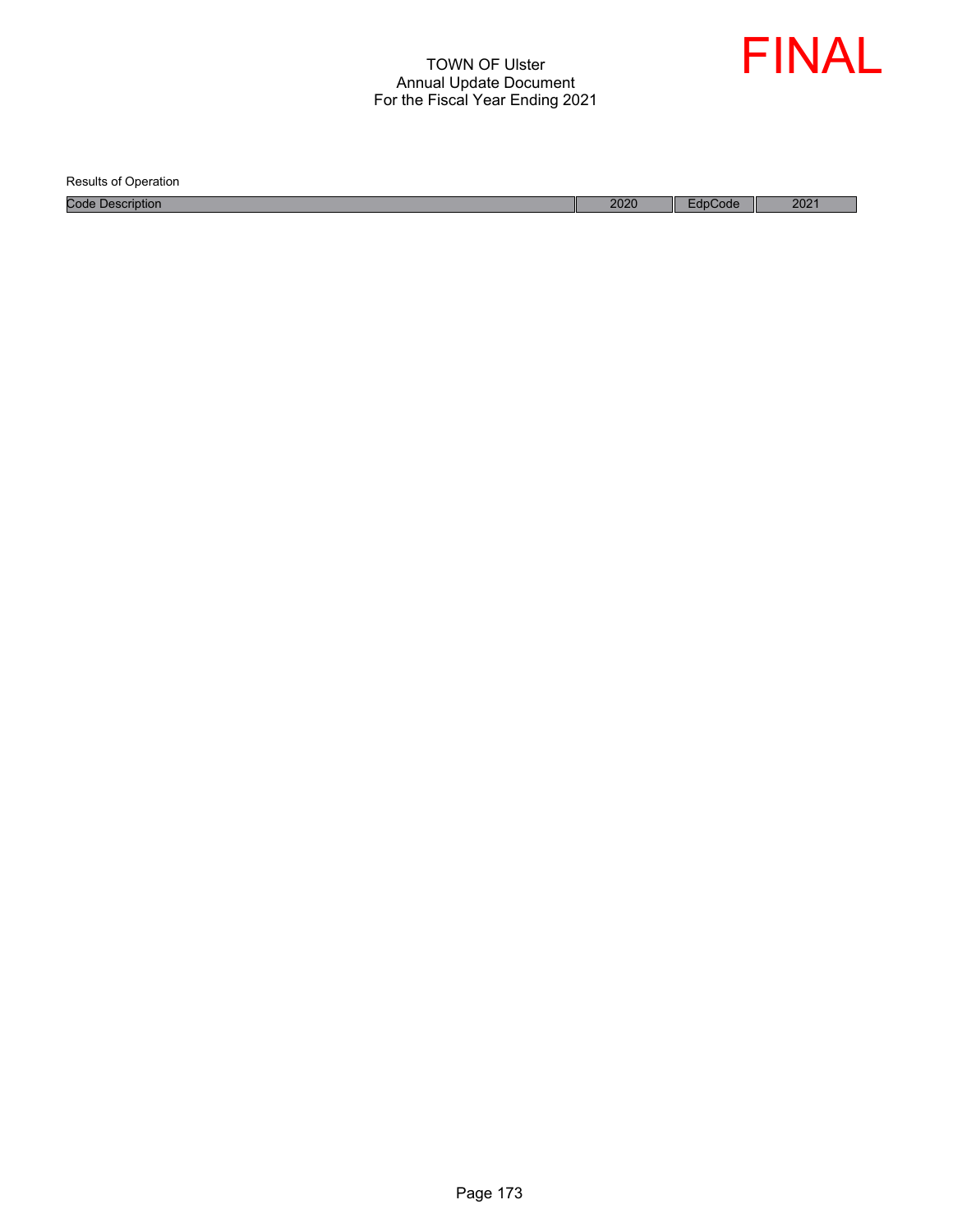

Results of Operation Code Description 2020 EdpCode 2021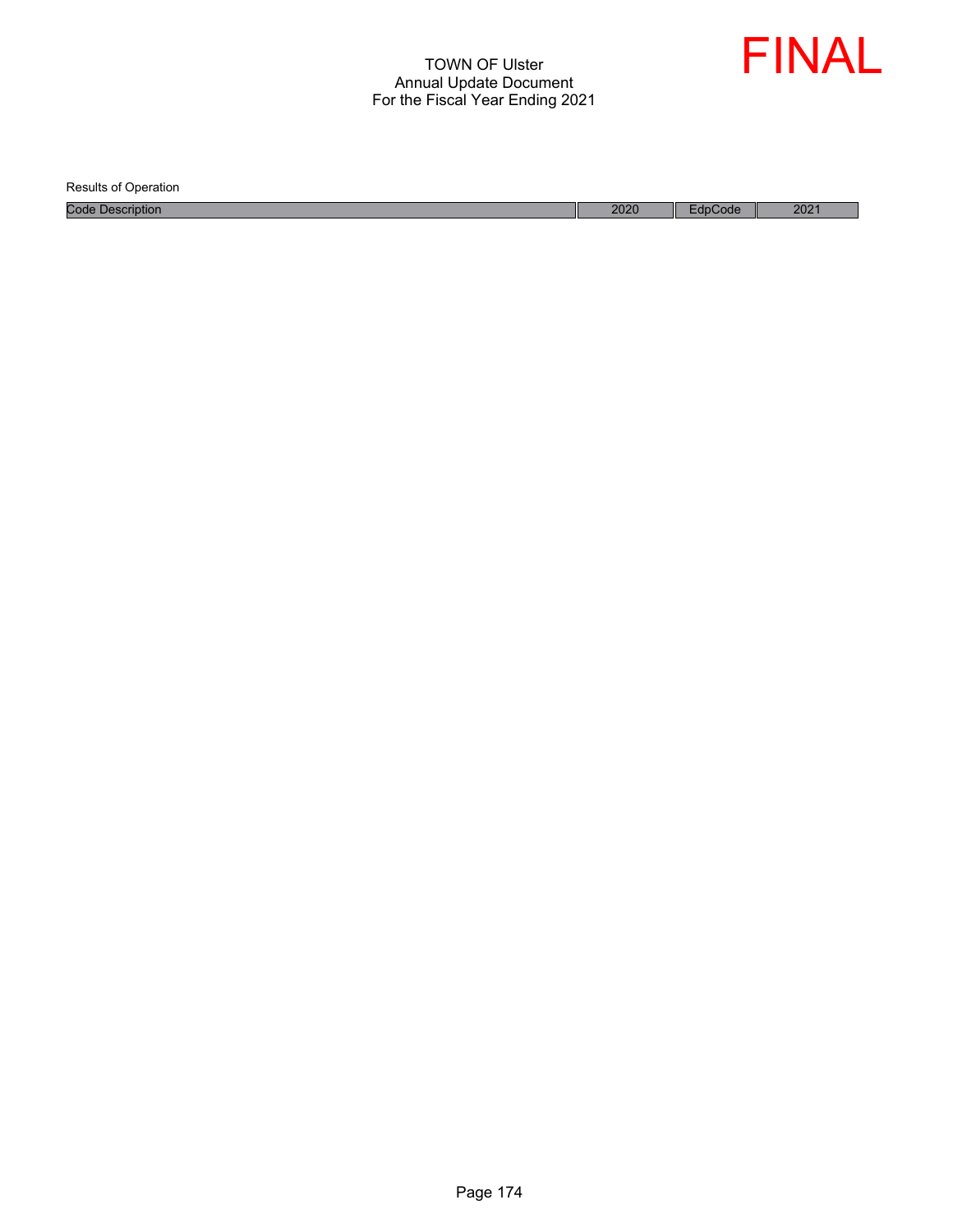

#### (TE) PRIVATE PURPOSE TRUST

#### **Analysis of Changes in Net Position**

| <b>Code Description</b>                    | 2020  | EdpCode       | 2021 |
|--------------------------------------------|-------|---------------|------|
| Analysis of Changes in Net Position        |       |               |      |
| <b>Fund Balance - Beginning of Year</b>    | 5.853 | <b>TE8021</b> |      |
| Prior Period Adjustments, dec Fnd Eqty     | 5.853 | TE8015        |      |
| <b>Restated Fund Balance - Beg of Year</b> |       | <b>TE8022</b> |      |
| <b>Fund Balance - End of Year</b>          |       | <b>TE8029</b> |      |
|                                            |       |               |      |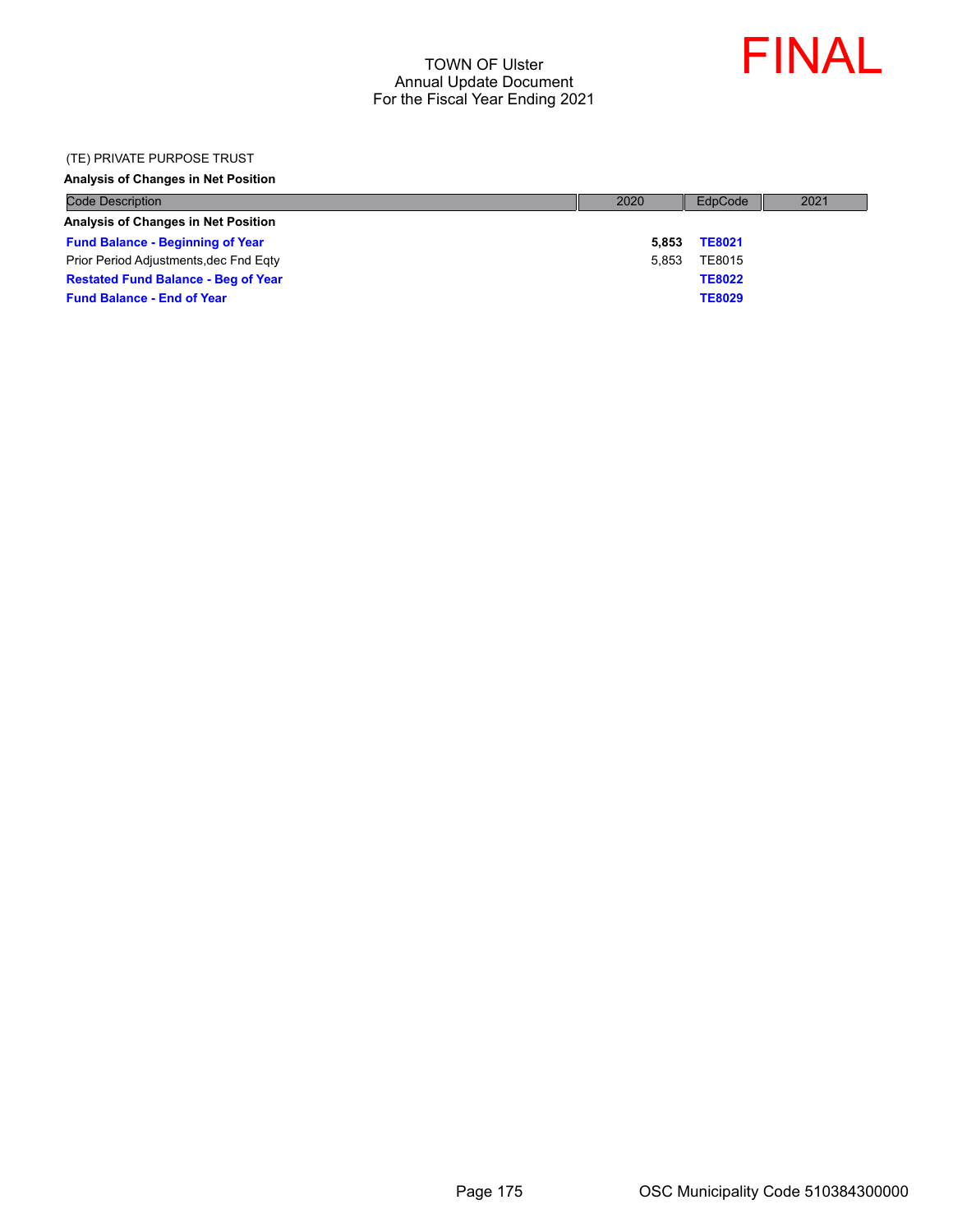

#### (W) GENERAL LONG-TERM DEBT

| <b>Balance Sheet</b>                                   |            |         |            |
|--------------------------------------------------------|------------|---------|------------|
| <b>Code Description</b>                                | 2020       | EdpCode | 2021       |
| <b>Assets</b>                                          |            |         |            |
| <b>Total Non-Current Govt Liabilities</b>              | 50,102,521 | W129    | 46,881,178 |
| <b>TOTAL Provision To Be Made In Future Budgets</b>    | 50,102,521 |         | 46,881,178 |
| <b>TOTAL Assets and Deferred Outflows of Resources</b> | 50,102,521 |         | 46,881,178 |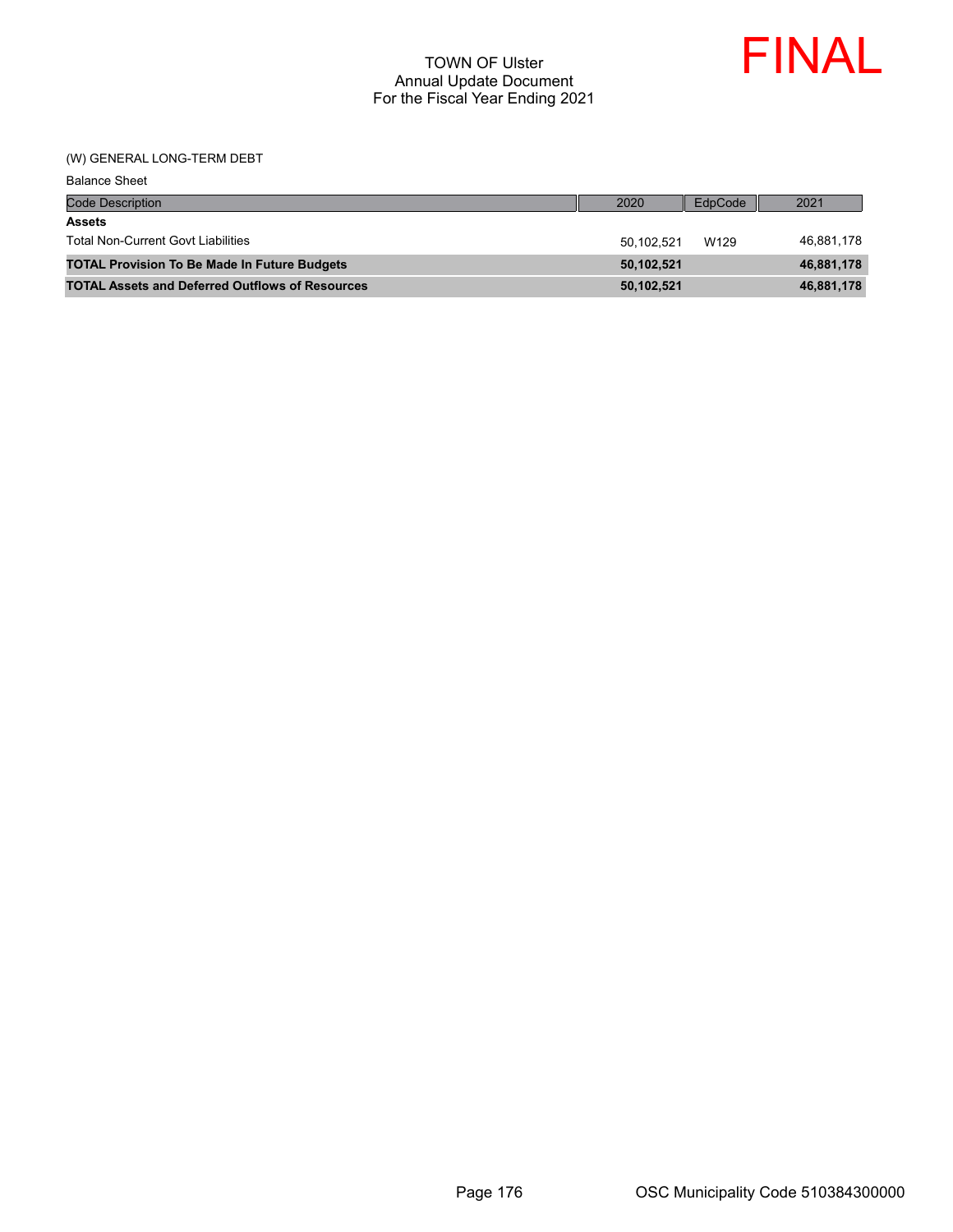

### (W) GENERAL LONG-TERM DEBT

| <b>Code Description</b>                     | 2020       | EdpCode | 2021       |
|---------------------------------------------|------------|---------|------------|
| State or Authority Loans Payable            |            | W619    |            |
| <b>TOTAL Notes Payable</b>                  | 0          |         | $\bf{0}$   |
| Net Pension Liability - Proportionate Share | 6,236,372  | W638    | 1,204,610  |
| <b>Total OPEB Liability</b>                 | 38,346,533 | W683    | 40,487,482 |
| Judgments And Claims Payable                | 434.402    | W686    | 116,810    |
| <b>Compensated Absences</b>                 | 1.290.215  | W687    | 1,467,276  |
| <b>TOTAL Other Liabilities</b>              | 46,307,521 |         | 43,276,178 |
| <b>Bonds Payable</b>                        | 3.795.000  | W628    | 3,605,000  |
| <b>TOTAL Bond And Long Term Liabilities</b> | 3,795,000  |         | 3,605,000  |
| <b>TOTAL Liabilities</b>                    | 50,102,521 |         | 46,881,178 |
| <b>TOTAL Liabilities</b>                    | 50.102.521 |         | 46,881,178 |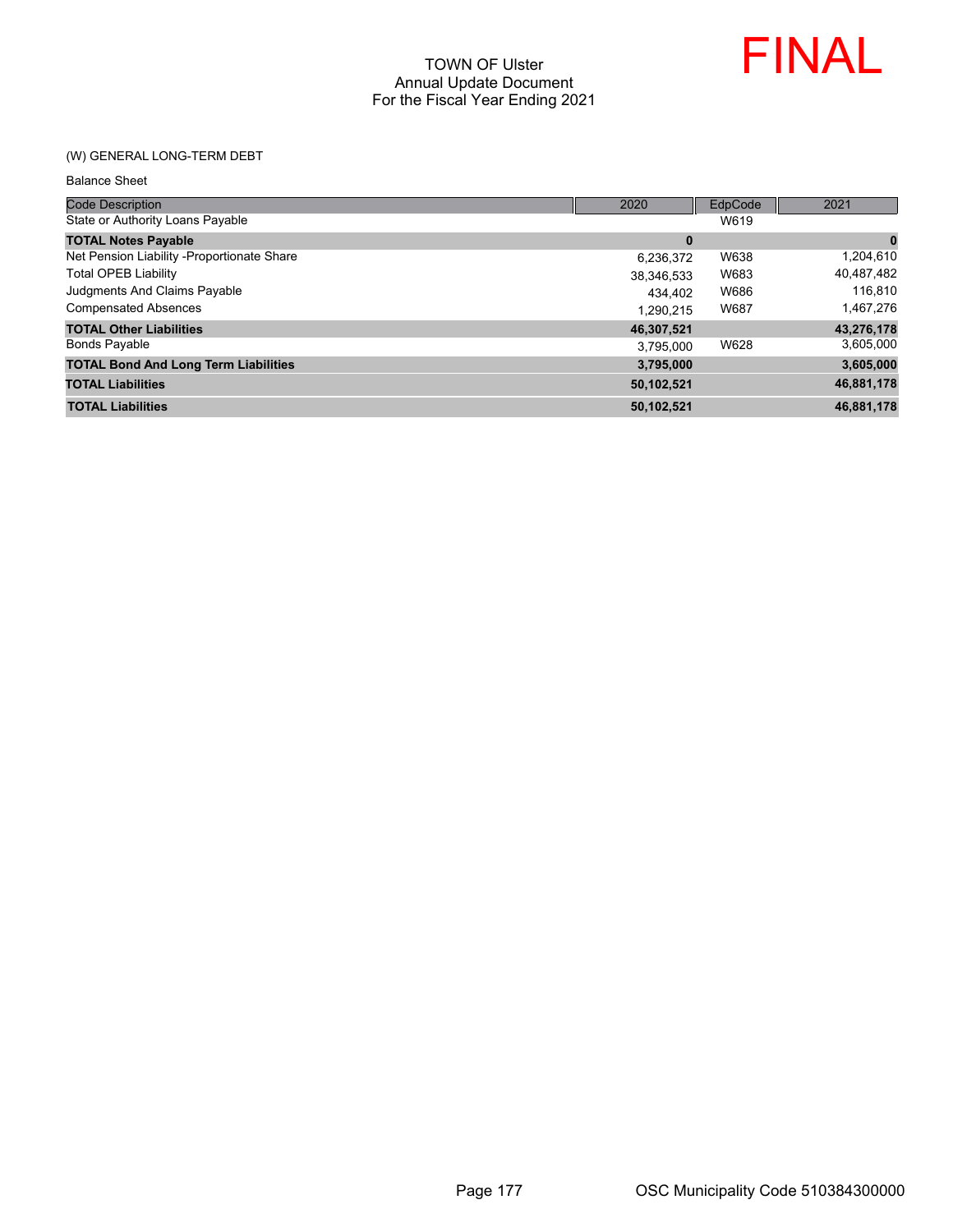### **Office of the State Comptroller** 6/15/2022 **Statement of Indebtedness For the Fiscal Year Ending 2021**

### **County of: Ulster**

#### **Municipal Code: 510384300000**

| First<br>Year                                                              | Debt<br>Code  | Description                                                               | Cops<br>Flag | Comp<br>Flag | Date of<br>Issue | Date of<br>Maturity   | Int.<br>Rate | Var?      | Amt. Orig.<br><b>Issued</b> | O/S Beg.<br>of Year | Paid<br>Dur. Year | Redeemed<br><b>Bond Proc.</b> | Prior Yr.<br>Adjust. | Accreted<br>Interest | $O/S$ End<br>of Year |
|----------------------------------------------------------------------------|---------------|---------------------------------------------------------------------------|--------------|--------------|------------------|-----------------------|--------------|-----------|-----------------------------|---------------------|-------------------|-------------------------------|----------------------|----------------------|----------------------|
|                                                                            | 2015 BOND E   | Cherry Hill Water                                                         |              |              |                  | 08/20/2015 02/01/2037 | 2.00%        |           | \$1,014,000                 | \$835,000           | \$38,000          | \$0                           | \$0                  |                      | \$797,000            |
| 2015                                                                       | <b>BOND E</b> | <b>Glenerie Water</b>                                                     |              |              |                  | 08/20/2015 02/01/2042 | 2.00%        |           | \$2,011,000                 | \$1,744,000         | \$55,000          | \$0                           | \$0                  |                      | \$1,689,000          |
|                                                                            | 2015 BOND E   | <b>East Kingston Water</b>                                                |              |              |                  | 08/20/2015 02/01/2044 | 2.00%        |           | \$924,000                   | \$794,000           | \$23,000          | \$0                           | \$0                  |                      | \$771,000            |
|                                                                            | 2015 BOND N   | Washington Avenue<br>Sewer                                                |              |              |                  | 08/20/2015 02/01/2026 | 2.00%        |           | \$796,000                   | \$422,000           | \$74,000          | \$0                           | \$0                  |                      | \$348,000            |
|                                                                            |               | ear Total for Type/Exempt Status - Sums Issued Amts only made in AFR Year |              |              |                  |                       |              |           | \$0                         | \$3,795,000         | \$190,000         | \$0                           | \$0                  | \$0                  | \$3,605,000          |
| AFR Year Total for All Debt Types - Sums Issued Amts only made in AFR Year |               |                                                                           |              |              |                  | \$0                   | \$3,795,000  | \$190,000 | \$0                         | \$0                 | \$0               | \$3,605,000                   |                      |                      |                      |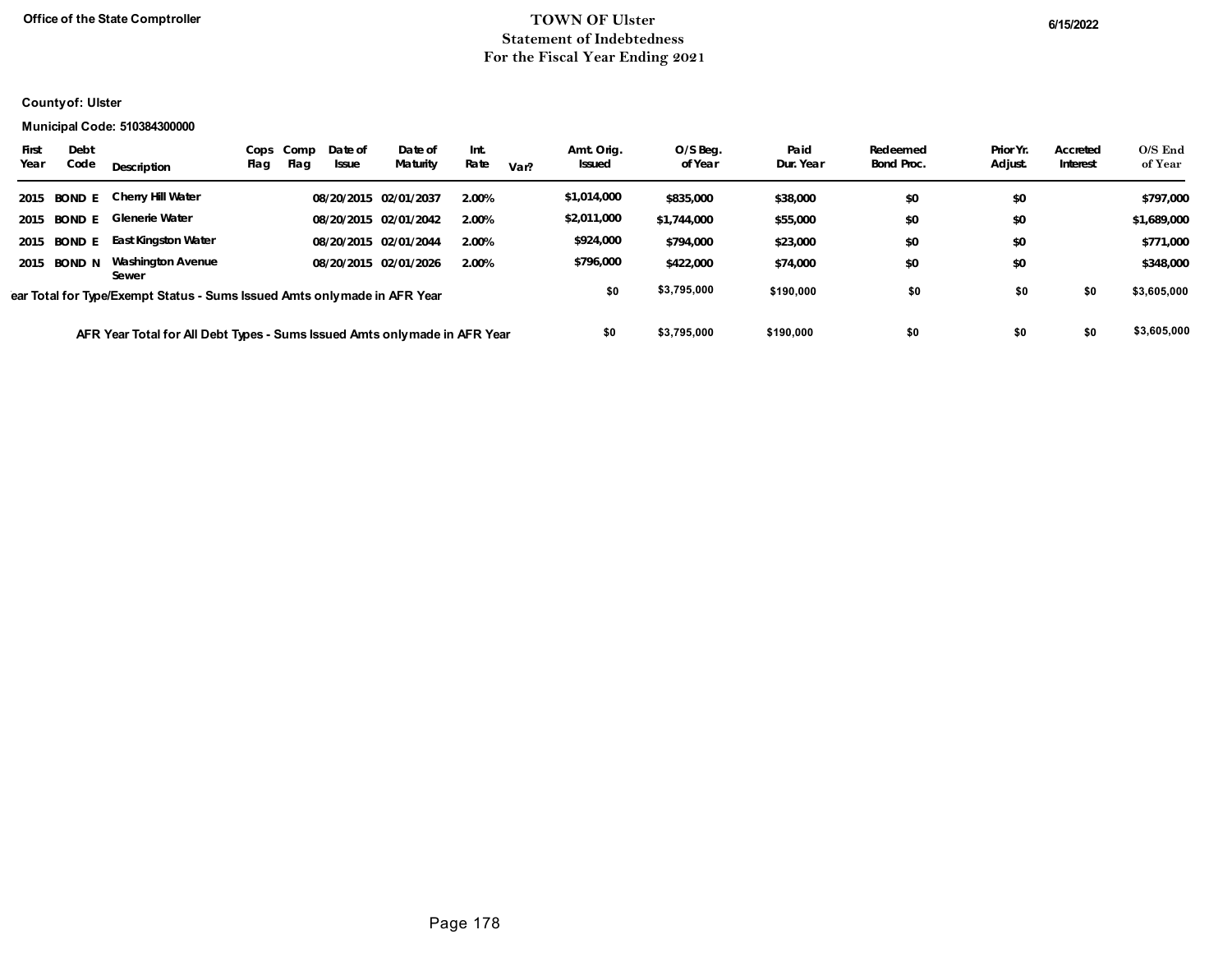# TOWN OF Ulster Schedule of Time Deposits and Investments For the Fiscal Year Ending 2021



|                                                                                   | <b>EDP Code</b> | Amount          |
|-----------------------------------------------------------------------------------|-----------------|-----------------|
| CASH:                                                                             |                 |                 |
| On Hand                                                                           | 9Z2001          | \$900.00        |
| <b>Demand Deposits</b>                                                            | 9Z2011          | \$16,902,070.00 |
| <b>Time Deposits</b>                                                              | 9Z2021          |                 |
| Total                                                                             |                 | \$16,902,970.00 |
| COLLATERAL:                                                                       |                 |                 |
| - FDIC Insurance                                                                  | 9Z2014          | \$250,000.00    |
| Collateralized with securities held in                                            |                 |                 |
| possession of municipality or its agent                                           | 9Z2014A         | \$17,706,227.00 |
| Total                                                                             |                 | \$17,956,227.00 |
| <b>INVESTMENTS:</b><br>- Securities (450)                                         |                 |                 |
| Book Value (cost)                                                                 | 9Z4501          |                 |
| Market Value at Balance Sheet Date                                                | 9Z4502          |                 |
| Collateralized with securities held in<br>possession of municipality or its agent | 9Z4504A         |                 |
| - Repurchase Agreements (451)                                                     |                 |                 |
| Book Value (cost)                                                                 | 9Z4511          |                 |
| Market Value at Balance Sheet Date                                                | 9Z4512          |                 |
| Collateralized with securities held in<br>possession of municipality or its agent | 9Z4514A         |                 |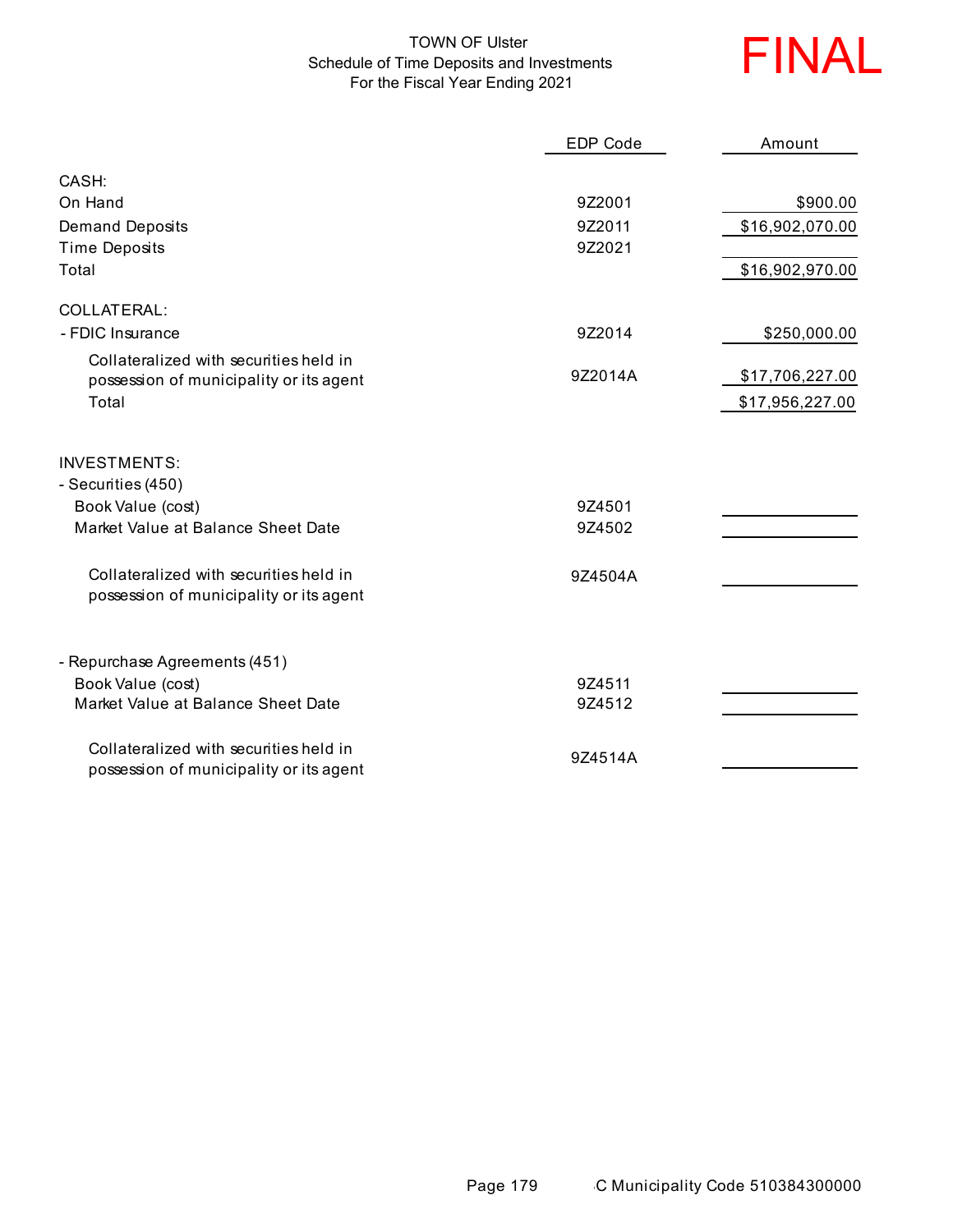

## TOWN OF Ulster Bank Reconciliation For the Fiscal Year Ending 2021

# Include All Checking, Savings and C.D. Accounts

| Bank<br>Account | Bank           | Add:<br>Deposit | Less:<br>Outstanding | Adjusted<br><b>Bank</b> |
|-----------------|----------------|-----------------|----------------------|-------------------------|
| Number          | <b>Balance</b> | In Transit      | Checks               | <b>Balance</b>          |
| *****-3375      | \$374,268      | \$837           | \$17                 | \$375,088               |
| *****-3383      | \$8,131        | \$0             | \$0                  | \$8,131                 |
| *****-3391      | \$33,671       | \$0             | \$0                  | \$33,671                |
| *****-3408      | \$19,871       | \$0             | \$0                  | \$19,871                |
| *****-3416      | \$32,889       | \$0             | \$0                  | \$32,889                |
| *****-3424      | \$34,731       | \$0             | \$0                  | \$34,731                |
| *****-3432      | \$19,897       | \$0             | \$0                  | \$19,897                |
| *****-3474      | \$46,864       | \$0             | \$0                  | \$46,864                |
| *****-3482      | \$228,441      | \$38,873        | \$100                | \$267,214               |
| *****-3490      | \$6,977        | \$0             | \$0                  | \$6,977                 |
| *****-3507      | \$31,361       | \$0             | \$31,361             | \$0                     |
| *****-3531      | \$8,037        | \$0             | \$0                  | \$8,037                 |
| *****-3549      | \$1,482        | \$0             | \$0                  | \$1,482                 |
| *****-3557      | \$5,186        | \$0             | \$0                  | \$5,186                 |
| *****-3573      | \$133,992      | \$0             | \$8                  | \$133,983               |
| *****-3581      | \$30,307       | \$0             | \$0                  | \$30,307                |
| *****-3606      | \$20,163       | \$0             | \$0                  | \$20,163                |
| *****-3614      | \$1,090        | \$0             | \$0                  | \$1,090                 |
| *****-3622      | \$1,776        | \$0             | \$0                  | \$1,776                 |
| *****-3630      | \$333          | \$0             | \$0                  | \$333                   |
| *****-3664      | \$451          | \$291           | \$0                  | \$742                   |
| *****-7357      | \$1,244        | \$0             | \$0                  | \$1,244                 |
| *****-9028      | \$115,509      | \$0             | \$115,116            | \$393                   |
| *****-2756      | \$225,893      | \$0             | \$43,184             | \$182,709               |
| *****-2764      | \$83,557       | \$5,197         | \$88,754             | \$0                     |
| *****-0110      | \$484          | \$100,000       | \$56,579             | \$43,905                |
| *****-3867      | \$1,781,723    | \$108,830       | \$12,331             | \$1,878,222             |
| *****-3875      | \$569,330      | \$0             | \$291                | \$569,039               |
| *****-2972      | \$357,345      | \$0             | \$0                  | \$357,345               |
| *****-4105      | \$12,090,540   | \$0             | \$0                  | \$12,090,540            |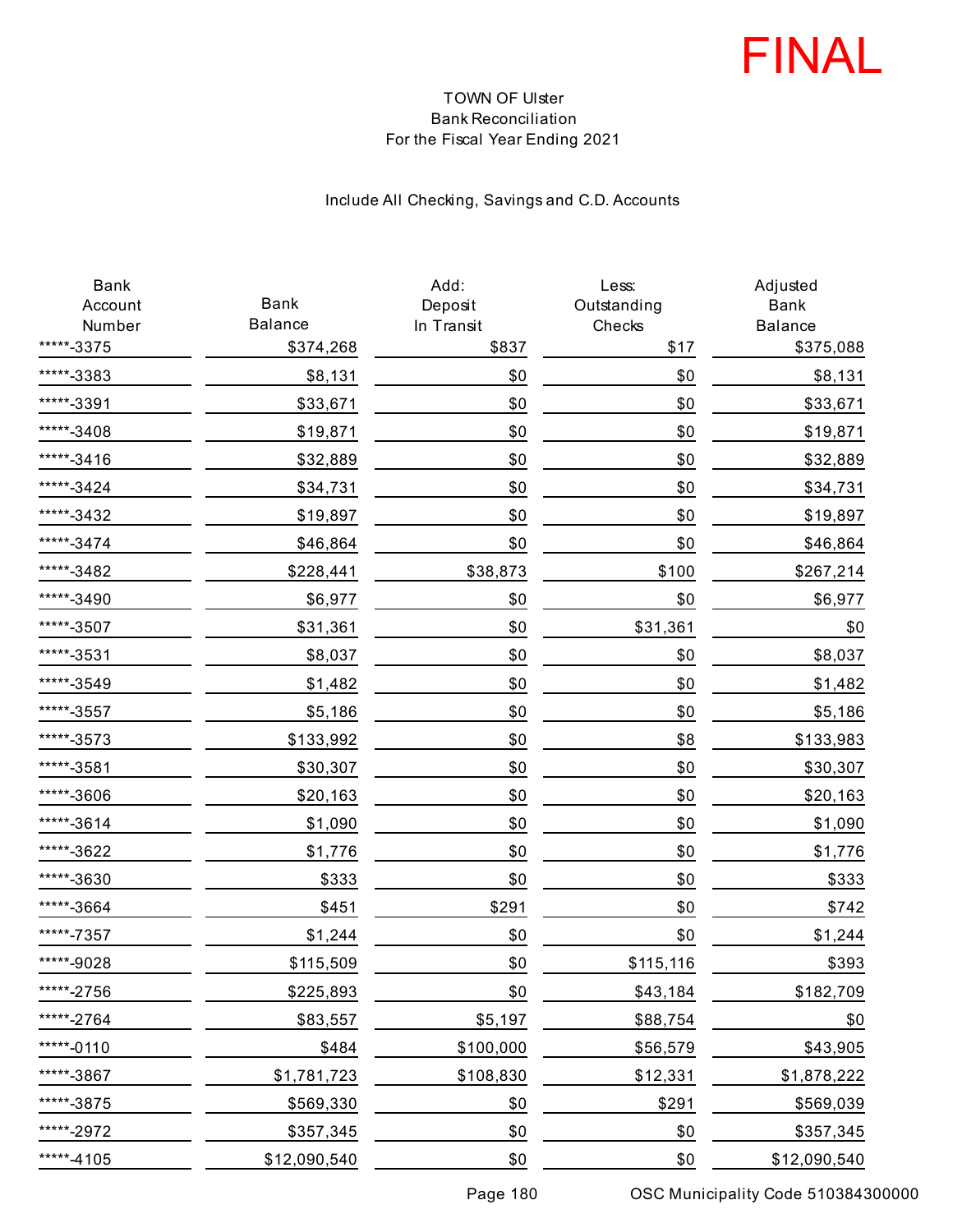

## TOWN OF Ulster Bank Reconciliation For the Fiscal Year Ending 2021

# Include All Checking, Savings and C.D. Accounts

| Bank<br>Account<br>Number<br>*****-8430 | Bank<br><b>Balance</b><br>\$23,040  | Add:<br>Deposit<br>In Transit<br>\$12,331 | Less:<br>Outstanding<br>Checks | \$0      | Adjusted<br>Bank<br><b>Balance</b><br>\$35,371 |
|-----------------------------------------|-------------------------------------|-------------------------------------------|--------------------------------|----------|------------------------------------------------|
| *****-9683                              | \$7,201                             | \$0                                       |                                | \$0      | \$7,201                                        |
| *****-6647                              | \$54,226                            | \$1                                       |                                | \$3,476  | \$50,751                                       |
| *****-4040                              | \$110,460                           | \$0                                       |                                | \$0      | \$110,460                                      |
| *****-4997                              | \$526,449                           | \$0                                       |                                | \$0      | \$526,449                                      |
| *****-2155                              | \$0                                 | \$0                                       |                                | \$0      | \$0                                            |
| *****-5339                              | \$0                                 | \$0                                       |                                | \$0      | \$0                                            |
|                                         | <b>Total Adjusted Bank Balance</b>  |                                           |                                |          | \$16,902,061                                   |
|                                         | Petty Cash                          |                                           |                                |          | \$900.00                                       |
|                                         | <b>Adjustments</b>                  |                                           |                                |          | \$9.13                                         |
|                                         | <b>Total Cash</b>                   |                                           | 9ZCASH                         | $^\star$ | \$16,902,970                                   |
|                                         | <b>Total Cash Balance All Funds</b> |                                           | 9ZCASHB                        | $^\star$ | \$16,902,970                                   |

\* Must be equal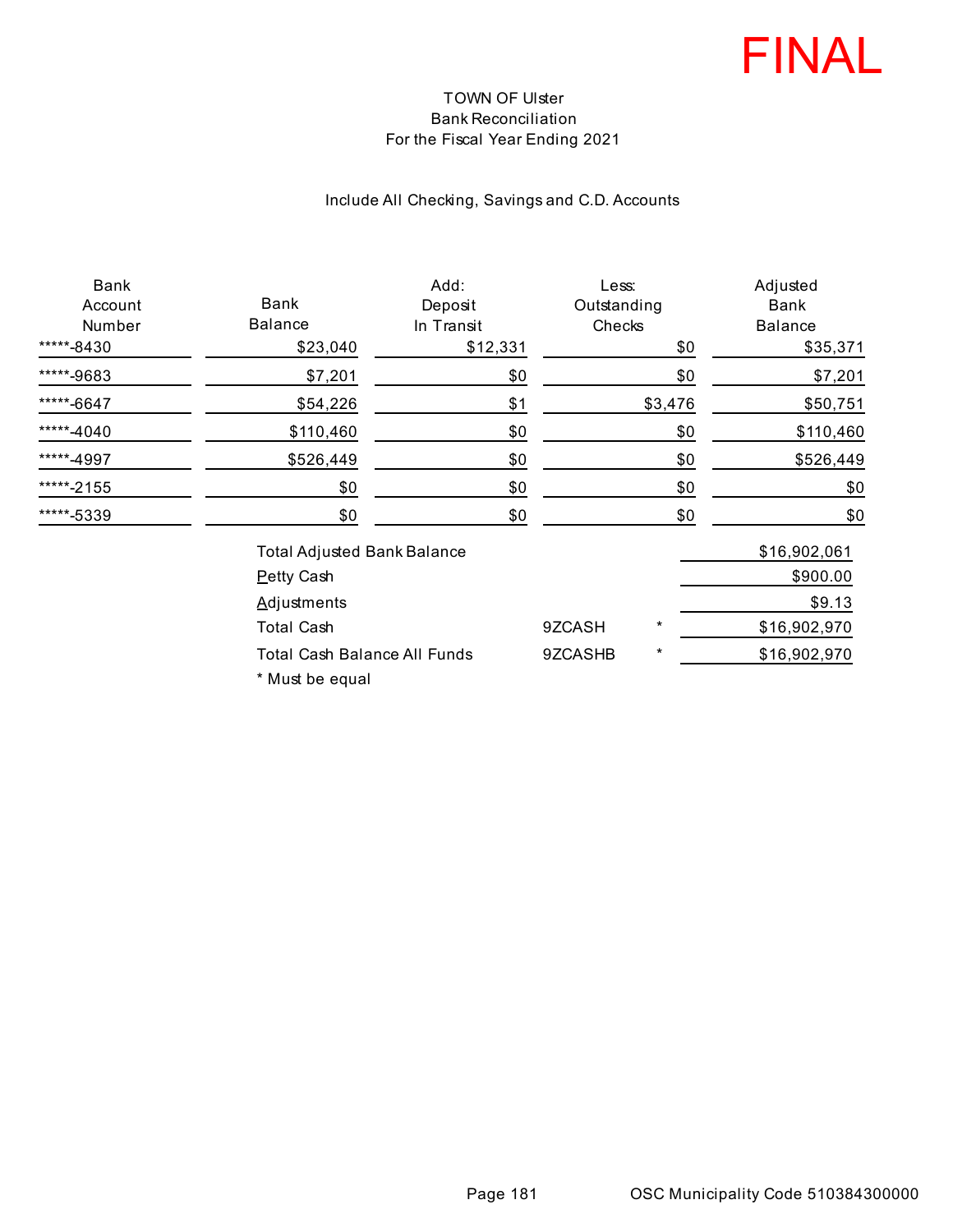#### TOWN OF Ulster Local Government Questionnaire For the Fiscal Year Ending 2021



|                                                                                                                | Response |
|----------------------------------------------------------------------------------------------------------------|----------|
| 1) Does your municipality have a written procurement policy?                                                   | Yes      |
| 2) Have the financial statements for your municipality been independently audited?                             | Yes      |
| If not, are you planning on having an audit conducted?                                                         |          |
| 3) Does your local government participate in an insurance pool with other<br>local governments?                | Yes      |
| 4) Does your local government participate in an investment pool with other<br>local governments?               | No       |
| 5) Does your municipality have a Length of Service Award Program<br>(LOSAP) for volunteer firefighters?        | No       |
| 6) Does your municipality have a Capital Plan?                                                                 | No.      |
| 7) Has your municipality prepared and documented a risk assessment plan?                                       | No       |
| If yes, has your municipality used the results to design the system of<br>internal controls?                   |          |
| 8) Have you had a change in chief executive or chief fiscal officer during<br>the last year?                   | No       |
| 9) Has your Local Government adopted an investment policy as required<br>by General Municipal Law, Section 39? | Yes      |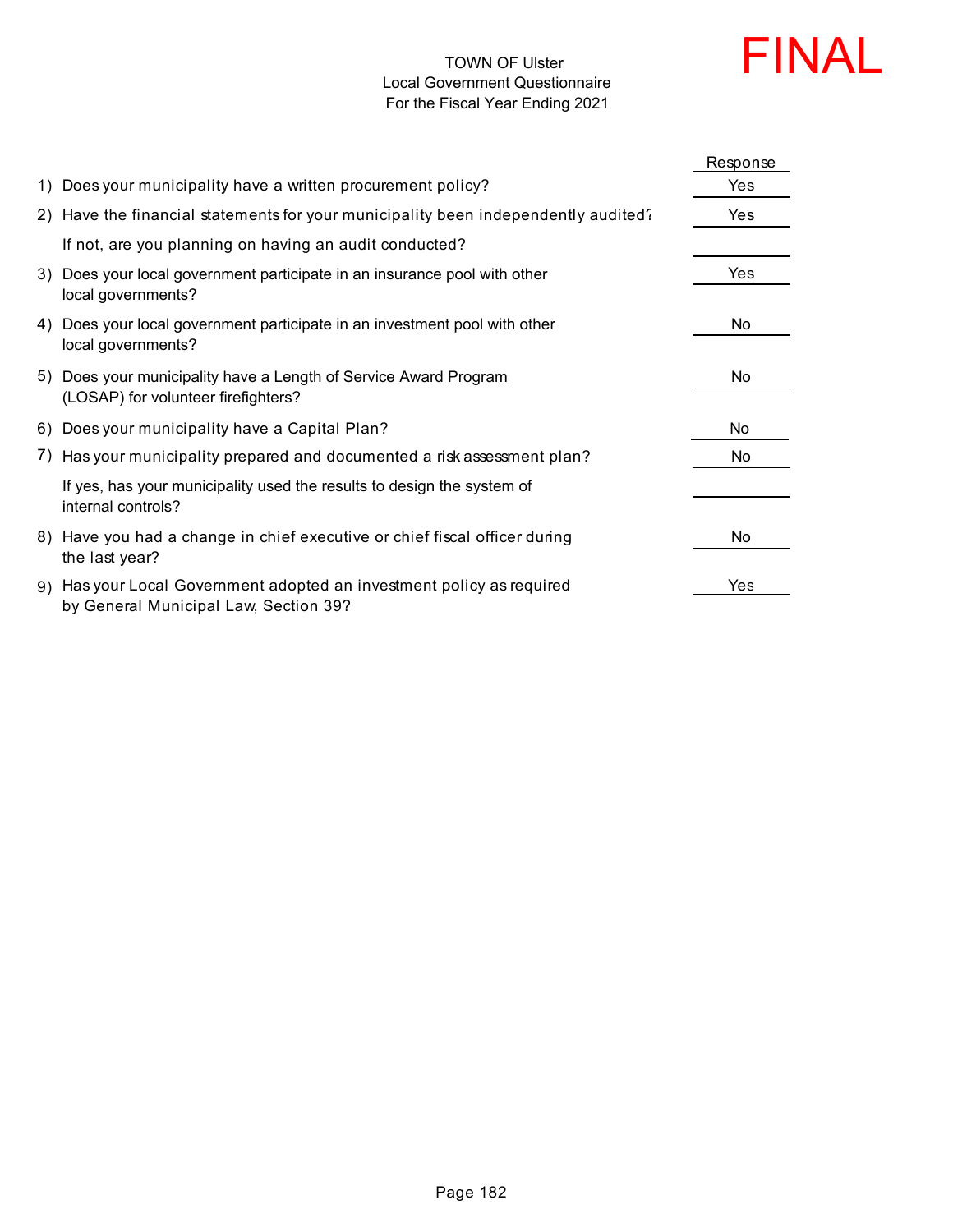## TOWN OF Ulster Employee and Retiree Benefits For the Fiscal Year Ending 2021



|                                                                      | <b>Total Full Time Employees:</b>                         | 86                                                 |                                              |                                              |               |
|----------------------------------------------------------------------|-----------------------------------------------------------|----------------------------------------------------|----------------------------------------------|----------------------------------------------|---------------|
|                                                                      | <b>Total Part Time Employees:</b>                         | 20                                                 |                                              |                                              |               |
| Account<br>Code                                                      | <b>Description</b>                                        | <b>Total</b><br><b>Expenditures</b><br>(All Funds) | # of Full<br><b>Time</b><br><b>Employees</b> | # of Part<br><b>Time</b><br><b>Employees</b> | # of Retirees |
| 90108                                                                | State Retirement System                                   | \$480,911.00                                       | 58                                           |                                              | 32            |
| 90158                                                                | Police and Fire Retirement                                | \$534,388.00                                       | 28                                           | 12                                           | 19            |
| 90258                                                                | <b>Local Pension Fund</b>                                 |                                                    |                                              |                                              |               |
| 90308                                                                | Social Security                                           | \$442,438.00                                       |                                              |                                              |               |
| 90408                                                                | Worker's Compensation<br>Insurance                        | \$276,781.00                                       |                                              |                                              |               |
| 90458                                                                | Life Insurance                                            |                                                    |                                              |                                              |               |
| 90508                                                                | Unemployment Insurance                                    |                                                    |                                              |                                              |               |
| 90558                                                                | Disability Insurance                                      | \$12,202.00                                        |                                              |                                              |               |
| 90608                                                                | <b>Hospital and Medical</b><br>(Dental) Insurance         | \$2,239,157.00                                     |                                              |                                              |               |
| 90708                                                                | <b>Union Welfare Benefits</b>                             |                                                    |                                              |                                              |               |
| 90858                                                                | Supplemental Benefit Payment to<br>Disabled Fire Fighters |                                                    |                                              |                                              |               |
| 91890                                                                | Other Employee Benefits                                   |                                                    |                                              |                                              |               |
|                                                                      | <b>Total</b>                                              | \$3,985,877.00                                     |                                              |                                              |               |
| Computed Total From Financial<br>Section (comparative purposes only) |                                                           | \$3,985,877.00                                     |                                              |                                              |               |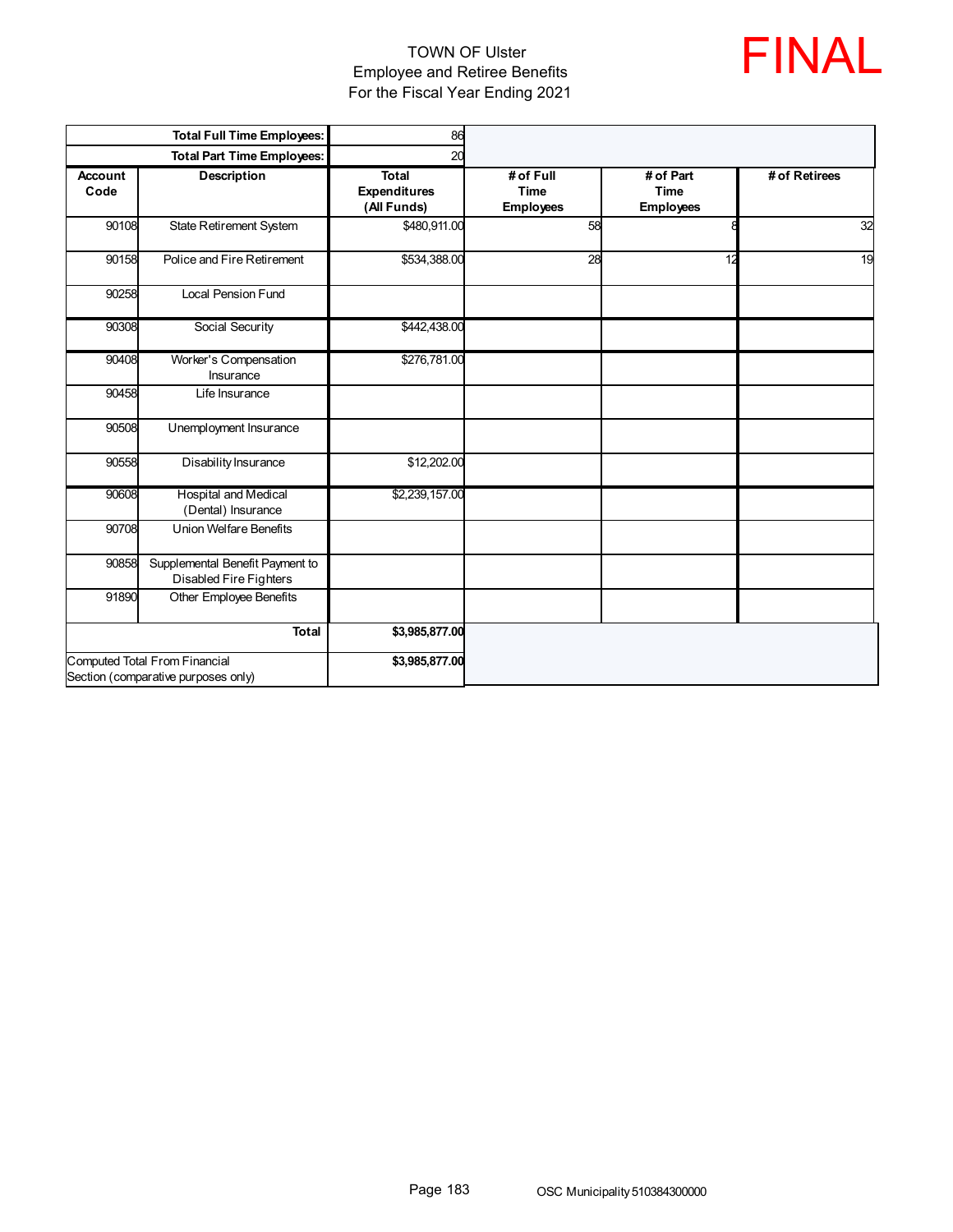## TOWN OF Ulster Energy Costs and Consumption For the Fiscal Year Ending 2021



| <b>Energy Type</b> | <b>Total</b><br><b>Expenditures</b> | <b>Total Volume</b> | <b>Units Of</b><br><b>Measure</b> | Alternative<br><b>Units Of</b><br>Measure |
|--------------------|-------------------------------------|---------------------|-----------------------------------|-------------------------------------------|
| Gasoline           | \$103,600                           | 45,330              | gallons                           |                                           |
| <b>Diesel Fuel</b> | \$62,472                            | 28,407              | gallons                           |                                           |
| Fuel Oil           |                                     |                     | gallons                           |                                           |
| Natural Gas        | \$26,879                            |                     | cubic feet                        |                                           |
| Electricity        | \$208,036                           |                     | kilowatt-hours                    |                                           |
| Coal               |                                     |                     | tons                              |                                           |
| Propane            | \$26,221                            |                     | gallons                           |                                           |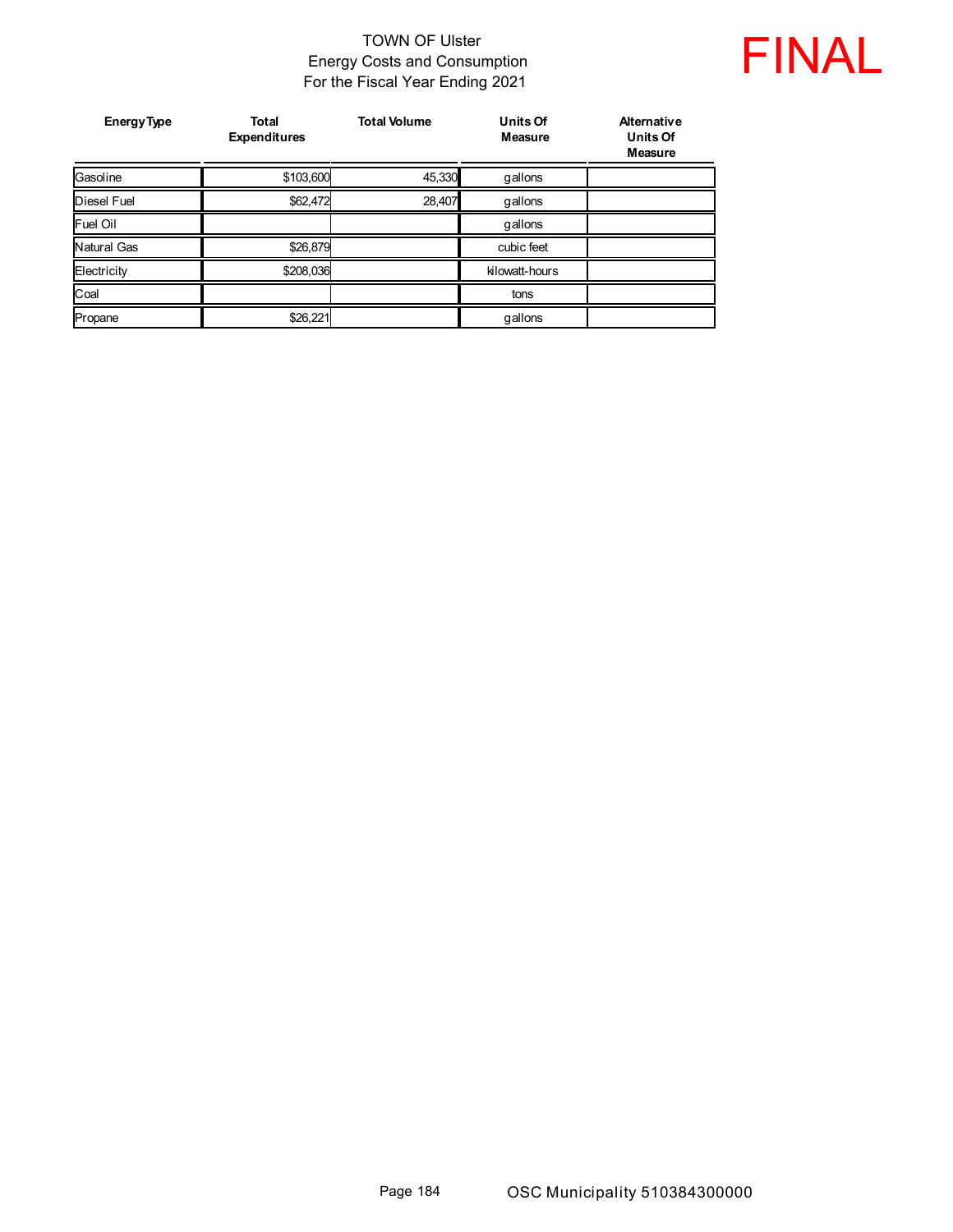#### CERTIFICATION OF CHIEF FISCAL OFFICER

and filed by means of electronic data transmission. I, James E. Quigley 3rd, CPA , hereby certify that I am the Chief Fiscal Officer of By entering the personal identification number assigned by the Office of the State Comptroller to me as the Supervisor of Town of Ulster , and that the information provided in the annual the Chief Fiscal Officer of th**e**upervisor of Town of Ulster  $\qquad \qquad ,$  and adopted by me as annual financial report, I am evidencing my express intent to authenticate my certification of the my signature for use in conjunction with the filing of **Supervisor of Town of Ulster's** , is TRUE and correct to the best of my knowledge and belief. financial report of the Supervisor of Town of Ulster , for the fiscal year ended12/31/2021 Supervisor of Town of Ulster's annual financial report for the fiscal year end 60/31/2021

John Costilow, EFPR Group James E. Quigley 3rd, CPA Name of Report Preparer if different than Chief Fiscal Officer

(716) 204-5717 Supervisor Telephone Number Title

Name

1 Town Hall Drive, Lake Katrine, No Official Address

06/15/2022 (845) 382-2765 Date of Certification Official Telephone Number